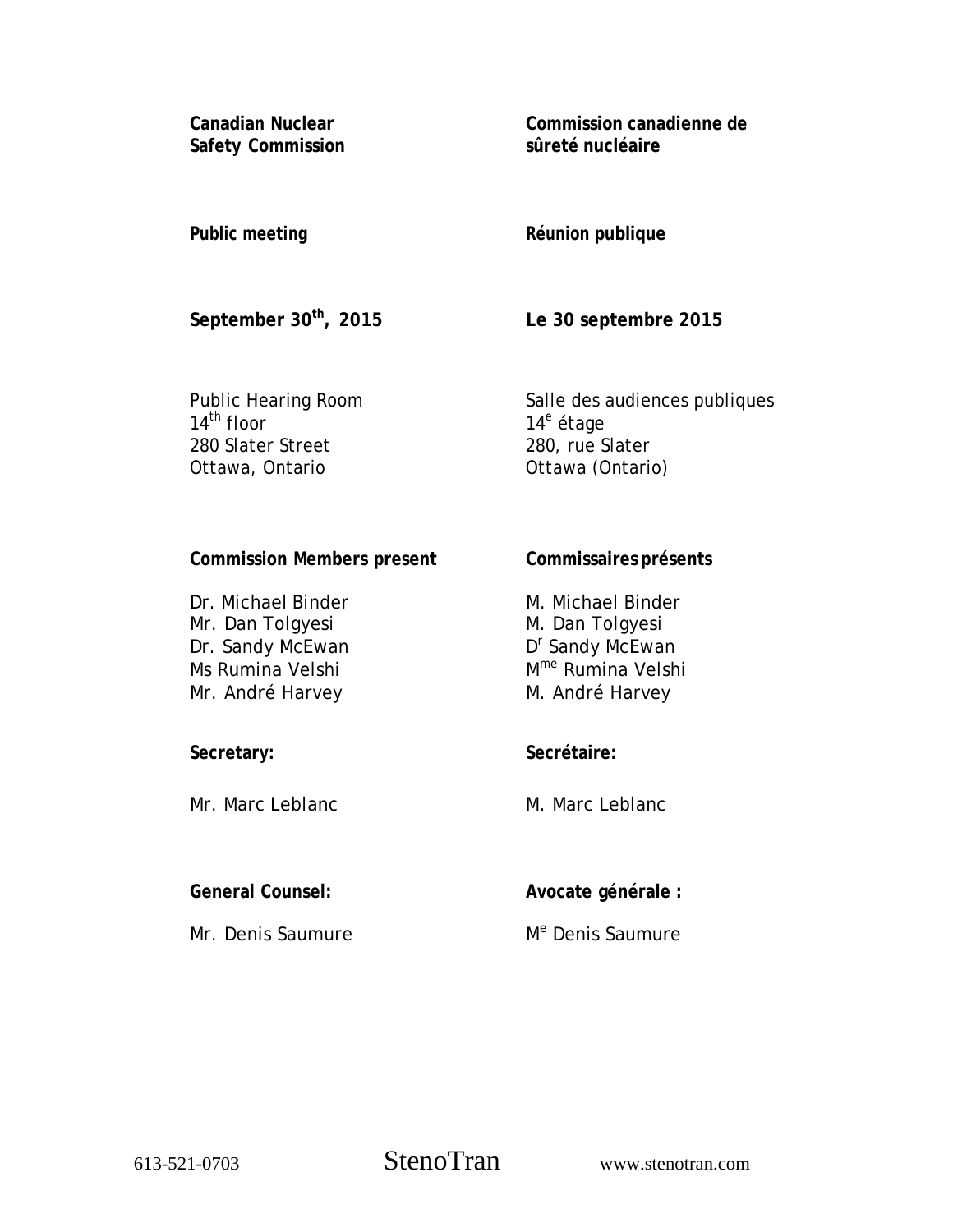### **TABLE OF CONTENTS**

|                                                                                 | <b>PAGE</b> |
|---------------------------------------------------------------------------------|-------------|
| Opening Remarks                                                                 | 1           |
| CMD 15-M38.A<br>Adoption of Agenda                                              | 3           |
| CMD 15-M40<br>Approval of Minutes of Commission Meeting held<br>August 20, 2015 | 3           |
| CMD 15-M42<br>Status Report on Power Reactors                                   | 4           |
| CMD 15-M39/15-M39.A<br>Oral Presentation by CNSC Staff                          | 22          |
| CMD 15-M35/15-M35.A<br>Oral presentation by CNSC staff                          | 145         |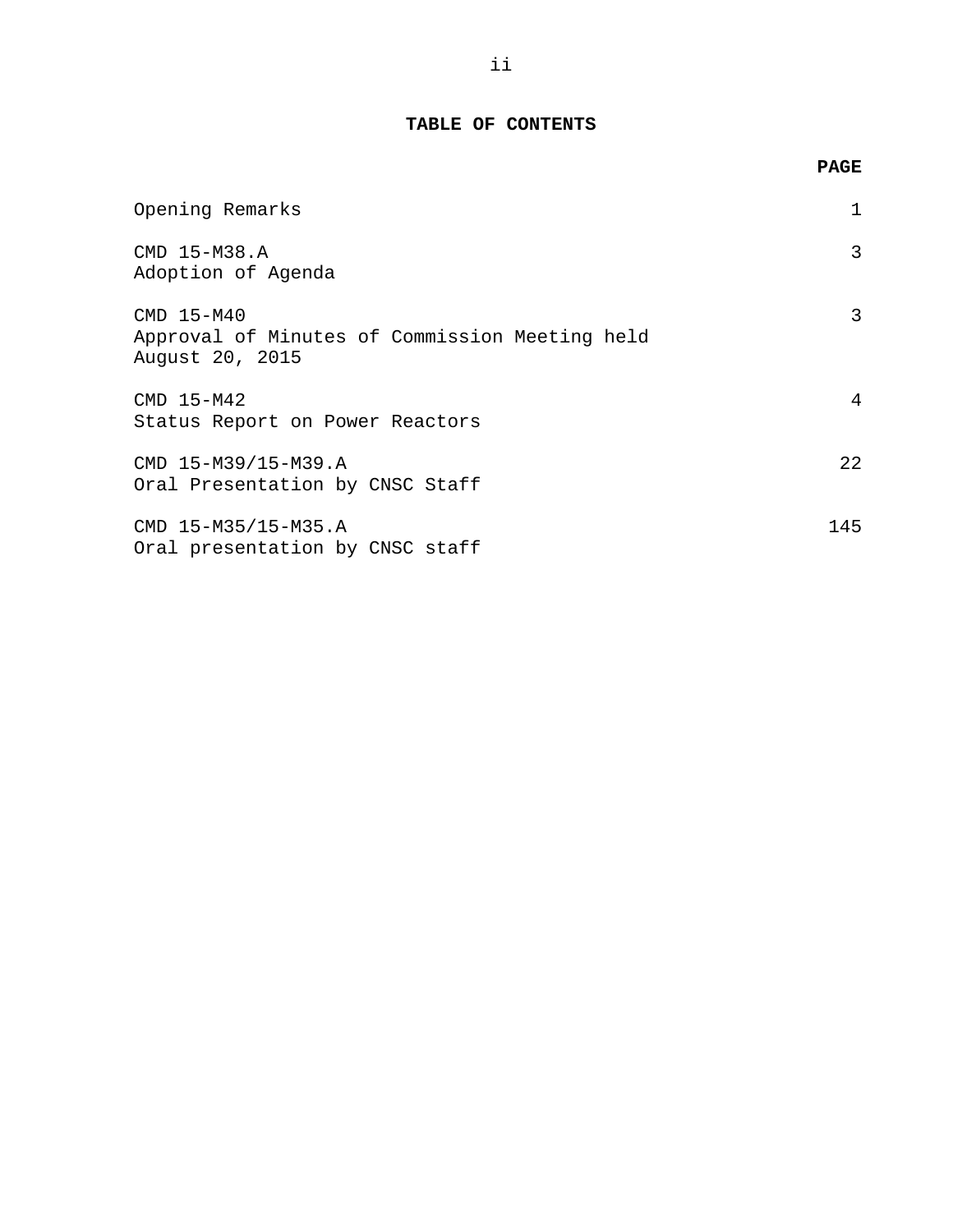Ottawa, Ontario / Ottawa (Ontario)

<span id="page-2-0"></span>--- Upon commencing on Wednesday, September 30, 2015 at 9:05 a.m. / L'audience débute le mercredi 30 septembre 2015 à 9 h 05

**M. LEBLANC :** Bonjour, Mesdames et Messieurs. Bienvenue à la réunion publique de la

Commission canadienne de sûreté nucléaire. We have simultaneous translation. Please

keep the pace of speech relatively slow so that the translators have a chance to keep up.

Des appareils de traduction sont disponibles à la réception. La version française est au poste 2 and the English version is on channel 1.

We would ask that you please identify yourself before speaking so that the transcripts are as complete and clear as possible.

La transcription sera disponible sur le site Web de la Commission la semaine prochaine.

I would also like to note that this proceeding is being video webcast live and that archives of these proceedings will be available on our website for a three-month period after the closure of the proceedings.

Please silence your cell phones and other electronic devices.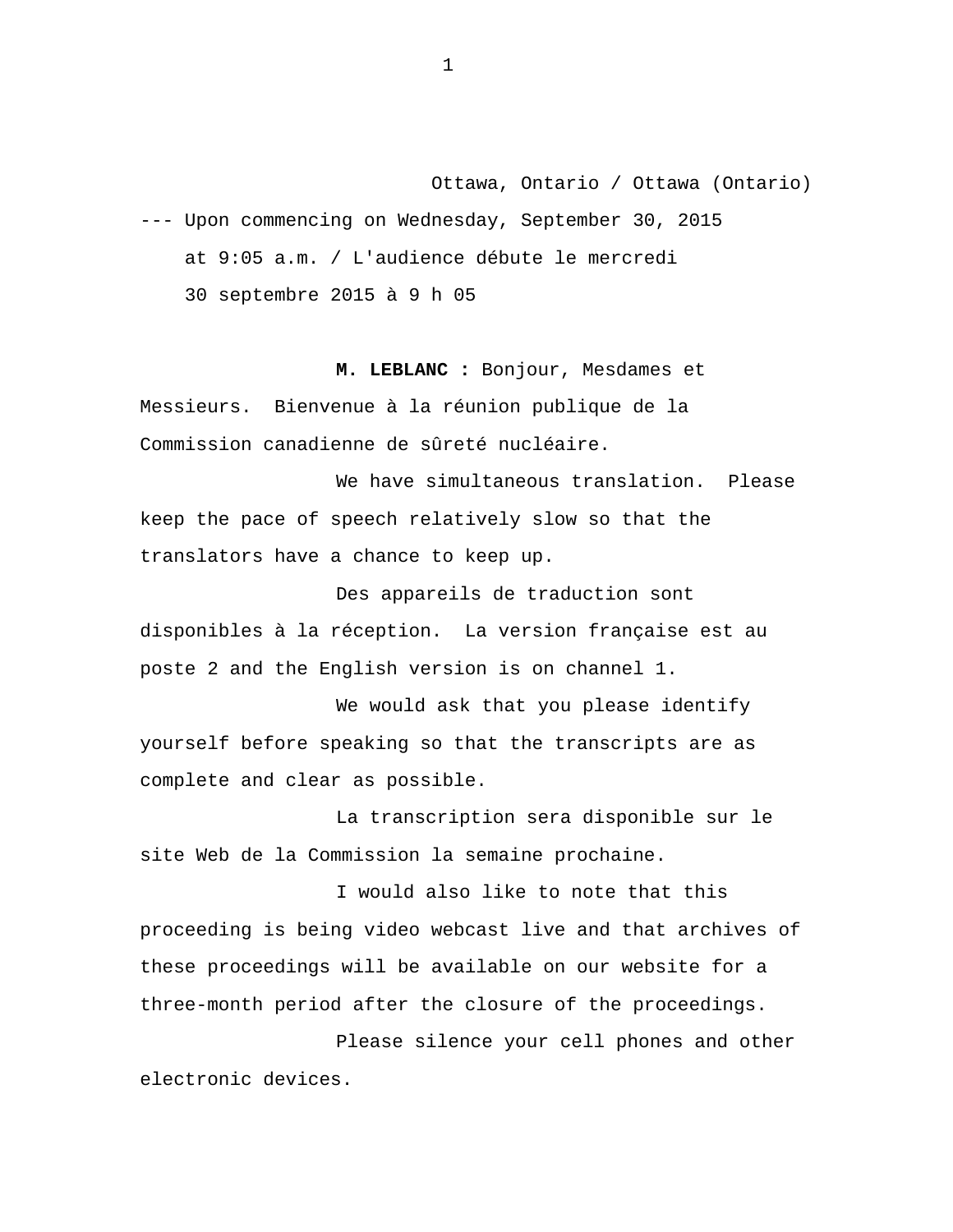Monsieur Binder, président et premier dirigeant de la CCSN, va présider la réunion publique d'aujourd'hui.

President Binder...?

**LE PRÉSIDENT :** Merci, Marc.

Good morning and welcome to the meeting of the Canadian Nuclear Safety Commission.

Mon nom est Michael Binder. Je suis le président de la Commission canadienne de sûreté nucléaire.

Je vous souhaite la bienvenue and welcome to all those joining us via videoconferencing and webcast.

I would like to begin by introducing the Members of the Commission.

On my right is Monsieur Dan Tolgyesi; to my left are Dr. Sandy McEwan, Ms Rumina Velshi and Monsieur André Harvey.

We have already heard from our Secretary Marc Leblanc. We also have with us here today Monsieur Denis Saumure, Senior Counsel to the Commission.

**MR. LEBLANC:** The *Nuclear Safety and Control Act* authorizes the Commission to hold meetings for the conduct of its business.

Please refer to the updated agenda published on September 24th for the complete list of items to be presented today as well as tomorrow.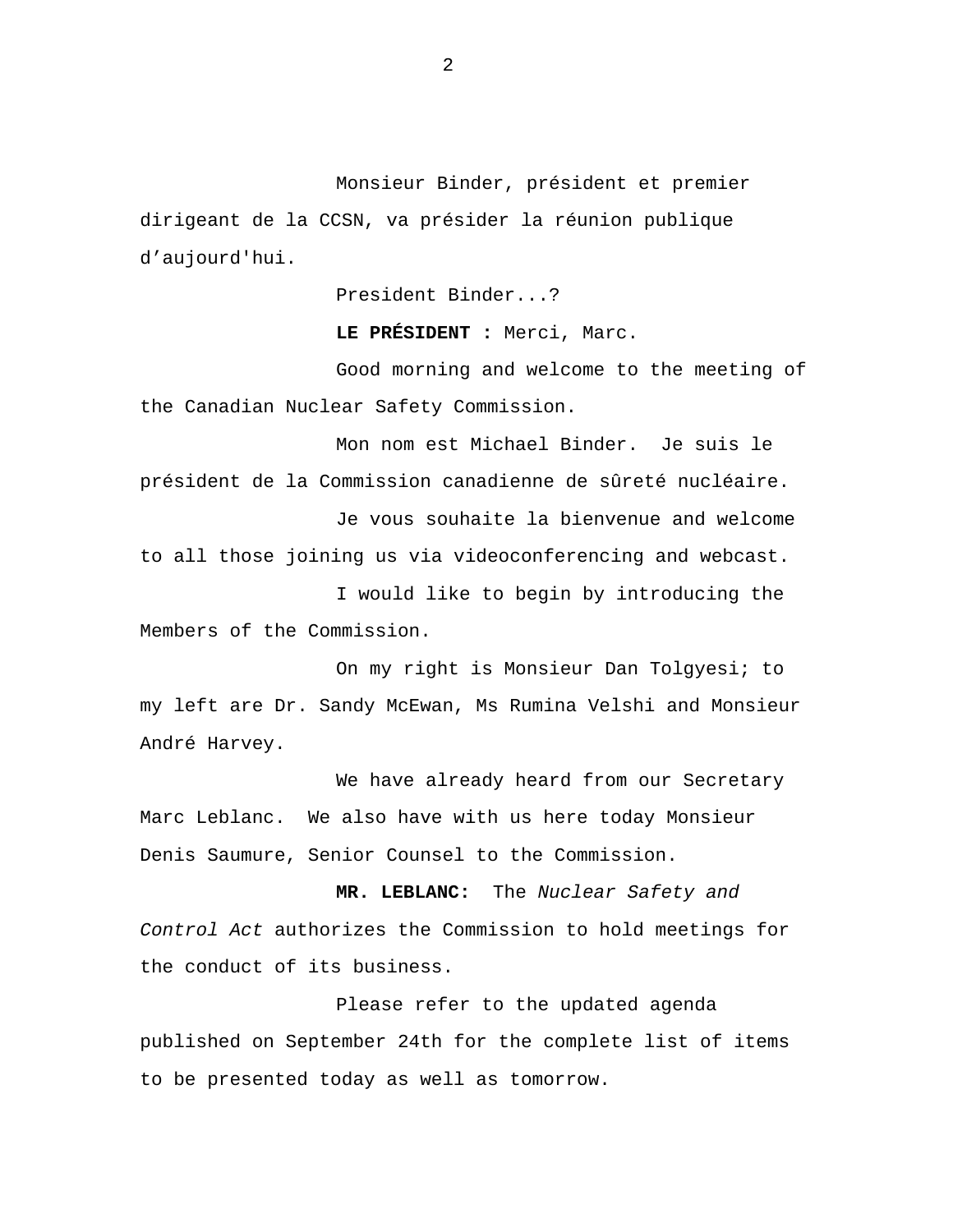<span id="page-4-0"></span>In addition to the written documents reviewed by the Commission for this meeting, CNSC staff will have an opportunity to make presentations and Commission Members will be afforded an opportunity to ask questions on all the items before us today.

Mr. President...?

**CMD 15-M38.A** 

**Adoption of Agenda** 

**THE PRESIDENT:** I would like to now call for the adoption of the agenda by the Commission Members, as outlined in Commission Member Document CMD 15-M38.A.

Do we have concurrence?

### **UNIDENTIFIED SPEAKER:** Yes.

**THE PRESIDENT:** For the record, the agenda is adopted.

**CMD 15-M40** 

**Approval of Minutes of Commission Meeting held August 20, 2015** 

**THE PRESIDENT:** I would like now to seek approval of the Minutes of the Commission meeting held on August 20, 2015. The minutes are outlined in CMD 15-M40.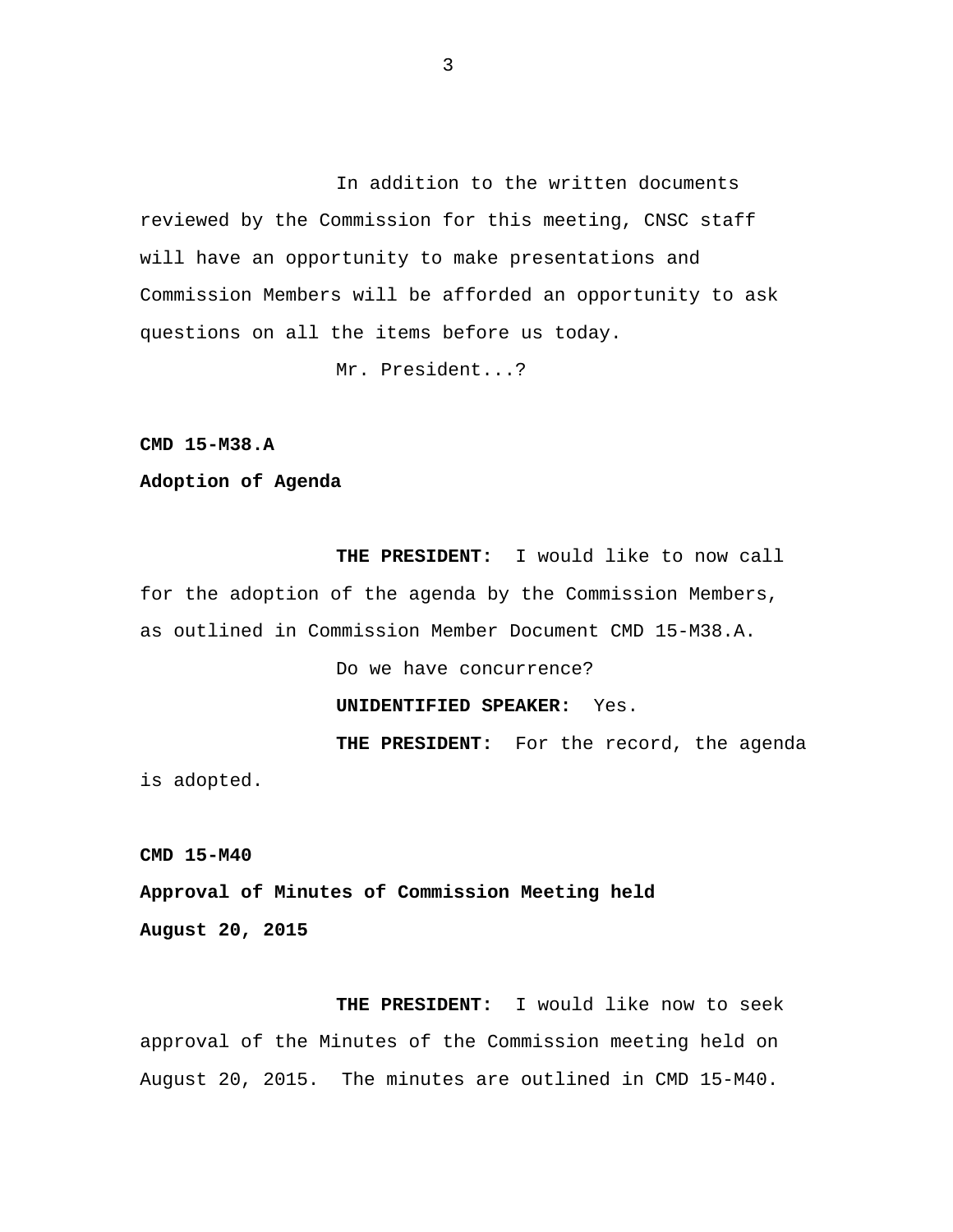Any comments, additions, omissions?

## **UNIDENTIFIED SPEAKER:** No.

**THE PRESIDENT:** Okay. Therefore, I

<span id="page-5-0"></span>guess -- do we have concurrence?

**UNIDENTIFIED SPEAKER:** Yes.

**THE PRESIDENT:** So for the record, the Minutes are approved.

**CMD 15-M42** 

**Status Report on Power Reactors** 

**THE PRESIDENT:** So the first item on the agenda for today is the Status Report on Power Reactors, which is under CMD 15-M42.

I understand that there are representatives from industry here. I will recognize them later but first I understand that staff will make a presentation.

Mr. Howden, the floor is yours.

**MR. HOWDEN:** Thank you.

Good morning, Mr. President and Members of the Commission. My name is Barclay Howden, I am the Director General of the Directorate of Power Reactor Regulation.

With me today are our Power Reactor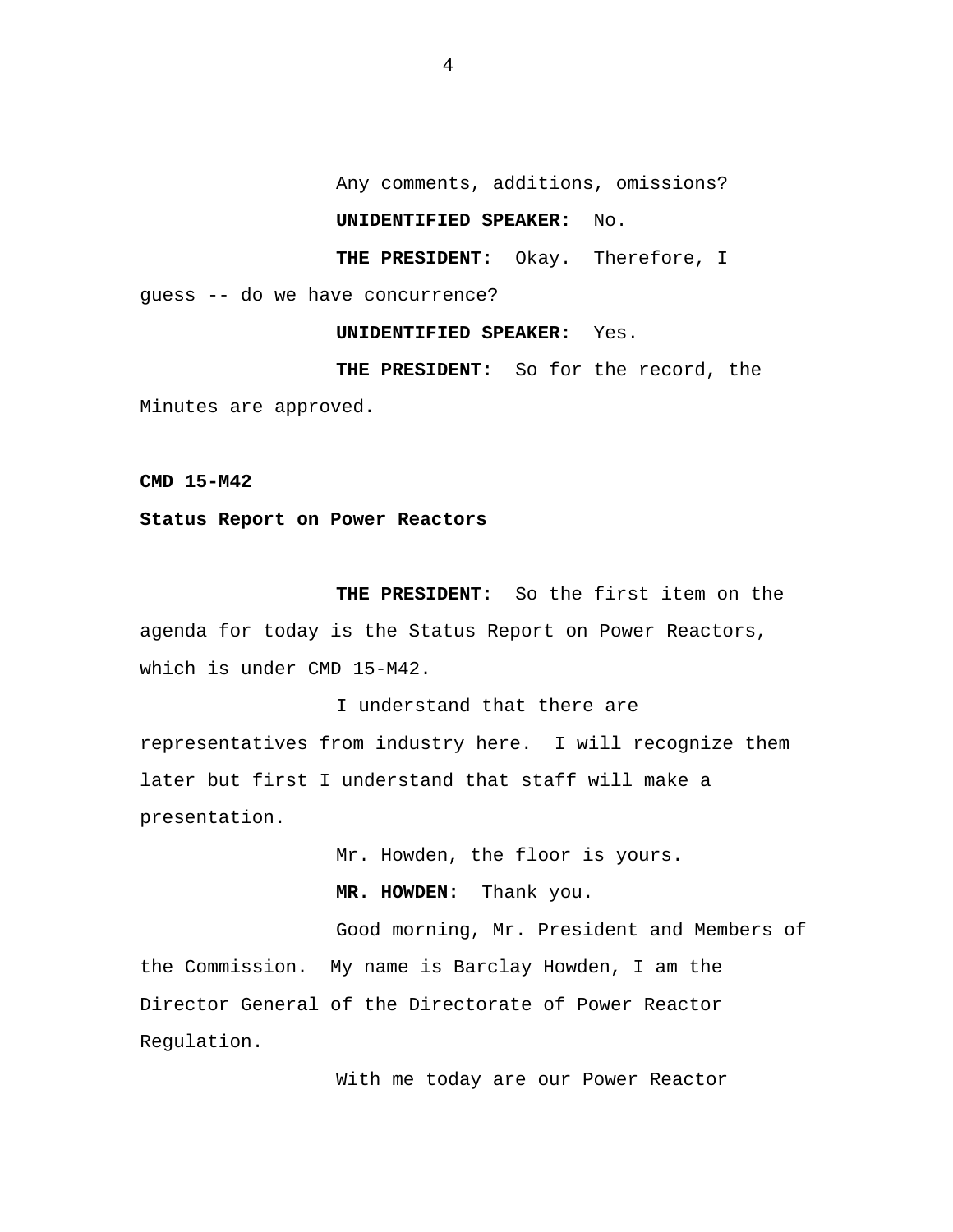Program Division Directors plus technical support staff who are available to respond to questions on the Status Report on Power Reactors, which is presented in CMD 15-M42.

**THE PRESIDENT:** I'm sorry to interrupt but I'm told that we have some people online and I always like to test technology.

So do we have NB Power online?

**MR. NOUWENS:** We do. It's Jason Nouwens, Regulatory Affairs Manager. I'm online.

**THE PRESIDENT:** Thank you.

**MR. NOUWENS:** Thank you.

**THE PRESIDENT:** And do we have OPG online?

**MR. GILBERT:** We have Ken Gilbert,

Director of Operations Maintenance, Pickering.

**THE PRESIDENT:** Okay.

**MR. DEHDASHTIAN:** Kamyar Dehdashtian,

Manager of Regulatory Affairs. I'm online.

**THE PRESIDENT:** Okay. Thank you.

**MR. GREGORIS:** And it's Steve Gregoris

here, Director of Operations and Maintenance at Darlington.

**THE PRESIDENT:** Okay. Thank you.

Mr. Howden...?

**MR. HOWDEN:** Thank you.

The document was finalized on September 28th, 2015 and I would like to provide an update on the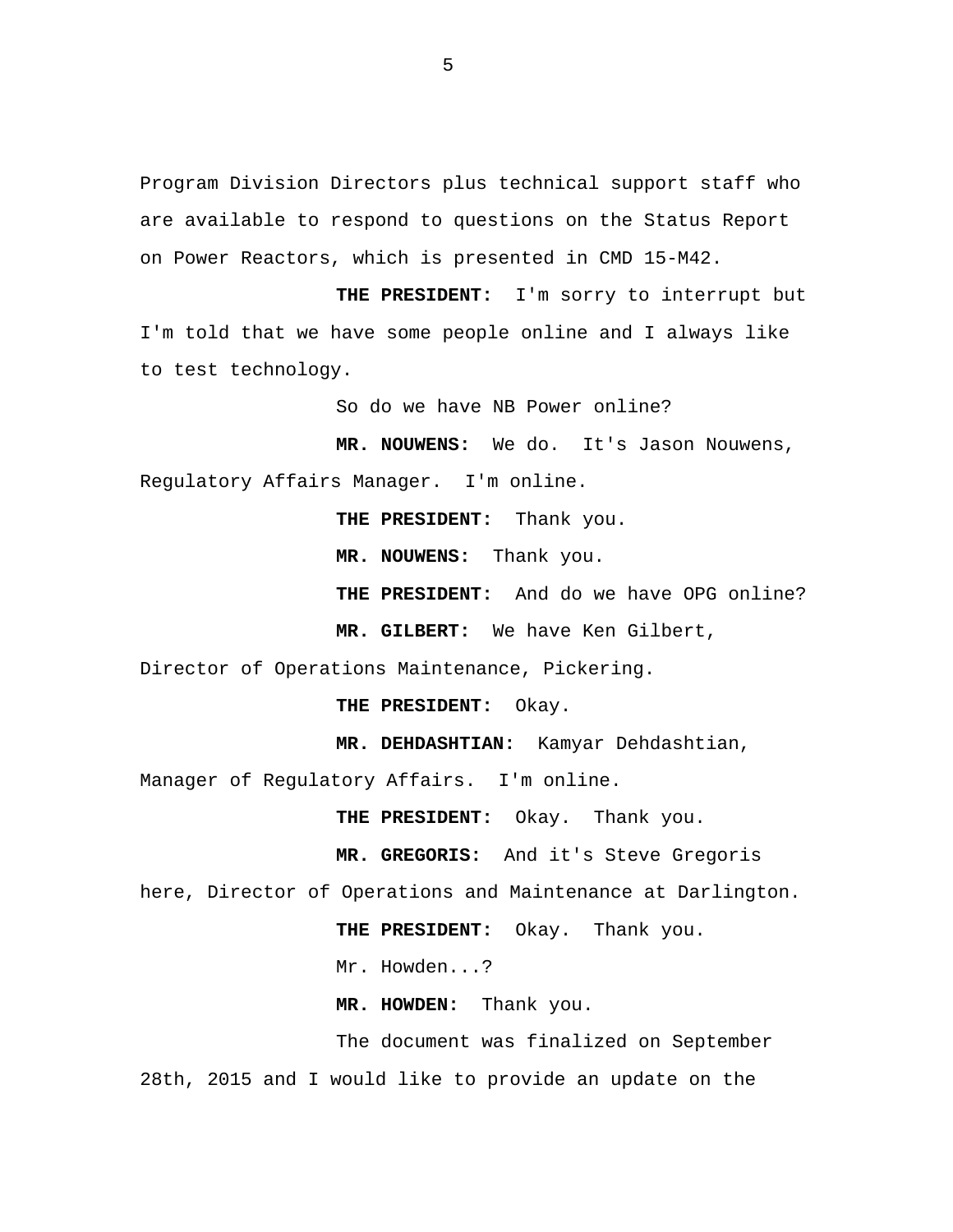Status Report as presented in the CMD.

As indicated in the CMD, all units at the Darlington Nuclear Generating Station are currently shut down and in a guaranteed shutdown state for the planned Vacuum Building Outage which began on September 11th.

On Monday, September 28th, 2015, CNSC staff were notified of a partial loss of power which occurred in Unit 1 at Darlington.

A fire alarm sounded and the Emergency Response Team, or ERT, was immediately dispatched to the affected room. The ERT confirmed the presence of smoke but no fire in the room. The Offsite Fire Response Team was called and arrived as a precaution.

The smoke was the result of an electrical fault which caused the automatic electrical protection system to operate per design. The fault caused the loss of some electrical loads and potentially damaged some electrical buses and associated equipment. Effective cooling of the Unit 1 reactor was maintained at all times.

Operators responded to the event in a timely fashion and in accordance with established procedures, which were found to be effective.

The fire detection and electrical protection systems operated as expected and per design. OPG identified the direct cause as being a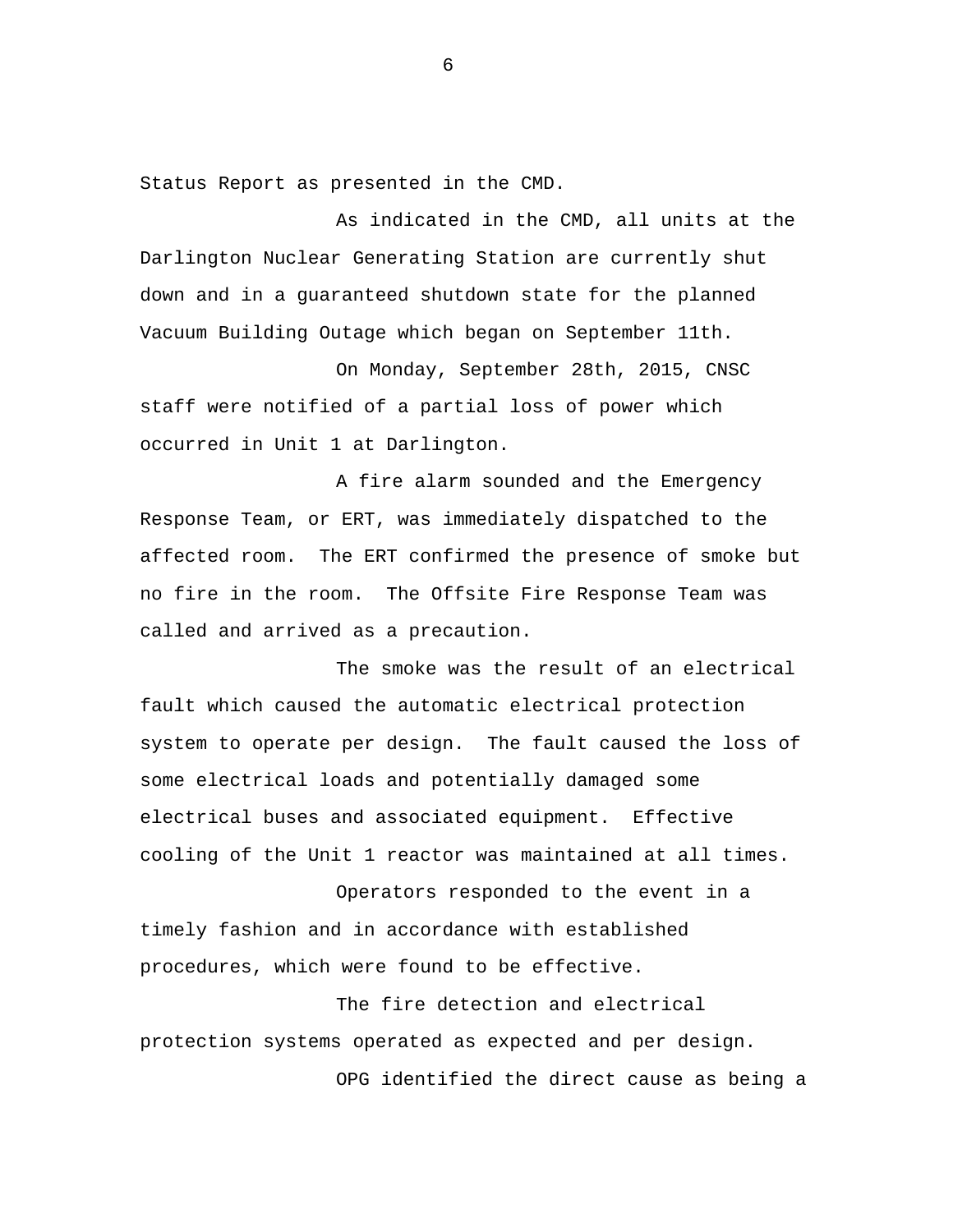pinhole leak, due to fretting with an adjacent component, in a copper service water line providing cooling to an air conditioning unit above the affected room. Water from the leak pooled and leaked, causing the electrical fault.

OPG advised CNSC staff that information about this event would be posted on their external website. CNSC will also do the same on our website.

OPG is investigating for damage to electrical buses and associated equipment. If any damage is found, it will be repaired and loads re-established prior to unit start-up, following the Vacuum Building Outage, expected to take place around October 8th.

CNSC staff have been monitoring the situation in the field and will follow up on aspects of this incident as information becomes available. In particular, CNSC will be looking at why water was able to find its way into this room and to the extent of condition across the plant. The Commission will be updated if matters of interest become apparent.

There was no threat to the safety of the public, employees or the environment as a result of this occurrence.

I would also like to emphasize that the Pickering Comments section references to Units 4 and 6 are presented for information purposes due to media interest on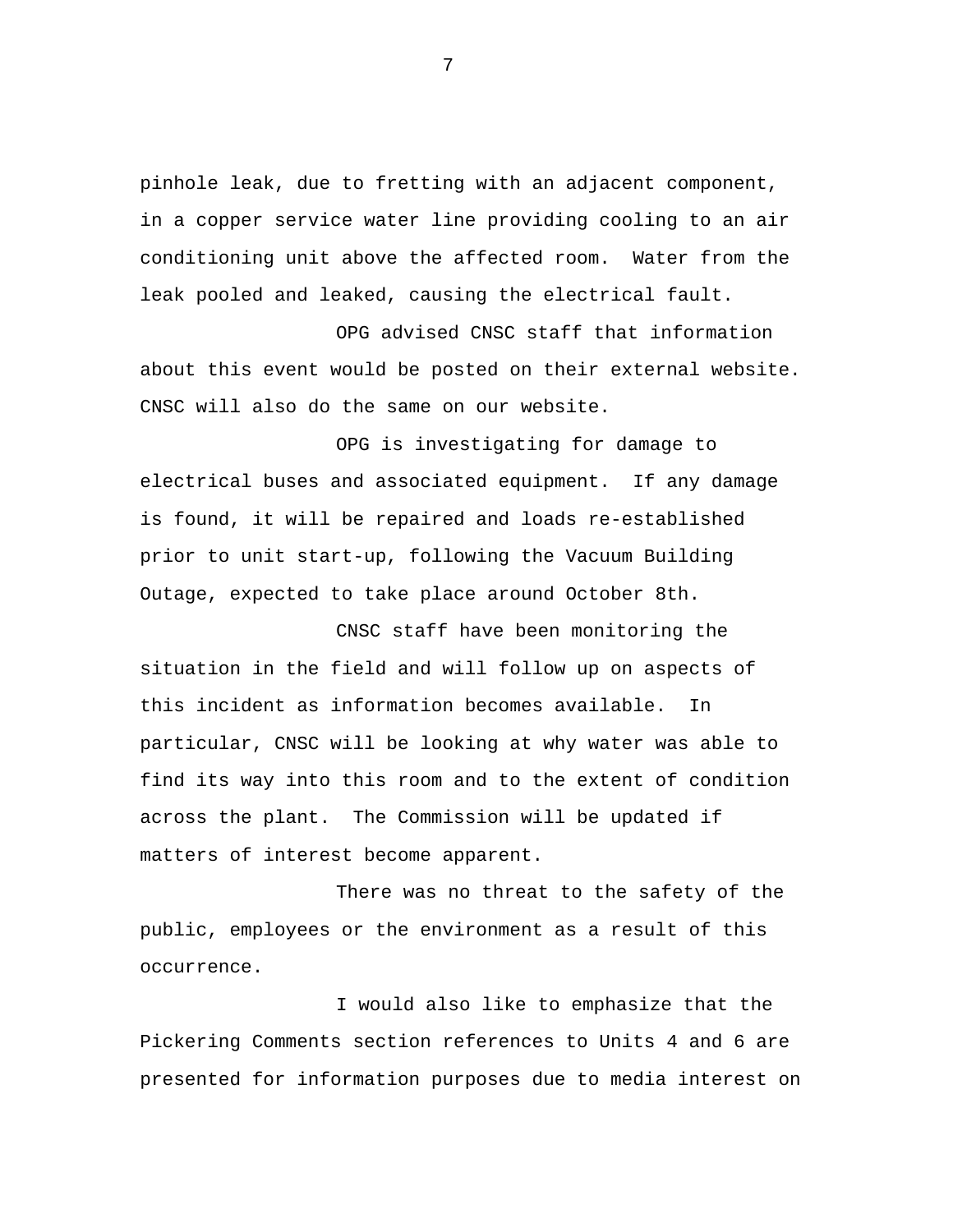the supply shortage in the Province of Ontario. We have no safety concerns.

And with Point Lepreau, reactor power is now at 35 percent of full power. Synchronization to the grid is pending calibration of a level control valve on the non-nuclear condensate system. NB Power has tested the containment system and confirmed that it is available.

This concludes the Status Report on Power Reactors.

CNSC staff are now available to answer any questions the Commission Members may have. And, as you noted, Dr. Binder, industry reps are also available via telephone.

Thank you.

**THE PRESIDENT:** Okay. Thank you.

So let's jump to the question session and let me start with Dr. McEwan.

**MEMBER McEWAN:** Thank you, Mr. President.

I really have one question which is simply to try and ensure that people who are not technically au fait with some of the language understand. Can you explain to me what a high generator stator is and what the implications are of an increase in the temperature from the Pickering report?

 **MR. HOWDEN:** I will ask Mr. Santini to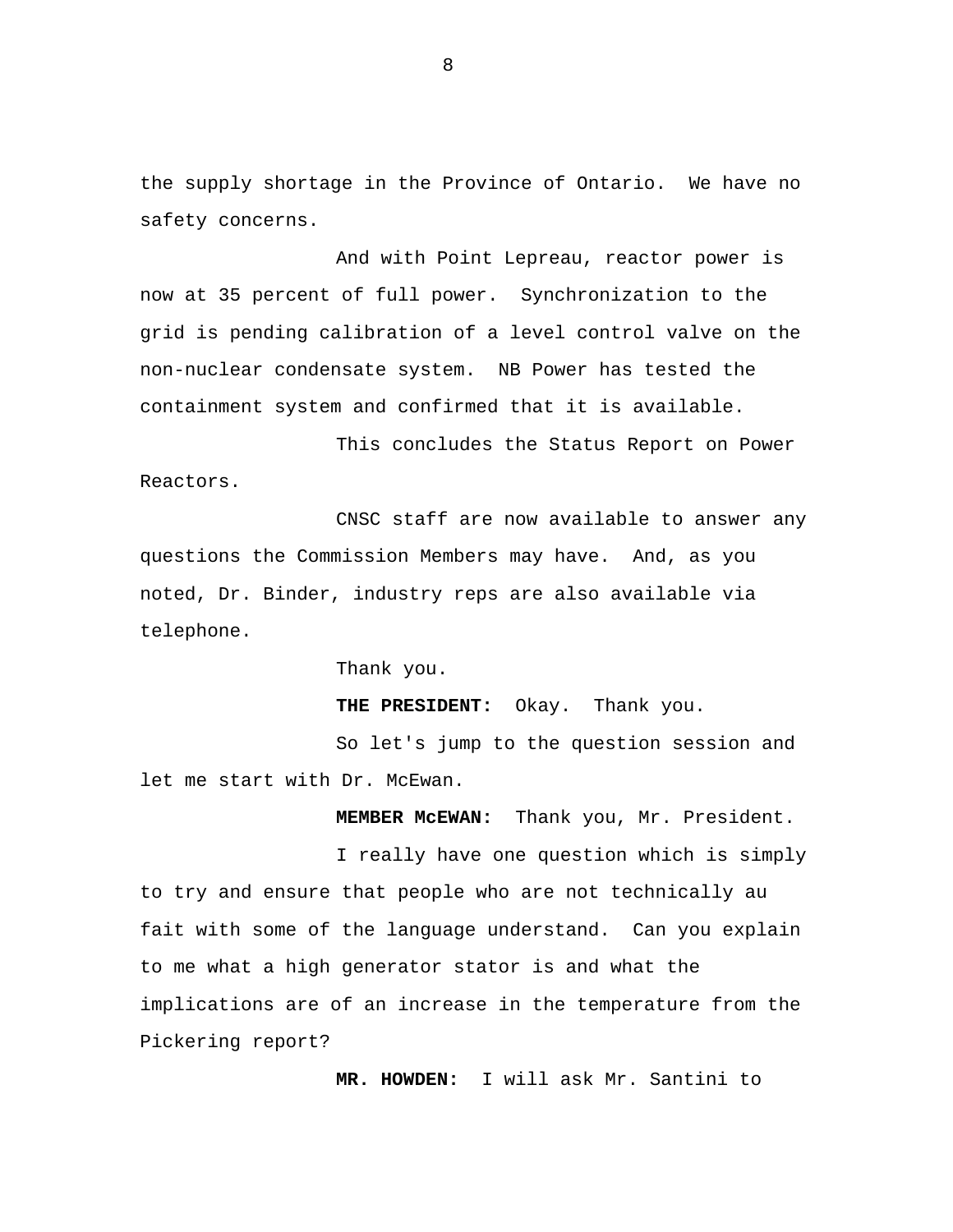respond and the licensee is available as well.

 **MR. SANTINI:** Miguel Santini for the record.

This is a component related to the electrical generator. Perhaps to give you more details, I would like Mr. Ken Gilbert to provide them from OPG.

 **MR. GILBERT:** Ken Gilbert for the record, Ontario Power Generation.

The stator bars are the stationary portion of the generator. They are cooled with water and circulated to the bars. You know, as we generate electricity there is some lost heat or some lost energy that comes out as heat in those bars. We have two heat exchangers in the system that transfer that heat to service water to maintain the generator cool.

In this case we have one of the heat exchangers out of service for maintenance and because of the time of year we are seeing fouling of the in-service heat exchanger. Today we are continuing our repair of the out-of-service heat exchanger and expect to return it to service.

So what this means is, as we can reject less heat to the in-service heat exchanger, we reduced power on the unit because the amount of heat that needs to be rejected is a function of the amount of electricity that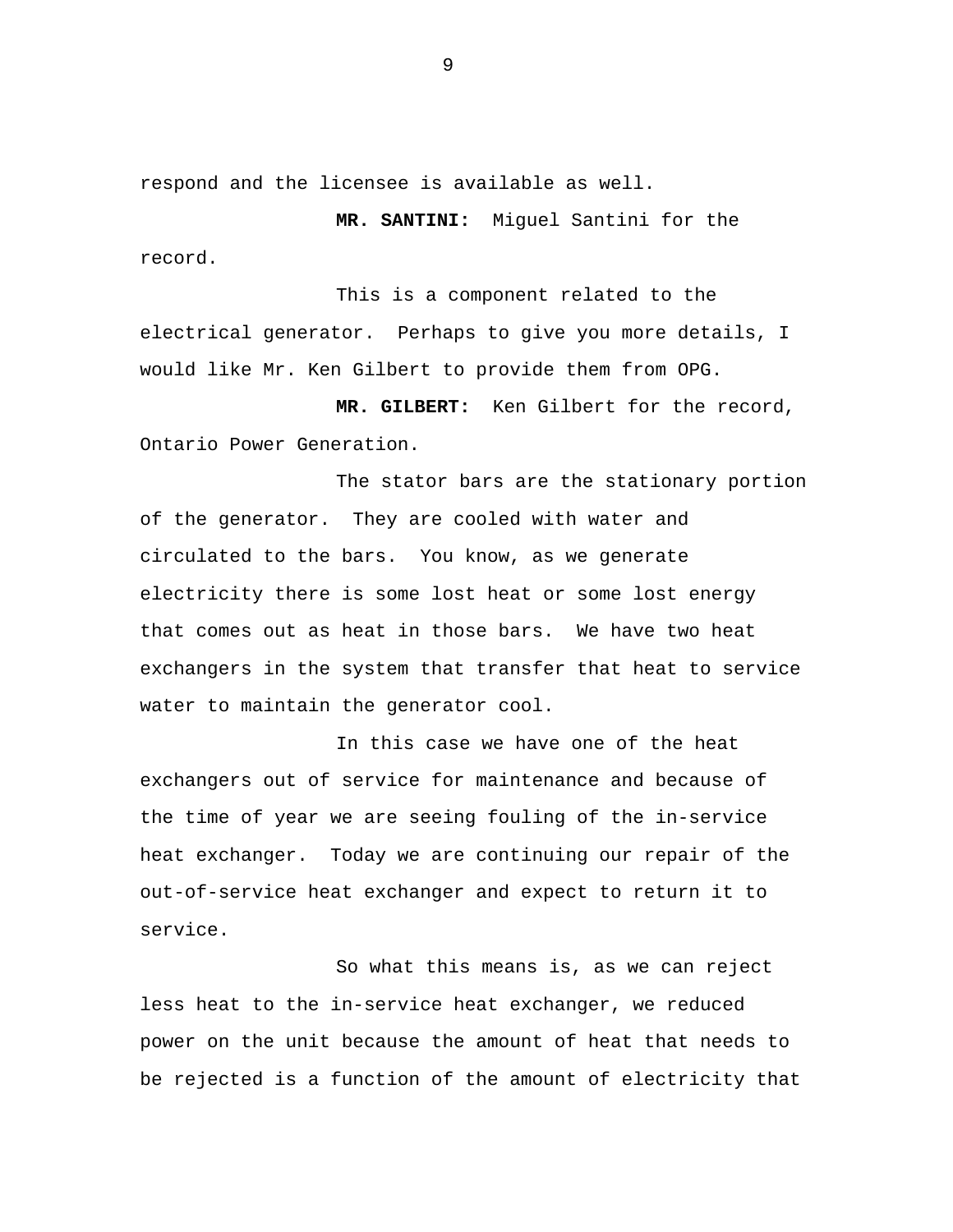we do produce, and as well it gives us margin in case we saw either a swing in lake temperature, which could potentially, you know, once again increase temperatures, or if we were to see further fouling.

So this is an economic penalty to us. We expect to have this resolved by end of day Friday and have returned an in-service clean heat exchanger on Unit 1.

 **MEMBER McEWAN:** Thank you.

So this is really a very precautionary measure to ensure that there is no risk. Before you return it to service, it will be inspected by CNSC staff?

 **MR. GILBERT:** It's Ken Gilbert for the record.

The heat exchanger we are working on is supported by the manufacturer. There would be no reason for the CNSC to inspect that heat exchanger. You know, that is a normal maintenance practice. We would swap between heat exchangers, ensuring that, you know, we have clean heat exchangers.

It is a cautionary piece around managing electricity production and at this point in time I would not be consulting with the regulator on that. There is no reason. It is strictly a conventional component.

 **MR. SANTINI:** Miguel Santini for the record.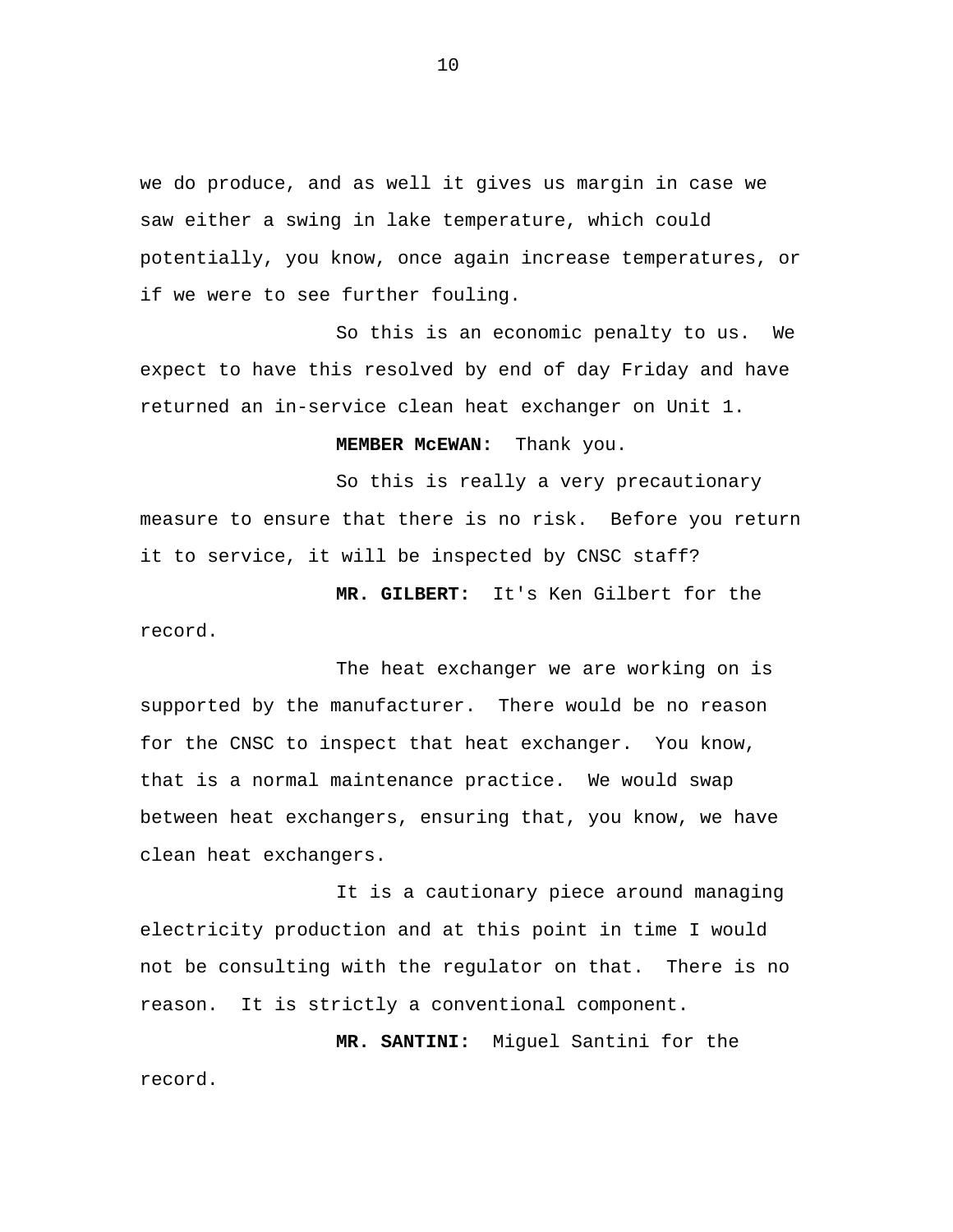Thanks, Mr. Gilbert, for answering the question for us.

But yes, we will not be involved in an inspection because risk-wise this is an insignificant event for us.

 **MEMBER McEWAN:** Thank you.

 **THE PRESIDENT:** Thank you.

Ms Velshi...?

 **MEMBER VELSHI:** Thank you, Mr. President. Two questions. The first one on the lost time injury that has been reported for Pickering, how long was the employee off work for that one?

 **MR. GILBERT:** It's Ken Gilbert for the record.

So for this event, this is a pre-existing condition for the worker. It's a knee injury. The worker had previously had surgery to make repairs to their knee. When they did trip and fall, we didn't have indication that there was a problem with the knee, but about approximately a week later complications associated with that surgical procedure were evident.

That worker has not returned to full duties as of yet but we continue to work with them and the medical practitioners to return them to full duties as a maintenance worker at the power plant.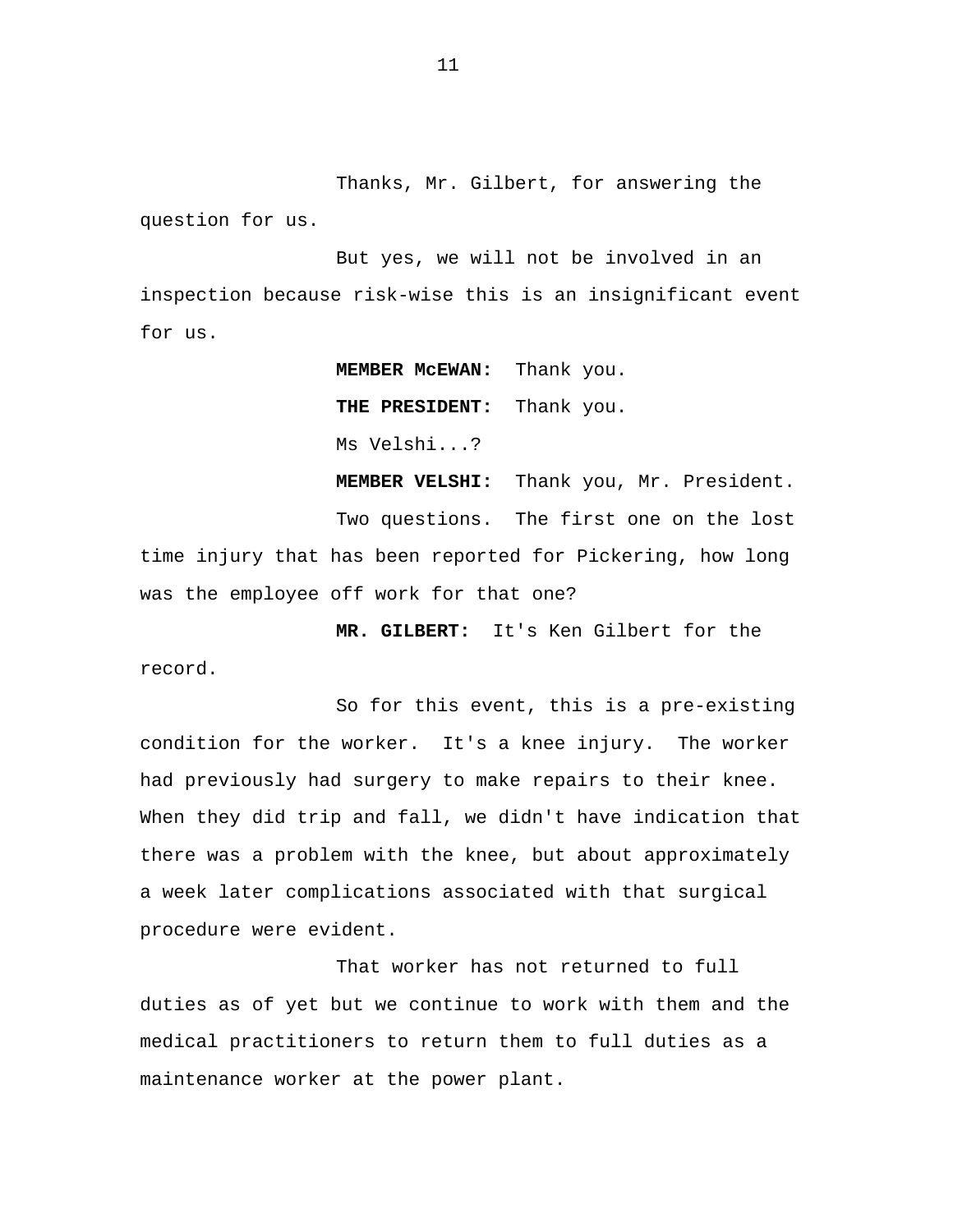#### **MEMBER VELSHI:** Thank you.

My second question, and I know it's not necessarily safety-related, is this delay of outages as a result of electricity supply needs. Does that happen often and what are the implications, if any, from nuclear safety or a safety perspective?

Maybe OPG can answer the first part and staff the second part. So do you get requests from IESO often to change your timing of outages?

 **MR. GILBERT:** Ken Gilbert for the record. It is not common. The issue at this time was the significant reduction in available generation with Darlington in the vacuum building outage and specifically generation available in this portion of the province in the area of the Pickering Power Plant and the Darlington Power Plant. That coupled with the unusually high September temperatures we experienced that week led the province essentially to cautiously ask for a delay to make sure that we had margin for generation.

#### **MEMBER VELSHI:** Thank you.

 **MR. HOWDEN:** Barclay Howden speaking. From a nuclear safety perspective,

normally there wouldn't be an impact. In this case it was a planned outage, so obviously there was some flexibility in being able to move it.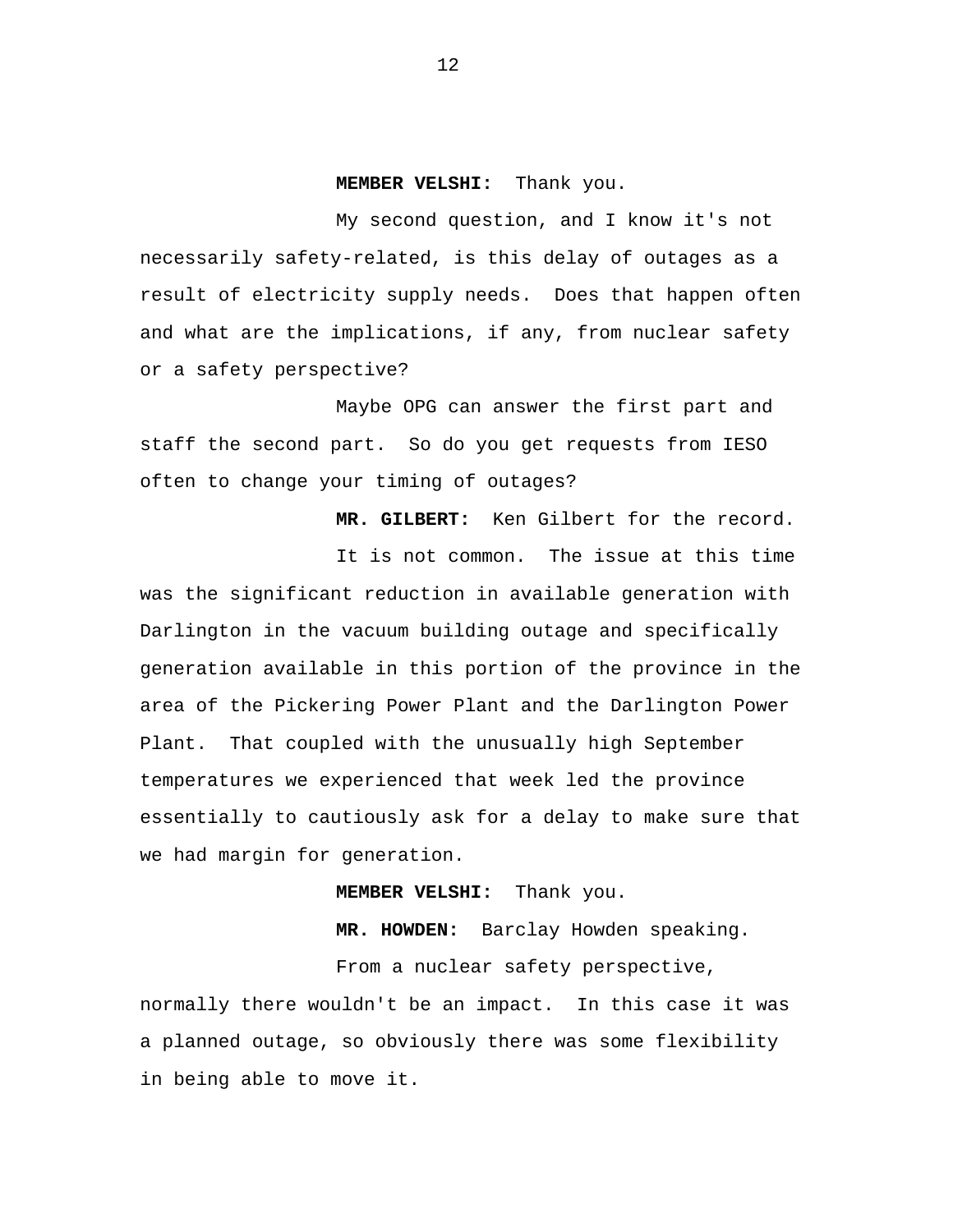The issue from nuclear safety would be whether they were in a situation where they had to take a forced outage because of -- to do repairs. At that time our expectation would be they would take the forced outage and then the province would have to deal with any loss of electricity.

 **MEMBER VELSHI:** But even in a planned outage there may be some regulatory testing that needs to be done and I guess you would need to weigh the implications of delaying those?

> **MR. HOWDEN:** Absolutely for sure, yes. **MEMBER VELSHI:** Thank you.  **THE PRESIDENT:** Thank you. Monsieur Harvey...?

**MEMBER HARVEY:** One question about Darlington. What is the nature of the work being done in the vacuum building and are you just working in the vacuum building but you are also working on the reactor at the same time?

**MR. GREGORIS:** It's Steve Gregoris here from Darlington Nuclear Generating Station for the record.

So nature of work for the vacuum building outage, right now we are into a phase, we call it Phase 3 of the work, so emergency service water is unavailable and we are replacing both piping and valves on that system.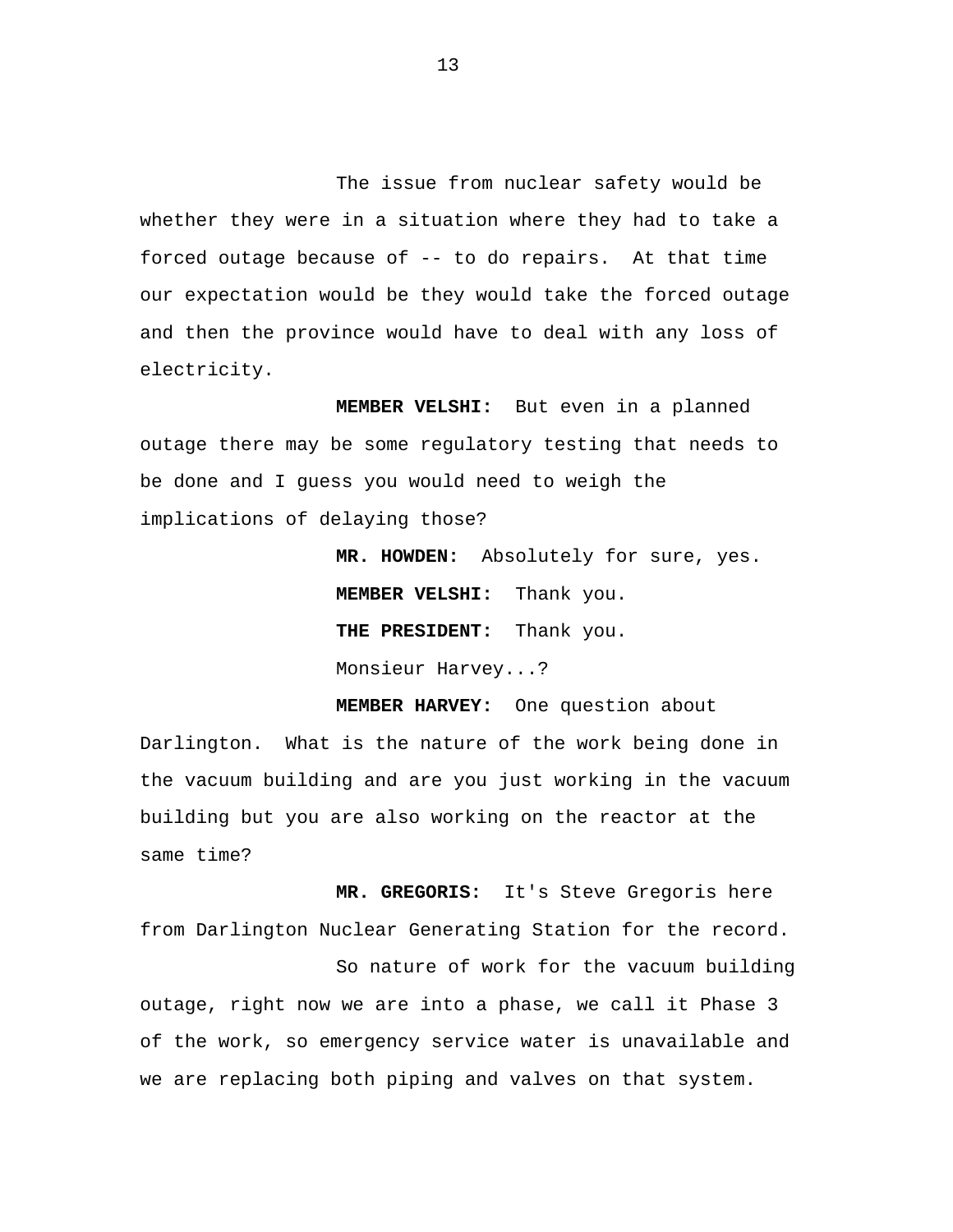It's a system that clearly needs all units shut down and a lot of different constraints put in place to allow us to do that, but it is a piping replacement, valve replacement happening with that system.

In parallel with that, the vacuum building structure is unavailable, containment unavailable to the - is available, sorry, to the units, but the vacuum building is unavailable. That is for inspections of concrete and for specific work on valves associated with the containment that connect the unit containment to the vacuum building. So we call those the pressure relief valves. Those are the main items being worked on in the vacuum building.

#### **MEMBER HARVEY:** Thank you.

Staff, I suppose you are following that work and having some inspections too?

 **MR. RINFRET:** Yes. François Rinfret for the Darlington Regulatory Program.

Indeed, we are monitoring the inspection like we do at most outages. The vacuum building outage is interesting because it allows entry into areas that are normally inaccessible. The vacuum building, for example, is a component that serves all the reactors. So having all reactors offline allows entry to do these inspections of concrete and other components within the structure. We have actually an inspection team there as we speak.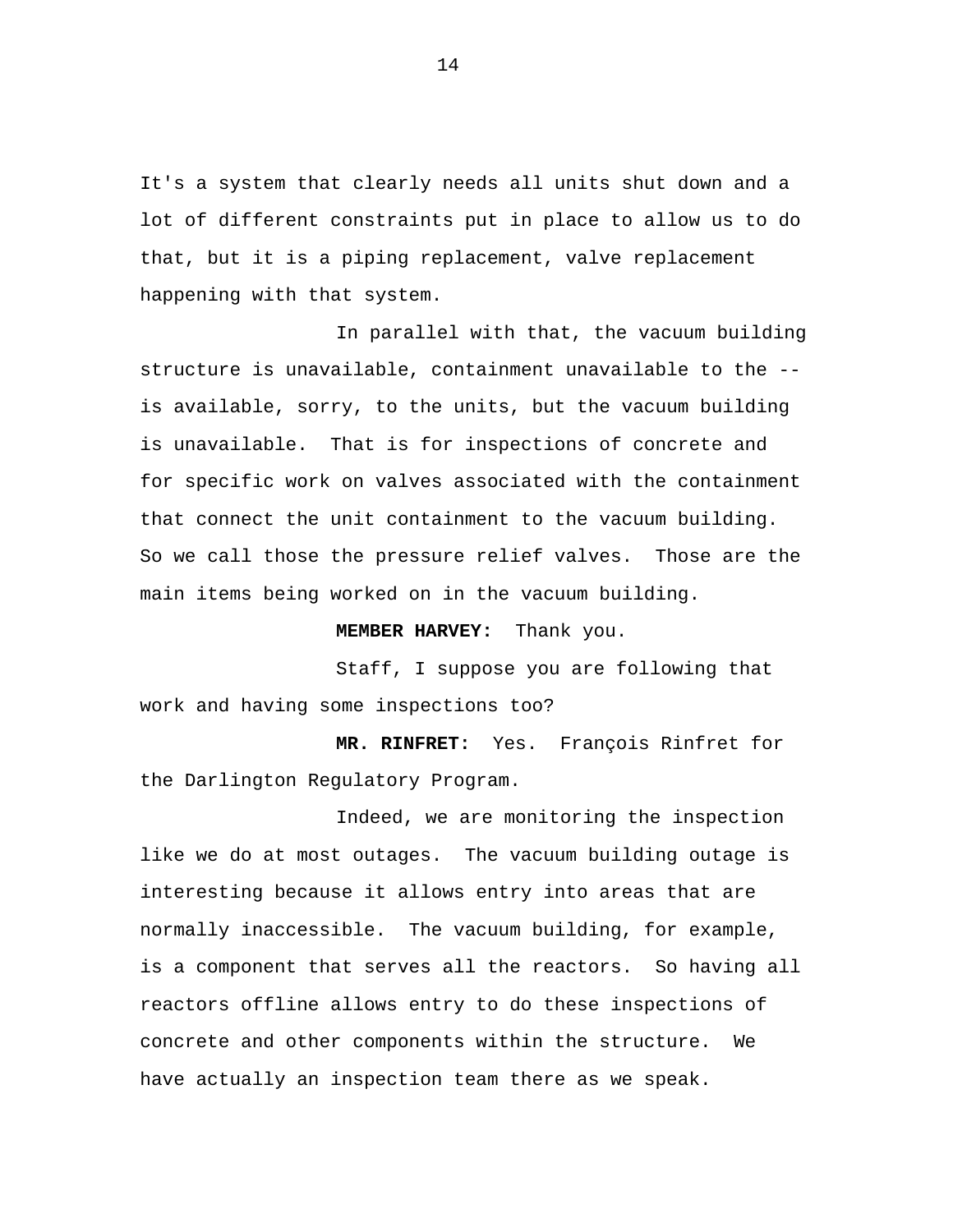It also allows for the licensee to validate the assumptions that were made about the quality and the status of components before they enter into the refurbishment and start putting dollar figures. There is an element of verification of status of components. That was already planned from the many years of planning pre-refurbishment unit.

One example is allowing divers to go into the intake channel. This channel would normally not be interesting and available to go in as it takes water and sucks it in for the cooling of the four reactors. The reactors being down from power, it allows us this inspection of the structures in that part of the plant.

> **MEMBER HARVEY:** Okay. Thank you.  **THE PRESIDENT:** Monsieur Tolgyesi...? **MEMBRE TOLGYESI :** Merci, Monsieur le

Président.

I'm going back a little bit to Unit 1. When you are talking that high generator status temperature rise, what is the potential consequence of this?

 **MR. SANTINI:** Miguel Santini for the record.

Well, the function of the cooling system of the generator is to keep the temperatures within the design parameters by the manufacturer. So I guess one of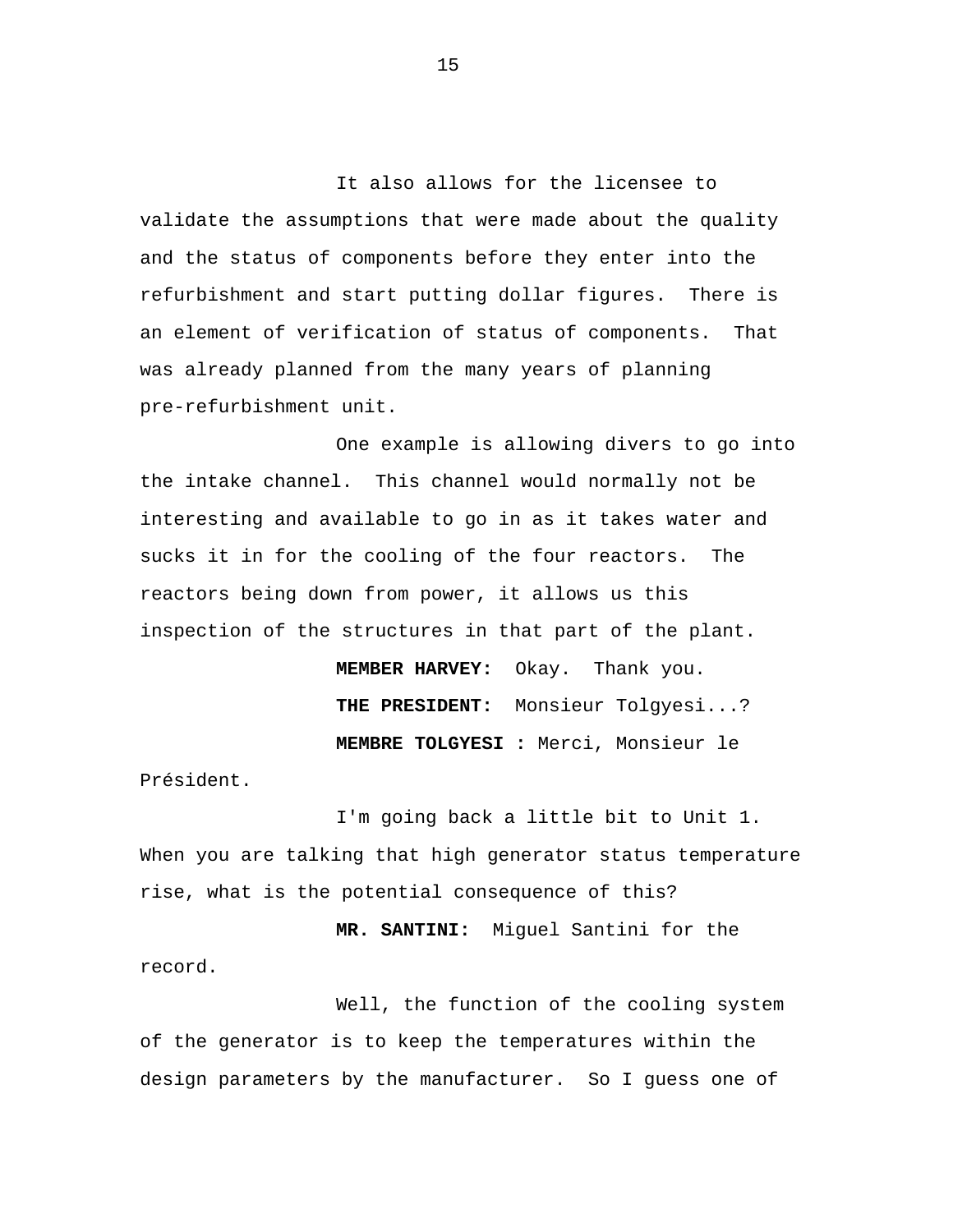the potential consequences is damage to the equipment if the temperature is not maintained below those margins.

 **MEMBER TOLGYESI:** And you were saying that this heat build-up was due to heat exchanger maintenance, one of two heat exchanger maintenances. Did you experience kind of heat-ups in the past? Because usually you have heat exchangers maintenance, one or the other one? So did you experience those kind of heat-ups building?

 **MR. GILBERT**: Ken Gilbert, Ontario Power Generation, for the record.

This is a system that we closely monitor. We have had to reduce power on units in the past at Pickering and at other power plants for, you know, reduced cooling capability on the system.

You know clearly it's a function of -lake temperature is one of the important ones and lake temperature is at its highest in September. There is a sort of thermal lag as the lake warms up. So September is a month where we do, in fact, see a higher number of times when we would need to de-rate units for not being able to reject all the heat either from the stator cooling system or for potentially other systems that rely on lake temperature.

So you know we do monitor it. The normal practice, the operating manuals direct the operator to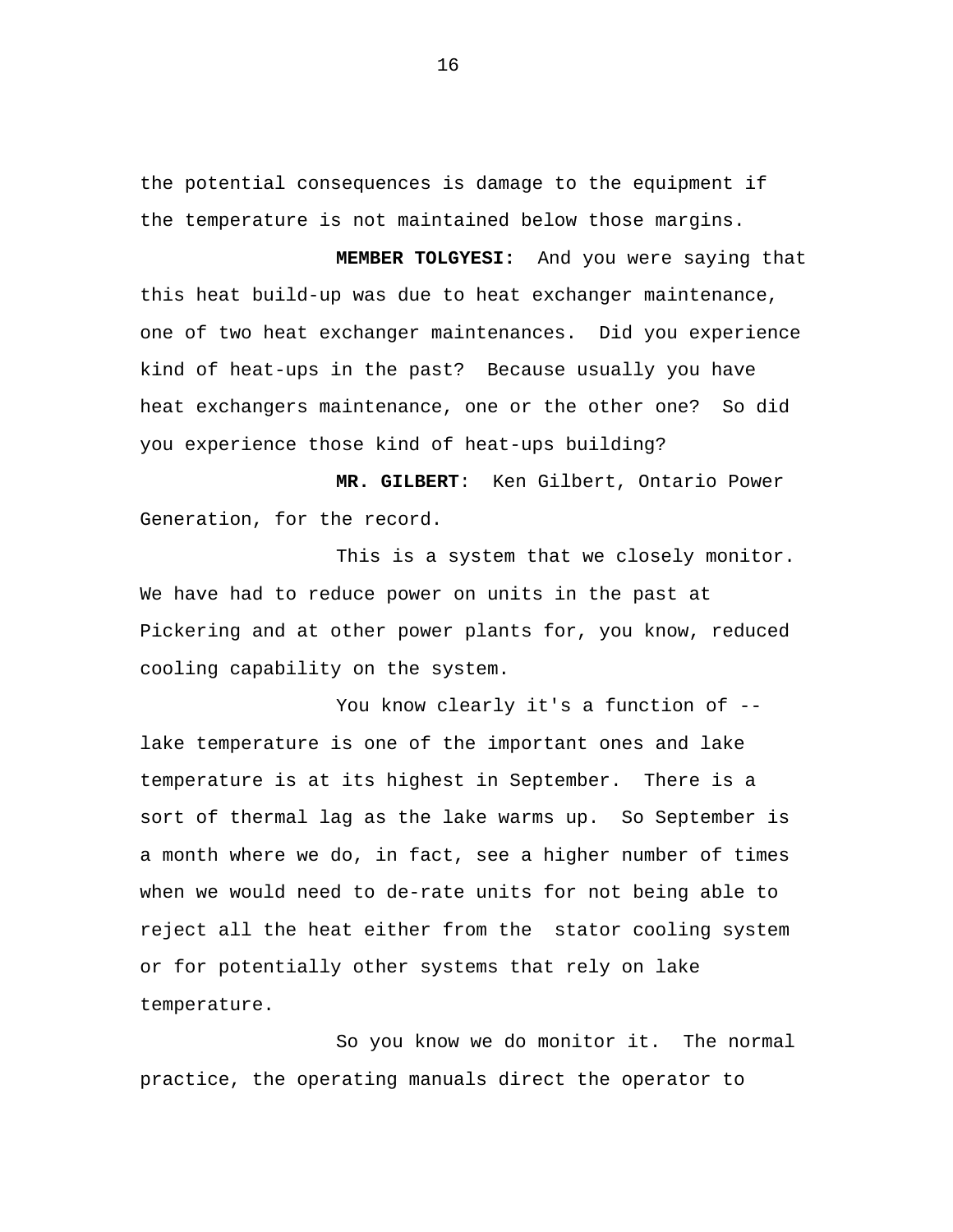reduce power and to limit power manoeuvres on units as the temperature does rise on these systems. That's the normal way to manage this kind of reduction or degradation of cooling capability.

And in parallel with that, you know, we would move to expedite maintenance on paired heat exchangers.

**MEMBER TOLGYESI:** My last, sorry, is regarding Point Lepreau.

You are saying that in accordance with licence requirements the unit must be placed in a shutdown and depressurized state. So what governs the limit of eight hours? Because here it was 10 hours and the shutdown is kind of a major consequence. So what governs the limit of eight hours the unit must be placed in the shutdown for the repair? Why not 10, 12, eight or six?

**MR. POULET:** Thank you. Ben Poulet for the record.

The limits vary depending on the safety system and they are based on the amount of time that the - it's based essentially on risk, on the amount of time the system can be considered unavailable with the probability of an accident or an initiator occurring, an initiating event occurring. So the licensees are required to -- the CNSC requires licensees to have testing programs to ensure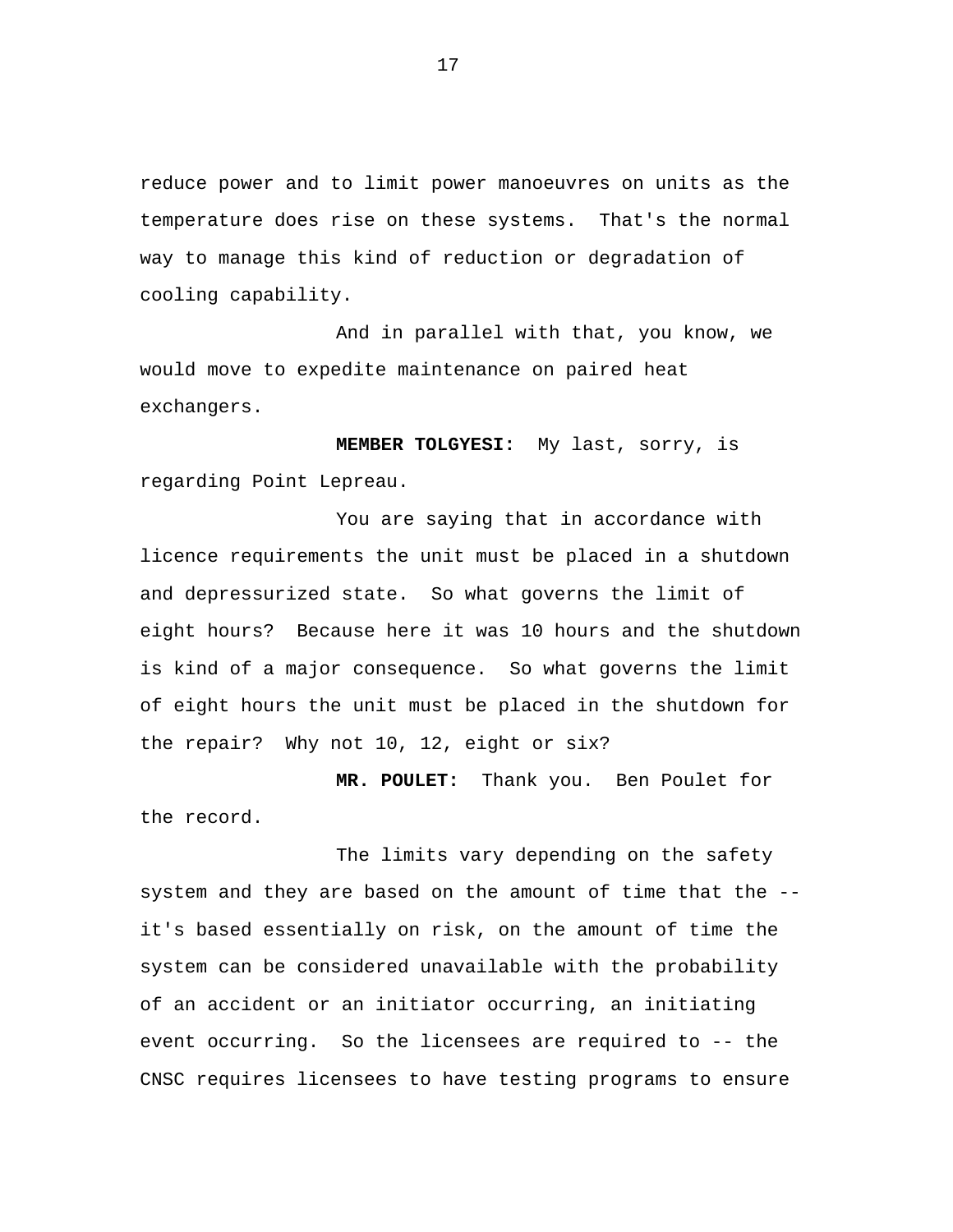the systems are available to meet the safety functions and the program is built so that they can detect malfunctions or impairments within certain predetermined limits.

So this is what happened here. This was a routine test and it's based on the testing program for Point Lepreau and for the containment system. It detected the failure and proceeded according to the limits that are specified in the licence.

**THE PRESIDENT**: I would like to piggyback on this. So any time you shut down the plant that is a serious malfunction. Isn't it a bit premature to have a defective valve for a relatively new refurbished plant?

I mean I am trying to understand why was this -- why was the valve malfunctioning and why did it take eight hours to fix it? I thought replacing -- I thought replacing a valve is relatively simple.

**MR. POULET:** These valves are not as simple as they may appear. They are fairly large valves. There are -- and also the limits on leakage are also quite low, meaning that for the valve to be considered available it has to essentially be perfectly tight. In this particular case the leak rate was slightly above the acceptable limits and so it was deemed -- considered to be unable to meet its function.

In terms of the maintenance on these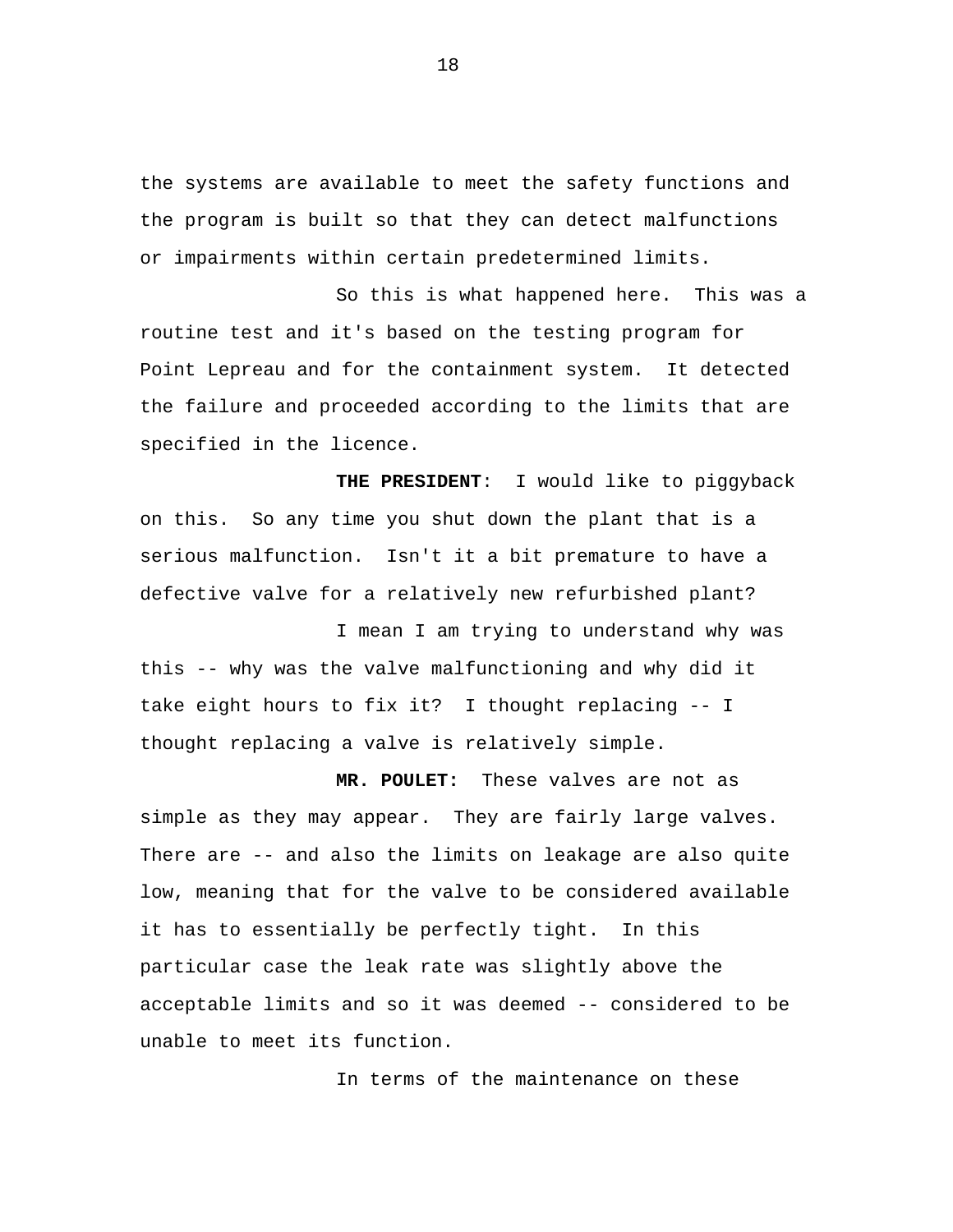valves it has been done on a regular basis. It is not necessarily a refurbishment item and I can let the people at -- Mr. Jason Nouwens from NB Power can maybe elaborate on the maintenance programs for these valves.

But essentially the limits on these valves are quite strict. They are -- they require a shutdown because essentially they are part of the containment envelope which in the event of a severe accident would be absolutely required to be leak-tight. In this particular case it was found to be slightly above the limit and so the shutdown and cool down of the reactor was required.

The specific wording of the limit is that when the unavailability of the component or the valve is detected, the licensee has to come up with a viable executable maintenance strategy within a period of four hours and must be able to complete that strategy within eight hours. That's the limit that is specified or imposed by the CNSC.

**THE PRESIDENT:** Point Lepreau, do you want to comment?

**MR. NOUWENS:** Jason Nouwens, for the record.

I guess I would like to comment is that the requirements that are in our licence and that are -- as was already stated come from our safety analysis, are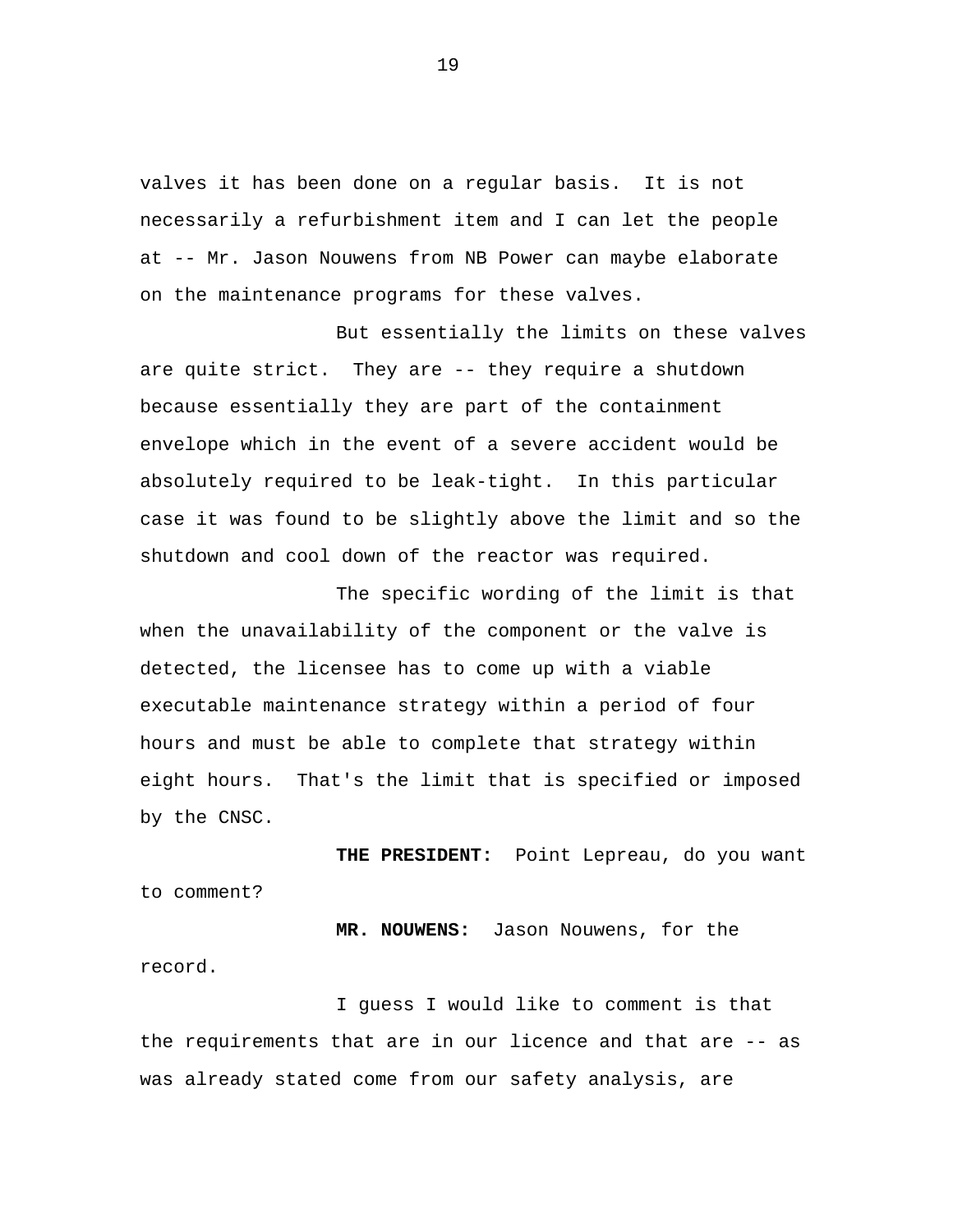prescriptive and conservative and the intent is to maintain defence in-depth with respect to nuclear safety.

So the requirements are quite strict and during our routine testing, as was mentioned, if we reach a situation where we can't confirm the leak tightness of these containment valves the requirements are quite prescriptive to put the plant in a safe state until those repairs can be completed. So we followed our governance, stayed within our process and completed those repairs.

It may seem like it is extreme to place a reactor in a shutdown state but it is, from a nuclear safety defence in-depth point of view, it is the correct and the proper thing to do.

> **THE PRESIDENT:** Okay. Thank you. Anybody else, any other questions?

Just one for Pickering again, the

unplanned outage of September the 16th it states here that OPG has initiated a root cause assessment. Do we now, by now, know what the root cause is, OPG?

**MR. GILBERT:** Ken Gilbert, Ontario Power Generation, for the record.

We do not have a final answer for that. I can make that available.

We do know that we had a loss of power to the component. The components are designed to fail in a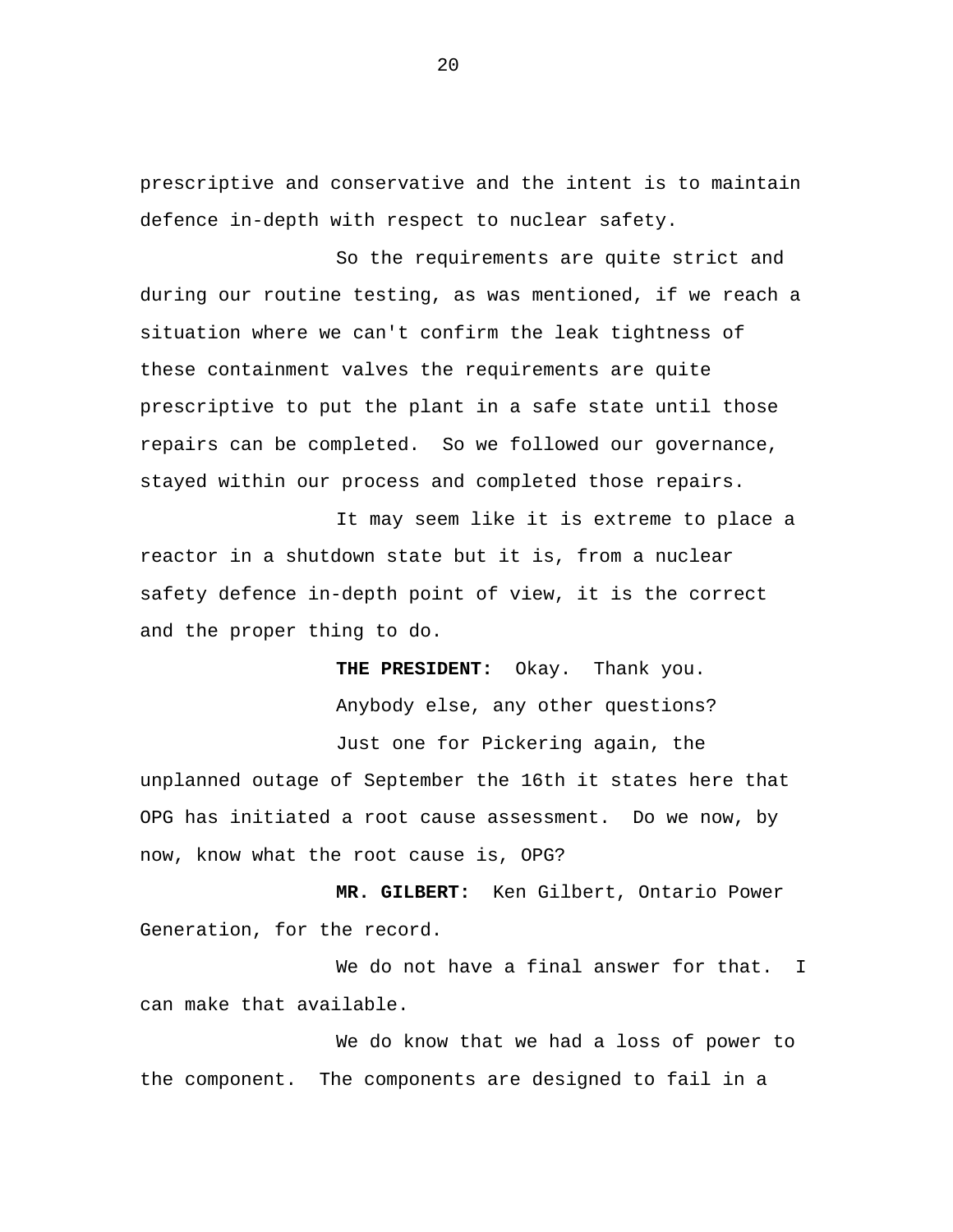safe way. Generally speaking, components at nuclear power plants are designed that way. They are a loss of power or a loss of instrument air or some other component that drives it.

In this case it was the governor valves which manage the flow of steam from the boilers to the turbine. If there is a detection of a high level in a boiler which could cause water to be carried over to the turbine, the governor valves detect that high level and close.

In this case the component that was designed to detect that had a loss of power so it went to its safe state. We did not have a high level in the boiler, but on loss of power to that component the governor valves came closed and we had a reduction of power on the unit and we went through a poison out.

Why we lost power is a piece we don't have final understanding on. It's important that we do a detailed review and critically examine the cause of loss of the power supply to this component. And we will continue to do that. It's a detailed technical investigation and when that information is available it will be shared with the regulator.

> **THE PRESIDENT:** Okay, thank you. Anything else; any other incidents, events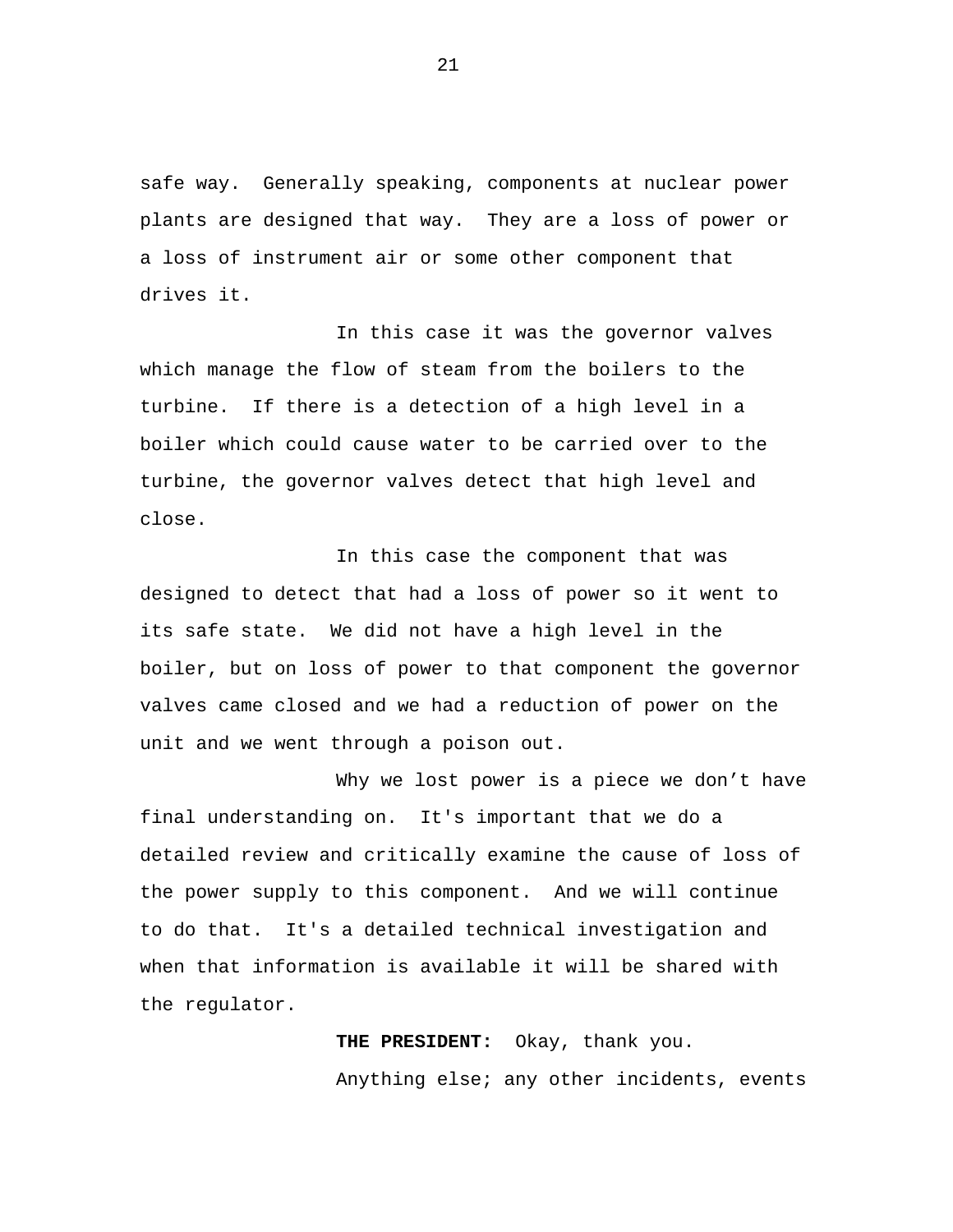<span id="page-23-0"></span>to report?

**MR. HOWDEN:** Not that we are aware of. Thank you.

### **CMD 15-M39/15-M39.A**

**Oral Presentation by CNSC Staff** 

**THE PRESIDENT:** Okay. Thank you.

I would like to move on to the next item on the agenda which is the *Regulatory Oversight Report for Uranium and Nuclear Substance Processing Facilities in Canada: 2014.* This is outlined in Commission Member Document CMDs 15-M39 and 15-M39.A.

A separate report will be presented later today on the Uranium Mine and Mills Facilities.

The public was invited to comment in writing. The Commission received two submissions from the public.

The report is separated in two components. The first part is on the Uranium Processing Facilities and the second part is on the Nuclear Substance Processing Facilities.

So we will discuss the first part and then have questions on that particular section and then move on to the second part.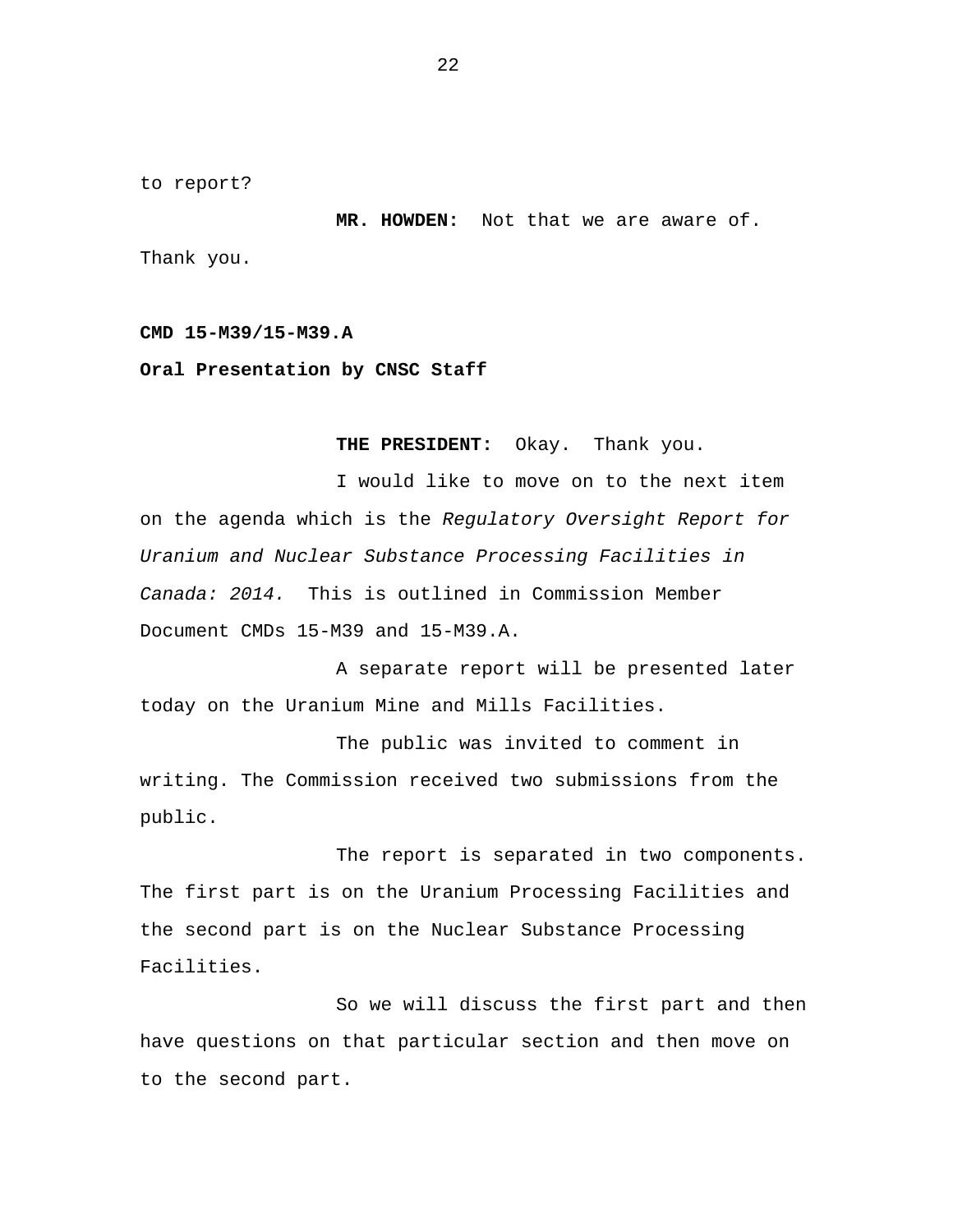I understand that we have Cameco online. Cameco...?

**MR. MOONEY:** Yes, President Binder, it's Liam Mooney, for the record.

**THE PRESIDENT:** Okay, welcome. **MR. MOONEY:** And joined by Tom Smith. **THE PRESIDENT:** Anybody else was there? Anybody -- okay, people from Saskatoon are you online? Can you hear us?

**MR. MOONEY:** Yes, it's Liam Mooney for Cameco Corporation and I have Tom Smith with me as well.

**THE PRESIDENT:** Okay, thank you.

So I understand that staff will make their presentation. So Dr. Newland, the floor is yours.

**DR. NEWLAND:** Thank you.

Good morning, Mr. President, Members of the Commission. My name is David Newland. I am the Acting Director General of the Directorate of Nuclear Cycle and Facilities Regulation.

With me today is Mr. Michael Rinker, Director of the Nuclear Processing Facilities Division; Robert Buhr and Robert Dwyer who are both project officers within the same division.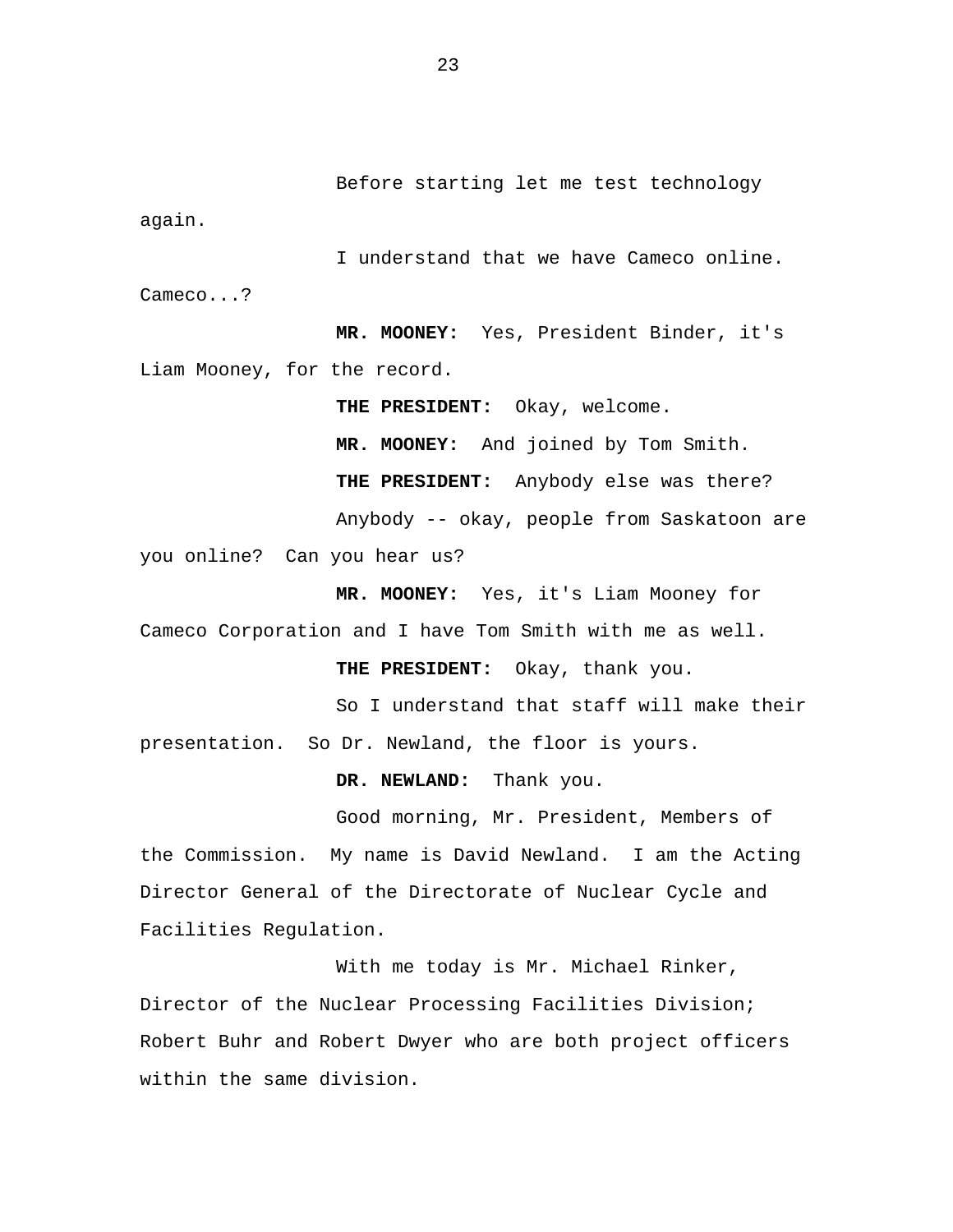We also have licensing and compliance staff as well as subject matter experts with us to help answer any questions that the Commission may have.

We are here to present Commission Member Document CMD 15-M39 entitled, *"Regulatory Oversight Report for the Canadian Uranium and Nuclear Substance Processing Facilities: 2014."* 

I will now pass the presentation to Mr. Michael Rinker. Thank you.

**MR. RINKER:** Good Morning, Mr. President and Members of the Commission.

My name is Michael Rinker, and I am the director of the Nuclear Processing Facilities Division at the Canadian Nuclear Safety Commission.

Our presentation today starts with a brief overview on how the CNSC rates licensees' performance as well as an overview of how we provide risk-based compliance oversight.

This is followed by safety performance highlights of each facility which include updates on specific information that has been requested by the Commission.

Finally, we will provide CNSC staff's conclusions on the performance of both uranium and nuclear substance processing facilities in 2014.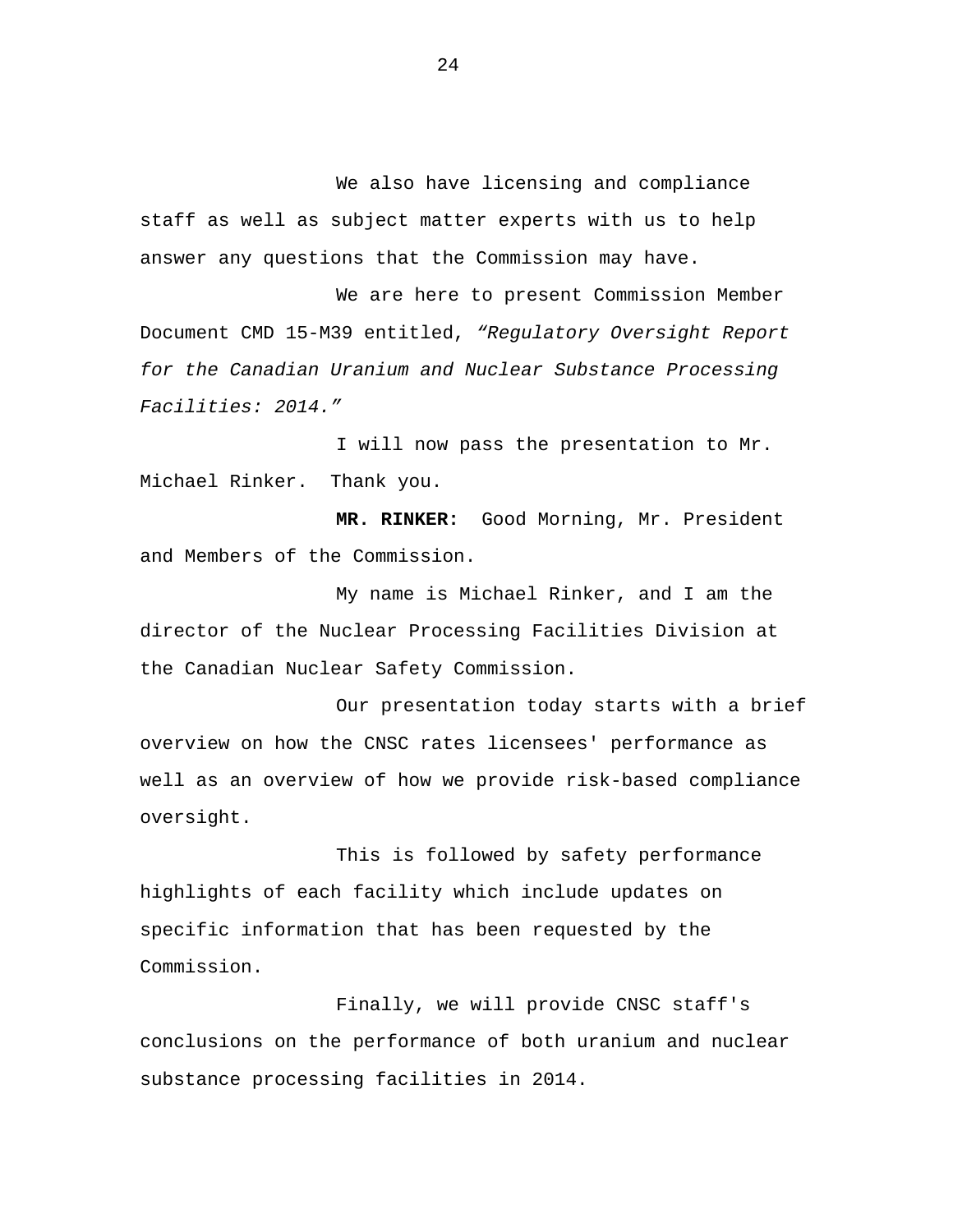The Canadian Nuclear Safety Commission regulates Canada's uranium and nuclear processing facilities to protect the health, safety and security of Canadians and the environment.

The CNSC achieves this mandate by licensing these facilities and providing regulatory oversight through compliance inspections and desktop reviews.

The report provided in Commission Member Document 15-M39, and this presentation, are organized by industry sector, covering uranium processing facilities first, followed by nuclear substance processing facilities. The information presented covers the 2014 calendar year and, where appropriate, compares information amongst facilities and to previous years.

CNSC staff use 14 Safety and Control Areas to evaluate each licensee's performance which are listed on the right-hand side of this slide.

The licensee's performance in each Safety and Control Area is continually assessed by CNSC staff. Each Safety and Control Area has an associated rating which could be "Fully Satisfactory", "Satisfactory", "Below Expectations" or "Unacceptable". A licensee's performance is measured by the ability to minimize all risks posed by the licensed activity and to comply with all regulatory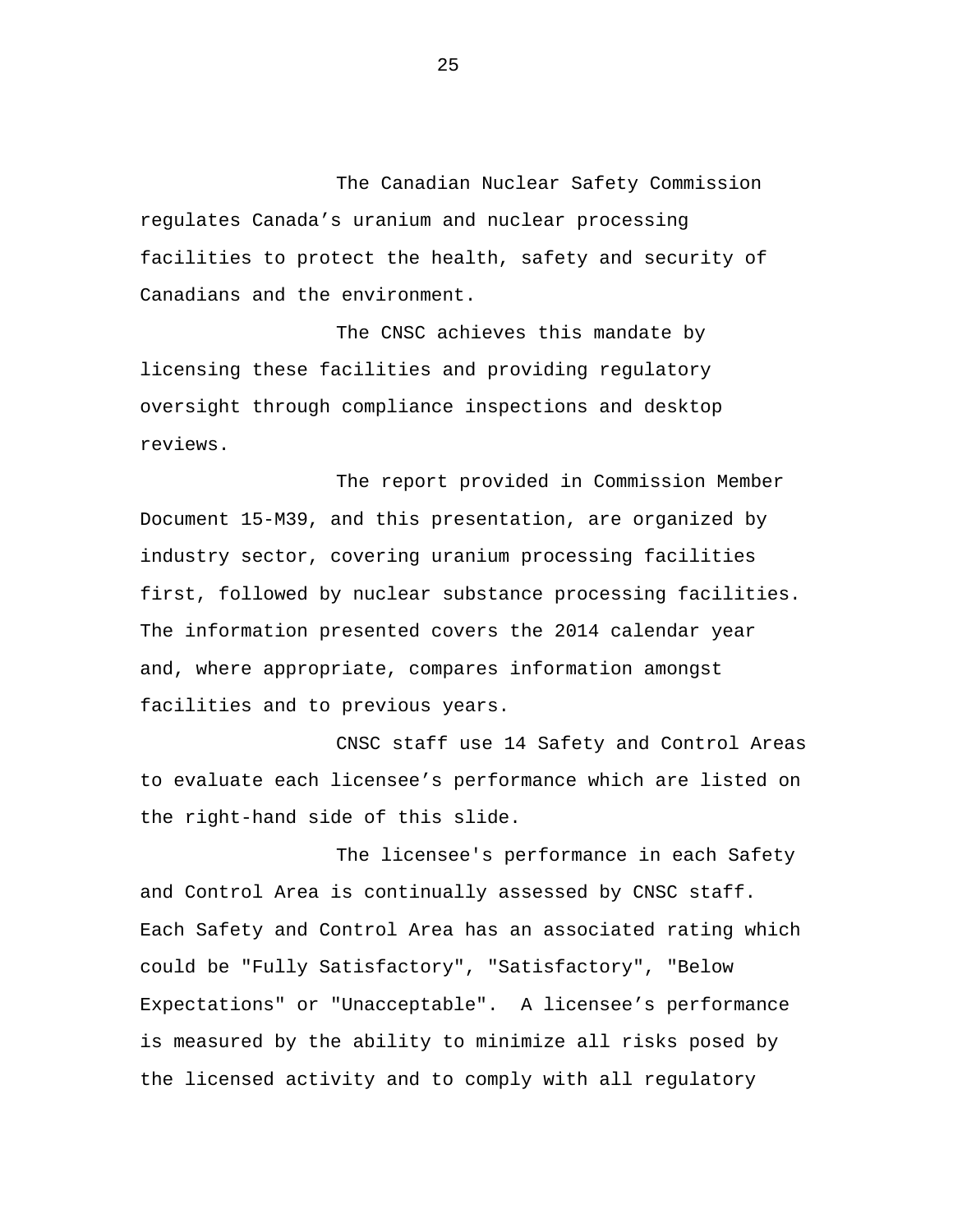requirements.

Licensing and compliance activities enable the CNSC to provide assurance to Canadians of the continuing safety performance of licensees.

CNSC staff assess the level of risk associated with each facility across all 14 Safety and Control Areas. The level of risk is reflected in CNSC staff's facility-specific compliance plan which includes the number and the scope of inspections, and reviews of operational activities and licensee's reports. Areas that are more significant to safety such as radiation dose - worker radiation dose control and effluent monitoring are the subject of more frequent and in-depth verification. Compliance plans are continuously reviewed and revised to take into consideration changes in licensee's performance and lessons learned.

To complement these compliance activities, CNSC staff also conduct independent environmental monitoring in and around licensee's facilities.

The CNSC conducts this independent environmental monitoring to verify that the public and environment around CNSC-regulated nuclear facilities are not adversely affected by releases to the environment. This verification is achieved through independent sampling and analysis by CNSC staff of the air, water, soil,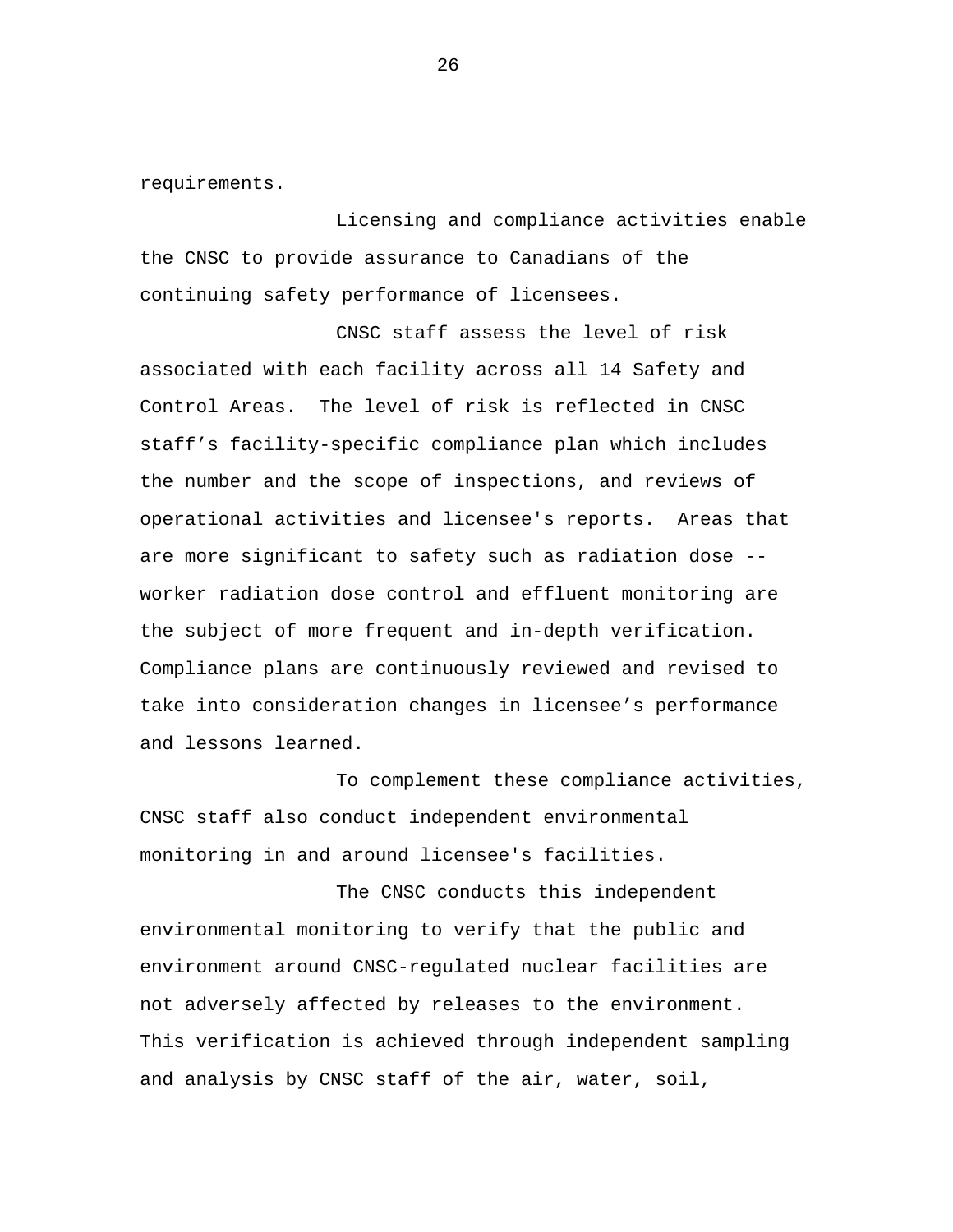vegetation, and various foods.

This slide shows where the CNSC has conducted independent environmental monitoring in 2014 and also those that are planned for 2015 and 2016.

All the data is collected and analyzed and all of the monitoring results will be posted on the CNSC's website.

The format of this regulatory oversight report for Canadian Uranium and Nuclear Processing Facilities is similar to previous year's and focuses on the three Safety and Control Areas of radiation protection, environmental protection, and conventional health and safety which cover the key performance indicators for Uranium and Nuclear Substance Processing Facilities.

Also highlighted in the report are ratings for all 14 Safety and Control Areas, a discussion of events that occurred in 2014, any significant facility modifications and areas of increased regulatory focus. The report provides the basis for CNSC staff conclusion that the uranium and nuclear processing facility industry has performed safely in 2014 and progress continues to be made in the engagement of members of the public.

All public information programs for uranium and nuclear processing facilities are in compliance with Regulatory Document 99.3 *Public Information and*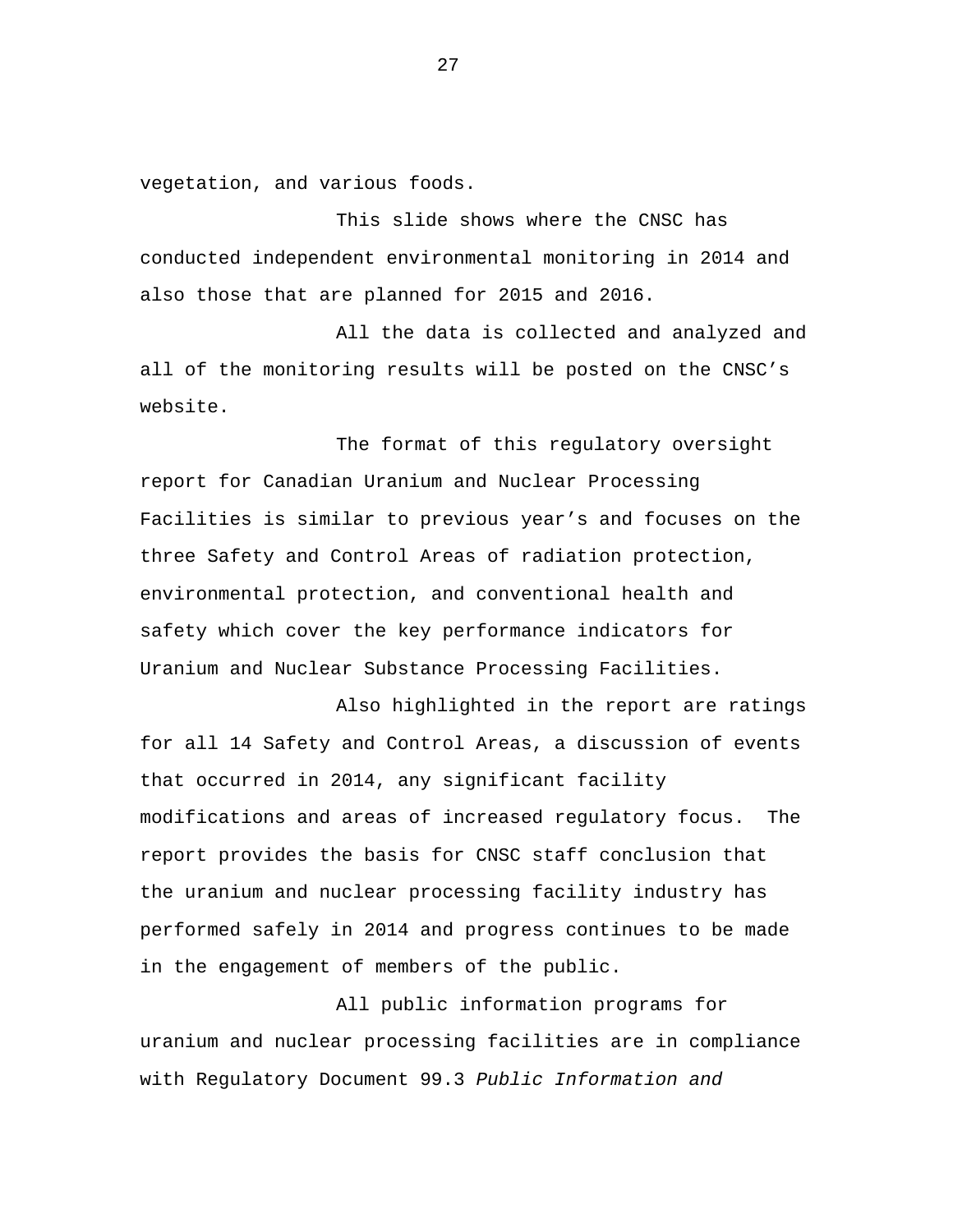*Disclosure* and all licensees are actively informing their target audiences about their nuclear-related activities.

Further details on GE Hitachi Canada's Public Information and Disclosure Program are provided later in this presentation.

The 2015 annual regulatory oversight reports will be or have been presented to the Commission on dates provided in this slide.

The next scheduled Regulatory Oversight Report for Uranium and Nuclear Substance Processing Facilities is planned for the fall of 2016.

I will now pass the presentation to Mr. Robert Buhr, an inspector with our division who will continue with the presentation.

 **MR. BUHR:** Good morning, Mr. President and Members of the Commission. My name is Robert Buhr and I am a project officer in the Nuclear Processing and Facilities Division and also an inspector.

I will now present CNSC staff's assessment on the performance of uranium processing facilities.

The nuclear fuel cycle begins with uranium being extracted from the ground and ends with its disposal following its use in the generation of electricity. The term "cradle to the grave" is commonly used to describe the nuclear fuel cycle. Uranium processing facilities are part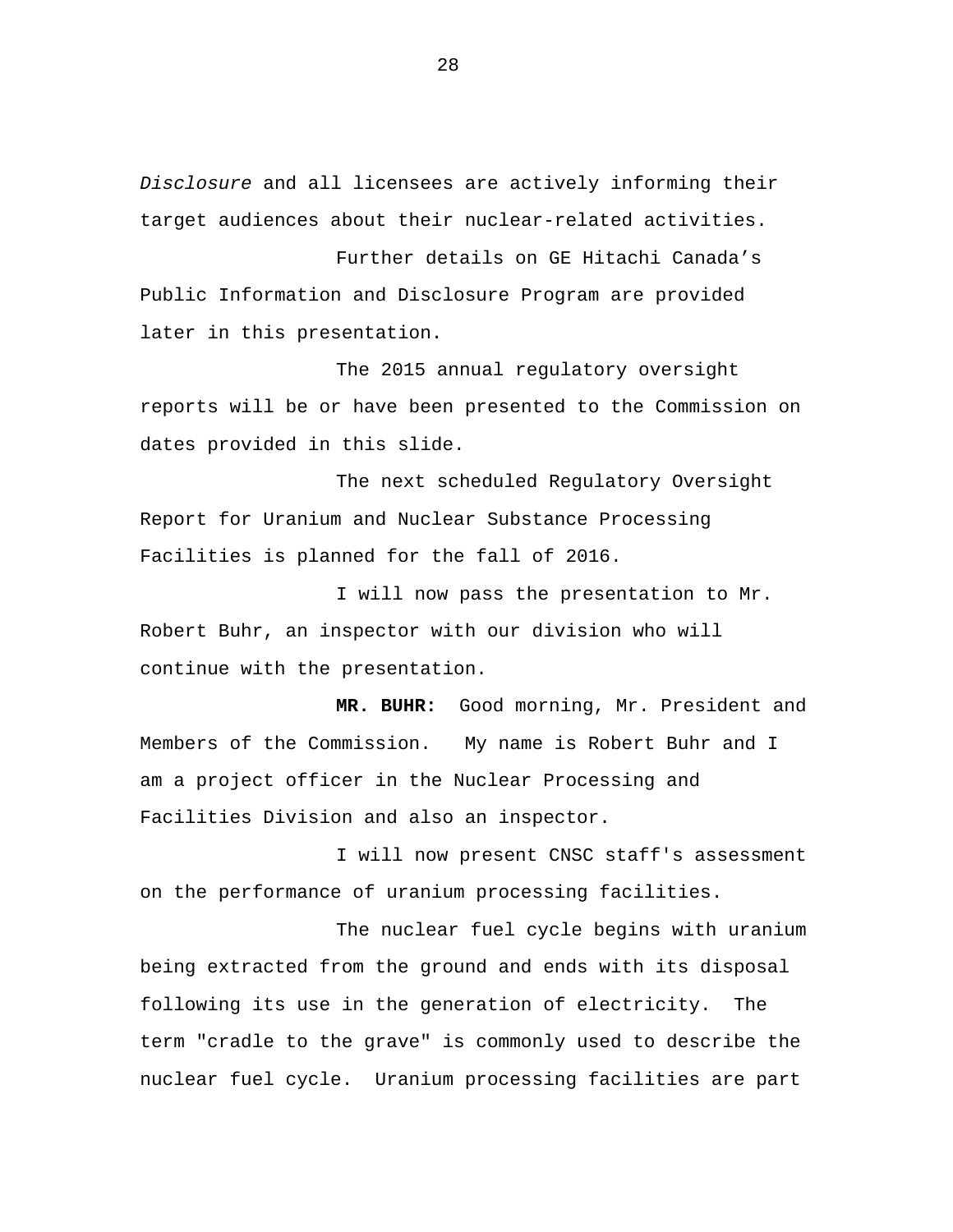of the nuclear fuel cycle including, refining, conversion and fuel manufacturing.

Cameco's Blind River Refinery receives uranium concentrates, commonly referred to as yellow cake, from mines and mills worldwide. The yellow cake is then refined to produce uranium trioxide. This is an intermediate step in the conversion process.

The uranium trioxide is then transported to Cameco's Port Hope Conversion facility where it is converted into either uranium dioxide for the use in the manufacturing of CANDU reactor fuel or uranium hexafluoride. Uranium hexafluoride is exported by Port Hope Conversion Facility for further processing, later used as fuel in light-water reactors.

Cameco fuel manufacturing and GE Hitachi Nuclear Energy Canada process uranium dioxide powder into natural uranium pellets that are used in the manufacturing of CANDU nuclear fuel bundles.

This table presents the licensing and compliance effort from CNSC staff in 2014. CNSC staff performed 16 compliance inspections at the uranium processing facilities. All the findings resulting from these inspections were provided to the licensee in detailed inspection reports. All enforcement actions arising from the findings were recorded in CNSC's regulatory information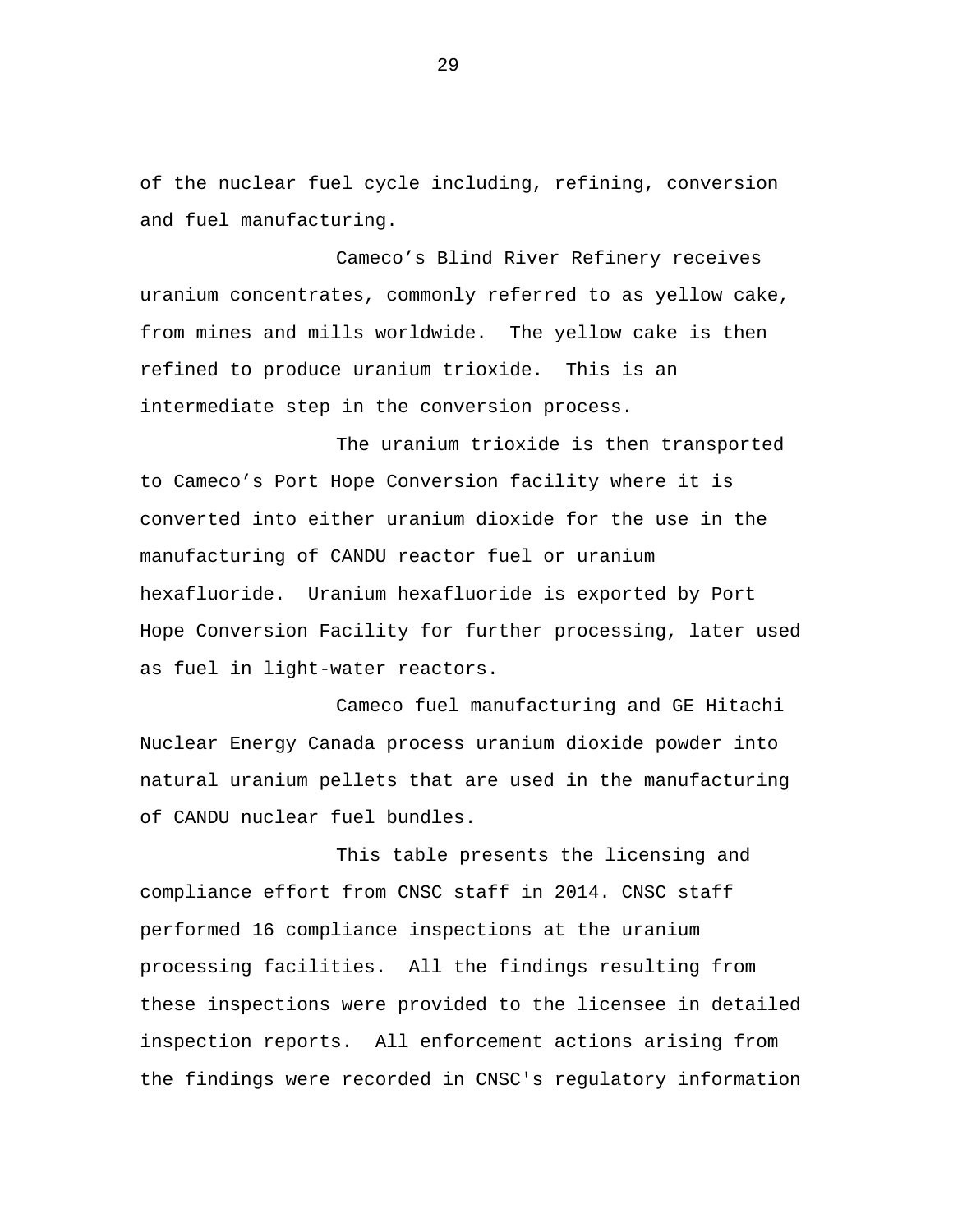bank to ensure all enforcement actions are tracked to completion.

1,119 person days were dedicated to compliance activities in 2014. This was accomplished through inspections, desktop reviews of activities and processes and through the review of licensee reports. CNSC staff monitor uranium processing facilities to enable staff to provide assurance to Canadians of the continuing compliance and safety performance of licensees.

In 2014, CNSC staff spent 140 person days on licensing activities at uranium processing facilities. There were no licence amendments for any of the facilities. However, considerable effort was spent on modernizing the licence conditions handbooks for these facilities.

In 2014 performance ratings for each of the 14 Safety and Control Areas were determined by CNSC staff based on the results and observations from inspections and desktop reviews. For 2014, all of the uranium possessing facilities received a satisfactory rating in all Safety and Control Areas.

GE Hitachi Canada received a rating of fully satisfactory for environmental protection in recognition of its continued advanced pollution abatement technologies and their achievement of keeping releases of uranium to very low levels.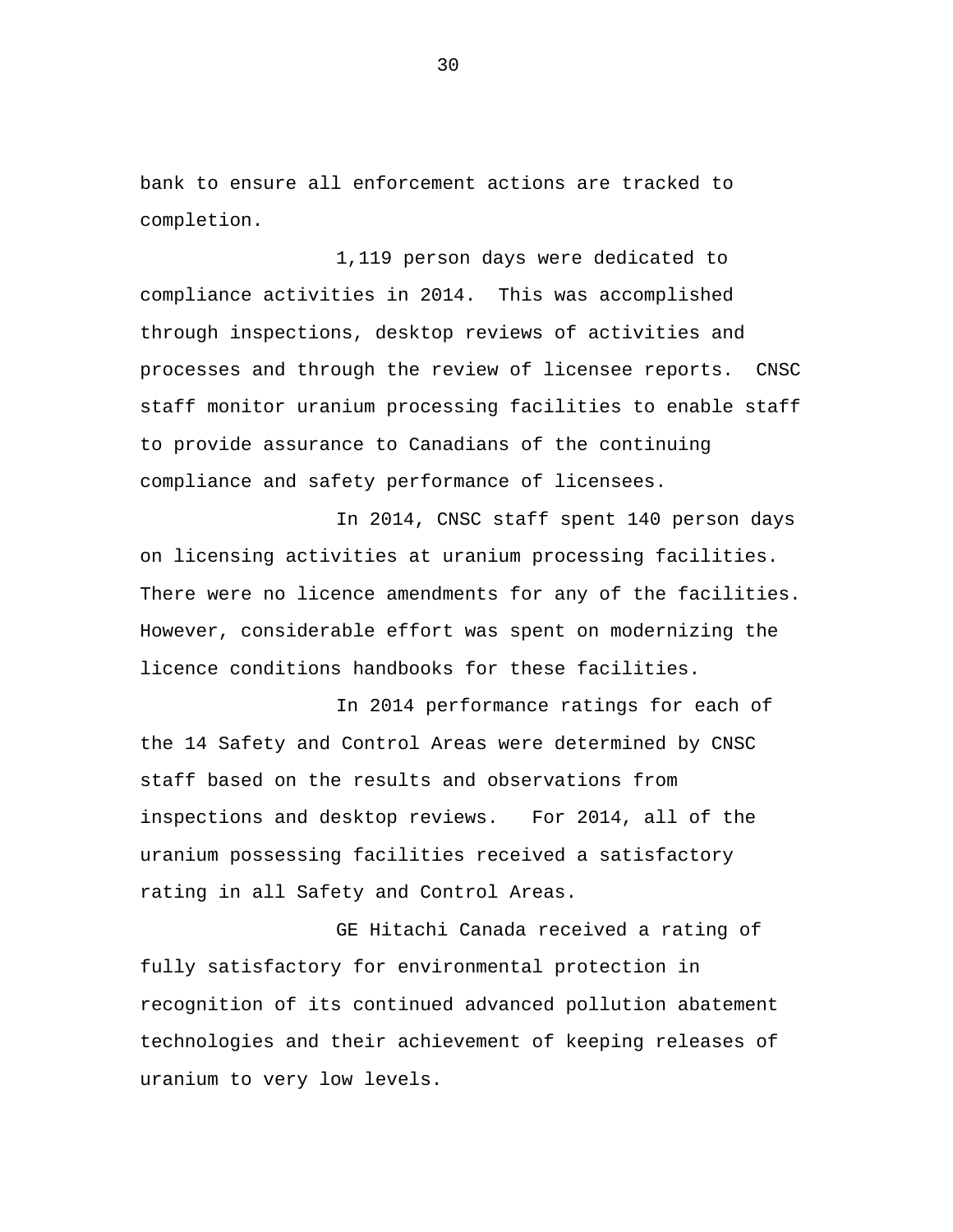The Blind River Refinery received a rating of fully satisfactory for Conventional Health and Safety in recognition of nine continuous years without a worker lost time injury.

Overall, these ratings indicate adequate management of safety and control measures at all facilities.

The graph on this slide shows the average and maximum individual effective doses in 2014 for all uranium processing facilities.

The red line on this chart displays the 50 milliSieverts regulatory effective dose limit that a nuclear energy worker can receive in a year. As shown, doses to workers at all uranium processing facilities are well below the annual regulatory dose limits.

Similarly, this graph shows the average individual effective radiation doses for workers from 2010 to 2014. The average dose received by an individual worker at each of the uranium processing facilities was well below the annual regulatory dose limit of 50 milliSieverts, and was similar to previous years. The results also show that the doses to workers have been relatively consistent over the past five years.

This slide provides the dose to public from each uranium processing facility from 2010 to 2014.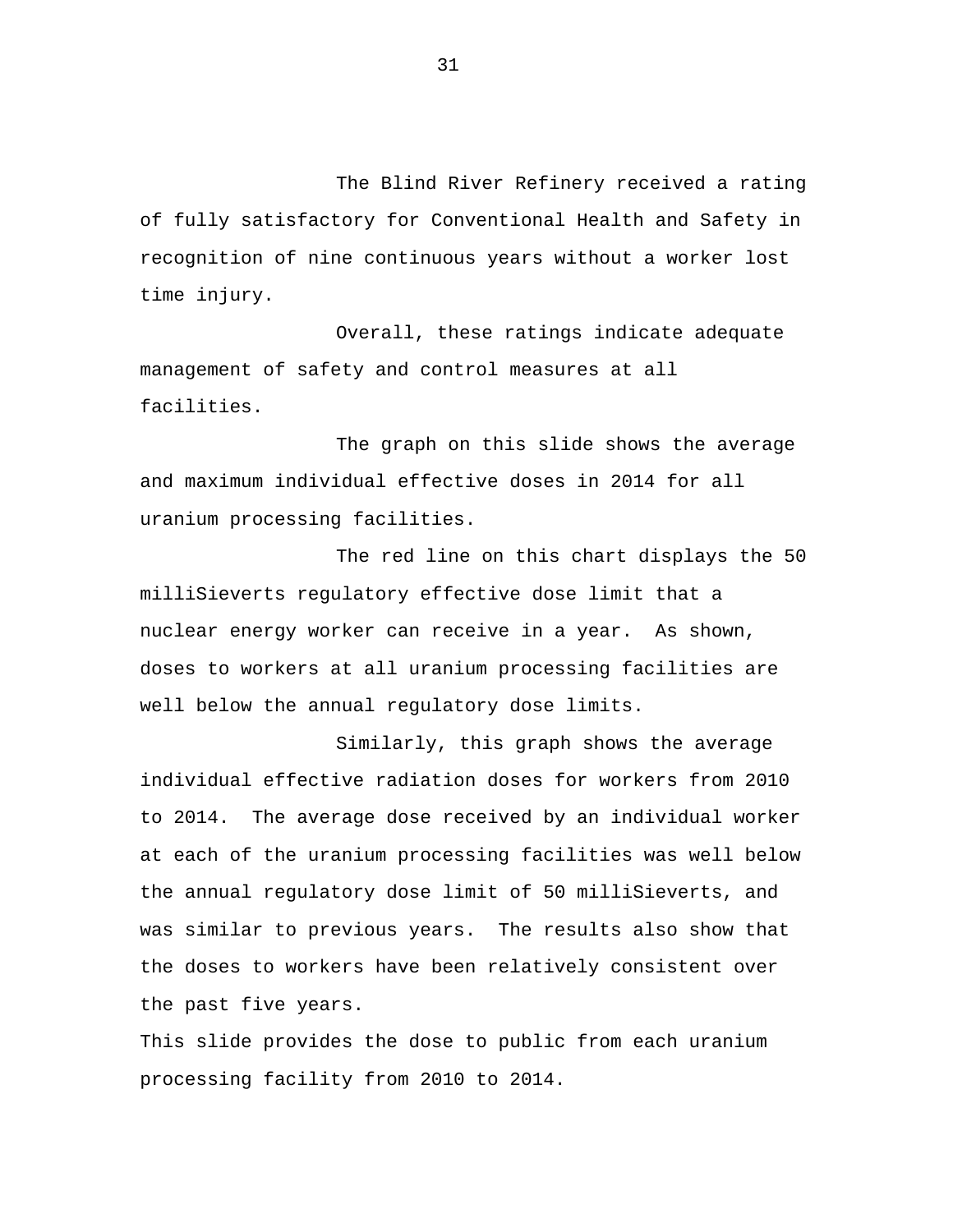Doses to the public from all uranium processing facilities continue to be well below the regulatory limit of 1 mSv per year.

Beginning in 2014, GE Hitachi Canada Toronto implemented a more sensitive method for determining public dose. Due to this change, the calculated dose to the public in 2014 increased slightly from previous years.

Trending at Cameco's Fuel Manufacturing facility shows a decreasing public dose from 0.042 mSv in 2011 to 0.018 mSv in 2014. The decrease in dose is a result of improved storage practices of finished fuel bundles.

To confirm the effectiveness of emission abatement systems and to monitor the impact of uranium emissions from the facility on the environment, all facilities, except GE Hitachi Canada in Peterborough, operate "high-volume" air samplers. A risk assessment for GE Hitachi Canada's Peterborough facility has demonstrated that ambient air sampling is not required since the measured releases from the stack already result in levels lower than the Ontario Ministry of the Environment and Climate Change standard for uranium in ambient air that will take effect on July 1, 2016.

The results from the high-volume samplers from 2010 to 2014 are shown in this slide and indicate that the maximum annual average concentration of the uranium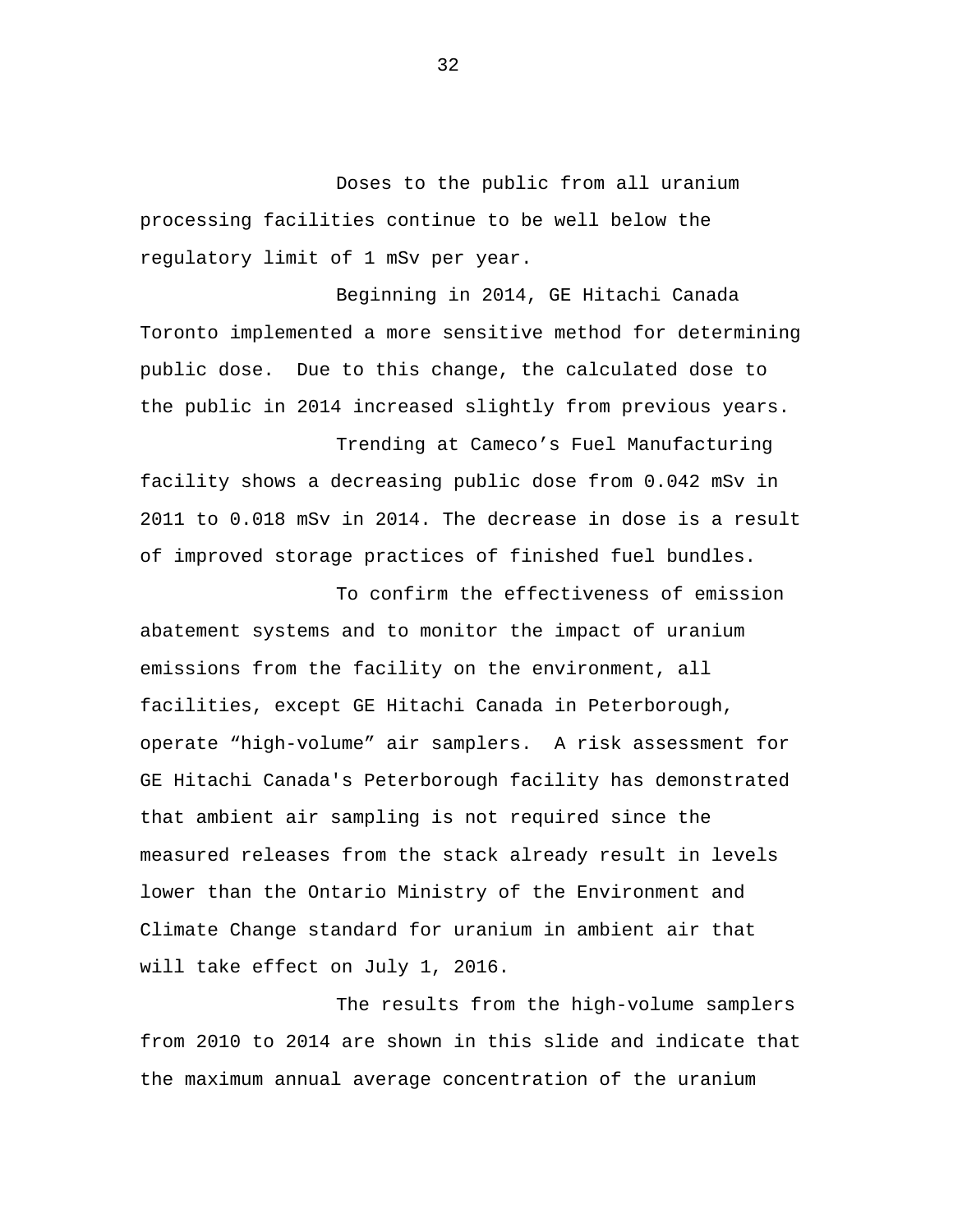ambient air measured around any uranium processing facility was much less than the ambient air standard for uranium and indicate that the environment and people are protected from airborne releases.

Soil monitoring programs are intended to monitor the long-term effects of air emissions to show whether there's an accumulation of uranium and soil in the vicinity of the facility. This slide shows the average annual concentrations in soil. The data for all the facilities is well below the Canadian Council of Minister of Environment's guideline of 23 micrograms per gram uranium for residential and parkland use.

Soil sampling results in 2014 continue to indicate that current uranium emissions from uranium processing facilities are not resulting in levels observed in soils that would pose a risk to people or the environment.

I've shown in this slide the number of recordable lost time injuries in 2014 at the uranium processing facilities was low. Because the frequency of lost time injuries have always been low at these facilities, there are no trends with respect to the number of lost time injuries reported to the CNSC.

CNSC staff conclude that the uranium processing facility licensees have been implementing their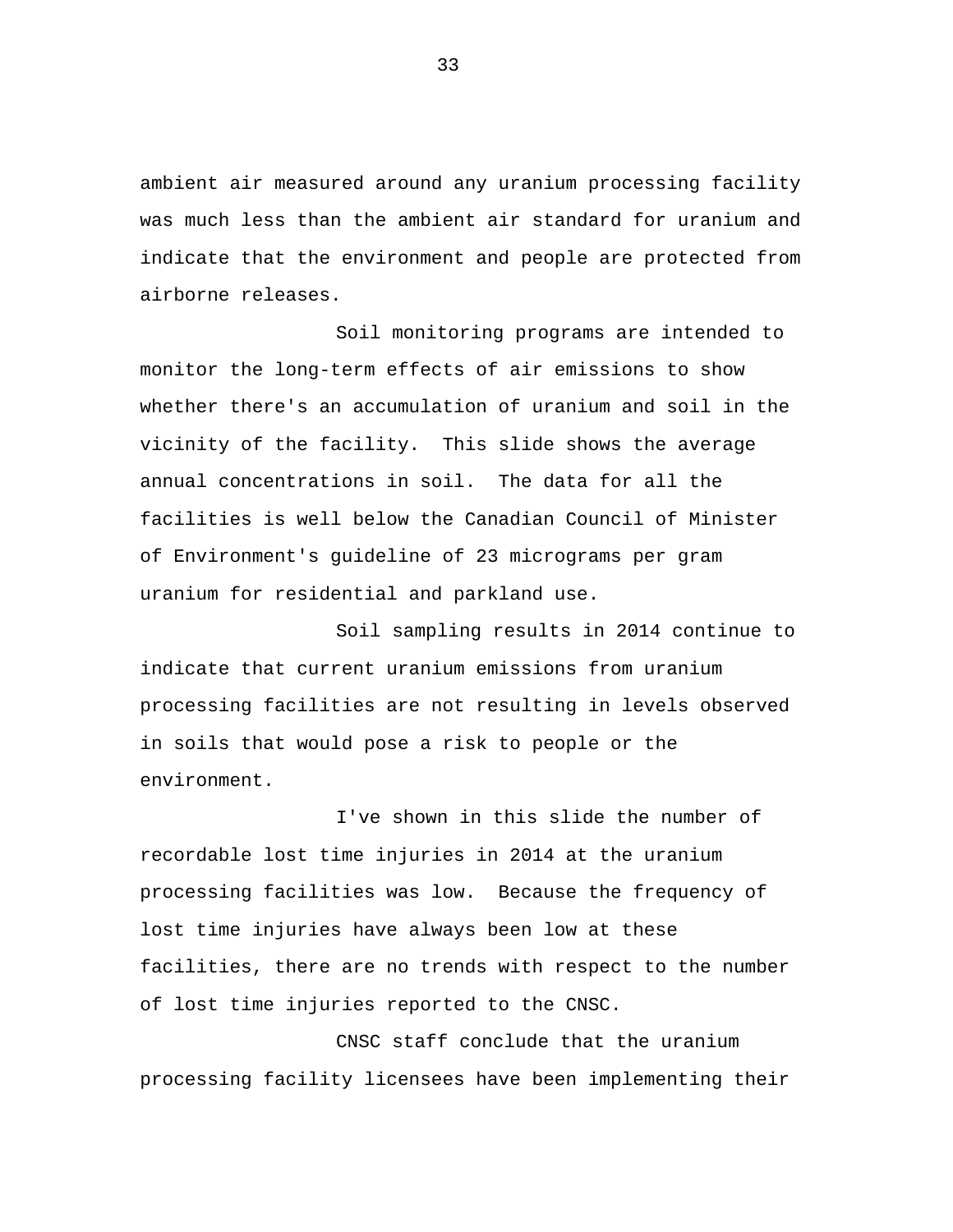conventional health and safety programs satisfactorily during 2014 and their programs were effective in protecting the health and safety of persons working in their facilities.

In the next few slides, I will provide some specific highlights from each uranium processing facility for 2014, starting with the Blind River Refinery.

Cameco's Blind River Refinery, or BRR, is a Class 1B nuclear facility located in Blind River, Ontario. BRR's licence is valid from March 1st, 2012 to February 28th, 2022.

In 2014, BRR made two process modifications, including an upgrade to a storm water ditch, to divert water runoff from an outdoor storage pad to a storage lagoon. The storm water captured in the lagoon is monitored and, if necessary, treated before being released to Lake Huron.

BRR has planned and contracted a company to construct a berm for the protection of the facility in the event of a flood. The berm was recommended by a third party BRR contracted to review the site safety case following the Fukushima accident. Construction is under way and is to be completed in the fall of 2015.

On October 15th, 2014, CNSC staff met with the Mississauga First Nations land and resource committee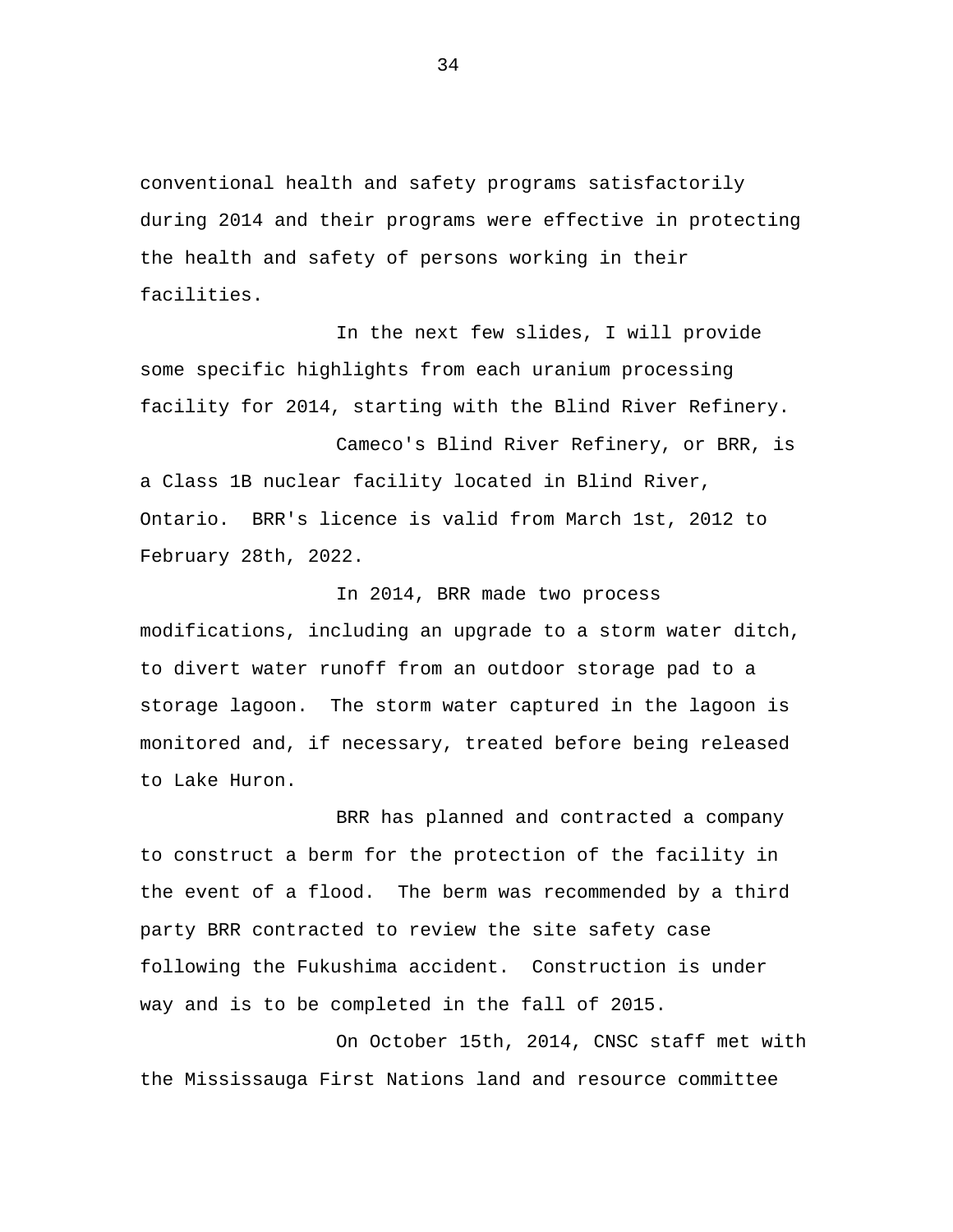and two community Elders. CNSC staff gave a presentation, including background information, on how CNSC regulates CNSC staff's approach to aboriginal consultation, and many questions were asked, with a significant focus on environment monitoring programs, protection of health, and the future of the facility.

This meeting was supported by the Canadian Nuclear Safety Commission's participant funding program.

CNSC staff will be meeting with the Mississauga First Nations lands and resource committee again on October 6th, 2015 under the participant funding program.

Discussions will be held on the 2013 and 2014 environmental monitoring results conducted under the CNSC's independent monitoring program.

Independent environmental monitoring results are now available on the CNSC web site.

In 2014, BRR had no regulatory limit exceedances. BRR had seven radiation protection action level exceedances, and no environmental action level exceedances in 2014.

The action level exceedances were related to workers' radiological exposures.

Please note that there is an error on the slide where the 10 millisievert monthly action level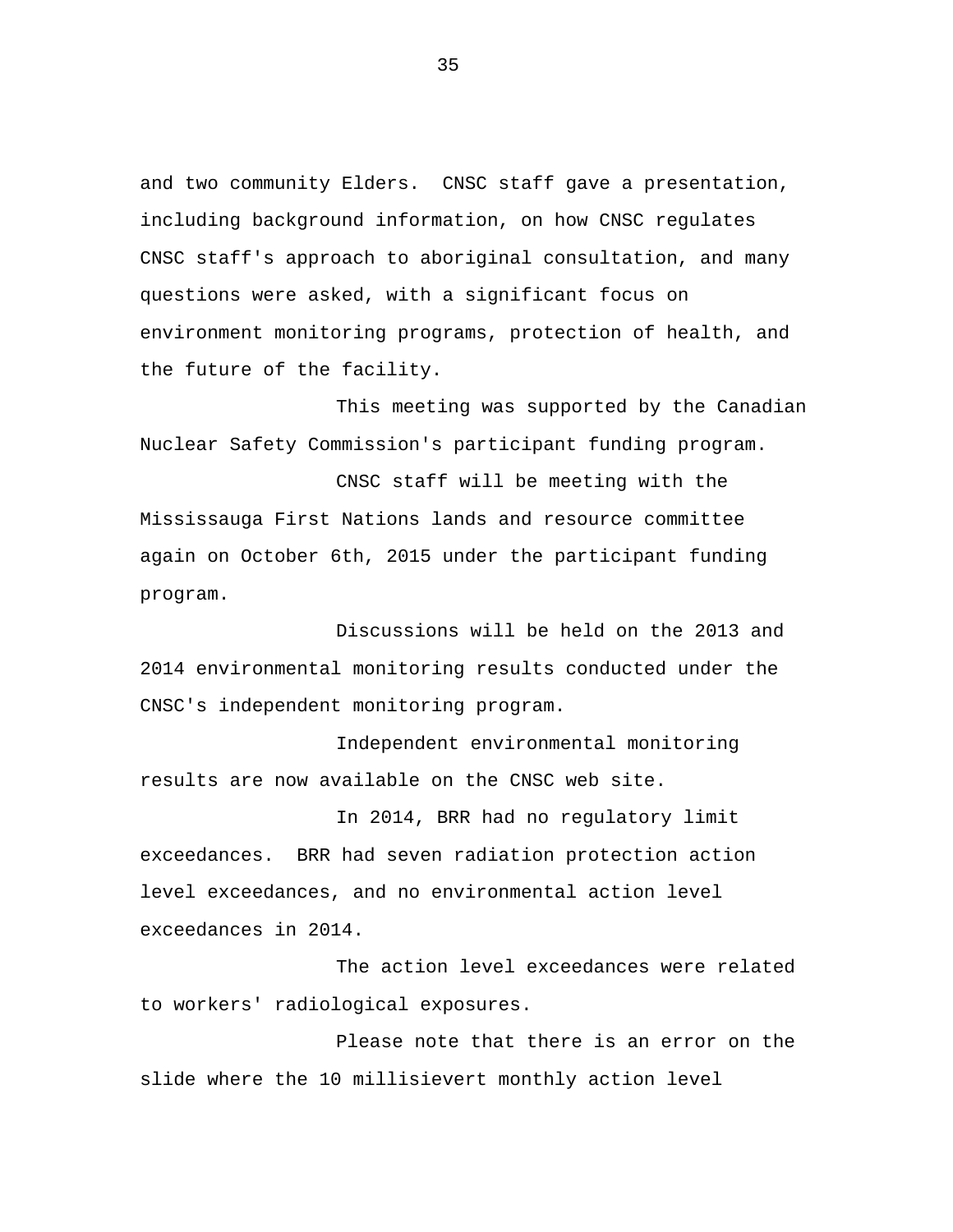indicates it is for extremity dose. The action level is for a monthly skin dose.

BRR investigated each exceedance and determined that three of the action level exceedances were not representative of the affected workers' exposure, resulting in a dose below the facility's action level.

Please note that the number of exceedances reported in CMD 15-M39 states that there were two action level exceedances considered non-personal. However, since the time this CMD was published, BRR completed an investigation into the third action level exceedance that resulted in a dose below BRR's radiation action level. Therefore, of the seven reported radiation protection action level exceedances, only four were true, authentic doses.

In all instances, BRR reported, investigated and implemented corrective actions within a timeframe accepted by CNSC staff. It is important to note that all workers' radiological doses were well below the corresponding CNSC dose limits and there are no risks to their health and safety as a result of these action level exceedances.

In 2014, there were no environmental licence limit or action level exceedances at BRR. BRR has implemented an effective occupational health and safety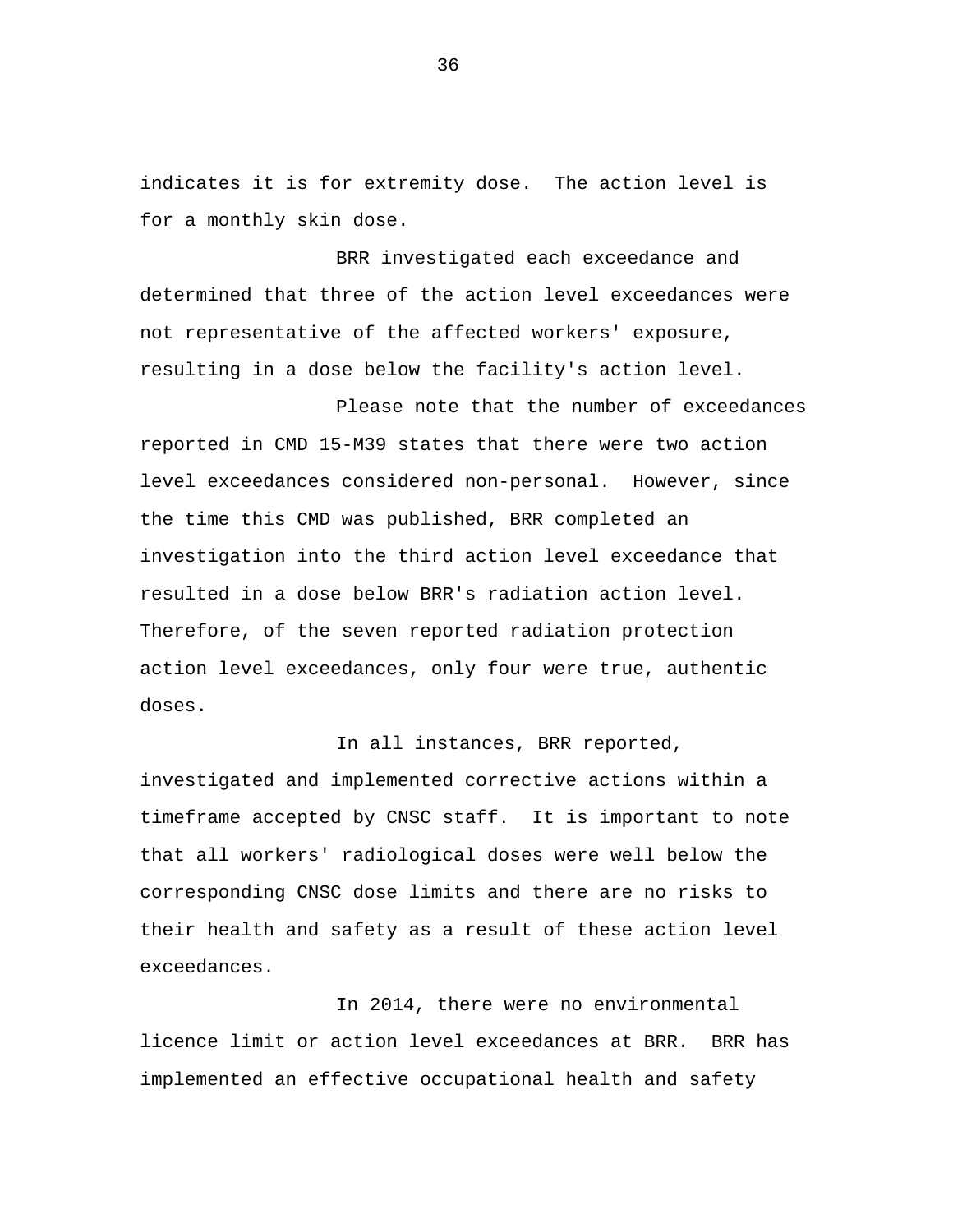program which has resulted in BRR's ability to keep workers safe from occupational injuries. The refinery has achieved nine years without a lost time injury.

CNSC staff are satisfied that BRR continues to protect the health and safety of workers and the environment.

I will now discuss the Port Hope Conversion Facility.

Cameco's Port Hope Conversion Facility, or PHCF, is a Class 1B nuclear facility located in the Municipality of Port Hope, Ontario. PHCF's licence is valid from March 1st, 2012 to February 28th, 2017.

During the 2014 period, there were no significant process modifications that affected safety systems. Vision in Motion is Cameco's plan to clean up and renew the Port Hope Conversion Facility.

In 2014, Cameco continued to make progress with the project planning and program activities with respect to the Vision in Motion project. Cameco's request to carry out the Vision in Motion project will be included in its licence renewal application for the Port Hope Conversion Facility.

The application is expected in early November 2015. In the interim, Cameco continues to plan for and carry out other clean-up and remediation activities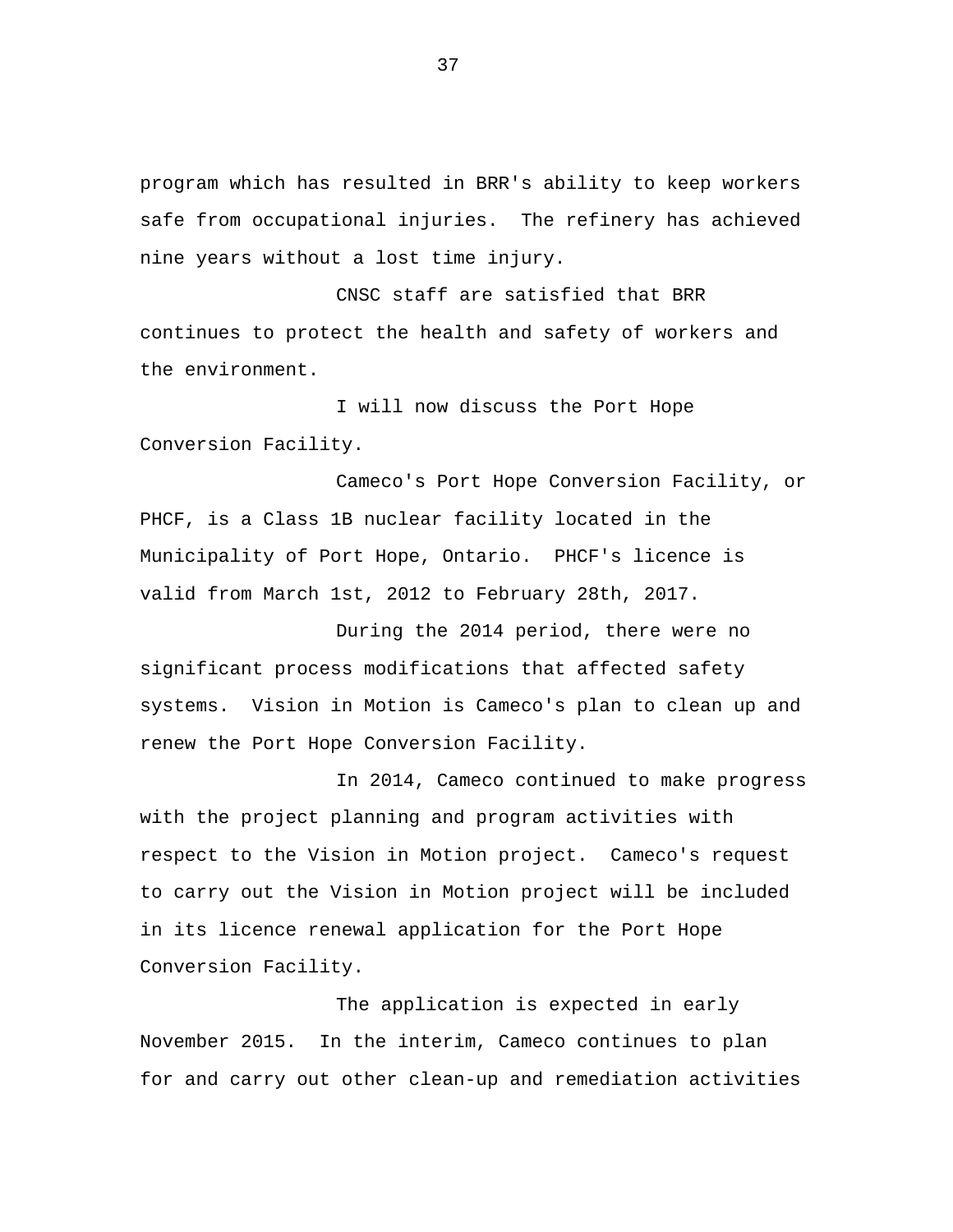that are within the current licensing basis.

CNSC staff conclude that the groundwater monitoring program, including the pump and treat wells, has been performing as expected. The groundwater quality across the Port Hope Conversion Facility site in 2014 has not changed relative to the groundwater quality in previous years.

In 2014, CNSC staff presented to the Commission two event initial reports. The first event occurred in January 2014 involving a recirculation valve in the uranium hexafluoride plant cell room. This event was presented to the Commission in February 2014 and again in more detail in June 2014, as captured in Commission Member Document 14-M36.

There were no injuries and no releases within or outside the facility as a result of this event.

In November 2014, a small amount of anhydrous hydrogen fluoride was released within the uranium hexafluoride plant. In December 2014, CNSC staff presented an event initial report to the Commission in Commission Member Document 14-M83.

Cameco has provided a corrective action plan in response to CNSC staff's December 2014 follow-up reactive inspection to this event. Cameco has also completed a root cause investigation identifying additional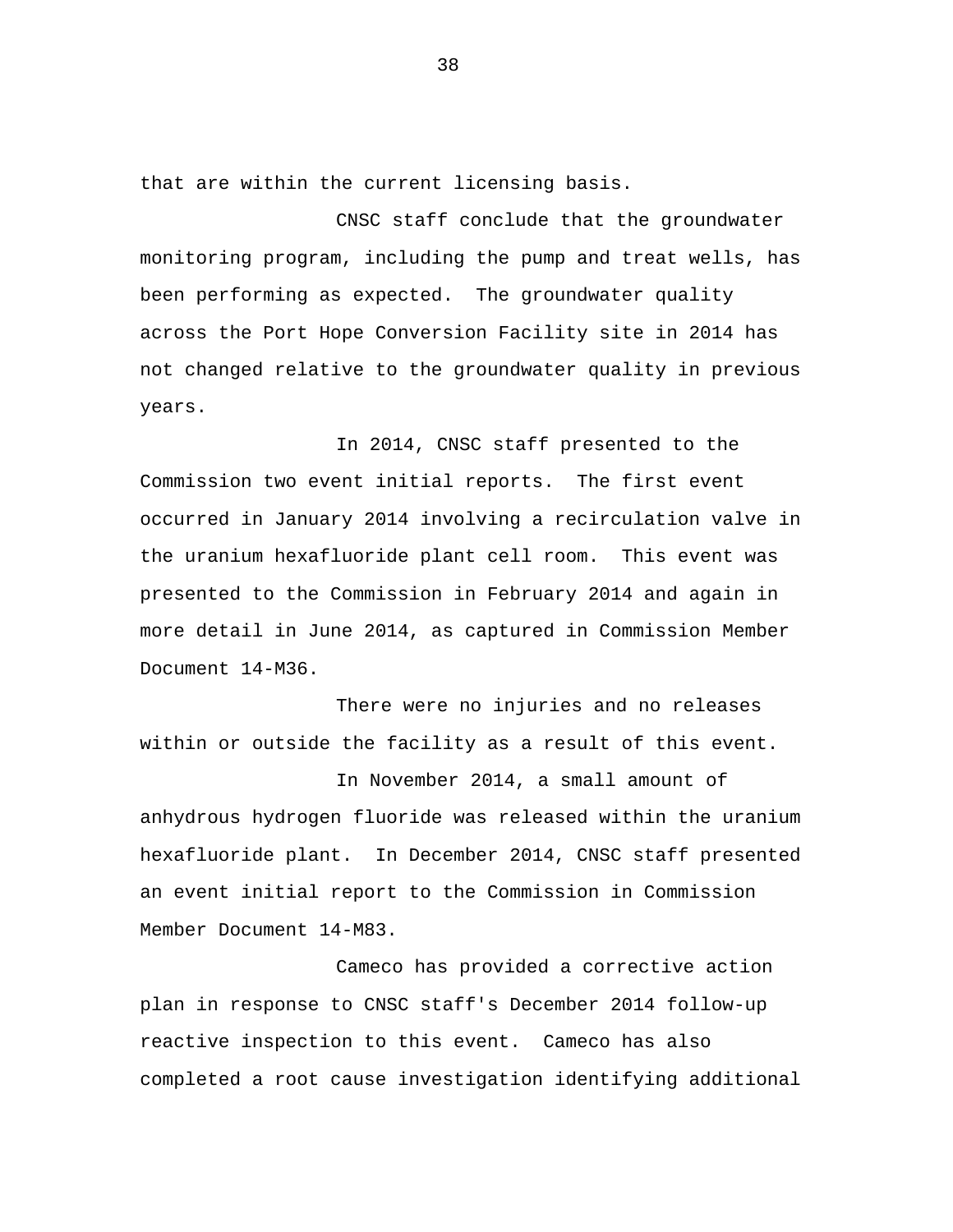corrective actions as a result of this event.

In both cases, CNSC staff reviewed the investigation reports and associated corrective actions sent by Cameco, and found them to be acceptable.

CNSC staff are satisfied that Cameco has taken appropriate measures to ensure that the facility continues to operate safely.

In 2014, there were no regulatory limits or action levels exceed. There was one lost time injury in 2014 where an employee tripped on a raised drain in the floor, causing an injury to the worker's right shoulder.

Cameco performed an investigation resulting in actions to prevent reoccurrence. CNSC staff reviewed and accepted the corrective actions.

CNSC staff are satisfied that Cameco's Port Hope Conversion Facility continues to protect the health and safety of workers and the environment.

I will now discuss Cameco Fuel Manufacturing facility.

Cameco Fuel Manufacturing, or CFM, is a Class 1B nuclear facility located in Port Hope, Ontario. CFM's licence is valid from March 1st, 2012 to February 28th, 2022.

In 2014, CFM implemented several upgrades to its facility and equipment to further enhance their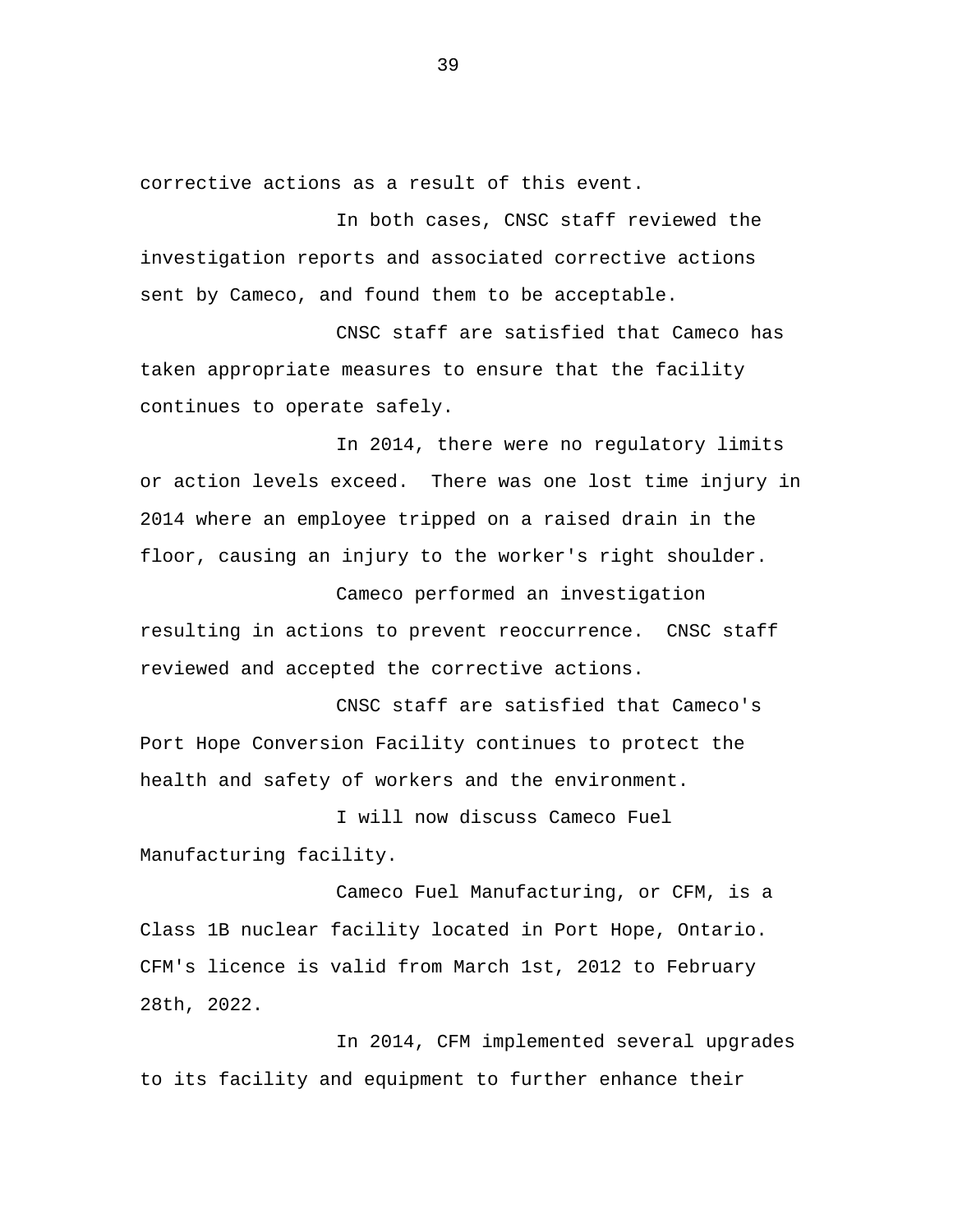manufacturing process, including the relocation of the bundle manufacturing system and the installation of a new powder receiving/powder preparation area.

Cameco renewed its fuel services division internal dosimetry licence to perform *in vivo* lung counting to ascertain internal doses of CFM workers. Previously, workers' doses were ascertained by urine analysis.

CNSC staff reviewed and accepted the changes made to CFM's dosimetry program.

CFM has undertaken a review of all its regulatory results following the discovery of calculation errors in its 2013 urine analysis results and liquid discharge volume to the sanitary sewer in 2014. The review considered the methods used for the analysis and the calculations, the controls in place and the verification requirements.

The review also incorporated lessons learned and best practices from all facilities within Cameco Fuel Services Division.

CNSC staff are currently following up on CFM's review.

In 2014, there were no regulatory exceedances. CFM had two radiation protection action level exceedances related to workers' internal doses. On two separate occasions, two workers in separate work groups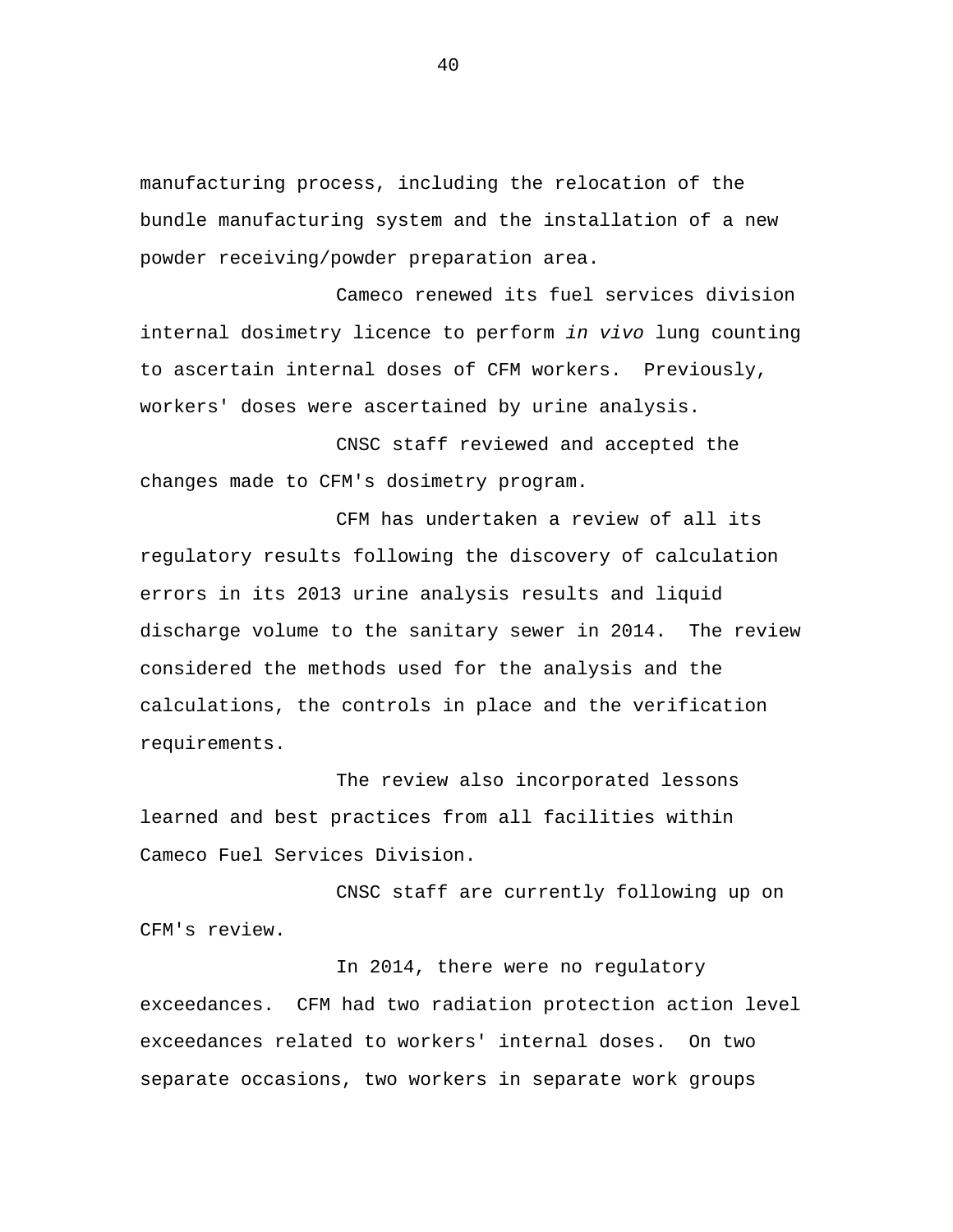with different job functions were determined to have received quarterly internal doses of 2.94 millisieverts and 1.74 millisieverts, respectively, which exceeded CFM's internal dose action level of 0.8 millisieverts per quarter.

Both exceedances were reported to the CNSC as required and appropriately investigated. In both cases, CNSC staff were satisfied with the corrective actions that were implemented to help prevent reoccurrence.

In 2014, there was one environmental action level exceedance of CFM's liquid effluent action level. Cameco's investigation determined that maintenance work being performed on the sewer lines dislodged sediment build-up on the sewer pipe walls, causing an increased concentration of uranium release to the sanitary sewer system.

CFM identified possible sources from where the uranium may have entered the sewer system and took corrective actions to prevent a similar incident. CNSC staff found CFM's investigation and corrective actions to be acceptable.

CFM has implemented an effective occupational health and safety program that keeps its workers safe from occupational injuries. CFM has not had a lost time injury in the past three years.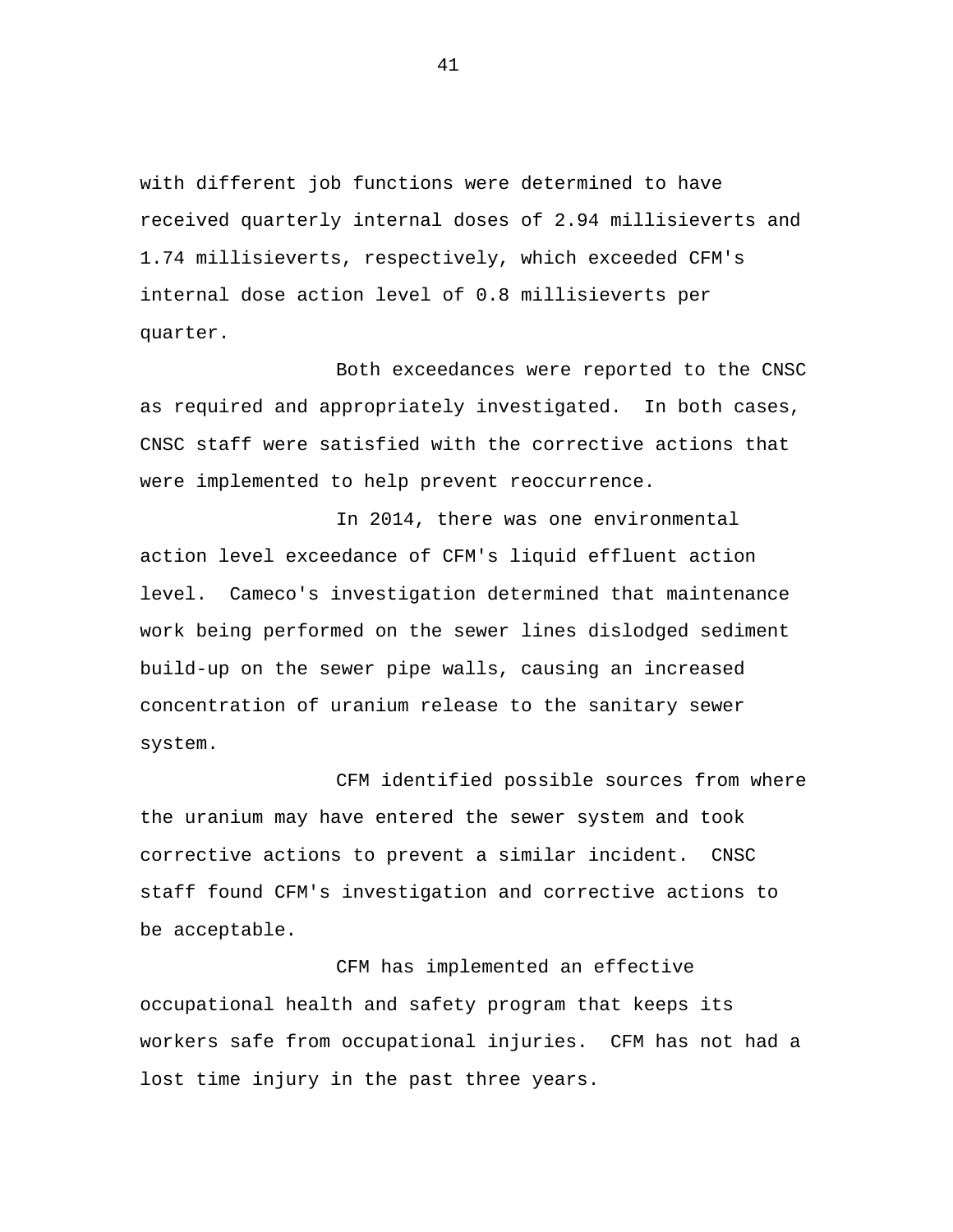CNSC staff are satisfied that CFM continues to protect the health and safety of workers and the environment.

I will now discuss GE Hitachi Nuclear Energy Canada's facilities in Toronto and Peterborough.

GE Hitachi Nuclear Energy Canada Incorporated, or GEH-C, operates a facility in Toronto and Peterborough under a single Class 1B nuclear facility licence. GEH-C's licence is valid from January 1st, 2011 to December 31st, 2022.

In 2014, there were several improvements to plant equipment and processes, including lead shielding added to the bundle assembly area, a new deionized water system for fuel processing, a rearrangement of the bundle rework area, upgrades to the fire sprinkler system, a new distribution panel for certain equipment in Toronto, and a security and monitoring upgrade.

GEH-C also embarked on a significant change to their training methods with the implementation of a systematic approach to training. The training was developed to align with the Canadian Nuclear Safety Commission's Regulatory Document 2.2.2 titled "Personnel Training" that was published in June 2014.

Both facilities also transitioned to new maintenance management software that allows GEH-C to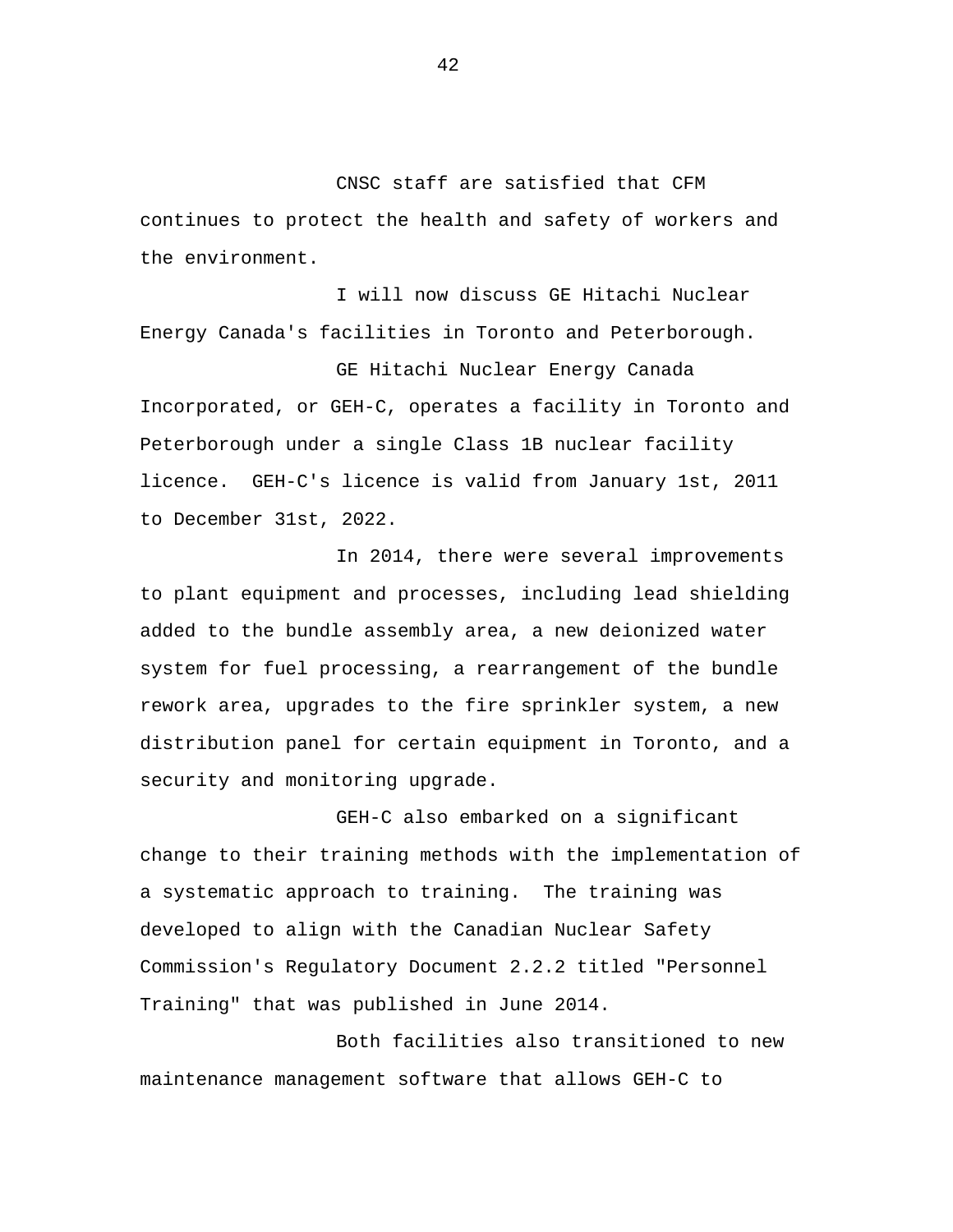identify critical to safety assets and parts for more efficient preventative maintenance program.

In 2014, there were no regulatory limits exceeded. GEH-C had one radiation protection action level exceedance that occurred at the Peterborough facility where a worker's dosimeter recorded a quarterly whole body dose of 6.24 millisieverts. Subsequently, GEH-C investigated the exceedance and concluded that the majority of the dose was non-personal, as the dosimeter was stored in an area of elevated dose rate instead of in the designated badge rack.

A dose change request from 6.24 millisieverts to 0.9 millisieverts has since been approved by CNSC staff.

There were no environmental action levels exceeded.

There was one lost time injury at GEH-C Toronto's -- at the GEH-C Toronto facility in 2014. The incident was related to a foot injury by an operator carrying fuel pellets.

GEH-C performed an analysis of the event to identify root causes and implement corrective actions. CNSC staff are satisfied with the corrective actions GE Hitachi has taken.

CNSC staff are satisfied that GEH-C continues to protect the health and safety of its workers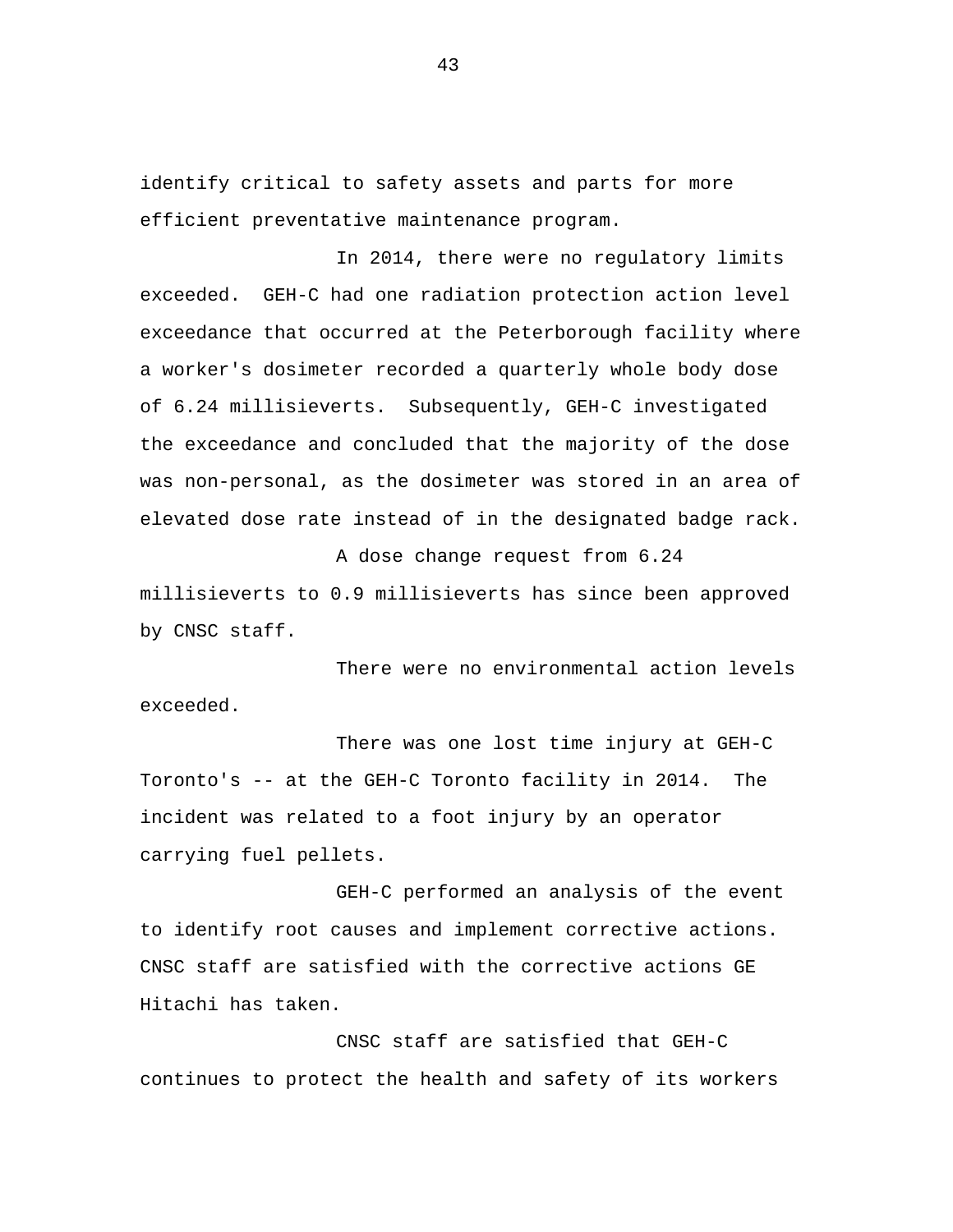and the environment.

GEH-C continues to be under increased regulatory oversight for the maintenance and implementation of their public information program. In December 2013, a Commission meeting was held in Toronto where GE Hitachi Canada's operational performance was discussed amid numerous intervenors expressing their concerns about the safety of the facility and lack of public information and awareness.

Listening to those concerns, the Commission directed GEH-C to take action to improve its public information program. To date, GEH-C has responded to the issues raised at the December 2013 Commission meeting.

GEH-C continues to evolve and adapt its program to better inform and engage those living and working near the Toronto and Peterborough facilities.

In 2014, GE Hitachi Canada's activities for the Toronto facility included two meetings with their community liaison committee, two community newsletters, and hosted a virtual public information session.

GEH-C also released on its web site their annual compliance report and posted disclosed information as a result of their disclosure protocol.

Looking ahead, GEH-C has provided CNSC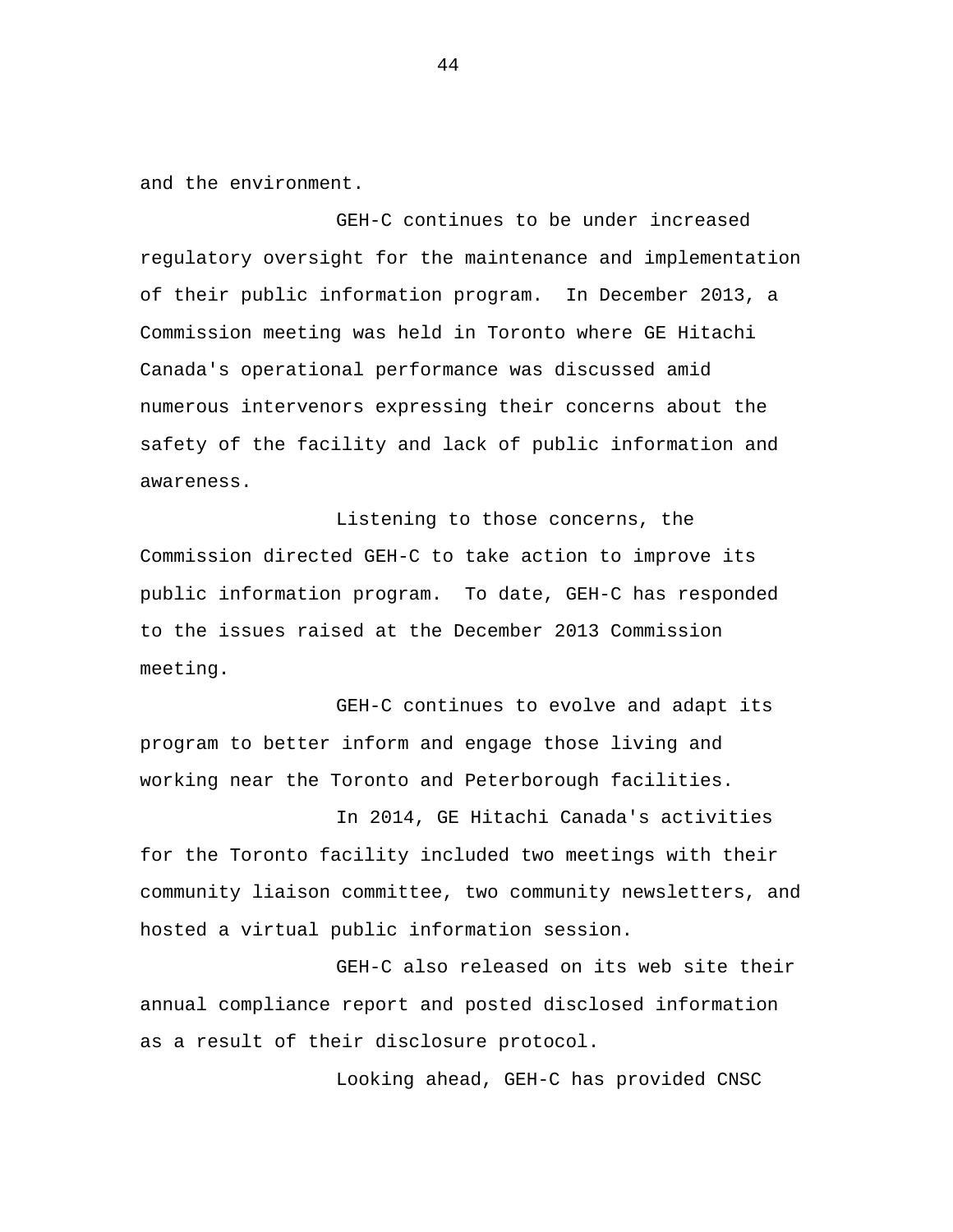staff with an action plan for 2015 to further improve their communications and community engagement for both facilities. Actions include creating a new position responsible for the public information program, annual open houses for both sites, improvements to the community newsletter, including one for the Peterborough facility, and increased outreach with target audiences.

I will now turn the presentation to Mr. Robert Dwyer.

**MR. DWYER:** Thank you, and good morning, Mr. Chairman and Commission Members. My name is Robert Dwyer, and I'm a project officer in the Nuclear Processing Facilities Division.

I'll be presenting the next part of this presentation on the performance of nuclear substance processing facilities.

These facilities are different from the uranium processing facilities that we just discussed, as their end products are not related to the nuclear fuel cycle for power reactors. The products created by nuclear substance processing facilities have a variety of end uses such as diagnosing and treating cancer, sterilizing items for sanitary reasons such as surgical gloves, and creating self-luminous emergency and exit signs for buildings and airplanes.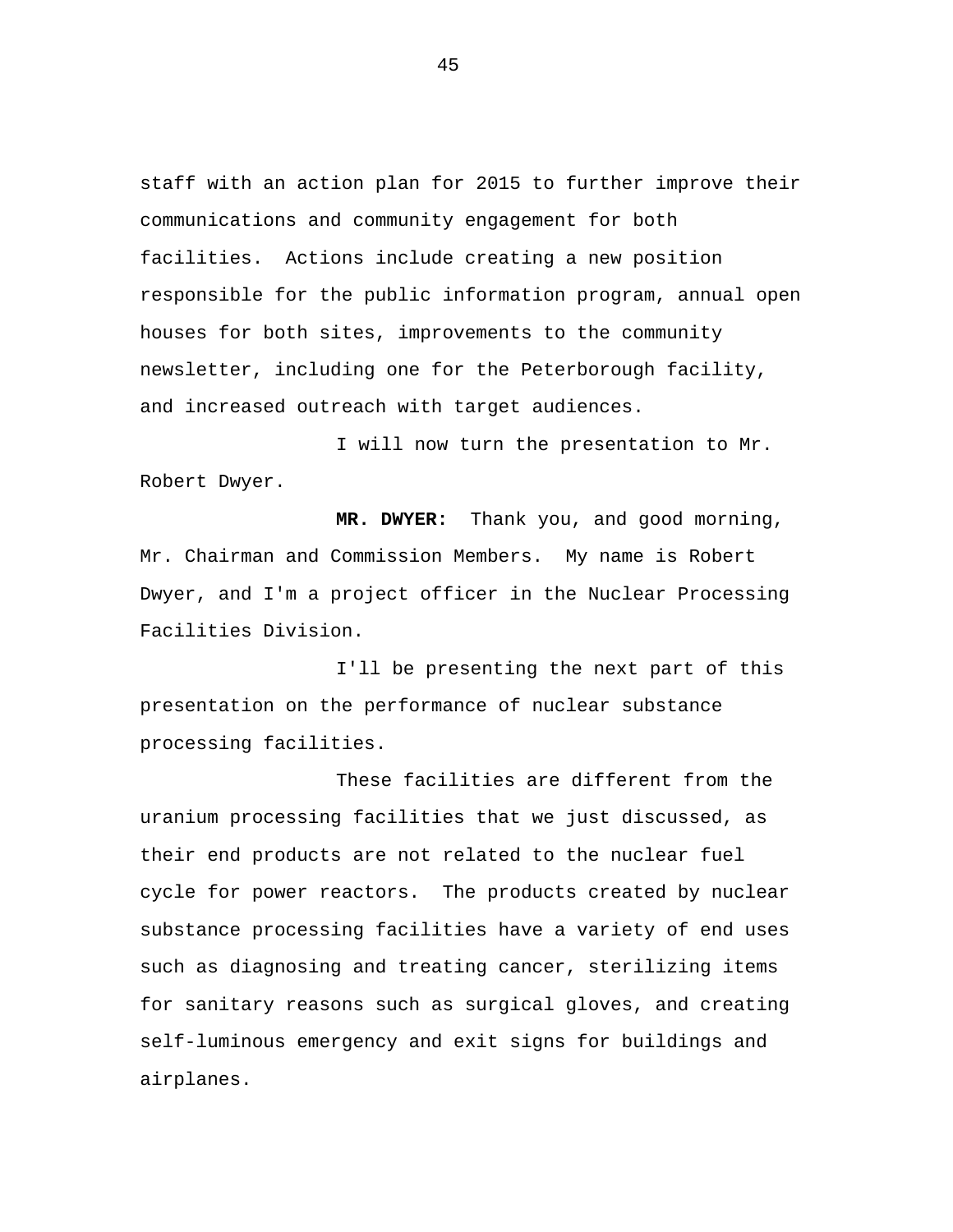There are three nuclear substance processing facilities in Canada, all of which are located in the Province of Ontario. SRB Technologies is a gaseous tritium light source manufacturing facility located in Pembroke, Nordion --

**THE PRESIDENT:** Excuse me. So I don't know -- something that changed in our plan? I thought we were going to stop at the first part before getting into the second part, do our questioning on the first part, and then move into the other facilities.

Was that not the plan?

**DR. NEWLAND:** We're happy to do that if the Commission desires.

**THE PRESIDENT:** Good answer.

--- Laughter / Rires

**THE PRESIDENT:** Okay. I think that's what we're going to do because that's what -- we have some people here on line, and before we get into the question period, I'd like to hear, do we have any comment from Cameco?

Mr. Mooney?

**MR. MOONEY:** Yes, hello. It's Liam Mooney. We do have some opening comments. If we could deliver those now, that would be appreciated.

**THE PRESIDENT:** Please go ahead.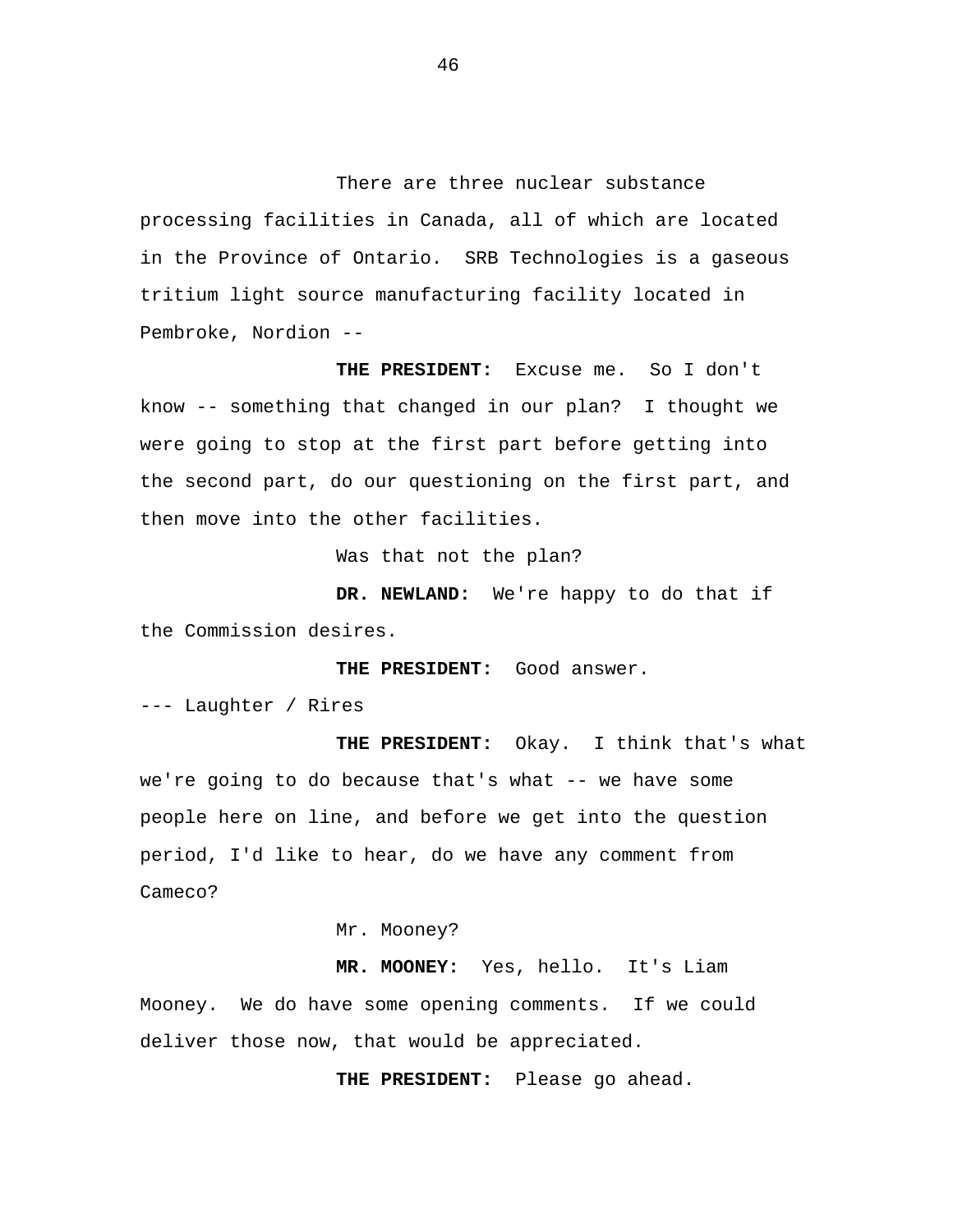**MR. MOONEY:** Good morning, President Binder and Members of the Commission. For the record, my name is Liam Mooney and I am the Vice-President of Safety, Health, Environment, Quality and Regulatory Relations at Cameco Corporation.

I am joined today by Tom Smith, the Director of Regulatory Compliance and Licensing for Cameco's Fuel Services Division.

Let me start by stating that Cameco's highest priorities are the health and safety of workers and the public as well as protection of the environment. Cameco owns and operates the CNSC-licensed Blind River Refinery, the Port Hope Conversion Facility, and Cameco Fuel Manufacturing, which are all part of our Fuel Services Division.

Across the entire Fuel Services Division, while radiation doses continue to be well below limits and are maintained ALARA, the past three years have also been amongst the strongest years in conventional health and safety performance. As a company, we are proud of the performance of the Fuel Services Division in these areas and want to highlight some of our recent major successes.

As you have heard earlier today from CNSC staff, at the Blind River Refinery we have now reached more than nine years without a lost time injury and more than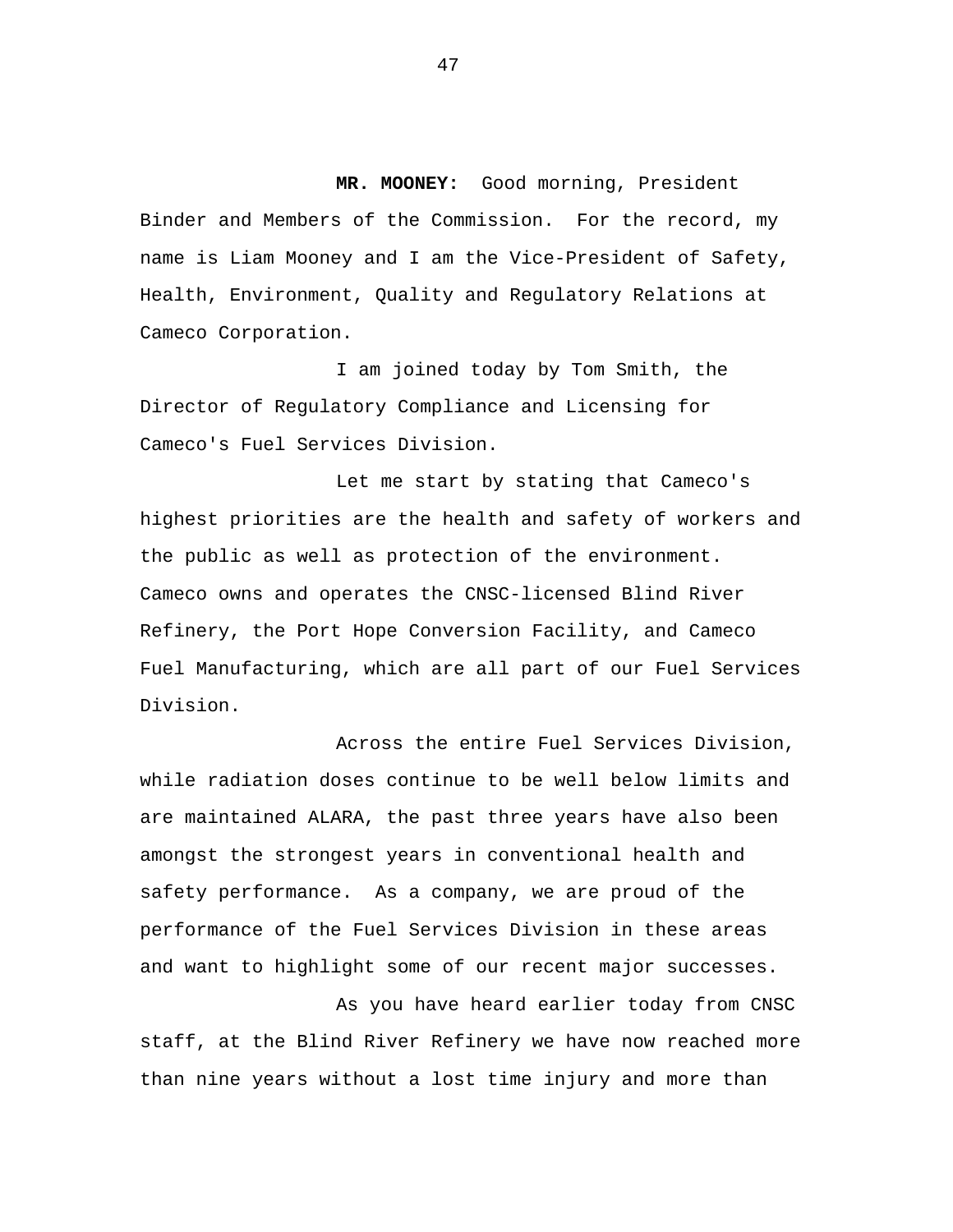five years without a reportable environmental incident.

At the Port Hope Conversion Facility, we have achieved a reduction in total uranium air emissions of more than 50 percent in 2014, improved performance that we have sustained in 2015.

At Cameco Fuel Manufacturing, we continued with the commissioning of additional automation which, in part, helped contribute to the continued strong performance in conventional safety as highlighted by the third consecutive year at the facility without a lost time injury.

Radiation protection and environmental performance continue to be areas of focus at all three licensed Fuel Services Division operations. As CNSC staff have noted in their report, employee radiation dose and emissions to air are a fraction of the regulatory limits and below action levels.

CNSC staff recognize Cameco as a leader in developing and sustaining effective public information programs that inform and engage the citizens of Port Hope. This has contributed to strong public support in the community where 88 percent of residents surveyed supported our continued operation.

By way of an update, Cameco submitted a letter of intent earlier this year to have the conversion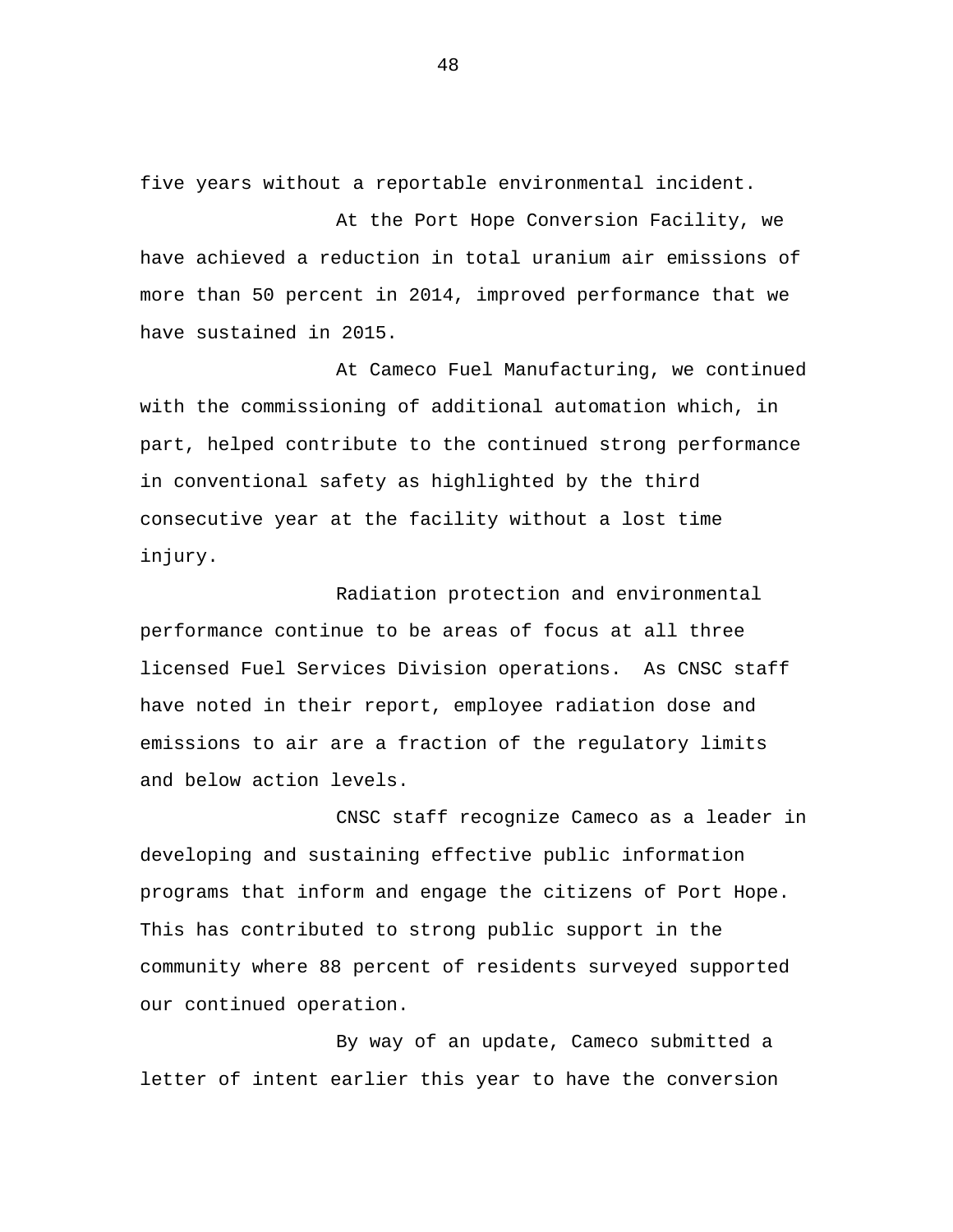facility relicensing incorporate the Vision in Motion project. Cameco expects to submit the formal application later this year, with a hearing anticipated for some time in 2016.

In closing, all three of these operations have well-established and mature management systems that provide opportunity for systematic improvement while maintaining strong performance.

Cameco remains committed to ensuring that our operations continue to be safe, clean and reliable.

Thank you, and we are pleased to respond to any questions that you may have.

**THE PRESIDENT:** Thank you.

I understand that GE Hitachi also would like to make some remarks, so Mr. Ward.

**MR. WARD:** Yes, thank you. Mark Ward, for the record.

I'll just wait till the presentation comes up, maybe.

--- Pause

**MR. WARD:** Good morning, Mr. President and Members of the Commission. I thank you for the opportunity to present to you our company leadership changes since 2014.

On April 6th of this year, I was appointed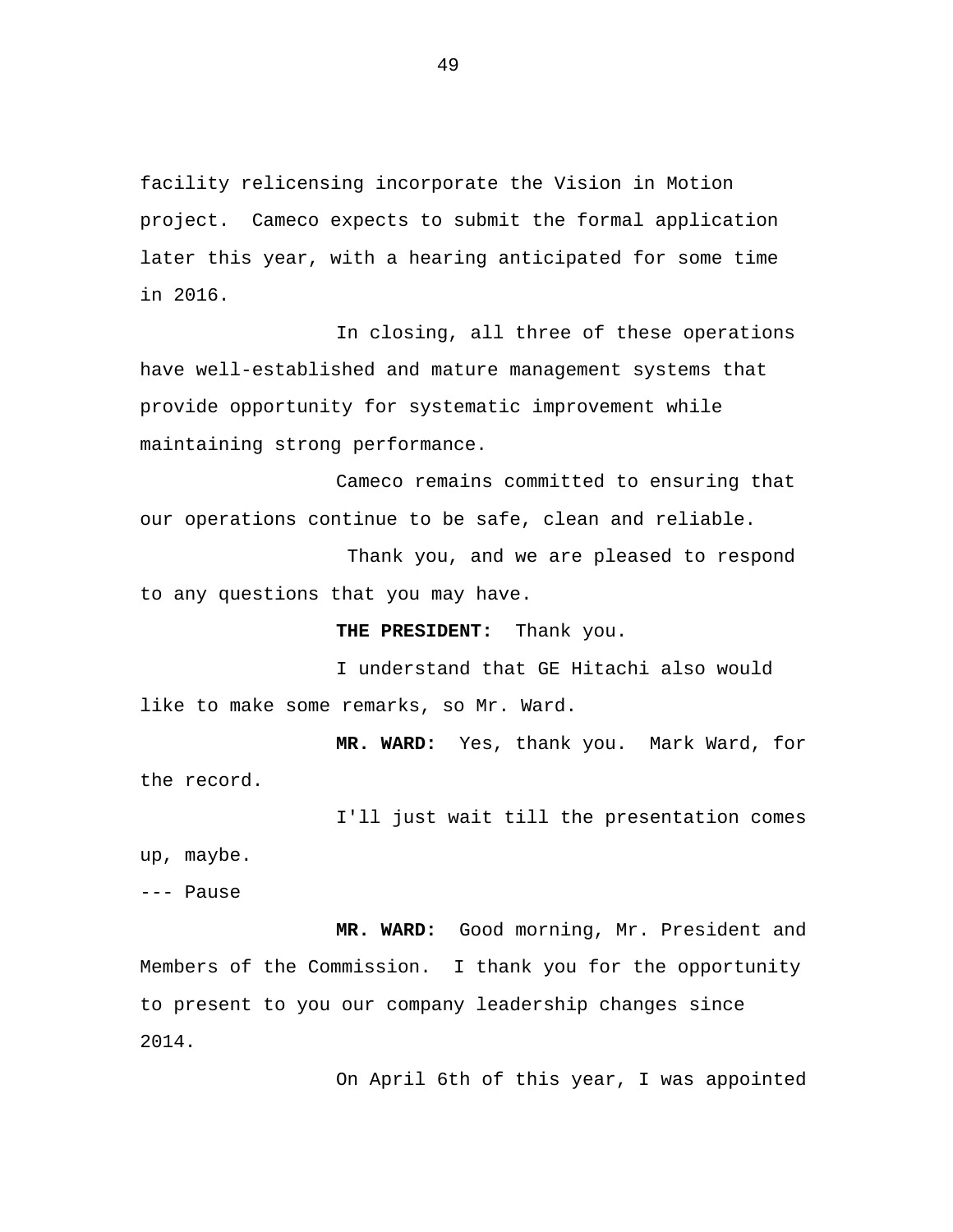President and CEO of GE Hitachi Nuclear Energy Canada. I've held various roles with the company over the past 17 years, including quality leader, environmental health and safety leader, engineering leader and plant manager, and for the past seven years, I've represented the company at CNSC hearings and meetings as the fuel operations manager.

This slide shows our current management team. Paul Desiri, who is here today sitting on my left, has been the EHS and Regulatory Manager for the business for the past eight years.

The boxes in level -- sorry, in yellow on the slide highlight changes since 2014, which I'll now make note of.

Ted Richardson is now the Nuclear Components Manager and oversees the pellet operation in Toronto and the tubing operation in Arnprior; Walter Volk was promoted internally to the IT Manager after the retirement of the previous IT Manager; Audrey Curtis was hired in August of this year as a Human Resources Manager, who is a rehire to GE, with over 13 years of experience; and sitting to my right is Sara Forsey, who joined our team into a new role for GEH-C as the Manager of Community Relations & Communications. This role was created as part of our updated Public Information and Disclosure Program Action Plan.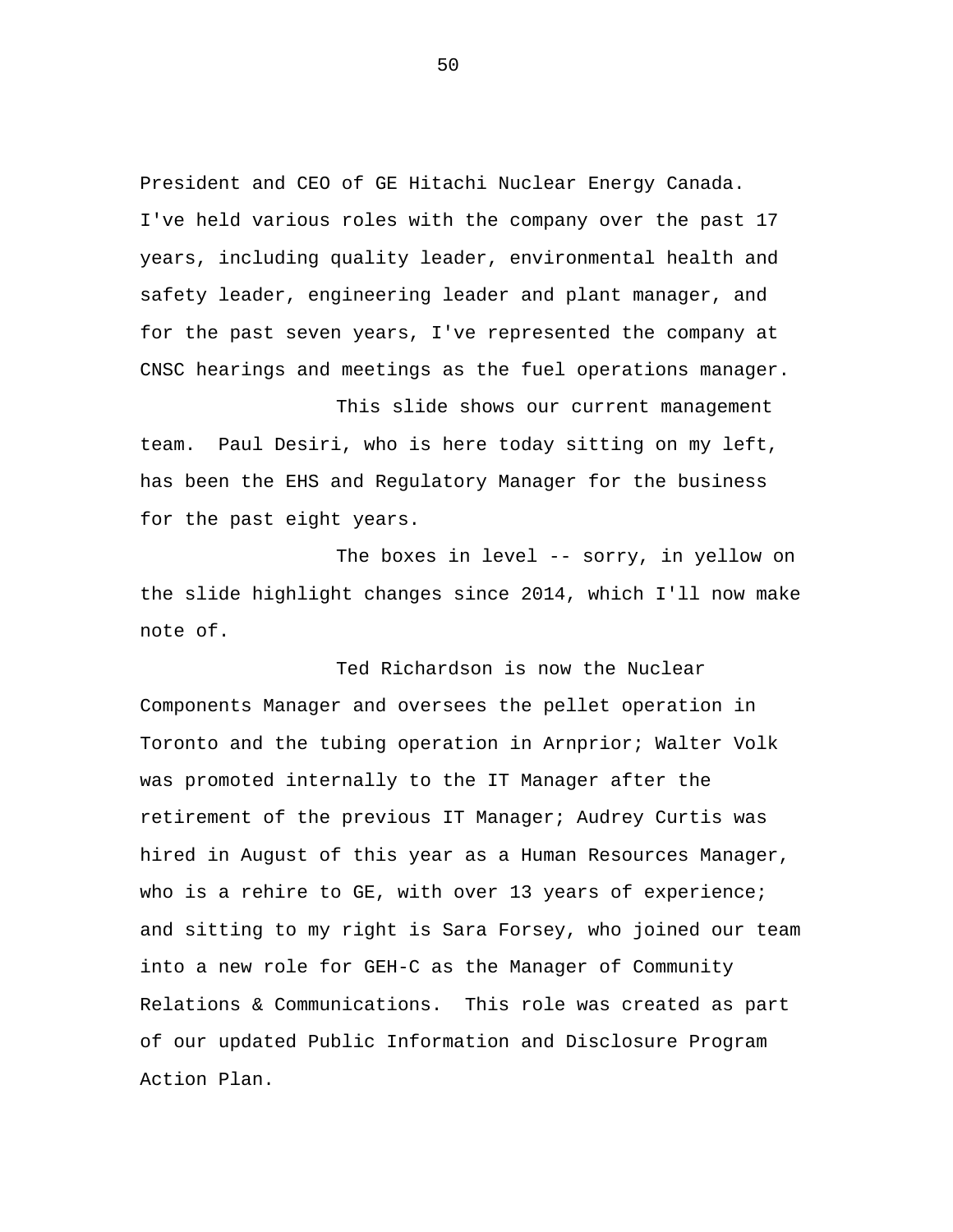We are committed and look forward to continuously improving our public information program through collaboration with the CNSC staff and reviewing best practices across the nuclear industry. I've been able to make these changes over the past few months and am confident that we have a solid foundation for a strong and committed team.

So what's remained unchanged is our management system for ensuring a hundred percent compliance with all applicable regulatory requirements, our commitment to environment health and safety excellence and our commitment to fully meet or exceed CNSC expectations in all safety and control areas and for public disclosure and communication.

Thank you. That concludes my presentation.

## **THE PRESIDENT:** Thank you.

I'd like now to open the floor for questions. We should also -- we are aware there's also - there were two intervenors that submitted written submissions. One is from is from Ms Carolyn Johnson, as described in CMD 15-M39.1, and the other one is from the Canadian Nuclear Workers' Council, described in CMD 15-M39.2.

So, colleagues, we can ask questions on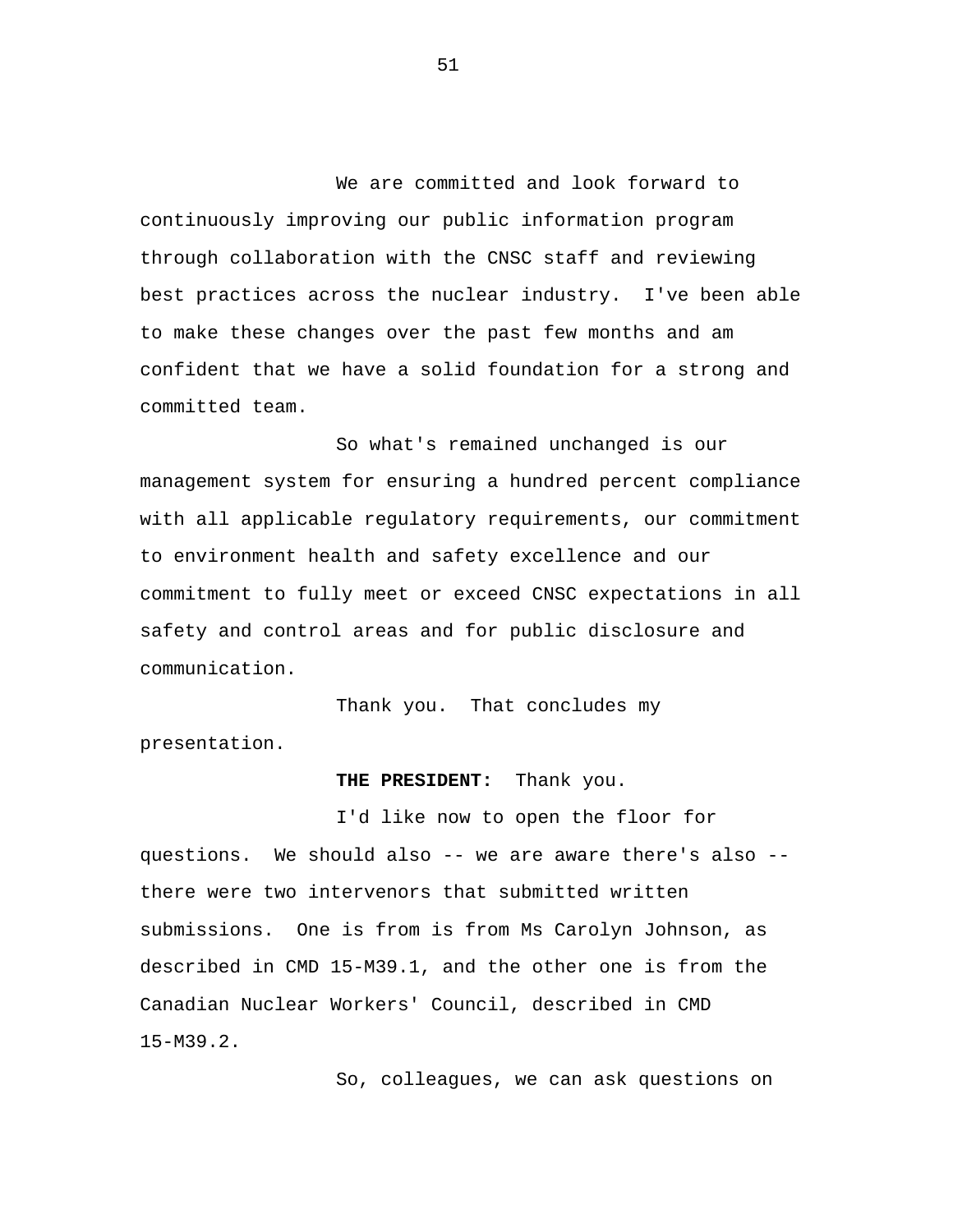all of the above, and let start by giving the floor to Ms Velshi.

**MEMBER VELSHI:** I have a quick question on the Canadian Nuclear Workers' Council's submission.

On their second page -- and I don't know whether staff or Cameco can answer that -- they talk about an award that was given to the four top facilities at a USW Health, Safety and Environment Conference.

I just wondered what that body was. Is this the first time ever that an award has been presented to any of these facilities?

**DR. NEWLAND:** I suggest that Cameco respond, please.

**MR. MOONEY:** Sure. It's Liam Mooney, for the record.

To our knowledge that's the first time that we received that particular recognition from the USW unions at their conference in the U.S.

**MEMBER VELSHI:** And what is USW?

**MR. MOONEY:** Oh, sorry -- it's Liam Mooney for the record -- it's United Steelworkers. It's the collective unionized workforce at the conversion facility.

> **MEMBER VELSHI:** Thank you. **THE PRESIDENT:** Monsieur Harvey. **MEMBER HARVEY:** All -- those two...?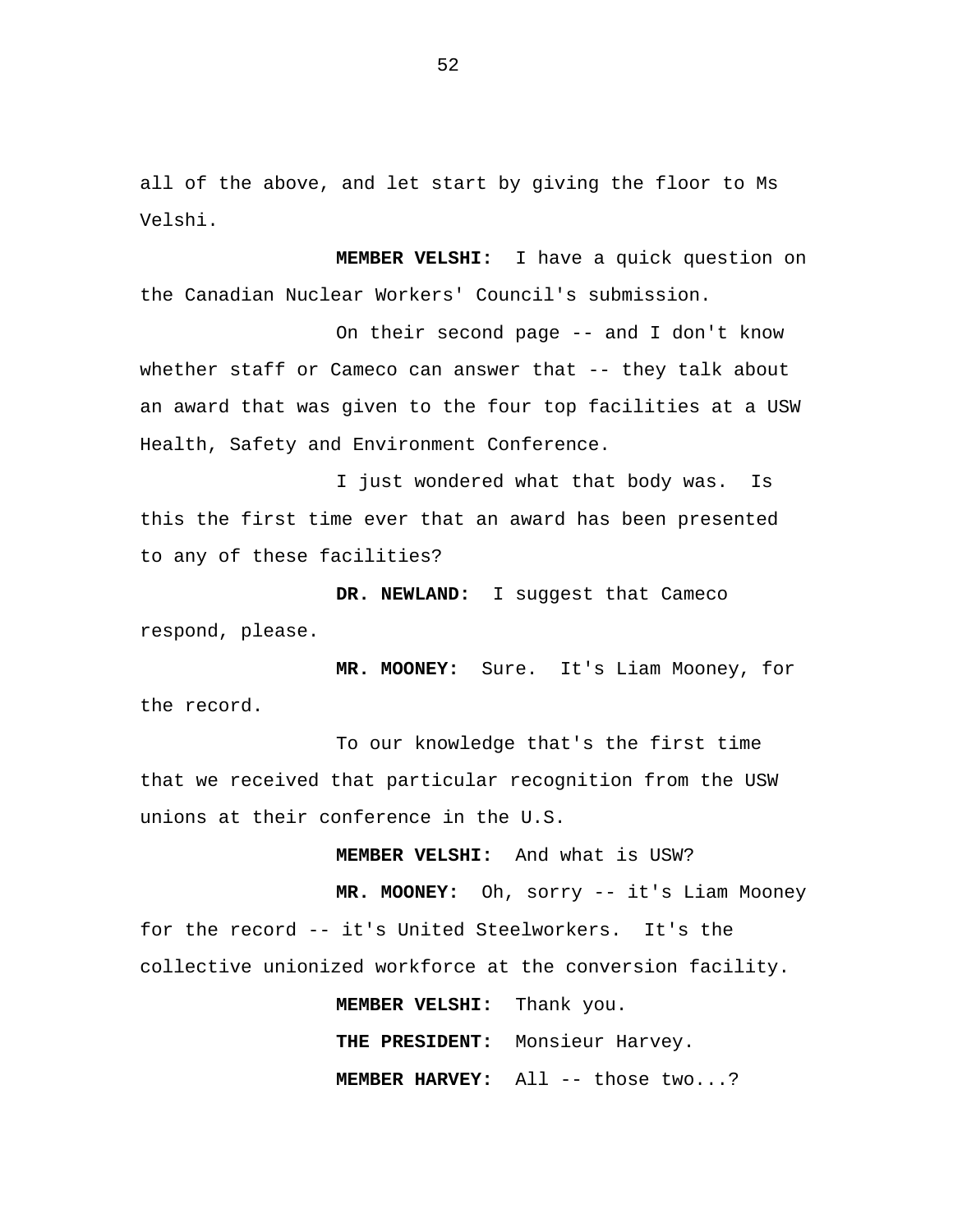**THE PRESIDENT:** All -- no --

**MEMBER HARVEY:** Okay.

**MEMBER VELSHI:** Sorry, I thought it was

just the two interventions.

THE PRESIDENT: No, no -- well, everybody, the intervention, everything we had this morning.

**MEMBER HARVEY:** It's okay. **MEMBER VELSHI:** Okay. I'm sorry. **THE PRESIDENT:** One question per one, and we'll go as many ones as we need to go.

Monsieur Harvey.

**MEMBER HARVEY:** Okay. Merci, monsieur le président.

My first question is about the participant funding program. I thought this program was specific to the hearings and in your presentation you mentioned that this program is utilized for meeting with the Mississauga First Nations' Land & Resource Committee.

So could you explain a little bit the...?

**THE PRESIDENT:** I think we have some staff who came forward.

**MS JOHNSON:** Good morning. My name is Kimberley Noble. I'm the team leader for Aboriginal Consultation in our participant funding program.

So in the last couple of years we've tried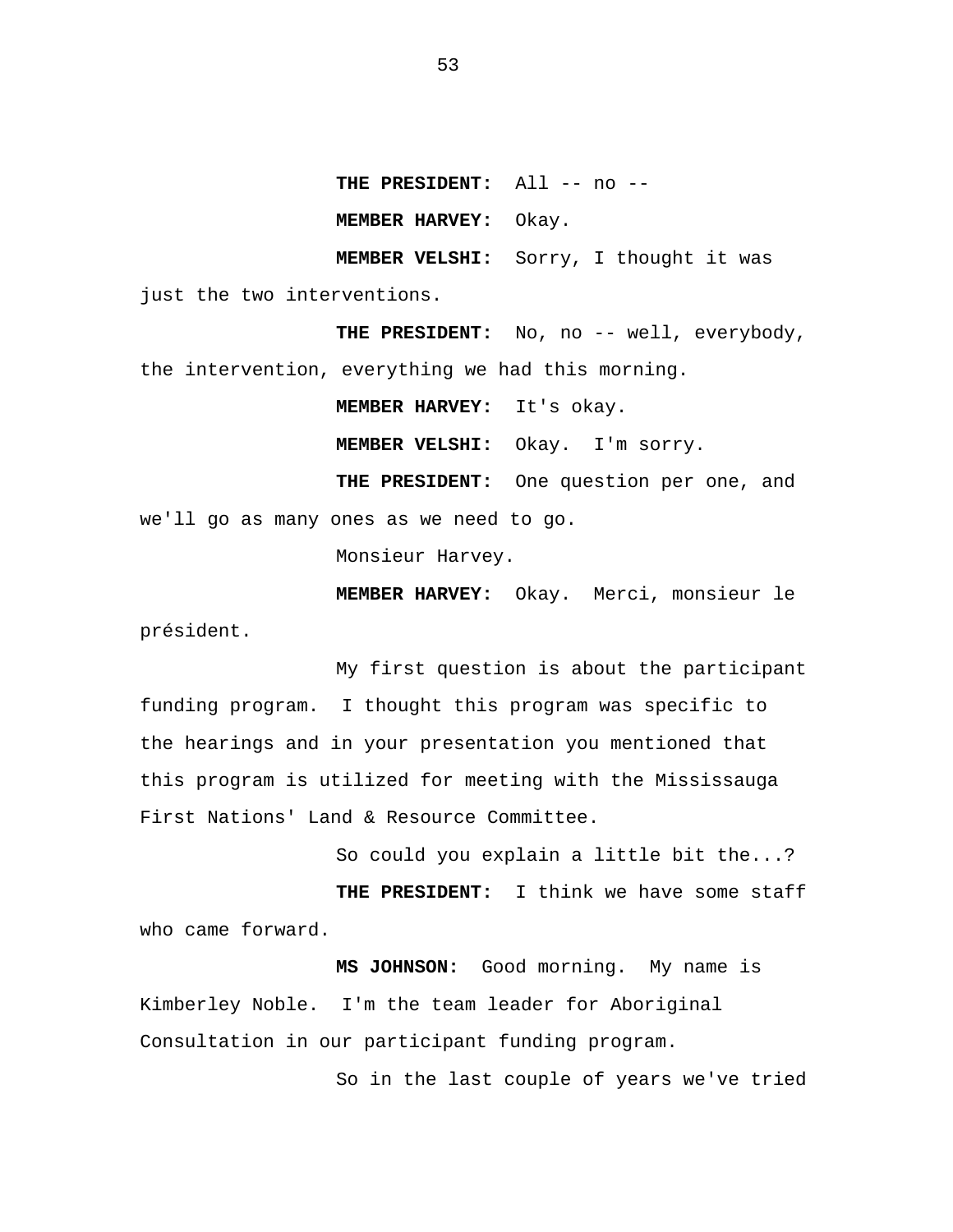to broaden the participant funding program so that we can encourage further first nation and public participation, where we can assist this participation. So if it's not directly related to an upcoming hearing, we can still help support First Nation and Métis communities, that they can meet with us about our regulated facilities.

And then we've expanded it, so for our - excuse me -- independent environmental monitoring program, we can get them involved and they can review what we've done, what our programs are, ask -- potentially give us advice or recommendations, and we can work with them on those programs.

Then, they can come to you for future Commission meetings or in annual reports and they can advise you how they've been participating in our programs.

**MEMBER HARVEY:** Well, I thought the program -- there was a committee, and the committee just analyzed your request. First, you have to make the request to have access to that program, and then you have the committee, who decides who will get the money, but is this the same program or...?

**THE PRESIDENT:** It's the same program, but the staff has expanded the eligibility of activities so you can actually financially support going to aboriginal communities and present the CNSC as a regulator.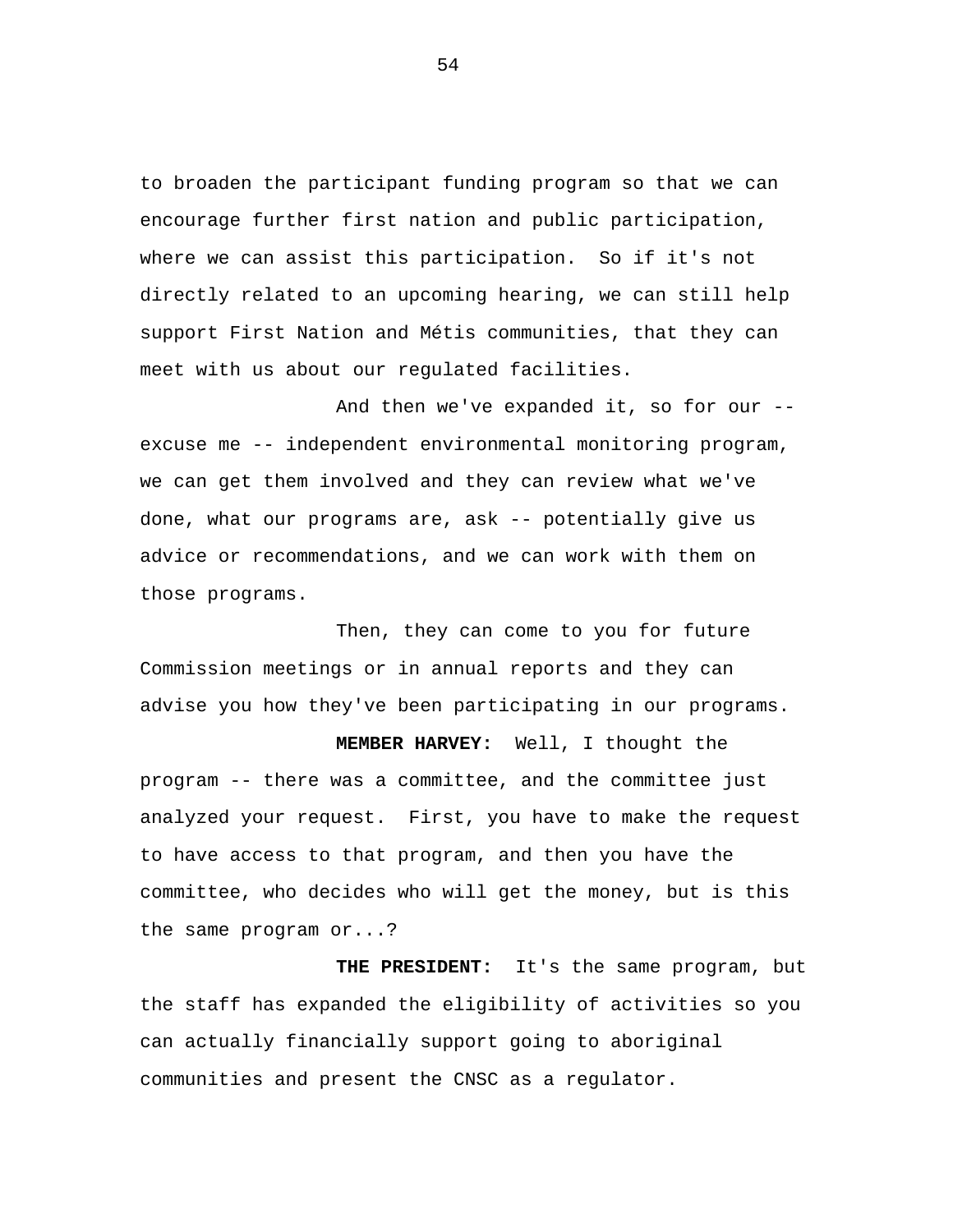And also the actual award of cash was for a presentation in front of us. Whenever they come, as we will see this afternoon, there will be a presentation.

So there are different dimensions that are being supported now.

> **MEMBER HARVEY:** Fine. In such a case -- **MS NOBLE:** I can add to that, if I can.

So if there's a request that staff meet with a First Nation or Métis community, and they request funding, they still come in with an application. And we still do bring it to our Funding Review Committee, so they still do an assessment, and then they would recommend - again, they would review, make sure it looks at our criteria, and meets the criteria, and again the value added for your future decision making, and then it would go for approval, so that the funding committee is still involved in all the funding decisions.

> **MEMBER HARVEY:** Okay. Okay. Okay, thank you. **THE PRESIDENT:** Mr. Tolgyesi. **MEMBER TOLGYESI:** Merci, monsieur le

président.

One is a typo. On page 7 of the report, before the last paragraph, the last line, is "available on the licensees' websites as provided in Appendix I." It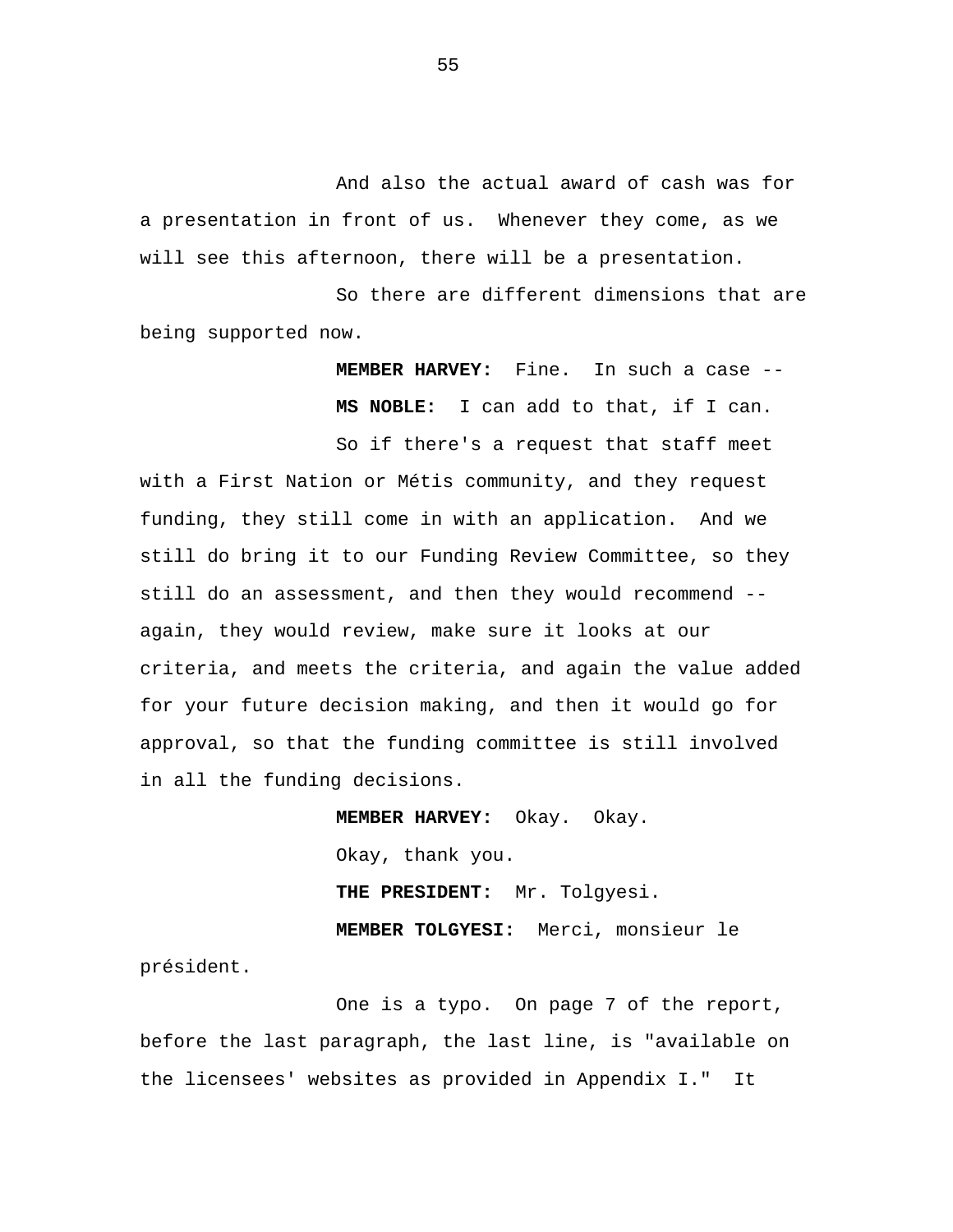should be Appendix H.

I will go Hitachi.

You are saying, on page 47 -- GE Hitachi Nuclear Energy, you are saying in that paragraph, the last paragraph, that primary hazards are airbourne  $UO<sub>2</sub>$ participles and the Peterborough facility also process beryllium that pose inhalation hazards.

Could you expand on this beryllium: what it is, how it's there, do you process it, you produce it, or how you do that, and how you control?

**MR. WARD:** I'm Mark Ward, for the record.

The beryllium comes in in a powder form and it's braised onto zirconium substrate in a vapour deposition chamber. It's actually used as an alloying element to adhere appendages, small pieces of metal, to the tubing itself for the structural integrity of it.

So the beryllium comes in a powder form. Once it's deposited on, it goes through a sintering operation, which at that point it is in a solid form.

**MEMBER TOLGYESI:** Because beryllium is causing lots of consequences as it was measured in smelters, like in metal mine smelters, so that my concerns were there.

**MR. WARD:** So we have a designated area where this takes place, with its own control and air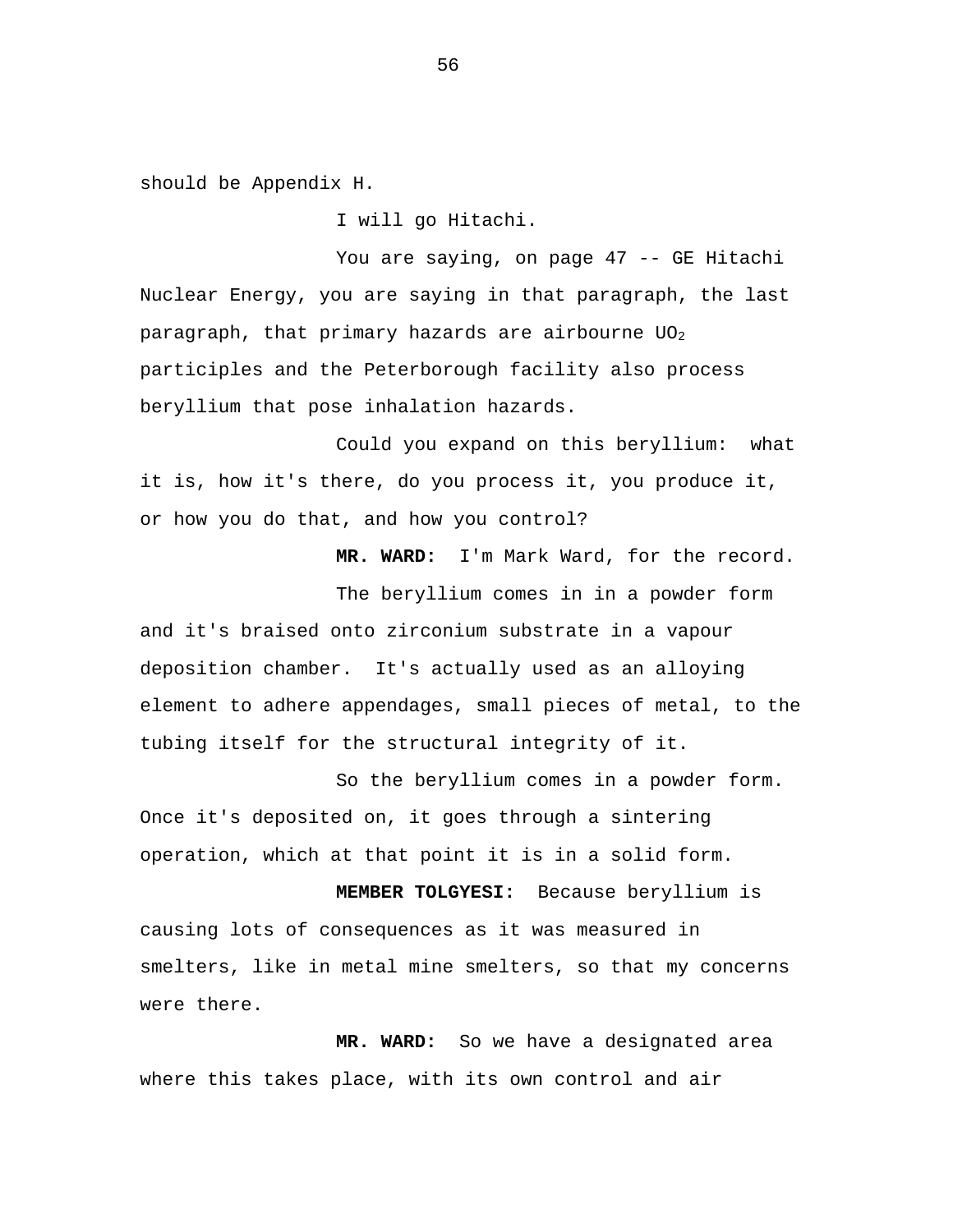monitoring systems. It's also a controlled area for employees in specialized training for that particular area, but it's a very small part of our operation to perform this process.

--- Off microphone / Sans microphone

**THE PRESIDENT:** This one, one per person. Dr. McEwan.

**MEMBER McEWAN:** Thank you, Mr. President.

Maybe it may be helpful to look at page 30 of the CMD, and Figure 4.2. I'd like to use this as representative of a lot of the figures that we have on doses and other calculated effluent emissions and things like that.

If I look through all of the documents that we're being presented with today, there is a lot of variability in the way these graphs are presented. Usually, but not always, they will have the annual regulatory limit; occasionally, they will have CNSC expectations; and I think there are two or three graphs that have action levels on. It would be nice to have some consistency through that.

I'm not actually sure that it is useful to put on these graphs the regulatory limit. It is so far away from what we are seeing as the measured doses, or whatever parameter we're looking at.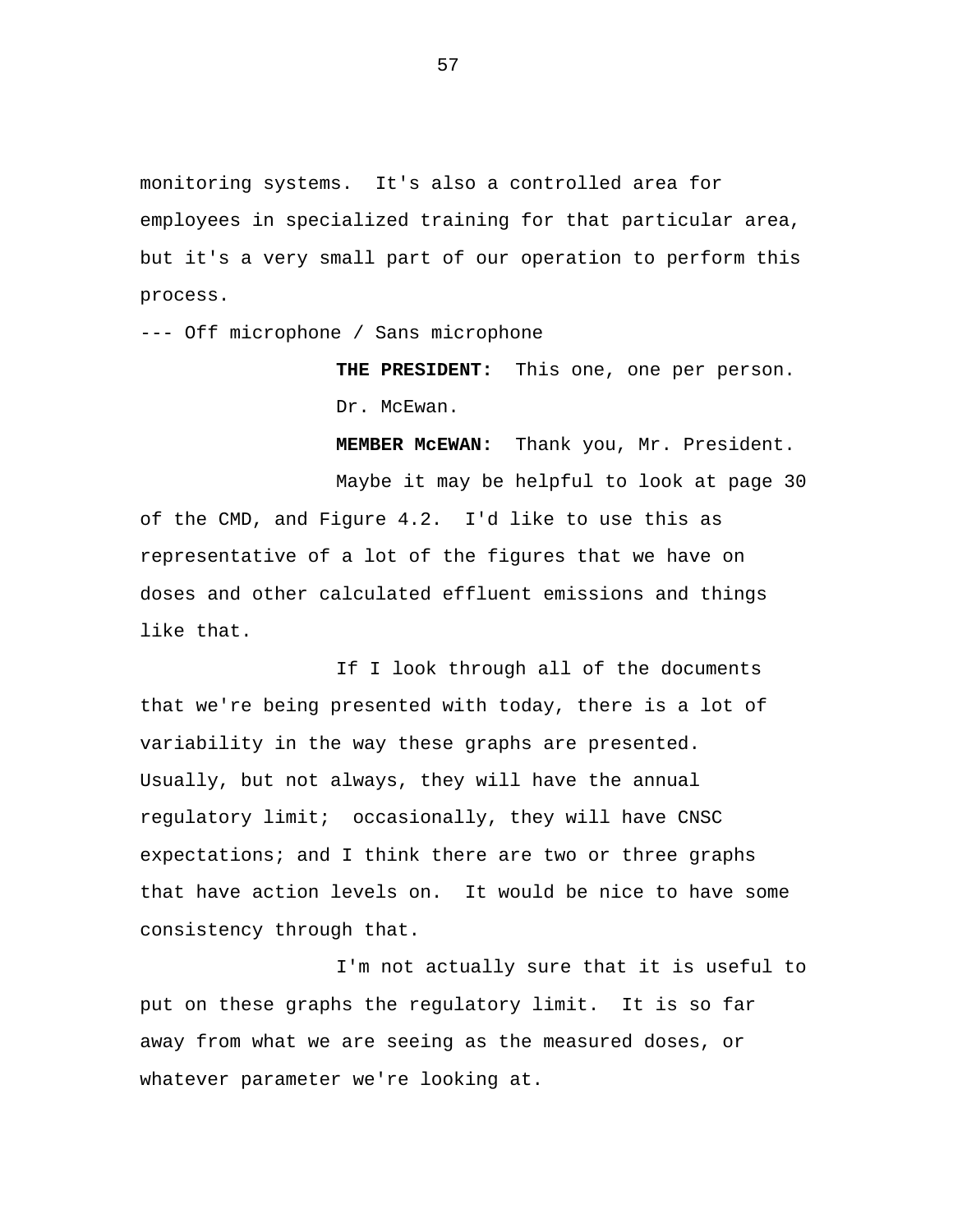Would it be possible, would it be helpful -- I would certainly find it very helpful -- to have consistency across all of the graphs we're presented, but also to actually have the action levels in some way indicated on the graph?

It's a very rapid, visual way of seeing where the individual company is or licensee is in relationship to what their measured values are. I think it would be for people just looking at this report a much, much better understanding of the levels to which we hold the licensee, in terms of safety.

**MR. RINKER:** Mike Rinker, for the record.

So certainly we're -- part of today is we're information gathering on how we can always improve our report, so we're taking note of that.

Action levels I think do serve as a better measure of how well licensees are controlling their facility and their program, so I think that that's a point well taken. I don't want to lose sight of the regulatory limits because those are -- but perhaps it would adjust the scale.

As a caveat for future discussions, for example in next year's report, is we are going through a process on how to improve setting action levels. Facilities are more advanced or less advanced as we go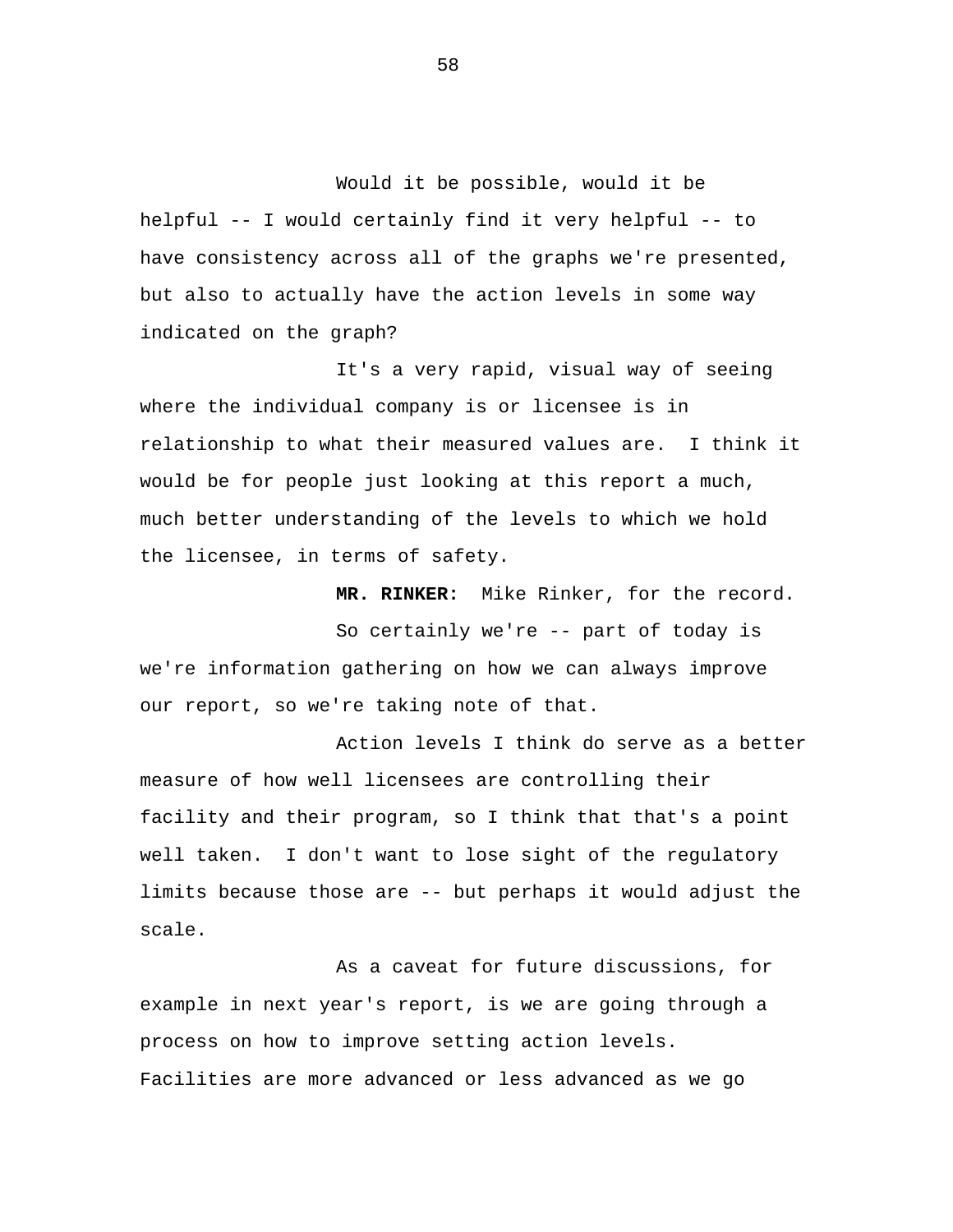through this process, so part of our discussion next year may also revolve around, you know, how is that action level set and is it more or less appropriate at that particular time?

So that's a certain grey area that we were avoiding. Up to now we're making sure that as we're improving our setting action levels, but perhaps in a year's time we should -- I think we're ready to have that discussion, so I accept that recommendation.

**THE PRESIDENT:** Okay. Thank you. So let's restart our process, and maybe two questions per round here.

Ms Velshi.

suggestion.

**MEMBER VELSHI:** Thank you, Mr. President. So the first one is a comment, and then I'll have two questions. It's not so much a comment as a

I think it would be helpful if, in the executive summary -- and you didn't do it in your presentation earlier today as well -- you were to summarize how your assessment has changed from the past year, when it comes to satisfactory and fully satisfactory and so on that there has been a change, whether it's just maintaining or sustaining improvement, but there has been a decline in one area and an improvement in another area for another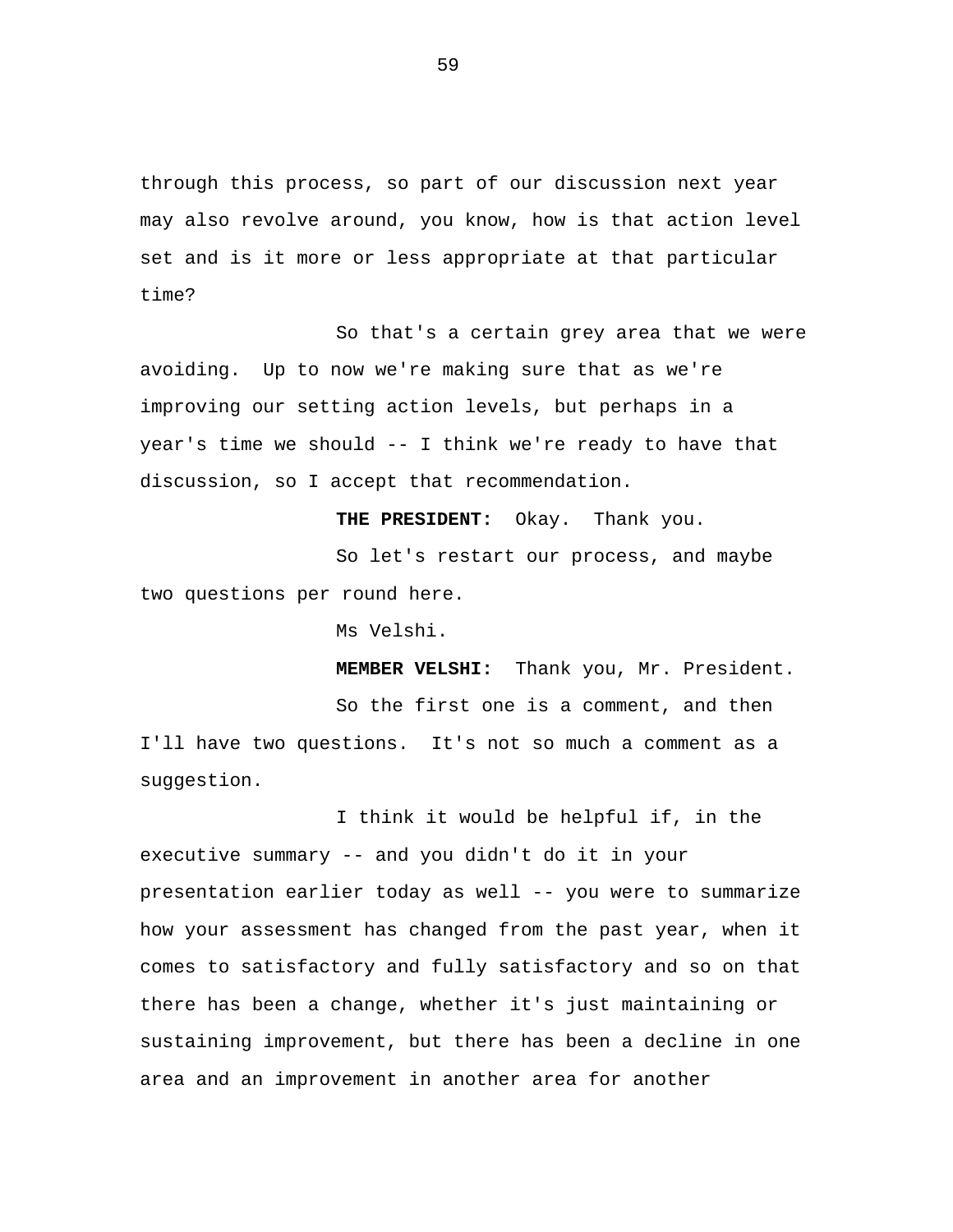facility.

I think that would be very helpful in the report, so there is just a quick look at how have things really changed at the bottom level. So a suggestion there.

My first question is maybe for Cameco to answer. So this is for the Blind River refinery, where you had four action level exceedances, and all of those are - at least according to the report -- were working the dried raffinate area.

What I read in the report was that's known to be hazardous, so it wasn't as though that came as a surprise. But then as I looked at what were the corrective actions being taken, it was more around managing of dosimeters.

I guess the ones that you said that did not exceed action levels were probably all tied in with that, but for these four it just says, you know, there's investigations, they'll further look into it. So I'd like to hear exactly what is it that you're doing to make sure that you don't get these unplanned exposures.

Cameco.

**MR. MOONEY:** It's Liam Mooney, for the record.

We do have that robust and mature radiation protection program in place, and efforts are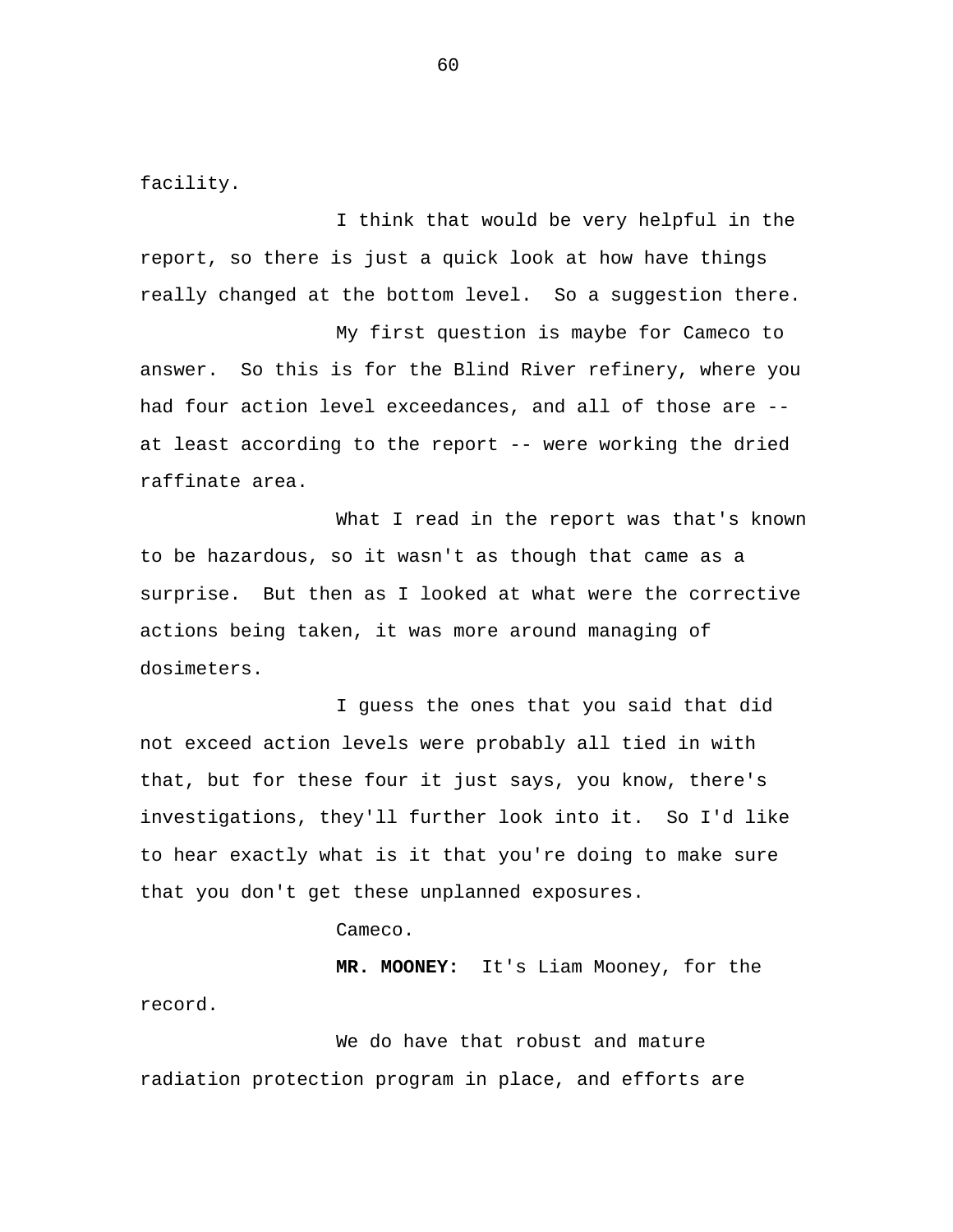ongoing to ensure that employee dose remains ALARA. There are opportunities for some operational positions at the refinery to be subject to job rotations, including the raffinate area.

Over the history of the plant, we have looked at various means of reducing employee exposure through the use of shielding, job rotations, procedural changes. It's recognized that the raffinate area has the highest external radiation fields at the refinery and over the years of operation all of those techniques have been used to lower employer exposure when working in that area.

**MEMBER VELSHI:** But having said that, that would seem to indicate that you were not surprised that you exceeded the action levels then, because you know that that's hazardous work and that there's a potential for that.

**MR. MOONEY:** It's Liam Mooney, for the

record.

We do not want to exceed the action levels. They're set to indicate a potential loss of control and trigger follow-up investigations and recommendations of corrective action. So it's not the case that we expect to exceed action levels in the raffinate area, it's recognized as having the higher external radiation fields, and over the years of operation we've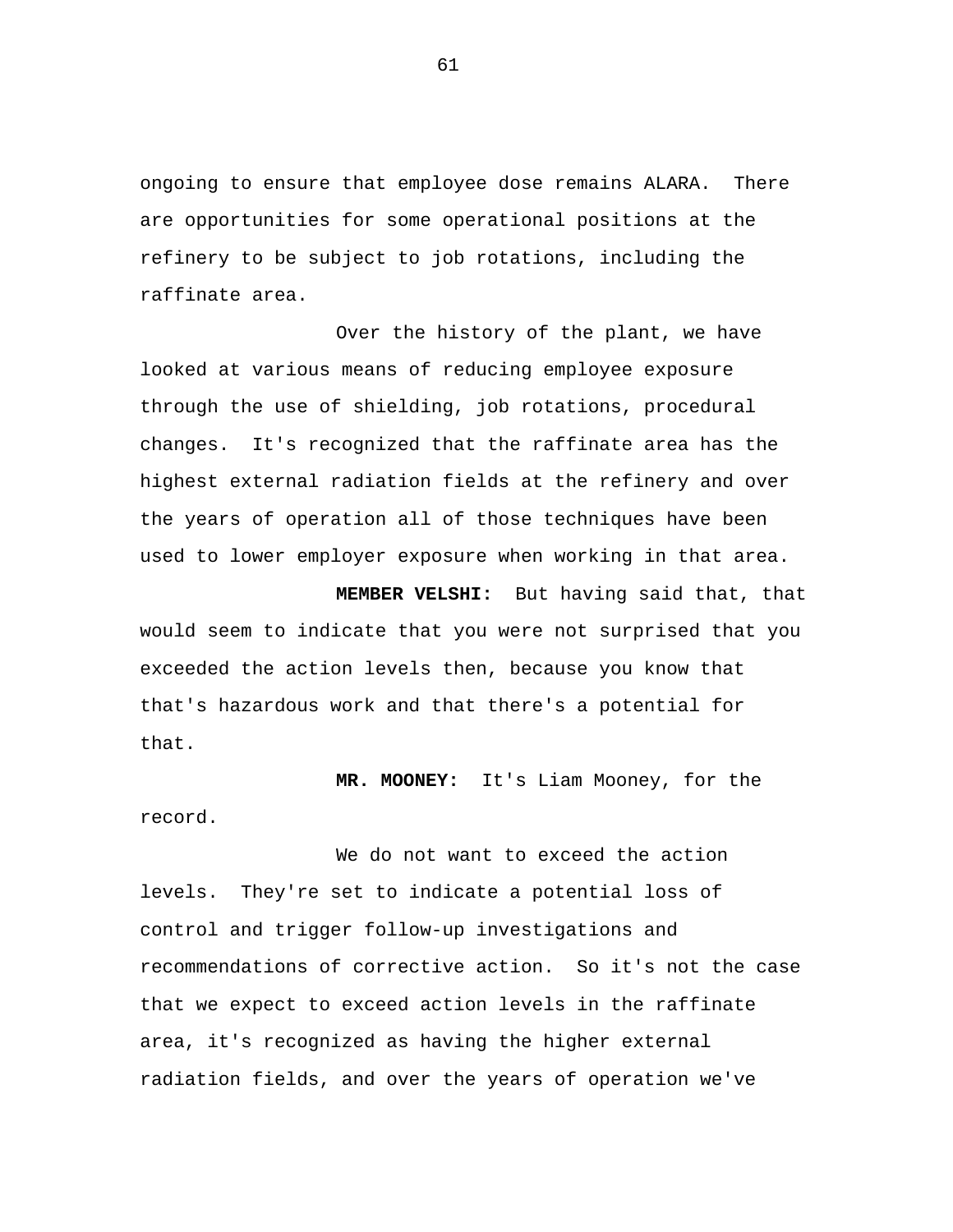looked for opportunities to reduce the exposures in that area.

**MEMBER VELSHI:** But you've had four exceedances in this past year, so what additional effort are you making to make sure this doesn't happen again?

**MR. MOONEY:** It's Liam Mooney, for the record again.

In relation to the area in particular, there's been discussions around increased awareness and handling of dosimeter badges to deal with some of the apparent exceedances that were noted in the 2014 report.

**MEMBER VELSHI:** So I'm sorry to belabour this, because I'm still grappling with what does handling of dosimeters have to do with these exceedances? These were real exceedances because of high fields. So other than maybe increased awareness, as you said, I mean is there additional shielding, reduction of work time? Like what else is going to happen?

**MR. MOONEY:** It's Liam Mooney, for the record.

I don't have the specifics of the corrective actions that were put in place as a result of those investigations, but they were put in place with a view to limiting the number of action exceedances in the future, reoccurrence of action exceedances, and they were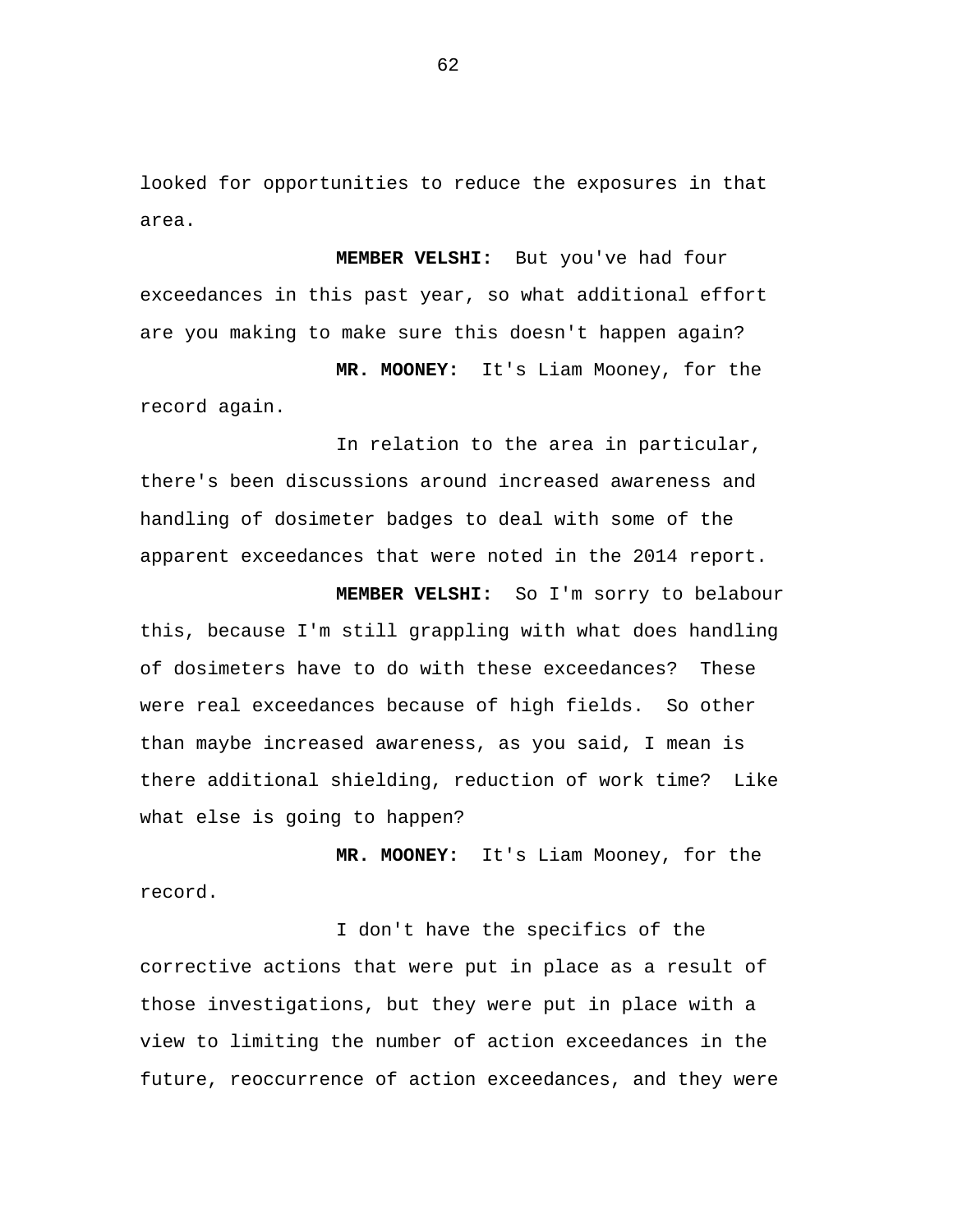verified and accepted by CNSC staff.

**MEMBER VELSHI:** Thank you.

Staff, do you have anything to add to

this?

**MR. RINKER:** I'll ask Caroline Purvis,

Director of our Radiation Protection Division, to answer this, please.

**MS PURVIS:** Good morning. It's Caroline Purvis, for the record.

So I will wade in a little on the action levels themselves. Certainly Cameco has set action levels for a number of parameters, including whole body exposure, so an external dose that's recorded on dosimeters. We have to keep in mind that those action levels, as currently set, are for all operating areas in the plant, they're not specific for the raffinate area.

As Mr. Mooney mentioned, of course the raffinate area is one in which the radiation fields and the characterization of the exposures presents a higher potential for exposures, both to gamma radiation and beta fields.

Workers, when they do enter that area, it's required that they wear direct-reading dosimeters, and from that point of view certainly controls could be put in place if they -- to monitor in real time daily exposures.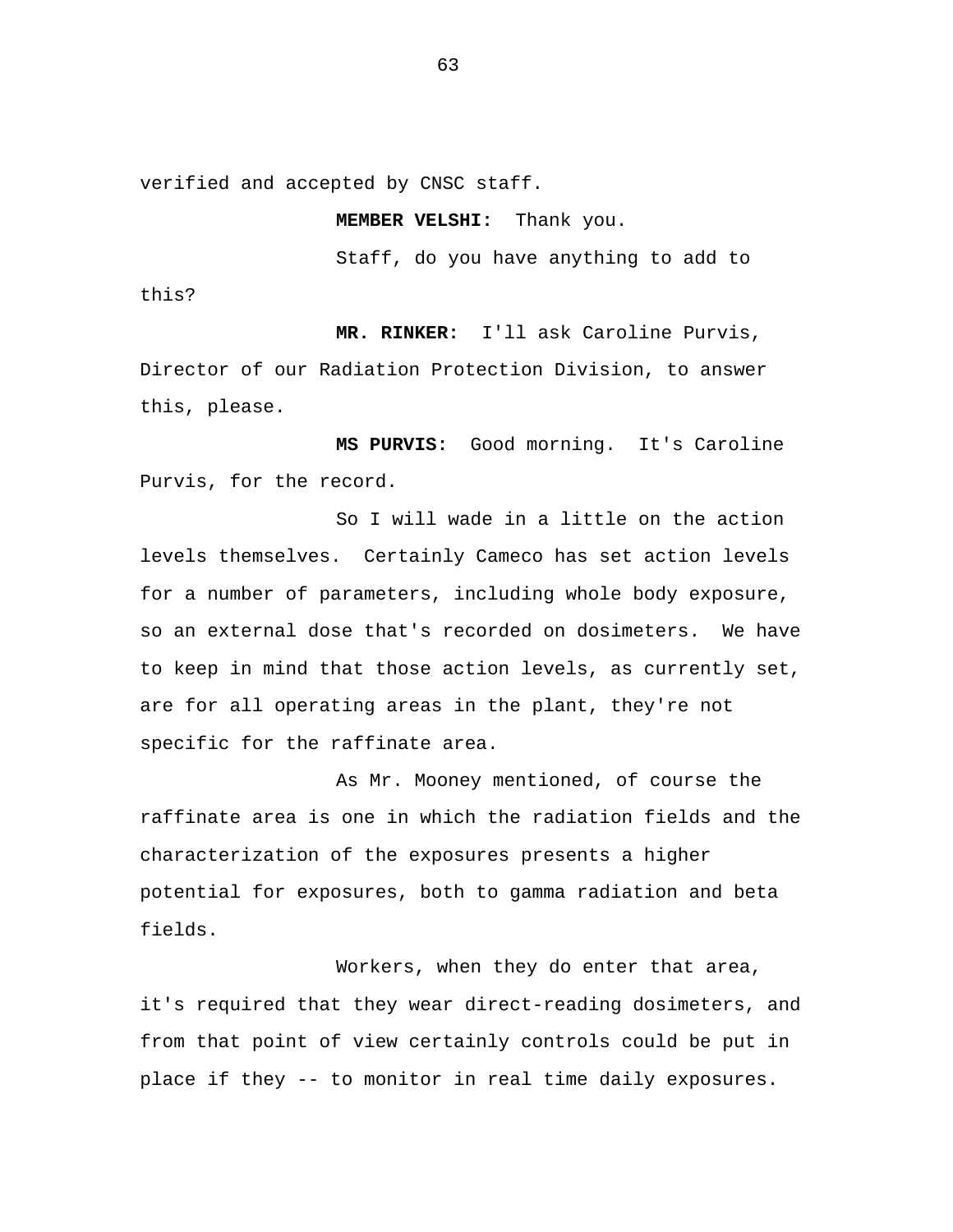But, as mentioned, the action levels are more of an overall action level, and certainly when we looked at the investigations for these action level exceedances through the investigation it was certainly revealed that there was no loss of control over the program. The doses received were in excess of the action level, but certainly close, and we don't -- we don't have a concern from that point of view.

**MEMBER VELSHI:** So am I correct in concluding that exceeding these action levels, lowers them maybe for this area, should not come as a surprise and no further corrective actions were necessary to prevent a recurrence, that we could expect this in the future?

**MR. RINKER:** Mike Rinker, for the record.

I think Cameco might want to supplement

this answer, but I think what we're seeing here is an effective action level. The action levels were set quite tight, based on performance data about two, two-and-a-half years ago, when Cameco was quite busy. Over 2014, they were -- the facility was less busy, and that required worker excursion into the raffinate area more frequently than typical.

So what the action level served to do was to trigger Cameco's awareness and CNSC staff's awareness in the appropriate area that there are exposures that were not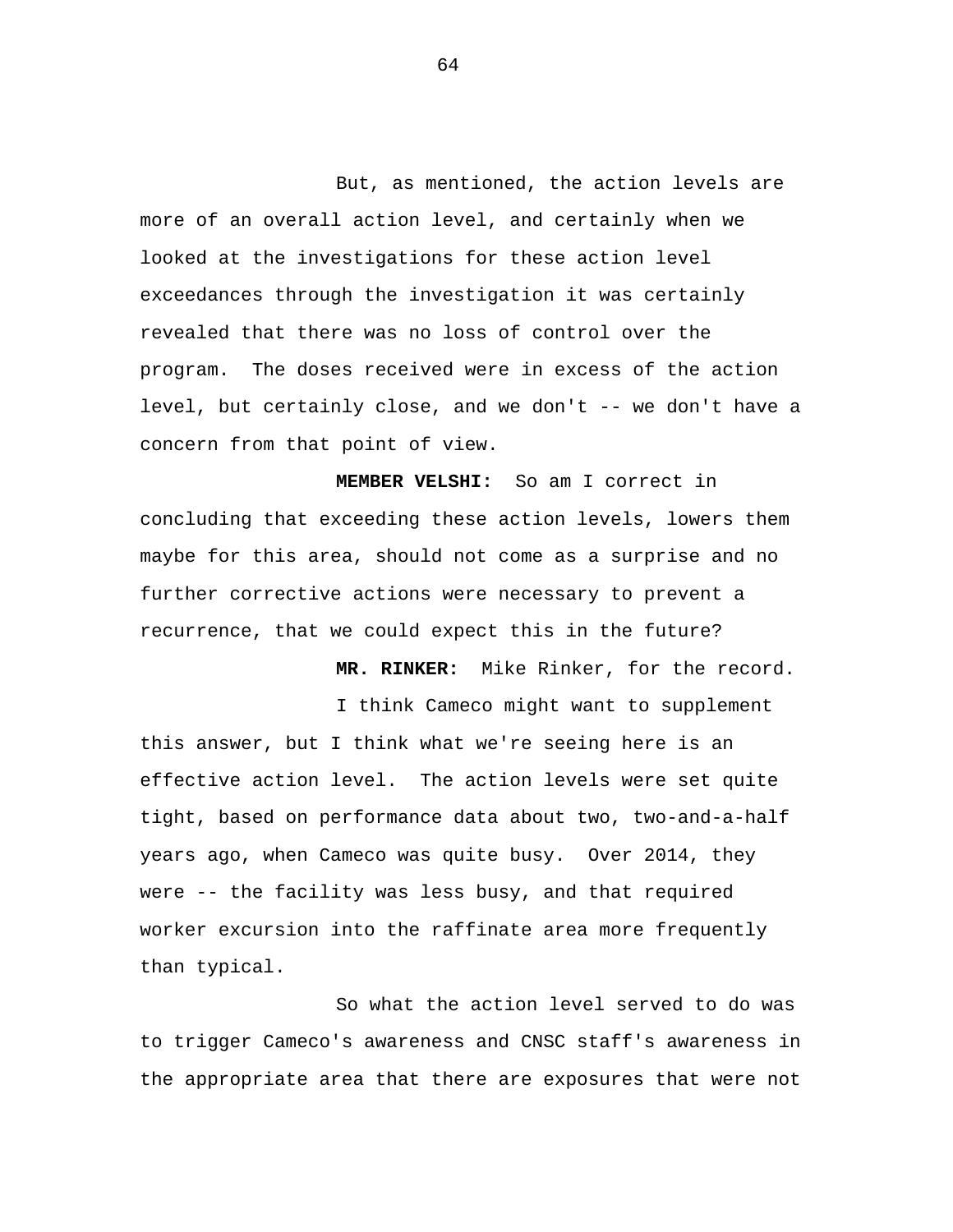typical of previous years, and drew attention to have those corrective action -- to have that awareness and additional training put in place.

So while there were four action levels last year, which is a relatively high number, the action levels are set quite tight and low, and so we know that workers were not put at risk, but it did draw attention to an improvement to an area.

**MR. MOONEY:** It's Liam Mooney, for the record.

I would only add that we take these action level exceedances seriously and investigations were carried out for all four of them, and corrective actions were identified and have been put in place.

So I would not -- we do not see these as the norm and that we would expect to see four action level exceedances in the raffinate area in 2015. Our goal is to limit the number of action level exceedances across our facilities, including at the Blind River refinery.

**MEMBER VELSHI:** Thank you. I think I'd be interested in seeing exactly what corrective actions came out from these four action level exceedances, please.

My next question is for GE Hitachi.

On page 53 of CMD 14-M39, in slide 15, the dose to the public in 2014 from your Toronto facility went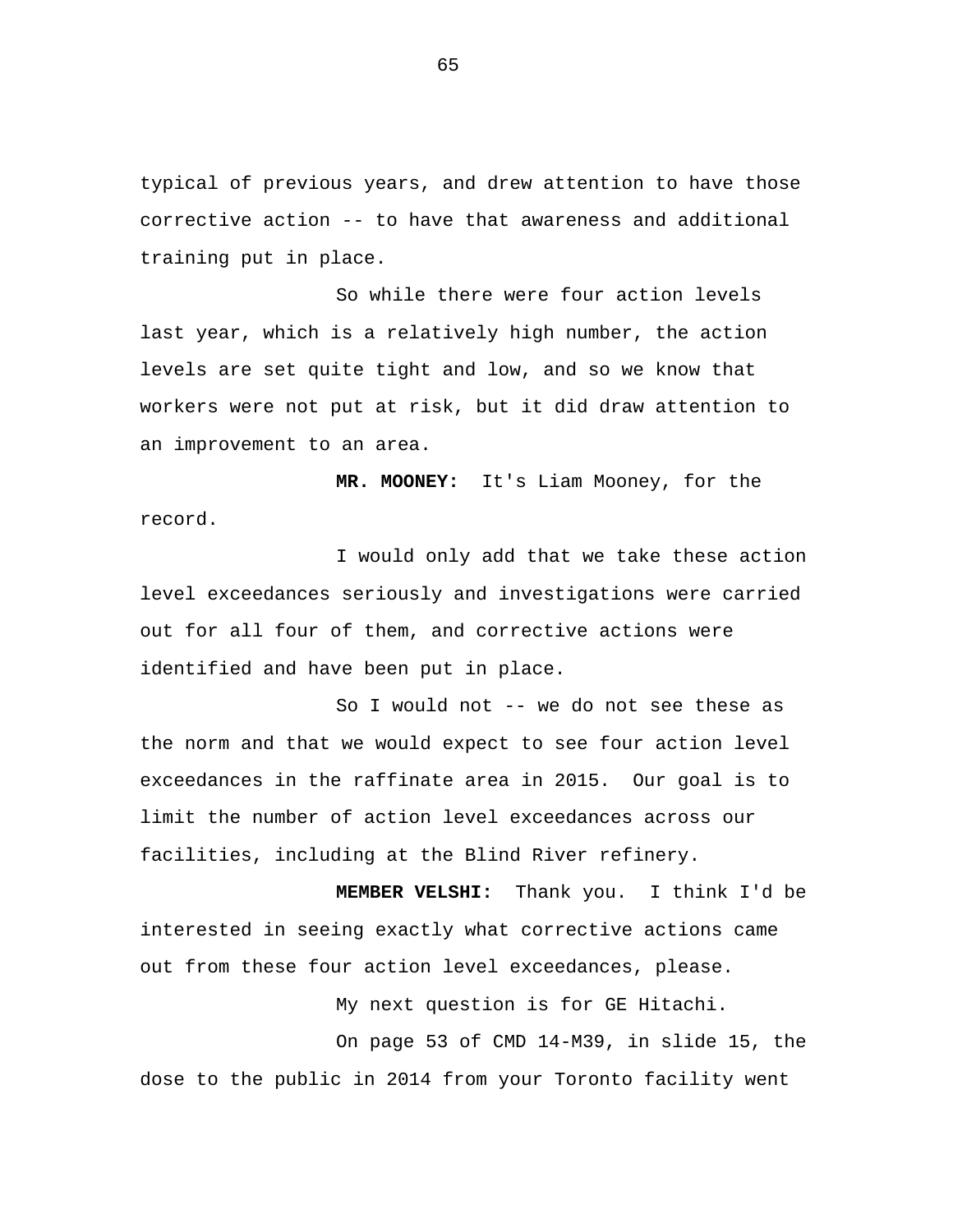up. Now I know these numbers are really low, but it went up from .0003 to .0052. The footnote said that it was because you have now started including another pathway, the environmental gamma exposure.

So I just wanted to confirm that that's what's led to the increase, but I guess of greater concern is: so what other pathways are we not including that maybe down the road we would, and that would result in an increase in public dose?

**MR. DESIRI:** For the record, Paul Desiri.

We include all pathways. We include the air pathway and we include water, gamma exposure. I should clarify that prior to 2014, we did monitor gamma exposures using different instrumentation, it just wasn't included in the overall does.

**MEMBER VELSHI:** So when you were measuring it some other way, were the numbers similar to what you came up with in 2014?

**MR. DESIRI:** For the record, Paul Desiri.

It's difficult to make that comparison because it's a different type of instrumentation. The readings given by that instrumentation were zero at the perimeter, as compared to background, so with the new instrumentation in place it's giving the more sensitive readings.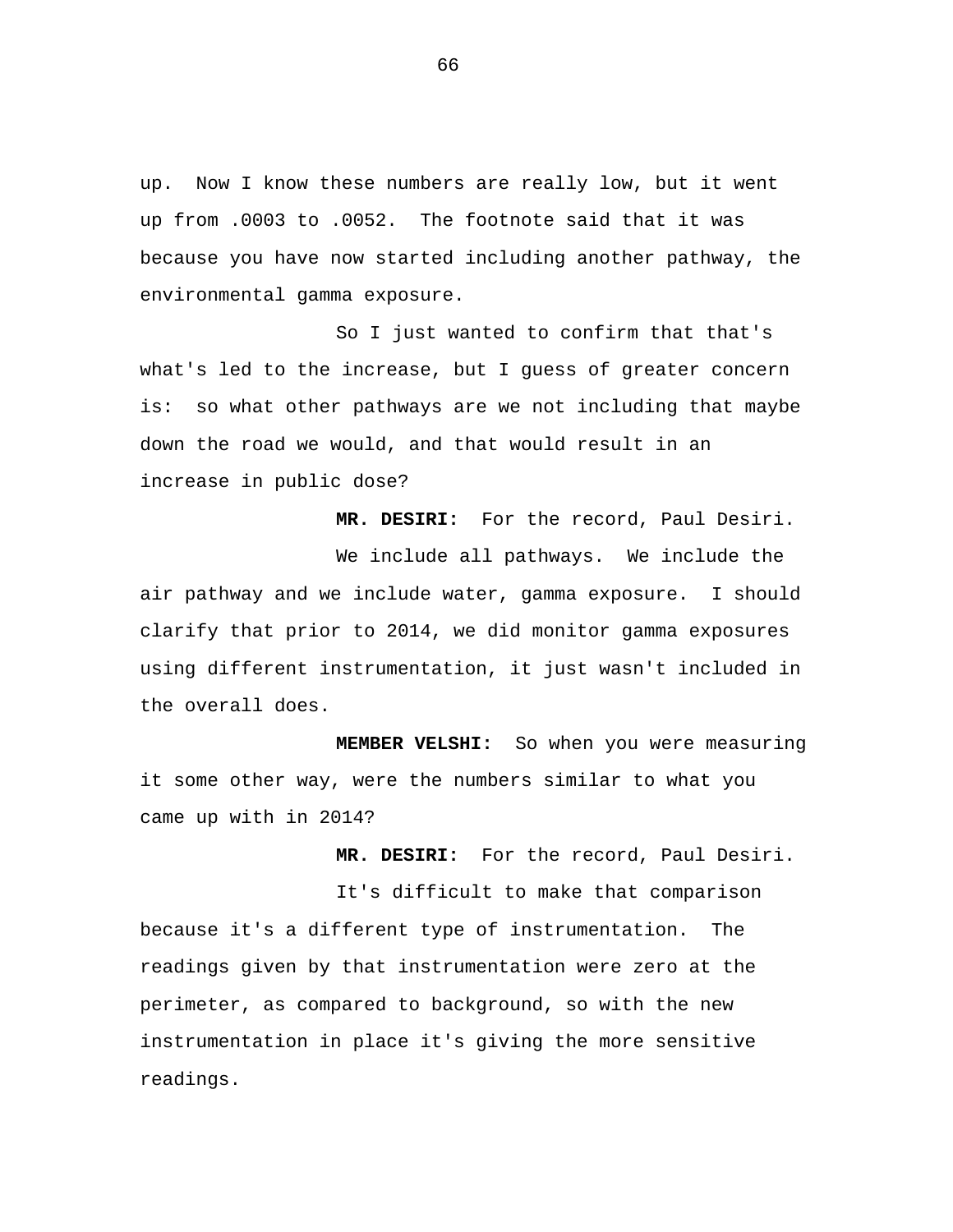**MEMBER VELSHI:** Okay. Thank you. **THE PRESIDENT:** Thank you. Monsieur Harvey. **MEMBER HARVEY:** Merci, monsieur le

président.

The first question is about the groundwater quality for the Cameco Port Hope Conversion Facility.

On slide 27 of your presentation, you mentioned that the groundwater quality "has not deteriorated relative to previous years." Well, it's a strange sentence, because it's not deteriorated, it's okay. Anyway, that's not my point.

My point is trying to relate if there is a connection between that sentence and on page 34 where you report the mass of contaminants that have been pumped from the groundwater. So is there any relation with your sentence and this graph here? If you take all that mass out of the groundwater, at the end of the day, what is the utility, the plus-value of that action?

 **MR. RINKER:** Mike Rinker for the record. I will ask Dr. Shizhong Lei to respond to your question.

> **DR. LEI:** Shizhong Lei. Would you please repeat your question?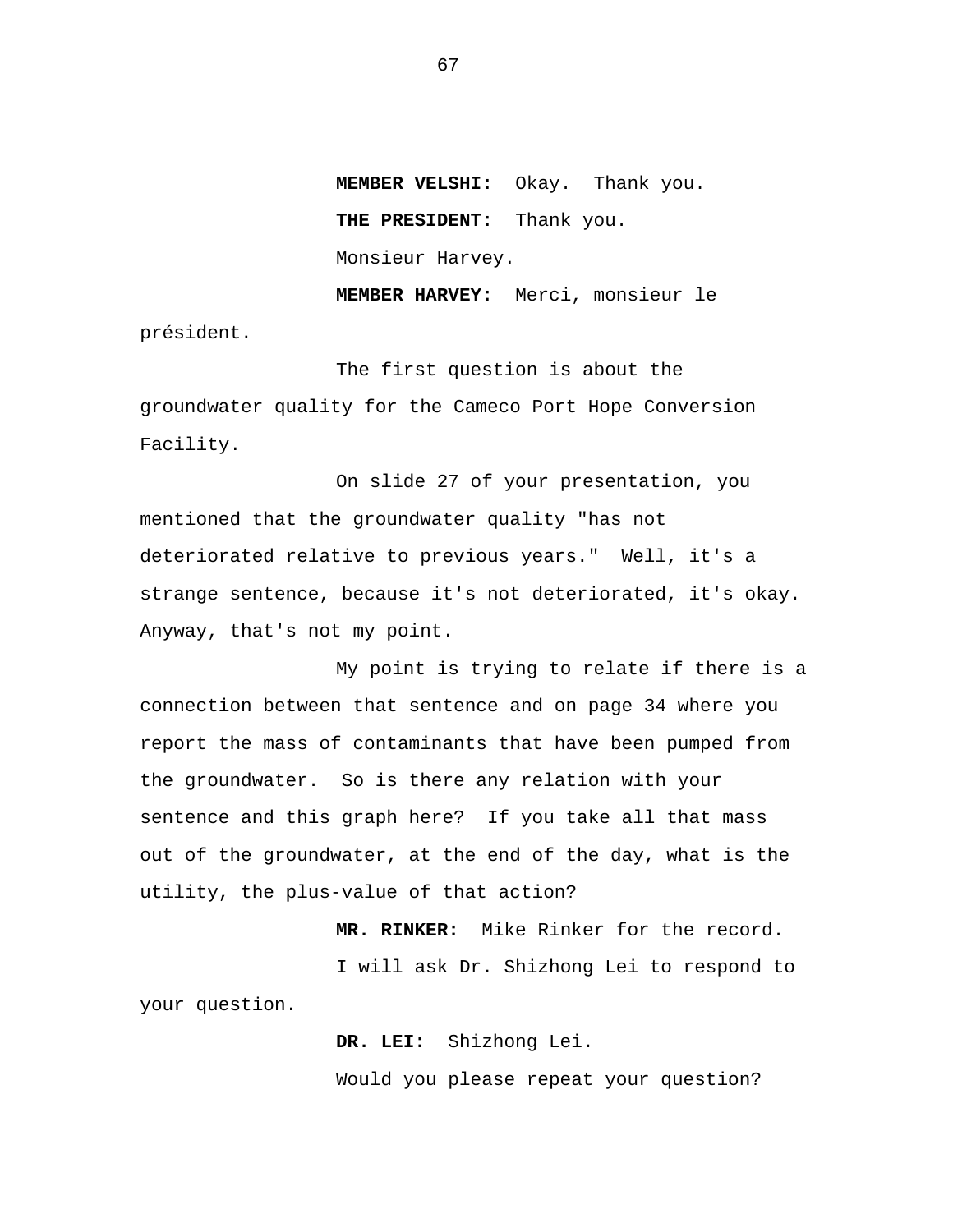**MEMBER HARVEY:** Well, you mentioned that the groundwater has not deteriorated, so it's almost the same as it was before, and during that time you are pumping from the ground a certain quantity, a certain mass of contaminants. So what is the result, what is the utility or the usefulness of such pumping if it's just keeping - is it because there are some other leaks and it remains stable?

 **DR. LEI:** Shizhong Lei.

The contaminants in the groundwater take a long time to reach the groundwater monitoring wells and the pumping wells as well as the shoreline. So those contaminants are -- from historical practice, they are in the groundwater, they are going to be there for quite some time, and there is no deterioration means that it's relatively stable and that there is not identified additional releases to the groundwater.

 **MR. RINKER:** Mike Rinker for the record.

If I could add, the ultimate mitigation measure for uranium in groundwater is not the interceptor wells, it is a vision in motion project which is going to do some soil remediation.

The inventory of uranium at the conversion facility is in contaminated soil. Some of that inventory is washing out in groundwater. In order to prevent it from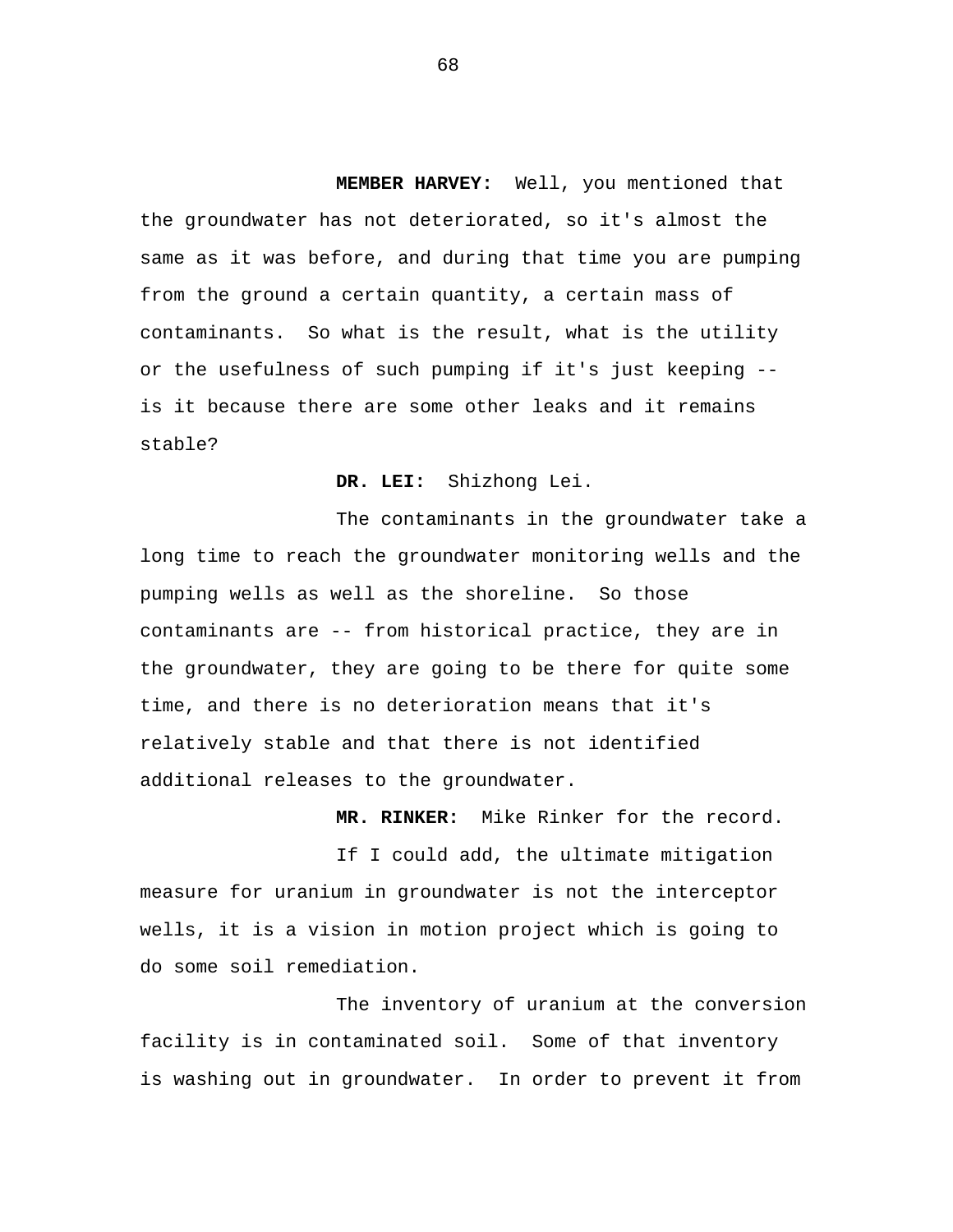getting into the turning basin and causing issues in the harbour, interceptor wells are put in place. So we don't see any changes over time. So the problem isn't getting worse. However, those interceptor wells are not the solution, they are just there to intercept until remediation will occur.

 **MEMBER HARVEY:** But on a long-term period, are you expecting that this will ameliorate or will change the  $--$ 

 **MR. RINKER:** Mike Rinker for the record.

So what I expect to change is when - should the Commission authorize the vision in motion project which will be up for hearing in approximately a year from now, soil remediation will likely occur under that program. That's taking away the source of uranium and so that remediation project will cause the uranium levels in groundwater to go down.

In the meantime, these are not just monitoring wells, they are wells actually collecting the contaminated water for treatment. So the wells are a temporary measure to prevent uranium from going into the turning basin.

We would not permit Cameco to keep those wells in for a decade or two to observe the decrease. We need remediation of the contaminated soil to happen before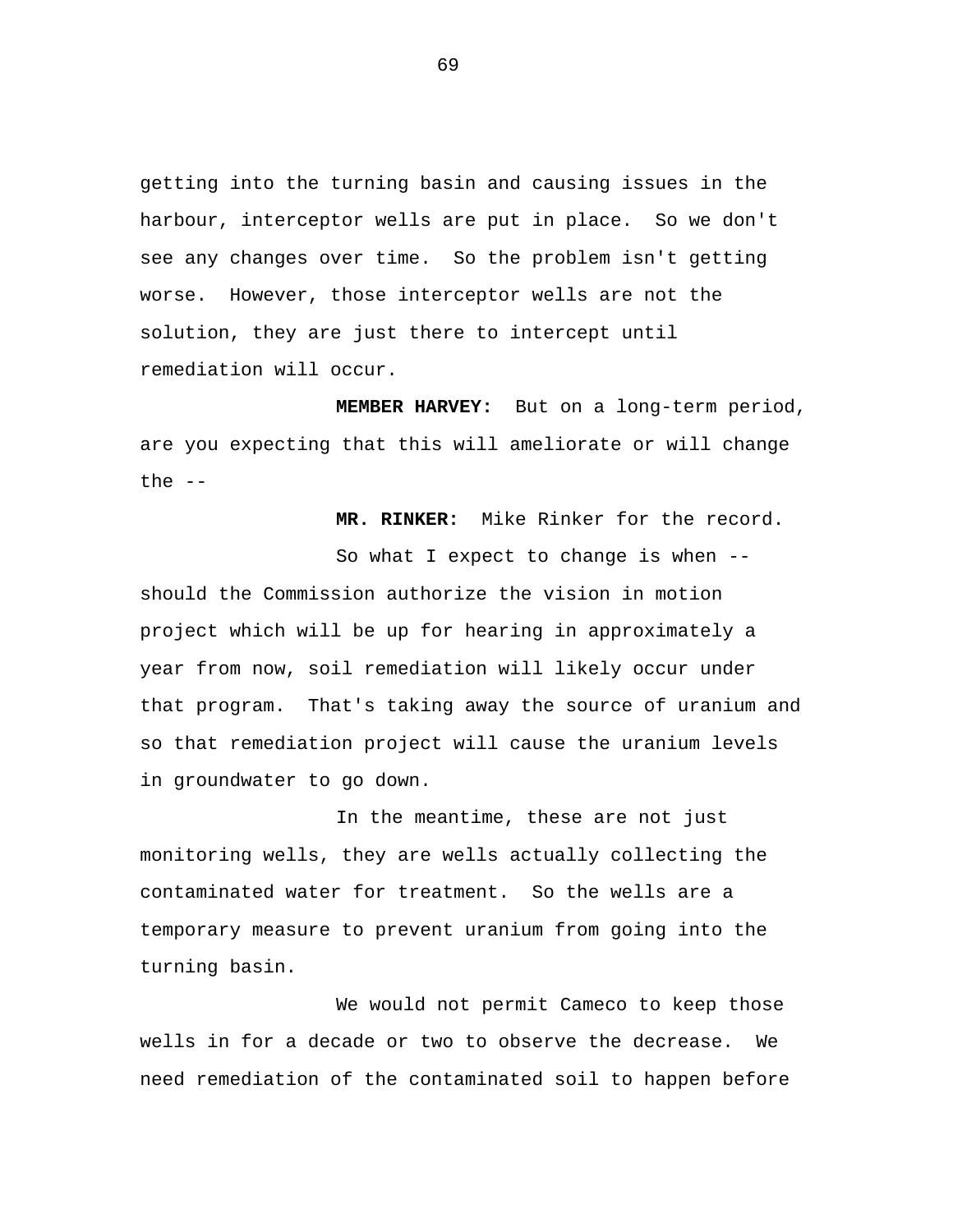that.

 **MEMBER HARVEY:** Okay. That's two different things. Yes, okay.

My second question is about the ALARA. When you have the evaluation of all the SCAs it's always satisfactory everywhere and each time you come in front of the Commission you are saying -- and this is the same thing for all the facilities -- that they are working with the ALARA principle and trying to get it lower and lower to protect the public, the environment and things like that, and I'm trying to see what is the plus-value of that because it's not reflected in the overall picture, it's only satisfactory, and I presume that working with those principles should, in a certain time period, bring those evaluations to fully satisfactory, things like that.

Have you ever tried to measure the participation of ALARA in the overall process of evaluation? Can you put a note on the ALARA efforts made by all the facilities?

 **MR. RINKER:** Mike Rinker for the record.

I would like to make sure I'm understanding the question correctly. You know, most safety and control areas for most facilities are rated now as satisfactory. There are very rare exceptions where we allow for a fully satisfactory despite knowing there is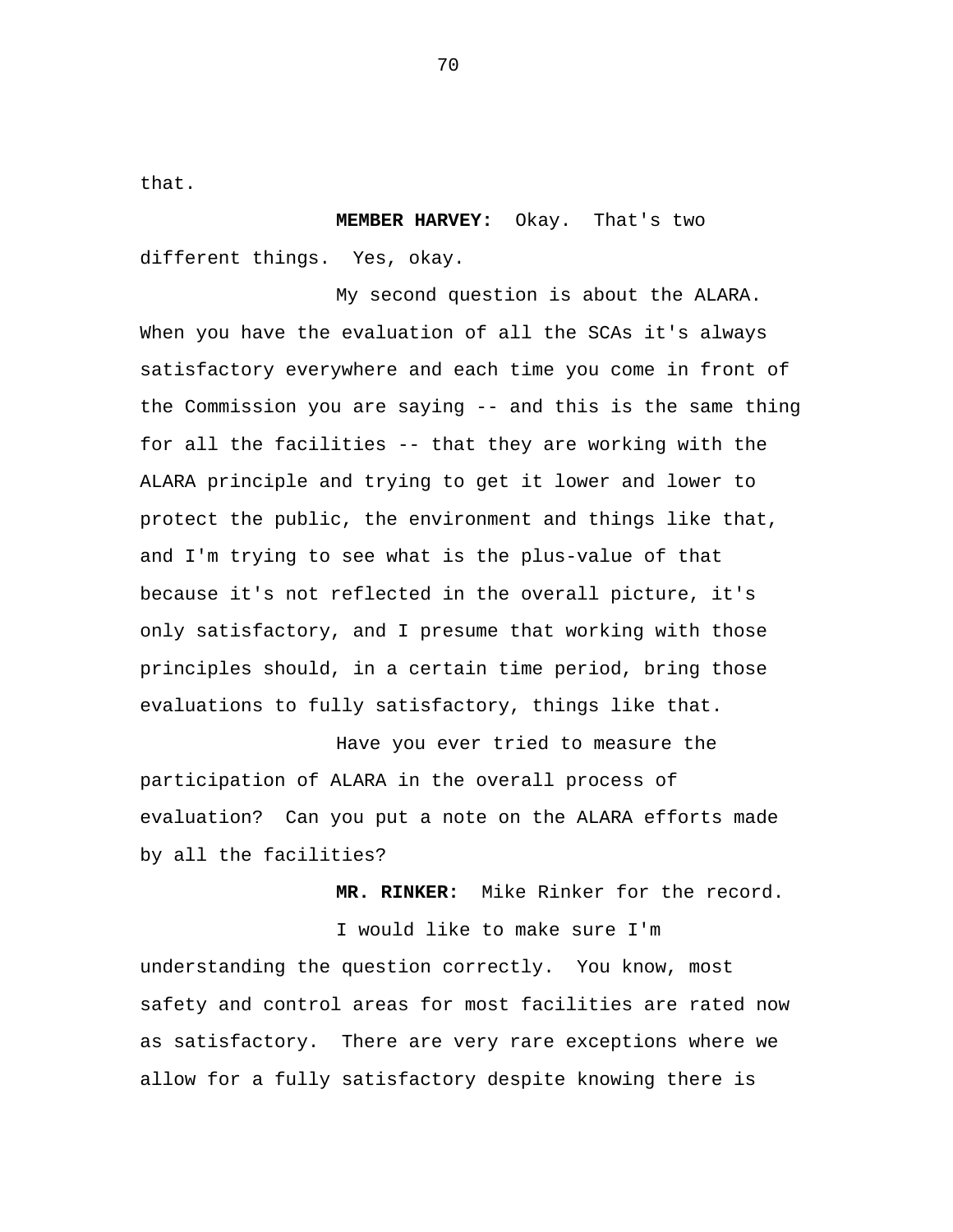considerable work done to lower action levels, lower releases, lower exposures.

So if I understand the question correctly, we do expect continual improvement as a part of how a facility would operate. So facilities who are continually improving is a satisfactory way to operate that facility. So it's an expectation. If they are continually improving they are meeting our expectations, it is not something over and above.

To get fully satisfactory means that amongst that area there isn't anything major that needs improvement within that area and they are leading the pack, they're showing the example to the rest of the industry of how to do things properly. So it's really -- it's difficult to achieve fully satisfactory. Despite a company being excellent, it's still difficult to achieve fully satisfactory.

On the other hand, if someone was below expectations you would have heard from us many times. There would be other enforcement actions that we would be bringing to your attention to support that recommendation.

 **MEMBER HARVEY:** Because, well, it's so easy just to talk and say ALARA, ALARA, ALARA, and it's difficult sometimes to evaluate in real life what it is. So this is the sense of my question too. Well, hearing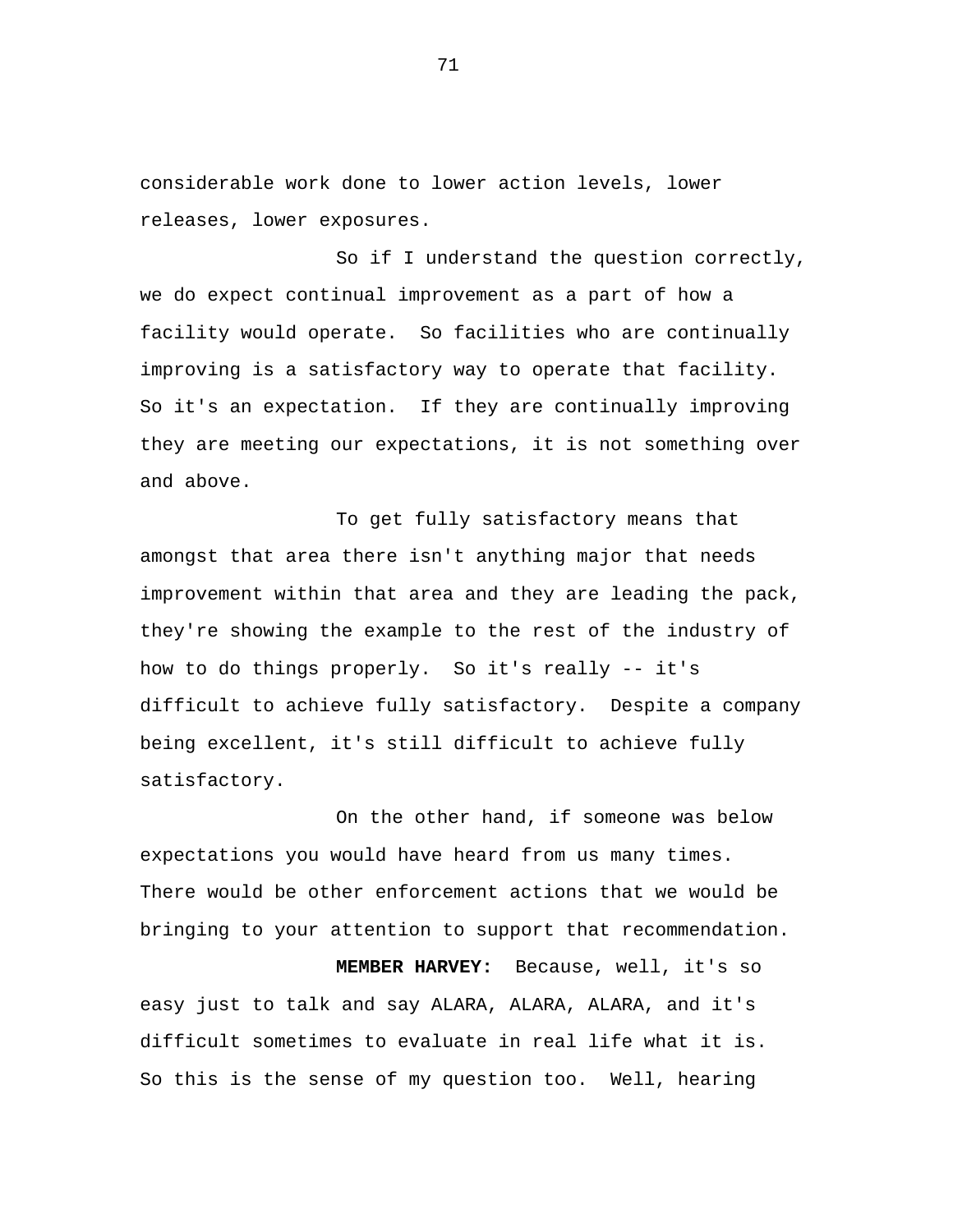that at each meeting it will be good to see what it does on a long-time period, if it does something or it's just some words. Okay.

 **THE PRESIDENT:** Monsieur Tolgyesi...?  **MEMBER TOLGYESI:** Yes. I will have one comment first just to make sure that it will be a little bit clearer, this report.

In some cases, this annual report reports number of employees; in other cases, no. Like in Cameco Fuel Manufacturing you are saying that there are approximately 145 employees, but not in other sites.

When you're talking about personnel monitored you are talking about nuclear energy workers who are monitored and it could happen they are monitored two or three times a year. I think it is according to a program.

I think it would be useful in order to be consistent that you present in each site the number of employees of each, how many are nuclear energy workers, so we will have a sense how many times they are checked.

Like when I'm going to this Cameco site there was 145 employees. I don't know how many of them are nuclear energy workers, but there were 317 monitored, which means that it will be maybe two or three times every employee in nuclear energy on average was monitored. So it would be kind of useful because it presents how strongly we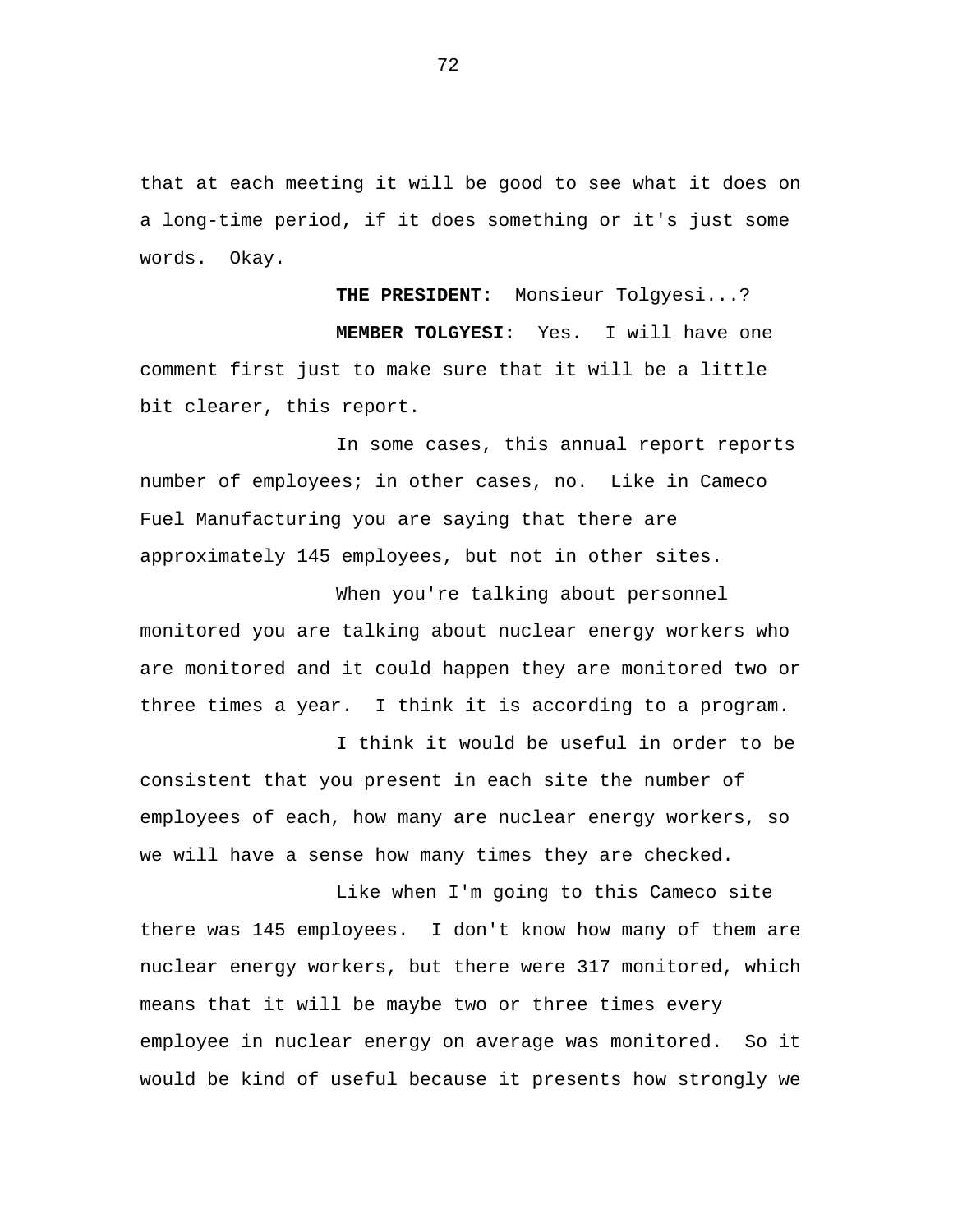monitor what we do.

 **THE PRESIDENT:** I would like to piggyback on this. I also found that when you described the facilities I don't understand why you don't put the number of employees, the number of contractors, and then somewhere in there somebody says that if a contractor is working more than 80 hours then they are nuclear employees.

You have to be consistent, particularly when you give some of the numbers. And the dosage, whether you measure them in or out, et cetera, it wasn't clear, and I had to go and struggle to find out what's measured here. So I think for consistency you should put in the employees and the contractors very clearly.

**DR. NEWLAND:** Noted.

**LE PRÉSIDENT :** Monsieur Tolgyesi...?

 **MEMBER TOLGYESI:** My question, I'm going back to GE Hitachi.

On your last time in December 2013 in Toronto there was a kind of strong request expressed to achieve and implement a robust public relations program. That's what you did because you have personnel also. Could you give us a kind of small, short summary of what did you do since you tried to implement this new program?

> **MR. WARD:** Mark Ward for the record. Yes. Since that time -- I came in on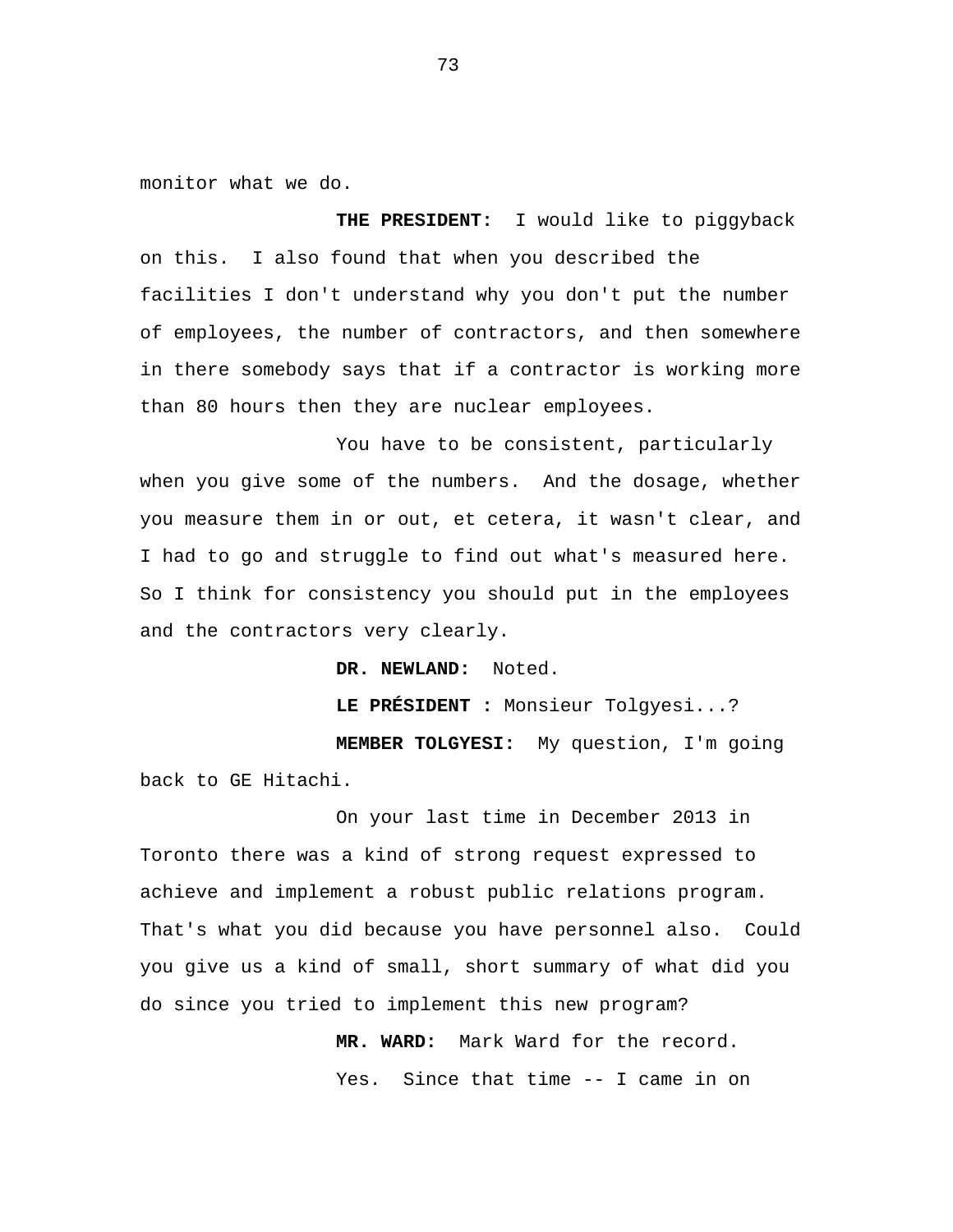April 6 -- we have had two meetings with CNSC staff, one around April 21 and then May 8. When we came in on the 21st it was clear, the CNSC staff expectations were made very clear to us, along with the 2013 timeframe.

So what we did is we came up with an updated and enhanced action plan based on input and comments from the CNSC staff. We also went out and looked at best practices within the industry, which was recommended to us, and we came forward with a comprehensive plan which was submitted to the CNSC staff and they have accepted that and they are monitoring that going forward.

Some of the highlights of that plan was the creation of the new position which Sara has now. Within GE we have GE Canada and our headquarters for nuclear is out of Wilmington, North Carolina. In both groups there is a communications group but they are not solely focused on our needs. So that was the reason why we created this process, number one.

And Sara will take over ownership from Paul for the Public Information and Disclosure Program. Some of the highlights in it is having annual open houses both at Toronto and Peterborough, and we have one for Toronto scheduled for this Saturday, a three-hour open house.

We are enhancing the involvement in the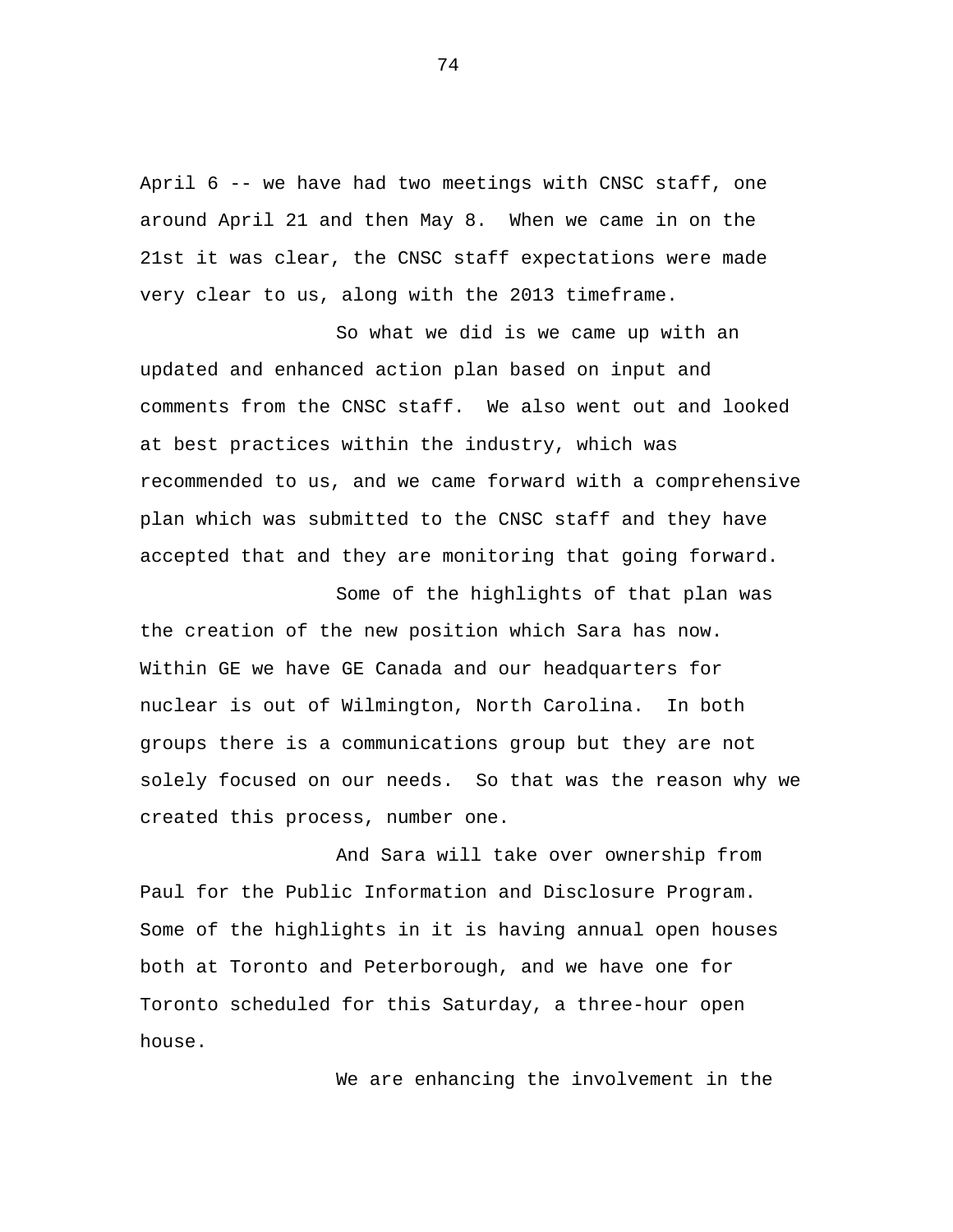Community Liaison Committee. We had a meeting two weeks ago at which one of the CNSC staff was present. We had large representation from management, the new management I showed this morning. We are going to have another meeting before the end of the year.

We have come up with an editorial calendar where the CLC members, the Community Liaison Committee members, who are members of the public, of the community, actually give us the input on what they want to hear, what they want to discuss and go through. We had a presentation on GE volunteers which was requested by them. I will also point out that the barbecue suggestion came from the CLC.

We are improving the Toronto Newsletter. A new newsletter has come out in the last week. It is posted on the website. We are also creating a regular one for Peterborough. We have done ones in Peterborough in the past but it has been infrequent, so that will become a standard newsletter.

We have also made updates as recommended on the website, both the content, the frequency of posting and the way in which it's arranged, and we are looking at making further improvements on that going forward.

So those are a few highlights that are covered in the detailed action plan.

 **MEMBER TOLGYESI:** Do you expect to include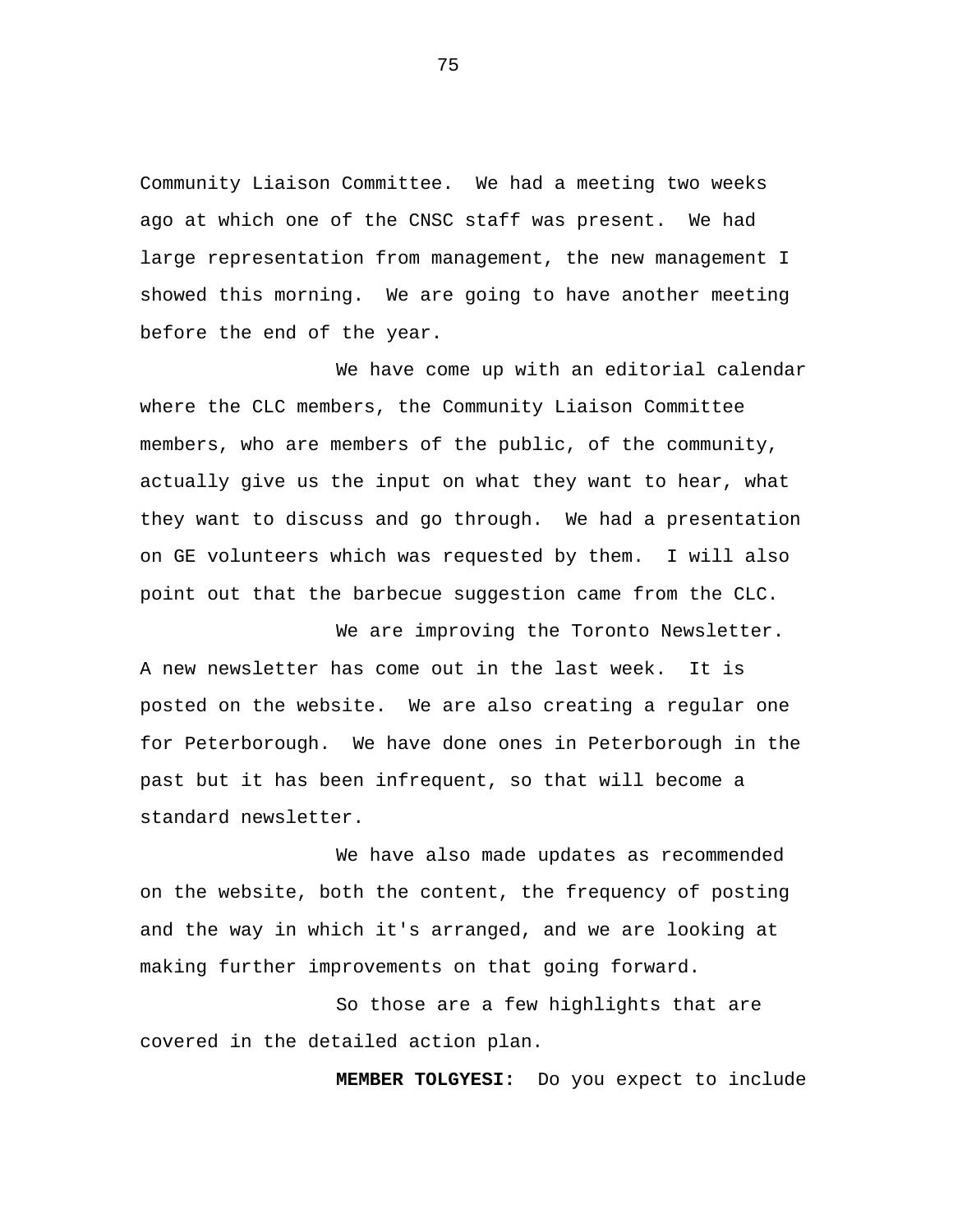some public representatives to your working committee or kind of public relations committee?

**MR. WARD:** So we do have the Community Liaison Committee, of which there are three members of the public on it currently, yes.

 **MEMBER TOLGYESI:** I have one more. I will wait for the next.

**THE PRESIDENT:** Okay.

Dr. McEwan...?

 **MEMBER McEWAN:** Thank you, Mr. President. Again, just a comment and a suggestion. It would be helpful to have a definition of action levels in the glossary. I think it sort of helps to continue.

If I go back to page 30, the paragraph immediately below the figure, I'm concerned that a company can include contractors and NEWs in their average dose limits because it does seem to me that it will artificially reduce the average dose limits to the NEWs and I'm surprised that staff would actually allow that.

 **MR. RINKER:** Mike Rinker for the record. I think I will ask Caroline Purvis to respond to that question.

 **MS PURVIS:** Caroline Purvis for the record.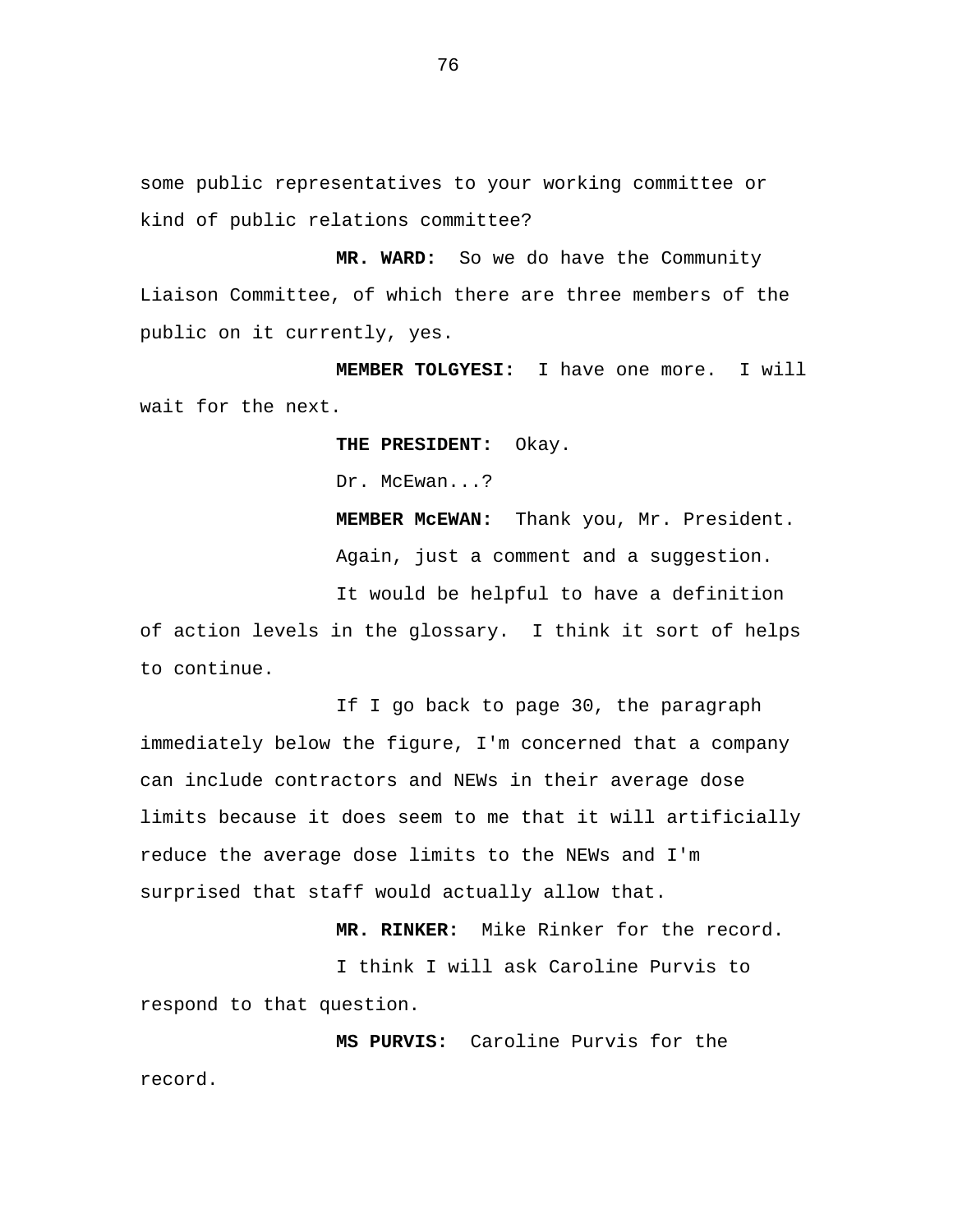Well, in actual fact the staff did recommend that Cameco start including contractors because when you look at the population of workers at Port Hope they are about 50/50 between employees and contractors, 415 employees and 338 contractors. The contractors that are included here are also identified as nuclear energy workers. So certainly, when we present the dose statistics we want to ensure that we are including all of the exposed individuals and how that licensee manages doses to persons.

 **MEMBER McEWAN:** So again, from the point of view of reading the report and trying to understand the report, it would be more helpful to have them reported separately so that you can actually understand if there is a difference in performance or a difference in behaviour between the internal company staff and the external contractors. Again, it seems to me you're losing an important data safety set by ignoring that.

 **THE PRESIDENT:** Well, first of all, is there a definition of when a contractor becomes a nuclear employee? I mean is it somebody who's coming for an hour in a plant, are they now part of the population or...? Somewhere in this documentation there's 80 hours mentioned.

 **MS PURVIS:** Caroline Purvis for the record.

So each licensee has different ways of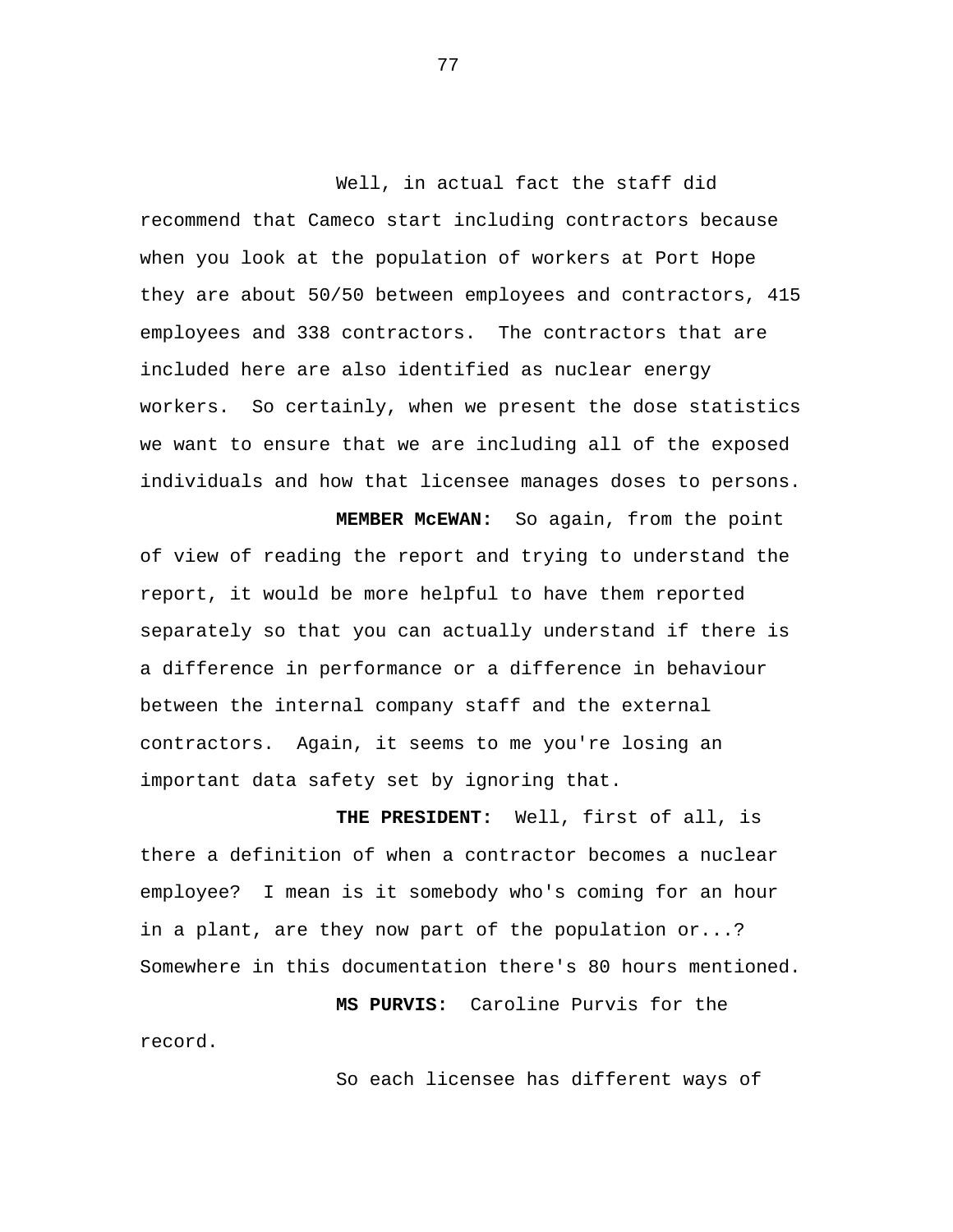managing contractors and that is part of their radiation safety program.

Certainly, under the Act and under the Regulations, who is a nuclear energy worker is very clear. It is any individual who has a potential to exceed 1 mSv during a one-year period.

So certainly if a contractor was going to enter a facility, whether it be any that are being discussed here today, and there was a potential that they would receive that exposure during the course of the year, they would have to be identified as a nuclear energy worker and captured under the requirements of the licensee's program on how they handle NEWs within their facility.

I can't tell you just off the top of my head which one indicates -- CFM indicates that they have a timeframe spent in the facility to identify whether someone would be a nuclear energy worker. Of course they have to look at the probability of the exposure as the fundamental decision-making criteria and clearly the time spent will impact the exposures.

 **THE PRESIDENT:** But then Dr. McEwan's comment is really interesting because then what does the average mean? If somebody comes in for -- I don't know, to provide water to the facility and is there for five minutes, they can lower the average of the facility quite a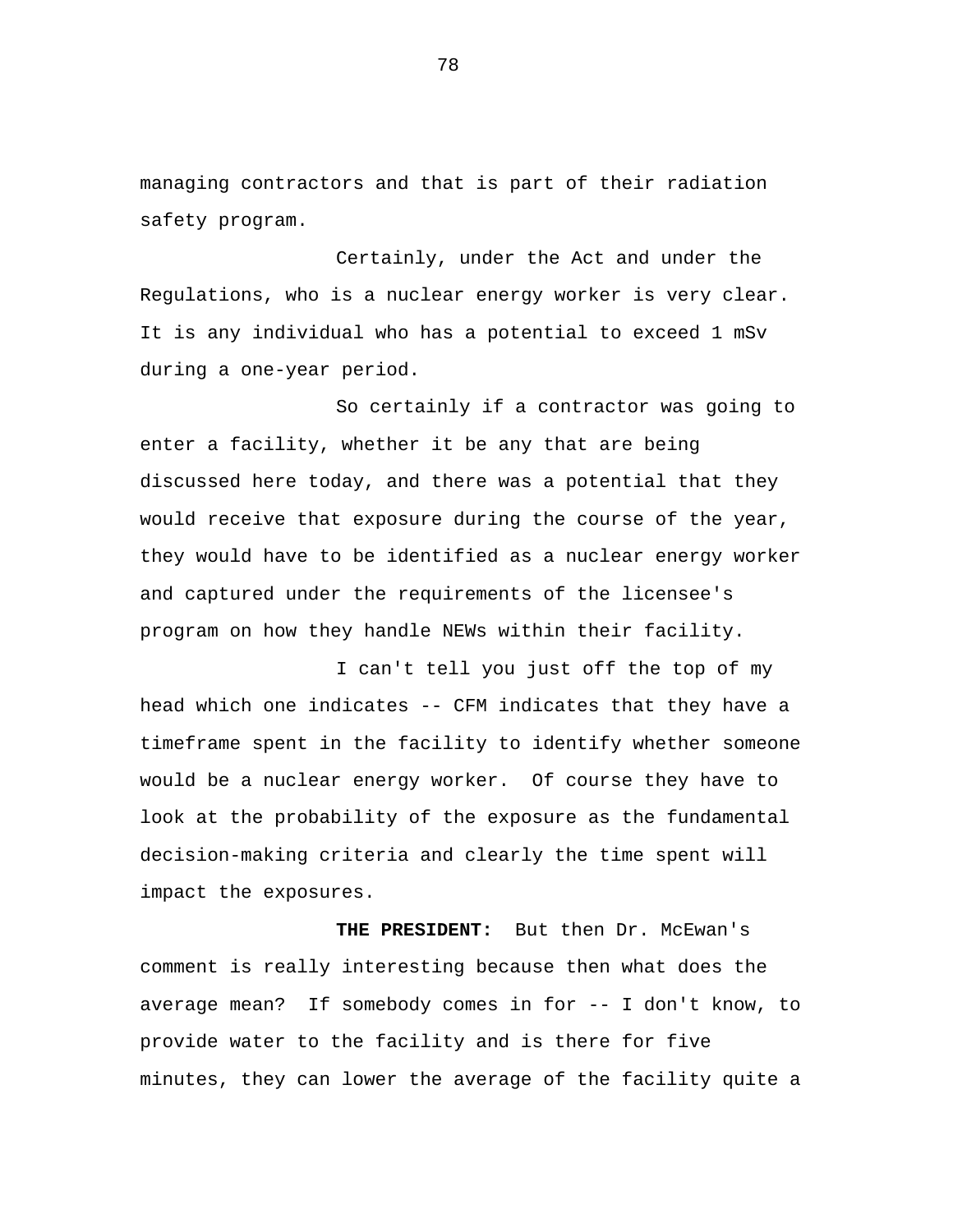bit; right? So I don't understand. Then the average is not necessarily a good indicator. I understand the maximum is a proxy for the maximum dose but the average -

 **MS PURVIS:** Thank you very much. Caroline Purvis for the record.

Certainly, you have to understand what the data is representing in order to be able to make conclusions with respect to the averages. I totally agree with you. Each licensee is providing information to us and we will ask questions to ensure that we are giving you consistent information over time.

The example that you did provide, obviously we would assume the fellow who is delivering water shouldn't receive a dose that would make him a nuclear energy worker for the purposes of that work task.

But again, yes, there is much more data that is behind what is presented here. It could be very complex, but for the purposes of comparing facility to facility there is some benefit in providing those averages. Of course we don't have a dose limit for average worker dose. It is per individual and it's either for a nuclear energy worker or a worker who is identified as a non-NEW.

# **THE PRESIDENT:** Dr. McEwan...?

 **MEMBER McEWAN:** Okay. So let me pursue this a little bit further with pages 105 and 107.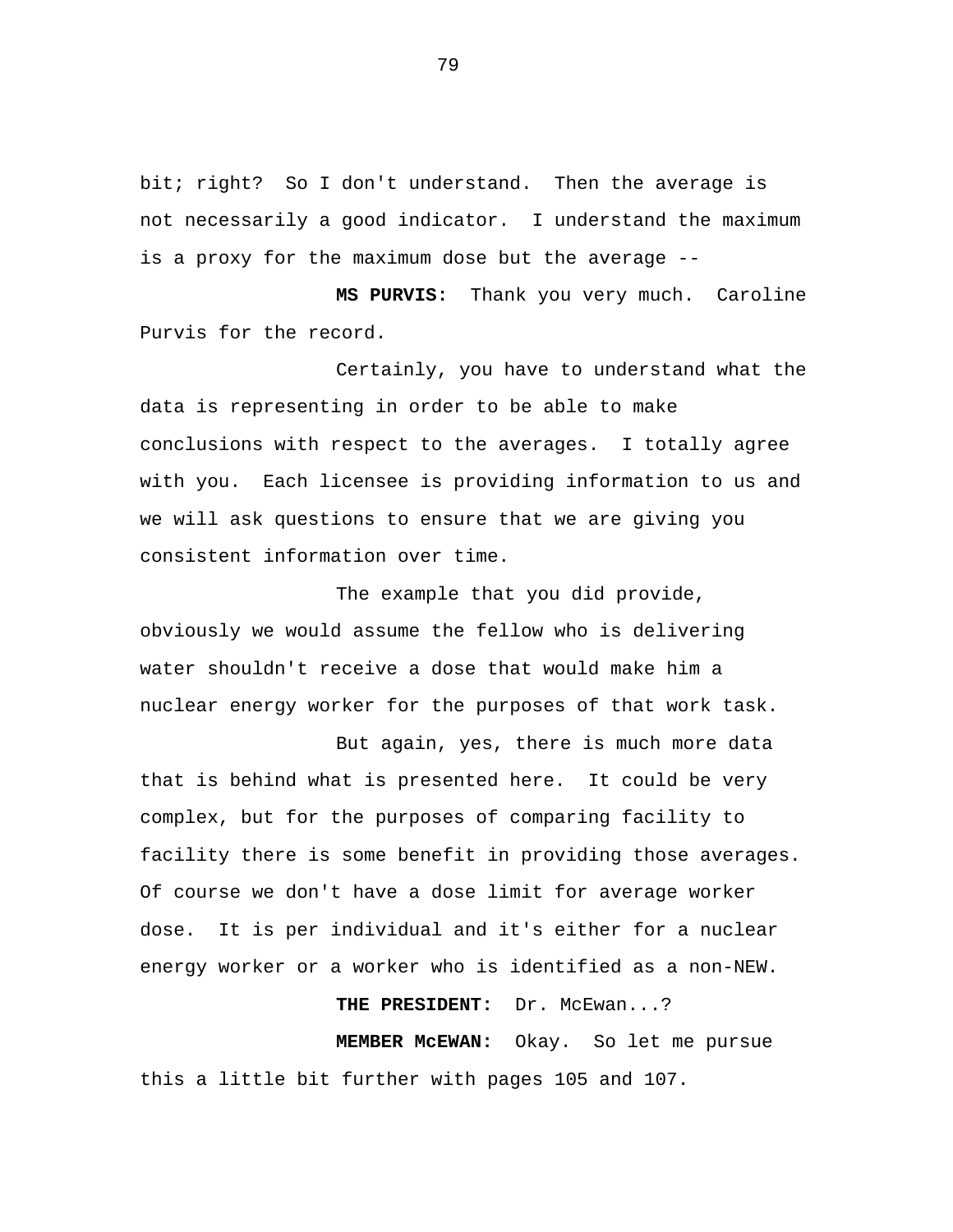### **MR. RINKER:** Which page?

**MEMBER McEWAN:** Pages 105 and 107,

Table -- the tables on both of those pages, for example.

So if I look at Table E-14, over the five years that are reported in this table for maximum individual effective dose, there is significant discordance for GE Hitachi Toronto compared with GE Hitachi Peterborough and Cameco.

And if I look at the Cameco data on Table E-19 for skin dose, again we have high variability, we have a trend upwards.

So were those individual doses received by a nuclear energy worker or were they received by a contractor who was a nuclear energy worker because they were there for a short period of time? Why were the doses quite so high for the individual in 2012? Why are the doses in E-19 showing a trend upwards over the course of five years?

So there are some very specific elements in some of the data you present that are very difficult to understand and that worry me if you are not providing us with the average, the internal nuclear energy worker and the contractor, because I really think that we need to understand the impact of activities on the safety of those two groups of people.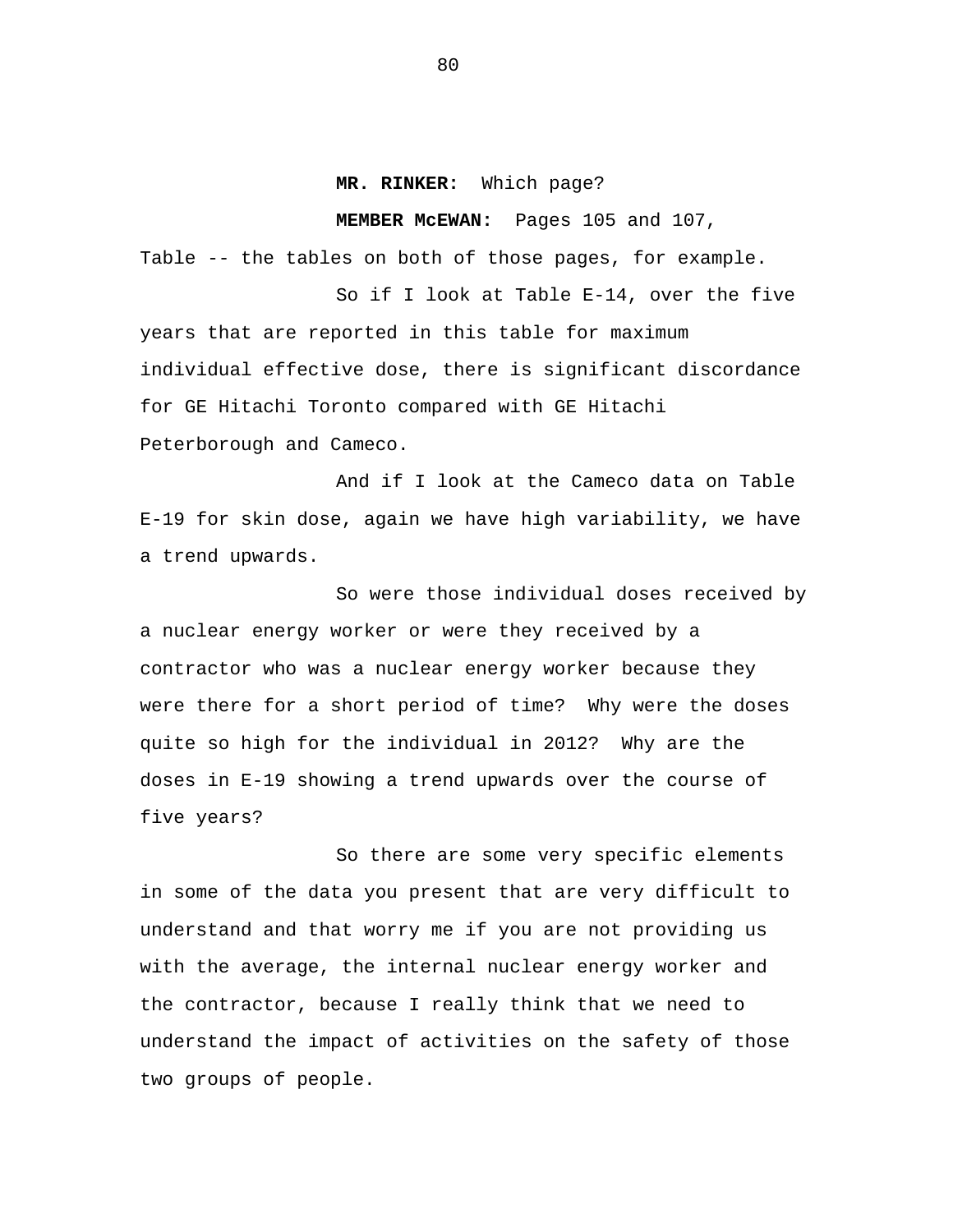**MR. RINKER:** Dr. McEwan, it is Mike Rinker for the record. I think you are raising a good point.

And something that we would add also, however, is we talked in August under Nordion, where contractors for Nordion have very different roles than nuclear energy workers, than the Nordion employees, and so there is a different pool of data. But that's not consistent throughout the industry.

In the conversion facility there is less a separation in the role of what a contractor does versus what a Cameco employee does and so there was a decision to pool the data based on what activities they do onsite. That's not documented in our report and I think the separation of the data with that description of whether there is a separation in the type of exposures would be helpful.

 **THE PRESIDENT:** Okay. Thank you.

--- Pause

**THE PRESIDENT:** There are lots of questions remaining?

Ms Velshi...?

 **MEMBER VELSHI:** My questions are for the Blind River Refinery, pages 24 and 108 of CMD 15-M39, and its groundwater uranium concentration and there is a comment that the 2014 numbers were slightly higher.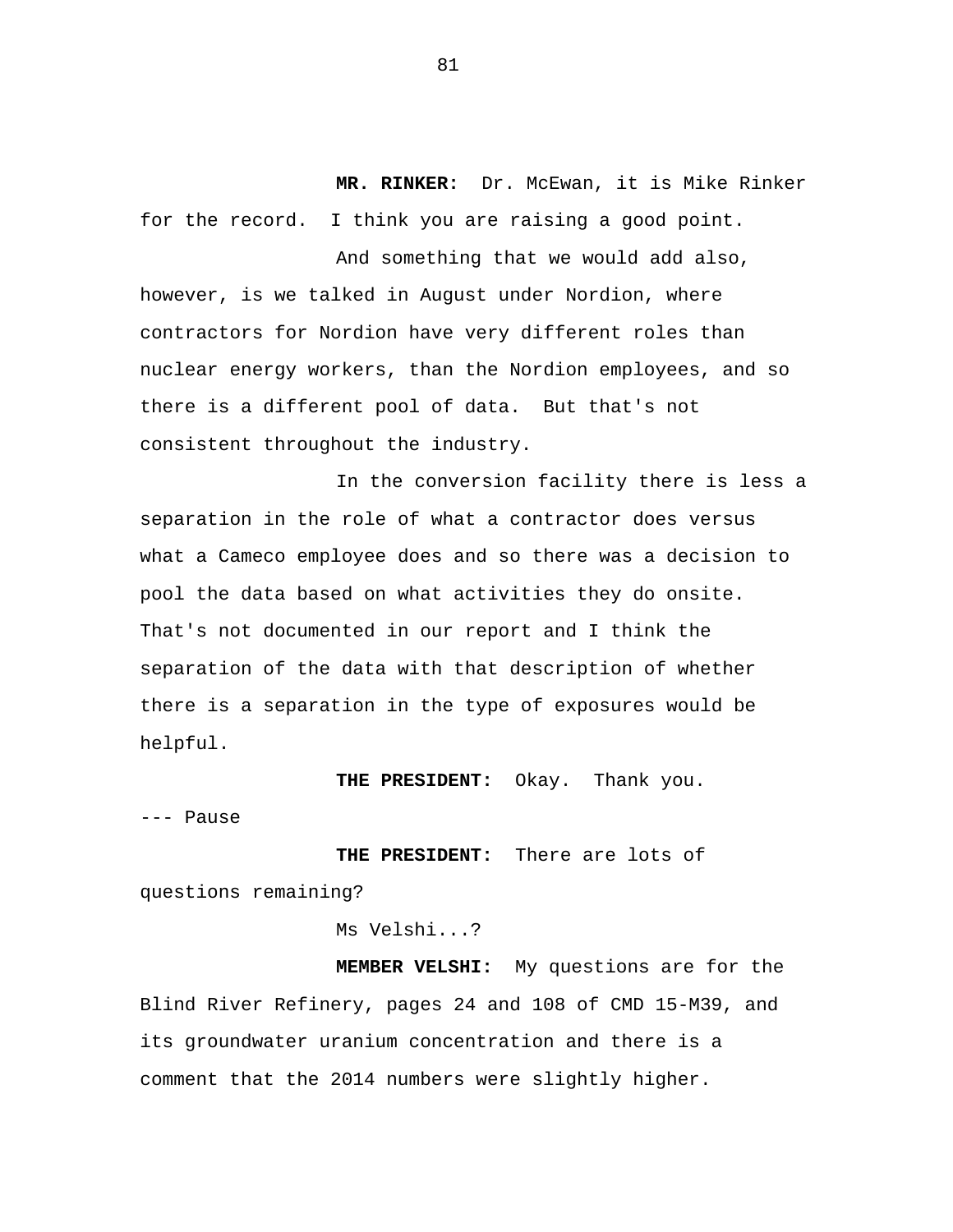Actually they are a lot higher, they went from 3.7 to 8.9 µg/L.

So two parts to the question. One is why did they go up? Secondly, I don't know whether this number is high or not because there is no guideline or a limit provided on what is an acceptable level.

 **MR. RINKER:** So I will ask Dr. Lei to respond to that question.

 **DR. LEI:** Shizhong Lei.

For the moment, during our review of the annual report, we are paying attention to any trend of contaminants in the groundwater. In this case we just noticed this is the maximum and it is 8.9 µg/L, which is still a very small number, but we are paying attention to the trend and we are also asking Cameco to provide an explanation, but so far we have not received any yet.

 **MEMBER VELSHI:** So we could ask Cameco for their comments. Sure, you said 8.9 is a very low number. What is a high number? Because, as I said, there is no guideline or limit against that number to say, hey, here is something that would be a cause for concern.

 **MR. RINKER:** Mike Rinker for the record.

I guess for comparison the drinking water -- it is still lower than the drinking water standard.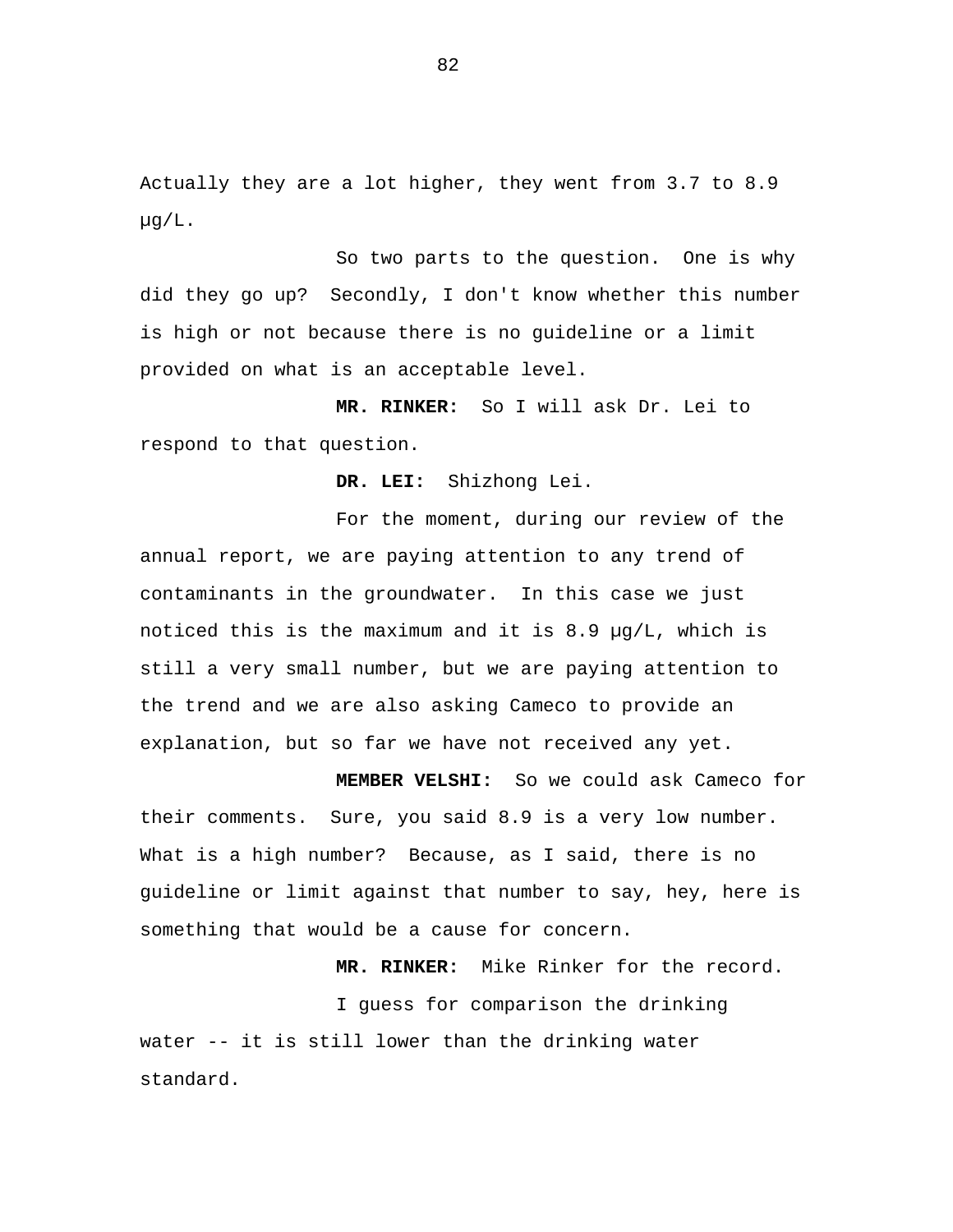### **MEMBER VELSHI:** Thank you.

Cameco, any comment on why it has gone up?  **MR. MOONEY:** Liam Mooney for the record.

We do have a comprehensive groundwater monitoring program in place at the Blind River Refinery with 43 monitoring wells in the vicinity of the refinery. We do use third-party experts to assist in determining the optimum sampling frequency for each monitoring well and our 2015 groundwater monitoring program is under way and we intend to provide the details of that sampling program to the CNSC as summarized in our 2015 annual report.

 **MEMBER VELSHI:** Mr. Mooney, my question was do you know why the 2014 numbers are higher than the 2013 numbers?

 **MR. MOONEY:** It's Liam Mooney for the record.

We don't have -- again, if we go back to the point made by Mr. Rinker, these are extremely low numbers and below the drinking water quality objectives. So we will continue to monitor and if it does become a trend in increasing groundwater then we will investigate further.

### **MEMBER VELSHI:** Thank you.

 **THE PRESIDENT:** So I want a clarification. Are there drinking water limits for this uranium in water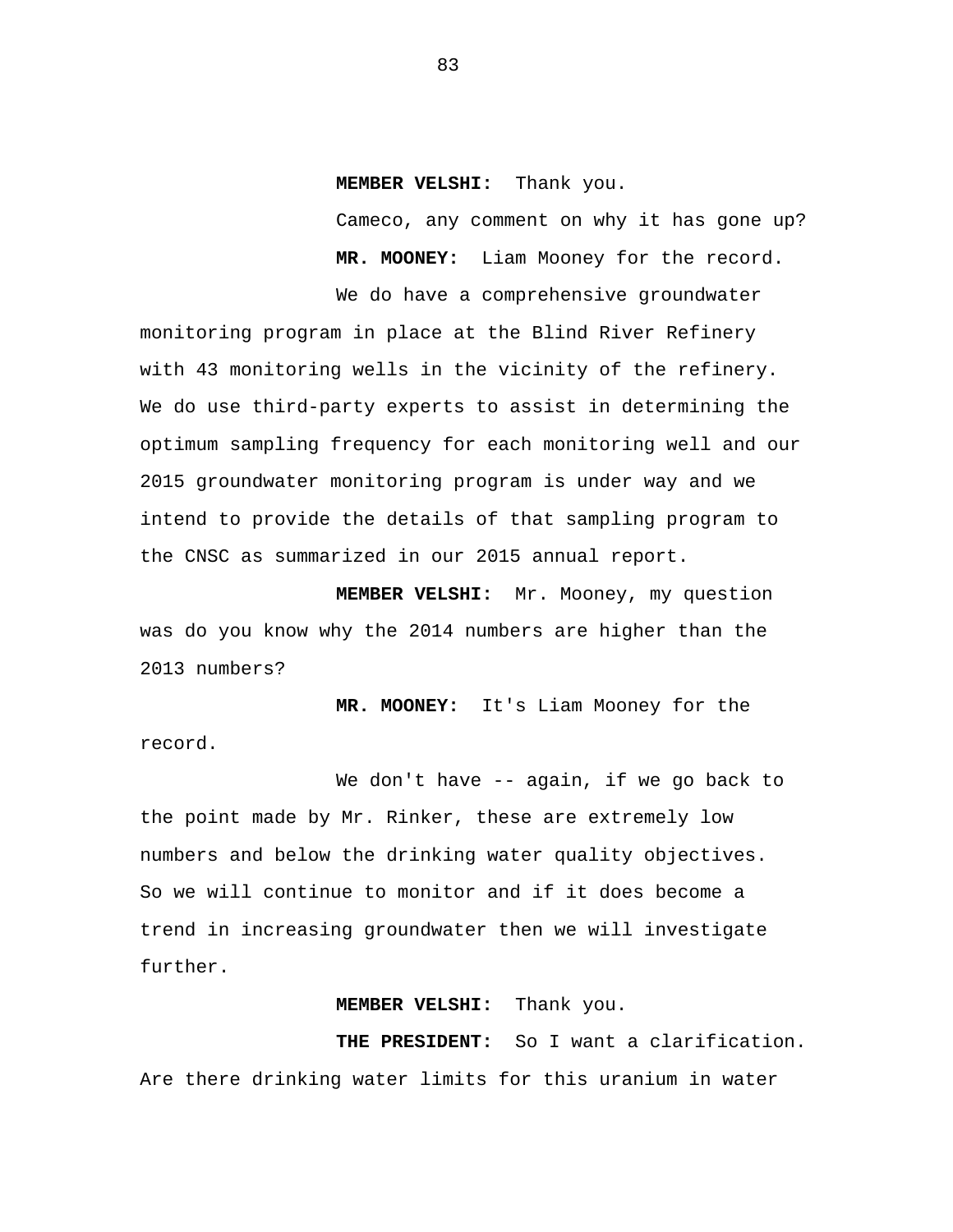and why is it not indicated in Table F-2?

 **MR. RINKER:** Mike Rinker for the record.

So I did take note that we need to have something to compare such as a standard, so that will be in next year's report. The drinking water standard for uranium is 20 µg/L.

 **THE PRESIDENT:** So the next table, where it says Provincial Water Quality Objective, the "5", what does that mean?

 **MR. RINKER:** Mike Rinker for the record.

So that is a surface water quality objective for the protection of aquatic life and in this case the drinking water standard would be reasonable to compare to groundwater. Once it gets released to surface water you would compare it to a standard for the protection of aquatic life, which is 5.

 **THE PRESIDENT:** So the surface numbers are lower than the drinking? Something doesn't compute here.

 **MR. RINKER:** That is correct. This is one of the rare examples when the drinking water standard is higher than the number for protection of fish and aquatic life.

 **THE PRESIDENT:** I think an expert came forth here.

 **DR. THOMPSON:** Pasty Thompson for the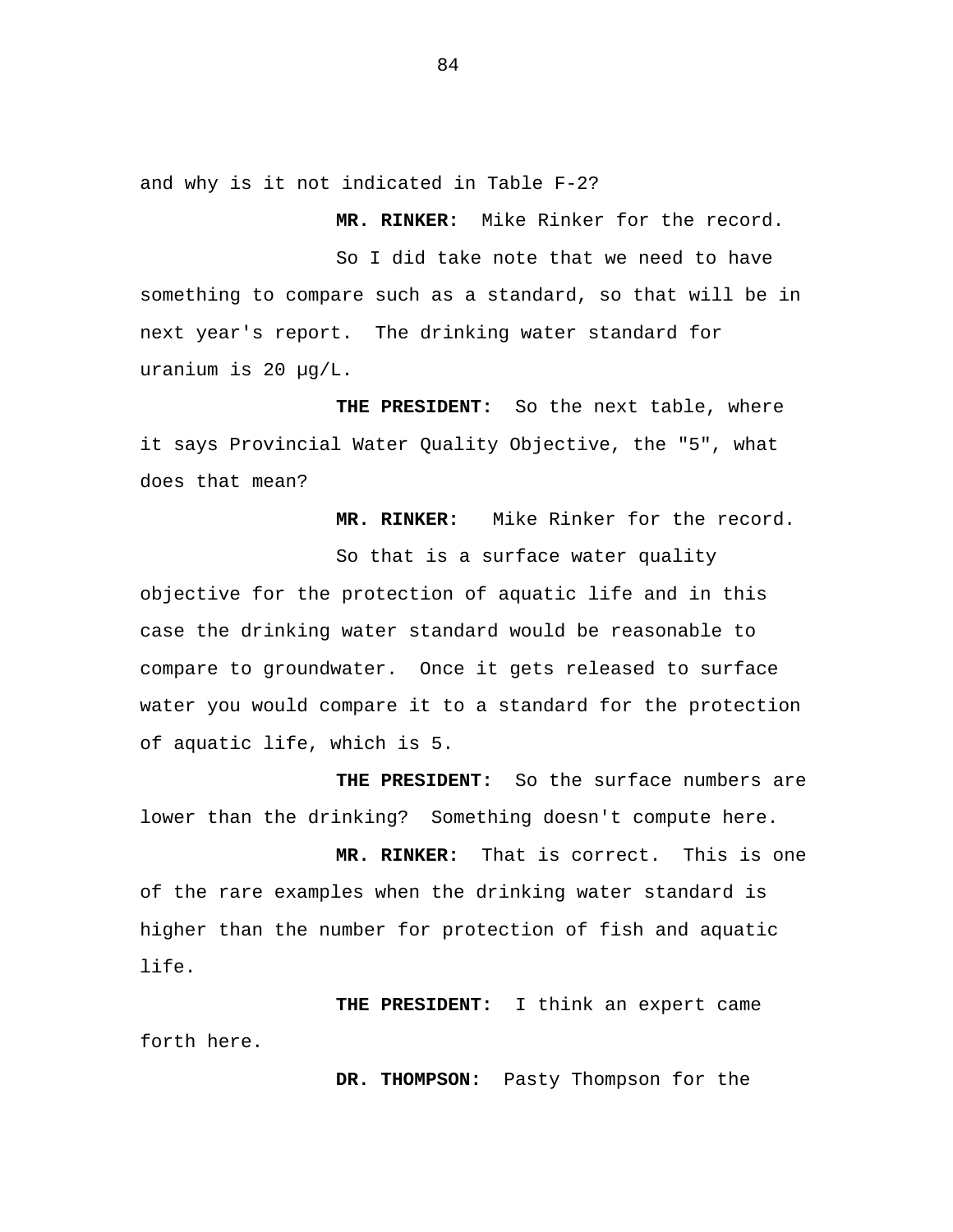record. I am the Director General of the Directorate of Environmental Protection, Environmental Radiation Protection and Assessment.

Essentially it is not rare for surface water quality objectives to be lower than drinking water standards, essentially because biota spend all of their life and do all of their activities in water. For drinking water standard it is quite typical that based on humans consuming 2 litres per day that the numbers are protective of human health but often higher than surface water quality objectives.

In terms of appropriate numbers to compare groundwater monitoring values on an industrial site, comparing them to drinking water standards is not always appropriate because it's not a source of potable water. So there are provisions in various regulations to control contamination of groundwater, so essentially preventing spills and equipment failures to protect groundwater.

Once the groundwater is contaminated, we have a process in place to do technical assessments and to identify mitigation measures. That is essentially the process that took place on the various CNSC sites where contamination was found. In some cases, the situation is monitored. In other cases, as we saw earlier this morning, there are reactive barriers and pump-and-treat systems that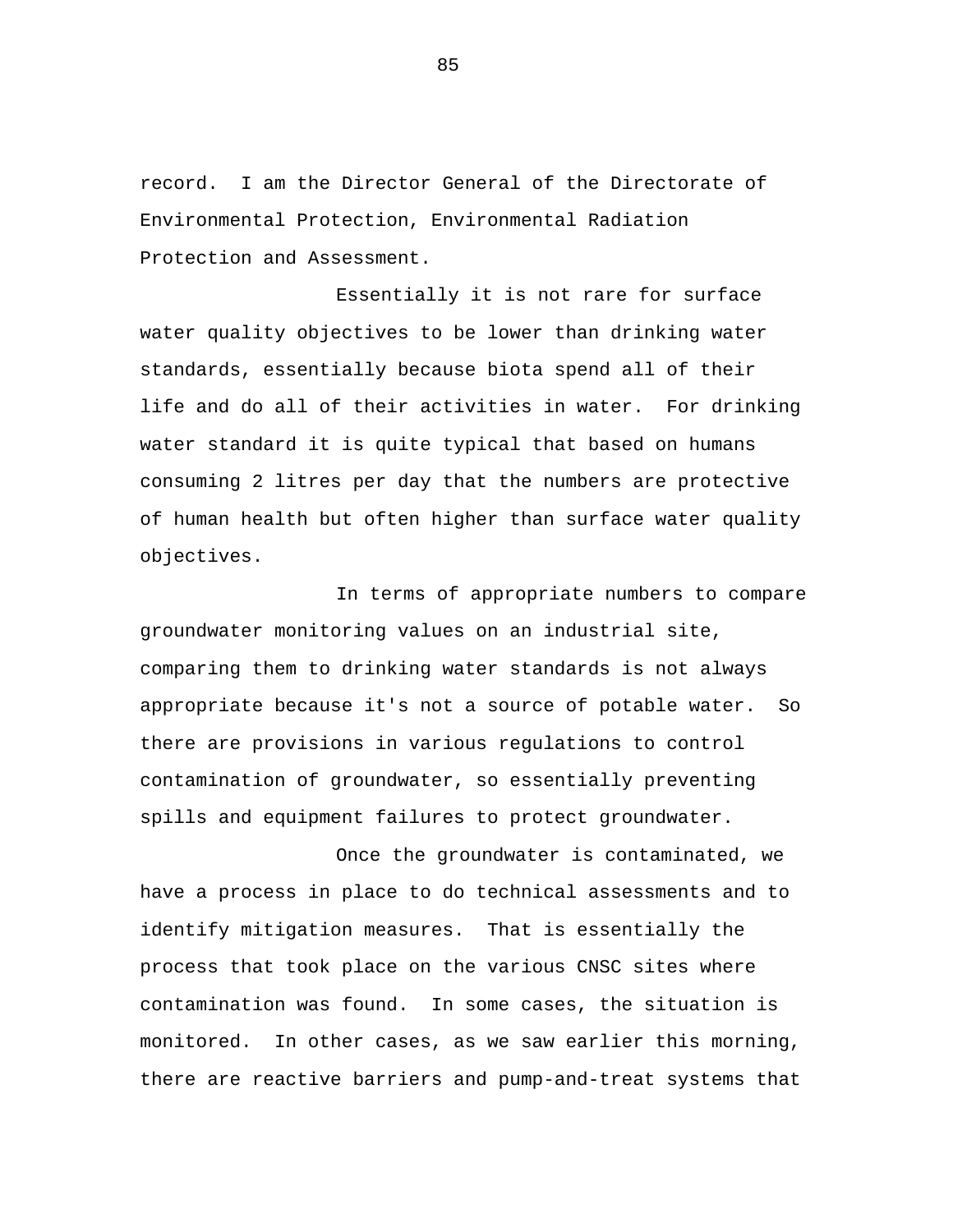are implemented depending on the severity of the issues.

 **THE PRESIDENT:** Okay. Thanks.

Ms Velshi...?

 **MEMBER VELSHI:** So this question is actually for staff and it's on the chemical fuel manufacturing where they talk about changing their internal dosimetry system from urinalysis to lung counting and that doses increased as a result. So this is page 39 of the CMD.

So if a new dosimetry method is being introduced, as part of your approval process, do you do a comparison of data, the old and the new methodology? I'm just thinking of, you know, over time when we are trying to compare numbers, how do you reconcile something that was done using, you know, bioassay and now it's lung counting and the numbers don't look the same?

 **MS PURVIS:** Thank you for the question. Caroline Purvis, Director of the Radiation Protection Division.

So certainly the change in the internal dosimetry methods was a result of the spreadsheet errors that have been discussed here previously and one of the requirements following that event was to review the methods used to ascertain dose through intakes of uranium and when Cameco did their review they felt that the lung counting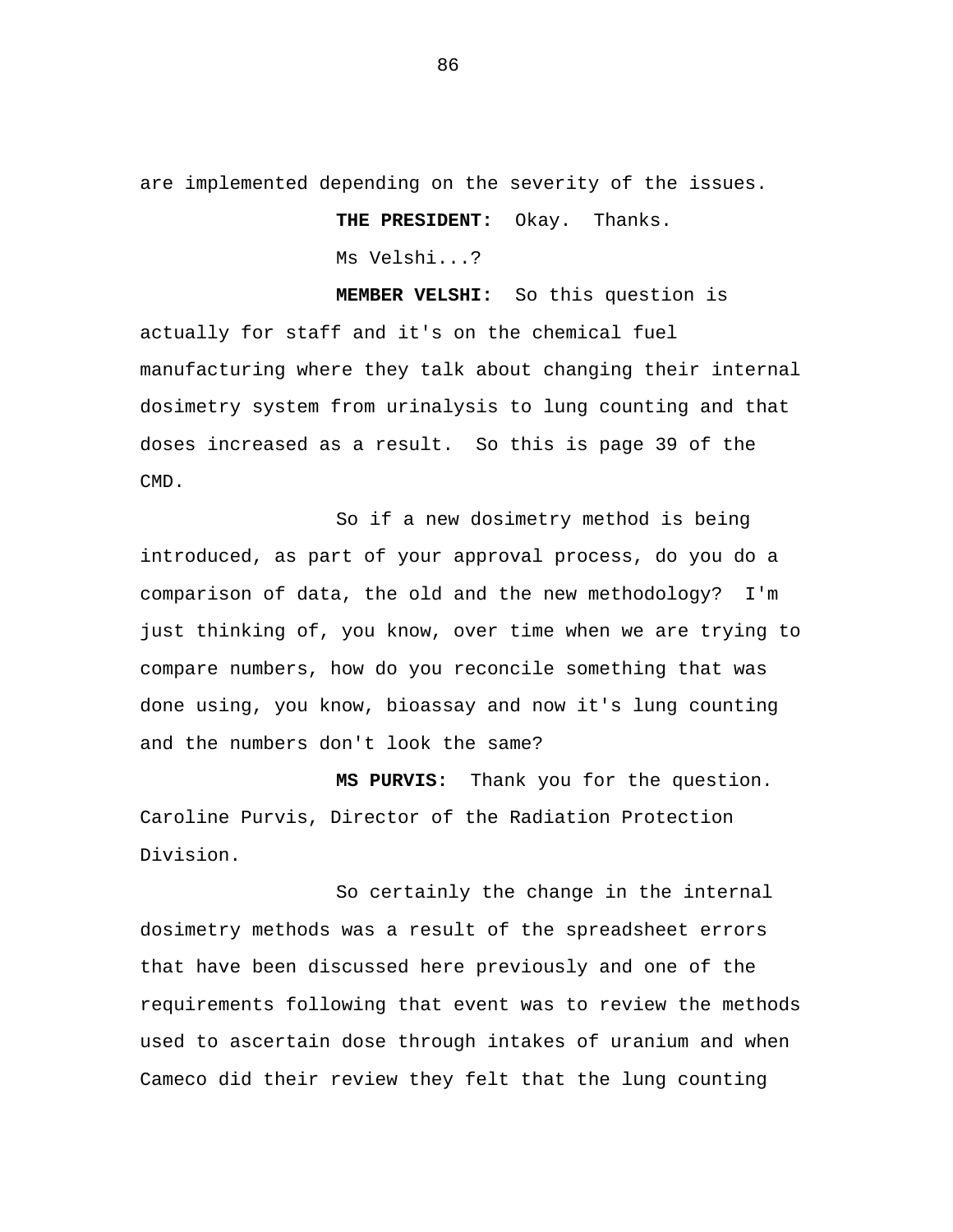method was a superior method to the urinalysis for the ascertainment of dose.

Clearly, those two methods are not the same. Urinalysis, obviously you are measuring urine samples and the concentration of uranium excreted from the body. The lung counting method, you are measuring the individual and the amount of uranium that resides in the lung as the result of an intake. So reconciling those two values, obviously we would not necessarily expect them to be the same. There is different accuracy and precision for those two different types of methods.

Certainly when my colleagues in the Radiation Health Sciences Division looked at the acceptability of the dosimetry methods, they would look at the technical basis documents and if you want further information on that I can invite one of my colleagues up.

So this is the first year that we are reporting the new information with the lung counting method and we will be monitoring that data moving forward to ensure that we can identify trends in the coming years.

In particular it is important to note that the lung counting method is more conservative and that we would expect to see a higher dose. The method is significantly different than the urinalysis method.

 **MEMBER VELSHI:** We heard earlier from GE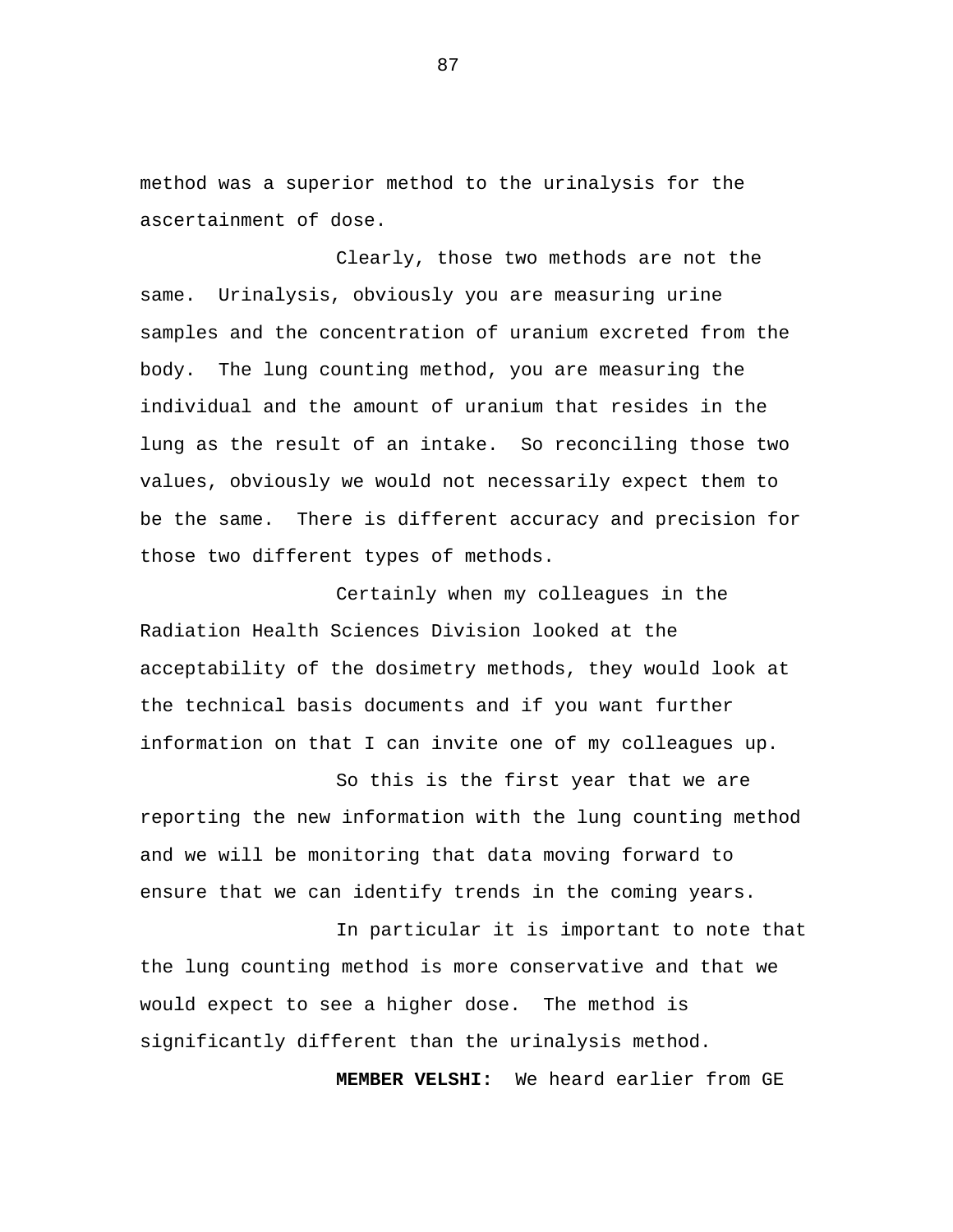with their environmental gamma monitoring and that with this, your new method, the numbers are higher. Is that normally the trend, that as you get through more sophisticated, more accurate methods, the numbers tend to be higher?

 **MR. RINKER:** Mike Rinker for the record.

So in the GE example, what I understand is the first method did not provide a difference amongst backgrounds, so its contribution was considered zero. And then the next method was more sensitive, it measured much lower numbers and so it actually had a contribution. So it did not measure something that was higher, it measured something lower, but its contribution was non-zero. So it's not exactly a --

 **MEMBER VELSHI:** I'm sorry, I had misunderstood that from GE. I thought they were actually measuring greater delta from background and that's why it was now being added to public dose.

**MR. RINKER:** I will ask Paul Desiri to clarify.

 **MR. DESIRI:** For the record, Paul Desiri.

So the method that we used prior to 2014 was using portable gamma survey instruments measured on a quarterly basis and the readings as compared to background at the perimeter were zero. The new method is an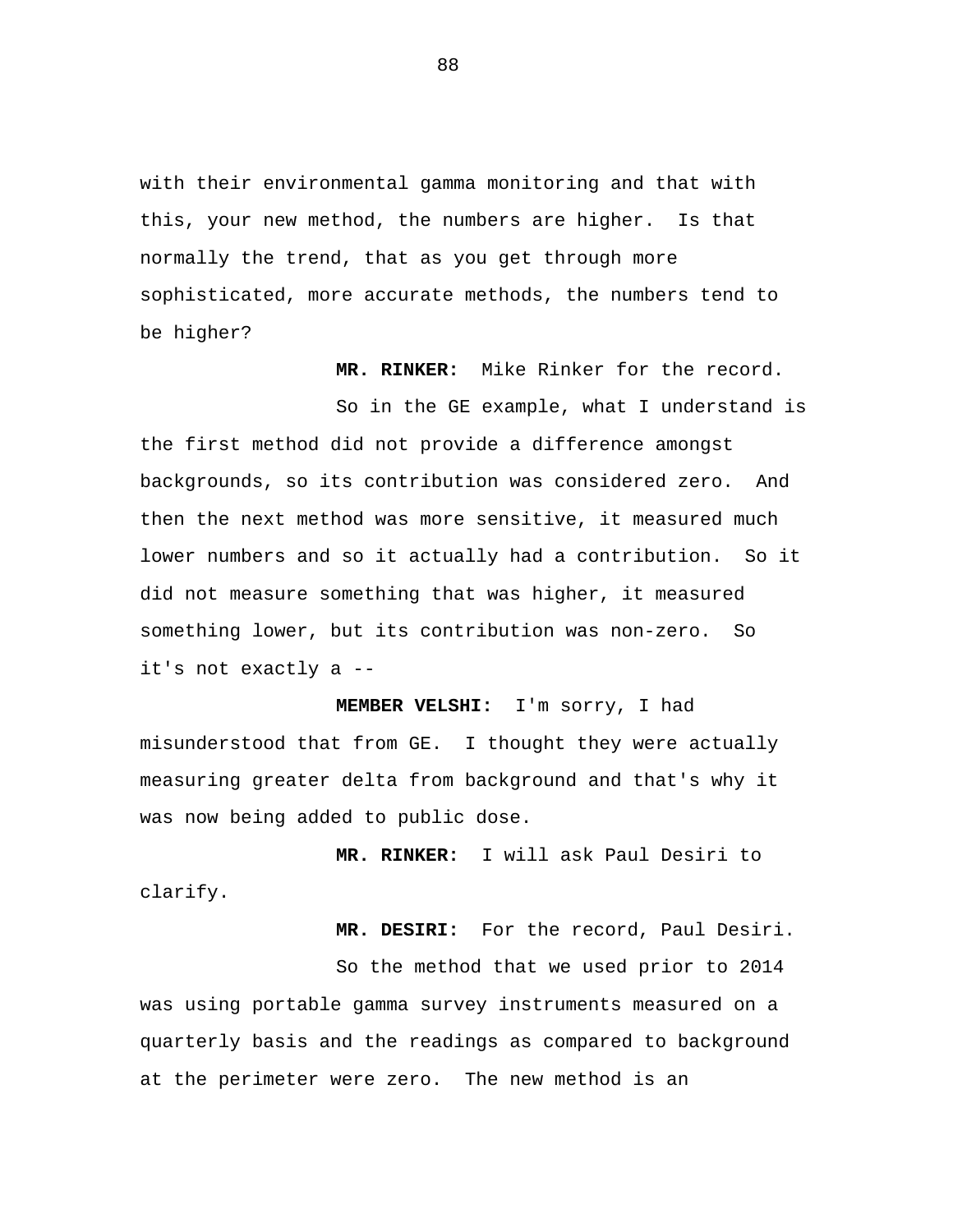integration over a period of a quarter, so the instrument is in place for the whole quarter. So it's collecting information for the entire period and integrating, so it's more sensitive.

 **MEMBER VELSHI:** And you don't take away background -- you don't make any allowances for that then?

 **MR. DESIRI:** For the record, we report the net increase over background. So there is a background -  **MEMBER VELSHI:** So the numbers are higher then with the new method?

 **MR. DESIRI:** For the record, Paul Desiri.

It's more a question of more sensitive to be able to measure below -- at background levels than the numbers being higher, I think.

**MEMBER VELSHI:** I mean I hear you. All I'm saying is -- so I think my understanding was correct, that as you get through more sensitive, more sophisticated methods the end result is that dose seems to be higher, and is that normally the case as you get into more sophisticated, sensitive methods of measurement? --- Pause

**MR.RINKER:** I will ask Mike Jones. He is our Environmental Protection Specialist who has helped us with most of our files.

 **MR. JONES:** Hi, Mike Jones, Environmental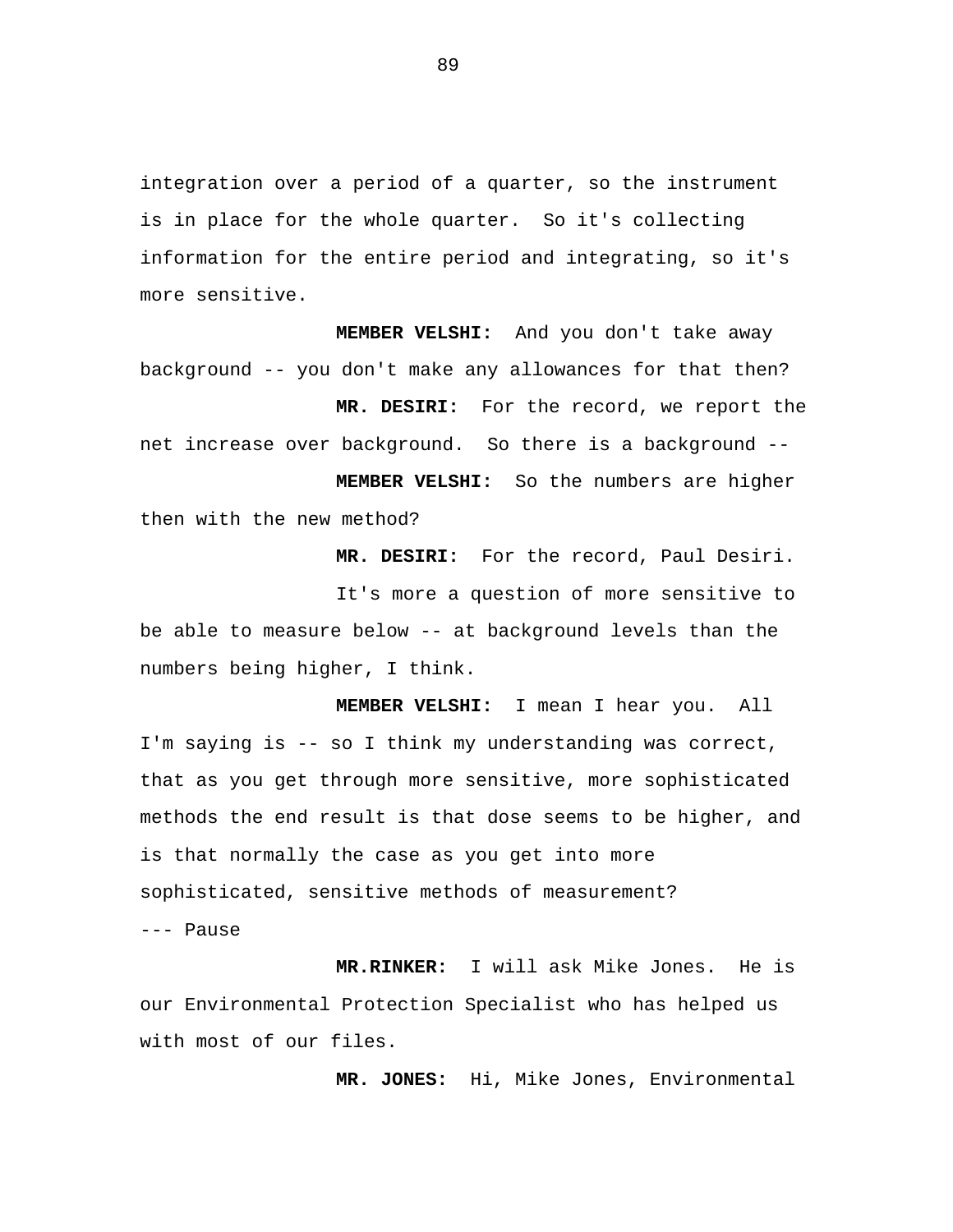Project Officer, for the record.

With respect to public dose at GE Hitachi Toronto, the way we previously had GE determine public dose was through the effluent monitoring, so the air emissions and the liquid effluent emissions, and the amount that they were recording through their monitoring of air and monitoring of water was then combined using the derived release limits to do a calculation of what the public dose was.

The big change that happened in 2014 was that, as a result of an inspection we had conducted, we requested that in addition to those two potential sources of public dose we wanted them to add gamma as part of the public dose calculation.

And the reason for that is because for any of these uranium processing facilities, unlike other nuclear facilities where there are like very high radiological emissions, there is very low levels that are being released to the environment. Therefore, gamma is actually more significant.

And the placement of the dosimeters along the perimeter is the method that we had been requesting other locations to use for monitoring of public dose, which does give a good reading.

 **DR. THOMPSON:** Patsy Thompson for the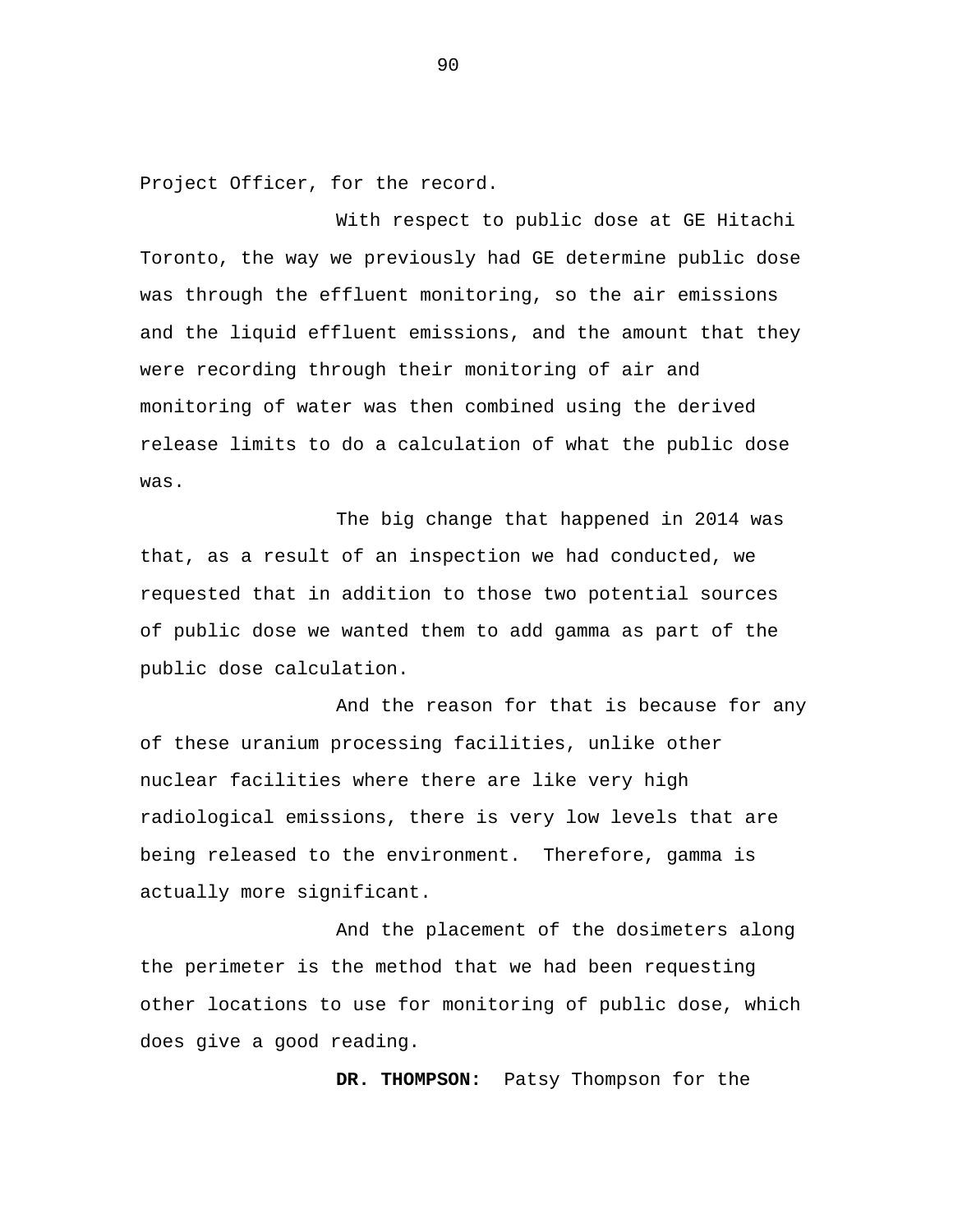record.

Just to complete, essentially by having the monitoring in place over a long period you are integrating all the information, including any peaks, whereas the previous method of a one-time measurement per quarter, you may or may not record essentially information that would be of relevance in any other period of the quarter.

 **THE PRESIDENT:** But just to put a bottom line to all of this, we are talking about tiny amounts with respect to the 1 mSv, are we not? So I just want to make sure that we don't get mesmerized by the technique here and forget about the health impact here. We have not -- we are not talking about significant health impacts, are we?

 **DR. THOMPSON:** Patsy Thompson for the record.

We are not talking about any health impact. It is essentially making sure that all of the information is used to get a comprehensive value of what members of the public are potentially exposed to.

**THE PRESIDENT:** Okay.

**DR. THOMPSON:** But there is nowhere any significance in terms of potential health impacts.

**THE PRESIDENT:** Thank you.

Ms Velshi...?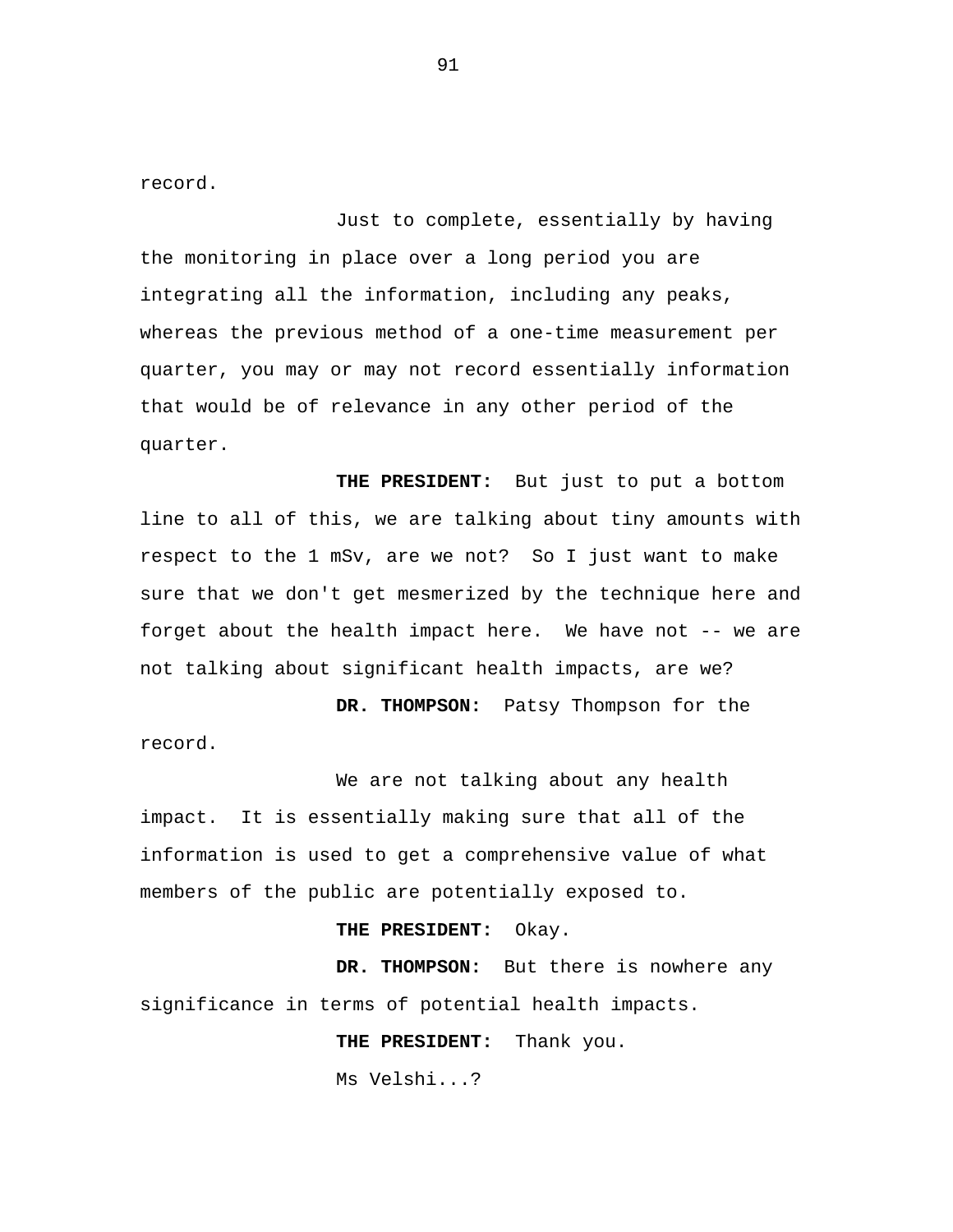Monsieur Harvey...?

**MEMBRE HARVEY :** Merci, Monsieur le

Président.

On page 45 of your document -- it's about CFM surface water monitoring -- you mention:

"In 2014, Cameco collected surface

water samples at..."

There's 20 locations. And:

"Uranium concentrations in all surface water samples collected ... met the interim Provincial Water Quality Objectives..."

And then you have a list of exceptions. That list represents 6 over 20 samples, so it's 30 percent. I would like to have the staff appreciation of that. Is it worse than the previous year? Because at the end, you're just saying:

> "CNSC staff will continue to oversee Cameco's monitoring..."

So is this something that we should care about? It's 30 percent of the samples.

**MR. McALLISTER:** It's Andrew McAllister, Director of the Environmental Risk Assessment Division.

I will just hit some highlights and Dr. Lei here could add some details if needed.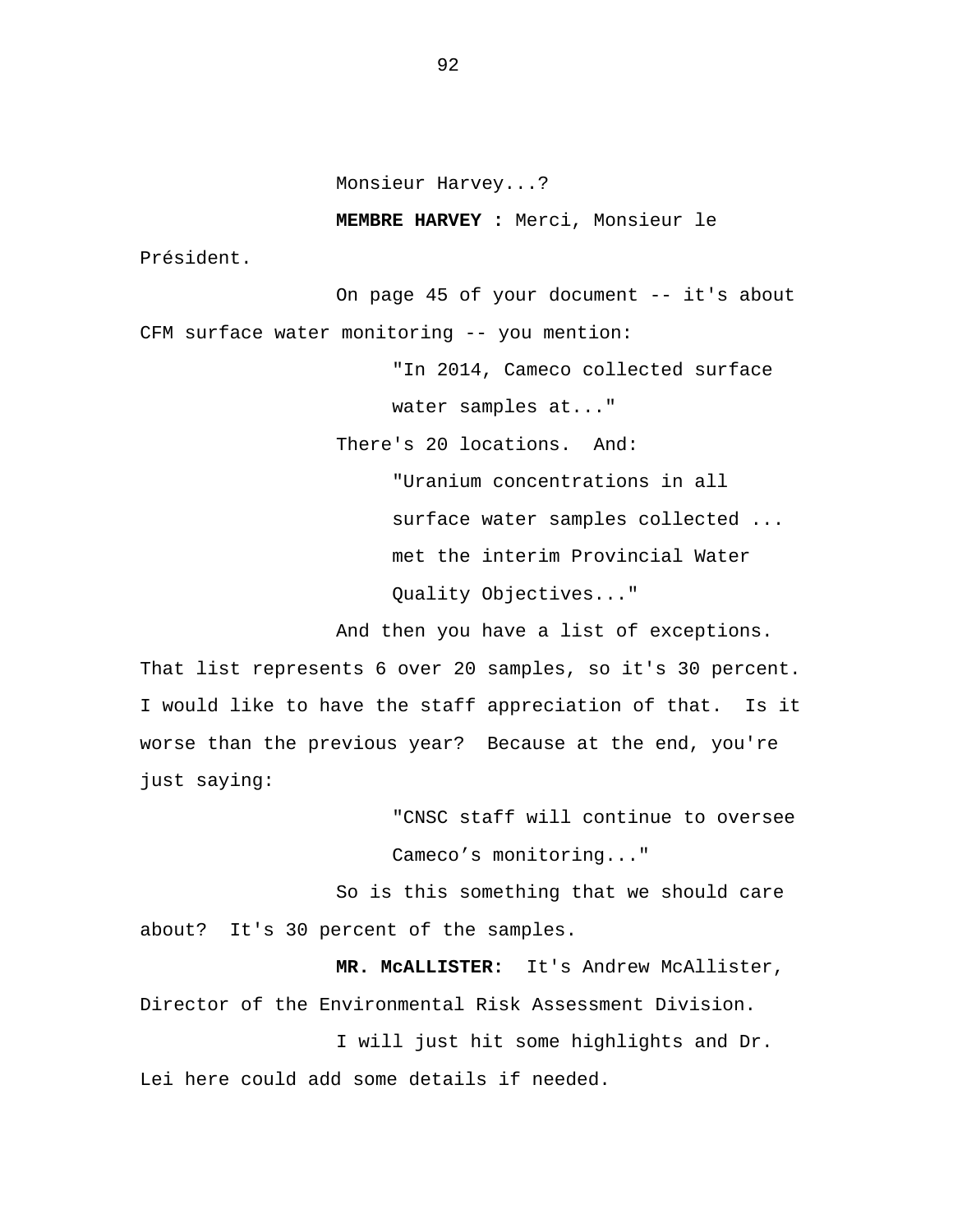As indicated, we evaluate the monitoring information on a regular basis and had noted these exceedances and the reasons that Cameco had provided. What's important to note though is that these exceedances seem to be sporadic in nature. There is no trend that is evident yet and so that's why we continue to examine the monitoring information. Largely outside of the fence line, in the main part of the creek, we don't have these exceedances.

And then lastly, like anything else, we will be continuing to examine this and we know that there is future relicensing when re-examination of risk will occur and that will help address any future concerns.

 **MEMBER HARVEY:** So you haven't compared the results with the previous year?

 **DR. LEI:** Shizhong Lei.

Compared to past years there's not much difference. As Andrew was saying, those numbers are sporadic. You have this high number at one sample but in the next one it drops again, so we don't see any pattern so far.

 **THE PRESIDENT:** This is a general comment for improving.

When you start giving us data like that, you know, a map would be really useful. I have no idea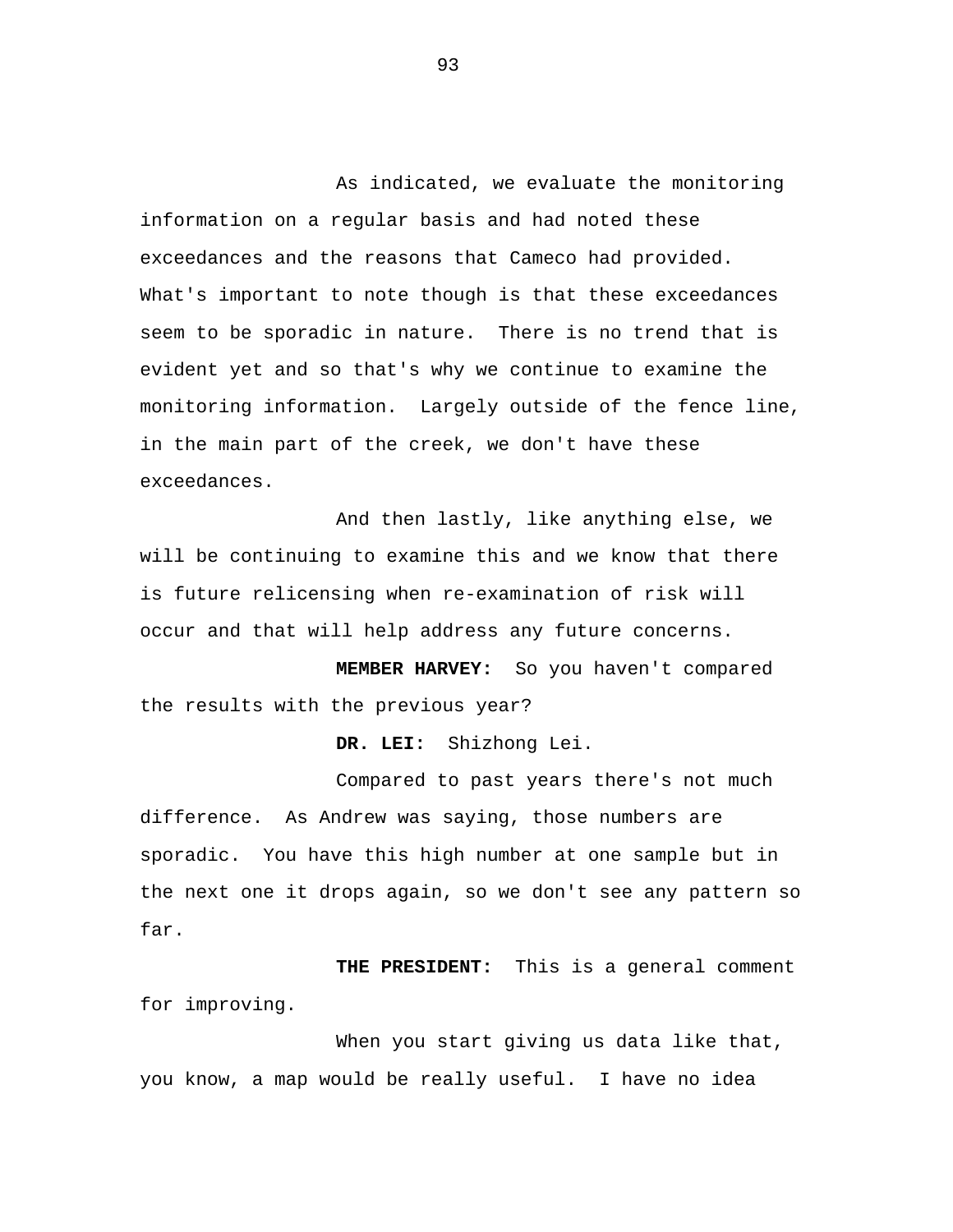where that is. I don't know how it relates to the slope, to the contour. We need to have some real -- this is a general comment on other submissions -- where for us to understand the geology here, et cetera, a map is almost essential. Otherwise, I have no idea how it relates to the whole facility.

> Monsieur Harvey...? Monsieur Tolgyesi...?

 **MEMBER TOLGYESI:** On page 2 of Canadian Nuclear Workers' Council they are saying that union representatives have access to CNSC inspectors. Could you describe how it works? Should a union rep request to meet the CNSC inspector prior to meeting him or he just goes up to him and talks to him? And do you invite union reps to assist the inspector when he is doing an inspection?

 **MR. RINKER:** I will ask Rob Buhr, the Inspector for the Blind River Refinery, to give some examples of how these relationships occur.

 **MR. BUHR:** Rob Buhr for the record.

So at the Blind River Refinery they actually don't have a union but what they have is worker representatives. So we often talk with them and they are part of various groups such as environmental health and safety committees and so on and so forth. And at those times we are doing interviews and they are free to be able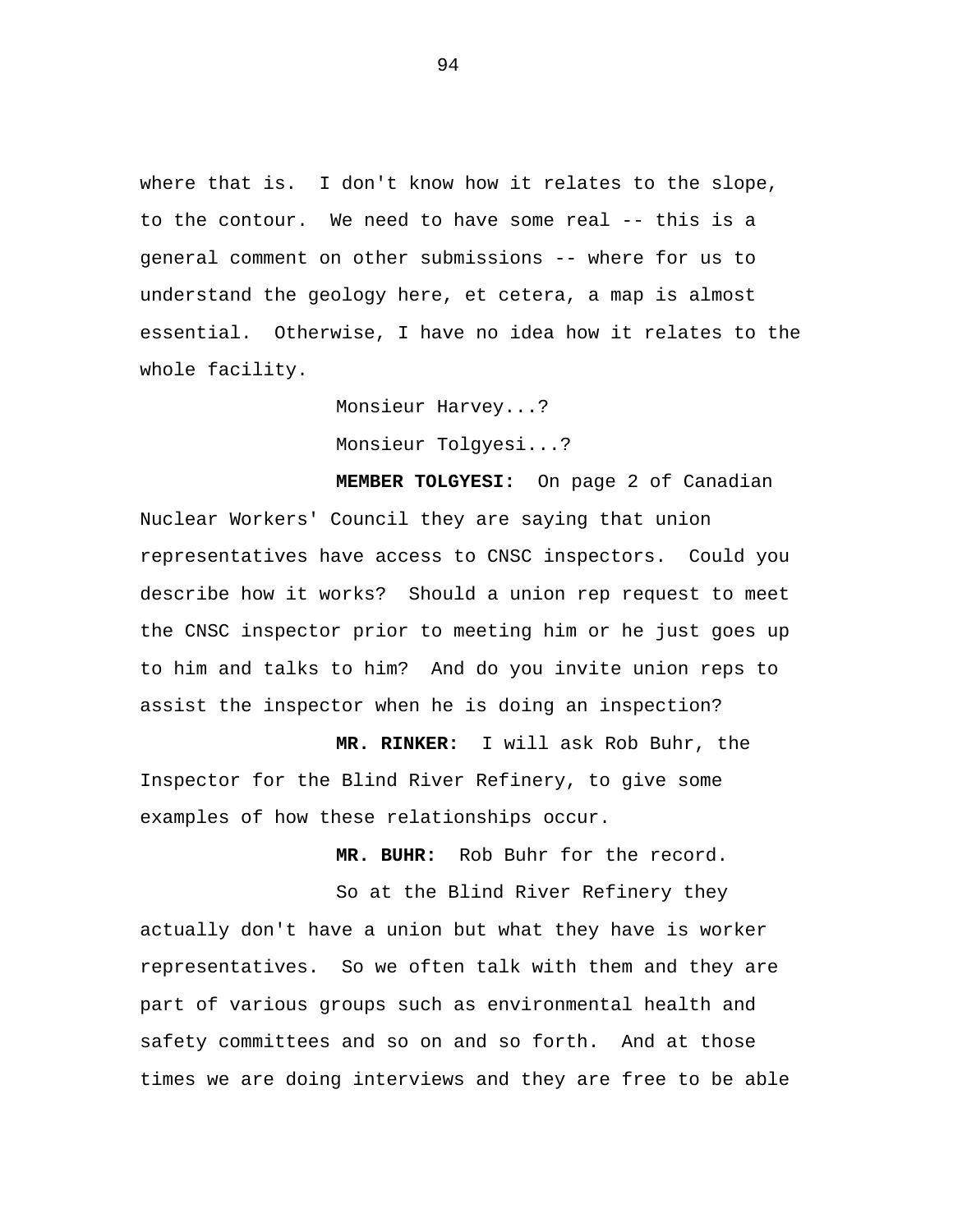to speak their mind or let us know how they feel operations are going.

At the Port Hope Conversion Facility there is a union present there and often, prior to going on inspection, we will notify them that we are coming and if they have anything they would like -- if they would like us to set some time aside during that inspection to discuss any matters, we can do it and work it into our inspection plan.

**MEMBER HARVEY:** And my last one is did you have a --

 **THE PRESIDENT:** Once again, do they? Do they take you up on this offer?

 **MR. BUHR:** Rob Buhr for the record.

Yes. On different occasions they have brought these things -- they have asked to meet with us and we have gotten some information, but you have to be careful on how that's used because sometimes there is an angle associated with that information as well.

 **MR. MOONEY:** It's Liam Mooney for the record.

At our conversion facility in Cameco fuel manufacturing the union representatives are invited to attend the meetings and are welcome to accompany the CNSC inspectors during inspections at those facilities that are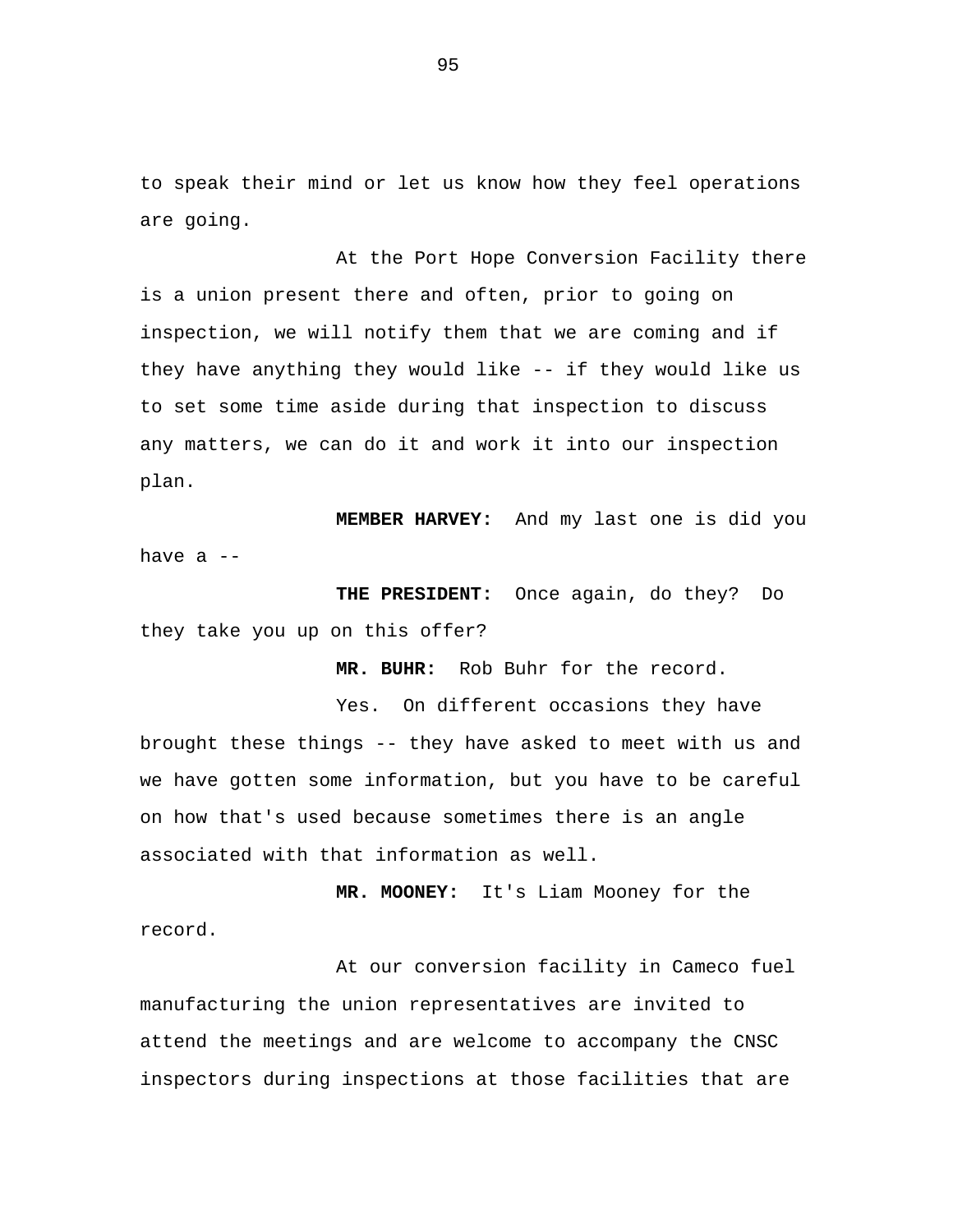unionized.

 **THE PRESIDENT:** Thank you. Monsieur Tolgyesi...? **MR. WARD:** Mark Ward for the record. I can state as well that union

representation is present at the Peterborough and Toronto facility. They are aware of the audits and they participate in them and we encourage that.

 **MEMBER HARVEY:** And did CNSC receive a specific request of union reps to meet for some specific reasons?

 **MR. BUHR:** Rob Buhr for the record.

Sometimes there are things associated with maybe concerns over work activities maybe related to conventional health and safety aspects but rarely anything to do with like radiation protection aspects or, you know, complaints about maybe dishonesty with respect to environmental monitoring and those types of results.

**MEMBER TOLGYESI:** My question was more if it's a high number of these requests or they are not just a subject.

 **DR. NEWLAND:** Dave Newland for the record.

Across the CNSC I would say that it is relatively rare that such requests are made but they are made in exceptional circumstances.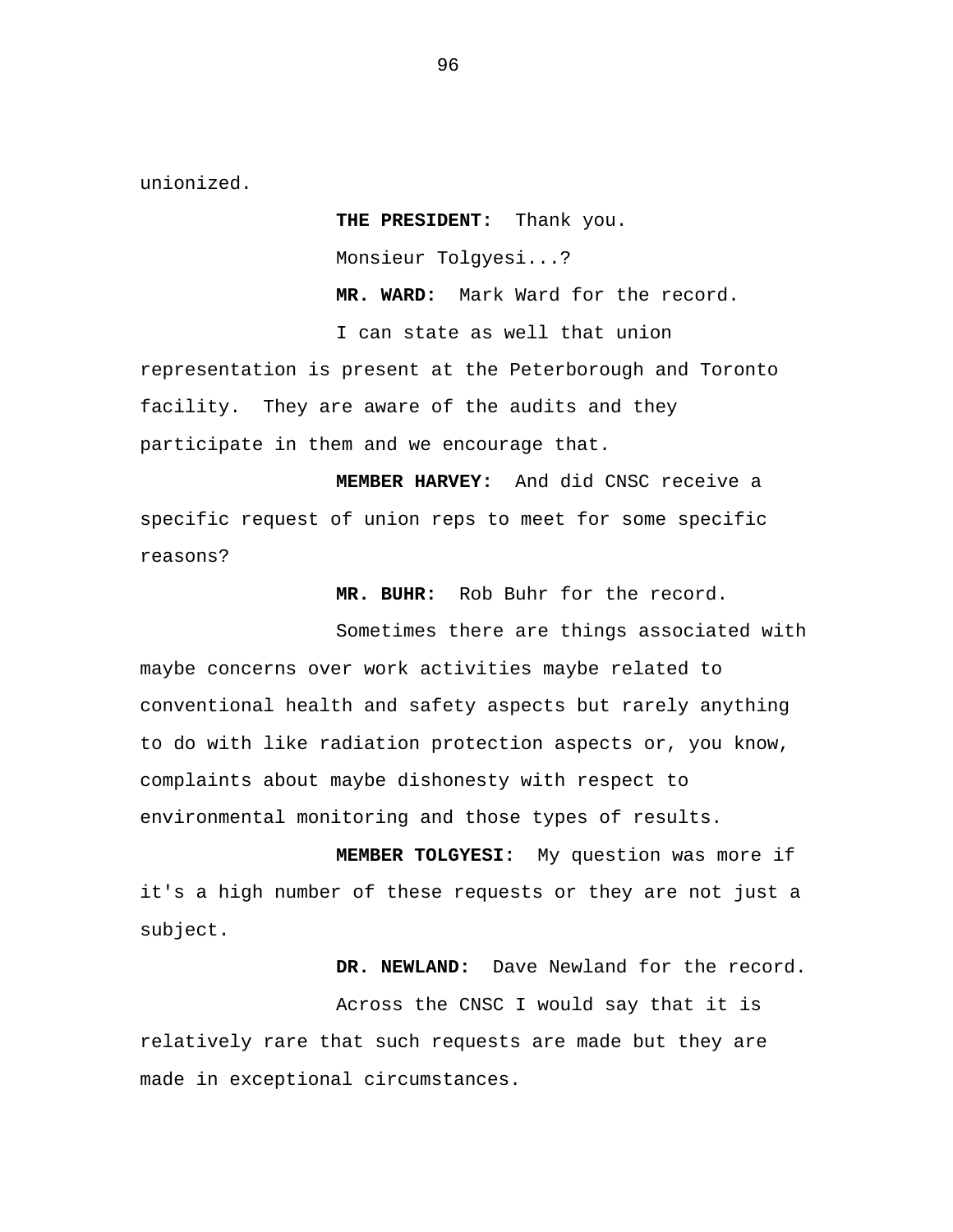**THE PRESIDENT:** Dr. McEwan...?  **MEMBER McEWAN:** Thank you, Mr. President. I have a couple of questions related to

Slide 18 of staff presentation. In 2014, in 2012 and in 2011 there is no data point for Cameco fuel manufacturing. Does that mean the value is zero, zero, the data were not provided or the data were not available?

data.

 **MR. RINKER:** Mike Rinker for the record.

There is a footnote to that slide. Like all environmental monitoring, the period, like the frequency of monitoring and the scope of monitoring is risk-based. In this case soil monitoring is every three years.

 **MEMBER McEWAN:** So to stay with the Cameco fuel manufacturing, on page 43 you describe again the recalculation of a sanitary sewer release into the total calculation. So this is presumably a nontrivial process failure on the part of Cameco in terms of doing that calculation. Can you help me understand then? When you come to the ratings for environmental protection, they have been satisfactory in all five years. At what stage does a major process failure like that become below expectation? --- Pause

 **MR. RINKER:** Mike Rinker for the record.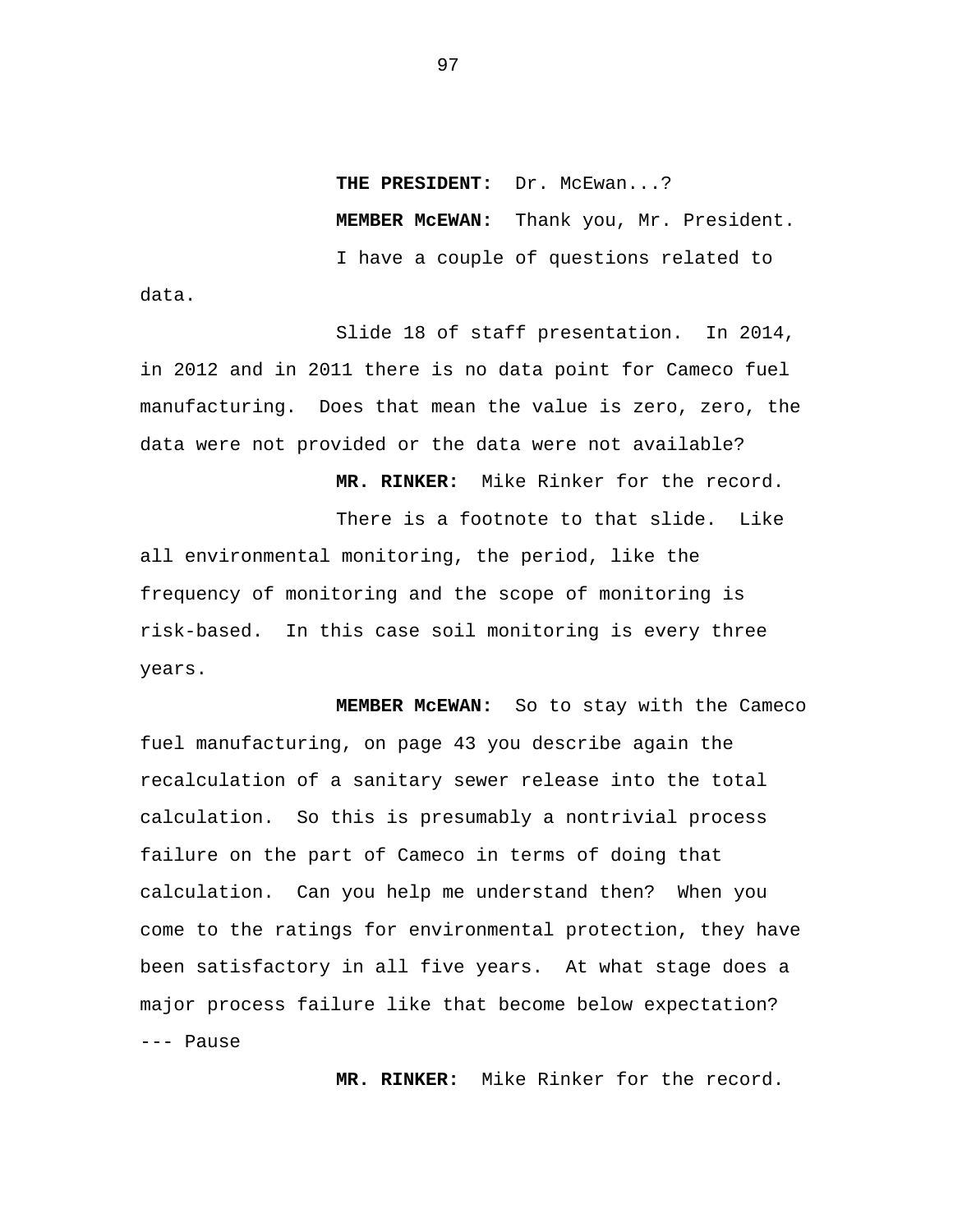So we have the project officer as well as the environmental protection specialist to help answer. So perhaps we could first put in the context of the magnitude of the error and then we will follow up what it means in terms of rating.

--- Pause

### **MR. JONES:** Hello. Mike Jones,

Environmental Program Officer, for the record.

With respect to the CFM identification of errors in the reporting of uranium releases to the sewer, essentially they were not including the groundwater in their calculations. So while the measured concentration of uranium being released was accurate, the total volume was incorrect. Therefore, the loading was incorrect.

As for the difference between the originally reported values and the new, it varies between year to year because this was over 2007 to current day. From what I saw, I believe it ranged from -- the new values are between two and three times higher than what was previously reported. That being said, overall the releases to the sewer were -- are still -- even after the recalculation are extremely low. So the corrected values remain less than 0.5 percent of the licence limit. So it's -- the value may need to be corrected but the impact is still extremely low.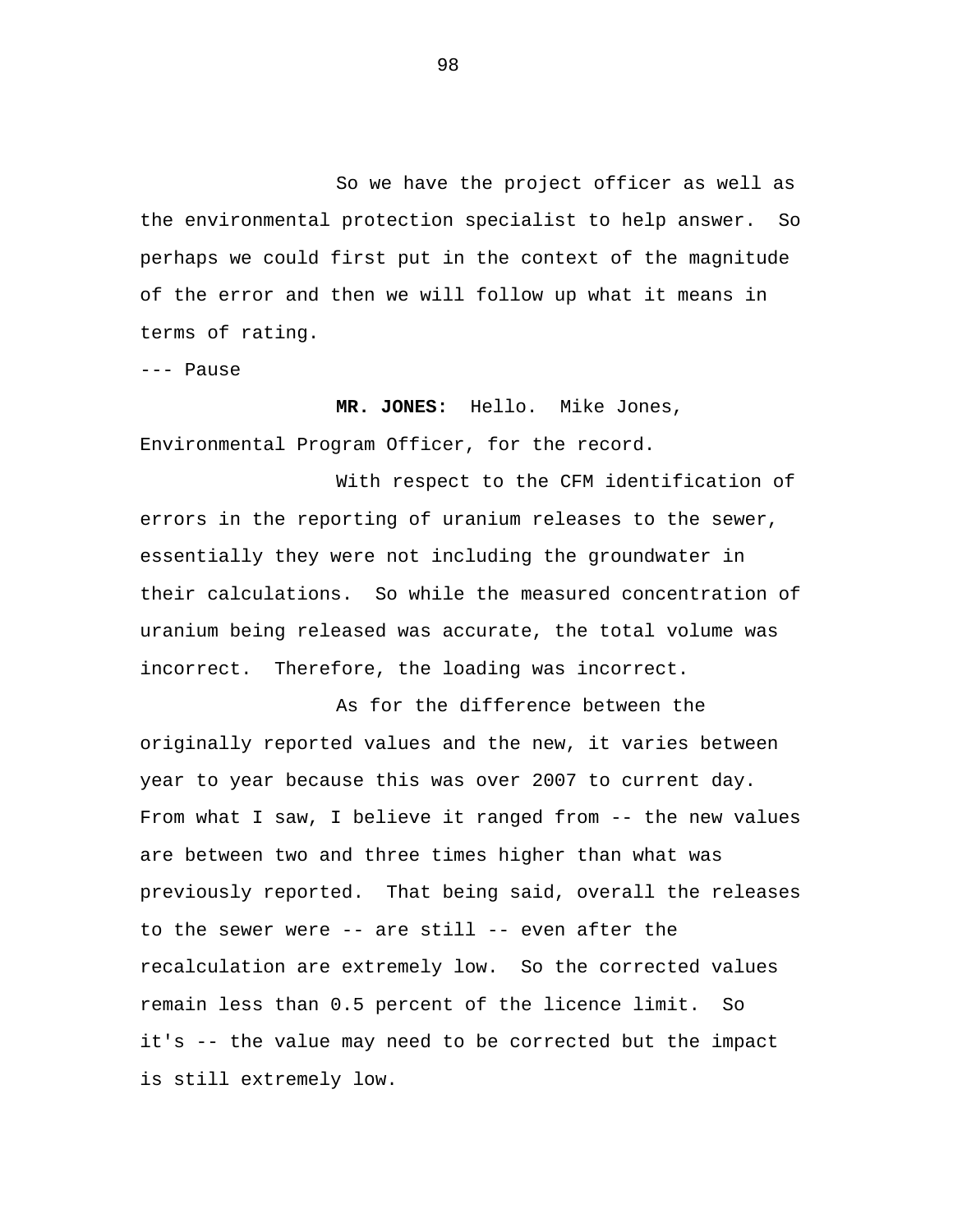With respect to whether or not this would impact the rating of environmental protection to build from satisfactory to something below, because the impact as a result of this identify issue was extremely low, like I said, the results are still below 0.5 percent of the derived release limit, it wasn't considered significant enough to devalue the overall rating for all the environmental issue program of that facility.

**MEMBER McEWAN:** So if I argued to you that what is important is actually not the magnitude of the impact but the magnitude of the process failure, because the process failure it is by -- I don't know if by chance, good management, whatever, that the magnitude of the error was small, would it not be the magnitude of the process failure that would define your rating?

 **MS RIENDEAU:** Nathalie Riendeau, for the record.

CNSC staff following this report this year and also following on the previous report with the calculation error on the urine analysis in 2013, we conducted a Type I inspection of management system at CAMECO fuel manufacturing and we requested some improvement as an output from that inspection on independent verification.

So this year as we indicated in our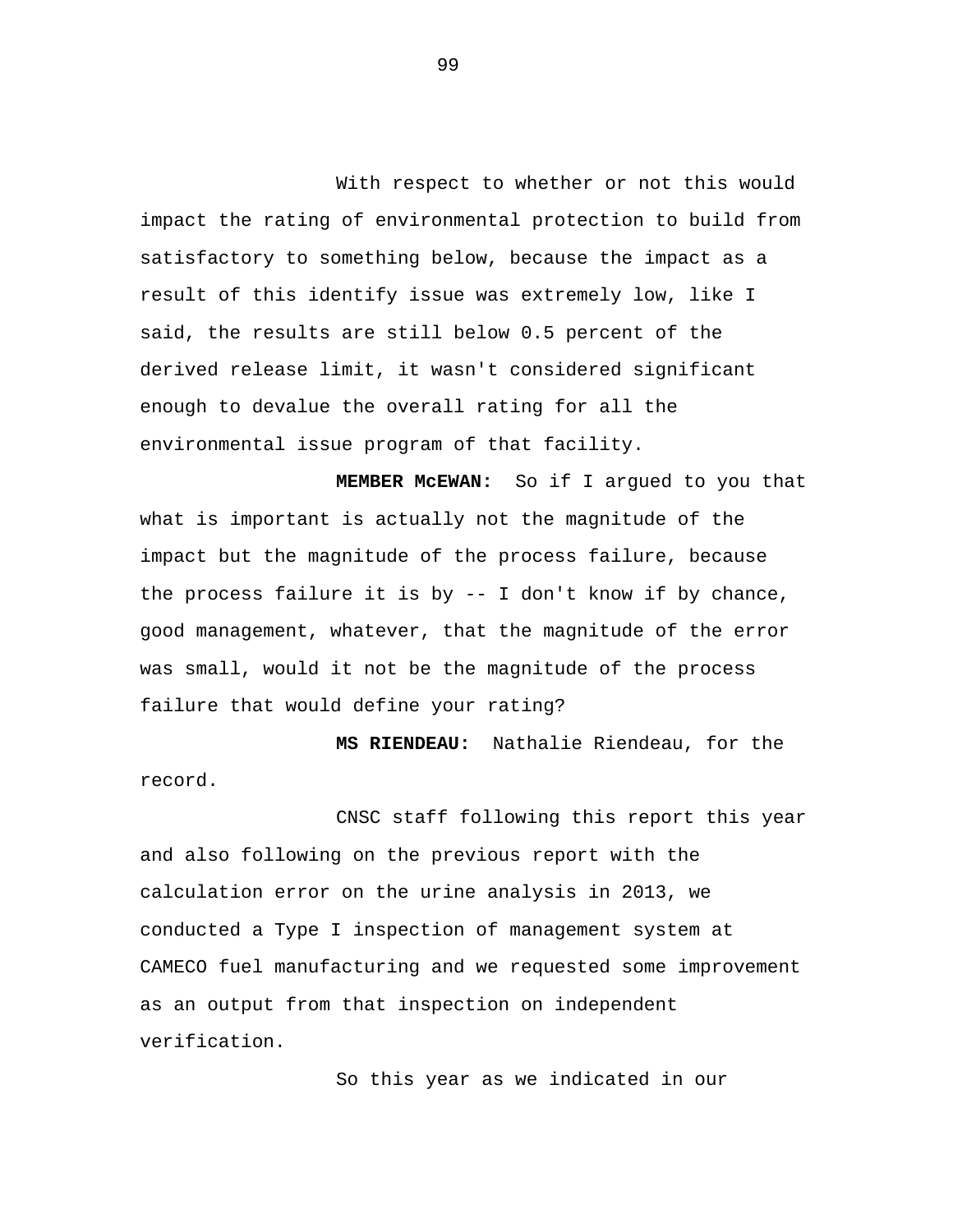presentation, Cameco Fuel Manufacturing undertook a review of their regulatory results focusing specifically on method and controls and independent verification. They identify -- essentially they prioritized their review. This was a lengthy exercise but it was done carefully and also incorporating lessons learned from the other site.

So we see this here at the CNSC. We look at this in terms of not specifically environmental performance or radiation protection performance but we're looking at our licensee, in this case Cameco Fuel Manufacturing, to look at their process and to ensure that the verification is robust and ensure that the data that we present to you is accurate.

In terms of the rating, when we assign a rating to a licensee in our 14 Safety and Control Areas, we looked at their performance of their -- like the program they established and the performance if it's an aggregate. So in that sense based on the safety significance and the performance of the program, as an aggregate, we assign the rating.

**THE PRESIDENT:** Can I ask a simple question on this? Should CNSC staff have detected this? This has been running since 2007. So is it reasonable to have expected CNSC staff to detect this and if we had this independent environmental measurement would that have been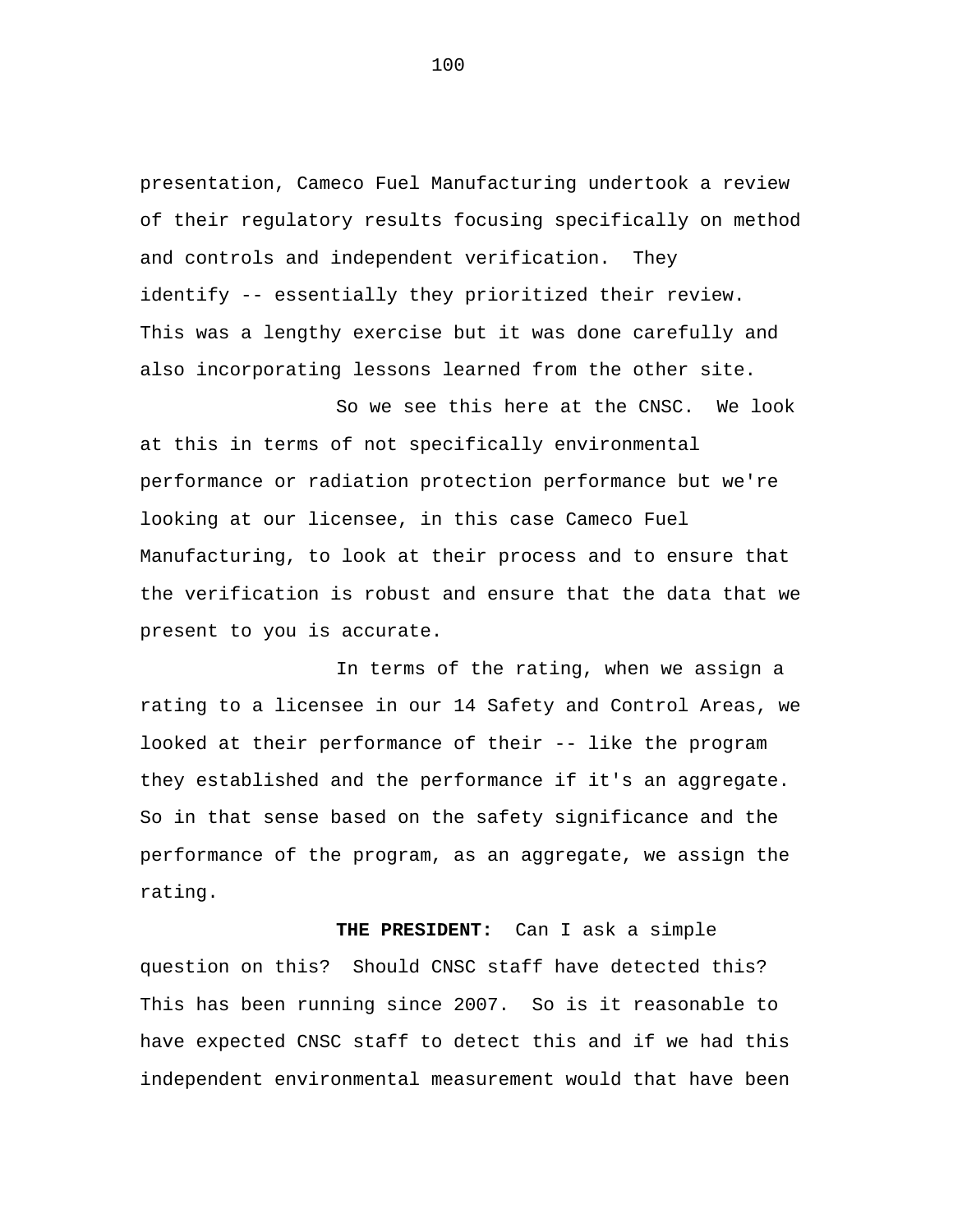detected?

For the first part, and then I'll pass it to our Environmental Protection Specialist, this is not the first time we have been describing to the Commission errors in reportable data. So in general we are working to find additional ways to verify that the data that we receive and report to you is accurate.

**MR. RINKER:** Mike Rinker, for the record.

In this case while the environmental effects or the risks to the public were not significant, the fact that there was an error in what was reported to us over years we consider as significant enough to put it as an action for our own improvement to have a reactive Type 1 inspection and to be reporting this to you today. So we do see it as an important issue and an area for improvement for CNSC staff to make not just with Cameco's facilities but across the processing facilities.

As to whether the Independent Environmental and Monitoring Program could have detected that I will ask Mike Jones to please respond to that.

 **MR. JONES**: Mike Jones, Environmental Project Officer, for the record.

The Independent Environmental and Monitoring Program occurs outside of the facility perimeter, so that program itself would not have detected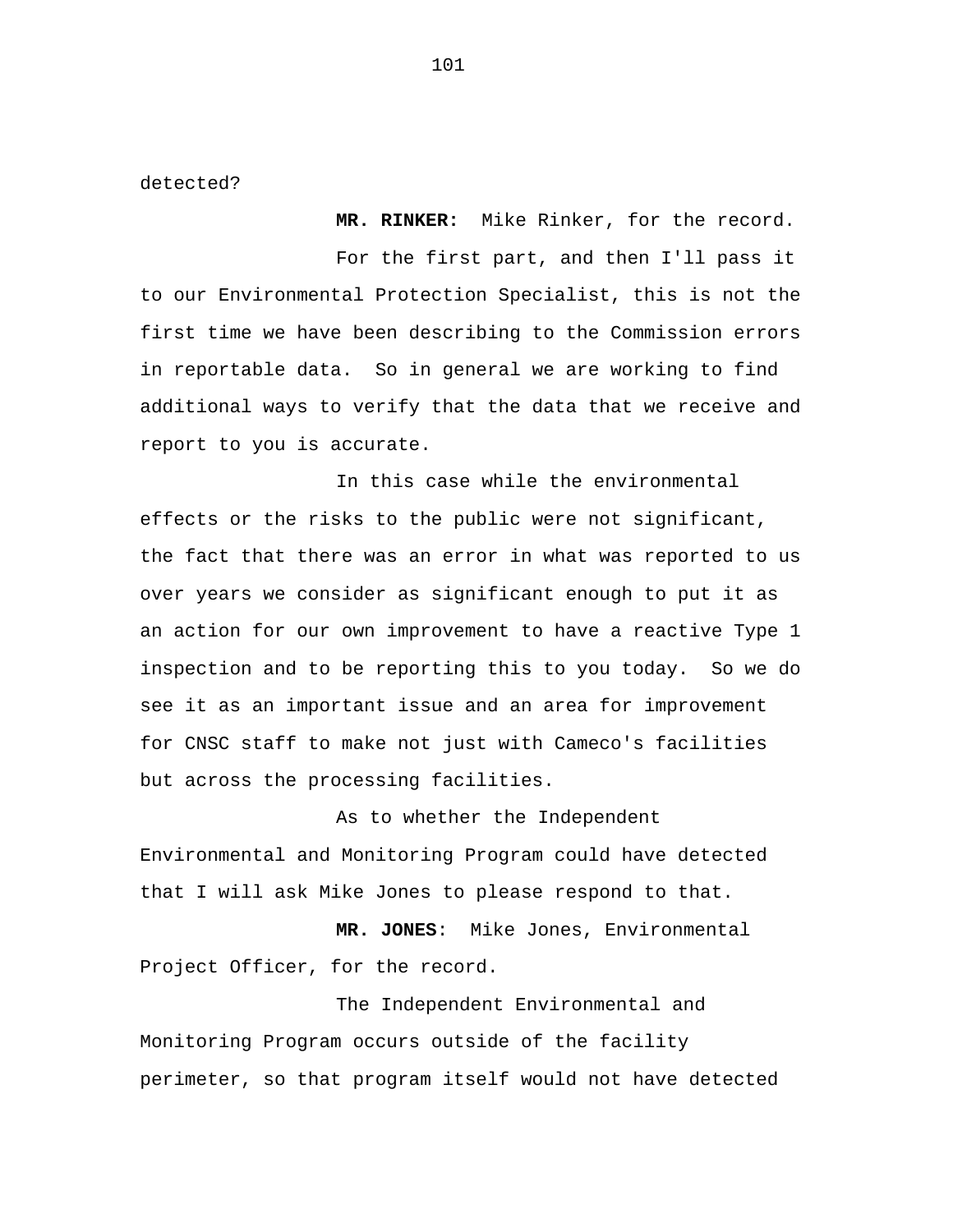any issue like that. If we were to take sampling during an inspection, which we sometimes do, that sample would have given us information on the concentration at the time the sample was collected. But since the issue was related to the related to the amount of water that was being discharged to the sewer, that information by itself would not have been enough to detect that kind of an issue.

**MR. MOONEY:** It's Liam Mooney, for the record, for Cameco Corporation.

I wanted to emphasize both with this and the previous issue on the dose calculation at CFM, those were self-identified by Cameco. The liquid effluents sewer issue was identified during an internal audit and steps were taken immediately to remedy that situation.

The follow-up inspection that CNSC staff have referred to led to that agreement to have that annual verification process for regulatory data calculations at all of our sites prior to the issue of the Annual Compliance and Operational Performance Report.

The verification process that will be put in place is intended to be documented as well.

**THE PRESIDENT:** Ms Thompson...?

**DR. THOMPSON:** Perhaps -- Patsy Thompson for the record -- if I could add, the CNSC regulations require effluent monitoring programs as well as an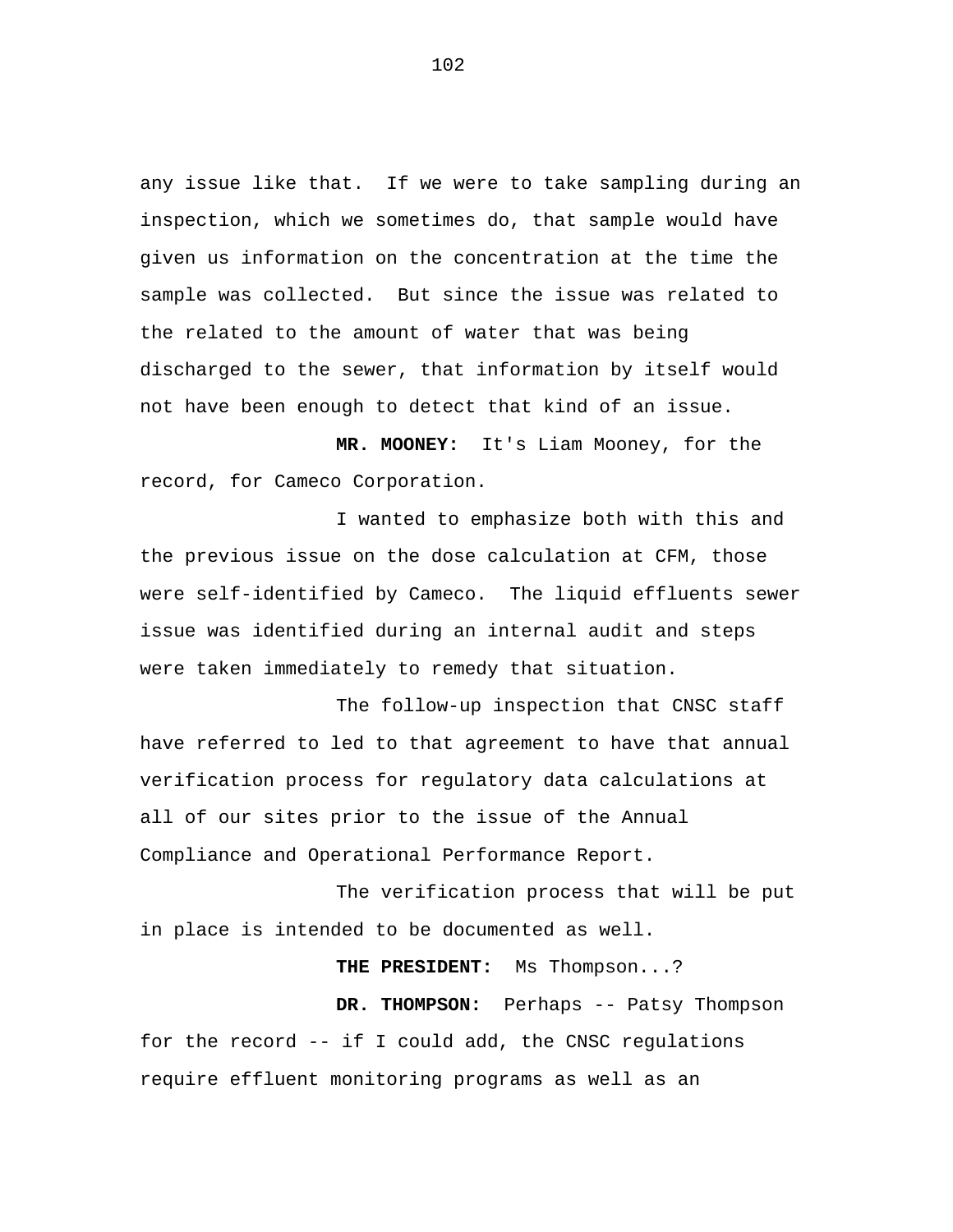environmental management system. Those programs are generally quite mature in licensees such as Cameco and nuclear power plants. So we have over time decreased our frequency of Type I inspections or audits to have more routine inspections.

One of the lessons learned from these types of events and essentially calculation errors that have been reported for other types of programs is that when there are changes to facility operations or types of discharges that we should essentially change our compliance programs to have a more systemic look at the environmental management systems in such programs to make sure that the changes that are occurring are captured appropriately in the licensee's programs.

> **THE PRESIDENT:** Okay, thank you. Dr. McEwen...? **MEMBER McEWEN**: I'm done, thank you. **MEMBER VELSHI:** Why don't we take a break

and then come back?

**MEMBER McEWEN**: And then come back.

**THE PRESIDENT:** Okay. I think we are going to take a break for -- a quarter to 12:00, according to this clock. We will come back at a quarter to 12:00.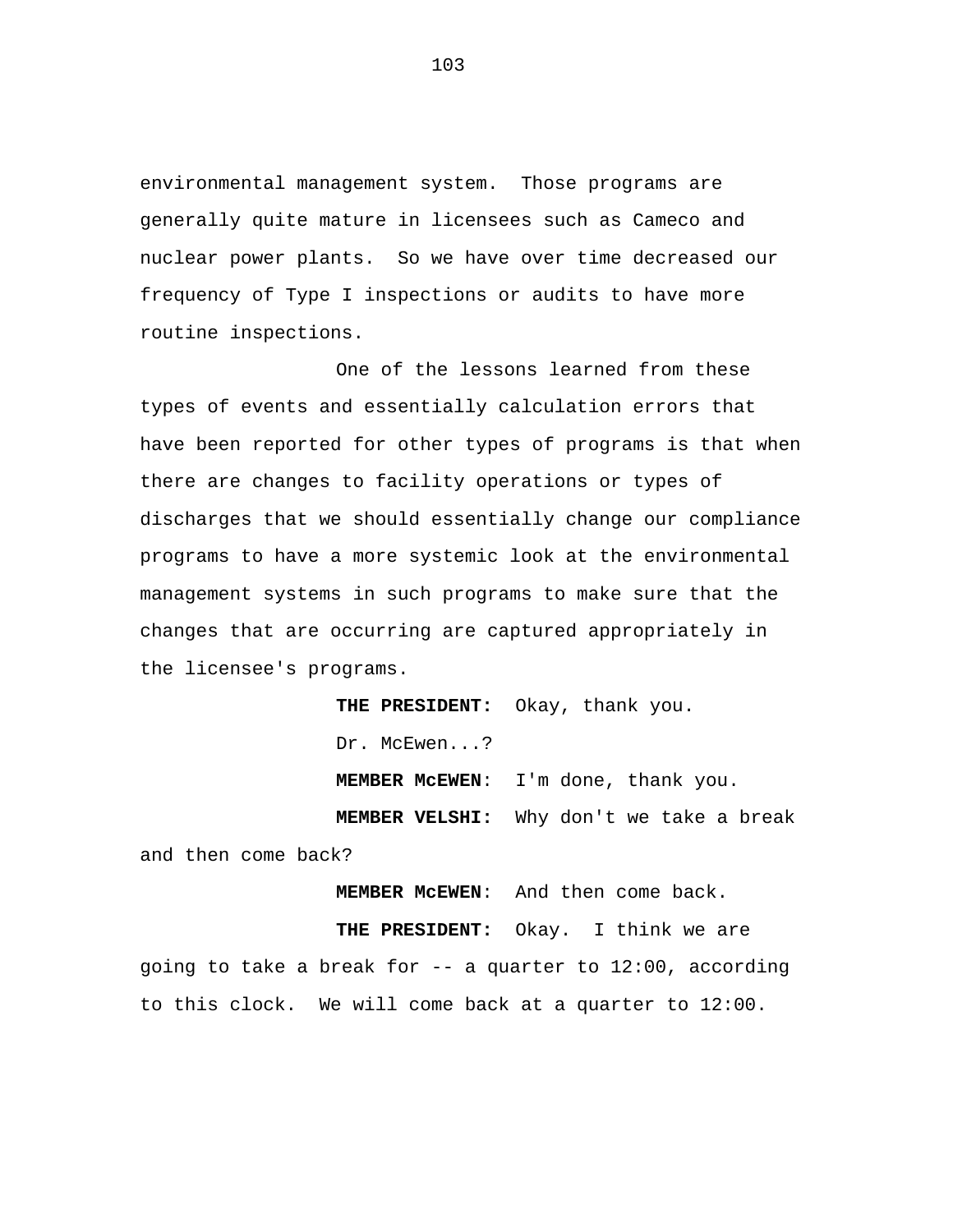--- Upon recessing at 11:33 p.m. / Suspension à 11 h 33

 $---$  Upon resuming at  $11:46$  p.m. / Reprise à 11 h 46

**THE PRESIDENT:** Okay. We are back and I think we have one last round of questions. So let me jump right into it. So Ms Velshi...?

**MEMBER VELSHI:** Thank you, Mr. President. So staff, I was really happy to hear that you are looking at this whole issue of errors in reportable data in a more global way and I would suggest that you

expand the scope to not just errors. I mean given the recent Volkswagen incident that -- I am not suggesting any of our licensees report data deliberately wrong, but that we actually as regulators look and see how do we make sure that we are on top of our game? And I'm sure as Commission members we look forward to hearing what you are going to be doing about that.

My question, and this is what we asked when the nuclear power plants report was presented to us, is the number of interveners and submissions that we got this time. You know, we got a couple of them. Is that satisfactory? Is that sufficient feedback? I mean, you know, just think of our time at GE Hitachi and the level of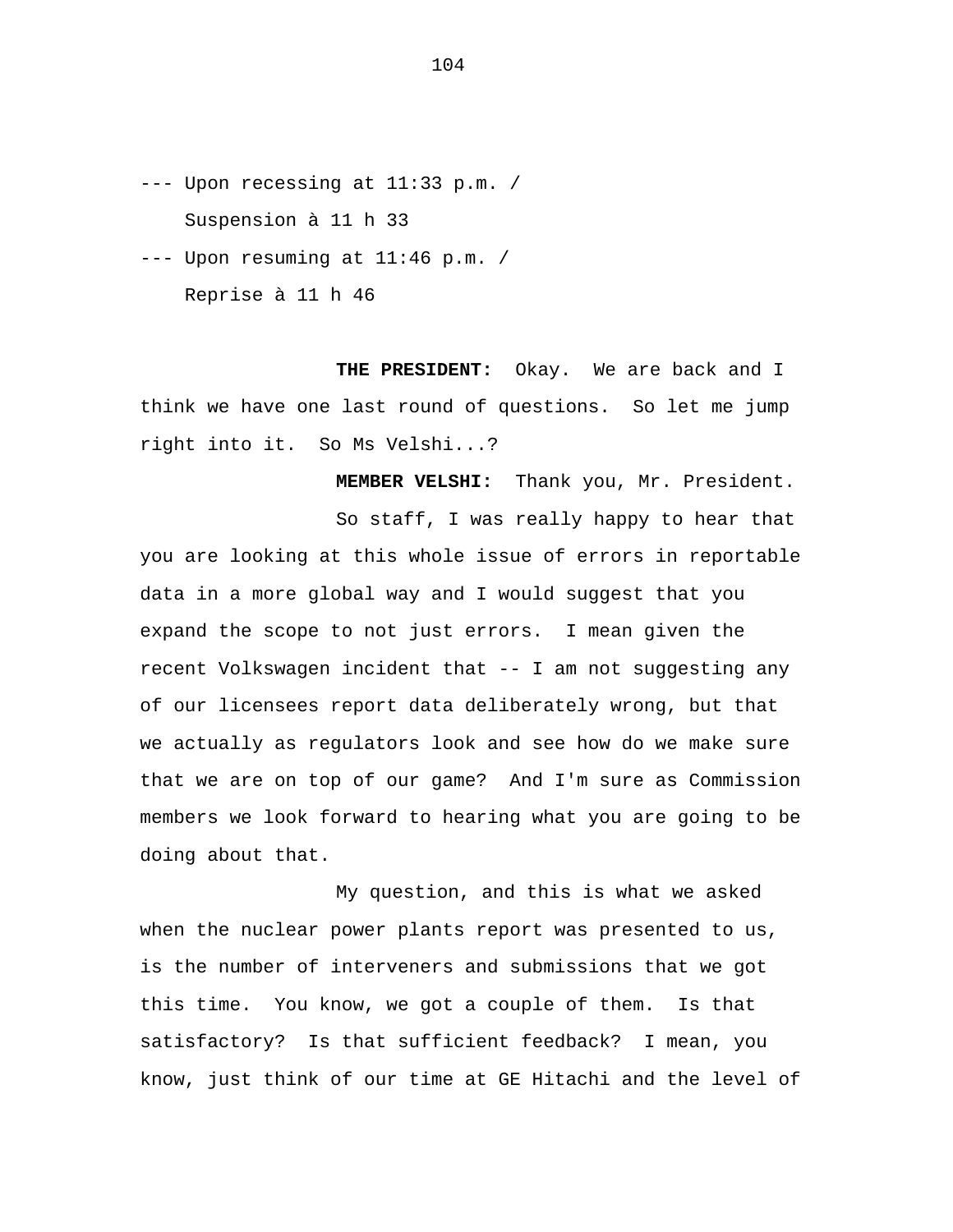public engagement that was evident then.

Is there more that should be done to hear more from our other stakeholders on how these facilities are doing, and staff's assessment of them?

> **MR. RINKER:** Mike Rinker, for the record. So a general comment about GE in

particular in Toronto, last April the CNSC did conduct a CNSC 101 in the neighbourhood and we tried many avenues to engage the public and encourage an audience. For the most part, I think, it was the community liaison committee only who attended.

So 2013 may have been more symptomatic of activists moving into the neighbourhood than the general population. I am not going to dismiss the fact that there may be concerns out there that we are not aware of, but we didn't see a repeat even though we tried to engage.

In general, I think the performance was reasonably satisfactory in 2014. We have some issues that we are following up with, but I didn't -- we were not aware of any major concerns throughout the year that the public had significant preoccupations with.

However, being in communities is helpful to engage the public when they just have something good to say or just want information. They may be more inclined to participate than by coming to Ottawa.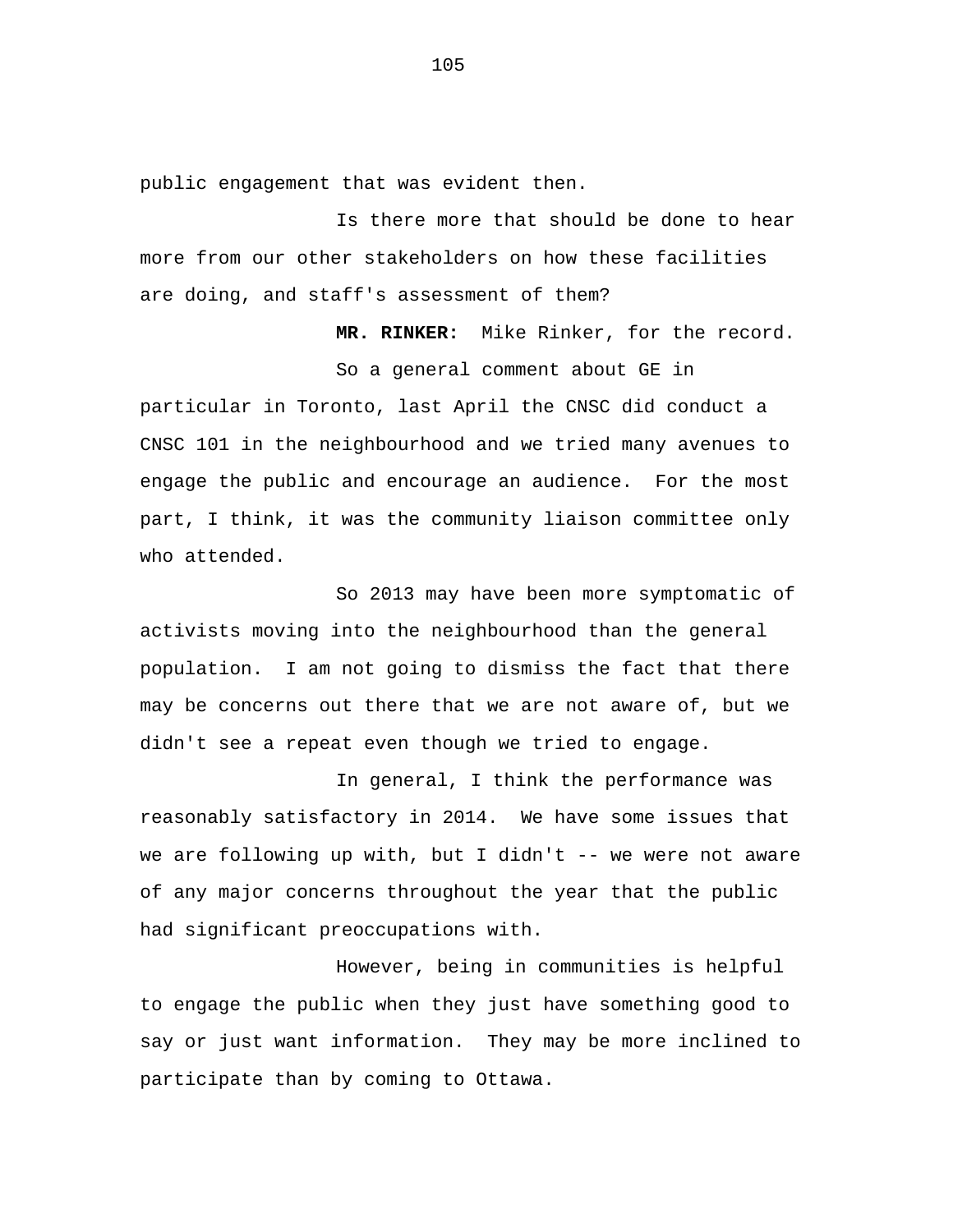**MEMBER VELSHI:** Thank you.  **THE PRESIDENT:** Monsieur Harvey...? **MEMBER HARVEY:** Just one question, a quick

one.

Page 7 on your document there is a table there on the oversight licensing and compliance activities for uranium processing. As the evaluation is based on a risk-based evaluation -- so looking at that table can we say that by the efforts given by the staff that like, for example, Port Hope Conversion Facility which will require person days of compliance of 516, compared to Cameco Fuel, 172; can we say that one is more risky than the other one? I mean is it a picture that can indicate the risk of those facilities?

## **MR. RINKER:** Mike Rinker.

So our Compliance and Oversight Program is risk-informed, so we are informed by previous performance; we are informed by events and we are informed by the risk profile of the facility.

In general the Conversion Facility, for example, deals with hazardous chemicals that are very important for safety to be managed correctly. It's a much bigger, more complicated process where it uses electricity to separate out hydrofluoric acid into hydrogen gas and fluorine gas. So there is a lot of complex processes that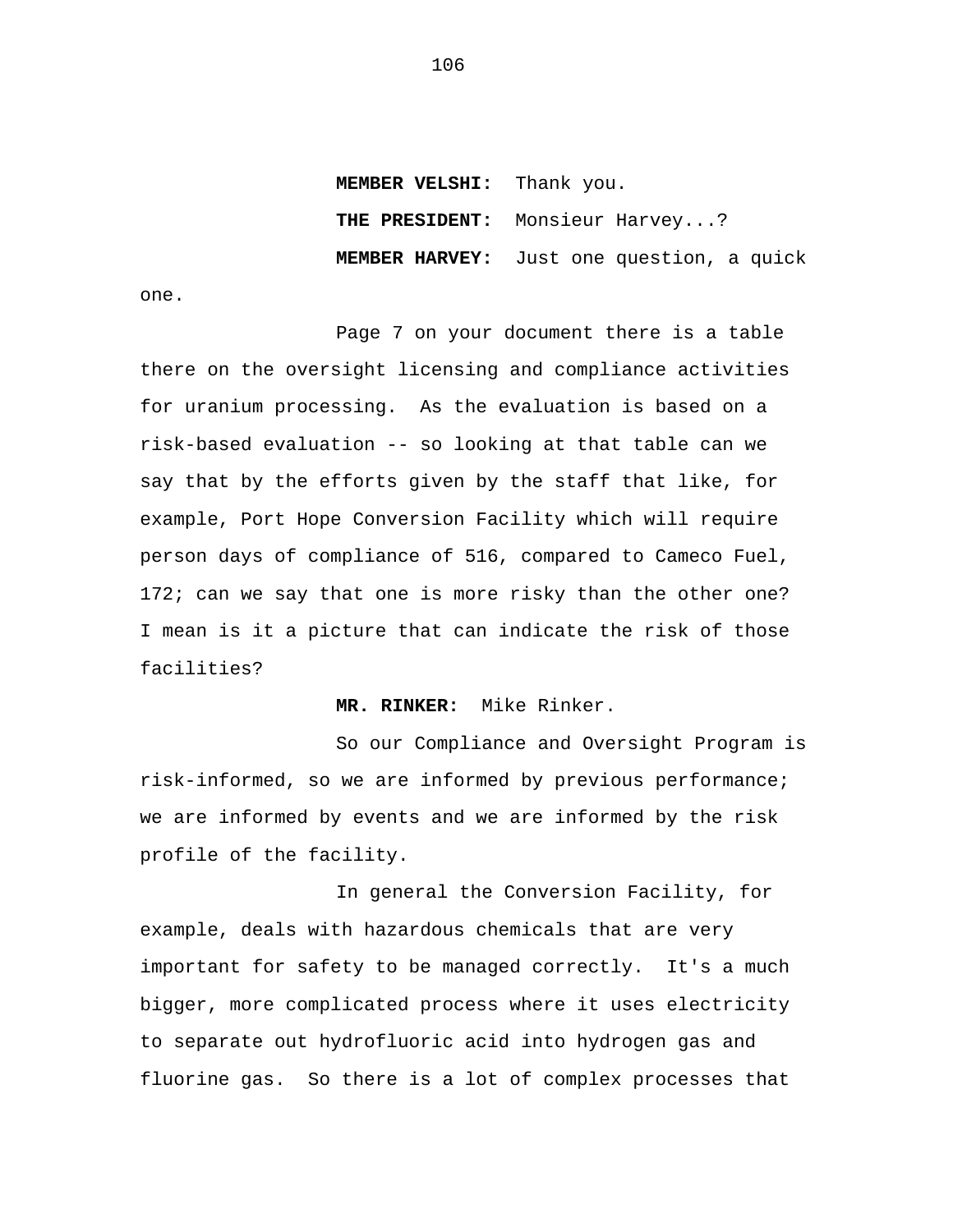happen at this facility.

In addition, the performance in 2014, there were a number of events that occurred and we were on site perhaps observing. So the inspections are six but we were on site more than six times to observe, to make sure that corrective actions were being performed.

So in general, I think, for 2014 you could say that the risk information that we have is commensurate with the number of days we have put forward in terms of compliance.

**MEMBER HARVEY:** But can we say that in the coming year, for example, you will give the same order of efforts for the same facility?

**MR. RINKER:** Mike Rinker.

So the Conversion Facility will always be more effort than the other facilities simply because it's more complex and the potential hazards associated with that facility are much higher than, for example, a fuel manufacturing facility that receives uranium powder and makes pellets and puts them in bundles in a physical process. However, the number of days may go down because in 2015 we are not seeing the same trend of events that we saw in 2014. So the performance of the facility in terms of reportable events has certainly improved. So our reactive inspections, our reactive compliance based on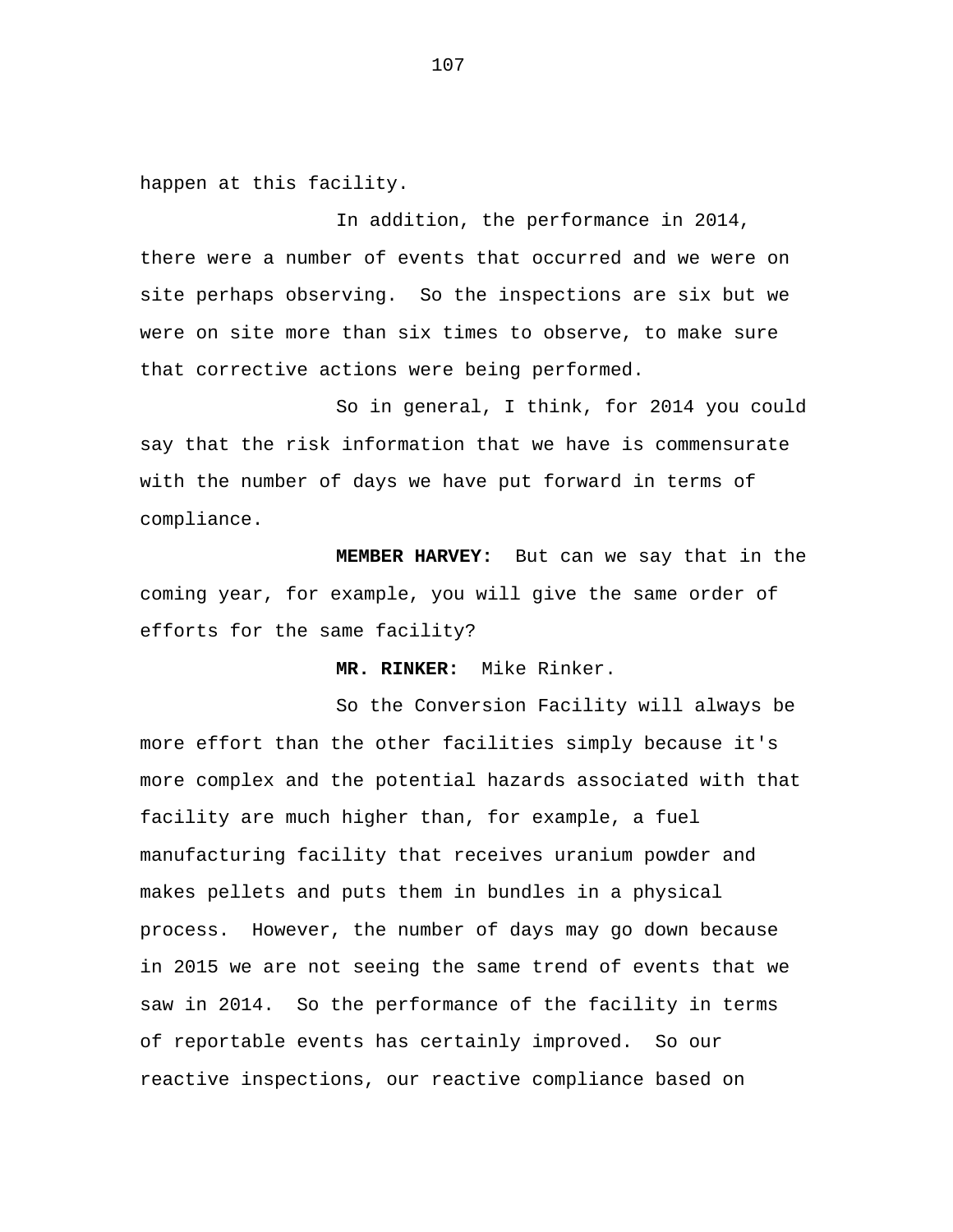events has -- so far has been lower.

**MEMBER HARVEY**: So the performance of the facility as a role to play in the efforts that you will give next year to that facility?

**MR. RINKER:** Mike Rinker.

That's correct. So risk-informed includes the nature of the facility as well as the performance of that facility.

**MEMBER HARVEY:** Merci. Okay.

**MR. MOONEY:** Sorry. It's Liam Mooney for

the record.

One other piece in addition to the -- or I guess an added consideration in the complexity of the Conversion Facility is that it has two operating plants producing two different end products. So you have a UF6 production as well as UO2 production.

So with all of the other points that Mr. Rinker made, there is the additional consideration that you have -- essentially you have two production lines at that facility.

**THE PRESIDENT:** Thank you.

Mr. Tolgyesi...?

**MEMBER TOLGYESI:** I don't have a question. I have just a comment that in spite of our comments and the request to improve the annual report we note that this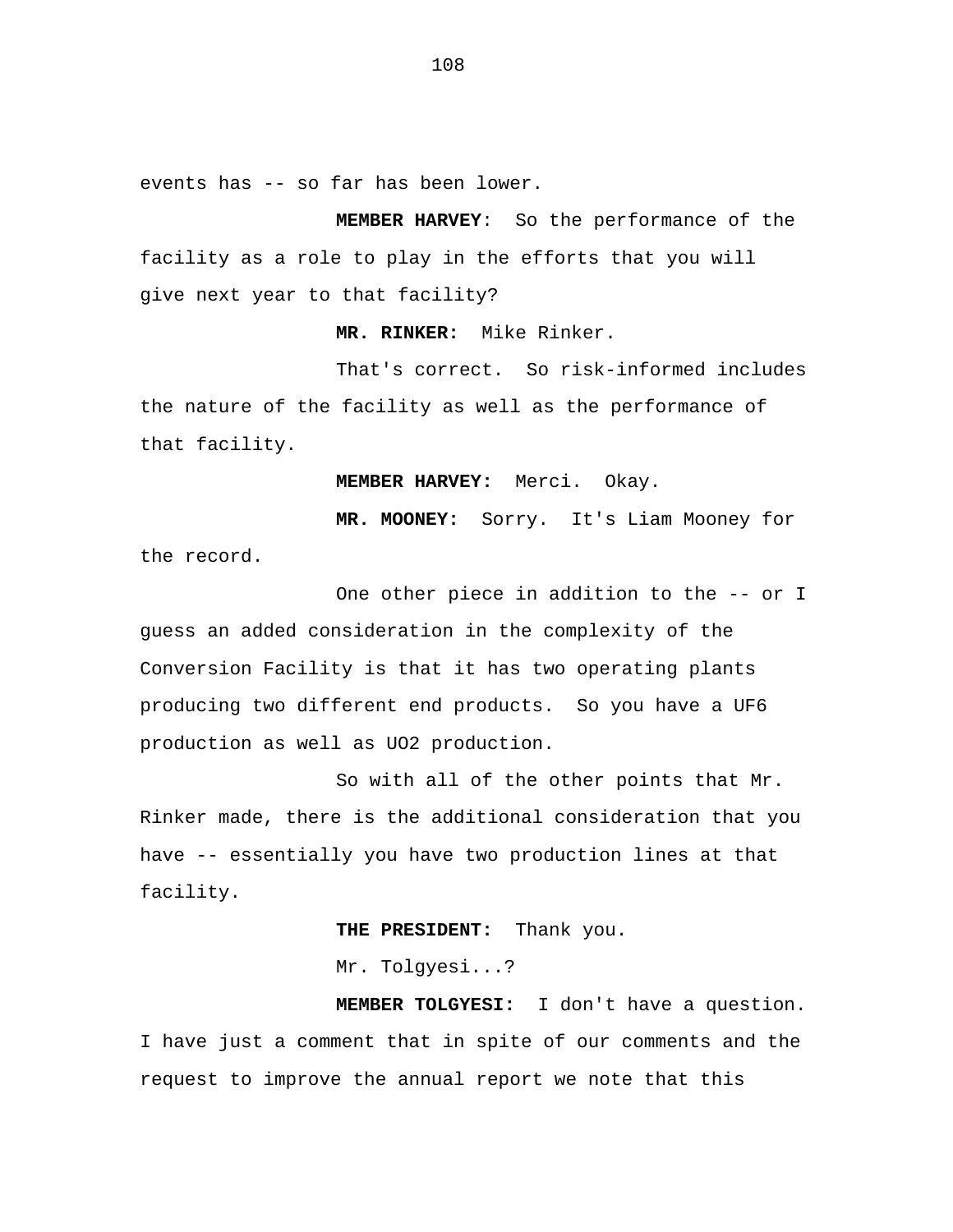year's annual report is an improvement compared to last year's. So you deserve -- you have a merit for doing that and I am quite sure that the next year there will be kind of continuous improvement.

That's it.

**THE PRESIDENT:** I will echo that. I think that I find the reports are, you know, a lot useful and our job is to make sure that they continue to improve and find any kind of areas where we can suggest improvement.

So Dr. McEwen...?

**MEMBER McEWAN:** Thank you, Mr. President. I would echo that too. It's much easier to read than last year.

Page 19, just a very, very, very specific question relating to this misplaced dosimeter. I would like to understand what the process is when a dosimeter is misplaced.

So was the individual worker for the period of the lost dosimeter un-badged? Was he badged with a replacement dosimeter? And how long did it take before he noticed he lost his dosimeter till the time it was either found or he was re-badged?

**MR. RINKER:** If we could have Cameco help us with that reply while we search for the information? **MR. MOONEY:** It's Liam Mooney, for the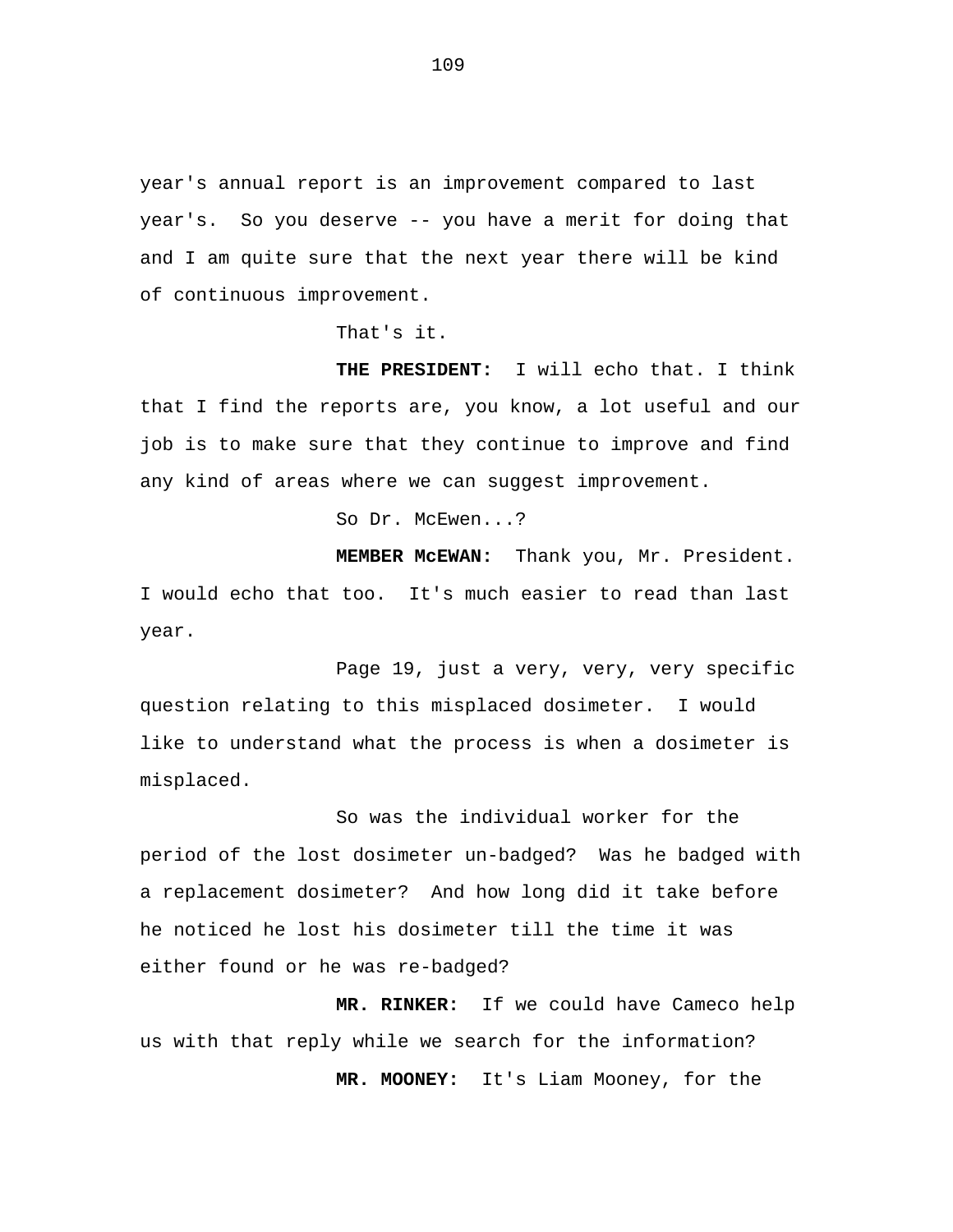record.

We similarly don't have that information in front of us and would have to do some digging to get it. We can commit to coming back or providing that information to staff for transmittal to the Commission.

**THE PRESIDENT:** Okay. Thank you. **MEMBER McEWAN:** Thank you. **THE PRESIDENT:** Any other questions? I just have one and, again, it's very, very specific and it's probably because I didn't understand.

This is on -- let me find the location. This is on page 57 and it's dealing with GE Hitachi. The last, almost, paragraph says:

> "GE Hitachi conducted a total of 40 inspections and investigations in Toronto and 65 in Peterborough."

That sounds like a lot, and the question

is are they really serious kind of full inspections and are the results shared with CNSC staff?

**MR. WARD:** Mark Ward, for the record. I'll make a first comment and then I'll pass it over to Paul Desiri.

We do a number of internal inspections throughout the process just on our own due diligence and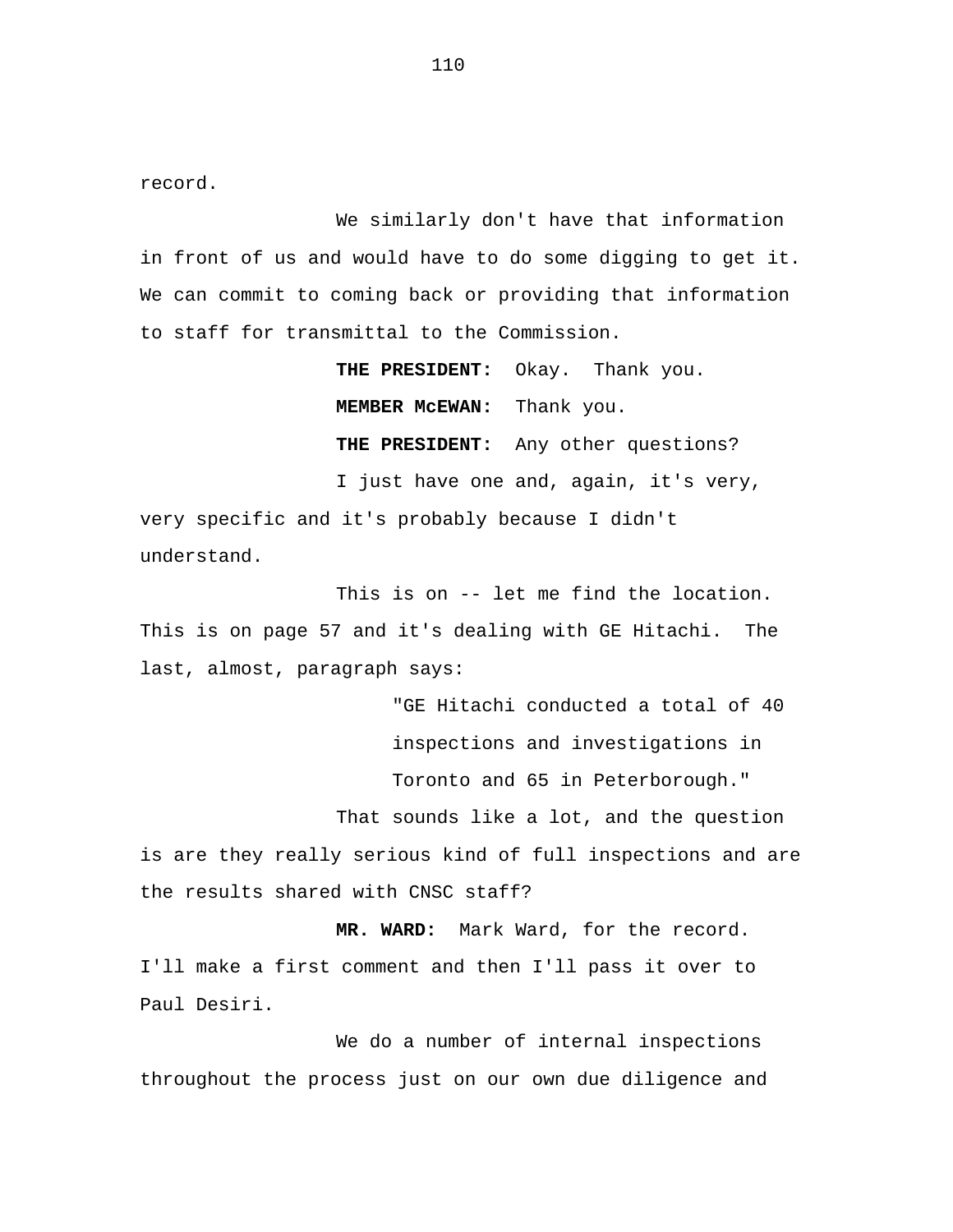for continuous improvement to optimize processes, but I will let -- I will let Paul comment on the information that may be shared with the CNSC staff.

**MR. DESIRI:** For the record, Paul Desiri. It really depends on what we are investigating. So for instance, if it's an action level exceedance we have an obligation to report to the CNSC within 24 hours and submit a report within 21 days which we do.

If it's an internal level that has been exceeded, we normally investigate ourselves. We take -- we do just as thorough an investigation as if it was an action level but we don't normally share that information with the CNSC. But they are certainly welcome to look at it when they are doing inspections especially if they are looking at that subject area.

So, for example, if they are looking at radiation protection often what they do is they look at all the internal level exceedances over a period and sort of what was investigated, and what was the lessons learned.

> **MR. WARD:** Mark Ward, for the record. I'll just comment again.

We have a very comprehensive software that we use called Gensuite that tracks all of our investigations, be it if they are related to issues related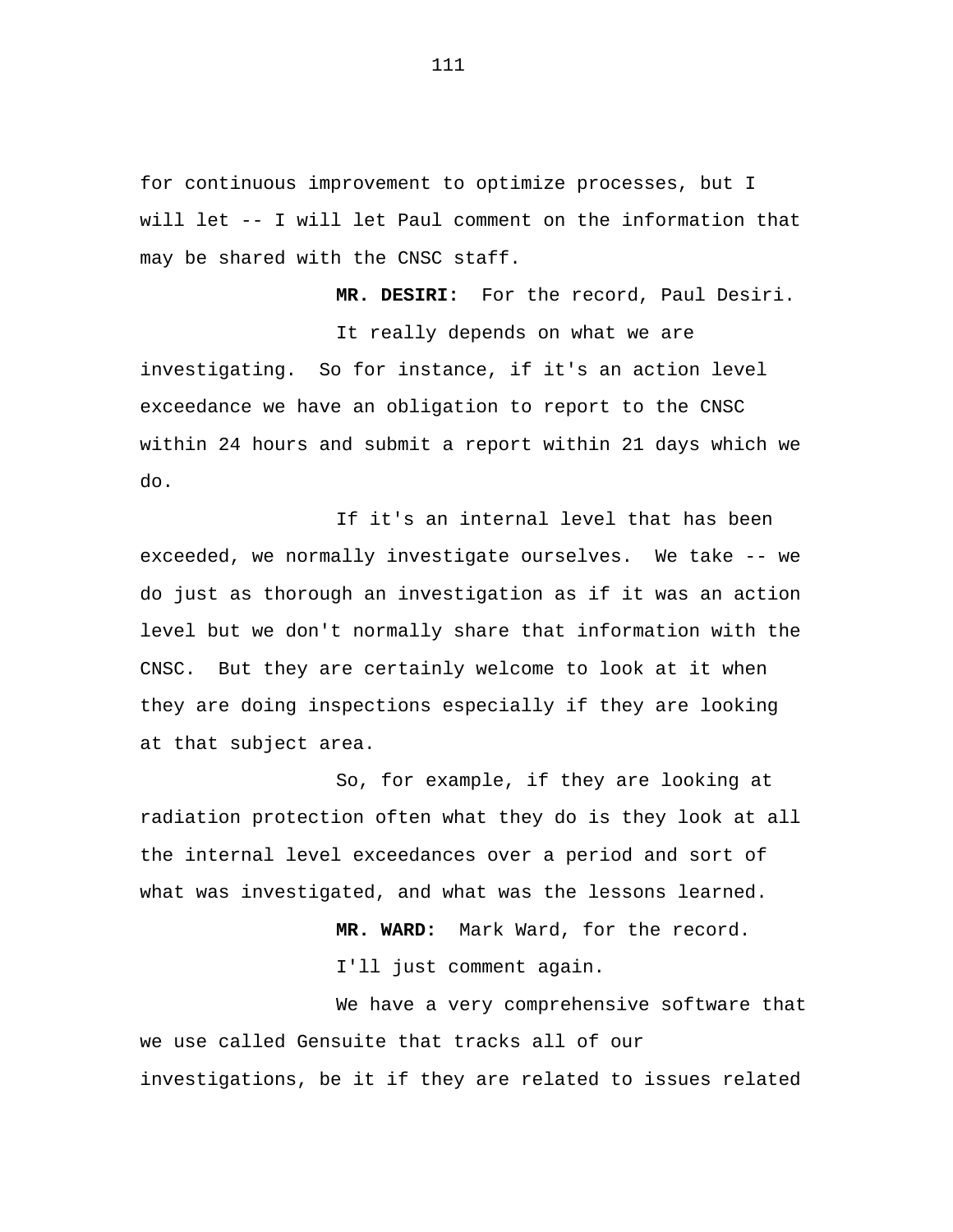to the licence or just industrial safety issues and responses. So that collects everything and they would have been put forward. That could be part of the reason why you are seeing a number of inspections here. They may not all be related directly to the licence activities.

**THE PRESIDENT:** Staff, are you making use of -- those are large numbers of inspections. Presumably there is some good material in there to verify what you are looking for.

**MR. AMALRAJ:** Julian Amalraj, for the record. I am the project officer looking after GE's compliance verification activities.

The inspections and investigation in question are associated with walkabouts related to worker health and safety that their committee is in charge of. This is something that GE does on a regular basis but they are -- the information is reviewed by their worker health and safety committee and the minutes from that worker health and safety committee is given to CNSC as part of inspections when requested.

CNSC staff did review the inspection -- as part of our inspection the worker health and safety committee minutes, and based on the performance we do take actions in terms of what we look at in the facility.

**THE PRESIDENT:** Okay. Thank you.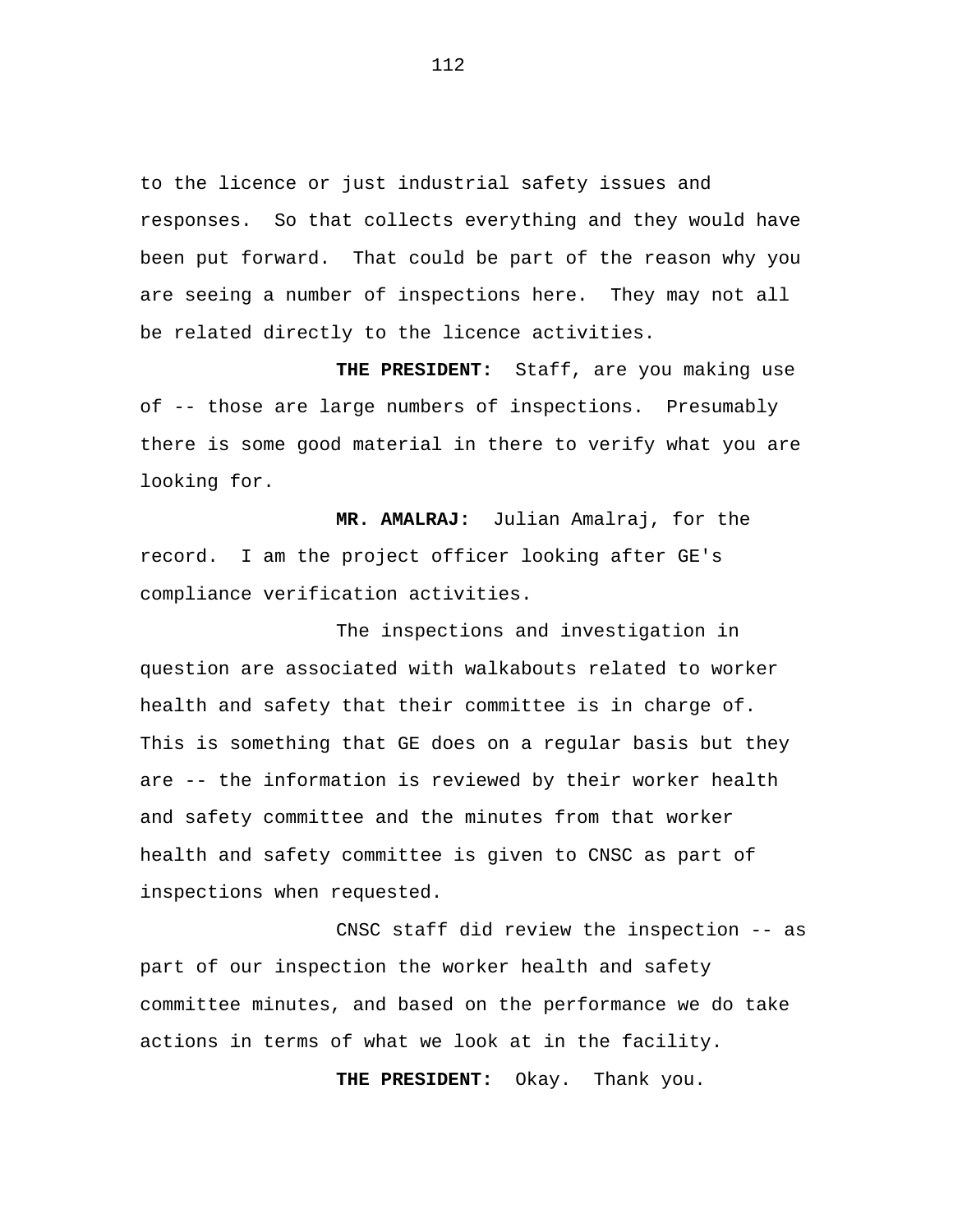Anybody else; any other questions?

Okay. Thank you. Thank you very much. This will conclude the first part, and I think we can now move on to the second part of this report.

Dr. Newland, I think the floor is still yours.

**DR. NEWLAND:** Thank you. I will pass it over to Rob.

**MR. DWYER:** Thank you, and good morning, Mr. Chairman and Commission Members.

My name is Robert Dwyer and I am a project officer in the Nuclear Processing Facilities Division. I will be presenting the next part of the CNSC staff's presentation on the performance of nuclear substance processing facilities.

These facilities are different from the uranium processing facilities that we just discussed as their end products are not related to the nuclear fuel cycle for nuclear power plants.

The products created by nuclear substance processing facilities have a variety of end uses, such as diagnosing and treating cancer, sterilizing items for sanitary reasons such as surgical gloves, and creating self-luminous emergency and exit signs for buildings and aircrafts.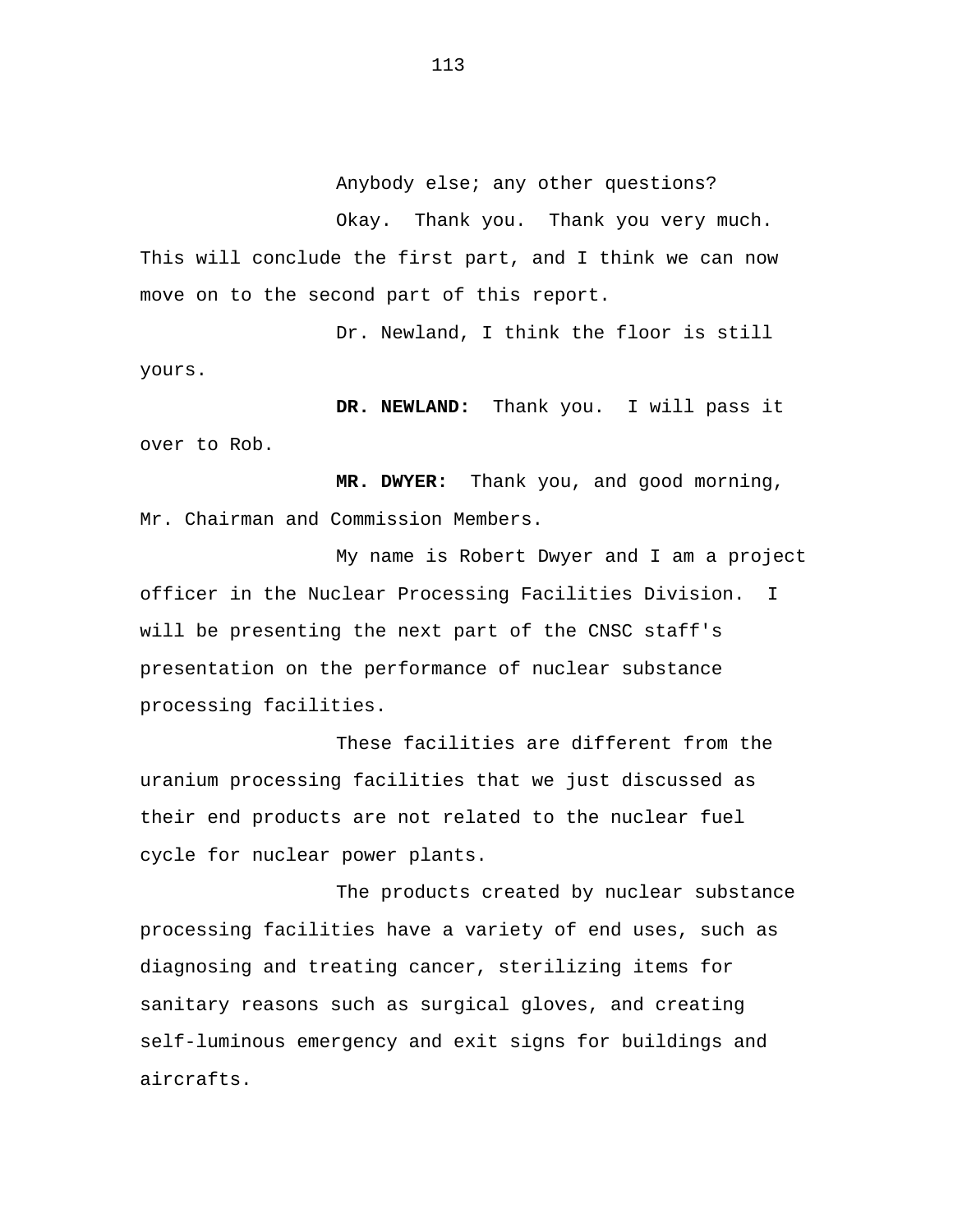There are three nuclear substance processing facilities in Canada, all of which are located in the Province of Ontario. SRB Technologies is a gas tritium light source manufacturing facility located in Pembroke. Nordion is a health science organization that provides products used in the prevention, diagnosis and treatment of disease, and Best Theratronics manufactures teletherapy machines, self-shielded irradiators and small cyclotrons.

I think my mic must've cut out. Sorry. Both Nordion and Best Theratronics are located in Ottawa.

The CNSC continuously monitors these facilities to provide assurance to Canadians of the continuing compliance and safety performance. This table presents the licensing and compliance effort from CNSC staff for nuclear substance processing facilities in 2014.

CNSC staff spent a total of 454 person days on licensing activities. All three facilities have undergone licence renewals in the 2014 and 2015 calendar years. A total of 278 person days were dedicated to compliance activities which include inspection of these facilities, licensees' activities and processes as well as through the review of licensees' reports.

CNSC staff performed a total of five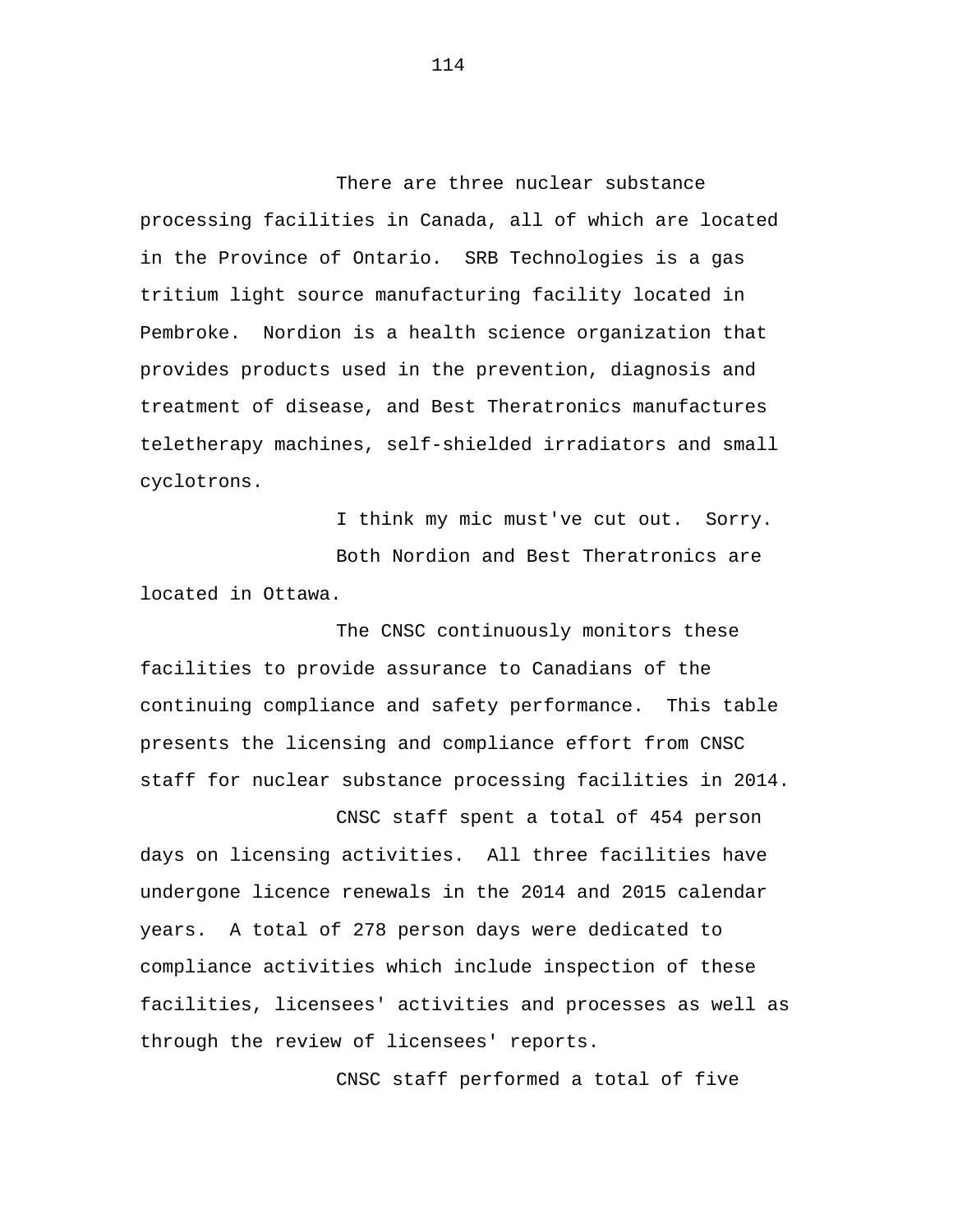compliance inspections. All the findings resulting from these inspections were provided to the licensee in detailed inspection reports. There was only one enforcement action issued in 2014.

It should be noted here that Best Theratronics received their first Class 1B facility licence in July of 2014 and the inspection that was conducted was under its previous nuclear substance and radiation device licence.

All these facilities -- I'm sorry. At these facilities, there were no requests for information pursuant to Section 12(2) of the general *Nuclear Safety and Control Regulations* and no orders were issued. However, there was one administrative monetary penalty issued to Nordion for failing to comply with the condition of its export licence.

Nordion paid the penalty in nine days, and there have been no non-conformances of this nature since the issuance of the AMP.

The performance ratings for each of the 14 safety and control areas were determined by CNSC staff based on the results and observations from inspections and desktop reviews. For 2014, all of the nuclear substance processing facilities met CNSC staff's requirements and received a fully satisfactory rating, with the exception of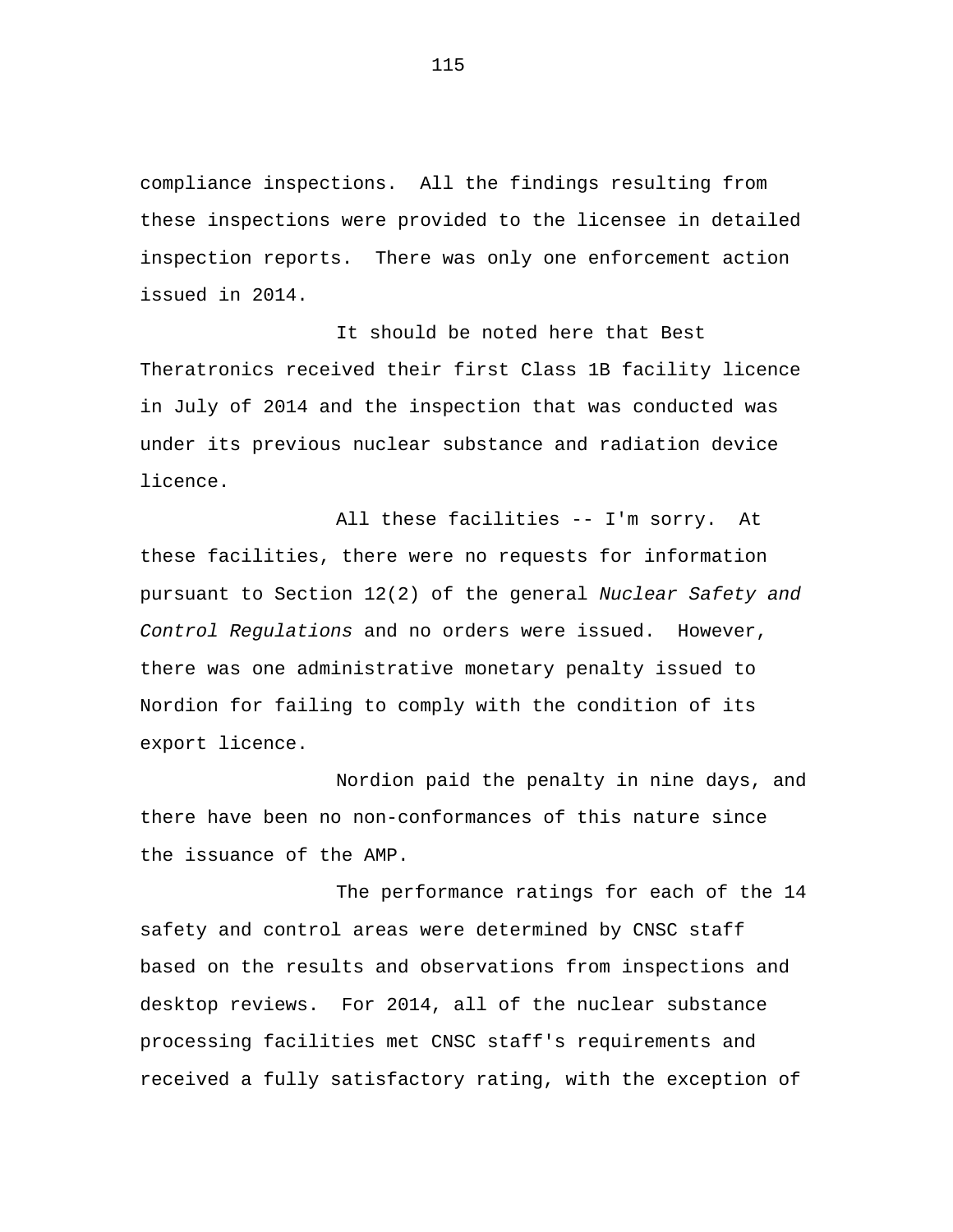a few SCAs that were given a fully satisfactory for exceeding staff's expectations.

SRB's conventional health and safety program was rated as fully satisfactory in 2014 as a result of its consistent record of worker protection. CNSC staff also rated SRB's fitness for service program as fully satisfactory as a result of several improvements to its manufacturing processes, equipment and revision of its maintenance program in 2014. These improvements proactively incorporated best industry practice.

Nordion received a fully satisfactory rating for environmental protection due to its continual small environmental releases and Nordion's commitment to the "as low as reasonably achievable" principle.

Nordion's security program was also rated as fully satisfactory due to its continual improvements and ability to maintain the program.

Overall, these ratings indicate adequate management of safety and control measures at all facilities.

The graph on this slide shows the average and maximum effective radiation doses to nuclear energy workers for 2014 for the three facilities. The red line is the regulatory annual effective dose limit of 50 millisieverts.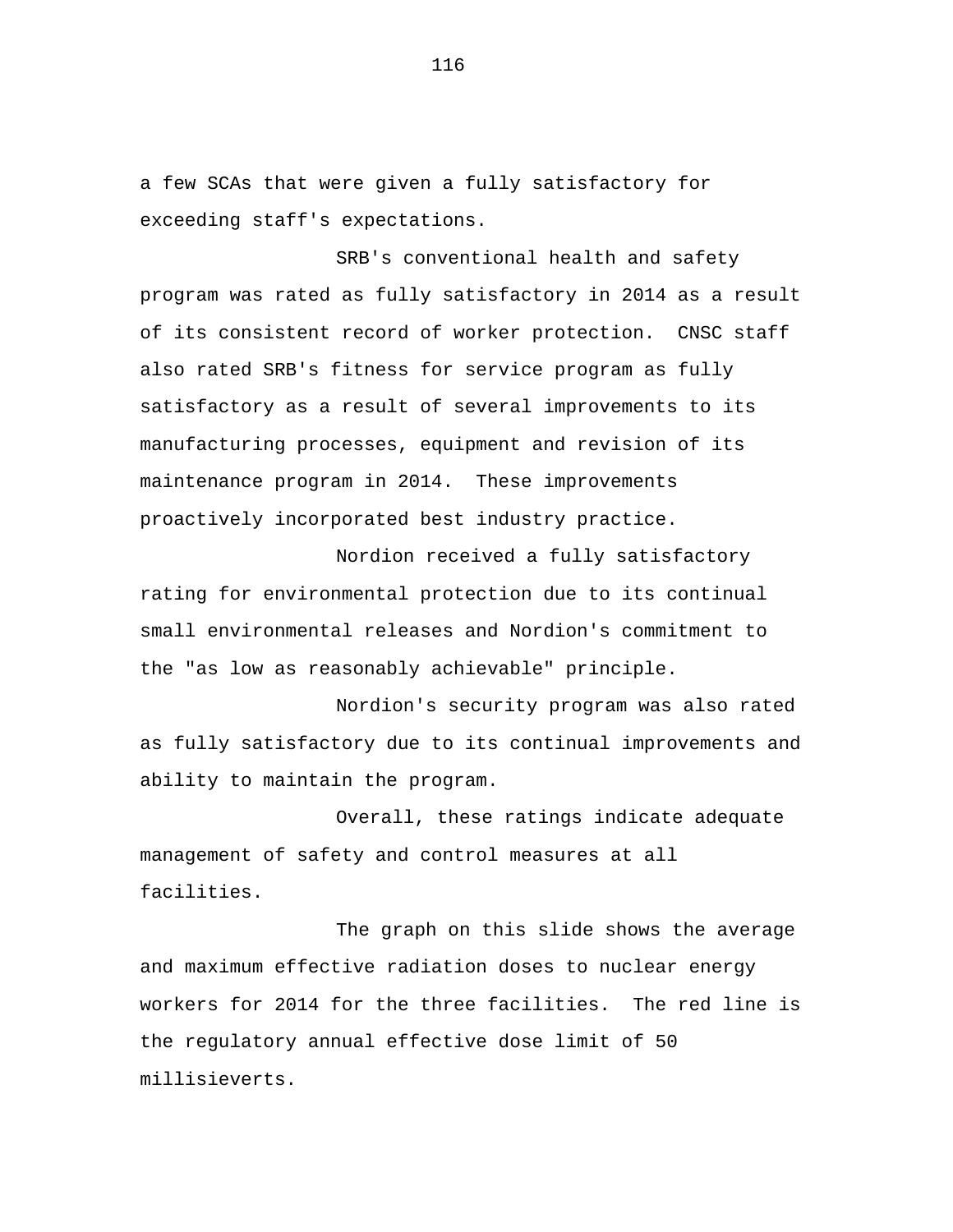As shown, the average and maximum doses received by workers at each of these facilities was well below the regulatory limit. This data demonstrates that doses to workers at nuclear processing facilities are safe and the radiation programs are effective.

This slide shows the number of lost time injuries for the last five years.

In 2014, there were no lost time injuries at SRB Technologies, three at Nordion and one at Best Theratronics. As previously mentioned, SRB was given a fully satisfactory rating in recognition of its consistent record for worker protection.

Nordion's performance rating for conventional health and safety was lowered from fully satisfactory to satisfactory for 2014 due to the increase in the number of lost time injuries.

Best Theratronics was issued its first Class 1B licence in July of 2014 and was not required to submit lost time injury statistics under its old licence.

CNSC staff conclude that the nuclear substance processing facility's licensees programs related to conventional health and safety were effective in protecting persons working at these facilities.

We'll now look at the three nuclear substance processing facilities in more detail, starting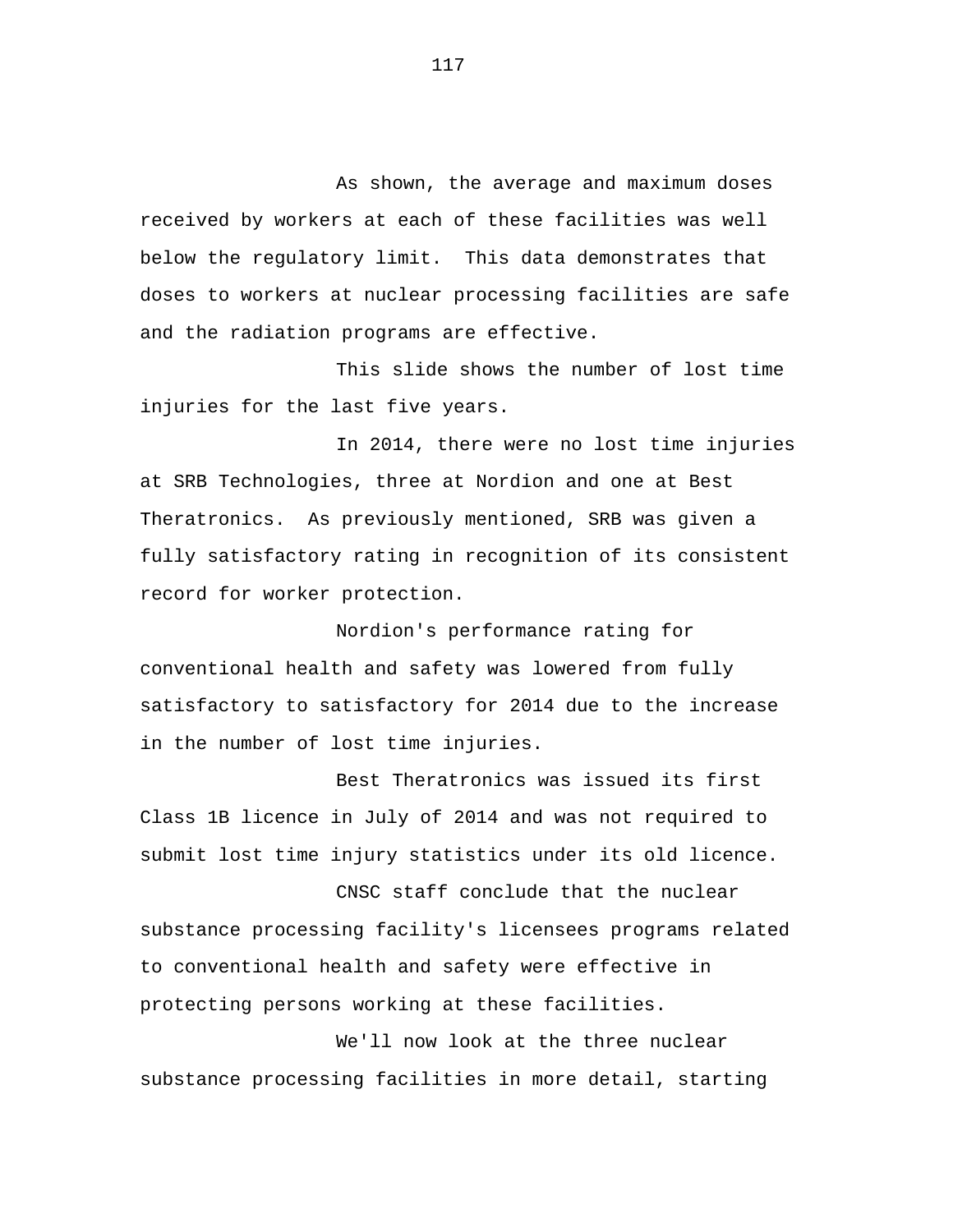with SRB technologies.

SRB processes tritium gas to produce gaseous tritium light sources and also manufacture radiation devices that contain these sources. This facility is located in Pembroke, Ontario.

On this slide are pictures of some of the items that are made at SRB, including exit signs, aircraft signs and safety markers. In 2014, there were no significant process modifications to SRB's facility.

SRB's licence was renewed on July 1st, 2015 for a period of seven years, with an updated Licence Conditions Handbook.

In 2014, SRB did not exceed any regulatory limits. There were no radiation protection action level exceedances, and one environmental action level exceedance.

The action level exceedance was a release of 16.57 terabecquerels of tritium which occurred from October 28th to November 4th in 2014. This release was above the weekly action level of 7.75 terabecquerels, and represents 3.7 percent of the annual release limit.

SRB conducted an investigation into this exceedance to identify contributing causes and root causes. SRB's investigation concluded that this exceedance was related to a gaseous tritium light source leakage and a manifold gauge leak.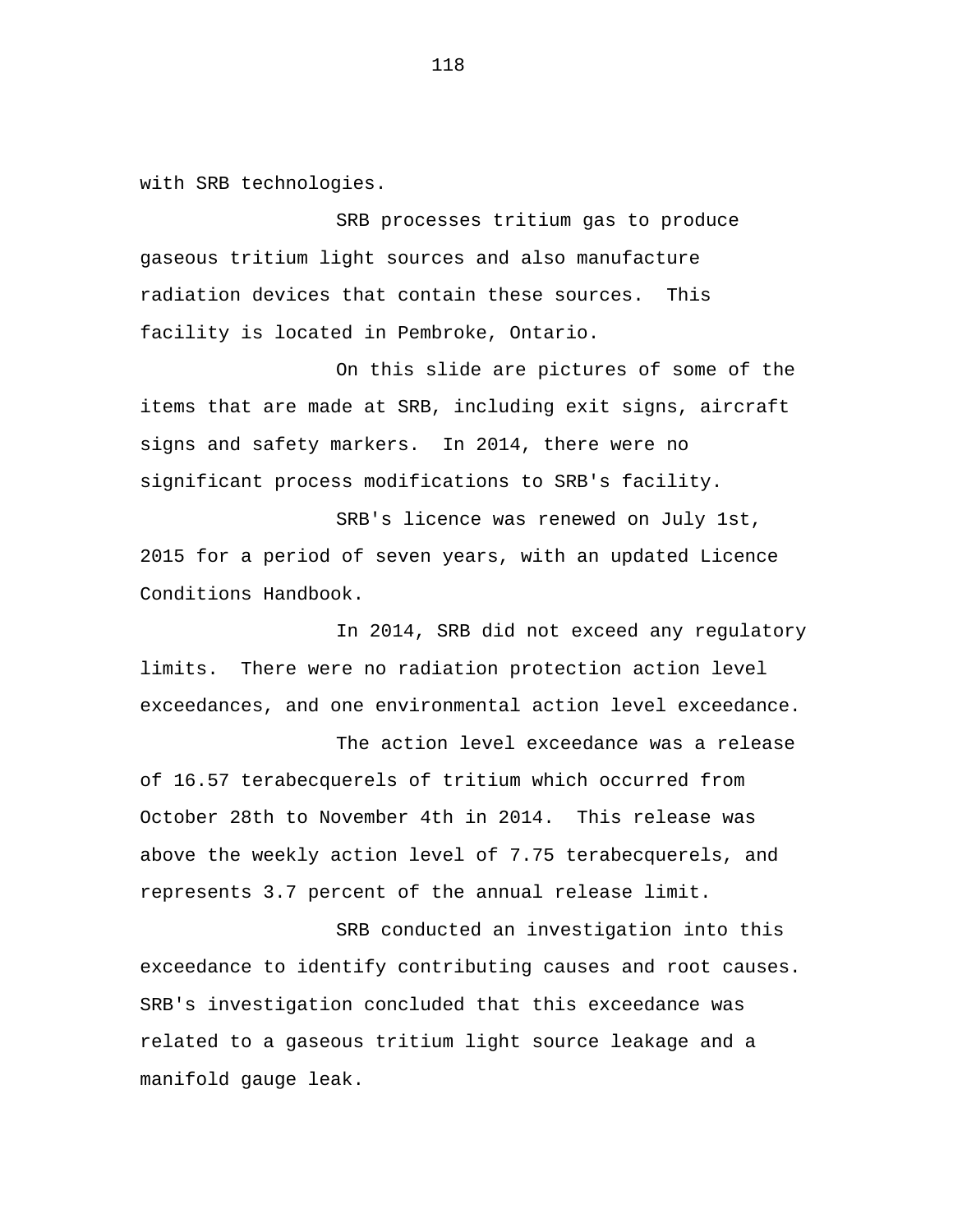CNSC staff reviewed SRB's investigation report and their proposed corrective actions and found both to be acceptable.

In 2014, there were no lost time injuries at SRB. CNSC staff are satisfied that SRB Technologies continues to protect the health and safety of workers and the environment.

During SRB's licence renewal hearing on May 14th, 2015, the Commission had two requests of CNSC staff. One was to present annually on the total quantity of tritium processed at SRB, including the number of products shipped and the number of expired signs received. The other was to provide annual information on tritium concentrations in ground water.

These next two slides are intended to provide the Commission with an update on this requested information.

In 2014, SRB processed a total of 28,714,118 gigabecquerels of tritium. There were 1,100 shipments of products that contained gaseous tritium light sources, and 20,363 expired signs received in 2014.

The expired signs were either reused or repackaged, secured and sent to a licensed waste management facility.

This figure provides the most recent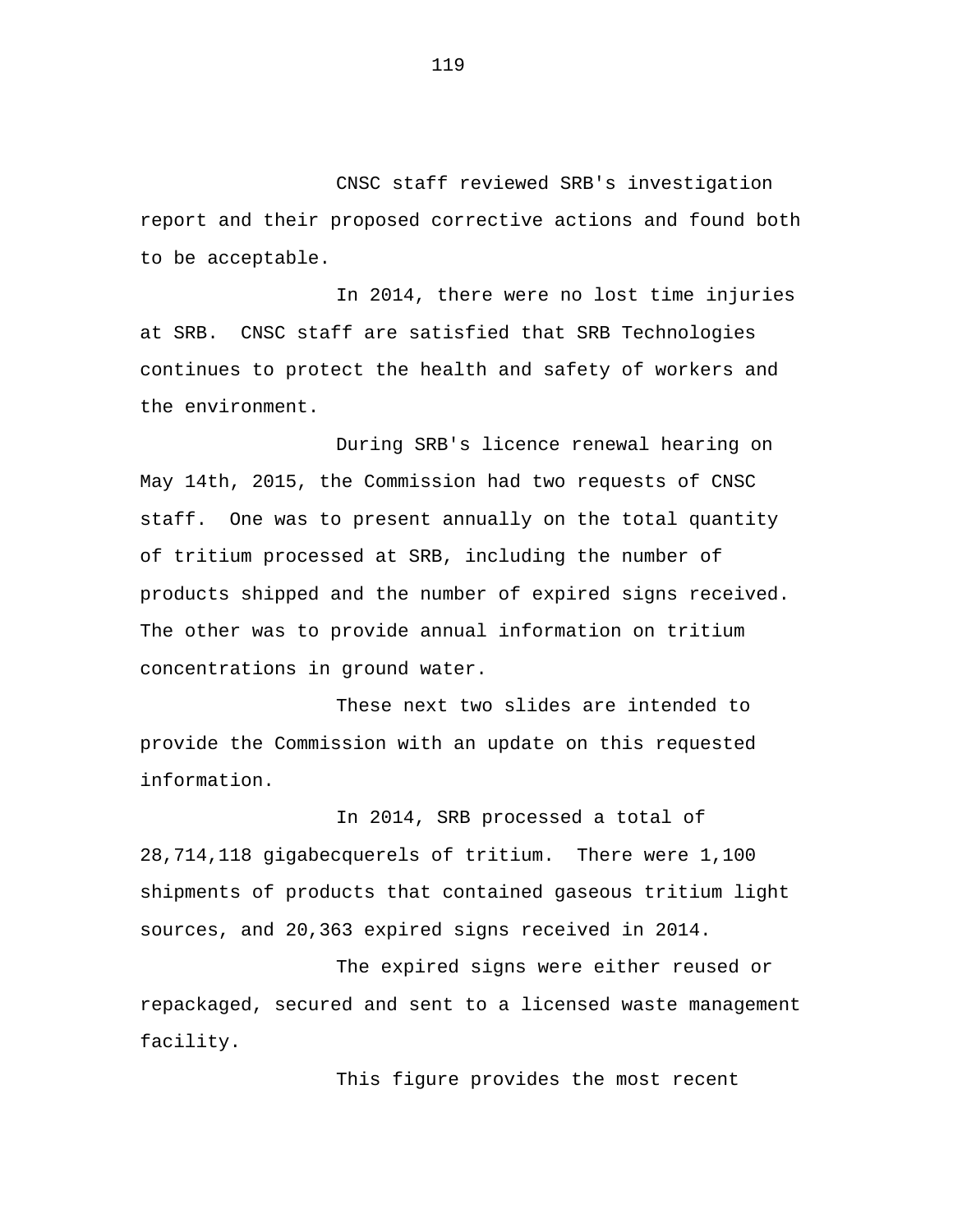average ground water monitoring data near the SRB facility. As expected, the highest tritium levels in ground water occur adjacent to the facility, and very low values are observed near residential areas and in Muskrat River.

The concentration pattern observed in this slide is reflective of aerial deposition rather than ground water migration. As it rains, the tritium in the air is transferred into the ground water and decays before it is able to travel very far. This means that the values in Muskrat River are not expected to increase from what is observed today.

The elevated tritium levels surrounding the facility are from historic emissions and are expected to reduce over time.

Tritium values in wells located in the residential area are near or below the 200 becquerels per litre, which are well below the provincial drinking water standard of 7,000 becquerels per litre.

The residents are connected to the municipal water supply, which is fed from the Ottawa River where tritium is near the detectable limit of five becquerels per litre.

The observed concentration pattern is consistent with predicted values, and CNSC staff conclude that residents in the area and Muskrat River remain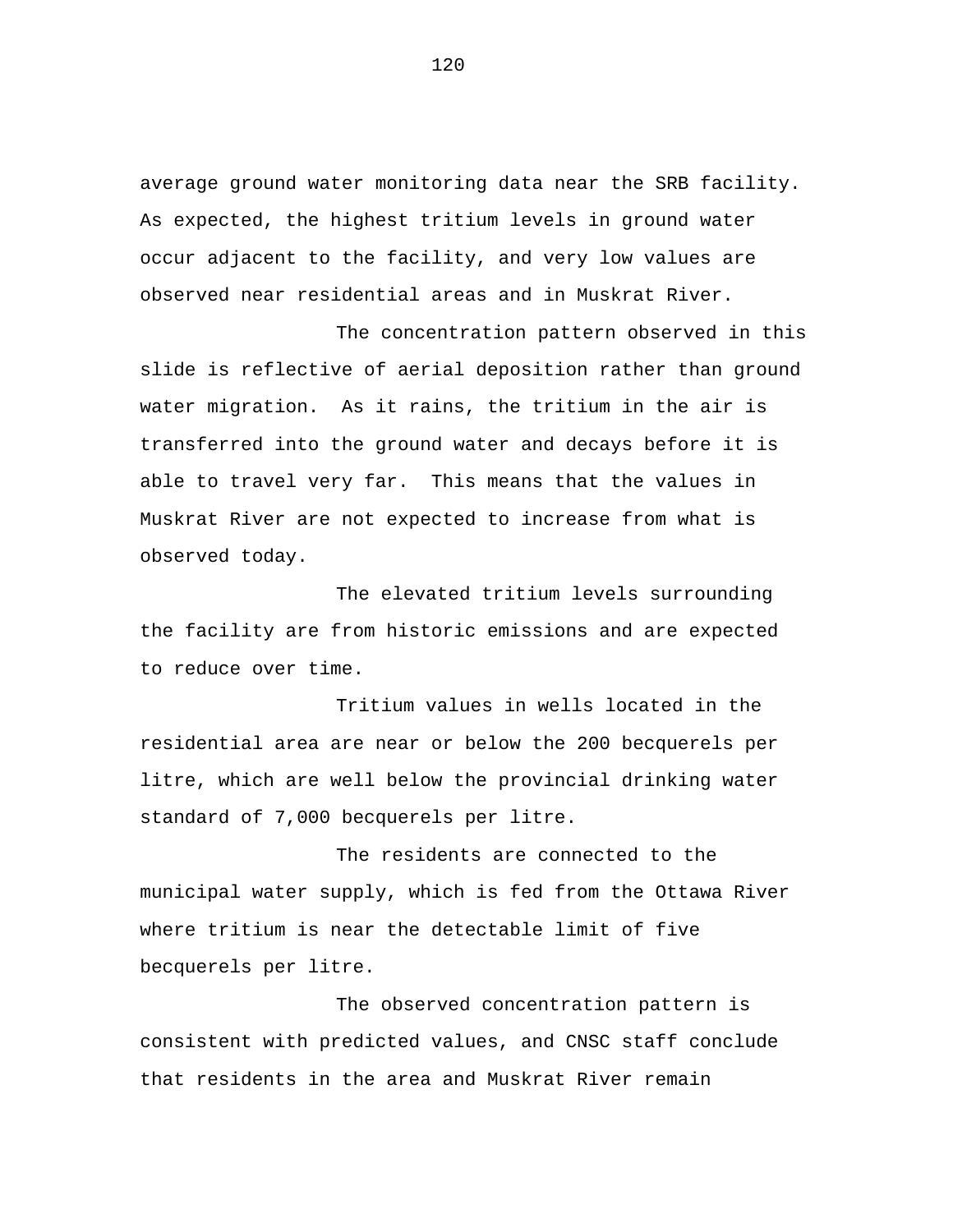protected.

This concludes the section on SRB Technologies, and I'll now move on to Nordion.

Nordion Canada Incorporated is a nuclear substance processing facility located in Ottawa, Ontario. Nordion manufactures sealed radiation sources used in cancer therapy and irradiation technologies and a variety of medical isotopes used in nuclear medicine.

The satellite photo on the right-hand side of this slide shows both the Nordion and Best Theratronics facilities as they're located directly adjacent to one another. Nordion's facility is highlighted with a red box.

In July of 2014, Nordion was acquired by a company called Steragenics. Nordion still operates under the same name, however, its Class 1B nuclear substance operating licence was transferred to reflect Nordion's new corporate identity. The only change on CNSC staff's licence was the new corporate number.

A hearing was held on August 19th, 2015 for the Commission to consider Nordion's licence for renewal. Just yesterday, the Commission's decision was published and Nordion was granted a 10-year licence expiring in 2025.

There have been no major changes to Nordion's facility or its operation since the recent public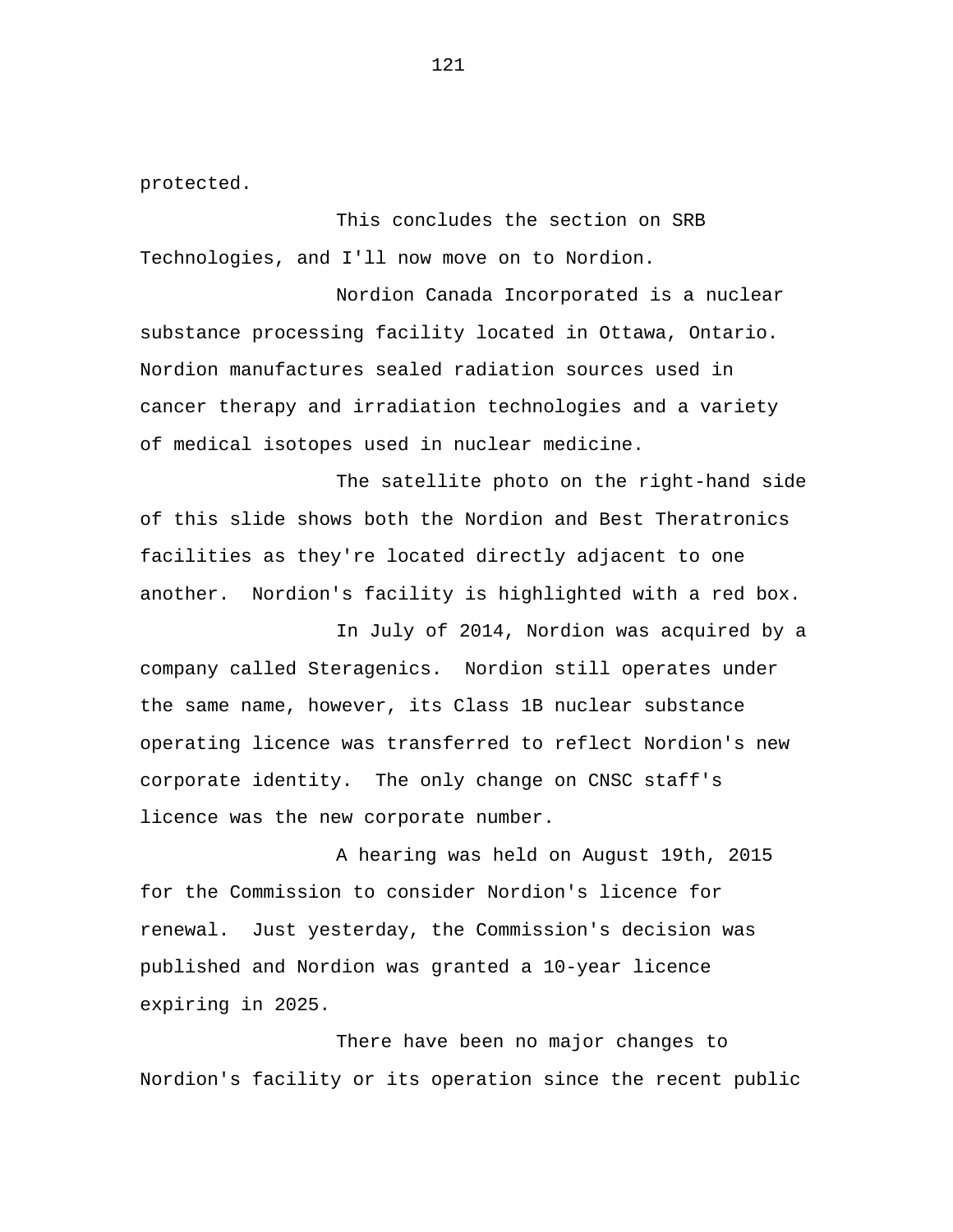hearings.

In 2014, Nordion had no regulatory limit or action level exceedances. Nordion did have three lost time injuries in 2014 that were all related to back injuries.

Nordion has since updated its back safety training and have planned additional initiatives on back safety in 2015. CNSC find the actions taken by Nordion to be acceptable.

CNSC staff are satisfied that Nordion continues to protect the health and safety of workers and the environment.

The following two slides provide a status update on the recent fire at Nordion. As discussed during Nordion's licence renewal, on August 6th, 2015 there was a fire on the roof of Nordion's facility. Nordion implemented its emergency response plan, and was in direct contact with the CNSC project officer once emergency measures were initiated.

Ottawa Fire Services were quickly on scene and extinguished the fire. There was no impact to persons or the environment, and no one was injured.

Both the air and water samples that were collected confirm that no nuclear substances were released by this event.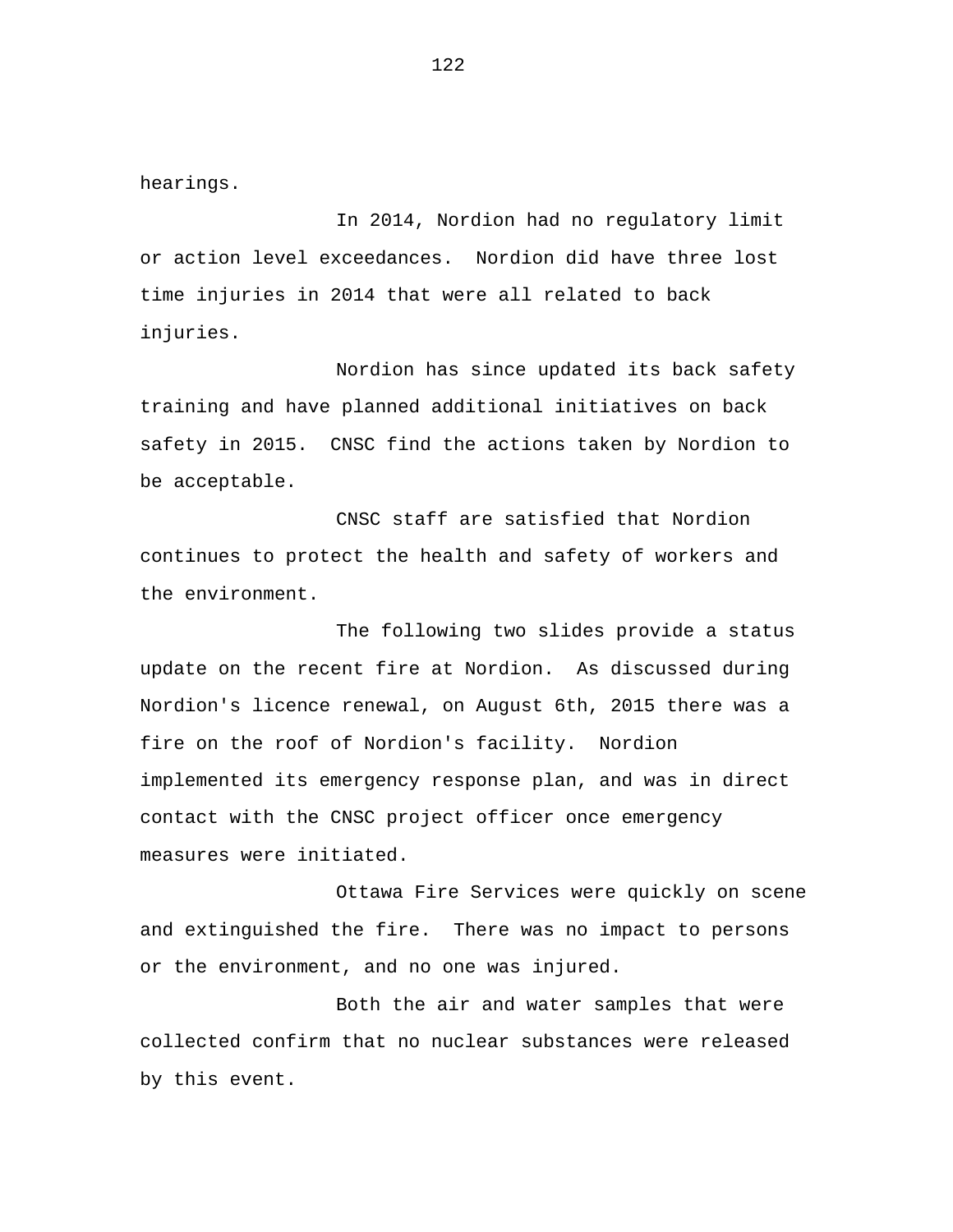Nordion ensured that buildings -- the building was safe to enter and all ventilation and safety systems, including radiation protection monitoring equipment, security and fire protection systems were checked to ensure they were functioning and performing as required prior to recommending operations.

Nordion provided the CNSC with its 21-day report which identified that contributing factors were combustible materials that were located in the roof of the building, there was torch work taking place as a result of the roof repair work and the building's ventilation system was designed to be under negative pressure to ensure that radio nuclides stay within the facility.

This negative pressure may have contributed to pulling smoke into the building.

Nordion has committed to provide a final report which will include an assessment of the recommendations made by a third party by the end of October 2015.

This concludes the section on Nordion, and I'll now move on to Best Theratronics.

Best Theratronics Limited is a nuclear substance processing facility that's also located in Ottawa, Ontario and, as mentioned, it's directly adjacent to the Nordion facility. The satellite photo on this slide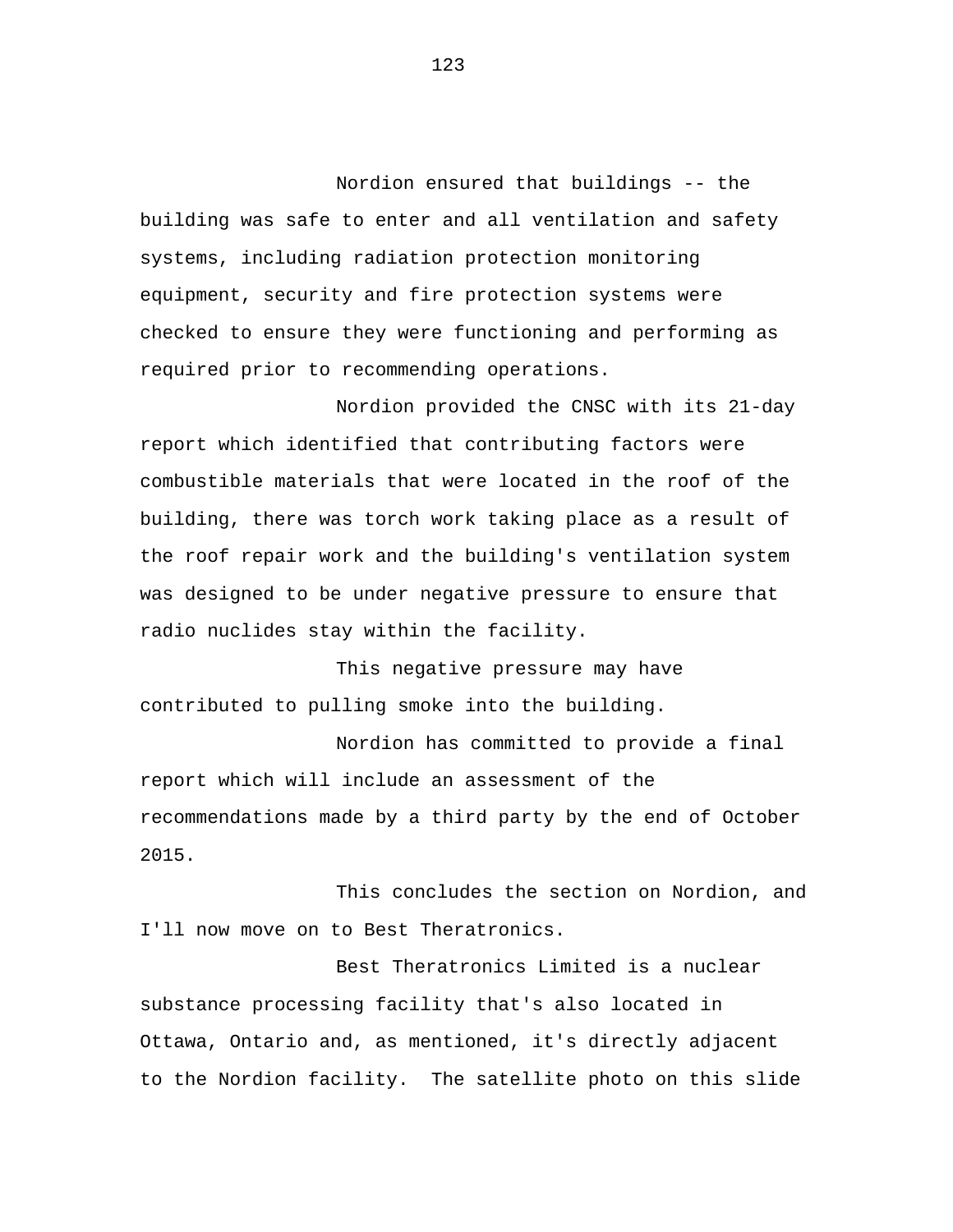is the same one that was presented for Nordion; however, now, Best is highlighted with a red box.

Best Theratronics was issued its first Class 1B licence, which included a new Licence Conditions Handbook, in July of 2014. At the time of the hearing, Best Theratronics had not established a financial guarantee for the future decommissioning of the facility. Consequently, the Commission required Best to provide a financial guarantee in a form acceptable to the Commission by January 31st, 2015.

On January 30th, the Commission amended Best Theratronic's licence to extend this date to April 30th, 2015.

Following a hearing in March, the Commission accepted the amendment to the financial guarantee and the schedule for funding it as proposed by Best Theratronics.

As per the funding schedule, the first installment of \$1 million was due in July of 2015. As of August 1st, CNSC had not received this installment.

On August 24th, CNSC staff issued an order to Best Theratronics for being non-compliant with its financial guarantee licence condition. The order required Best Theratronics to divest of radioactive sources to minimize the liability associated with future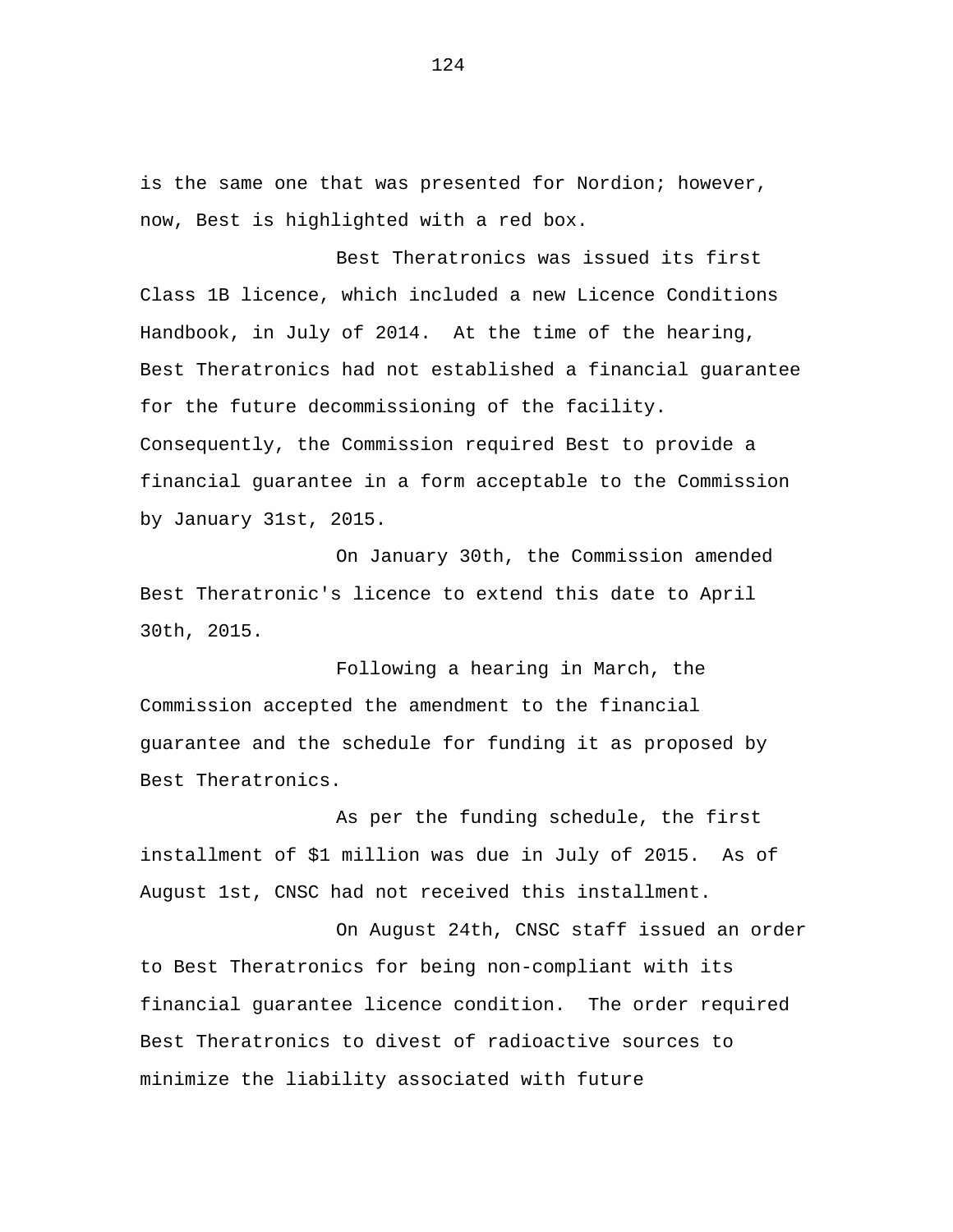decommissioning of the facility.

Best requested an opportunity to be heard by the Commission that was held on September 10th to discuss proposed amendments to the order. On September 18th, the Commission requested details regarding Best Theratronic's plan to comply with the order.

Best provided this information and a decision was made on September 28th to amend the order. The amendments clarify that Best must reduce its inventory of prescribed equipment sources and depleted uranium at its facility located at 413 March Road and to adjust deadlines on the order in accordance with Best Theratronics' request.

CNSC staff will provide regulatory oversight to ensure compliance with the order, and future regulatory activities may be required to ensure Best regains compliance with its licence.

In 2014, Best Theratronics had no regulatory limit or action level exceedances. Best did have one lost time energy where an employee sustained a cut to their hand as a result of the tool slipping during use. As a corrective action, Best provided additional practical training to employees to ensure that persons working with power tools were doing so safely.

CNSC staff are satisfied that Best Theratronics continues to protect the health and safety of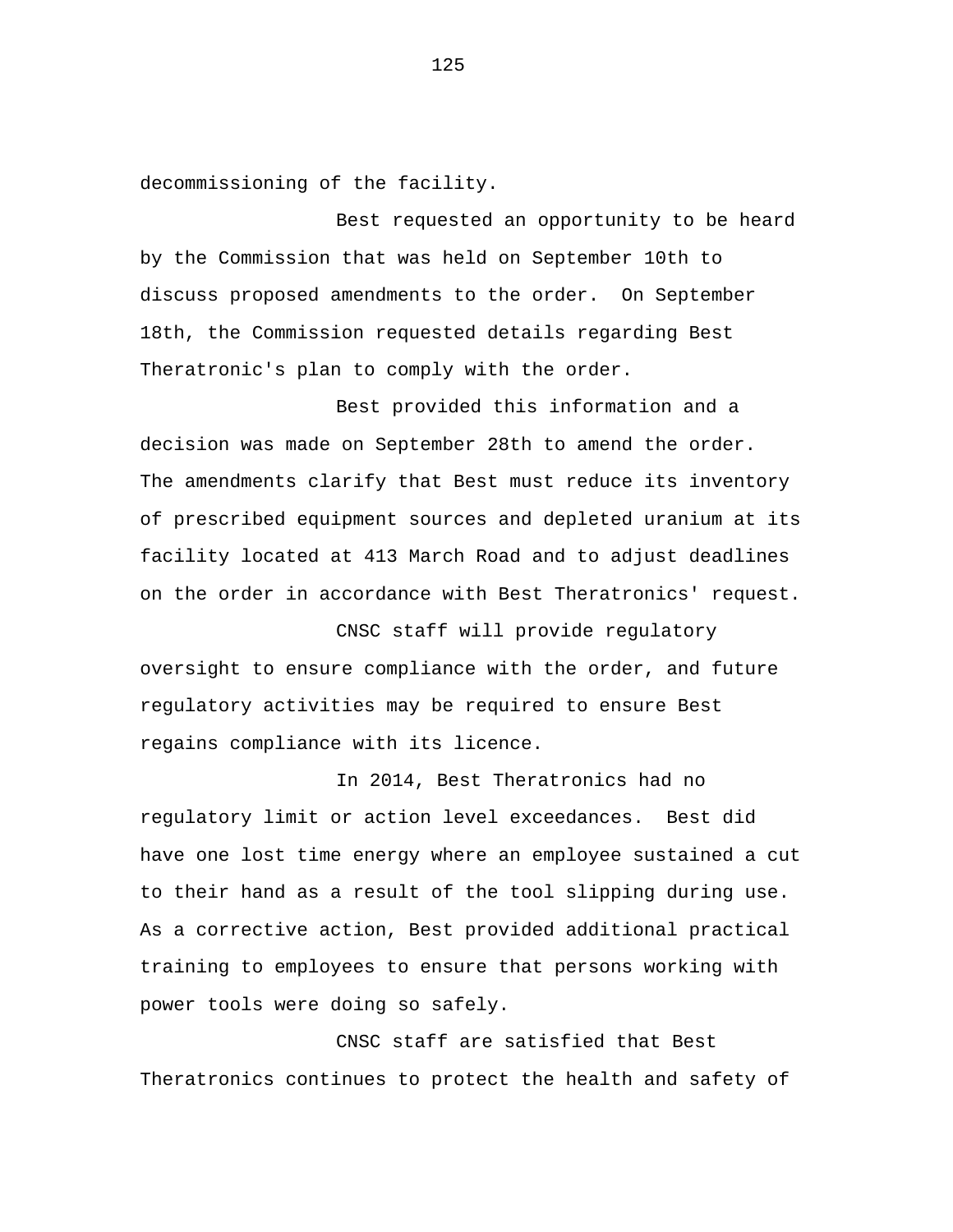workers and the environment.

This concludes the section on Best Theratronics. I'll now turn the presentation back to Mr. David Newland.

**DR. NEWLAND:** Dave Newland, for the record.

In conclusion, CNSC staff compliance activities during 2014 confirm that the uranium and nuclear substance processing facilities, all 14 safety and control areas were rated as satisfactory or better. Radiation protection programs adequately controlled radiation exposures, keeping doses as low as reasonably achievable. Environmental protection programs were effective in protecting the environment, and conventional health and safety programs continue to protect workers.

CNSC staff conclude that in 2014, each facility operated safely and met performance expectations with respect to the health, safety of persons and for the protection of the environment and to Canada's international obligations.

That completes staff's second part of the presentation. Thank you.

**THE PRESIDENT:** Thank you.

Before getting into a question period, I'd like to hear from the licensees, starting with SRB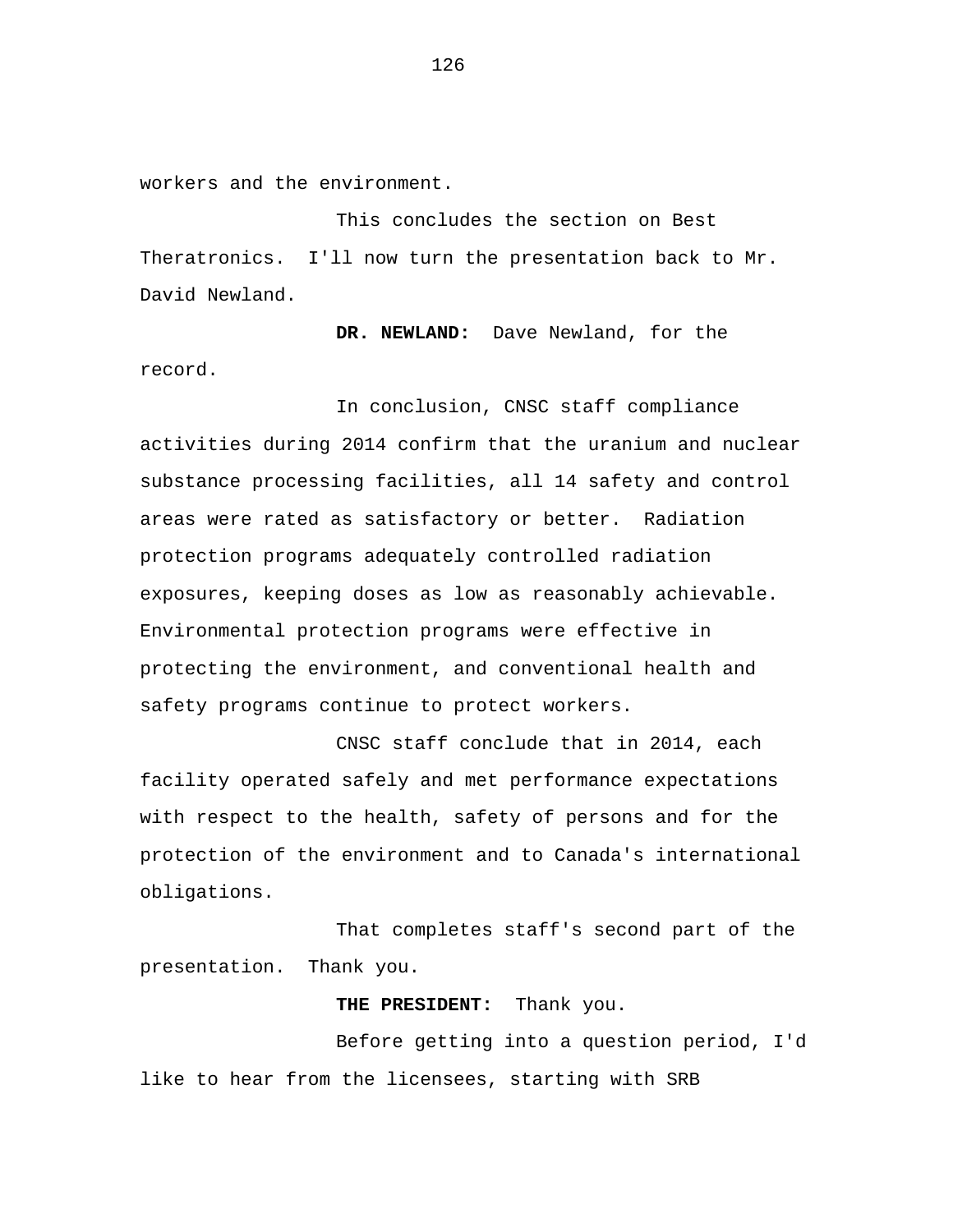Technology. I understand Mr. Levesque will have some comments.

**MR. LEVESQUE:** Stephane Levesque, for the record.

Basically, we've reviewed the report that CNSC staff and concur with it, and if the Commission has members -- has questions to ask us, I'm available for questions supported by our Vice-President, Ross Fitzpatrick, and our manager of health and physics, Jamie MacDonald.

> **THE PRESIDENT:** Thank you. Any comment from Nordion? **MR. BEEKMANS:** Rick Beekmans, for the

record.

First of all, good morning, Mr. Binder and the rest of the Commission, and to the CNSC staff.

We're in support of the report that was put forward by the staff and myself and members of the ESH team from Nordion are available this morning to answer your questions.

## **THE PRESIDENT:** Thank you.

Any comment from Best Theratronics? **MS MASON:** Samantha Mason from Best Theratronics, for the record.

We are also in agreement with the CNSC's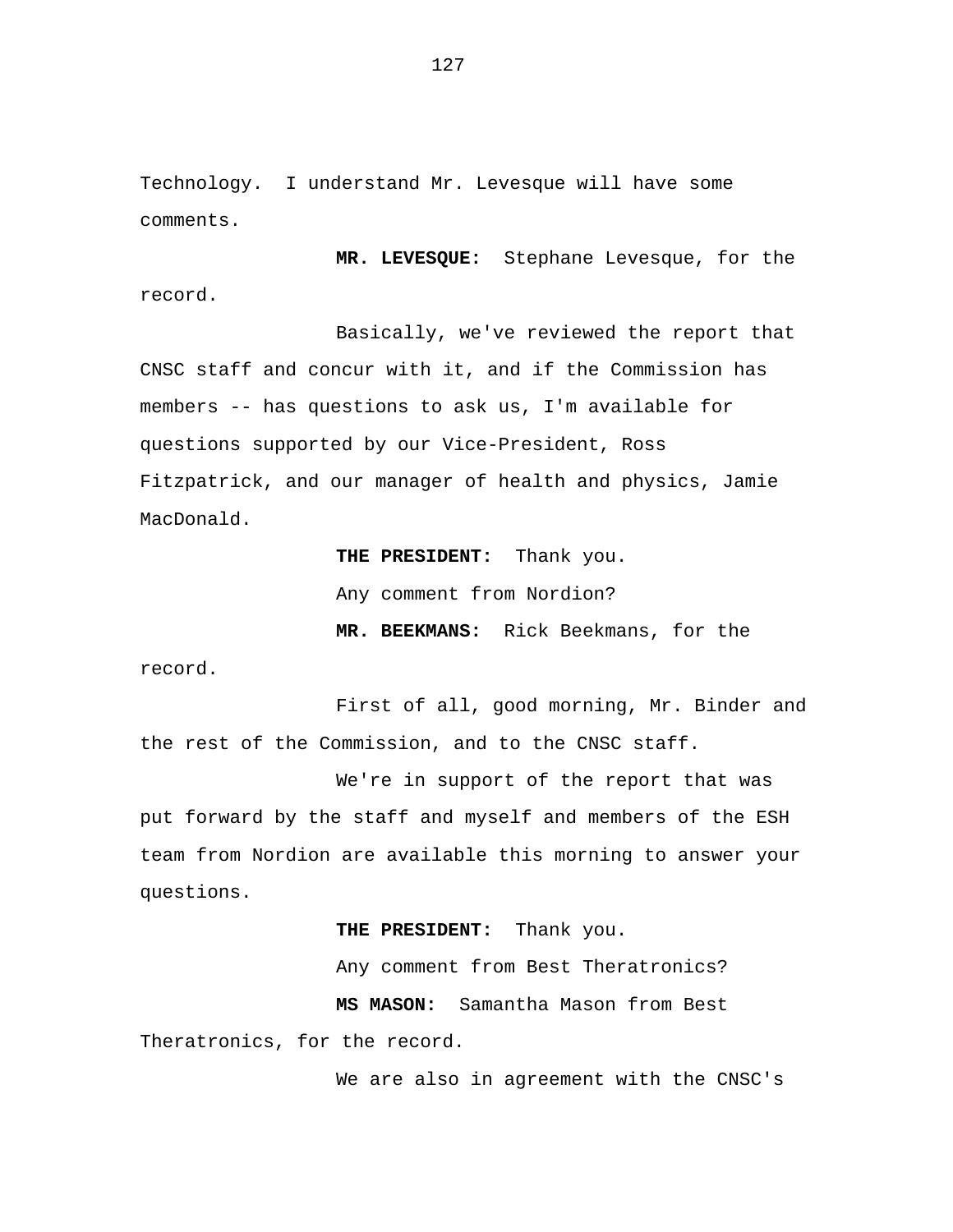report for the past year, and are expecting a few questions directed our way which we will answer to the best of our capability. Thank you.

**THE PRESIDENT:** Thank you.

Okay. So let's start the question session with M Velshi.

**MEMBER VELSHI:** I have a question for Best Theratronics around their lost time injury on slide 45. And the first part of the question is to staff.

You mentioned that under its previous licence under nuclear substance and radiation devices it was not required to report lost time injuries. I'm surprised to hear that. Or should I say it's a question for when that group is here?

**MR. RINKER:** Mike Rinker, for the record.

I think maybe we can come -- we can join during that presentation and if questions come, we can come up to the mic and help answer those questions.

**MEMBER VELSHI:** Thank you.

The second part of the question is on page 115 of the CMD, or Appendix G. There are no details provided on the lost time injury at Best Theratronics whereas we do have it for all the other facilities.

> **MR. RINKER:** Mike Rinker, for the record. As we were preparing for today, we did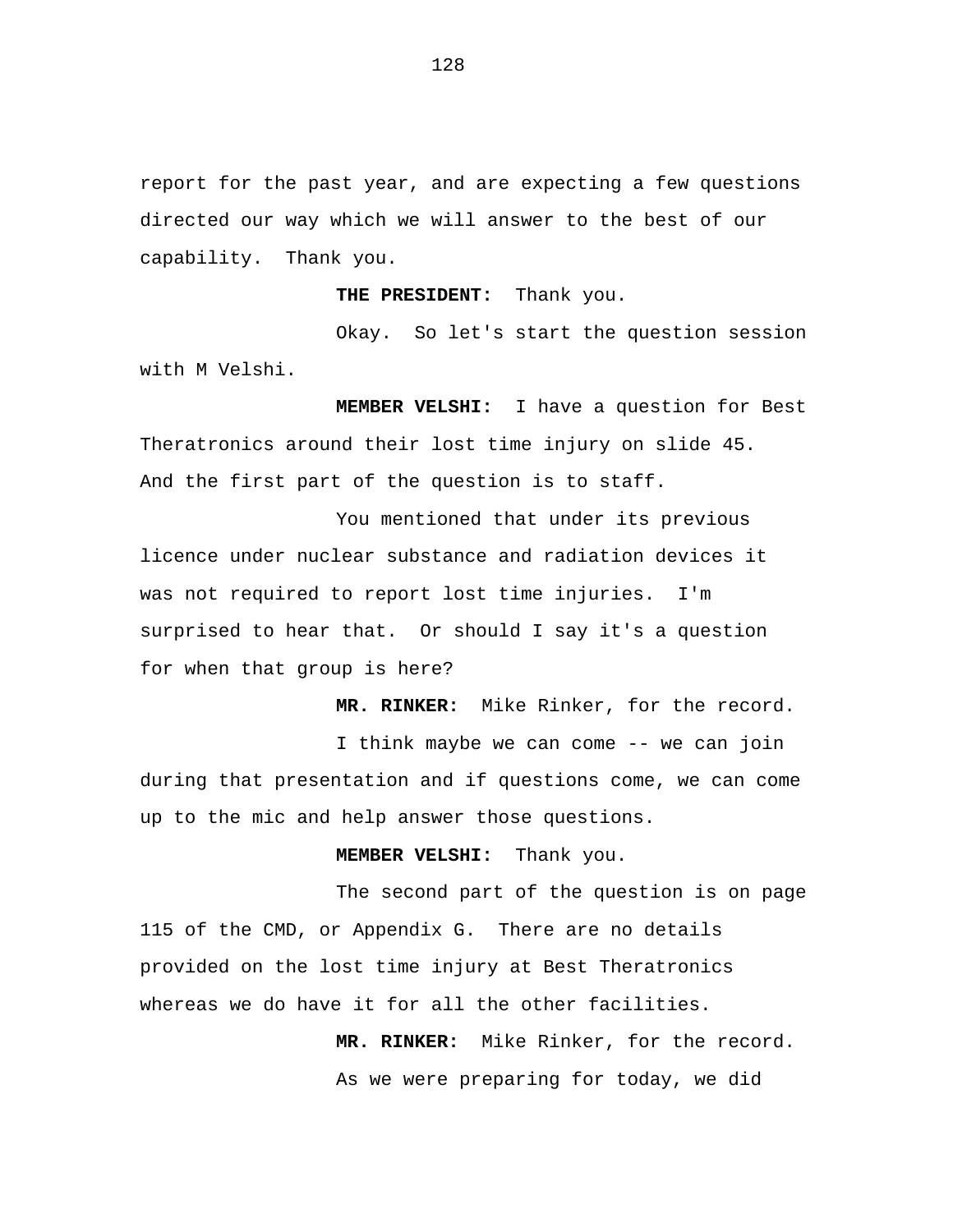notice that in advance. We provided it in our speaker's notes, but with the Commission's permission, we'll update the report on final publication with that information.

**MEMBER VELSHI:** Thank you.

And what was the severity of that lost time injury?

**THE PRESIDENT:** Maybe we can hear from

**MS MASON:** Yeah. Samantha Mason, for BTL.

The -- it was an injury from a machine shop activity. The severity, he had to go to the clinic just to get a couple of stitches. It wasn't -- I'm not sure how severe you would describe that.

**MEMBER VELSHI:** I meant how many days off

**MS MASON:** It was six days off. **MEMBER VELSHI:** Thank you. **THE PRESIDENT:** Thank you. Monsieur Harvey? **MEMBER HARVEY:** Just a comment. It's on

the slide 52.

BTL?

work.

We do appreciate that such a map about the concentration in ground water and maybe a good thing would be to just indicate on the graph the trend, if it's going up or going down. So I think it would help.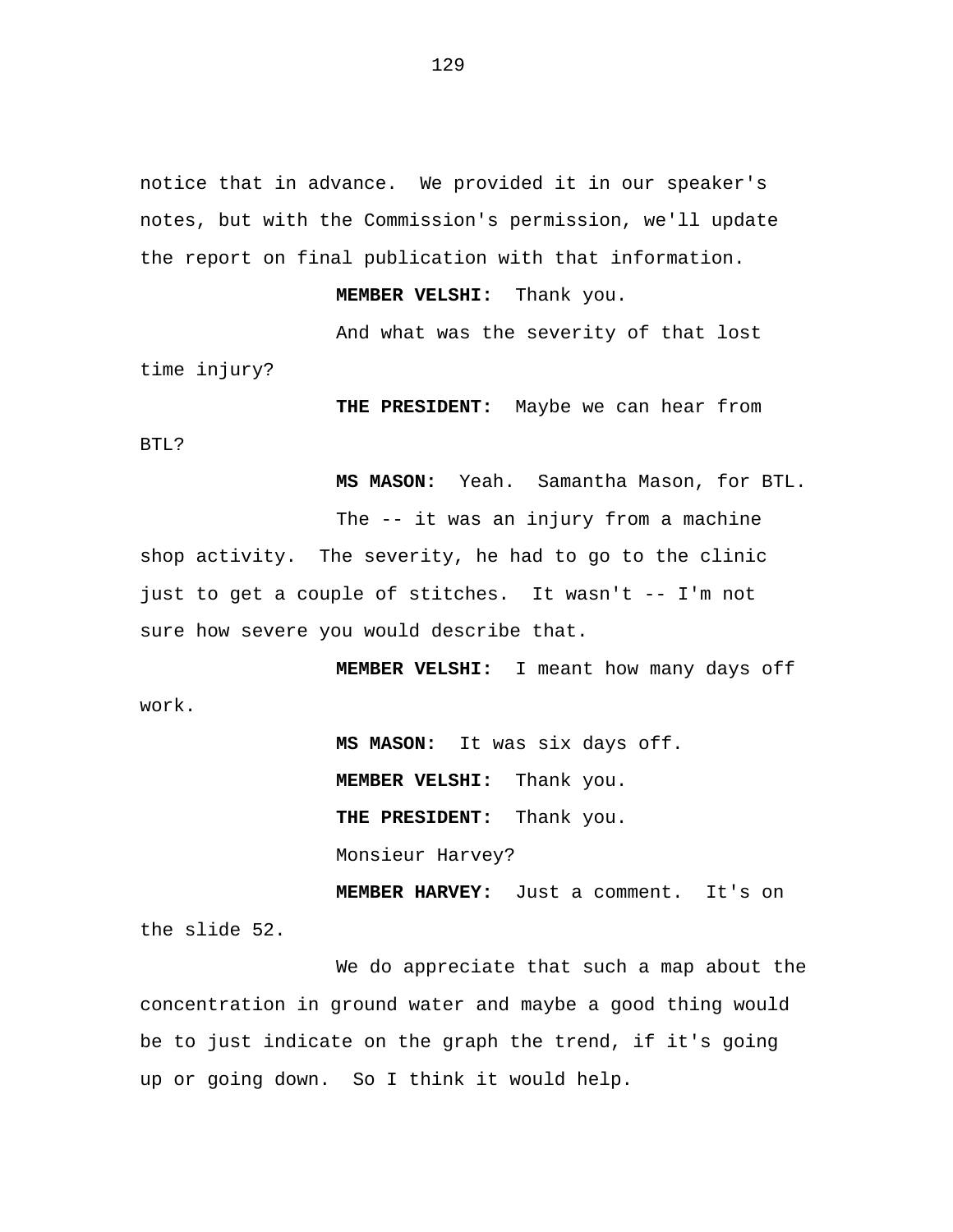That's on page 52 on the overhead slide.

**MR. RINKER:** Right. Mike Rinker, for the record.

So would you be looking for -- like in general over the last several years, the trends in all wells are on their way down, but I -- would you like to see in future reports evidence of that?

**MEMBER HARVEY:** No, it would be just a sign on the map like you do for some other evaluation to indicate the trends going down.

**THE PRESIDENT:** I think -- this is one of my favourite kind of subject, and I think you -- staff, in previous presentation, had the migration of the plume over time and you had some forecast and then you have some actuals. It would be nice to -- for you to include this, an update on an ongoing basis as to whether things are progressing according to forecast.

**MR. RINKER:** So Mike Rinker, for the record.

I think Dr. Lee is here to provide some additional information. However, I wanted to be clear that that model and the trending was conducted at relicensing in 2010, and it's -- the model loses effectiveness each year away from 2010.

So that's actual trending of ground water,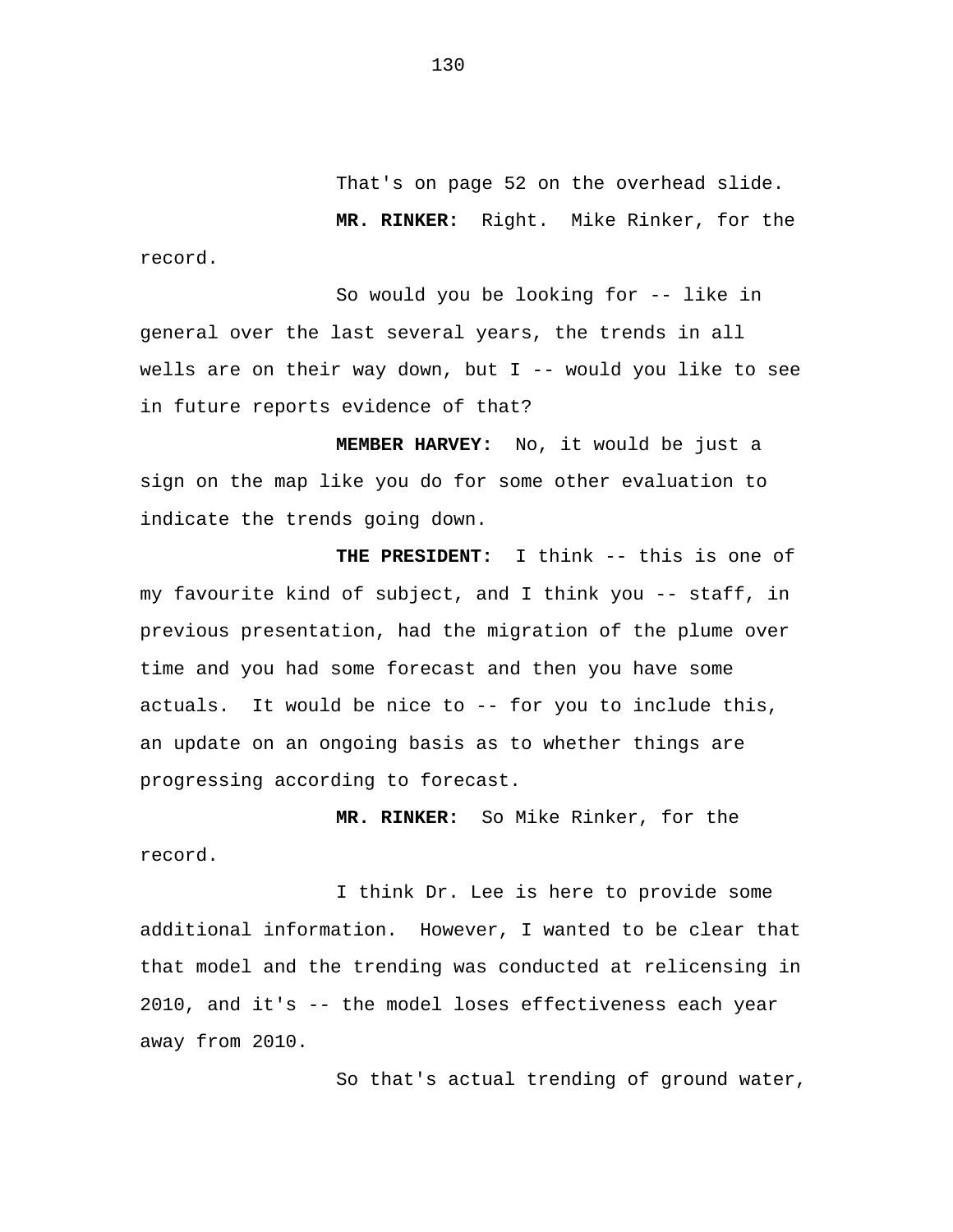and the concentrations may be a bit more -- a better approach. However, I'll ask Dr. Lee if he has advice as well.

**DR. LEI:** Shizhong Lei, for the record.

The data in 2014 still had all the requirements for (indiscernible), still met very well with the prediction that CNSC staff conducted in 2014 based on historical records and data during that time. And in essence they are -- just like Mike just said, the groundwater at all the monitoring wells are still stabilizing and in a down trend.

**THE PRESIDENT:** But that's the graph we would like to see: over time how it goes down, as -- you know, as we expect it to go down, as you forecast it'll go down.

> Monsieur Harvey. **MEMBER HARVEY:** It's okay. **THE PRESIDENT:** Thank you. Mr. Tolgyesi.

**MEMBER TOLGYESI:** Merci, monsieur le président.

On page 65, you are saying -- this is regarding SRB -- "approximately 20,363 expired signs." It's not "approximately," it's quite clear that it's 20,363 probably --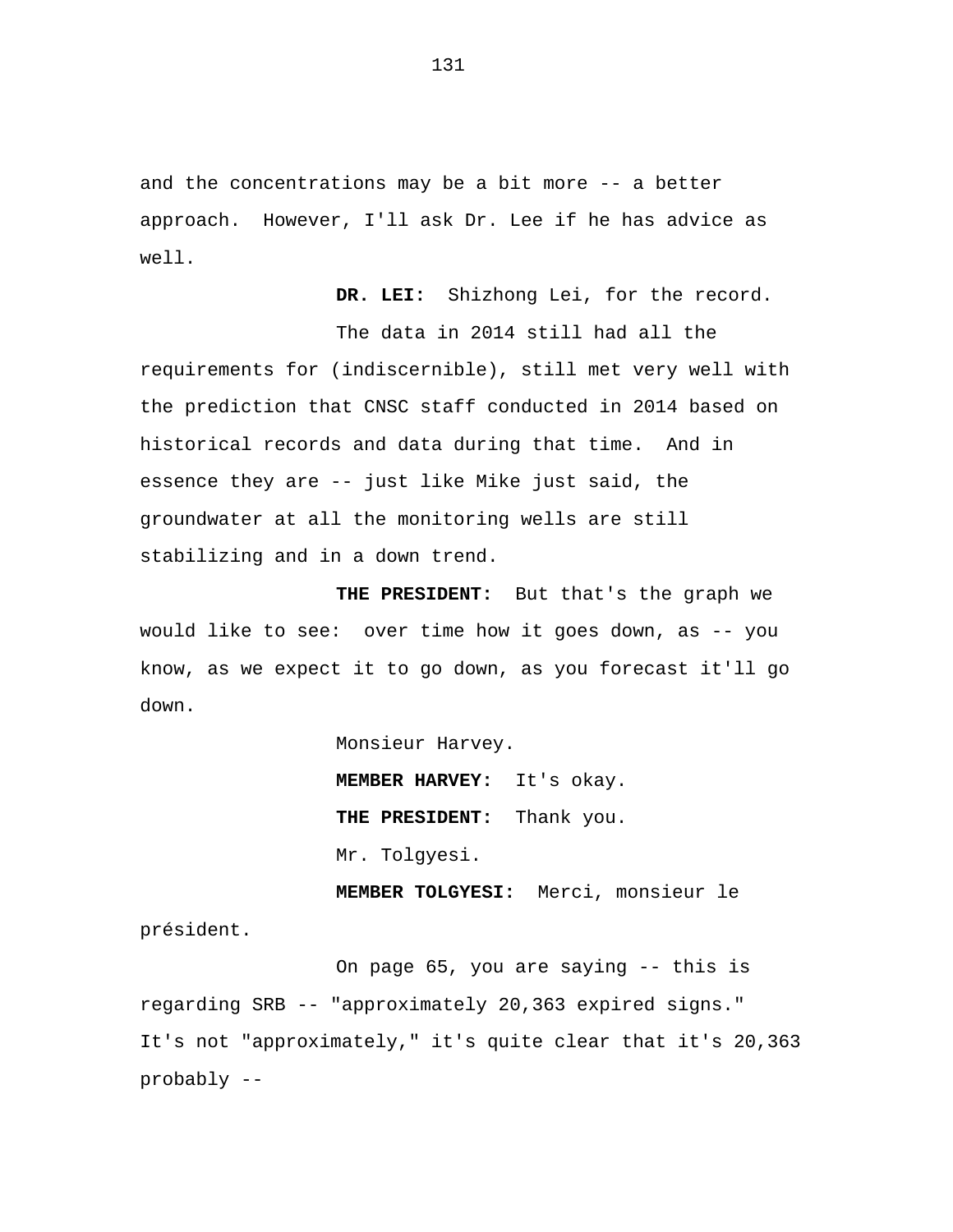--- Laughter / Rires

**MEMBER TOLGYESI:** -- so we should just correct that.

On pages 69 and 70, you are talking about groundwater monitoring, "There are 46 wells, including 11 residential." I'm not sure, probably it will be useful if you have just a plan where you show all those wells to demonstrate to the general public that, you know, it's a strong commitment and strong measurement to control.

On page 70, in Figure 8.4, you are talking about one well which is no longer participating in sampling.

Are there other wells which were not participating, and what are the reasons to exclude them?

So these wells are a part of SRB's environmental monitoring program, and I would like to have them answer the question on why that certain well was excluded.

**MR. RINKER:** Mike Rinker, for the record.

**MR. LEVESQUE:** Stephane Levesque, for the record. Thank you for the question.

There was some construction at a distance from our facility that took place. There's two wells that had to be decommissioned that were monitored as there's actually something that's being built exactly in that area.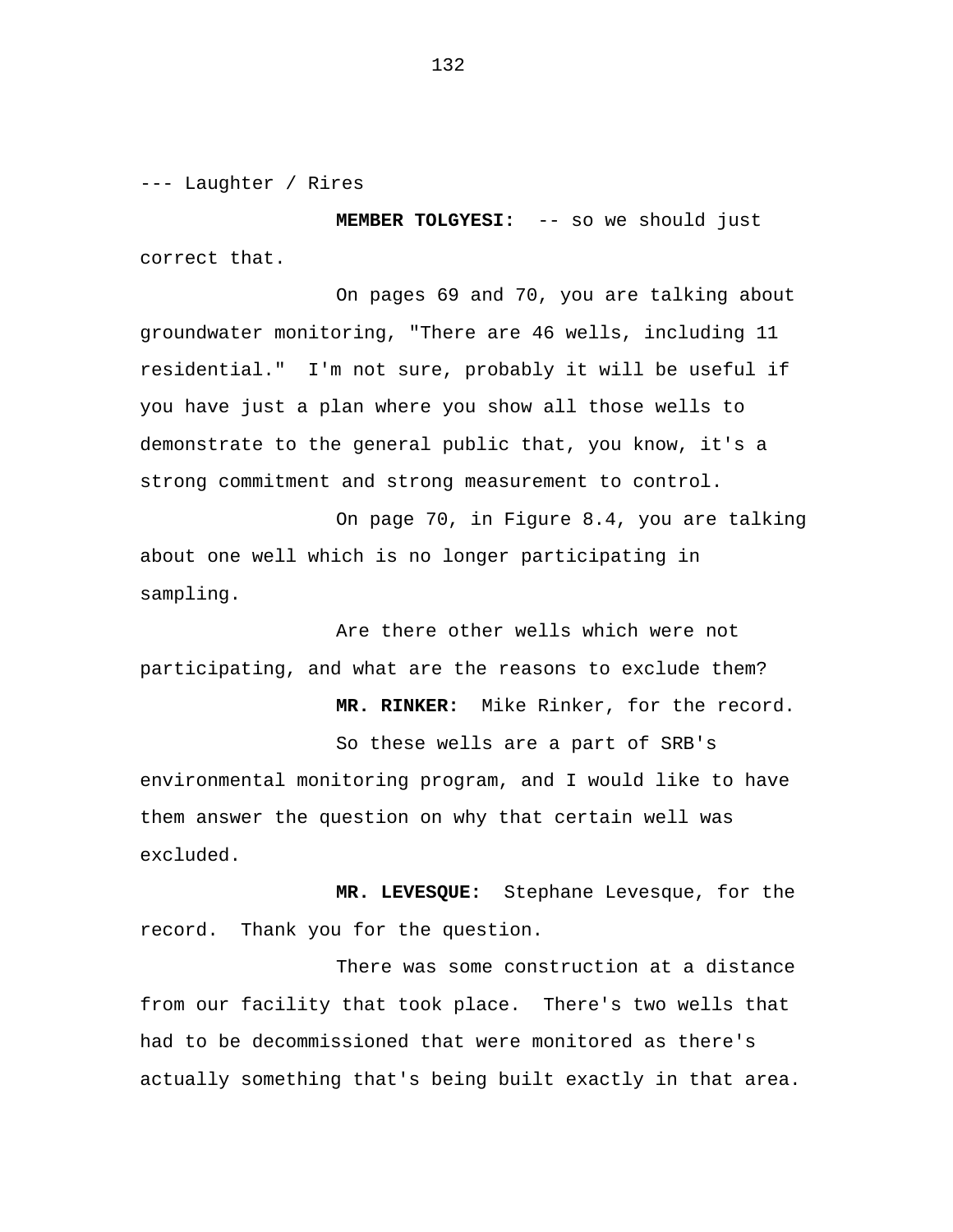The other wells are no longer part of the program. They were members or citizens that no longer wanted their wells to be monitored.

**MEMBER TOLGYESI:** That's the willingness of the citizen, but to what extent there was some matter to monitor? I mean how material was there or how much contaminants were there? Because, you know, on one side, if somebody doesn't want to monitor, it's one thing. Another one is if there are contaminant, you have to do something about that.

So how do these two fit together?

**MR. RINKER:** So Mike Rinker, for the record, just to start.

There are a number of wells. Some of them are private, old residential wells, and some of them are installed monitoring wells. The program, as a whole, from a groundwater monitoring perspective, is acceptable. It's acceptable because we have an understanding of tritium behaviour.

We have a number of years of evidence that the tritium levels are going down and they're already well below the provincial drinking water standard, so that having a few wells drop off did not raise a concern for us.

**THE PRESIDENT:** Thank you.

Dr. McEwan.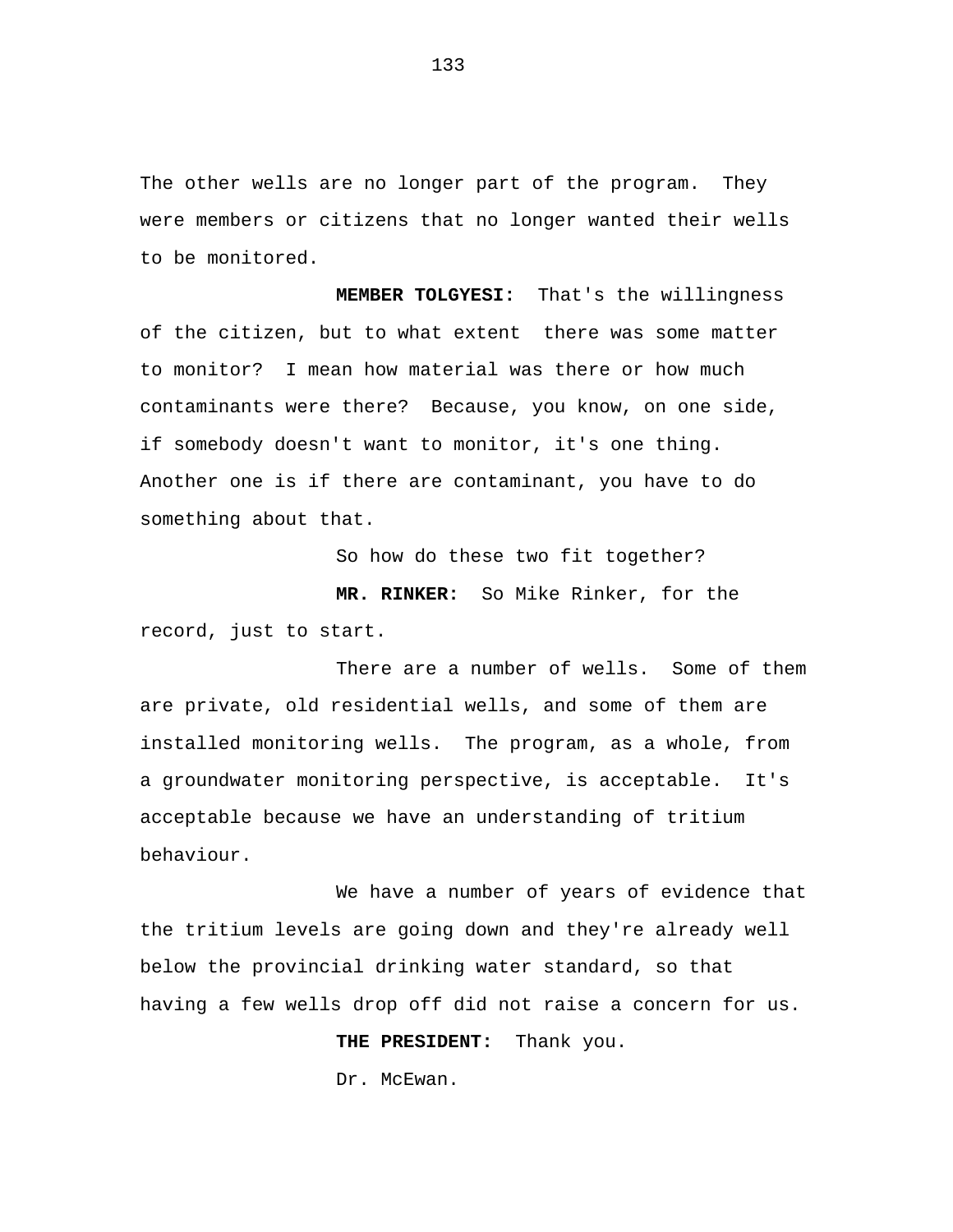**MEMBER McEWAN:** Thank you, Mr. President.

So again just to comment, if you look at the graphs in this section, there is an order of magnitude difference almost between the levels and the regulatory limit. It would be helpful I think again just to reinforce the action level.

Again, if I look at the SRB discussion, talking about dose control for workers, you report maximum -- your average effective dose and maximum effective dose. There is no report and no indication in the text why there was no report for extremity or skin dose, and I think that there's a gap there that either needs filling at the one end or at the other end.

**MS PURVIS:** Caroline Purvis, the Director of the Radiation Protection Division.

So SRB has one radiological hazard that's presented for workers, and that's exposure to tritium. Certainly tritium essentially is exposed in such a way to the body that the effective dose is really the only area of concern.

**MEMBER McEWAN:** So I think again, for the public reading this document, it needs explaining in the text why they're the only group for whom the extremity and the skin doses aren't reported.

**MS PURVIS:** Thank you, that's a...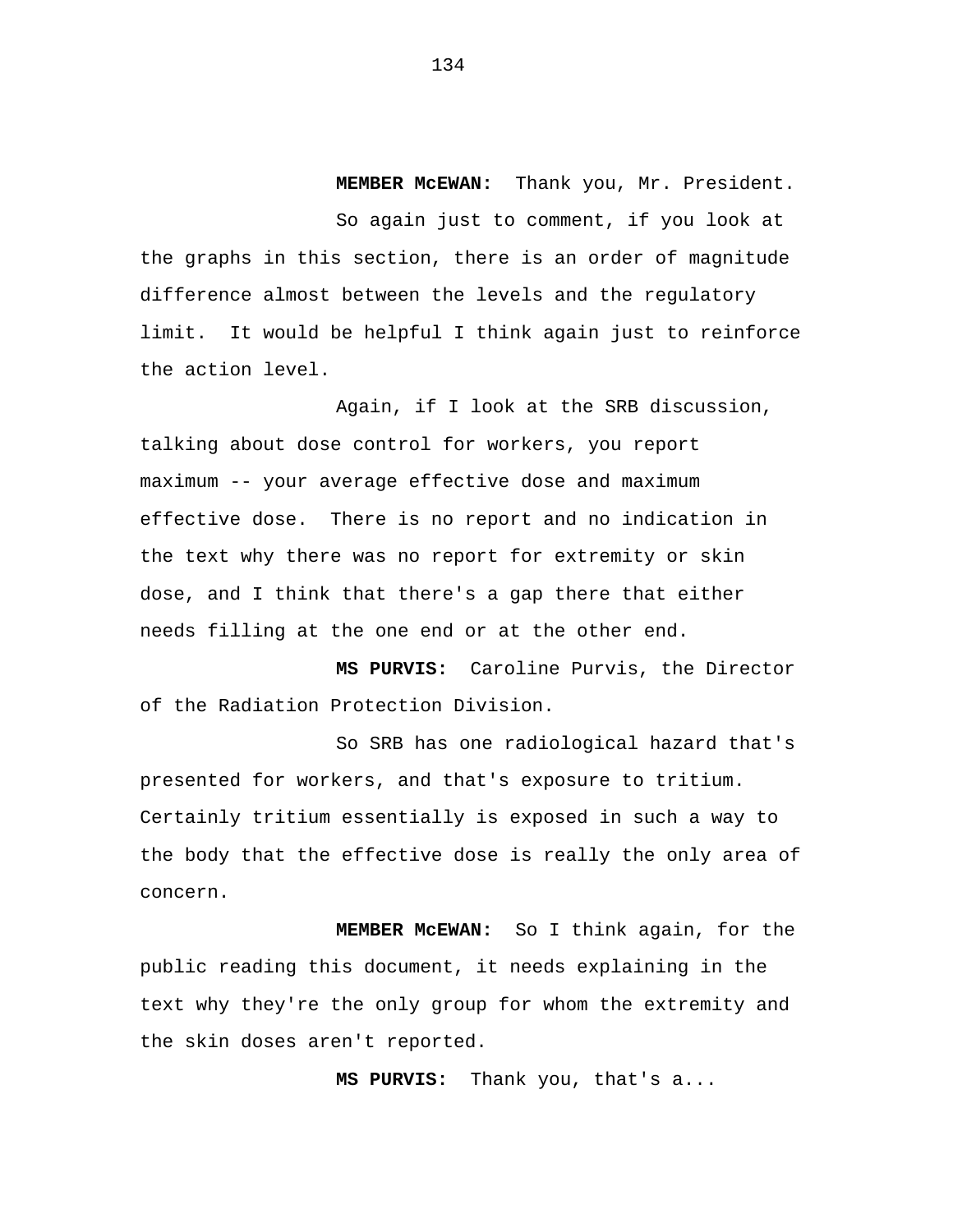--- Off microphone / Sans microphone

**MEMBER McEWAN:** And my final question, again related to SRB, of the 20,000-odd returns, how many of those are actually delivered for disposal and how many are reprocessed?

**MR. LEVESQUE:** Stephane Levesque, for the record. Thank you for the question.

We don't keep track of the percentage of what we use, but we will surely do that in future, but I could tell you that it would be less than 10 percent that would be reused in new products.

**THE PRESIDENT:** And where you dispose of them, again, you mentioned in the report here that it's being disposed to "licensed facilities."

What I want to know is, staff, do you know who those licensed facilities are, and do you ever get to check to see if everything's okay over there?

**MR. RINKER:** It's Mike Rinker, for the record.

So our knowledge is that the CRL site at Chalk River, and I'm not sure if --

**THE PRESIDENT:** All of them going to Chalk River?

**MR. LEVESQUE:** Stephane Levesque, for the record.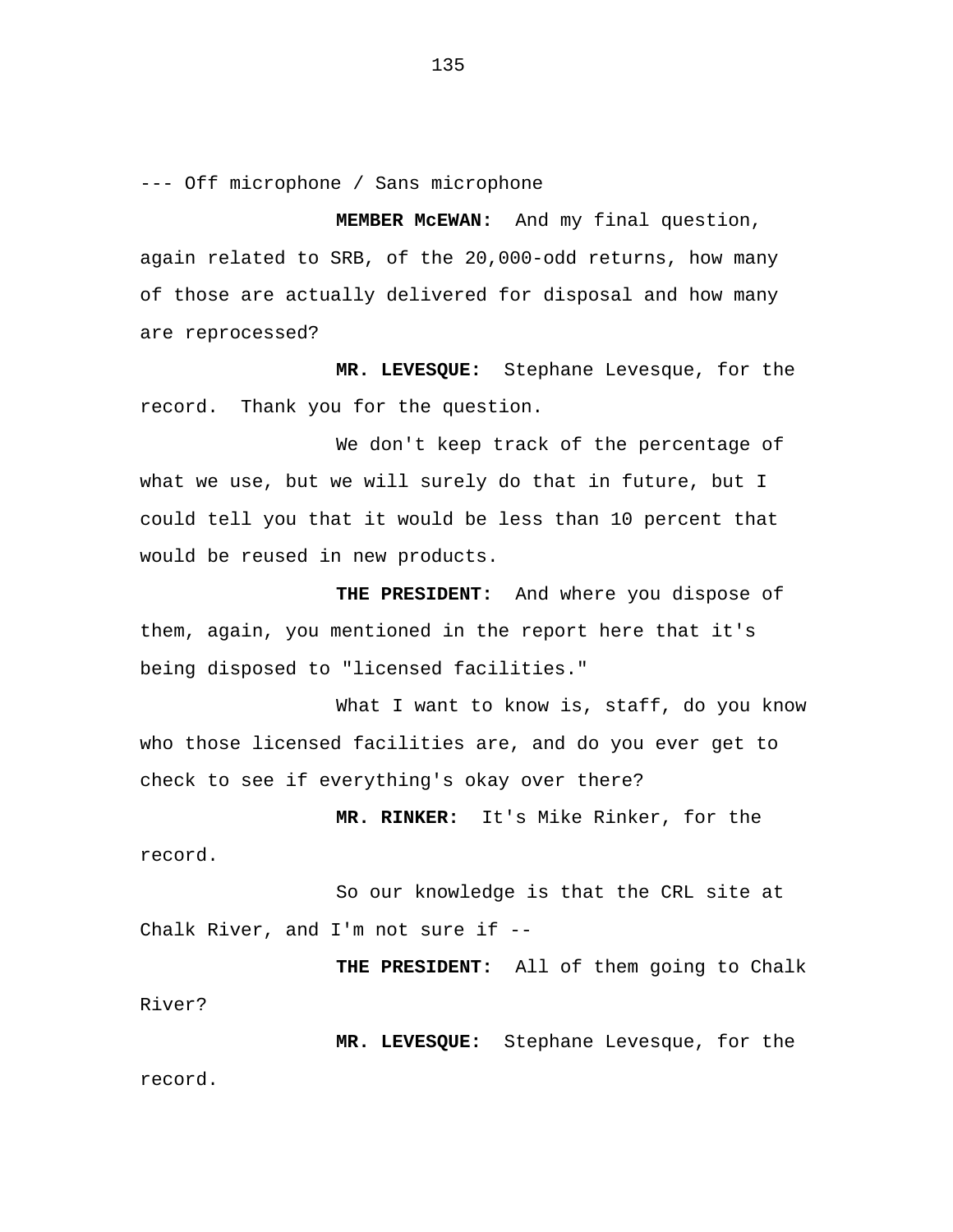Yes, they are, and we keep all the records available on file. We also report those transfers in our annual compliance report, which is posted on our website.

**THE PRESIDENT:** So if they all go to Chalk River, why isn't it mentioned it's going to Chalk River, why to a "licensed operator?"

**DR. NEWLAND:** We can make that adjustment for the future. Dave Newland, for the record.

**THE PRESIDENT:** Okay.

Ms Velshi.

--- Off microphone / Sans microphone

**THE PRESIDENT:** Mr. Tolgyesi.

No questions? Okay, I've got, I think, at least one here.

Can somebody explain to me, on page 109, the graphs, F4 and F5? What am I looking at here? Actually, this is from the previous -- I'll take it back. I should have asked it last round.

To Best Theratronics, I don't know if you had a chance yet to review the modified order, so I don't know if I want to put you on the spot, but I will, so what do you think, are you okay with this amended order?

**MS MASON:** Yes, we have had a chance to review the amended order and we are very grateful with the amendments that have gone through. We're working with Mr.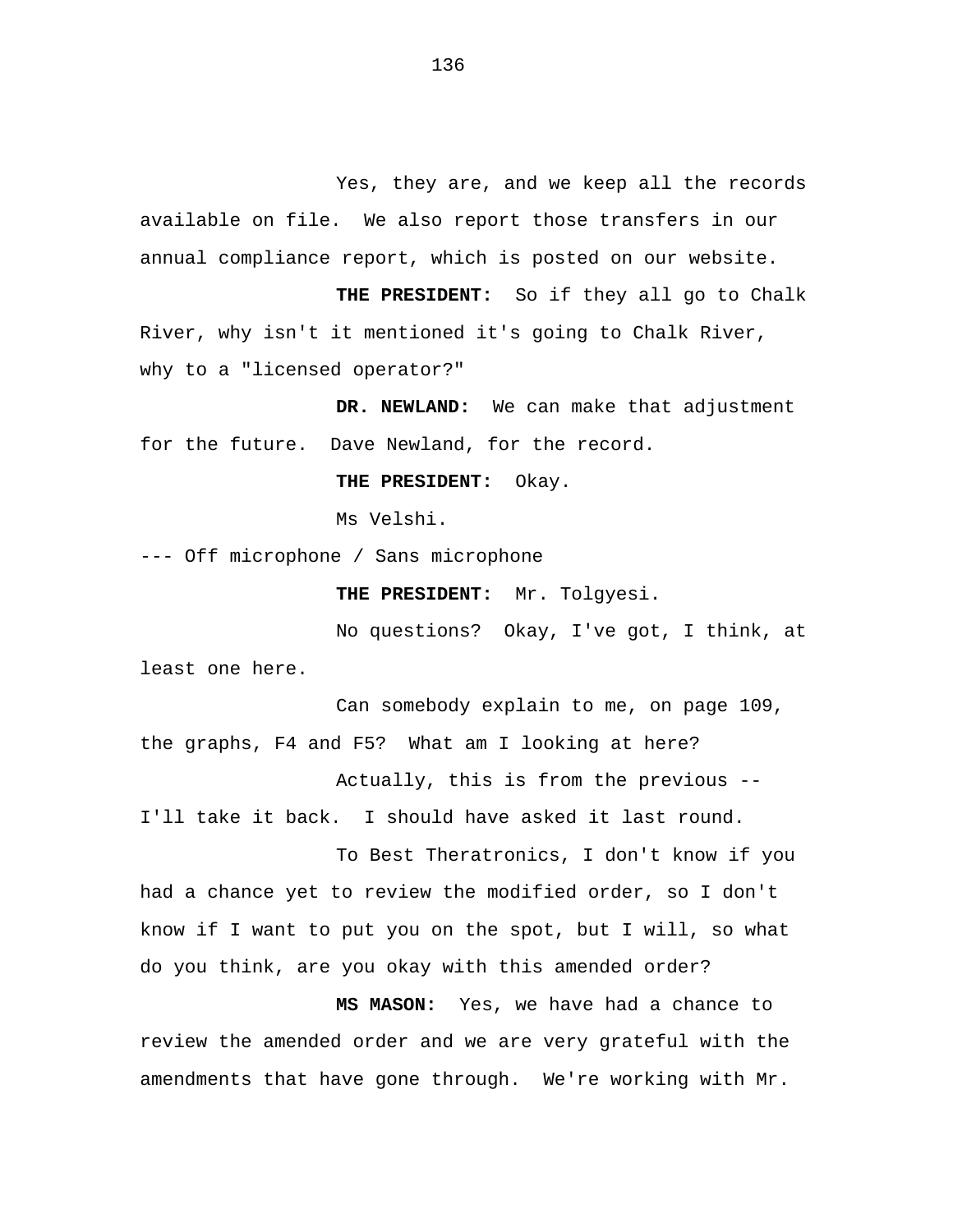Rinker, Mr. Rinker and several other members of the Commission, to make sure that we meet everything in there for you as soon as possible.

**THE PRESIDENT:** Thank you.

And I'd also like a little update -- and, again, I don't know the time, whether it's happening in 2014 -- from Nordion, our exporting and importing licence's process. So now everybody's happy with the new and improved process?

**MS KAVANAGH:** Jackie Kavanagh, for the record.

Yes, as CNSC staff had mentioned earlier, since the receipt of the imp, Nordion has been fully in compliance with the notification requirements. Immediately following receipt, we implemented additional verification and oversight of our manual process. We conducted an in-depth internal review. That was led by Nordion employees who had significant lean sigma and process improvement efforts.

They identified that the manual nature of our notification process had many opportunities for human error. So prior to implementing any additional changes, Nordion engaged a third-party expert in business improvement processes over a wide range of industries, and that review by the external experts concurred with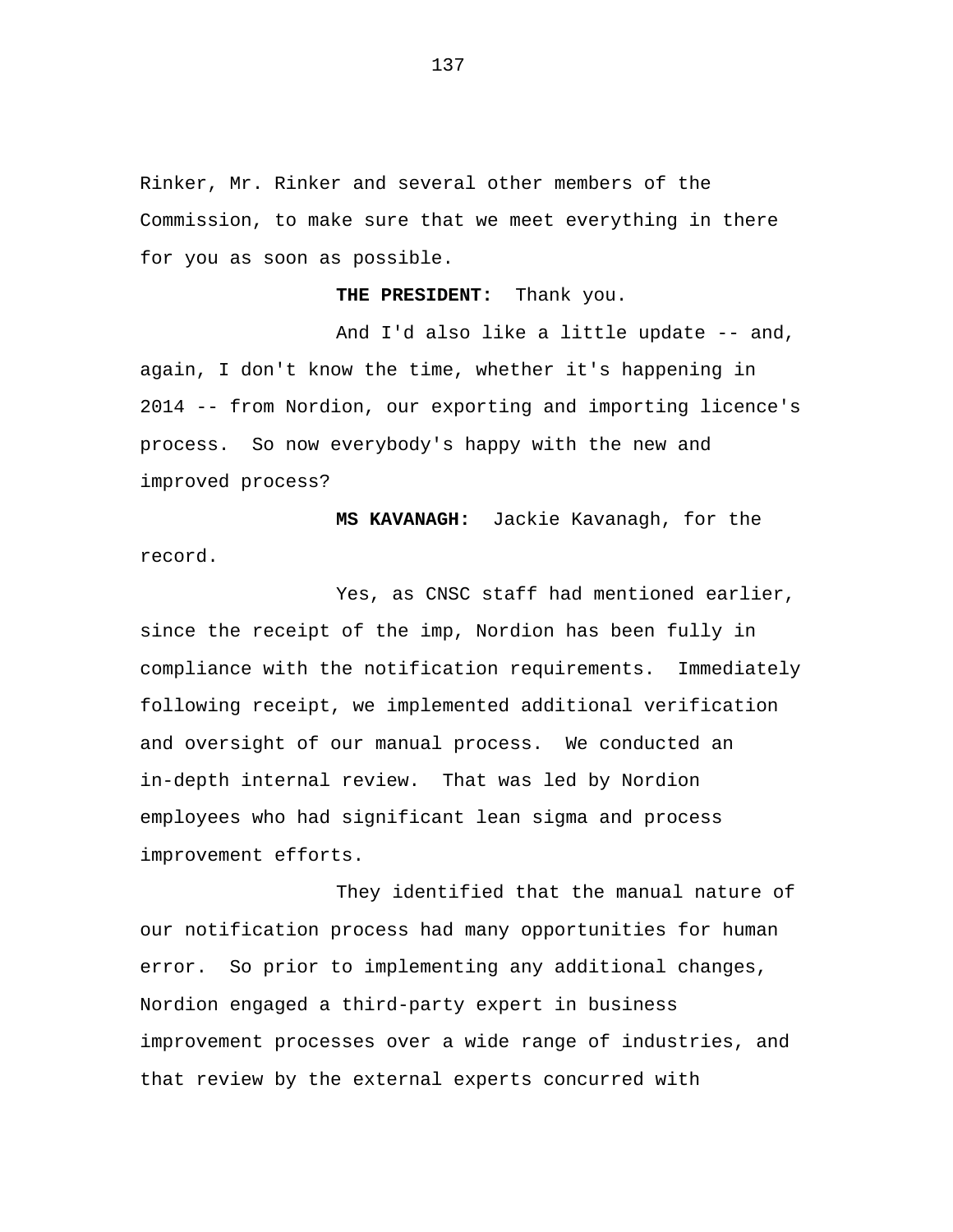Nordion's conclusions. In addition, they identified some additional improvements that we could make.

Subsequently, Nordion moved forward with an electronic platform for our notifications to reduce the opportunity for human error to include an escalation process, improved monitoring and alert when notifications were coming due. We launched that electronic process last week, on September 23rd, and are moving forward with that.

In the past week, our notifications have been in compliance. We expect that going forward we will be able to remain in compliance with the notification requirements for our export licences.

> **THE PRESIDENT:** Thank you. Any other comments? SRB.

**MR. LEVESQUE:** Thank you very much for the opportunity to add this comment here.

Just to elaborate on a question that was asked earlier regarding the wells that we no longer monitor, and the associated level of risk, there's three residential wells that we no longer monitor. Bearing in mind that these wells continue to decrease in concentration over time, there's one well that was last monitored in 2011. The value of it was less than 4 percent in the Ontario drinking water guidelines at that time, and the other two wells, who we discontinued sampling in the last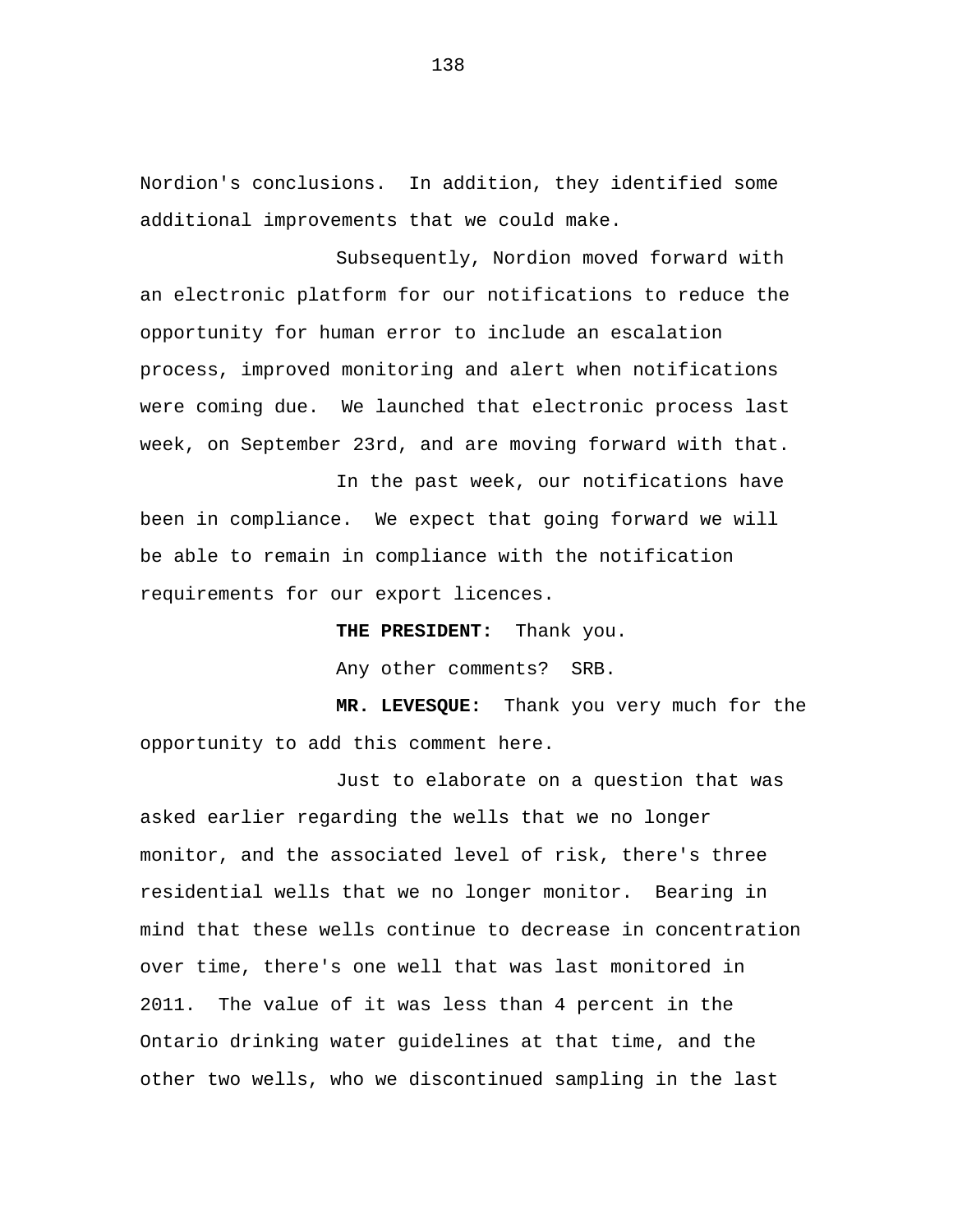year and a half, are just above detection level.

## **THE PRESIDENT:** Go ahead.

**MR. RINKER:** Sorry, Mike Rinker, this is on another topic. There was a question about a dosimeter related to Blind River, and we did find the information, if the Commission's willing to hear their answer for that question.

**THE PRESIDENT:** Go ahead, please.

**MS DODKIN:** Christina Dodkin. I'm a radiation protection specialist, for the record.

Dr. McEwan, you had a question regarding the misplaced dosimeter.

So in May 2014, a worker's dosimeter did record whole body and skin doses that exceeded the corresponding action levels. An investigation was conducted by Cameco, as required. In interviews with the affected worker a number of procedural non-compliances were discovered, including the worker did recall dropping the dosimeter in a process area and not retrieving it, and then having it reappear sometime after, a week or so after, so presumably during that period the worker was not wearing dosimetry.

Cameco's corrective actions included coaching of the worker to reinforce the proper use and storage of dosimetry, and they expanded that to all workers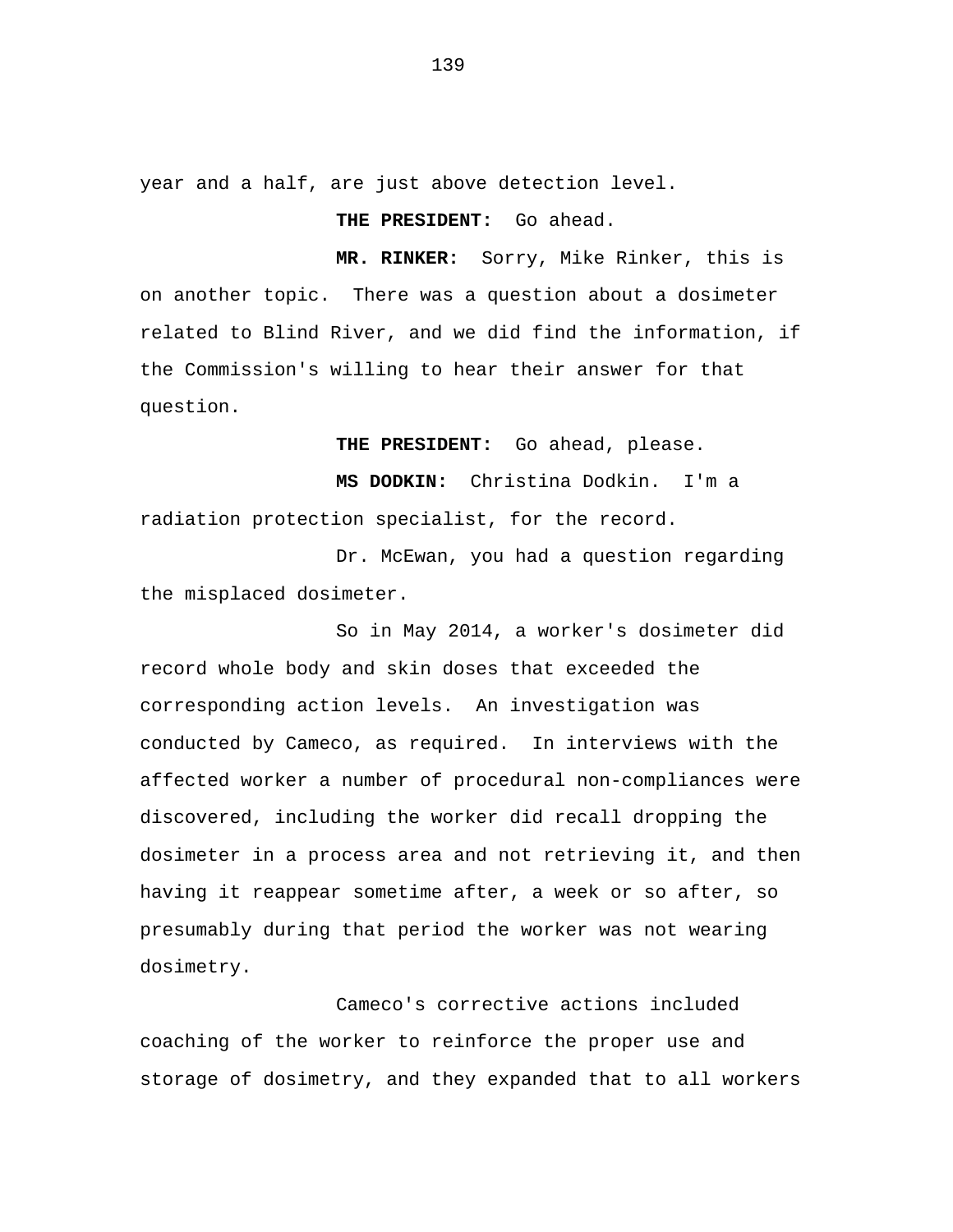at the facility. In parallel to that, they did initiate the dose change requests, which was subsequently approved by the CNSC.

But in spite of that, the investigation results did concern CNSC staff and, as mentioned in the Regulatory Oversight Report, we did request Cameco to implement more proactive approaches at the Blind River refinery to ensure that they have adequate oversight to ensure that these non-conformances do not happen in the future and to limit their occurrences.

Further to that, we did ask them to benchmark their dosimetry handling practices with similar facilities. Cameco did do that, and they did submit their assessment, which is under review by CNSC staff currently.

We're going to look at those results and include them in our planned radiation protection inspection that's to occur this fiscal year. So this topic will be included, and we will be looking into the implementation of those corrective actions.

**MEMBER McEWAN:** Thank you. So for the week when the worker wasn't badged, or the two weeks or the month, whatever it might be in an individual circumstance, presumably there is an assignment of a dose to that worker for that period. How is that calculated?

**MS DODKIN:** Christina Dodkin, for the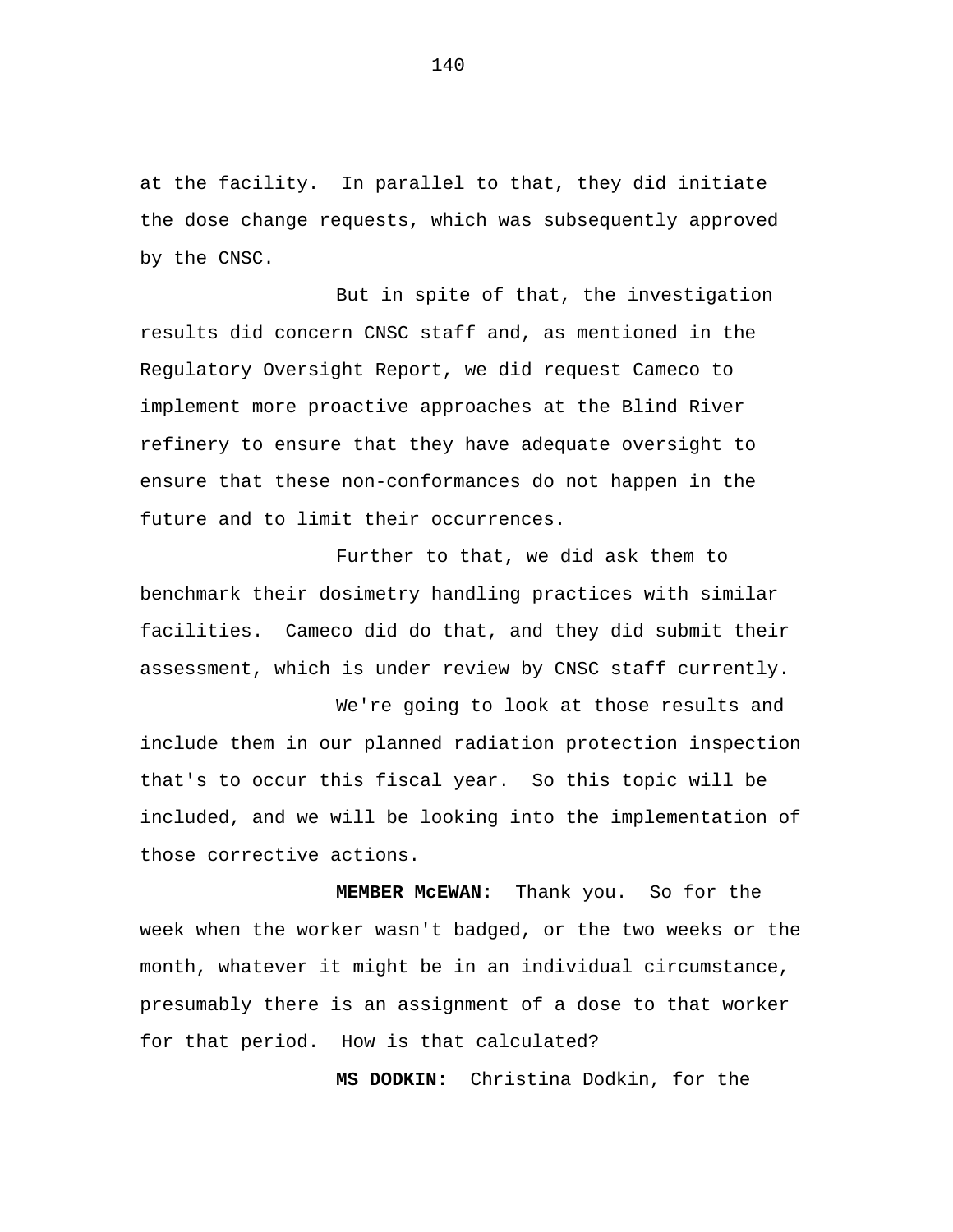record.

So as part of Cameco's investigation, they did look at this worker's work activities for the month. They were able to derive a sufficient dose assessment for the worker based on his work activities, and also looking at similar workers that were doing similar job actions as well during the month.

That was reviewed by experts at the CNSC, and it was deemed acceptable, and a revised dose was submitted to the National Dose Registry.

So the official dose record was changed for that individual to remove the suspected non-personal dosette that was recorded on the dosimeter while it was lost, essentially, for one or two weeks in the facility.

**MEMBER McEWAN:** So that's presumably where that value -- I think it was .19 that was eventually assigned to the dose registry -- comes from, that sort of comparative and calculated --

**MS. DODKIN:** Yes, I believe so.

**MEMBER McEWAN:** So is there a way within either Cameco's system, CNSC's system or the dose registry of flagging this: that it is a calculated dose, and so - an assigned dose, so if this were to happen four or five times to an individual worker, there'd be some sort of process to review that even more carefully?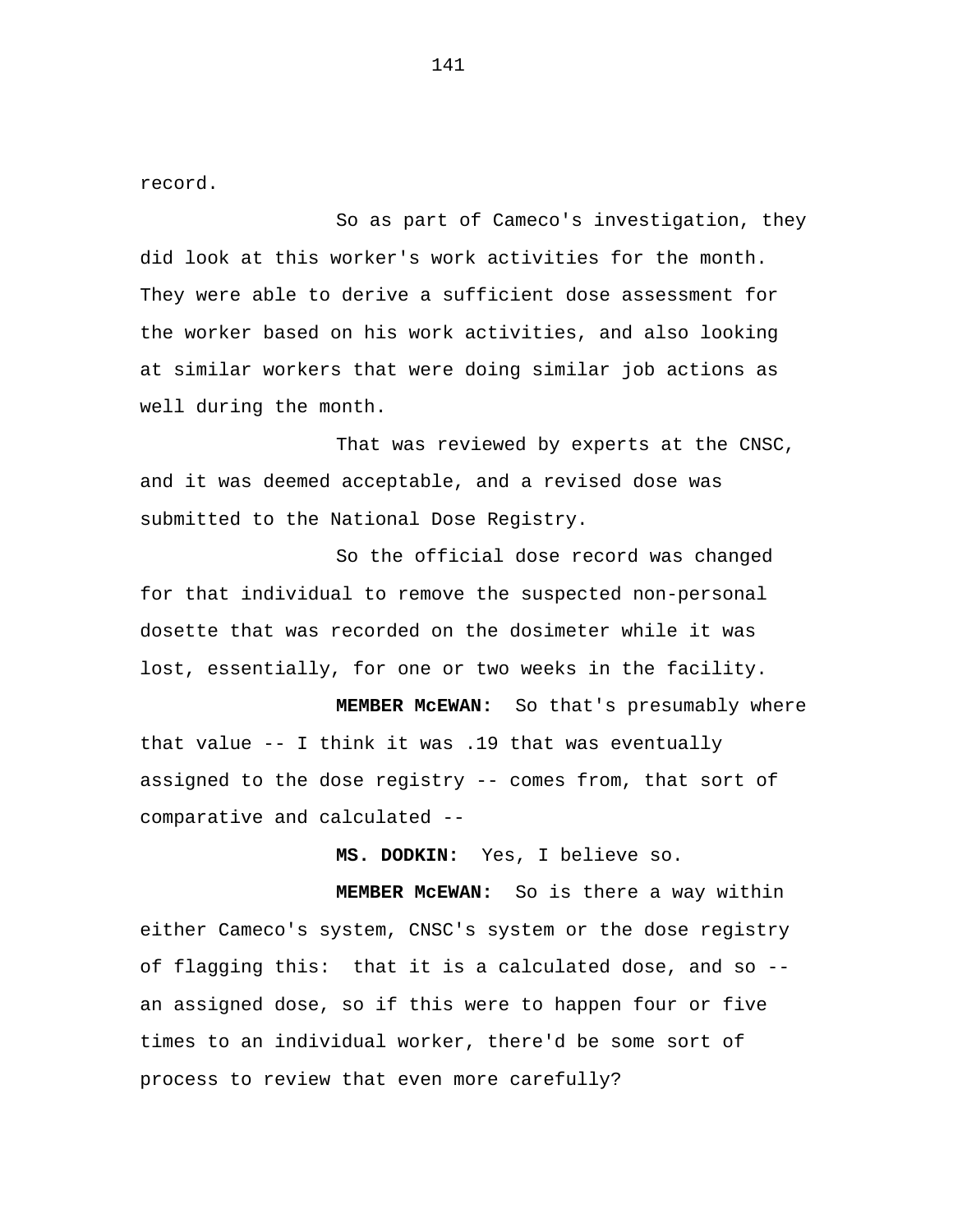**MS DODKIN:** Christina Dodkin, for the record.

I can speak as an RP specialist. So whenever there is an action level exceedance, we are tracking and monitoring that. We do follow through on the corrective actions by the licensee. So in this case there was a dosage request, so the resultant dose then dropped below an action level.

That said, there was still an investigation. It revealed a number of deficiencies that we do take seriously and do want to follow through.

**MEMBER McEWAN:** That wasn't my question.

So if this individual worker in 2016 drops his badge for another week and there is an assigned dose, and then he drops his badge for another time in December of next year, is there a flag that would actually identify that this is an individual whose got three assigned doses because of this type of action?

**MS PURVIS:** Caroline Purvis, the Director at the Radiation Protection Division.

So the dose change request process is such that the licensee will submit the information to the CNSC. CNSC experts in the Radiation and Health Sciences Division will assess the information that's been provided.

If there's sufficient information to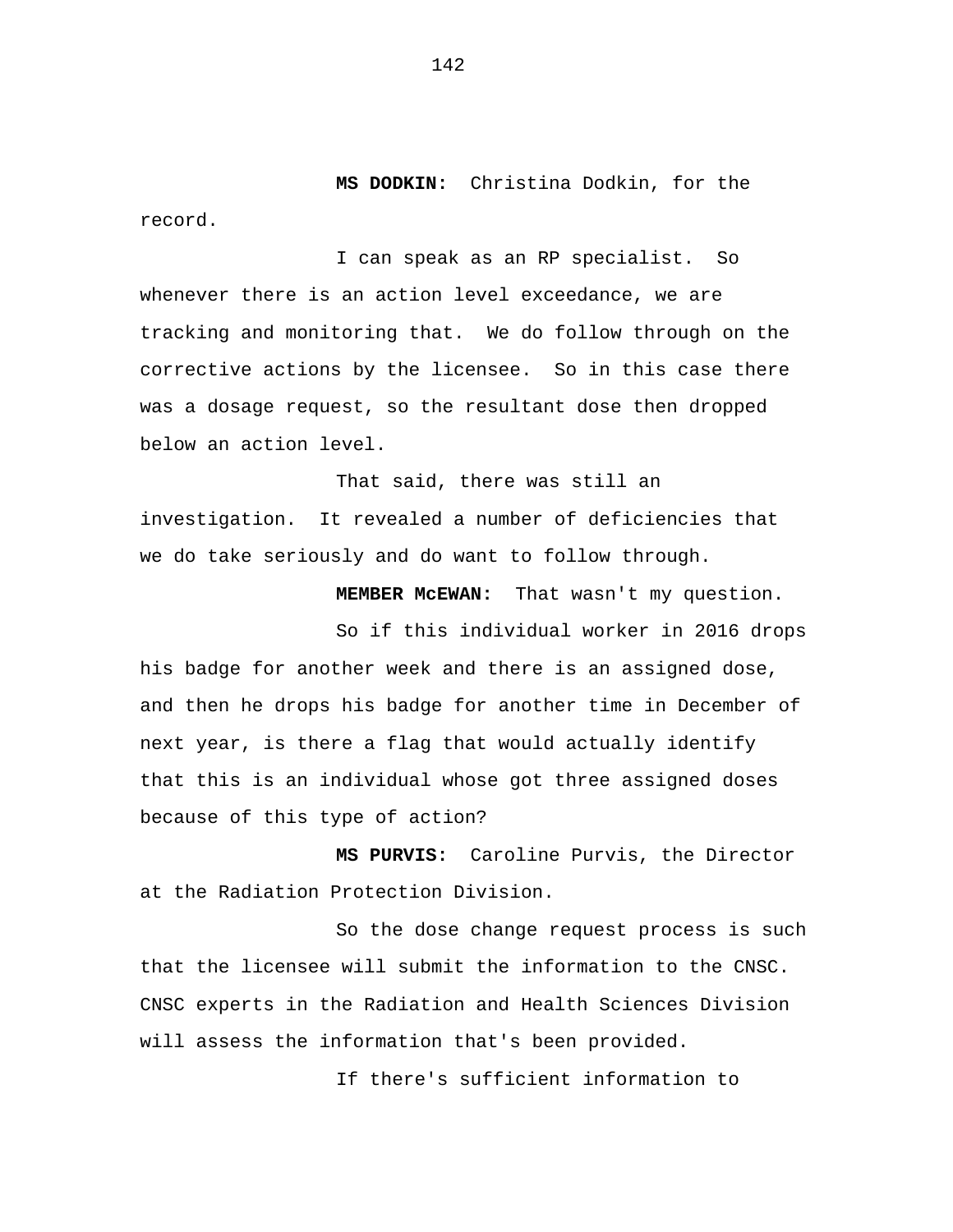assure us that the estimated dose has enough rigour and integrity to stand, a letter will be issued not only to the submitter, so the licensee, with copy to the NDR, but also a letter to the dosimetry service provider. It is the dosimetry service provider that will make the correction to the NDR.

So there is no flag. This will then become the official record in the National Dose Registry. **MEMBER McEWAN:** Okay, I still don't think my question's answered.

There's no way of identifying a serial loser of badges with serially assigned doses among real doses?

**MS PURVIS:** In the National Dose Registry? No. But certainly, from an oversight point of view, from the radiation safety point of view, if we had indications during inspections or other reporting information that there was a poor performer or a poor licensee in terms of conformance with procedural requirements, we would certainly be asking those questions, and identifying that through our baseline or reactive inspections.

**DR. NEWLAND:** Dave Newland, for the record.

**MR. MOONEY:** Sorry, I'm talking over you there. It's Liam Mooney, from Cameco.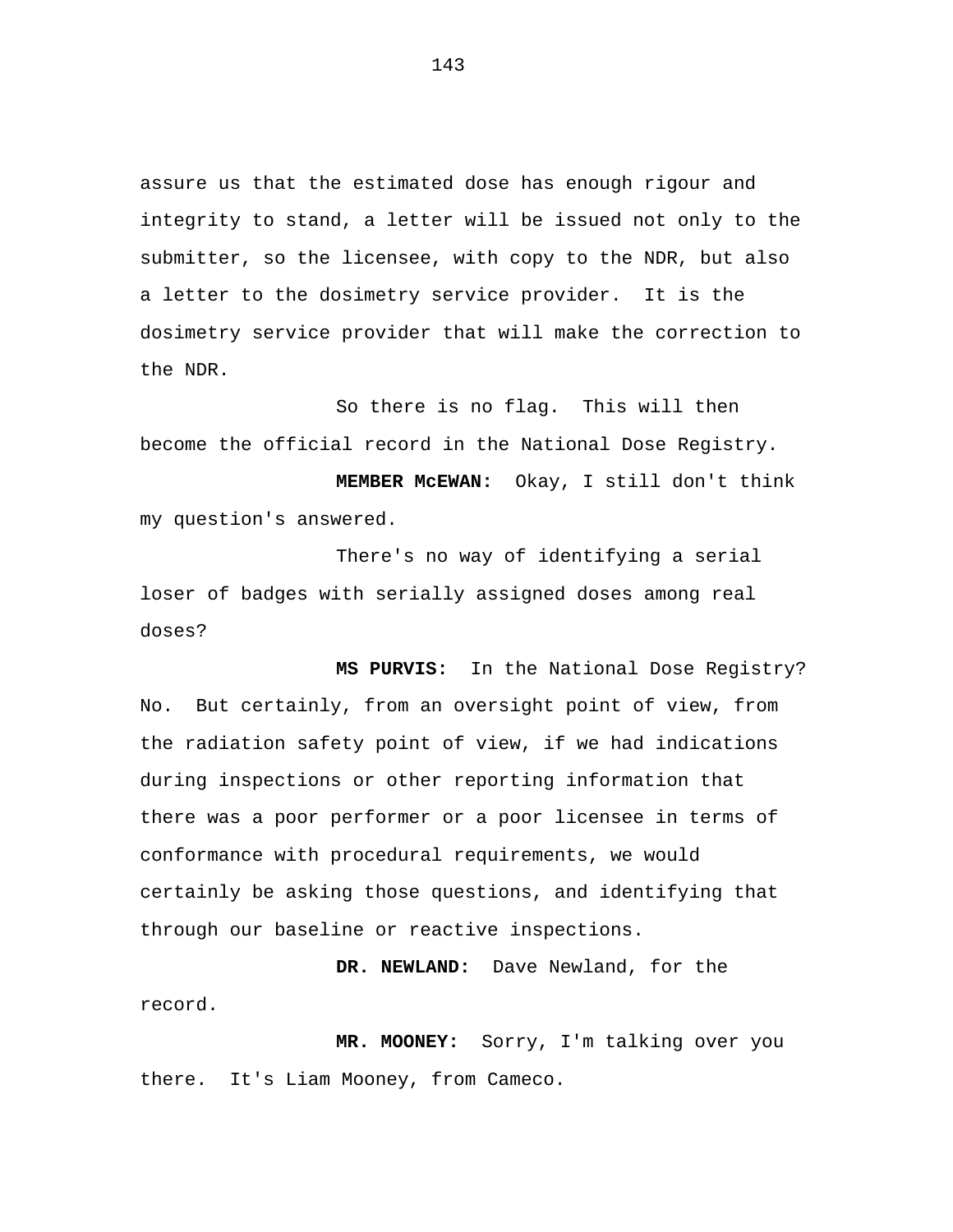The other piece to that, in addition to the rigour with which that dose change request is dealt with is the point around the investigation. It would be Cameco's investigation that would look at the individual employee in question. If the person had, which we don't see, previously had assigned dose from a similar incident, that would be flagged in the investigation. So we would look at that as -- if there's the potential extent or condition around that particular employee that requires further action.

**MEMBER McEWAN:** Thank you.

Thank you.

**THE PRESIDENT:** Okay, I think that wraps up this particular part of the meeting.

Thank you all, and we will reconvene at ----- Off microphone / Sans microphone

**THE PRESIDENT:** Cameco, will you be available for 1:30?

**MR. MOONEY:** Yes.

**THE PRESIDENT:** Okay, we'll reconvene at

1:30.

Thank you.

--- Upon recessing at 12:45 p.m. /

Suspension à 12 h 45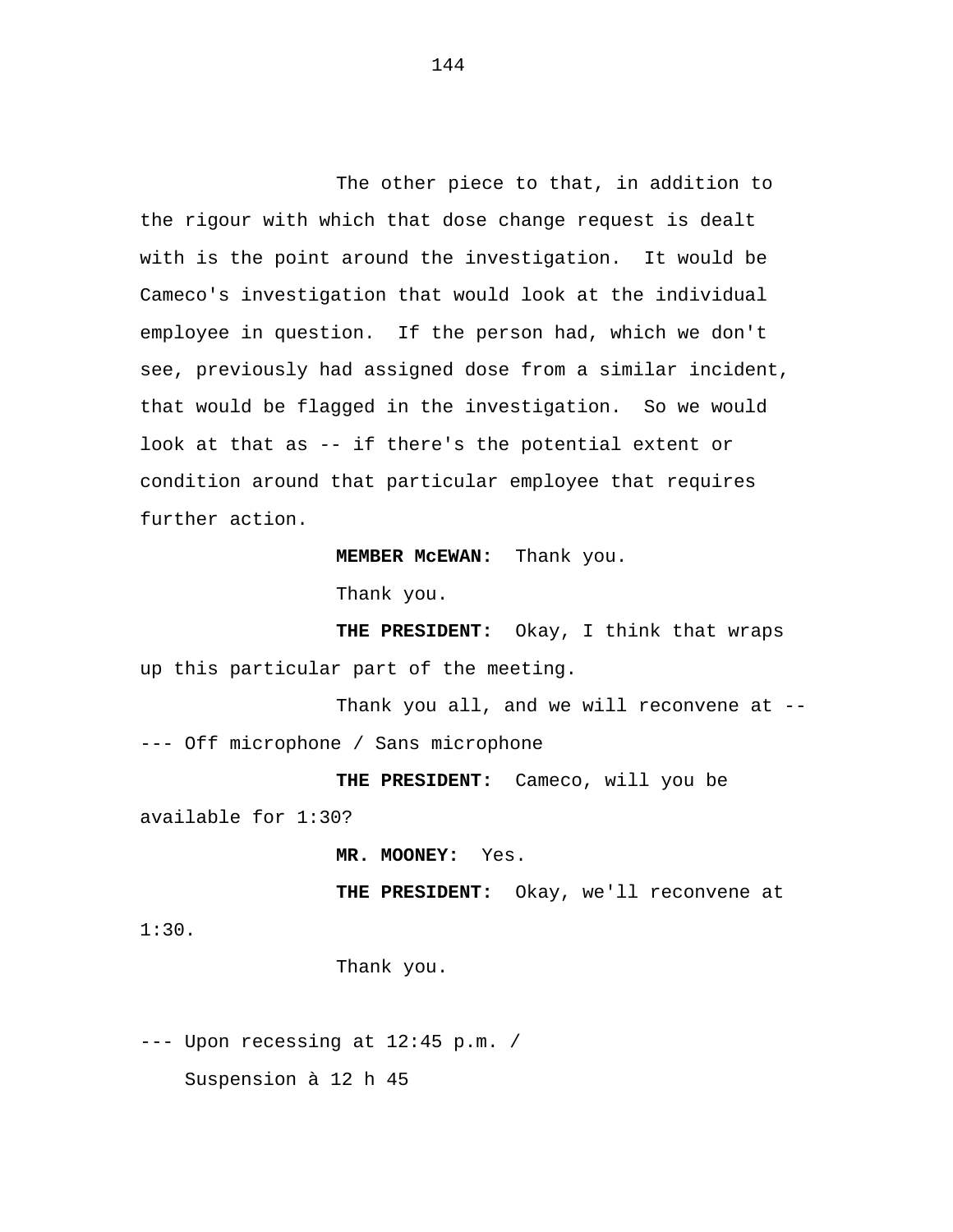--- Upon resuming at 1:35 p.m. / Reprise à 13 h 35

**THE PRESIDENT:** We are back a bit late, so let's start.

**CMD 15-M35/15-M35.A** 

**Oral presentation by CNSC staff** 

**THE PRESIDENT:** The next item on the agenda is the Regulatory Oversight Report for Uranium Mines and Mills in Canada: 2014, as outlined in CMDs 15-M35 and 15-M35.A.

The public was invited to comment in writing on this item. The Commission received two written submissions.

We have representatives from Cameco Corporation and AREVA Resources Canada Inc. joining us by videoconference from Saskatoon and available for questions.

Let's start by -- ah, a full room. Can you hear us back in Saskatoon?

**MS EATON:** Yes.

**THE PRESIDENT:** Good. Thank you. So I will turn the floor to Dr. Newland to

get us going.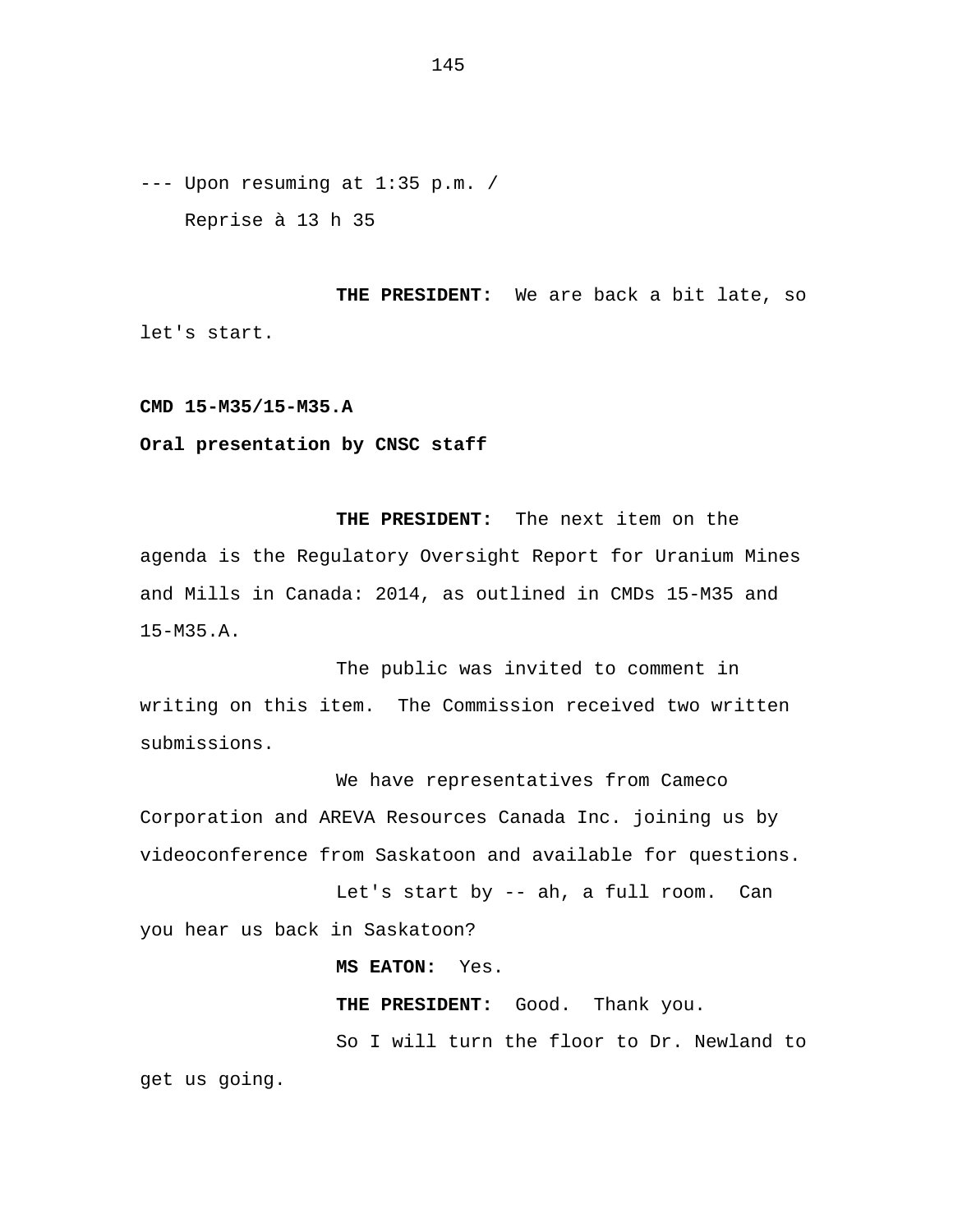**DR. NEWLAND:** Thank you.

Good afternoon, Mr. President and Members of the Commission. My name is David Newland and I am the Acting Director General of the Directorate of Nuclear Cycle and Facilities Regulation.

With me today are Mr. Jean LeClair, Director of Uranium Mines and Mills Division, and Mr. Mark Langdon, Supervisor of the same Division.

We also have CNSC staff involved in this report here in Ottawa and by videoconference from the CNSC's Saskatoon office. We have the Uranium Mine and Mill Project Officers, licensee representatives from Cameco and AREVA, and provincial Government of Saskatchewan representatives from the Ministry of the Environment and the Ministry of Labour Relations and Workplace Safety.

We are here to present Commission Member Document CMD 15-M35, entitled Regulatory Oversight Report for Uranium Mines and Mills in Canada: 2014.

I will now pass the presentation over to Mr. Jean LeClair. Thank you.

**M. LeCLAIR :** Bonjour, Monsieur le Président et membres de la Commission. Mon nom est Jean LeClair. Je suis le directeur des Mines et Usines de concentration d'uranium.

For the benefit of those people who are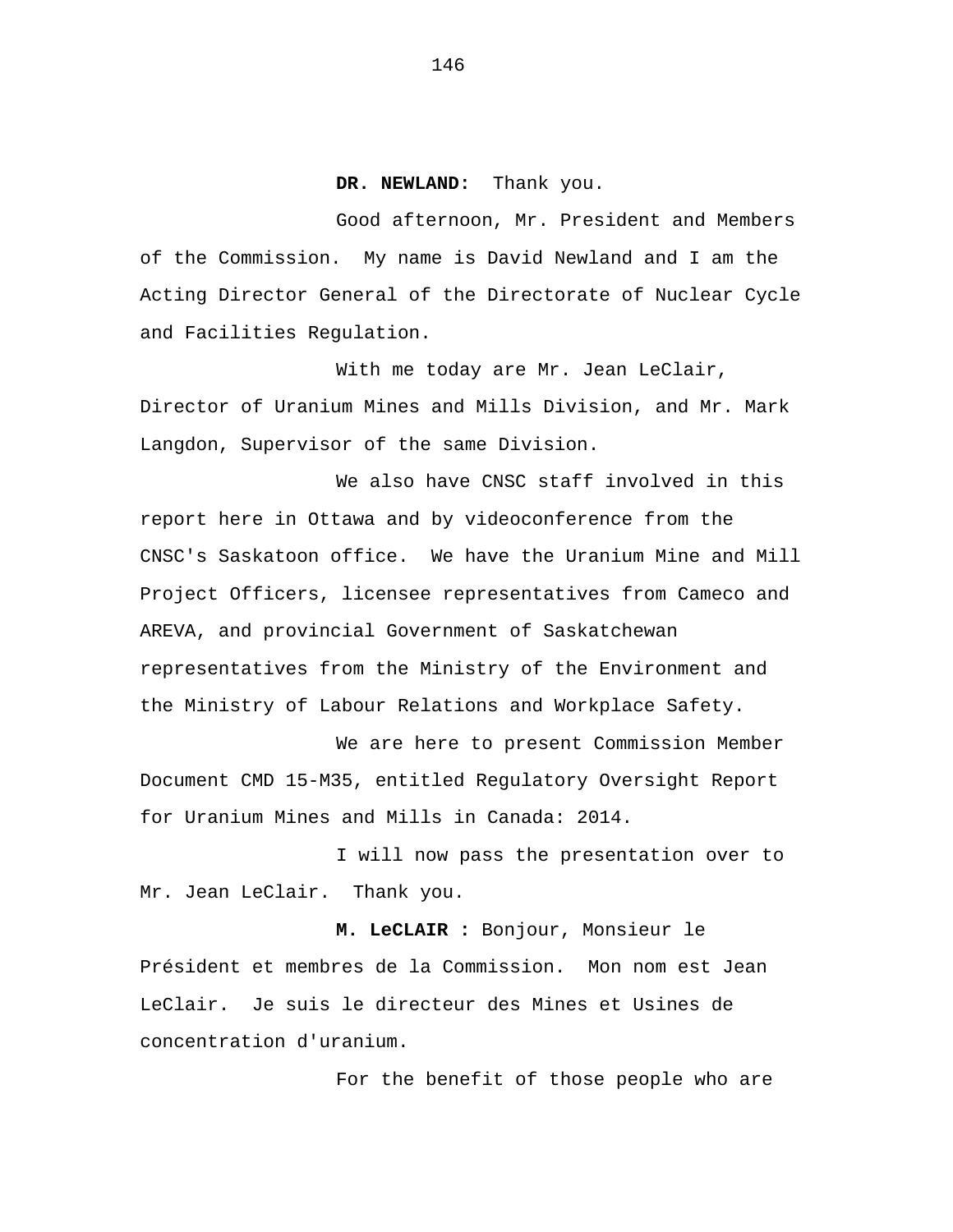not bilingual, I will do my presentation in English. However, I am more than happy to answer any questions in either French or English.

Before we start with the presentation, I would like to note a couple of amendments to the Regulatory Oversight Report CMD 15-M35.

An amendment has been made on page 4 within Table 1-1. I will just give you a minute to find that. CNSC staff reported three action notices at McArthur River, which has been changed to two, resulting in a total of 32 action notices at all the facilities in 2014. This further resulted in a change to the number of enforcement actions from 34 to 33 in section 1.2 located above the table.

The second amendment is on page 9, Table 1-2. The concentration of molybdenum listed in the reference station -- so the reference station is the fourth column -- was changed from 1.32 to less than 1.5  $\mu$ g/L.

The CNSC currently produces a number of regulatory oversight reports, as shown on this slide. Earlier this morning we heard with regard to the report on the uranium and nuclear substances processing facilities. This presentation and this report is on the uranium mines and mills.

The report highlights areas of licensee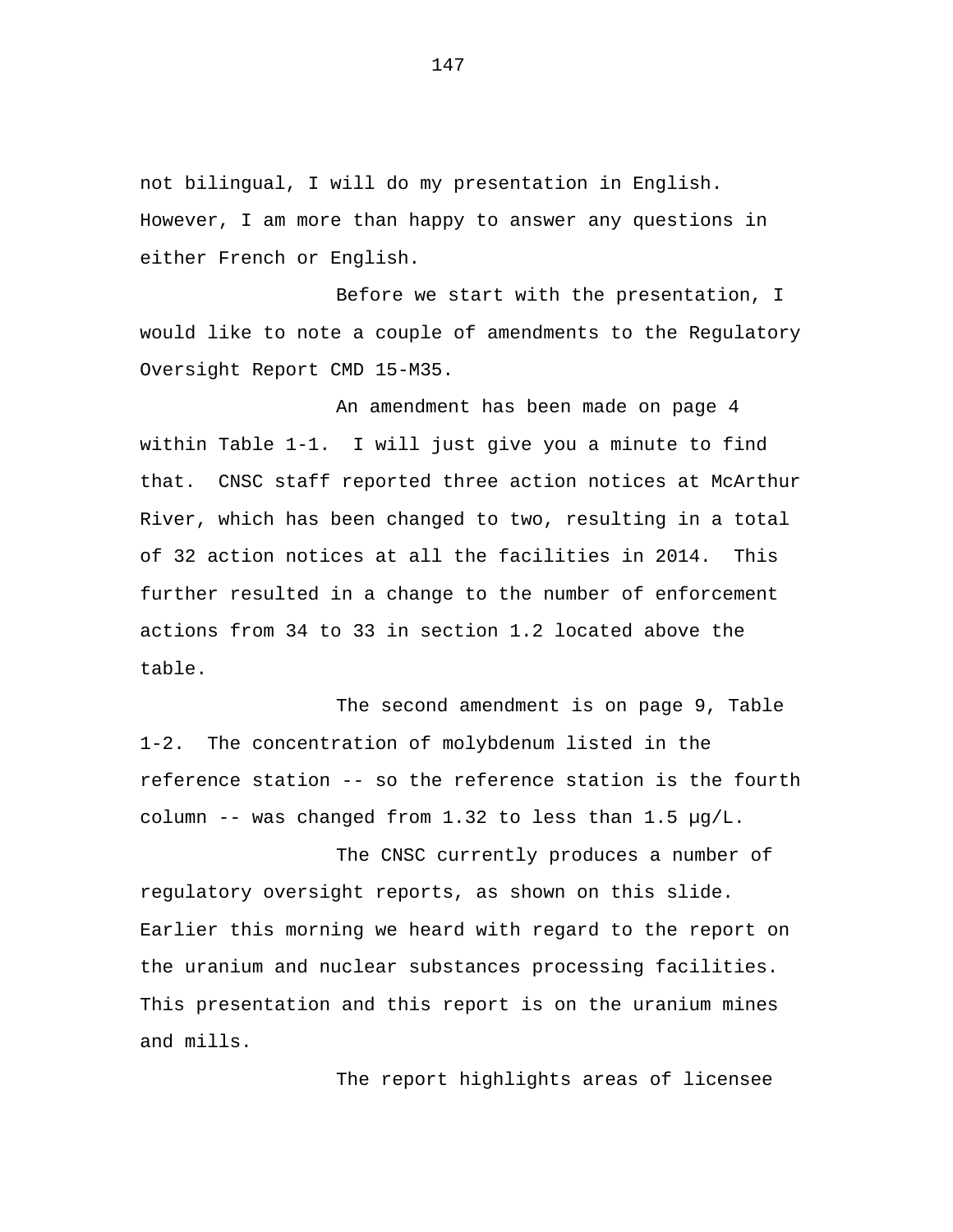performance assessed by CNSC staff for the 2014 calendar year, including licensee regulatory requirements and CNSC staff expectations, significant events and developments, and assessment of the licensee's overall performance. It also provides five-year trend data and performance comparisons to other mining sectors.

The report summarizes performance data on 14 safety and control areas, as shown on the right side of this slide. The report focuses on radiation protection, conventional health and safety, and environmental protection, as outlined in red.

Additions to this year's report include information on the CNSC's 2014 independent environmental monitoring program and requests for additional information by the Commission on the Key Lake calciner events and the lessons learned resulting from the Mount Polley tailings dam breach event in 2014.

The CNSC ensures compliance at uranium mines and mills through verification enforcement and reporting using risk-informed regulatory oversight in order to protect the health, safety and security of people and the environment, while respecting Canada's international commitments on the peaceful use of nuclear energy and to disseminate objectives, scientific, technical and regulatory information to the public.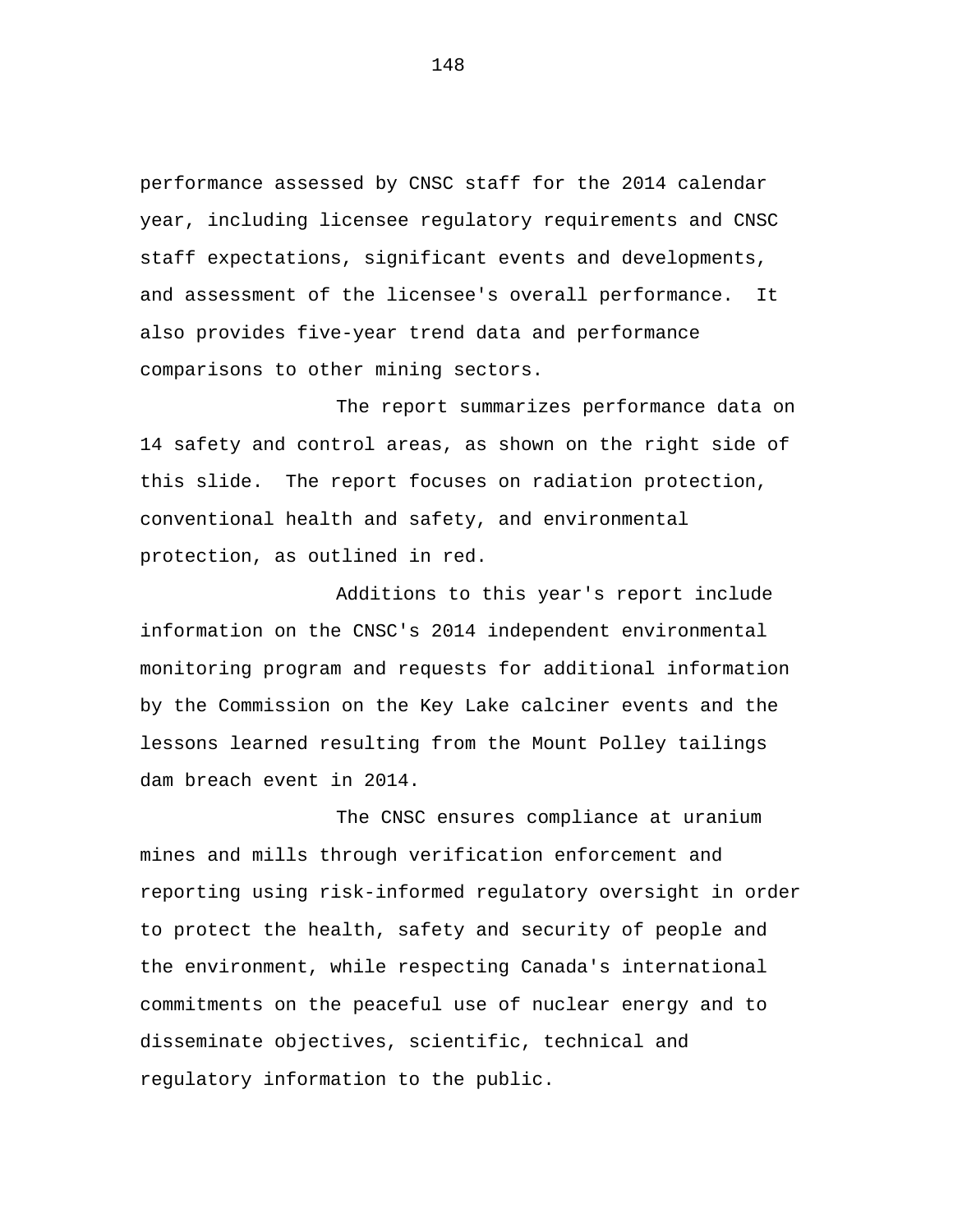In 2014, there were 29 inspections conducted at the five uranium mine and mill operating facilities. The estimated staff person-days or regulatory effort to plan, execute and conduct these inspections and report on them is displayed on this slide.

The 29 inspections resulted in a total of 58 enforcement actions, consisting of one directive, 32 action notices and 25 recommendations. No orders were issued at the uranium mines and mills facilities in 2014 as a result of enforcement activities. CNSC staff have reviewed, verified and accepted the licensee's responses and corrective actions. All 2014 enforcement actions are closed.

To complement existing and ongoing compliance activities, the CNSC implemented its independent environmental monitoring program to verify that the public and the environment around CNSC regulated nuclear facilities are safe. This verification is achieved through independent sampling and analysis by the CNSC.

In 2014, CNSC staff conducted water sampling at Cameco's Key Lake and McArthur River facilities as part of CNSC's independent environmental monitoring program. The current report and this presentation provide the results for the Key Lake sampling program.

The results of the water samples analyzed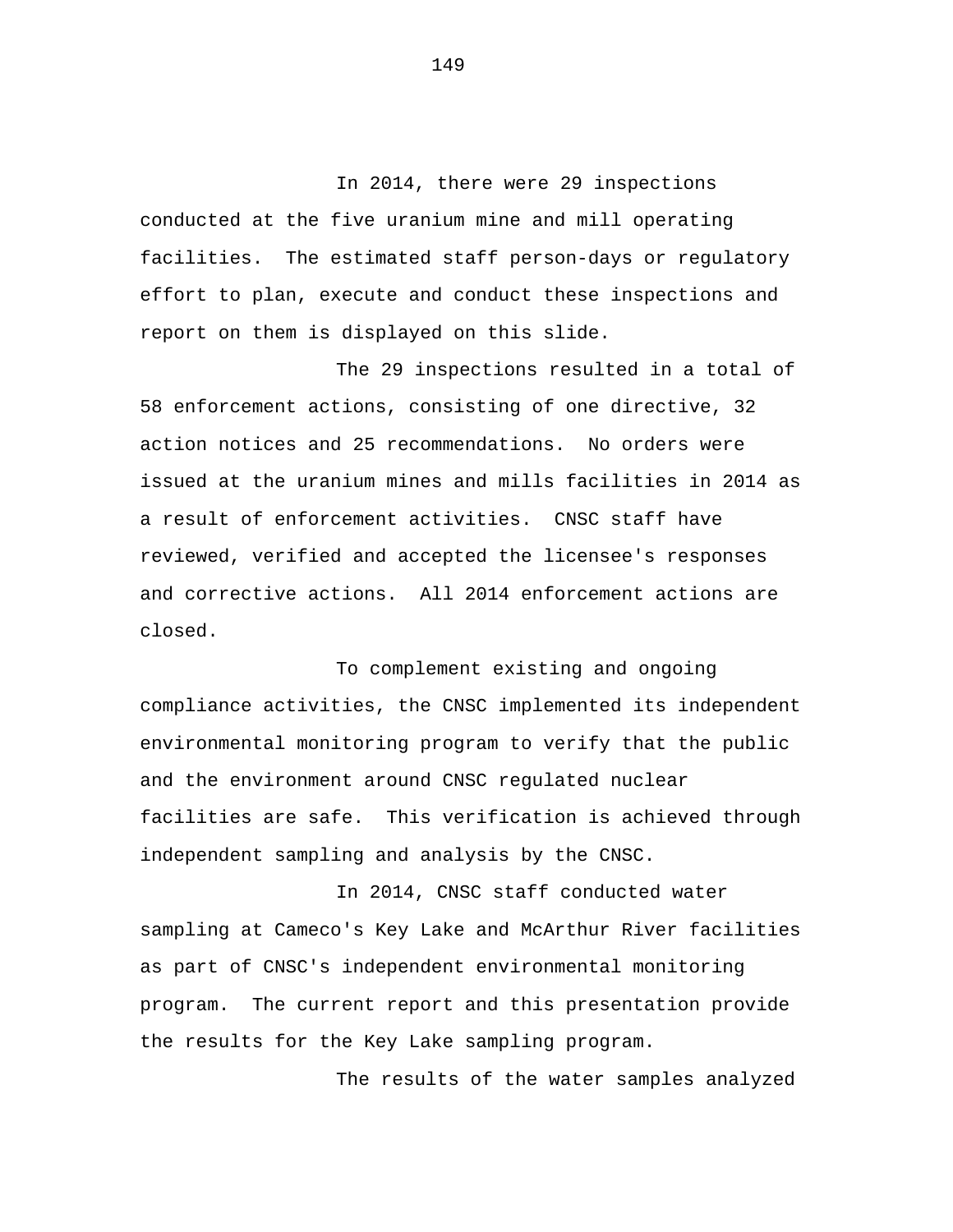at the CNSC Lab were consistent with Cameco Key Lake's environmental monitoring results and did not identify any new concerns. The results for both the Key Lake and McArthur River sampling program were posted on CNSC's website on September 18, 2015.

In 2014, CNSC staff conducted water sampling at four sampling stations at the Key Lake facility. Treated effluent flows into a drainage basin, as shown in this simplified diagram. Three water samples were taken in the downstream environment from a near-field station approximately 2.3 kilometres downstream of the key Lake Mill treated effluent discharge, a mid-field station approximately 12.3 kilometres downstream and a far-field station approximately 21.5 kilometres downstream.

A reference station water sample was also taken, which is located upstream of the treated mill effluent, as displayed on this slide. The reference station would represent a location within the same surface water system that could not be impacted by discharges from the Key Lake facility.

The results from the CNSC Key Lake sampling program are presented in this slide. The first four columns present the results for the samples taken in the near-field, mid-field, far-field and the reference station. The three columns on the right provide references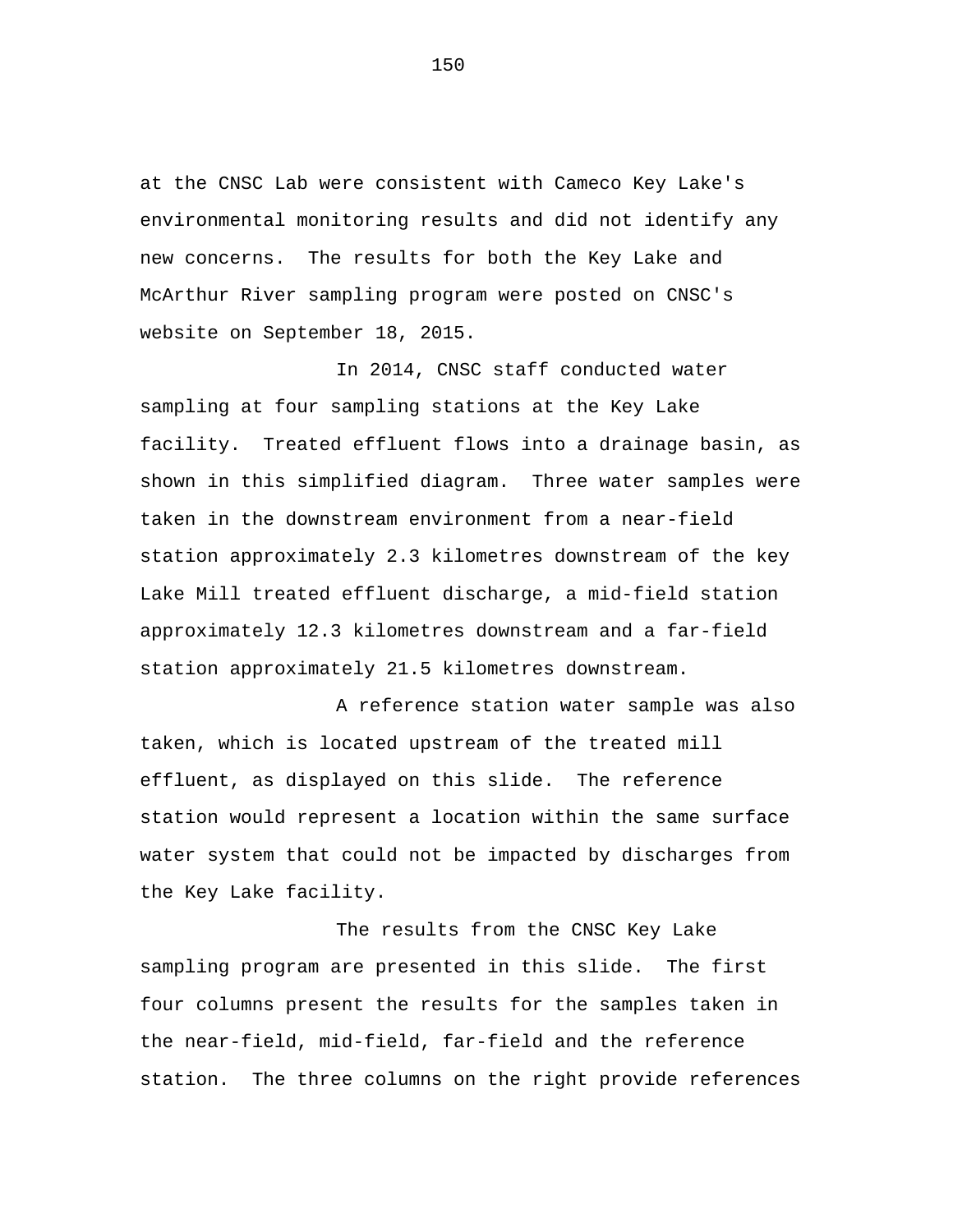and a point of comparison for the sampling results.

The guidelines for Canadian drinking water quality are concentration guidelines for the human consumption of water generally based on health criteria. The aesthetic objective concentrations, shown as AO, are not health-based values. These concentrations represent poor water taste or colour and other non-health-based criteria. Drinking water guideline levels are conservative as their calculation includes substantial safety margins. It is also important to note that the mine sites are in remote locations and, as a result, these locations are not a source of drinking water.

The Surface Water Quality Guidelines for the Protection of Aquatic Life are developed by the Canadian Council of Ministers of the Environment and applied to the protection of aquatic species. The values are generally always lower than the drinking water quality guidelines for human health as aquatic species are more sensitive biological receptors than humans. Aquatic life safety factors are applied to the lowest toxicity values to ensure that they are conservative.

The regional natural background levels were established by CNSC staff using 13 years of licensee's environmental monitoring values collected in the region. They represent the regional range in values obtained from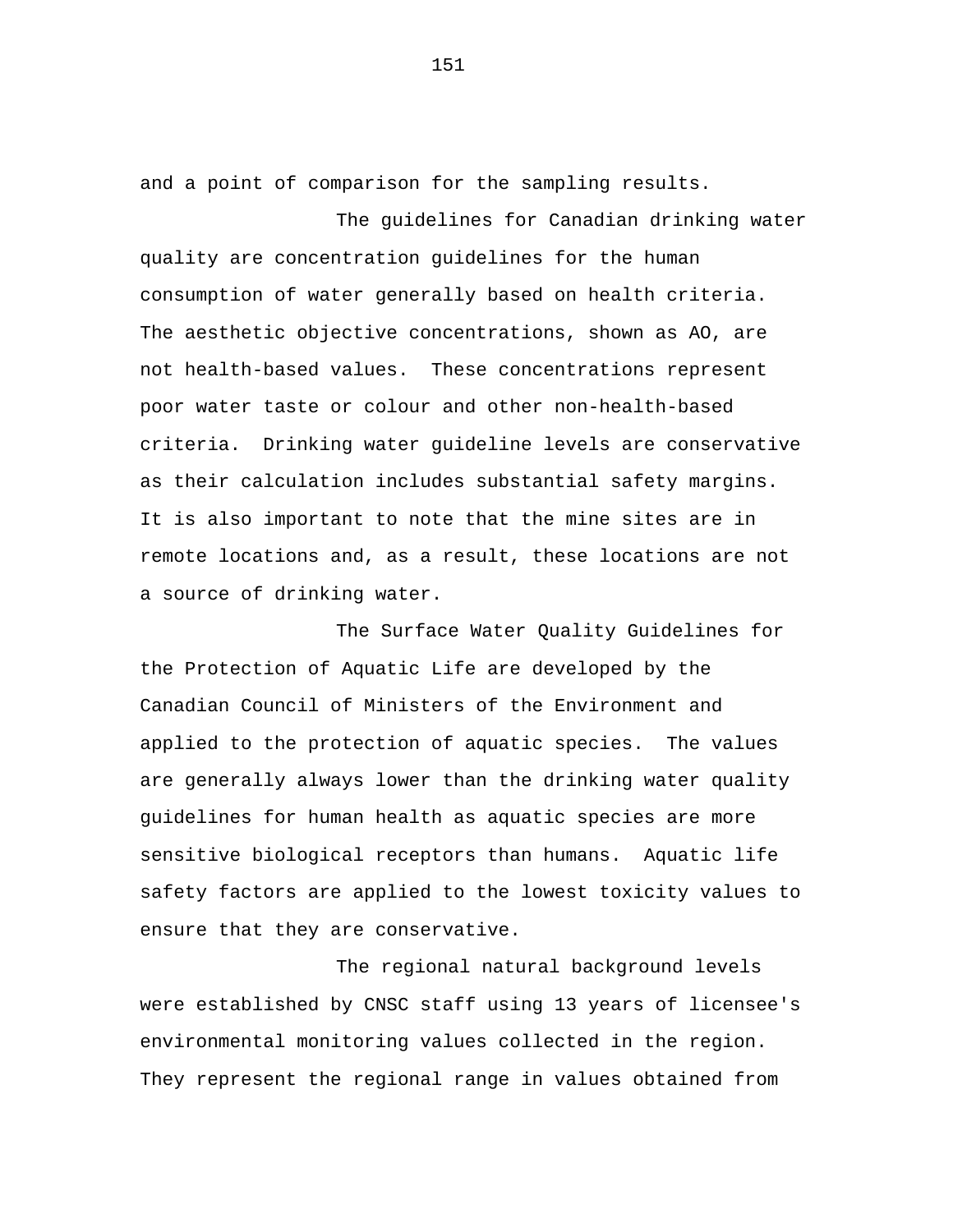natural background water samples. The sample results, as presented in the first four columns, are consistent with the environmental monitoring results reported by Cameco and do not indicate any new concerns.

Of particular note is the result for molybdenum. You will note that the near-field result for molybdenum is actually lower than the mid-field result. In 2009, following regulatory action by the CNSC, Cameco implemented improvements to the water treatment facilities at Key Lake to reduce releases of molybdenum, amongst a few other contaminants. The near-field results are showing a measurable improvement in water quality and the mid-field results are expected to decrease further over time as the improvements in water quality move further downstream.

CNSC staff conclude that the results are acceptable and the mitigation measures that were put in place are effective and that the public and the environment continue to be protected.

The CNSC is committed to continuous improvement, taking into account lessons learned from both nuclear and non-nuclear events. The next few slides will focus on an update on the Key Lake calciner events as well as further discussion following the work that we have done with regard to the tailings pond dam breach at Mount Polley.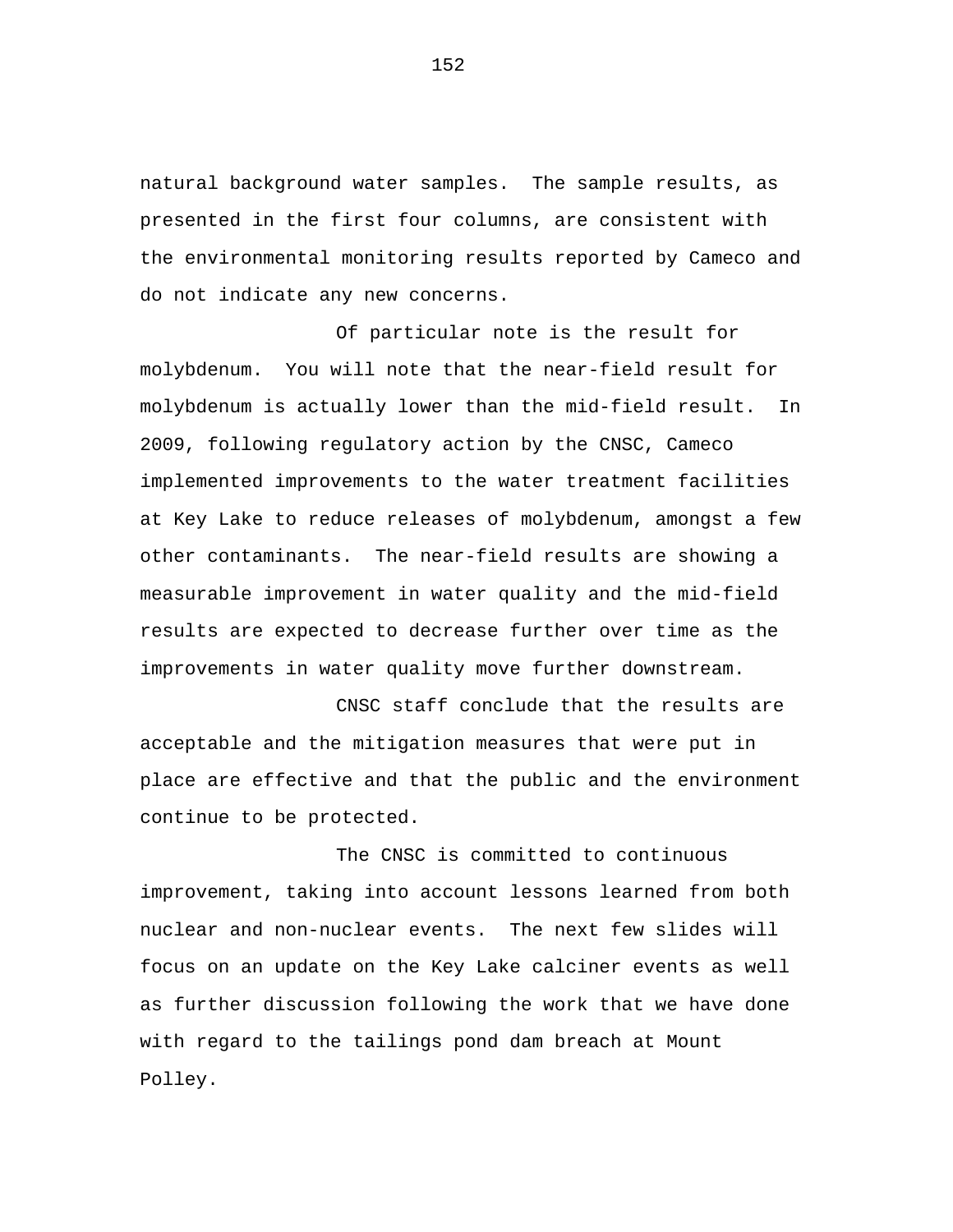On January 14 and February 16, 2015, the Key Lake operation reported two events associated with unplanned releases of calcined yellowcake. The locations of the two events are shown on a schematic diagram on this slide, highlighted in yellow.

The January 14th event was located at the base of the calciner and the February 16th event was located on the exhaust duct at the top of the calciner. Cameco's root cause analysis identified that the primary cause of both events was mechanical failure.

As a result of the two events, a total of six workers received radiation doses that exceeded the weekly action level of 1 mSv. The maximum individual effective dose of the six workers was 1.8 mSv, well below the regulatory limit of 50 mSv per year.

CNSC staff conducted inspections immediately after each of the two Key Lake calciner events and later followed up with an additional compliance verification inspection of the events in July 2015. The two calciner events were reported to the Commission at public meetings on February 4th and as an event initial report on March 25th, 2015.

On March 11th, 2015, CNSC staff issued a request under subsection 12(2) of the *General Nuclear Safety and Control Regulations* to Cameco's Key Lake and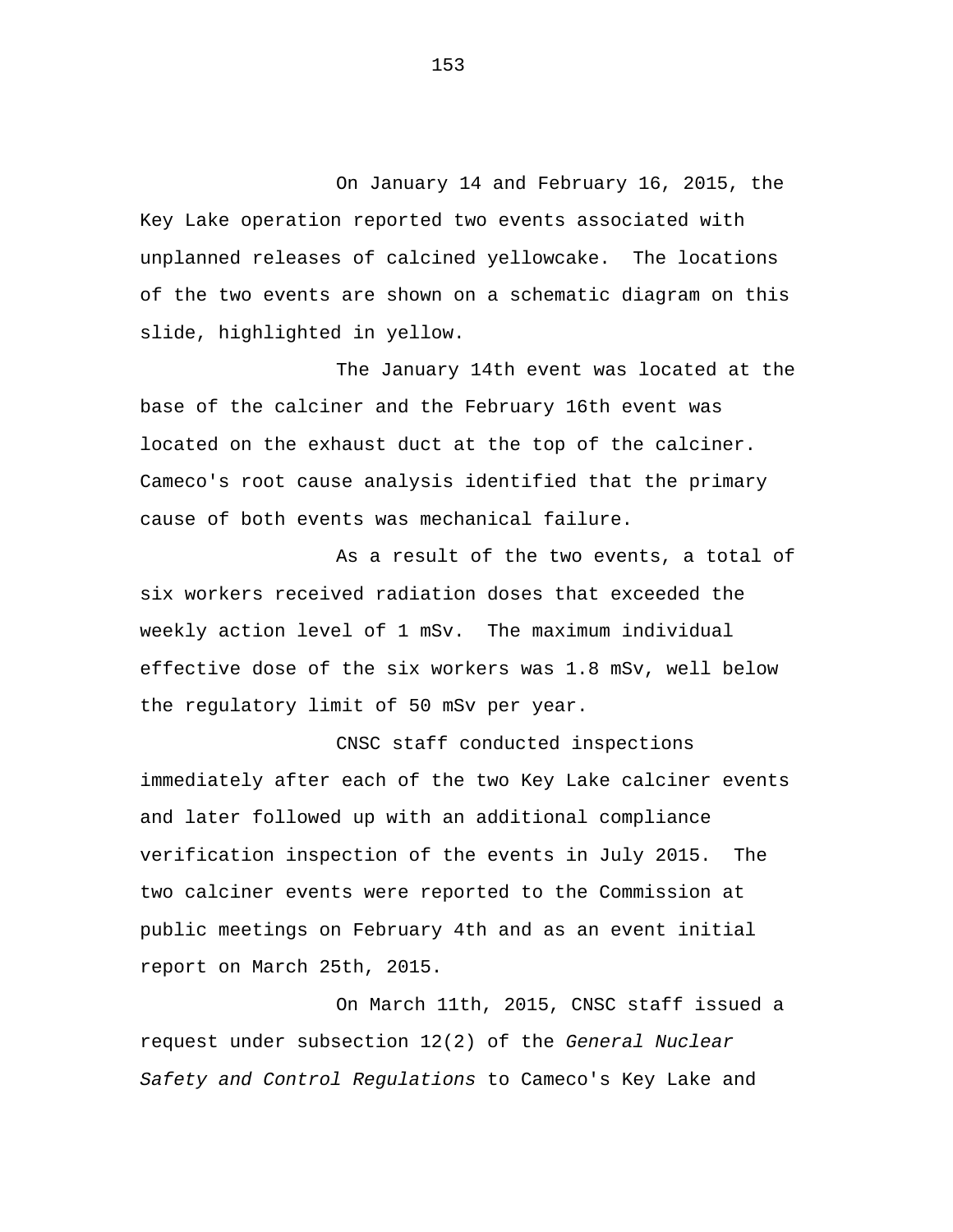Rabbit Lake operations and to AREVA's McClean Lake operation to review their operations as to the design and operational features that help prevent an unplanned release of yellowcake, the equipment processes and procedures that help in monitoring and identifying any weakening of containment systems, and the radiation monitoring equipment and procedures that will quickly identify any unplanned releases of yellowcake into the work environment.

CNSC staff have reviewed and accepted the licensee's responses, lessons learned and corrective action plans to the 12(2) requests.

In response to the events and CNSC 12(2) requests, Cameco Key Lake adopted corrective actions, including training of workers for an increased awareness for timely reporting of radiological hazards; enhanced radiation protection monitoring to identify releases of yellowcake into the working environment.

For the calciner exhaust duct, inspection ports were added, as shown in the picture on the slide. Additional base and hanger structural supports were added and signage was posted to protect the exhaust duct from impacts.

In addition, the Key Lake calciner design improvements and lessons learned were also applied to the new calciner currently being constructed.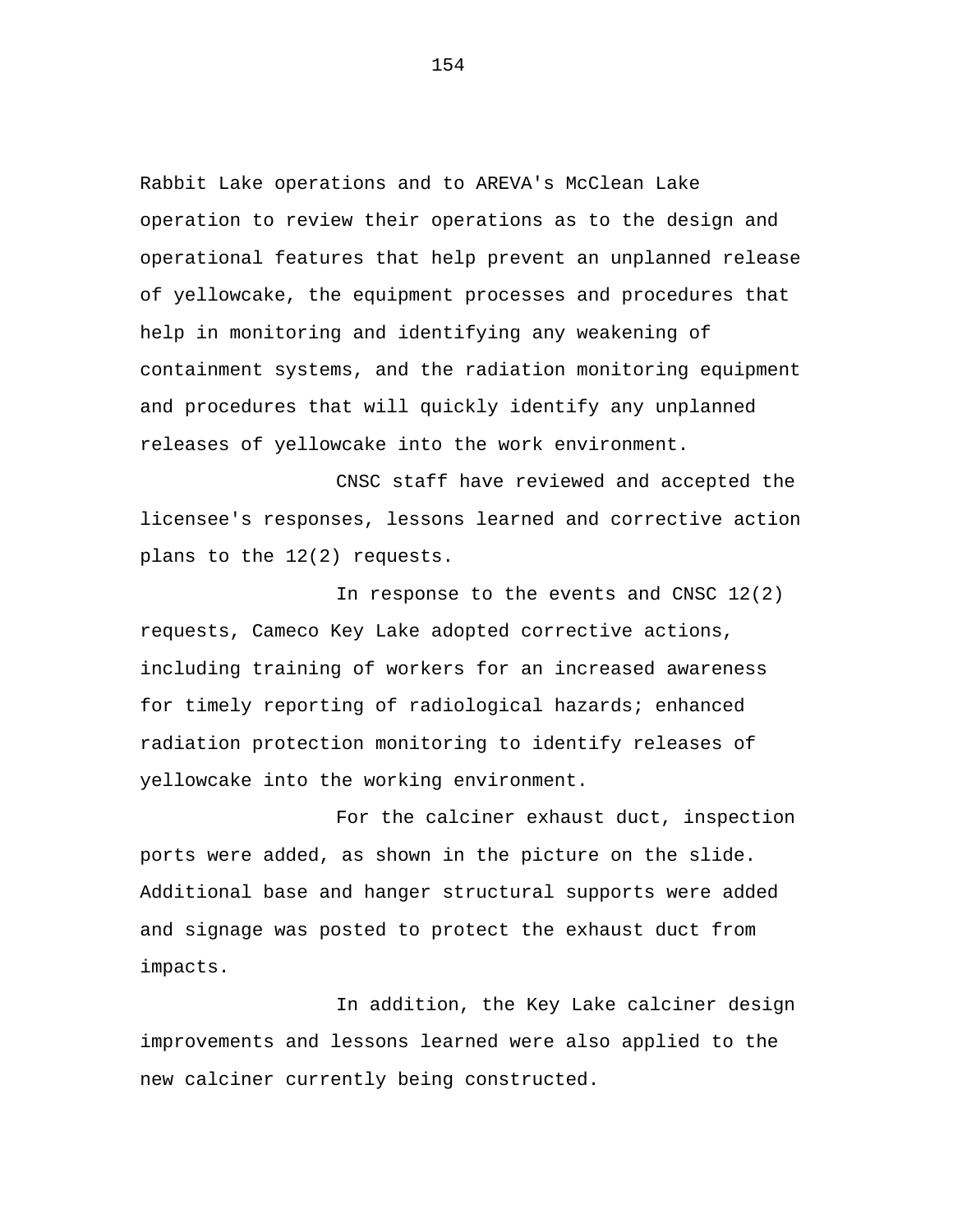Cameco Rabbit Lake and AREVA McClean Lake operations provided satisfactory responses to CNSC's 12(2) requests. Their responses did not identify any significant deficiencies. However, they identified opportunities for improvement of their mitigation measures already in place, such as increasing inspection frequency, improving preventive maintenance, updating documentation and training materials and additional workplace monitoring.

In conclusion, CNSC staff are satisfied with the licensee's responses, corrective action plans and their implementation to date and will continue to verify their implementation as part of routine compliance activities.

On August 4th, 2014, a breach of Mount Polley's operating above ground tailings facility released approximately 10 million cubic metres of water and 13.8 million cubic metres of tailing slurry into the environment. Follow-up investigation concluded that a silty clay layer within glacial till under the tailings dam provided a slide failure surface as increased weight from water and tailings were applied, resulting in dam failure. It is important to note that this is not a facility regulated by the CNSC.

This update is focused on above ground tailings management facilities that are operating uranium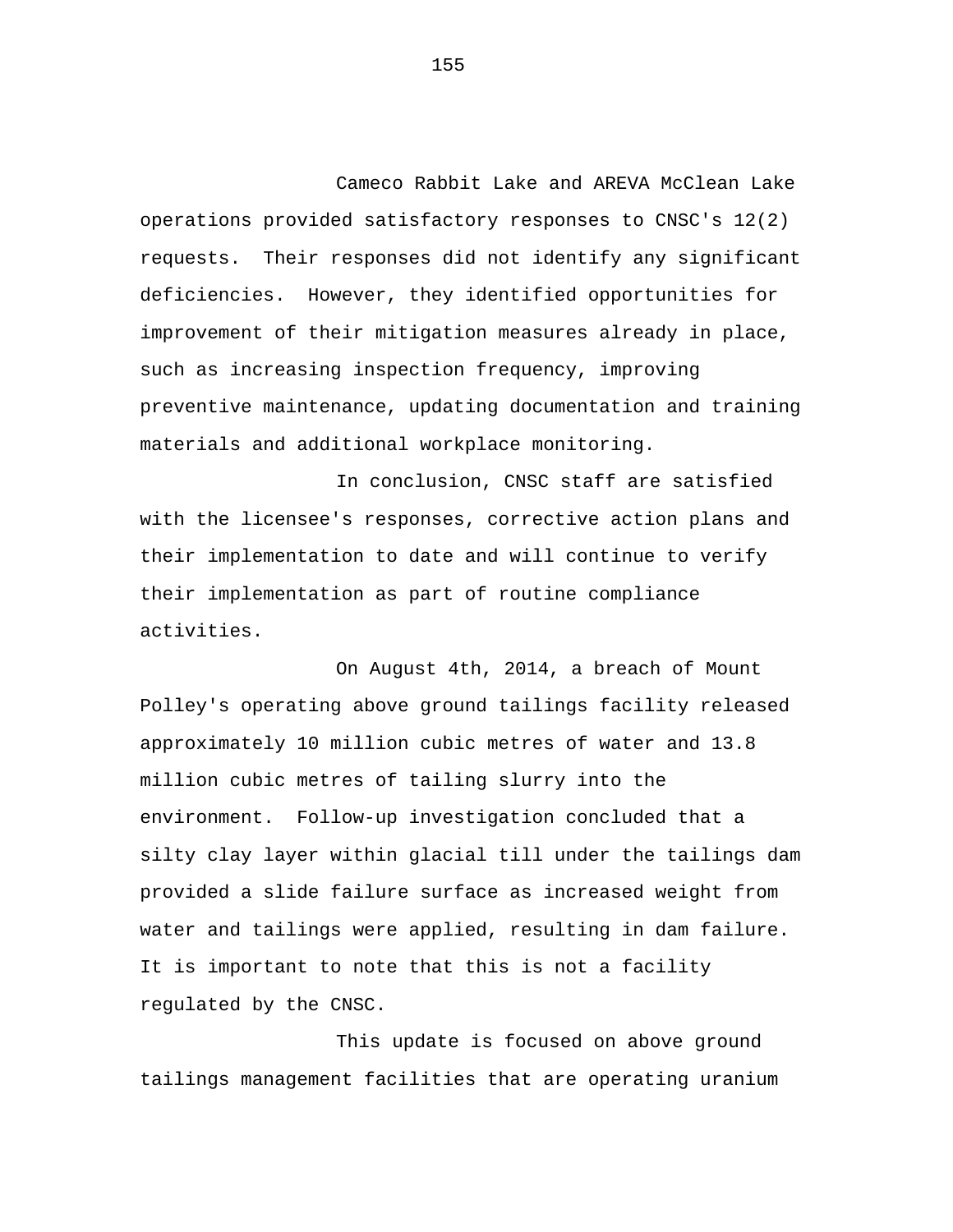mines and mills. A complete review of the lessons learned from the Mount Polley event for all above ground tailings management facilities, including at both operating and decommissioned uranium mines and mills, will be presented to the Commission later this fiscal year.

Of the operating uranium mine and mill facilities, Key Lake and Rabbit Lake operations have above ground tailings management facilities. Tailings are no longer placed in these above ground tailings facilities. They have been replaced at each facility by in-pit tailings management facilities that do not have dams.

For both the Key Lake and Rabbit Lake above ground facilities, the tailings are dewatered, consolidated and do not have a water cover. The Rabbit Lake above ground tailings management facility is shown in the picture on this slide.

The investigation report recommended that mines adopt best available practices and technology in construction and operation, such as filtered, unsaturated compacted tailings and a reduction of the use of water covers in a closure setting. Above ground tailings management facilities at uranium mine and mill facilities currently meet these summary recommendations.

CNSC staff conducted initial and follow-up geotechnical inspections of the above ground tailings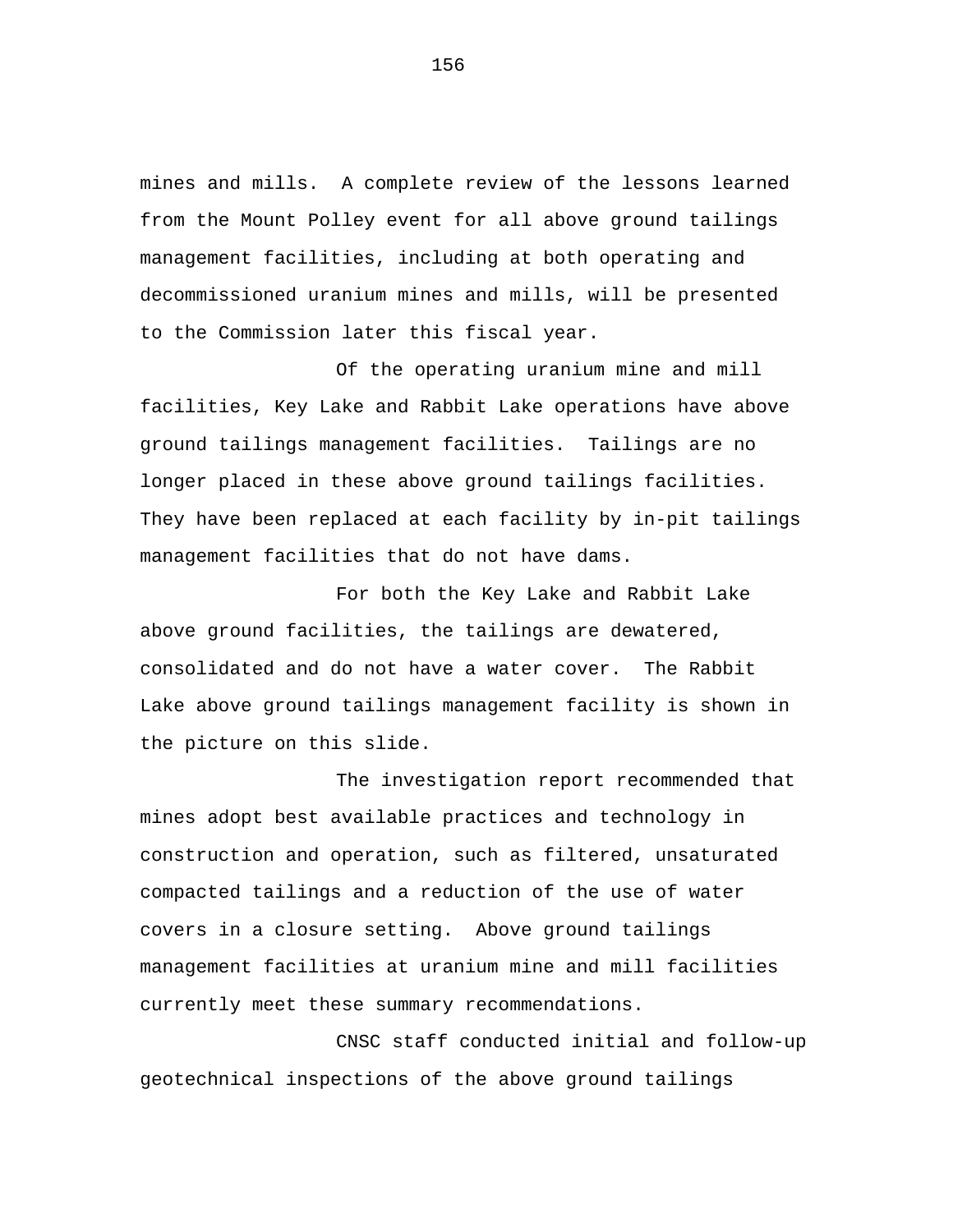management facilities at Rabbit Lake and Key Lake in response to the Mount Polley incident and concluded that they are in a safe and stable condition and that no further work is necessary. CNSC staff will continue to inspect or monitor these above ground facilities to verify that they remain stable and safe.

As previously noted, further details and lessons learned from the Mount Polley event for all above ground uranium mines and mills tailings management facilities will be presented to the Commission later this fiscal year.

The Eastern Athabasca Regional Monitoring Program was initially established by the Province of Saskatchewan in 2011, building on the previous Cumulative Effects Monitoring Program. In partnership with the Government of Saskatchewan, industry and Saskatchewan communities, the program monitors the safety of traditionally harvested country foods, including the chemistry of water, fish, berry and mammals from representative communities located in Northern Saskatchewan.

The intent of the program is to evaluate the quality of country foods to assess any potential impacts resulting from industrial activities in and outside of Saskatchewan and to provide confidence to community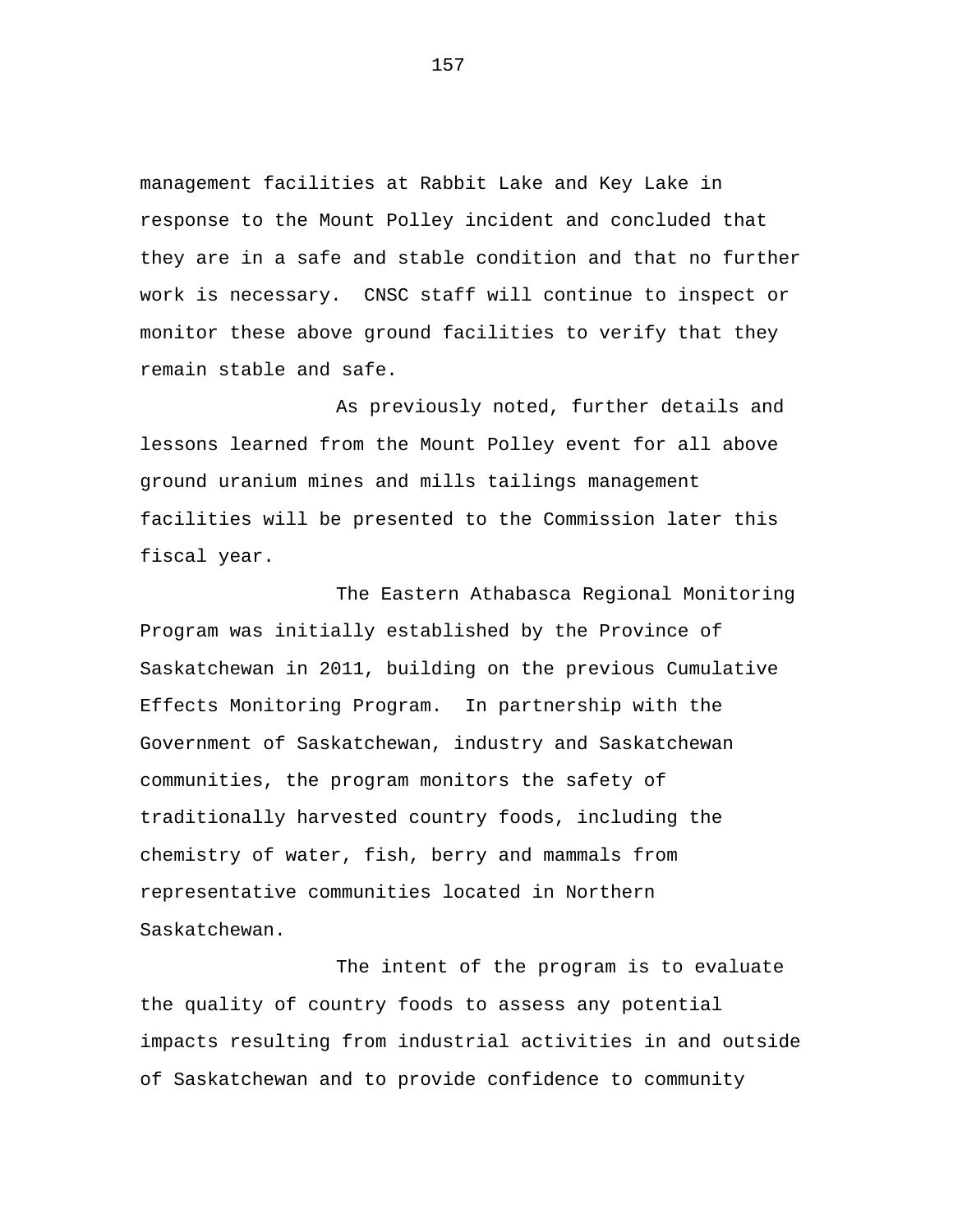members that their traditional country foods remain safe to eat today and for future generations. The program includes the participation of community members in the harvesting of country foods for sampling and analysis, with the technical support of an aboriginal-owned environmental consulting company.

The Provincial Human Health Risk Assessment uses the Eastern Athabasca Regional Monitoring Program data and concludes that traditional harvesting of country foods does not present health risk to Northern Saskatchewan residents. Radiological dose to residents from consumption of country foods is below the public dose limit and results provide baseline data to compare future monitoring results. CNSC staff agree with the provincial human health risk assessment which confirm the country foods assessed were safe to consume.

CNSC staff are working with the Province of Saskatchewan to find opportunities for the CNSC to support this program. In particular, we are looking at opportunities to use the participant funding program to further support community participation, including aboriginal peoples in the Eastern Athabasca Regional Monitoring Program and in particular ongoing country foods studies.

Licensees continue to have in place public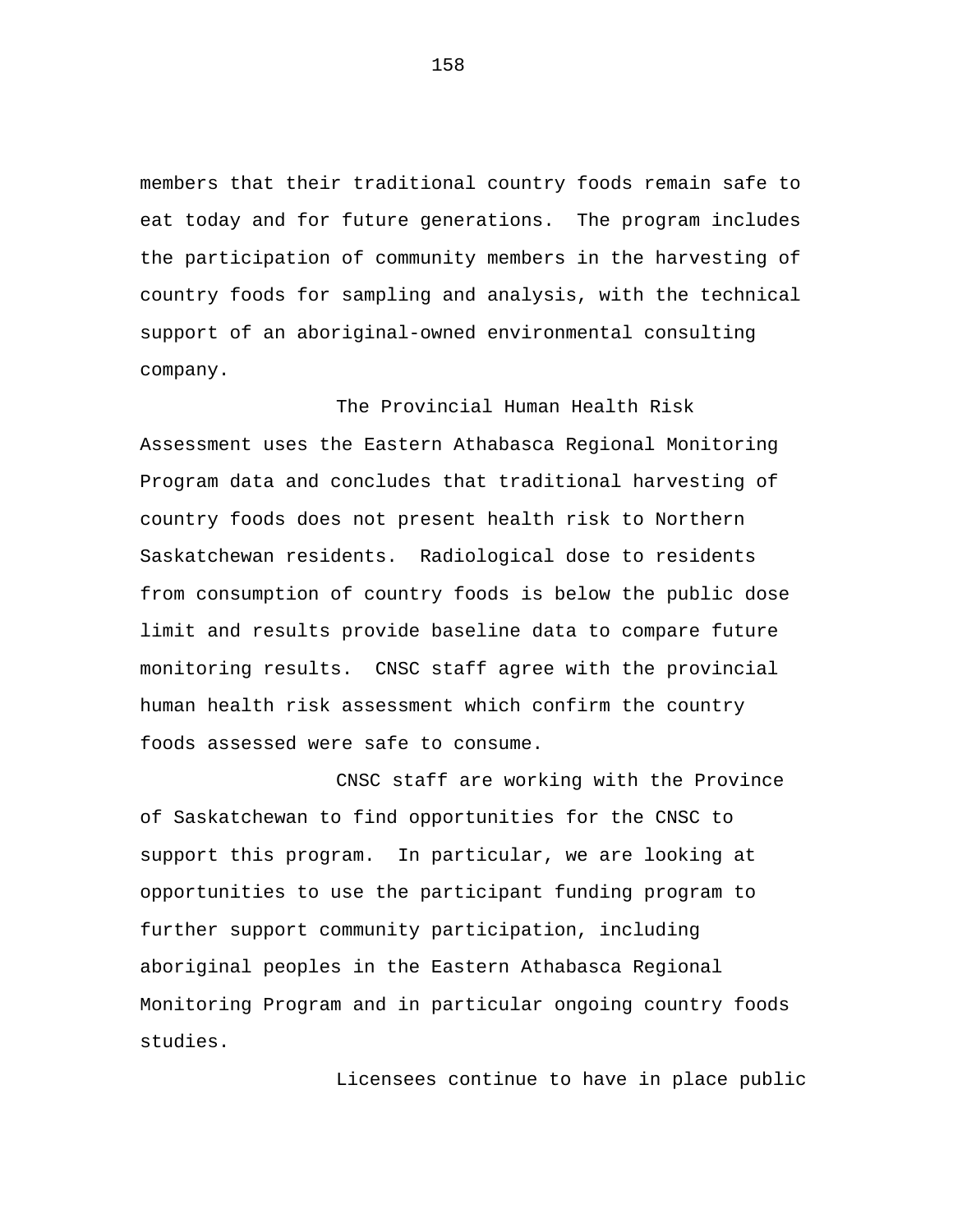information programs to engage communities in Northern Saskatchewan and keep them informed of the overall performance at uranium mines and mills and any major developments. These programs are regularly reviewed and verified by CNSC staff.

During 2014, CNSC staff regularly engaged with the public, aboriginal groups and their leadership through attendance at community meetings, site tours and technical information sessions. CNSC staff are participating in the next environment quality committee meeting in mid-October, where we will be providing an overview of the regulatory oversight report.

As well, this fall we are participating in industry-led science fairs in aboriginal communities in Northern Saskatchewan, where youth in the communities will be provided some basic training in environmental protection and radiation protection, with a focus on various jobs and work opportunities. CNSC staff are working on an introduction to the life as a regulator, with an overview of the role of an inspector.

CNSC remains committed to keeping interested communities informed by providing objective, scientific and regulatory information about uranium mine and mill facilities. In addition to these outreach activities, CNSC also provides information through the CNSC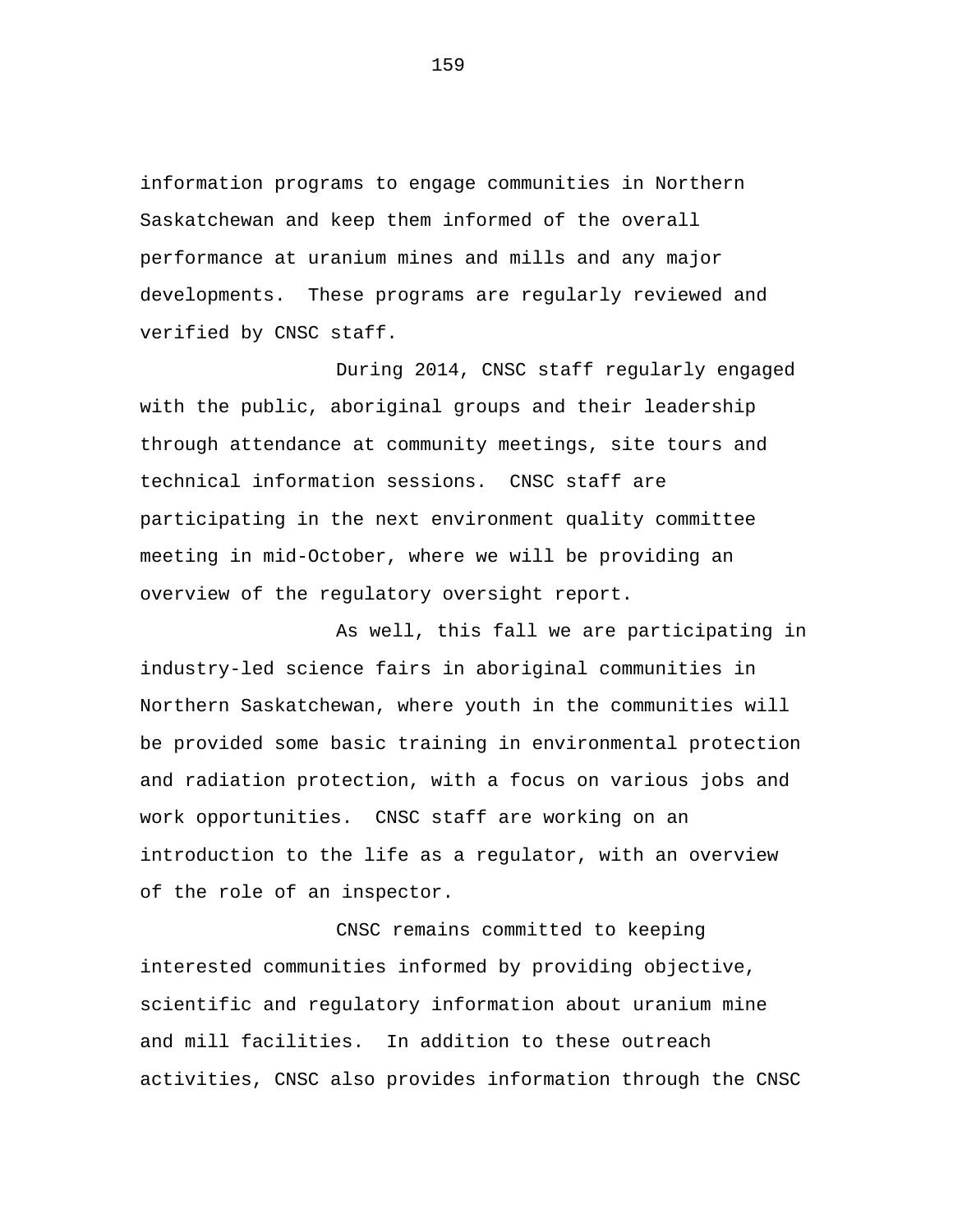website, social media and CNSC online.

The next few slides will discuss some developments in the new uranium projects.

AREVA's Key Lake project is a proposed uranium mine and mill project in Nunavut that has been the subject of an environmental assessment under the Nunavut Land Claims Agreement led by the Nunavut Impact Review Board.

CNSC staff have been actively involved in this process for the last six years as technical reviewers and subject matter experts. Prior to this, CNSC staff were actively involved in several outreach and engagement activities to assist the Government of Nunavut and various Inuit organizations as they reviewed the potential for the development of uranium mines and mills in Nunavut.

In March 2015, the Nunavut Impact Review Board conducted final public meetings in their review of the proposed Kiggavik Project. Their final report issued earlier this year was referred to the Minister of Aboriginal Affairs and Northern Development with a recommendation from the Board that the project not proceed due to the absence of a confirmed start date. A decision from the Minister of Aboriginal Affairs and Northern Development is pending.

Cameco's Millennium Project is a proposed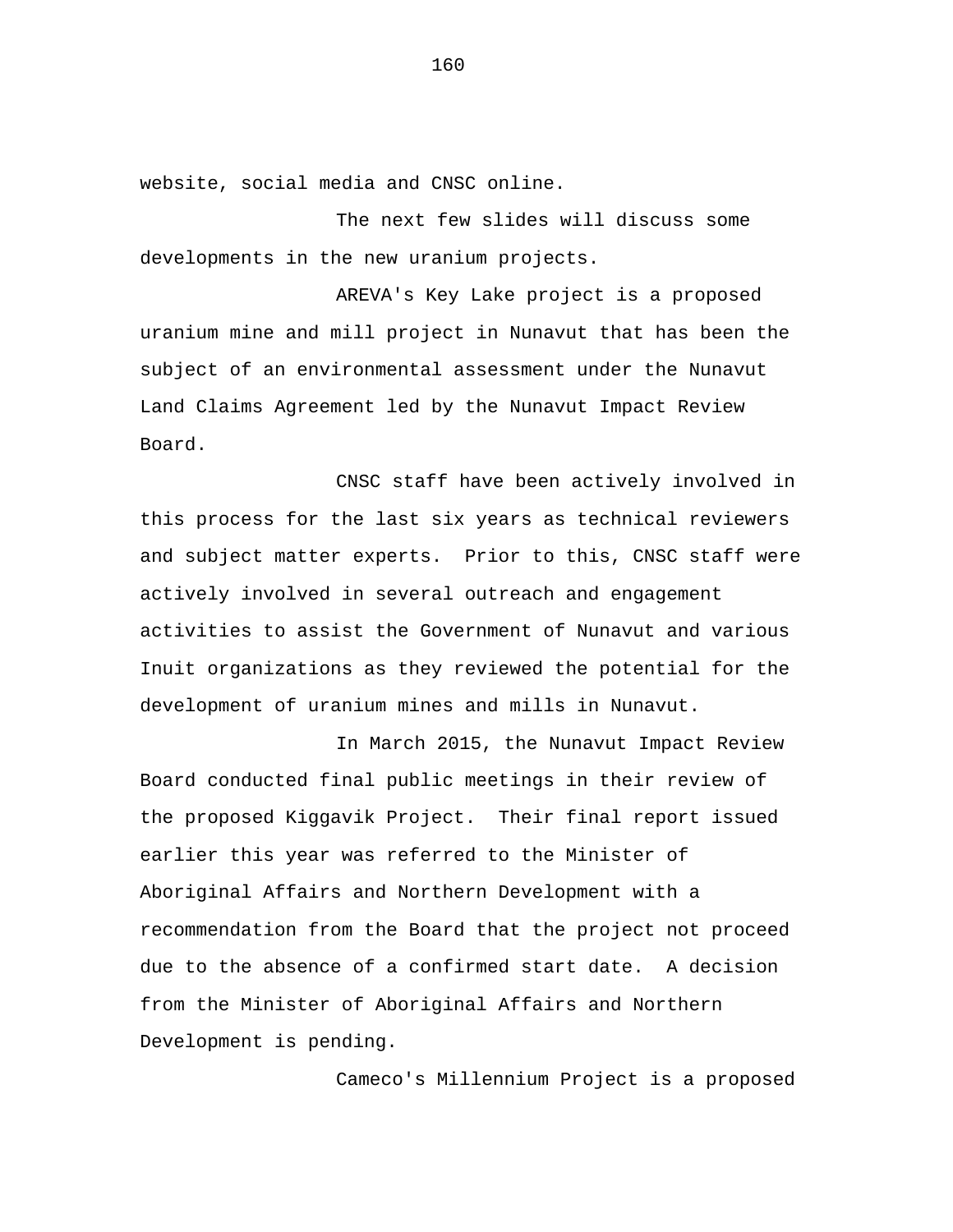uranium mine project located generally between the existing McArthur River and Key Lake projects. The proposed project, which underwent an environmental assessment and licensing review, was originally targeted for a public hearing in mid-year 2014. The project was put on hold at Cameco's request pending more favourable economic conditions in the price of uranium. At this time the project remains on hold.

Strateco Resources' Matoush Project is an advanced exploration project in Quebec that was issued a licence by the CNSC in October 2012, which expires in October 2017. In 2012, the Government of Quebec decided not to issue a permit for the proposed Matoush Project and placed a temporary moratorium against uranium exploration and mining in Quebec. Since then, in the absence of a provincial permit, Strateco Resources did not undertake any CNSC-licensed activities at the Matoush site.

In 2014, le Bureau des audiences publiques sur l'environnement conducted a generic environmental review on the potential for uranium mining and processing in Quebec. In May 2015, a final report was submitted to the Environment Ministry in Quebec, namely le ministère du Développement durable, de l'Environnement et Lutte contre les changements climatiques.

The report recommended that the mining and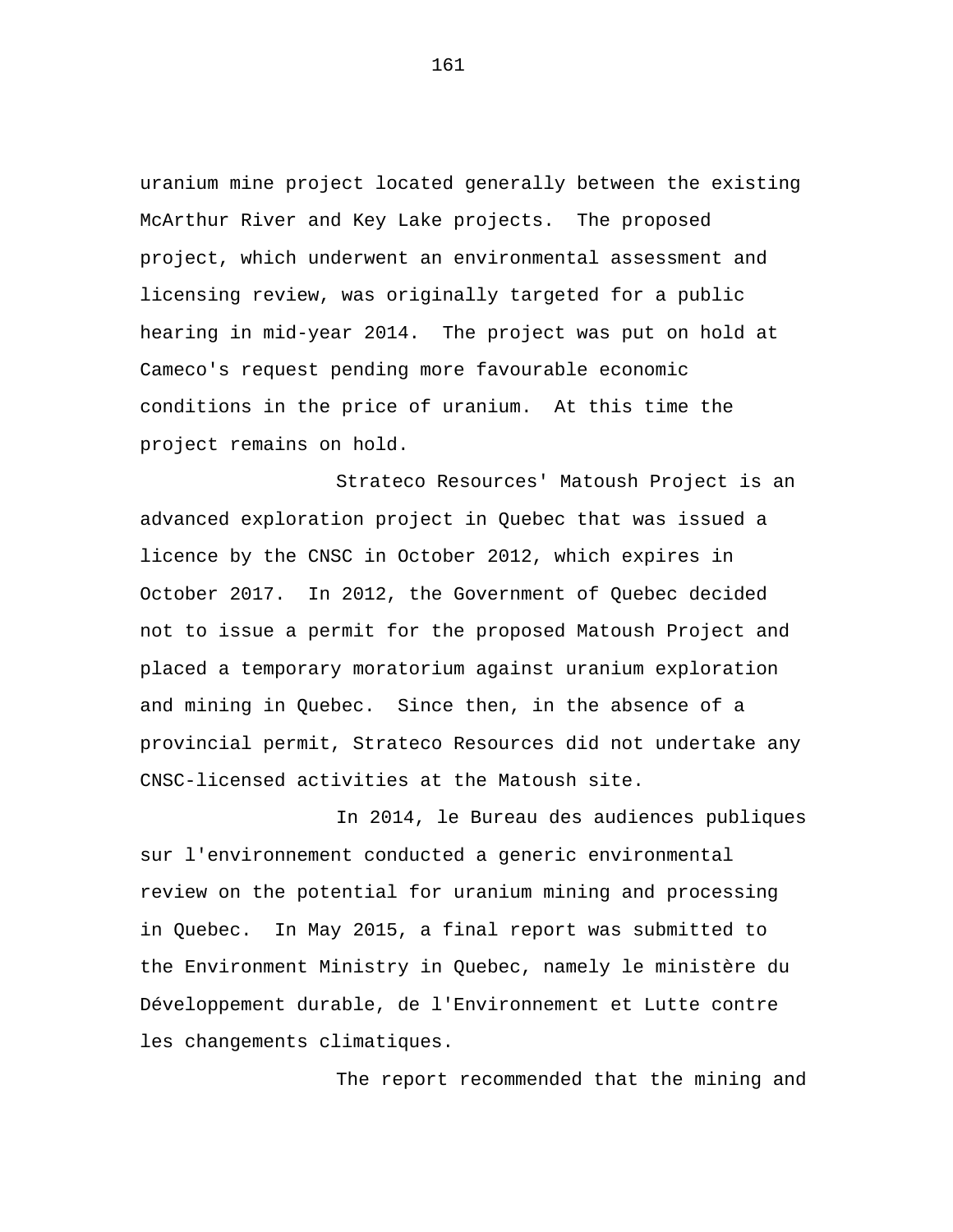processing of uranium not be allowed at this time. The report is currently under review by the Ministry. CNSC staff are prepared to assist the Government of Quebec in its review of the report and to highlight the facts presented by CNSC staff during the hearings that do not support some of the key findings presented in the report.

This ends my part of the presentation. I will now ask Mr. Mark Langdon, Supervisor, Uranium Mines and Mills, to proceed with the rest of the presentation.

**MR. LANGDON:** For the record, my name is Mark Langdon.

The following slides will present the licensee's performance at the uranium mine and mill facilities.

There are currently five operating uranium mine and mill facilities in Canada, all located in the Athabasca Basin in Northern Saskatchewan. Cameco operates the Cigar Lake, McArthur River, Rabbit Lake and Key Lake operations, while AREVA operates the McClean Lake operation.

The facility licence terms are shown on this slide. All operating uranium mines and mills have been the subject of detailed licensing and compliance reviews, with public hearings and meetings.

This Regulatory Oversight Report for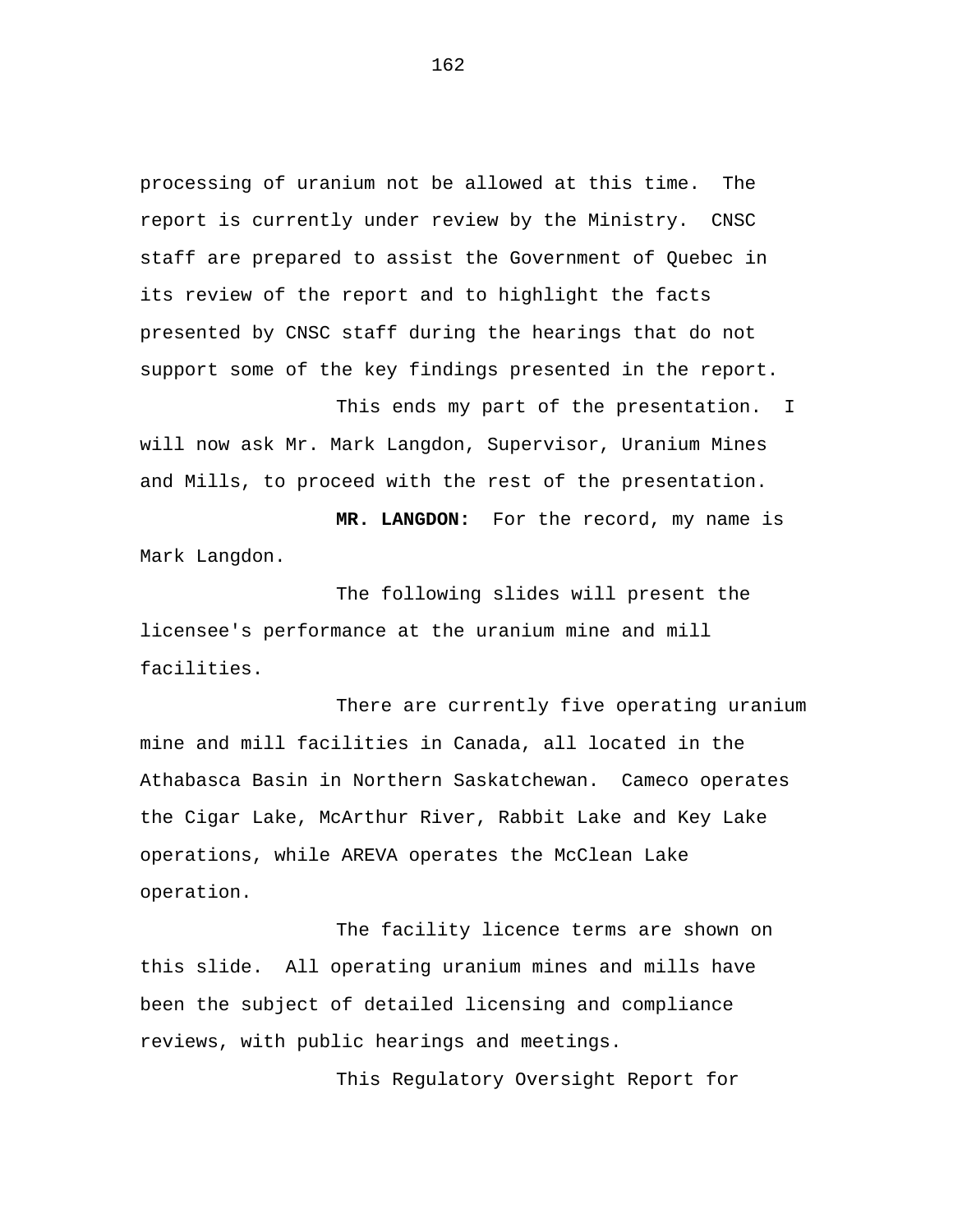Uranium Mines and Mills in Canada: 2014 is the fourth annual report presented to the Commission since 2012. The public has been invited to comment and participate on each of these annual reports over the last four years.

CNSC staff assessed licensee performance based on the 14 safety and control areas which are listed on the right side of this slide. Performance is assessed against set criteria, regulatory and licence requirements, performance objectives and CNSC staff expectations.

Ratings are assigned based on applying regulatory assessment and judgment to results of inspections, incident follow-up, desktop reviews, meetings and general correspondence. The level of staff review for each safety and control area takes into consideration the facility's specific activities and the risk that these activities comprise.

In 2014, the operating uranium mine and mill facilities received a satisfactory performance rating across all safety and control areas. As part of routine and focused compliance activities, CNSC staff verify and confirm the licensees have effective radiation protection programs to monitor and control radiation exposures.

Consistent with the principle of ALARA, radiation protection action levels are set to ensure early detection of potential problems to keep doses well below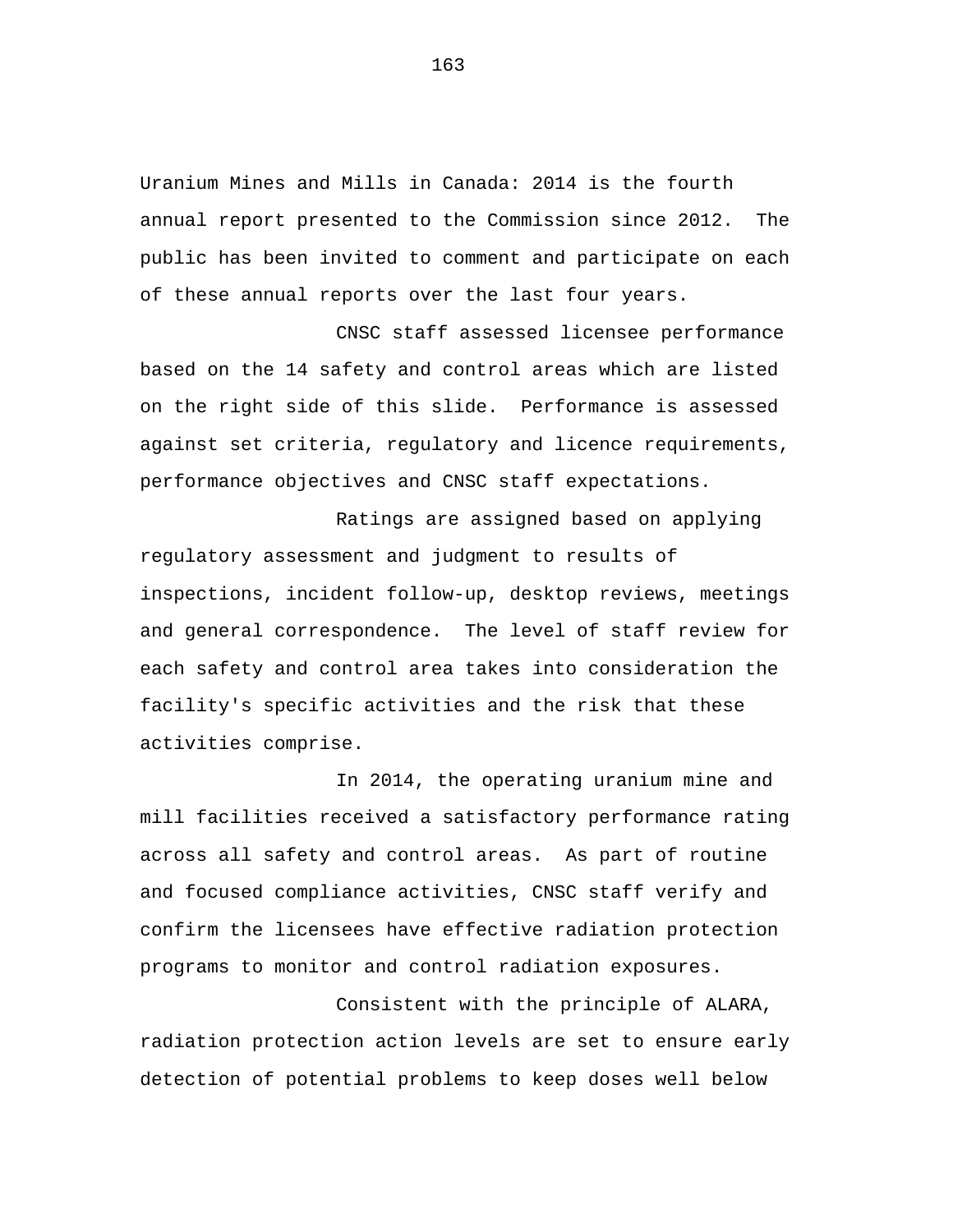the regulatory limit. There were no radiation protection action level exceedances at any facility during 2014. CNSC staff's compliance activities verified radiation doses were kept ALARA and workers were being protected.

The primary sources of radiation exposure at uranium mines and mills come from gamma radiation, long-lived radioactive dust, radon progeny and radon gas. This graph shows the maximum and average individual effective doses measured for workers at each of the five uranium mine and mill facilities during 2014. Both the annual average individual effective doses and the maximum individual effective doses at the five facilities were below the annual limit of 15 mSv in 2014.

As part of routine and focused compliance activities, CNSC staff verify and confirm that licensees have effective environmental protection programs to monitor and control the protection of the environment. Water quality action levels at the facilities ensure early detection of potential problems and ensure the protection of the environment.

In 2014, no environmental regulatory limits were exceeded. In 2014, CNSC staff's compliance activities verified that the environment was being protected.

Licensees are required to report to the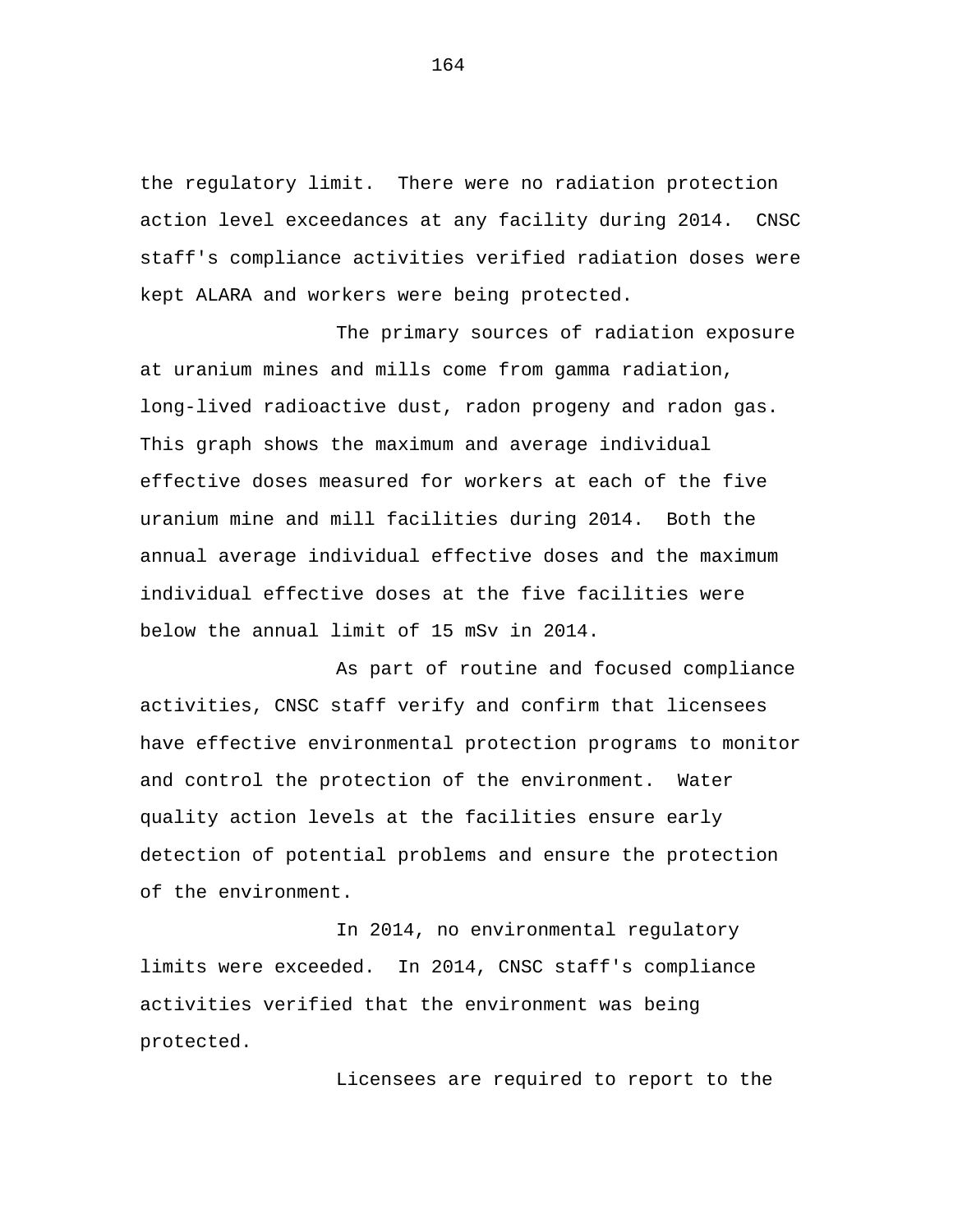CNSC and other regulatory authorities any unauthorized release of hazardous substances or nuclear materials to the environment.

The number of 2014 reportable spills at each uranium mine and mill facility is displayed on this slide. For each of these spills the licensee investigated cause and implemented corrective actions to remediate and prevent a recurrence. CNSC rated all spills in 2014 as low significance and all spills were mitigated, leaving no residual impact to the environment. CNSC staff reviewed, verified and were satisfied that the licensees' reporting and responses to environmental spills during 2014 was acceptable.

This slide displays the treated effluent annual average concentrations in 2014 for the five operating mine and mill facilities. As shown, all annual average concentrations were below licensed limits. Please note that as there is currently no licence limit for molybdenum, the Key Lake action level of .6 mg/L is shown for reference. CNSC staff are satisfied that the treated effluent concentrations at the uranium mine and mill facilities are protective of the environment.

All metal mines and mills in Canada are subject to the *Metal Mining Effluent Regulations*. Compliance with the MMER limits provides a good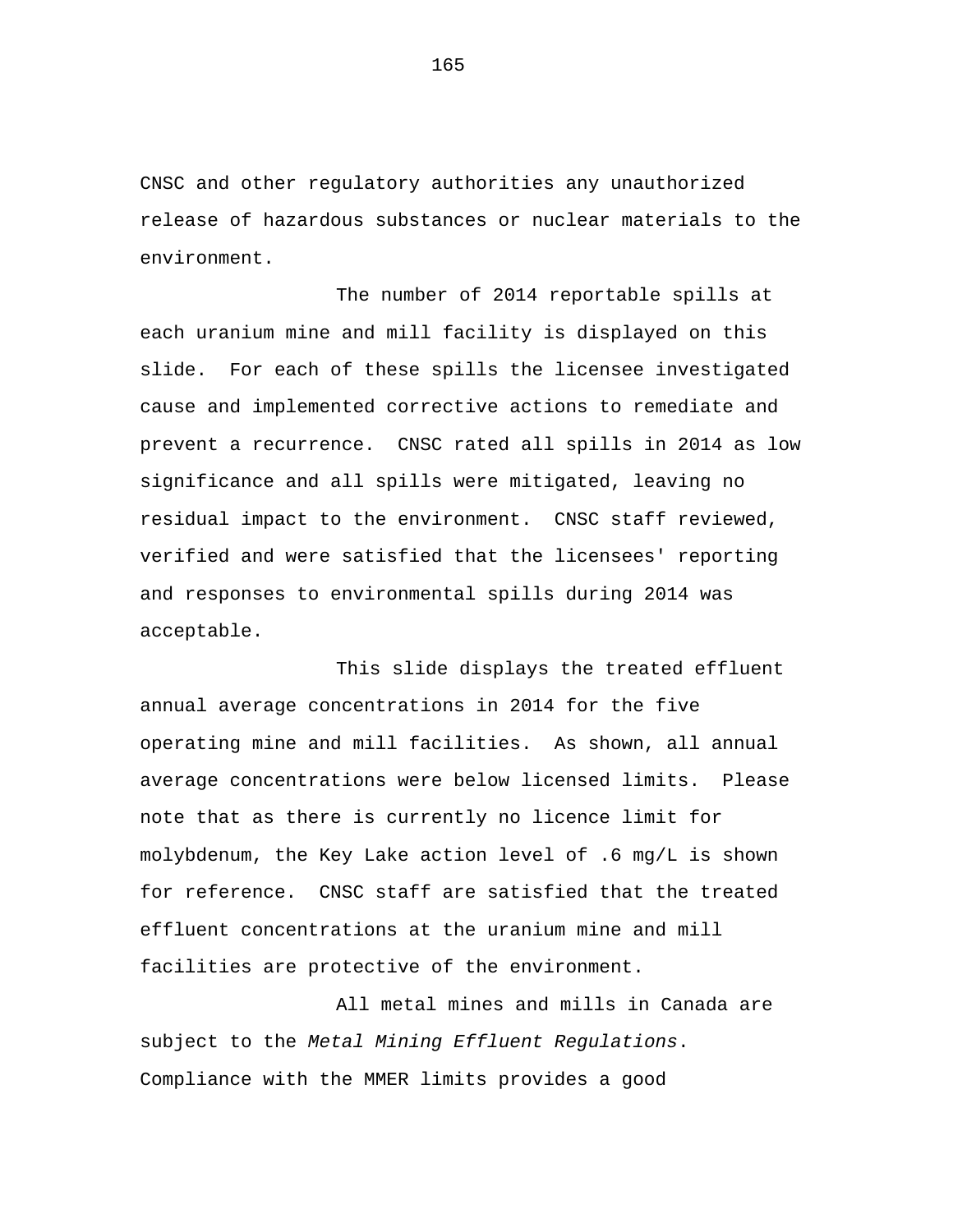environmental performance indicator across the metal mining industry.

Data collected on this slide comes from Environment Canada and is provided for the 2013 year as this is the most current information available. On this slide, effluent quality compliance data for uranium mines and mills is compared to base metal, precious metal and iron mines. This table illustrates the number of mines in each mining sector that are out of compliance with at least one MMER parameter in 2013 and also provides the specific information on the individual parameters that are out of compliance.

In 2013, the uranium sector was in full compliance with the provisions of the MMER for all regulated parameters, which compares well to the other metal mining sectors.

All uranium mine and mill facilities demonstrate strong performance, mitigating atmospheric effects of their operations on the environment and conduct regular air quality monitoring. CNSC staff conclude that results indicate no risk to the environment from atmospheric releases and that the environment was protected.

High-volume air samplers are used to collect and measure total suspended particulate in air and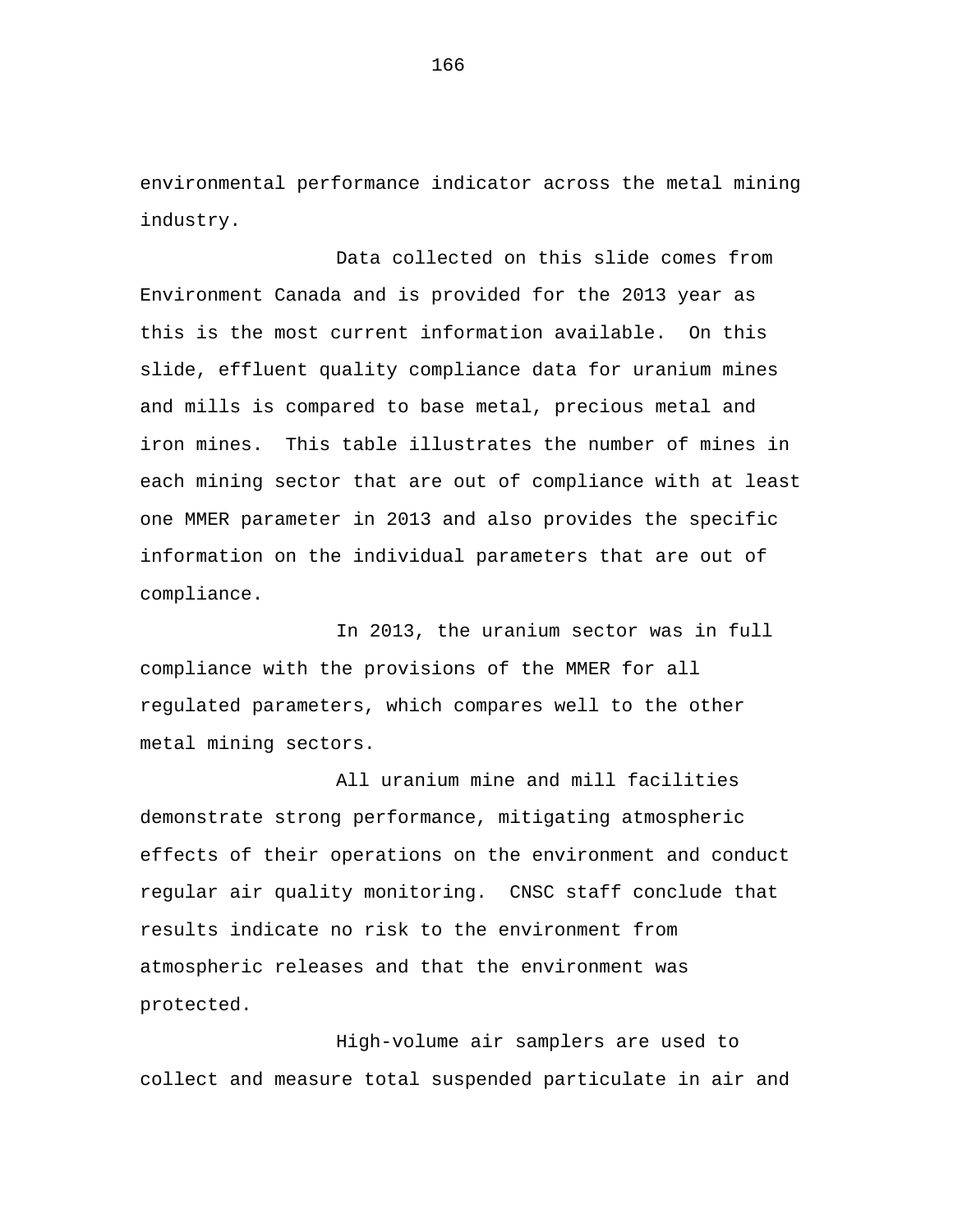the particulate samples are also analyzed for metal and radionuclide concentrations. This slide shows radionuclide concentrations measured in ambient air at the uranium mines and mills in 2014. Concentrations of lead-210, radium-226, thorium-230 and uranium are well below the referenced annual air quality levels.

Lost-time incident statistics are a key measure of licensee performance. The 2014 statistics on the next slide demonstrate satisfactory performance in keeping workers safe from occupational injuries. CNSC staff confirm that the licensees provide effective oversight of health and safety.

A lost-time incident is a workplace incident that results in the worker being unable to return to work for a period of time. CNSC staff also considered the incident frequency and severity rate.

CNSC staff and the Saskatchewan's Ministry of Labour Relations and Workplace Safety monitor and review each reportable injury to ensure that causes identified and satisfactory corrective actions are taken. CNSC staff confirm that the mine and mill facilities implement effective management of conventional health and safety in their activities.

I will now present the summary of performance for Cameco's Cigar Lake operation.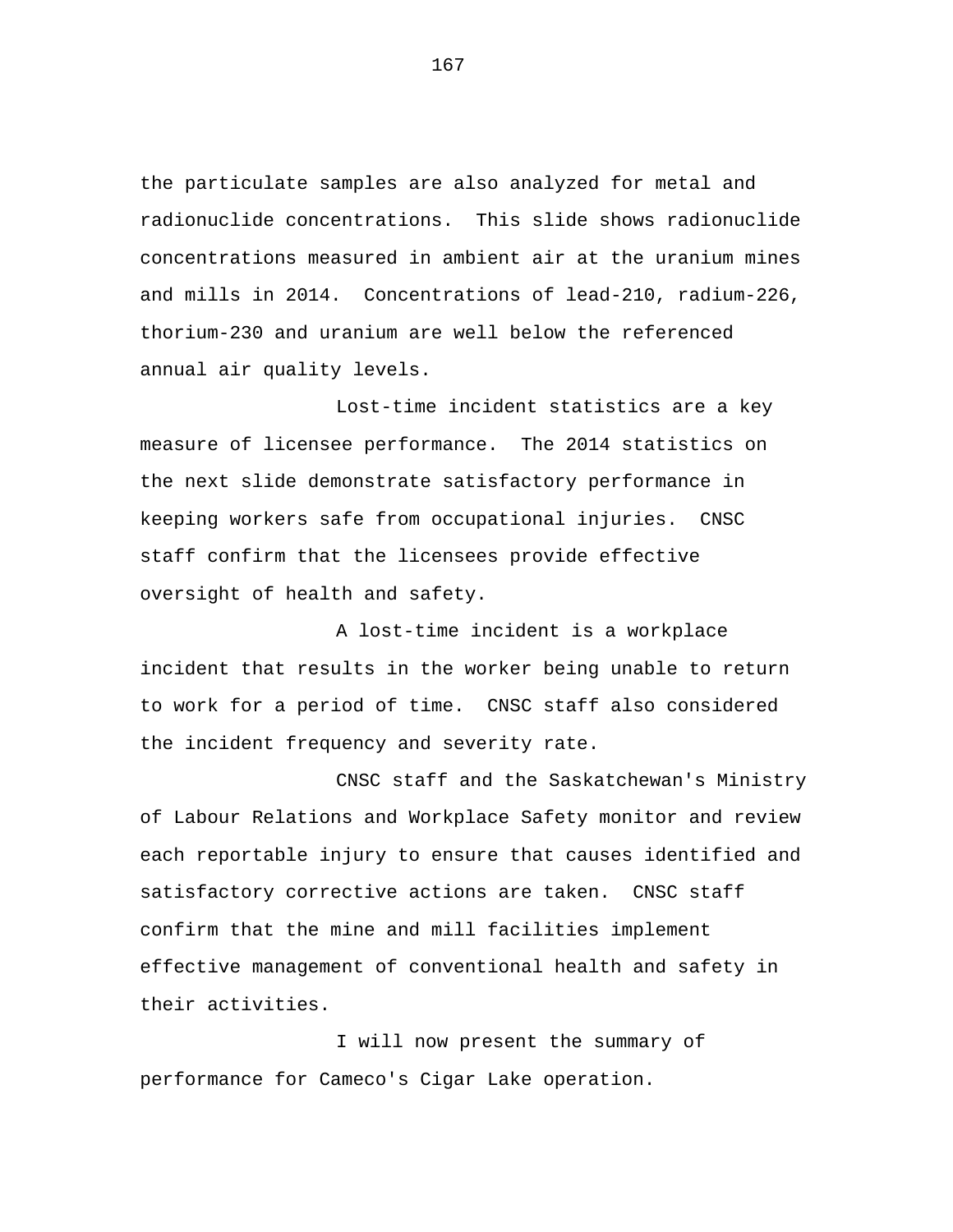Cameco's Cigar Lake operation is the world's second largest known high-grade uranium deposit. The picture on the right shows the surface facilities at the Cigar Lake Mine.

In March 2014, Cigar Lake mine began shipping ore slurry by truck to the McClean Lake mill. Mine production at Cigar Lake with jet boring system started in low grade uranium ore and has continually progressed into higher grade areas of the ore body. Radiation doses to workers at Cigar Lake in 2014 met regulatory limits and were kept ALARA. The Cigar Lake operation reported no lost-time incidents and CNSC staff are satisfied that Cigar Lake continues to protect the health and safety of workers.

In 2014, CNSC staff verified that treated effluent parameter concentrations were below regulatory limits. Cigar Lake had three environmental spills which were remediated with no residual environmental impacts. Air monitoring confirms no risk to the environment. CNSC staff are satisfied that in 2014 Cigar Lake continues to protect the environment.

Next, I will present a summary of performance from Cameco's McArthur River operation.

The McArthur River operation is the world's largest high-grade uranium mine. The picture on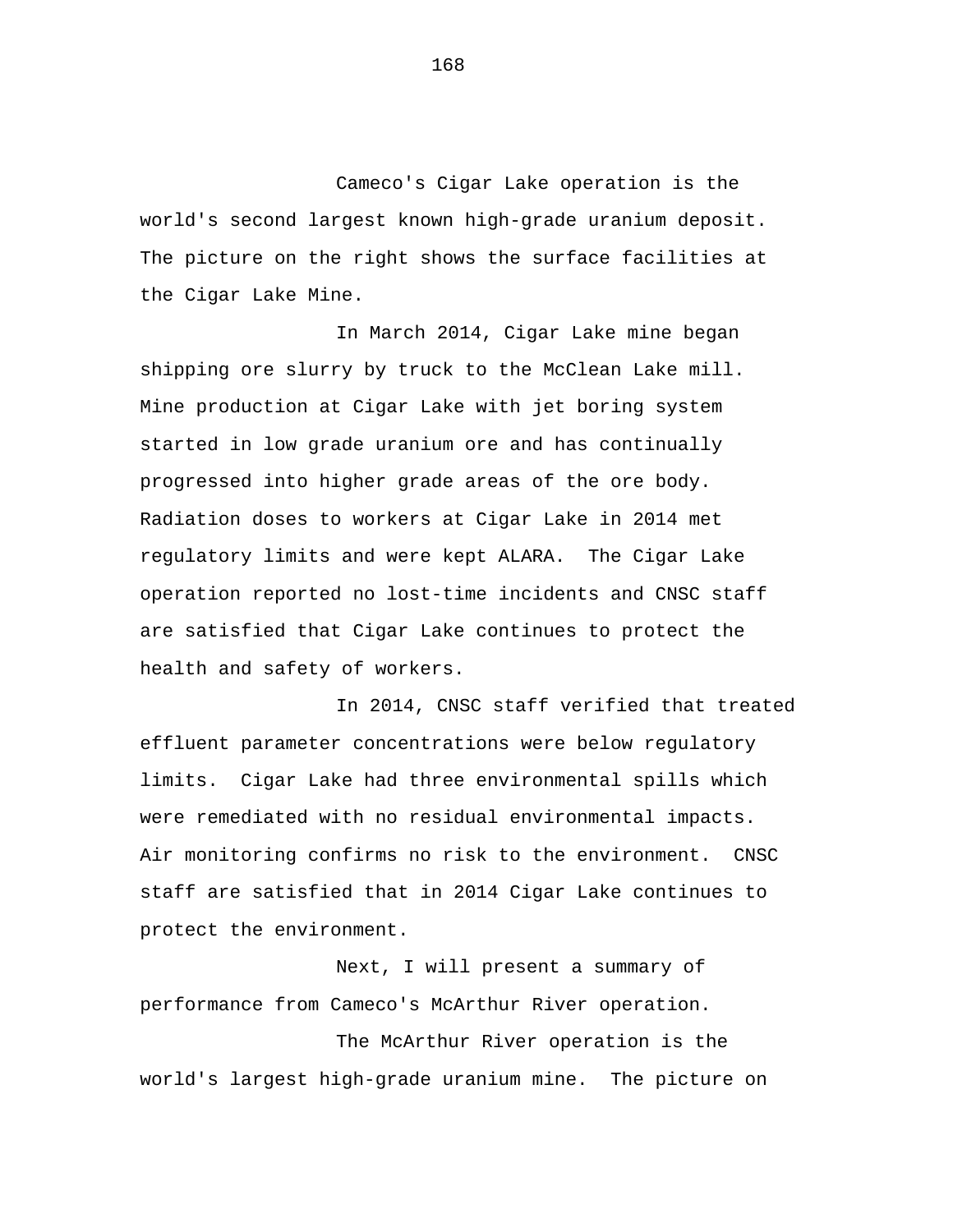the right shows the surface facilities. Cameco's McArthur River operation continued to focus on underground and freeze development in preparation for continued ore production. High-grade ore is mined and process to form an ore slurry that is transported to Key Lake for milling.

In 2014, radiation doses to workers met regulatory limits and were kept ALARA. There were no lost-time incidents reported at the McArthur River operation. For the third time in five years, McArthur River was awarded the John T. Ryan trophy for metal mines, which is an excellence award presented annually to the Canadian metal mine with the lowest accident frequency. CNSC staff were satisfied that McArthur River continued to protect the health and safety of workers in 2014.

CNSC staff verified that contaminant concentrations in treated effluent at the McArthur River operation were below licensed limits. There was one environmental spill which was remediated, leaving no residual impacts to the environment. Atmospheric monitoring at McArthur River operation confirms no environmental risk. CNSC staff were satisfied that McArthur River continued to protect the environment in 2014.

I will now present a summary of performance for Cameco's Rabbit Lake operation.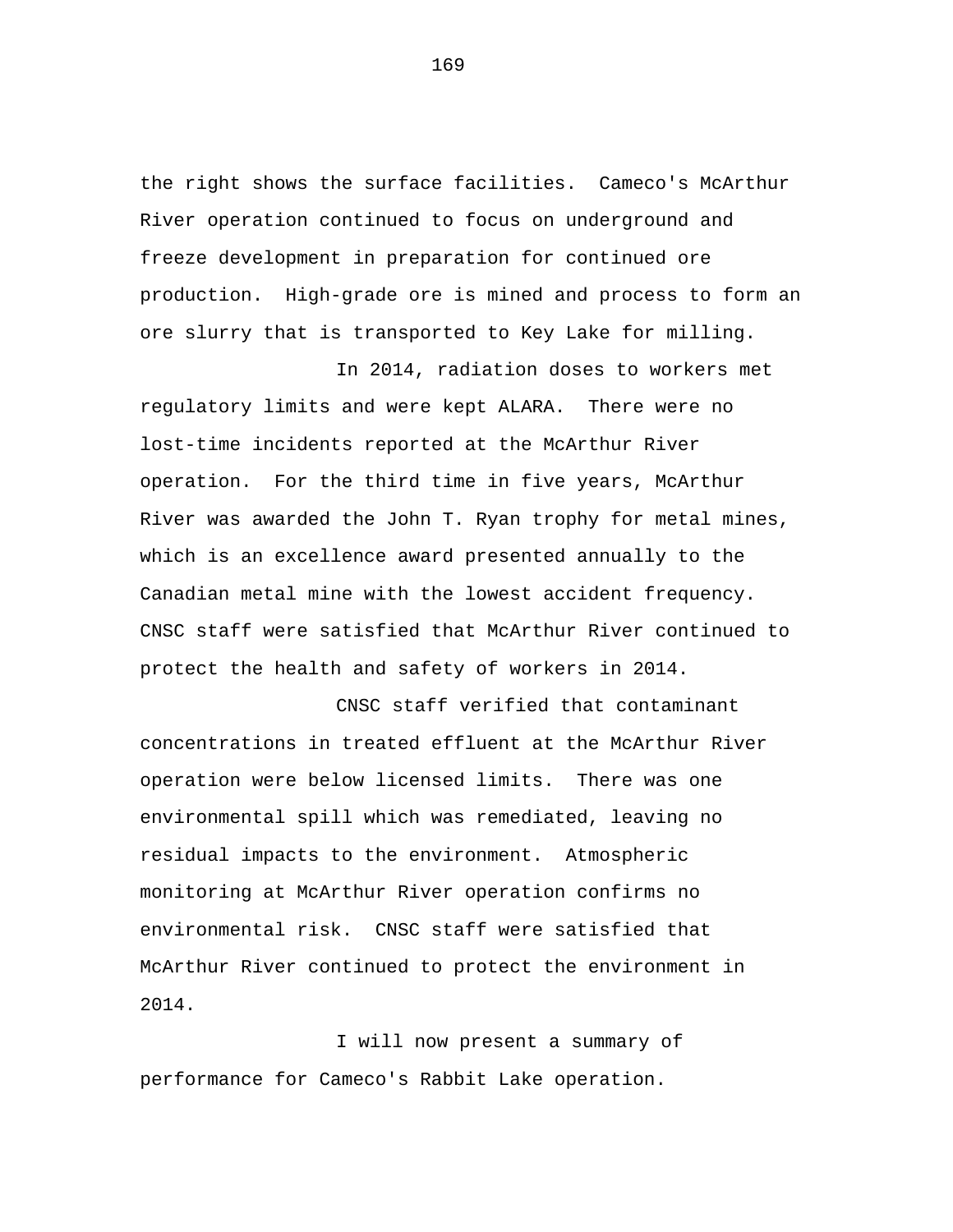Rabbit Lake has been in operation since 1974 and operates both a mine and a mill. The picture on the right shows the mill facility at Rabbit Lake.

Cameco's Rabbit Lake operation continued underground mine operations in 2014, providing ore for its milling operations. Cameco expects the Eagle Point Mine to operate until at least 2018.

Reclamation activities continued in 2014 in accordance with the approved reclamation plan. The picture on this slide shows hydroseeding taking place at Rabbit Lake. The next couple of slides display the progress of reclamation in two areas at Rabbit Lake.

This slide shows the 2014 status of reclamation of the A-Zone dyke. The former A-Zone open pit was located to the left of the dyke in both pictures. The 2009 picture on the left slide shows that the A-Zone dyke as it was being excavated to provide a water channel between the dyke and the mainland. The 2014 picture on the right displays the A-Zone dyke with the completed water channel in the foreground and five years of vegetation growth from planted saplings on the former dyke.

This slide displays the ongoing reclamation of B-Zone waste rock pile at Rabbit Lake operation with pictures from 2011, 2012, 2014 and 2015. The B-Zone waste rock reclamation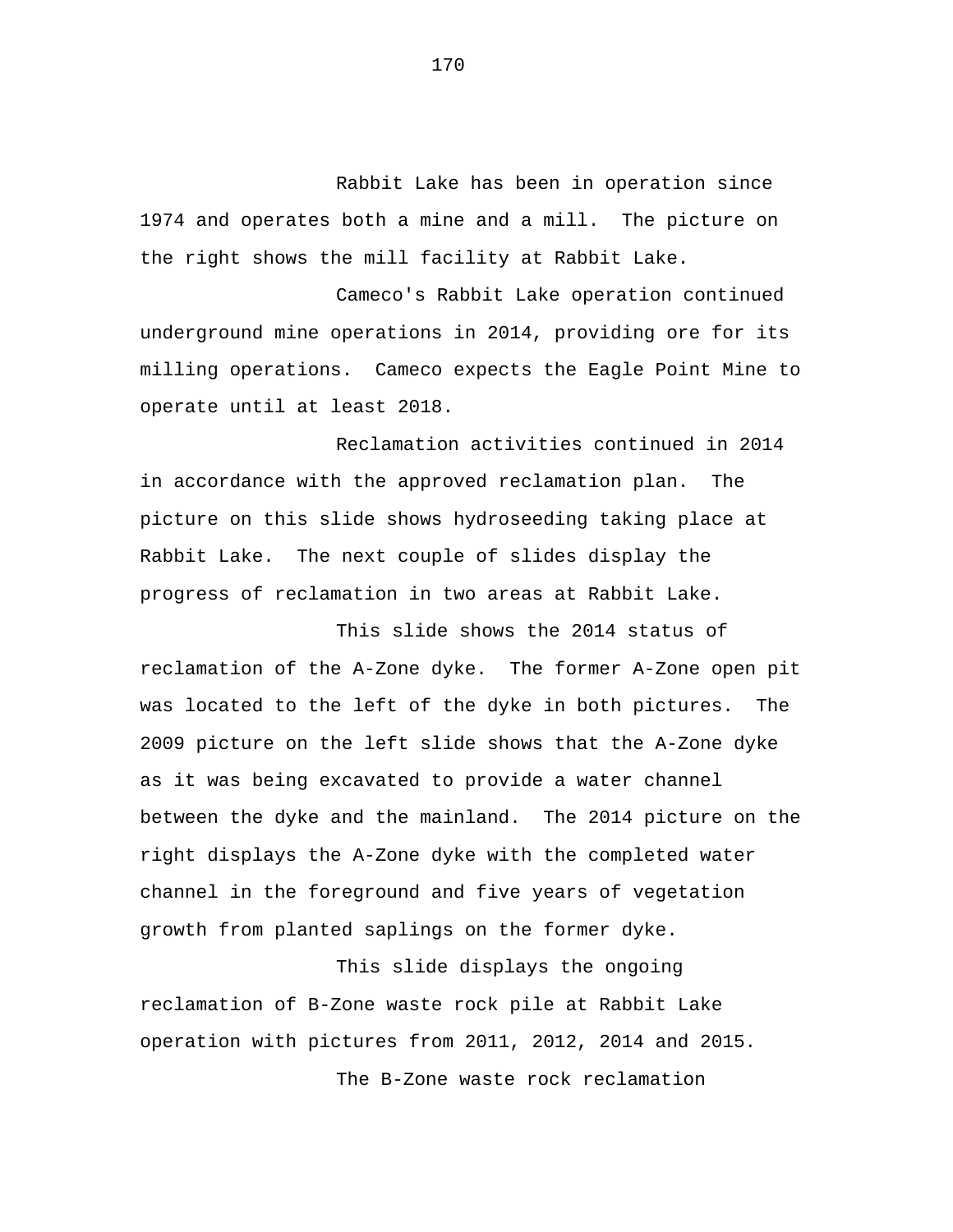activities started in 2011, as in the top left picture. The waste rock had been contoured. In 2012, the waste rock pile was shaped and an engineered cover placed, which was subsequently hydroseeded with an approved grass-seed mixture. A vegetative cover has been established, as shown in 2014 and 2015 images. Over time the natural vegetation of the region will gradually replace the current grass vegetation. CNSC staff will continue to assess the effectiveness of the reclamation of the B-Zone pile.

At Rabbit Lake, radiation doses were kept below regulatory limits and ALARA. There was one lost-time incident. CNSC staff observed effective management of the health and safety risks and that Rabbit Lake continues to protect the health and safety of workers.

In 2014, CNSC verified the contaminant concentrations in treated effluent discharged to the environment complied with licensed limits. There were four environmental spills that were remediated, with no residual impacts to the environment. Atmospheric monitoring confirmed no risks to the environment. CNSC staff were satisfied that Rabbit Lake continued to protect the environment in 2014.

Now, I will present a summary performance for Cameco's Key Lake operation.

Cameco's Key Lake Mill is the world's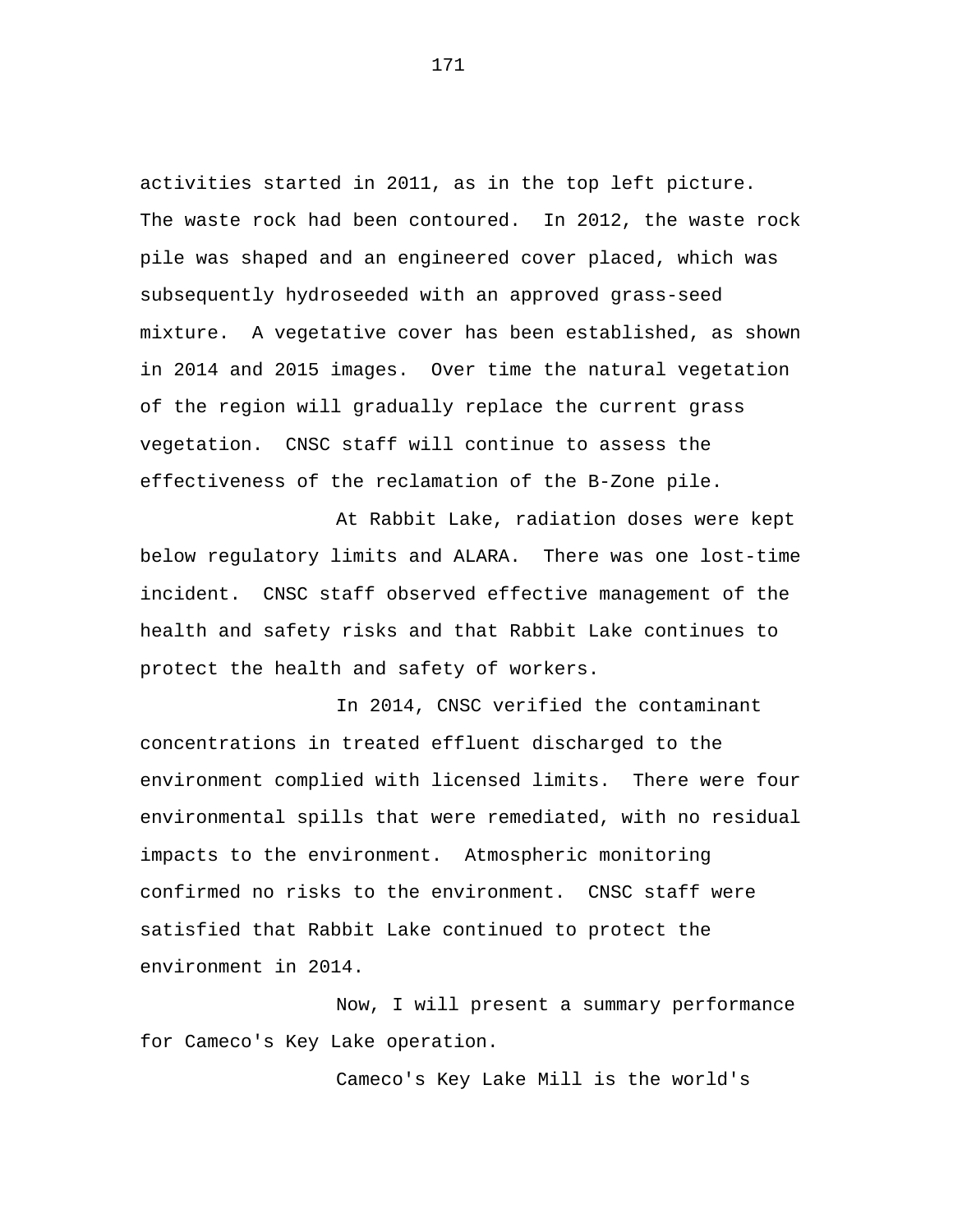largest producer of yellowcake. The picture on the right shows the Key Lake mill operation.

In 2014, Cameco's Key Lake operation continued to mill McArthur River high grade ore. In July 2014, the Commission accepted the environmental assessment report for the Key Lake Extension Project. This allowed an increase in the annual uranium production rate and an increase in the elevation of tailings disposal within the existing Deilmann Tailings management facility. The tailings expansion provided approximately 40 years of additional tailings management capacity at the anticipated mill production rate.

And also of significance, construction continued for the new horizontal rotary calciner to replace the aging existing vertical calciner.

At Key Lake in 2014, radiation doses were kept below regulatory limits and ALARA. There were no lost-time incidents and CNSC staff observed a strong focus on accident prevention. CNSC staff observed effective management on health and safety risks and that Key Lake continues to protect the health and safety of workers.

In 2014, at Cameco's Key Lake operation, the treated effluent discharge complied with licensed limits. There was one environmental spill that was remediated with no residual impacts to the environment.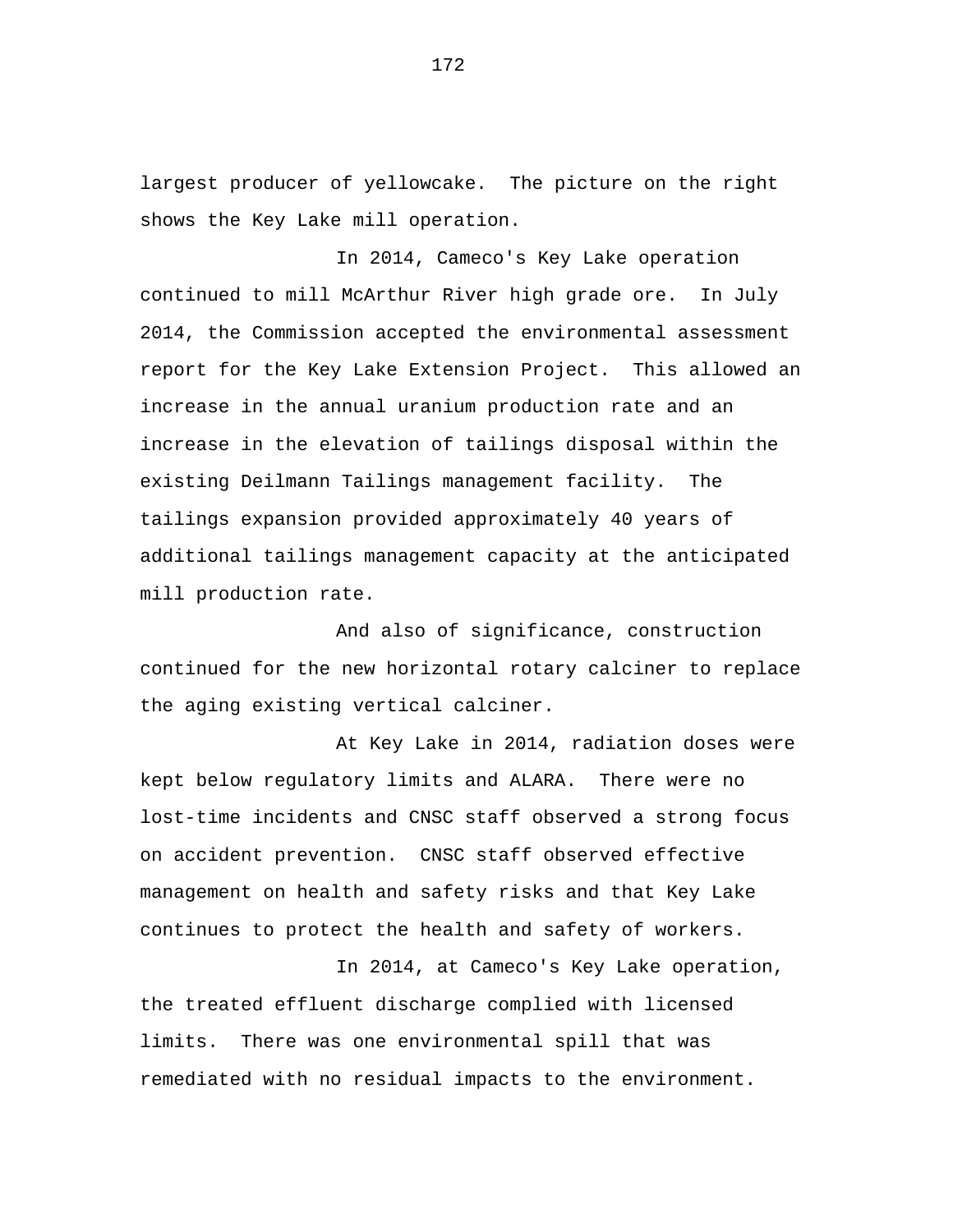Atmospheric monitoring results confirmed no risks to the environment. CNSC staff are satisfied that Key Lake continues to protect the environment.

Now, I will present a summary of the performance for AREVA's McClean Lake operation.

The McClean Lake mill has been designed to process high grade Cigar Lake ore. AREVA's McClean Lake suspended milling operations in July 2010 due to a lack of ore. Cigar Lake ore slurry shipments began in March 2014. However, the McClean Lake Mill was not started until September 2014 due to modifications being made to the leaching circuit.

At the McClean Lake operation in 2014, radiation doses were kept below regulatory limits and ALARA. There were three lost-time incidents. CNSC staff were satisfied that McClean Lake continued to protect the health and safety of workers in 2014.

At McClean Lake, CNSC staff verified the contaminant concentrations in treated effluent were below licensed limits. There were two environmental spills which were remediated, leaving no residual impacts to the environment. Atmospheric monitoring results confirmed no risks to the environment. CNSC staff are satisfied that AREVA McClean Lake continues to protect the environment.

I will now present the conclusions to our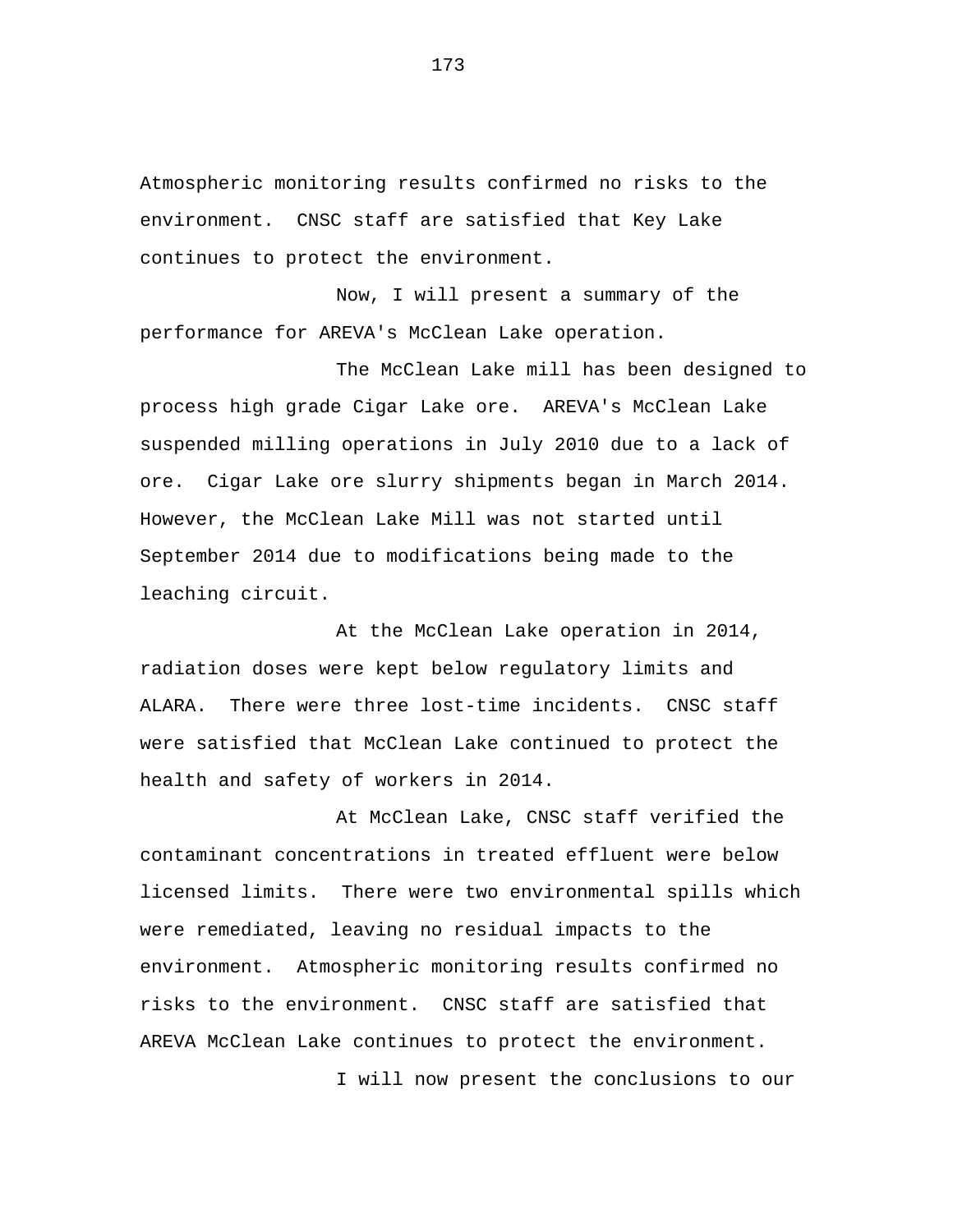presentation.

Based on CNSC staff's compliance activities, which include site inspections, review of licensee performance, desktop reviews, events and incident reviews, general communication and exchange of information with the licensees, CNSC staff conclude that in 2014 a satisfactory performance rating was assessed for all 14 safety and control areas for the five operating uranium mine and mill facilities, that the licensee's radiation protection measures were effective in keeping doses as low as reasonably achievable, that their environmental protection programs were effective at protecting the environment and that their conventional health and safety programs continued to protect workers.

CNSC staff conclude that in 2014 each regulated facility operated safely and met performance expectations with respect to the health and safety of persons and for the protection of the environment and to Canada's international obligations.

I will now pass the presentation back to Mr. David Newland.

**DR. NEWLAND:** For the record, Dave Newland.

That concludes staff's presentation and we are available to answer any questions that the Members may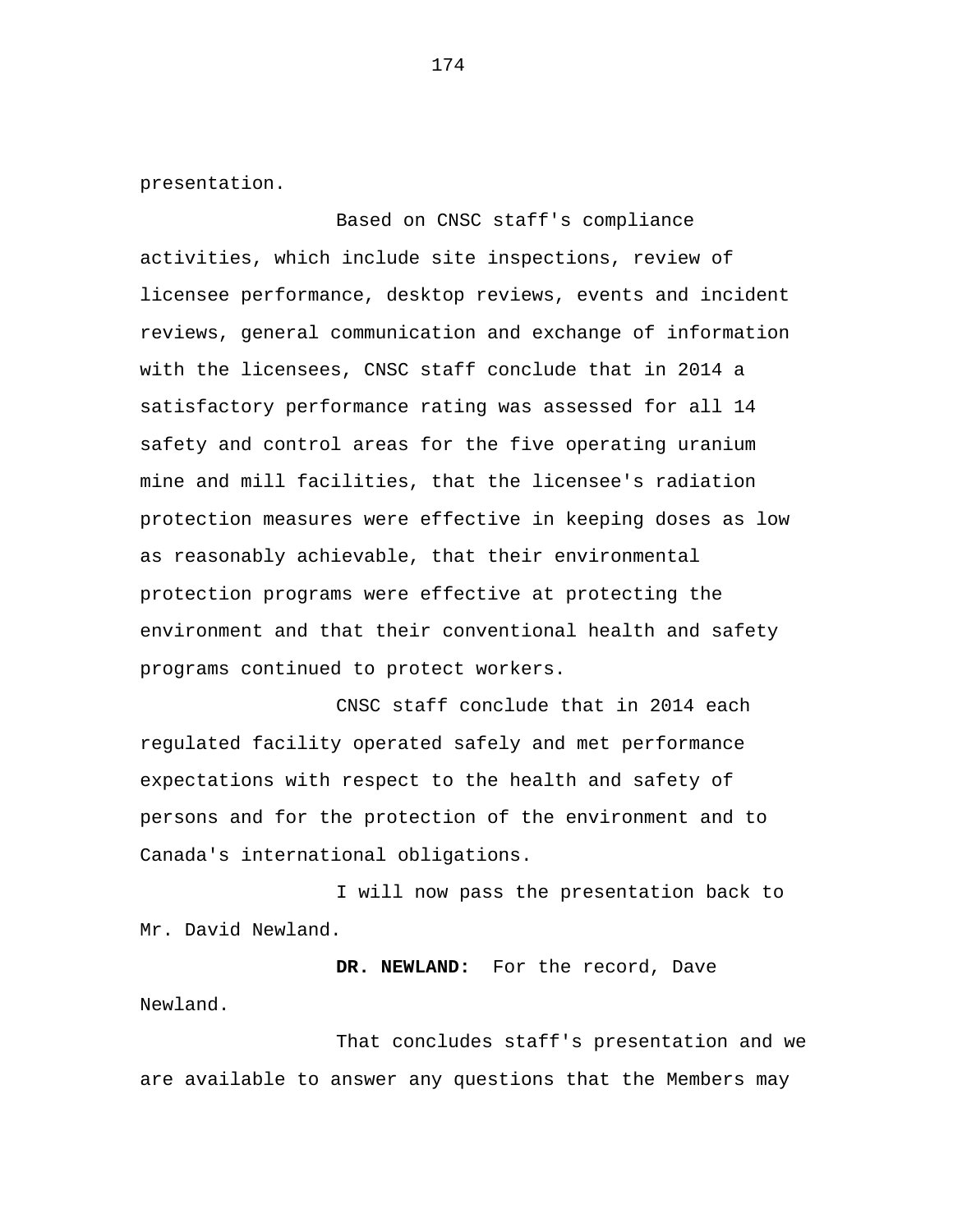have. Thank you.

**THE PRESIDENT:** Thank you. Before getting into the questions, I would like to hear whether Cameco has any comments.

**MR. MOONEY:** Good afternoon, President Binder and Members of the Commission. For the record, my name is Liam Mooney. I am Cameco's Vice President of Safety, Health, Environment Quality and Regulatory Relations.

With me today is Kevin Nagy, our Director of Compliance and Licensing for our uranium, mining and milling operation in Saskatchewan.

I want to start again by emphasizing that the health and safety of the people and the protection of the environment are our top priorities. Cameco is justifiably proud of our performance in the areas of safety, health and environmental protection, as reflected in the annual CNSC staff report on uranium mines and mills.

Through Cameco's successful history of operating its facilities, we have in place robust management systems that cover these areas. Strong performance in conventional safety is evidenced by both the continued low rate of lost-time incidents at all of our facilities as well as external recognition such as McArthur River receiving the national John T. Ryan award for metal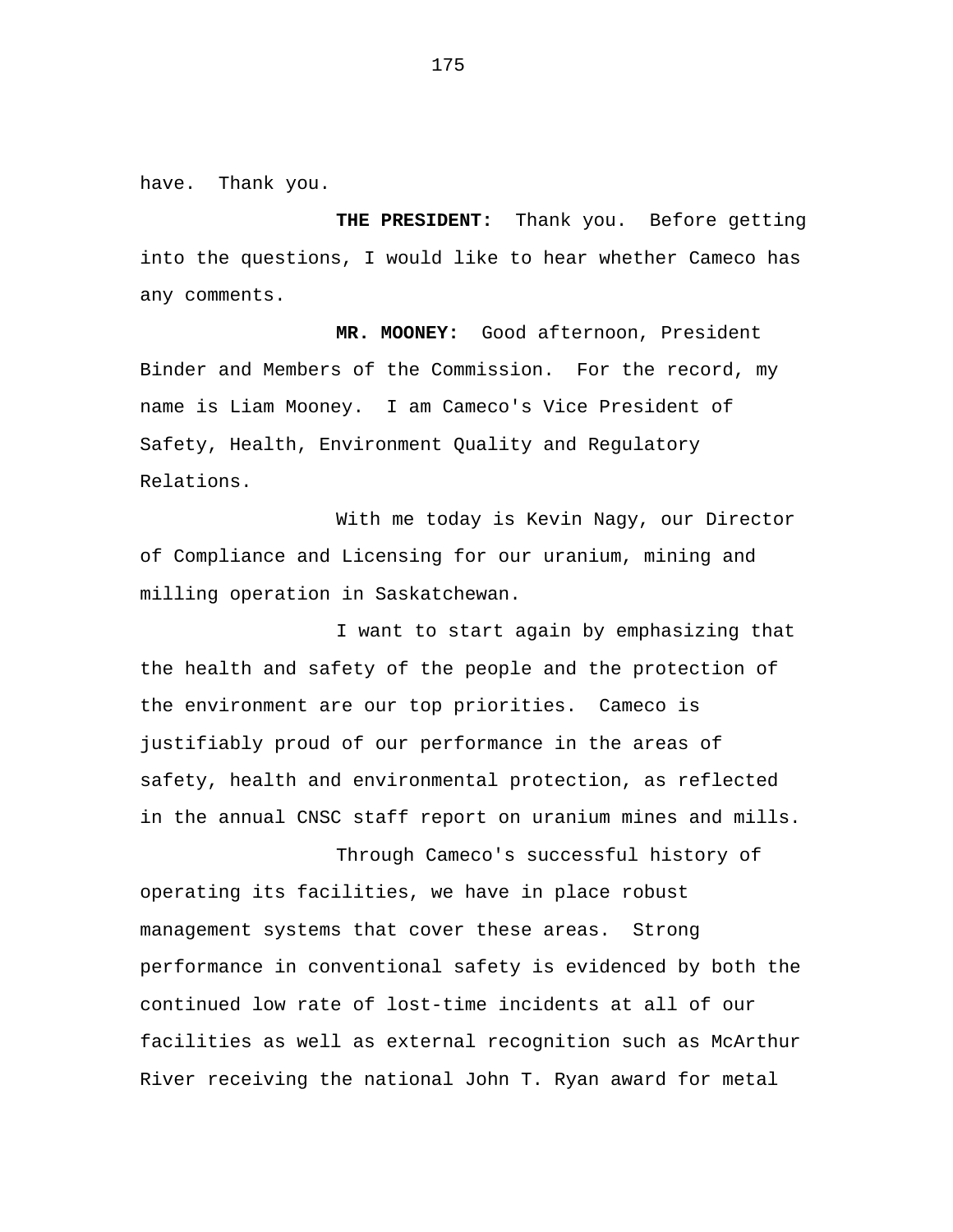mines two years in a row.

Monitoring shows that our radiation protection programs continue to maintain worker doses as low as reasonably achievable and well below regulatory limits. We are compliant with all environmental regulations and our continuous monitoring of these facilities confirms the health and safety of people and the environment are protected.

We are also pleased that the CNSC staff continue to highlight the results of Saskatchewan's Eastern Athabasca Regional Monitoring Program. This program shows that country foods harvested and the water in the region of Saskatchewan's uranium mines and mills remains safe to eat and drink, respectively. As the associated Human Health Study concluded, these foods should be part of a healthy diet of local stakeholders. This program and its conclusions provide another layer of assurance for stakeholders in the vicinity of our Northern Saskatchewan operations that they can continue to safely enjoy a traditional lifestyle.

The Mount Polley tailings event was before the Commission a year ago, at the time the 2013 report was presented, and it is updated again with this year's report. Since the last time we were in front of the Commission, Cameco has had the opportunity to review the findings of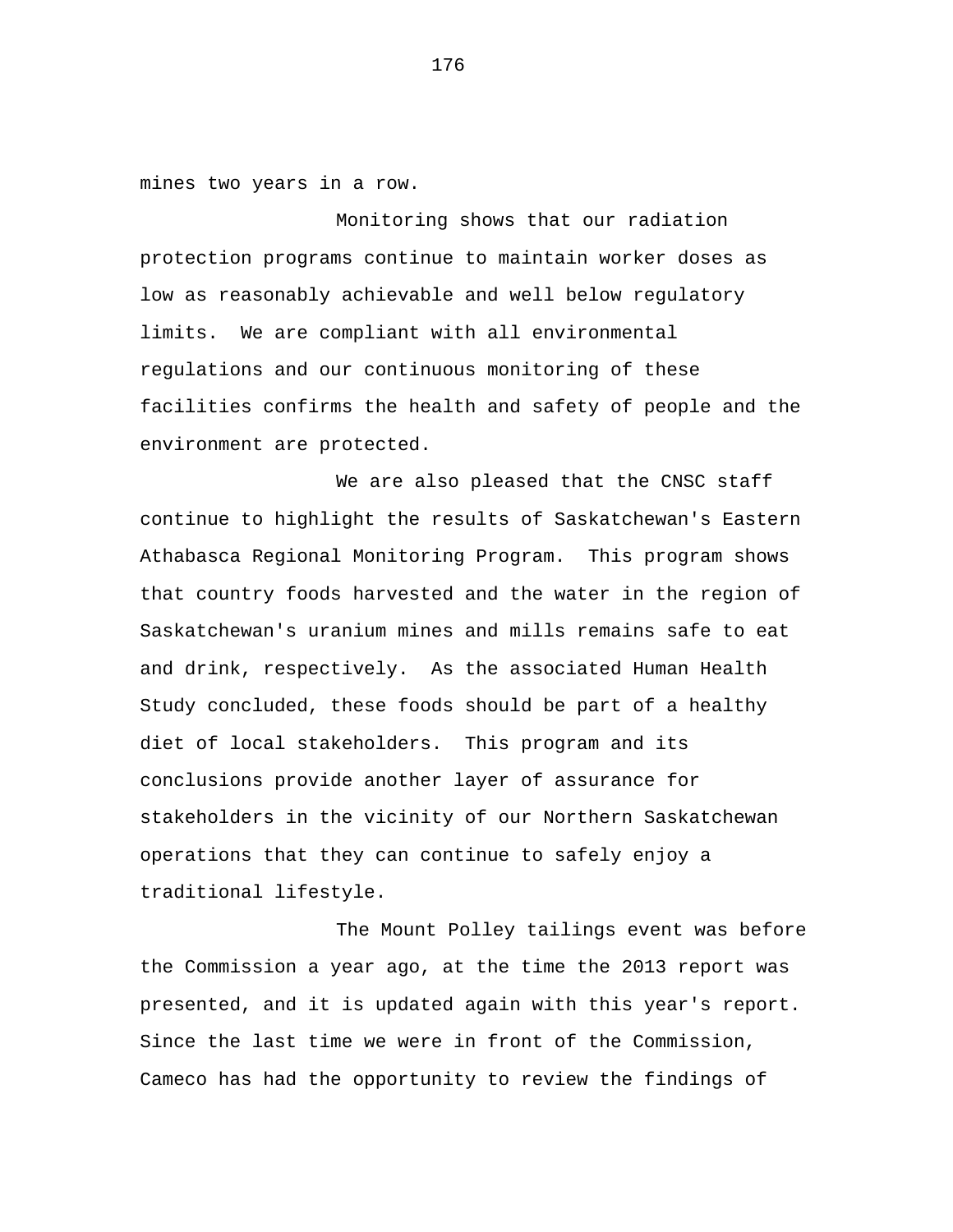the independent investigation that was published in early 2015. Our review did not identify any concerns related to the specific conditions that led to that event that were applicable to our tailings management facilities.

In the result, we are pleased that consistent with our submissions on this matter, the CNSC staff have confirmed the geotechnical stability of our above ground facilities at both Key Lake and Rabbit Lake.

We have also worked to increase the understanding of tailings in discussions with northern stakeholders through the Environmental Quality Committee and the Athabasca Working Group. In facility tours last year and this year we have emphasized with our stakeholders that tailings in the above ground facilities remain dry and consolidated within a stable structure. We are confident in the design, construction and operation of our tailings management facilities and that the risk posed by these facilities remains very low and well managed.

As the staff report also notes, Cameco completed our root cause analysis into the two calciner events that occurred at Key Lake in the first months of 2015. Cameco remains committed to implementing the corrective actions identified in the root cause analysis and applying those lessons at Key Lake as well as our other operations.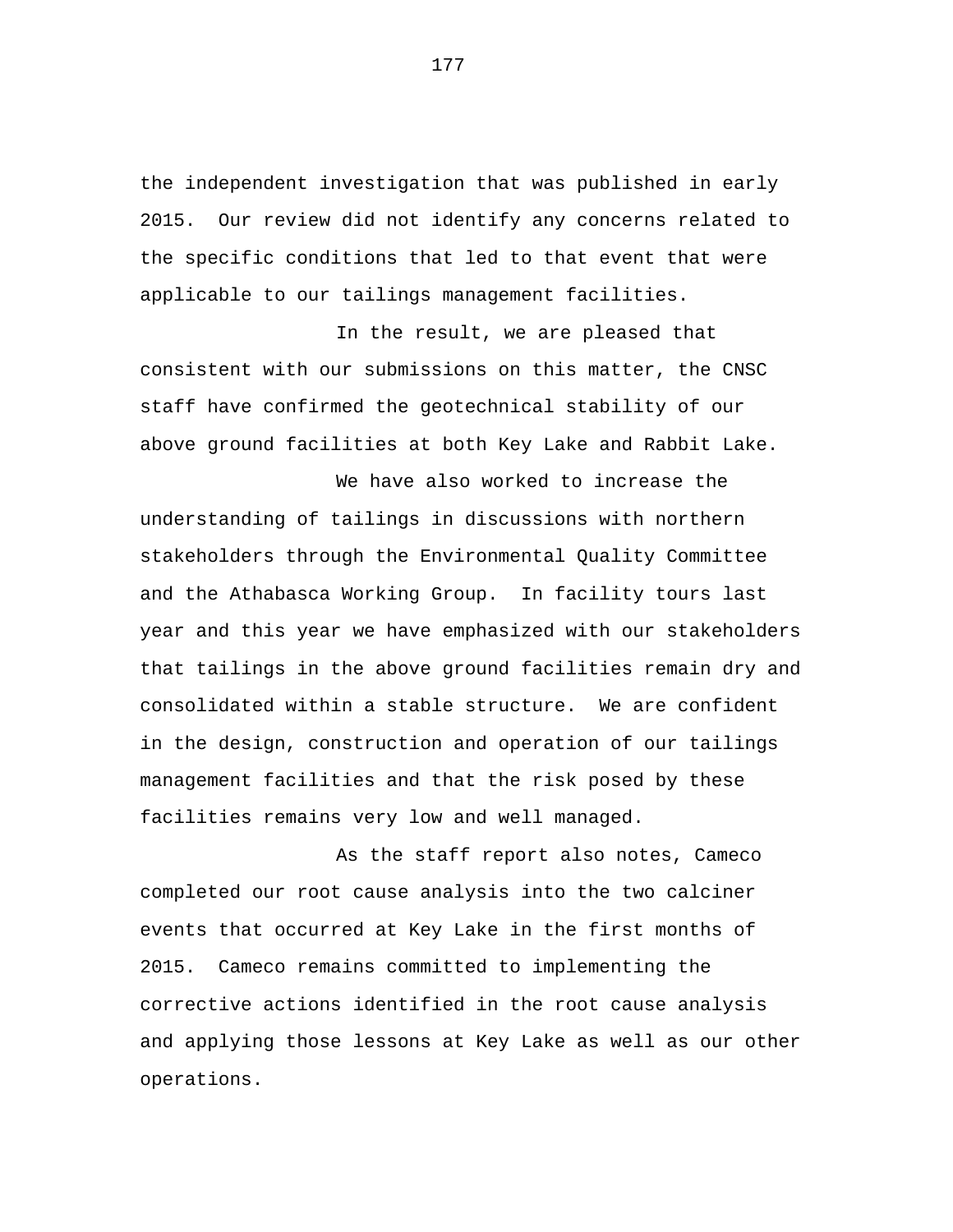In 2014, all necessary operations, inspections and monitoring were completed in compliance with our licence and Licence Condition Handbook.

Overall, we believe the report you see today reflects Cameco's ongoing commitment to strong performance in protecting the environment and health and safety of workers as well as the public.

We are happy to respond to any questions that you might have for us.

**THE PRESIDENT:** Thank you.

Any comments from AREVA?

**MR. HUFFMAN:** Yes, thank you. This is Dale Huffman, the Vice President of Health, Safety, Environment and Regulatory Relations for AREVA Resources.

I am joined here today by Jim Corman, our Vice President of Operations and Projects, and Jack Richards, our General Manager at McLean Lake.

It's always difficult to follow Mr. Mooney and his comments so I will not attempt to. We have -- I have no additional comments at this time. We have read the report and we are pleased to answer any questions that you may have.

Thank you.

**THE PRESIDENT:** So it is my understanding also, so we have representatives from the Ministry of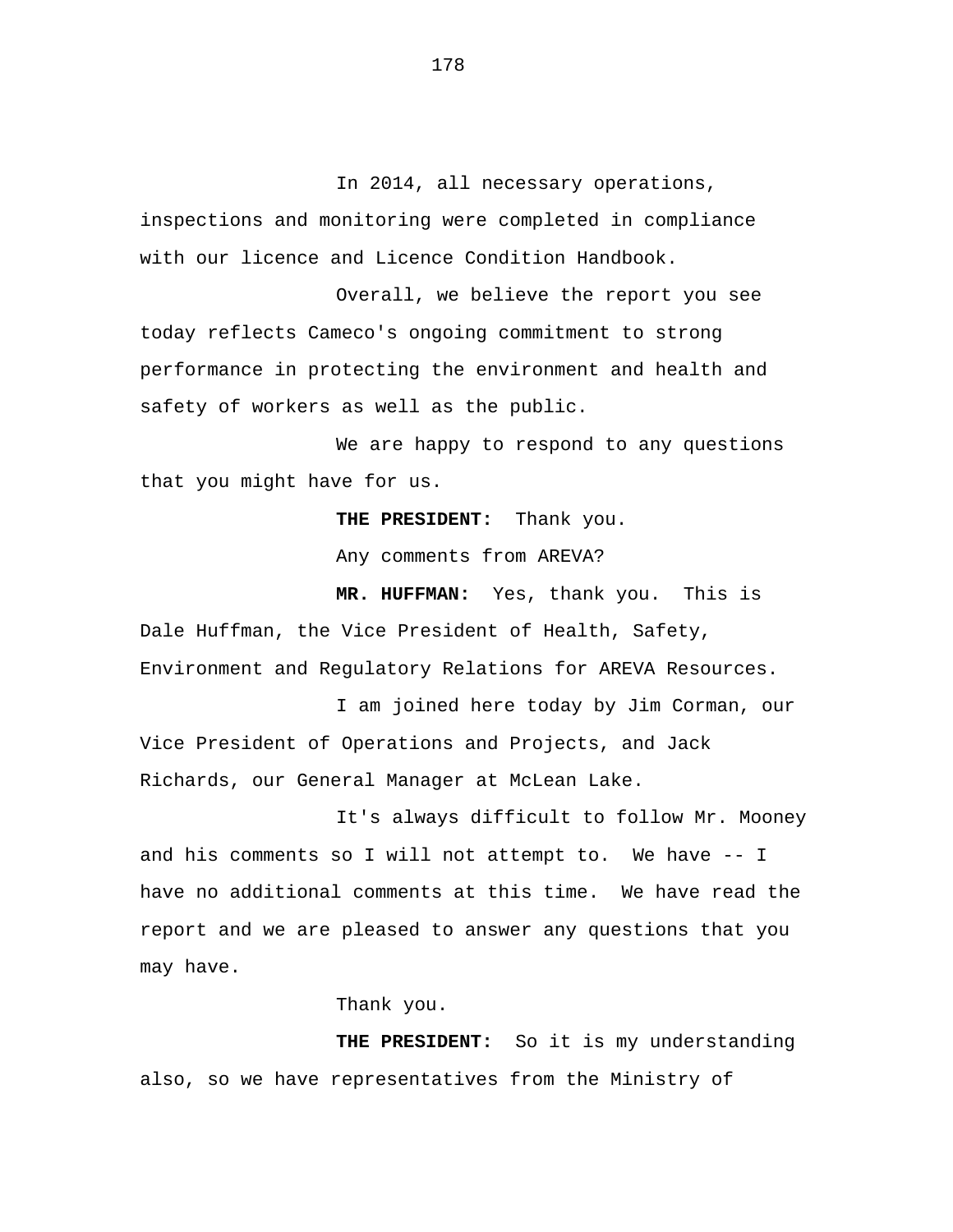Environment and Ministry of Labour that are available to answer questions that will come up.

**MS EATON:** Yes, that's correct.

**THE PRESIDENT:** Okay, thank you.

So let's get into the question session starting with Monsieur Harvey.

Président.

**MEMBRE HARVEY :** Merci, Monsieur le

Well, my first question will be to Cameco. When we talk about the new calciner which is under construction, when will it be completed and will the old system be completely abandoned when the new one will be in operation?

**MR. MOONEY:** It's Liam Mooney, for the record.

The new calciner is undergoing commissioning activities and the existing calciner will continue its usage throughout the balance of 2015 until the new calciner has completed commissioning and then the existing calciner will remain as a backup while we continue to operate the new calciner at Key Lake.

**MEMBER HARVEY:** So can I expect that will be early in 2016 that it will be in operation?

**MR. MOONEY:** It's Liam Mooney, for the record.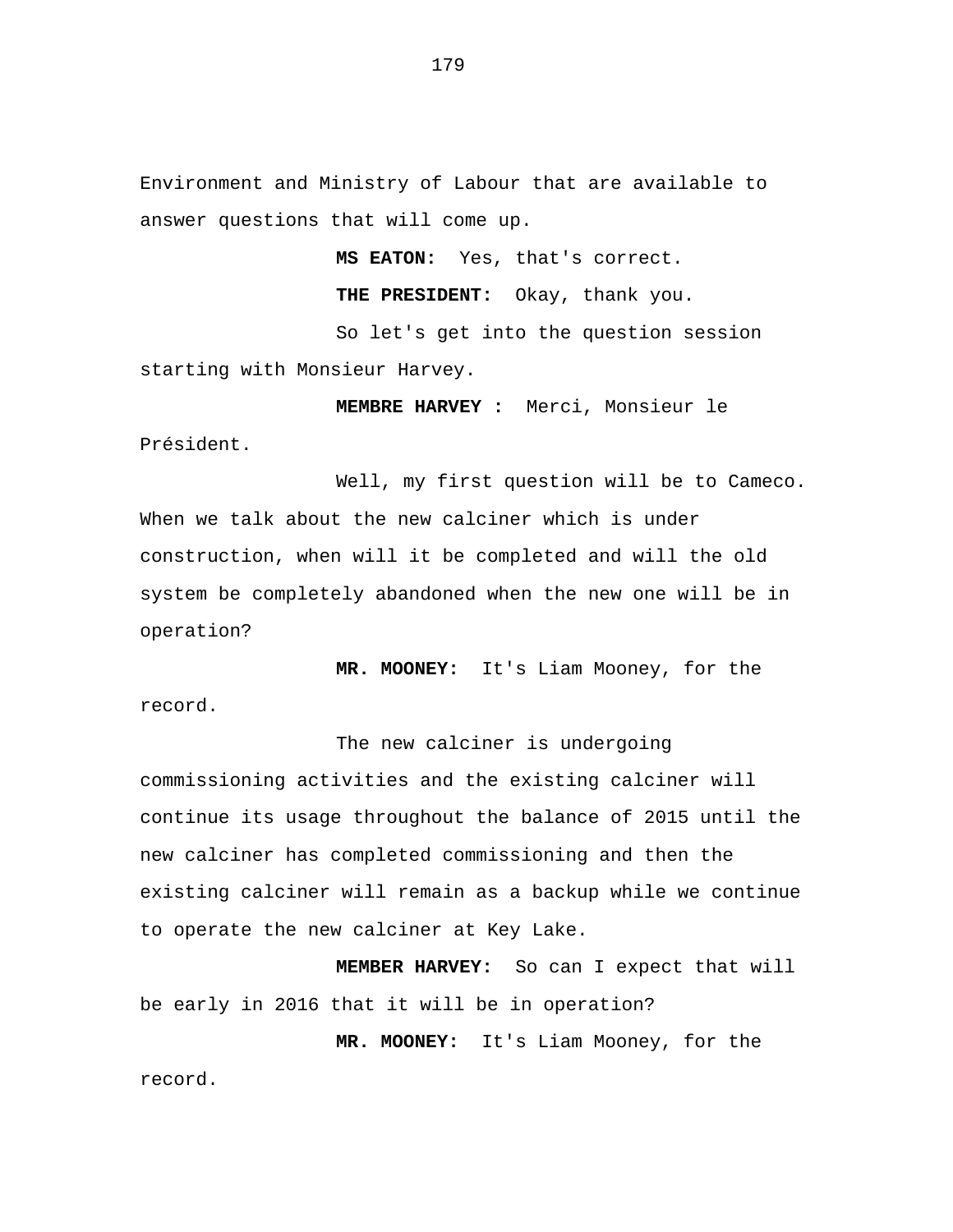It is dependent on the commissioning of the new calciner, but it is a reasonable expectation that the new calciner will be operational in 2016.

**MEMBER HARVEY:** Thank you.

Just one question or two questions.

In your presentation about Rabbit Lake operation, slide -- well that's, I suppose 54-55. This is the picture we have of the reclamation zone, zone dike.

So we see those pictures and how it is going, but is it going as expected? Is it as it has been predicted? Are you satisfied with the current progression?

 **MR. LeCLAIR**: Jean LeClair, for the record.

Yes, we are satisfied with the progress that is being made. It's something we always put a lot of emphasis on because the reclamation is doing final clean-ups and we certainly want them done sooner rather than later.

Perhaps I could ask Mr. Glenn Groskopf, who is the Senior Project Officer for Rabbit Lake, if he could perhaps add a few comments with regards to his recent inspections and observations at Rabbit Lake.

**MR. GROSKOPF:** Thank you, Jean.

My name is Glenn Groskopf, Project Officer for the Rabbit Lake.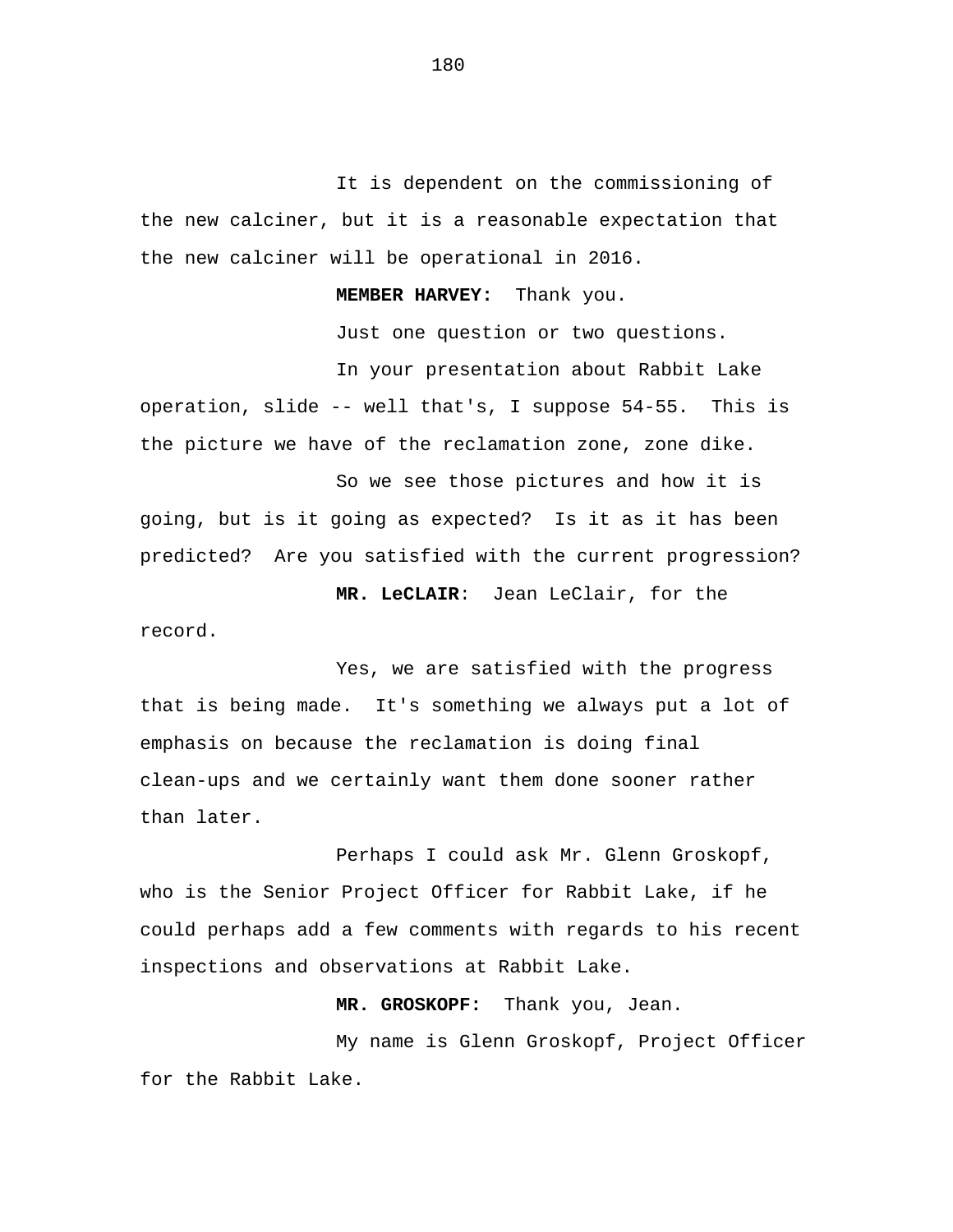And I have gone up there and actually physically walked on that island. It is progressing. It's a little bit deceiving and those trees that you see are actually probably about four feet tall.

But it is progressing. Cameco actually has a program where they are looking at the success on those re-vegetation and they have actually gone back and hydro-seeded and planned additional plantings at different locations on site to continue the development.

Physically there is no erosion. It's stable, looks chemically stable. So we are continuing to observe the progress but it is certainly doing well. As you can appreciate, Northern Saskatchewan can be a bit of a harsh environment. On the open water there it can be more difficult to get vegetation as well established as you would somewhere more sheltered.

#### **MEMBER HARVEY:** Thank you.

 **THE PRESIDENT**: So just to follow-up on this, things are going so well -- by the way, I really like your appendix for staff where you put some -- all the plans for decommissioning with an end-game going to institutional control.

So does it make sense to allow for some parts of the mine to go into institutional control while the mine is operating, if it's ready at all to go into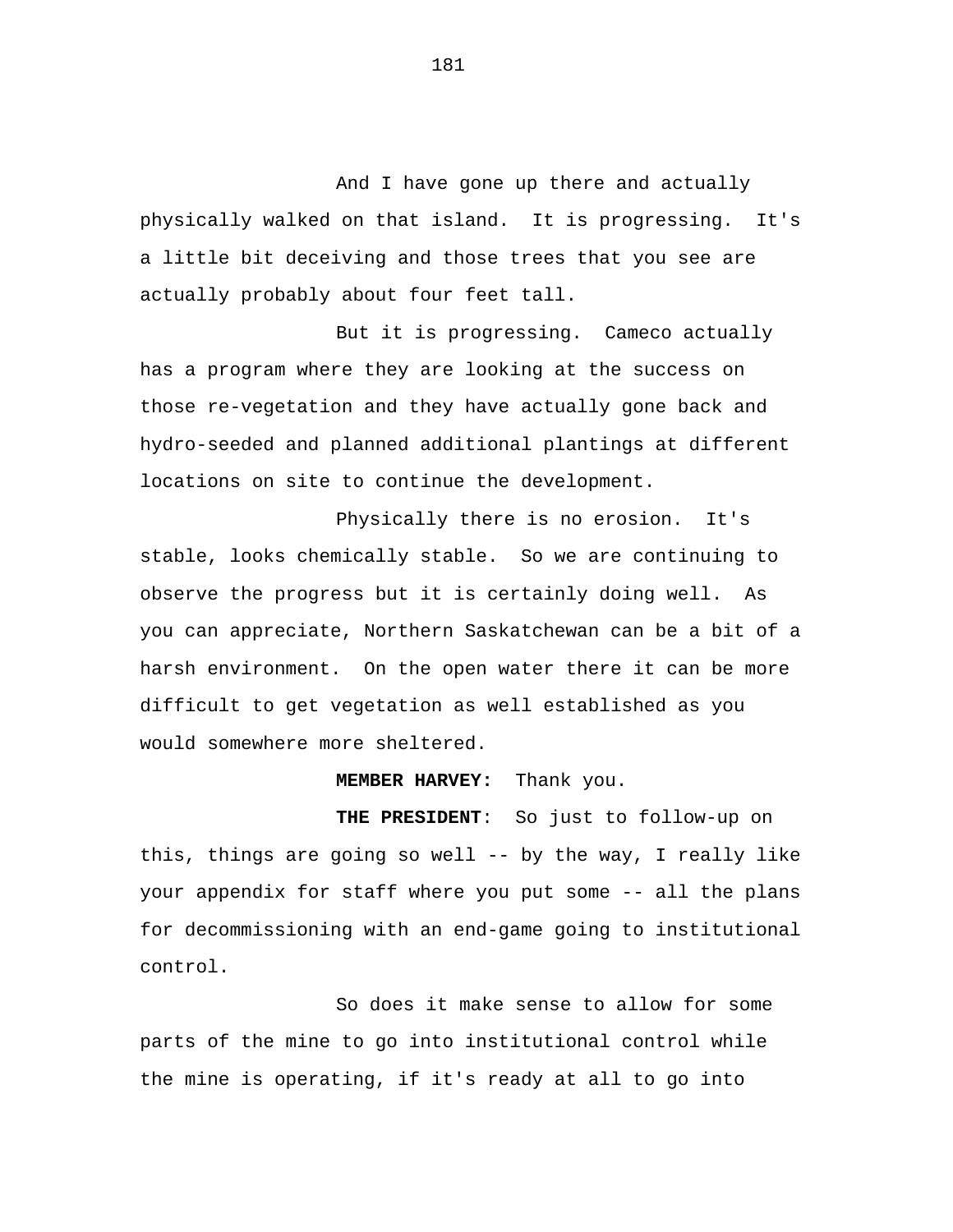institutional control?

**MR. LeCLAIR:** Certainly it's something that can be looked into. It would be something that the licensee would have to apply for but there is really no restriction that would prevent that from happening.

There will be an interest, in fact, on the part of the companies as well because in doing that their liabilities are reduced, their needs for maintaining a number of other provisions with the province would fall out. So there is opportunities for that to be done.

**THE PRESIDENT:** But staff will have to agree that it's ready for this as well.

**MR. LeCLAIR:** Yeah, I think it's very important to note that, yes, before any -- before any recommendation would be brought forward to the Commission to exempt a certain portion of the site and transfer it into institutional control we would do a thorough review of the work that has been done, ensure that we are satisfied with the actions that have been taken, that conditions are stable and improving and then we would come forward with a recommendation to the Commission for exemption.

**THE PRESIDENT:** Cameco, are you contemplating something like that?

**MR. MOONEY:** It's Liam Mooney, for the record.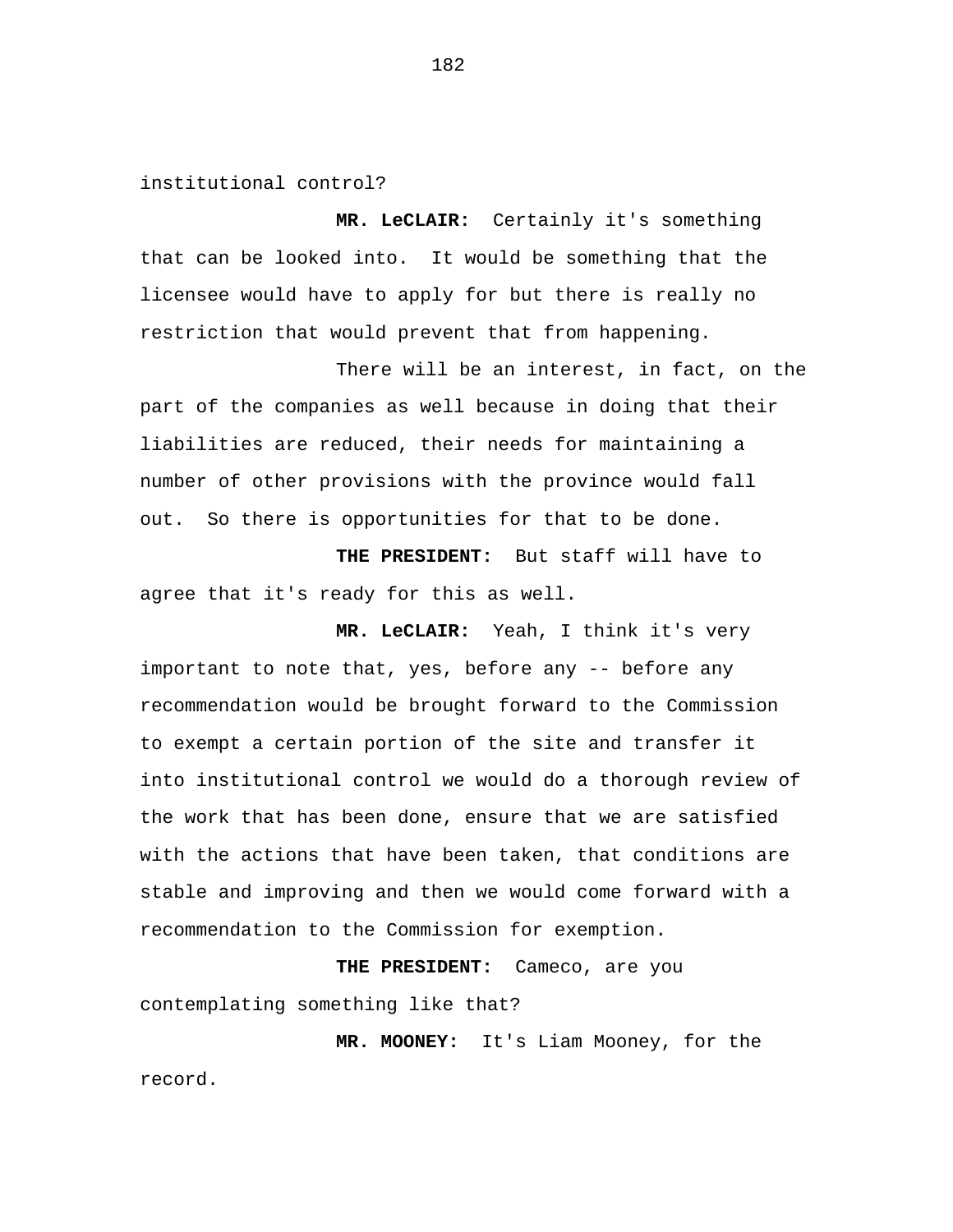We have not contemplated that at this time. We would look for opportunities as we continue to monitor the facilities to make the case both to the CNSC and the province that the properties are in fact safe, stable and recovering before we would proceed much further on moving them into institutional control.

**THE PRESIDENT:** Thank you.

Dr. McEwen...?

**MEMBER McEWAN:** Thank you, Mr. President.

On page 6 you discuss the radiological exposures to residents in the northern communities. How are calculations and estimations done? How is the methodology performed and how is it validated so that there is confidence in a very confident paragraph?

 **MR. LeCLAIR**: Just give me a minute here. I'll check to see who we are going to have to answer. Just one second.

--- Pause

**MR. LeCLAIR:** Oh, sorry. This is in reference to the Eastern Athabasca Regional Monitoring Program results, I believe, if I am understanding correctly.

Unfortunately the best person to be able to speak to this would have been Dr. James Irvine and he is not available to speak to it, but this is the work that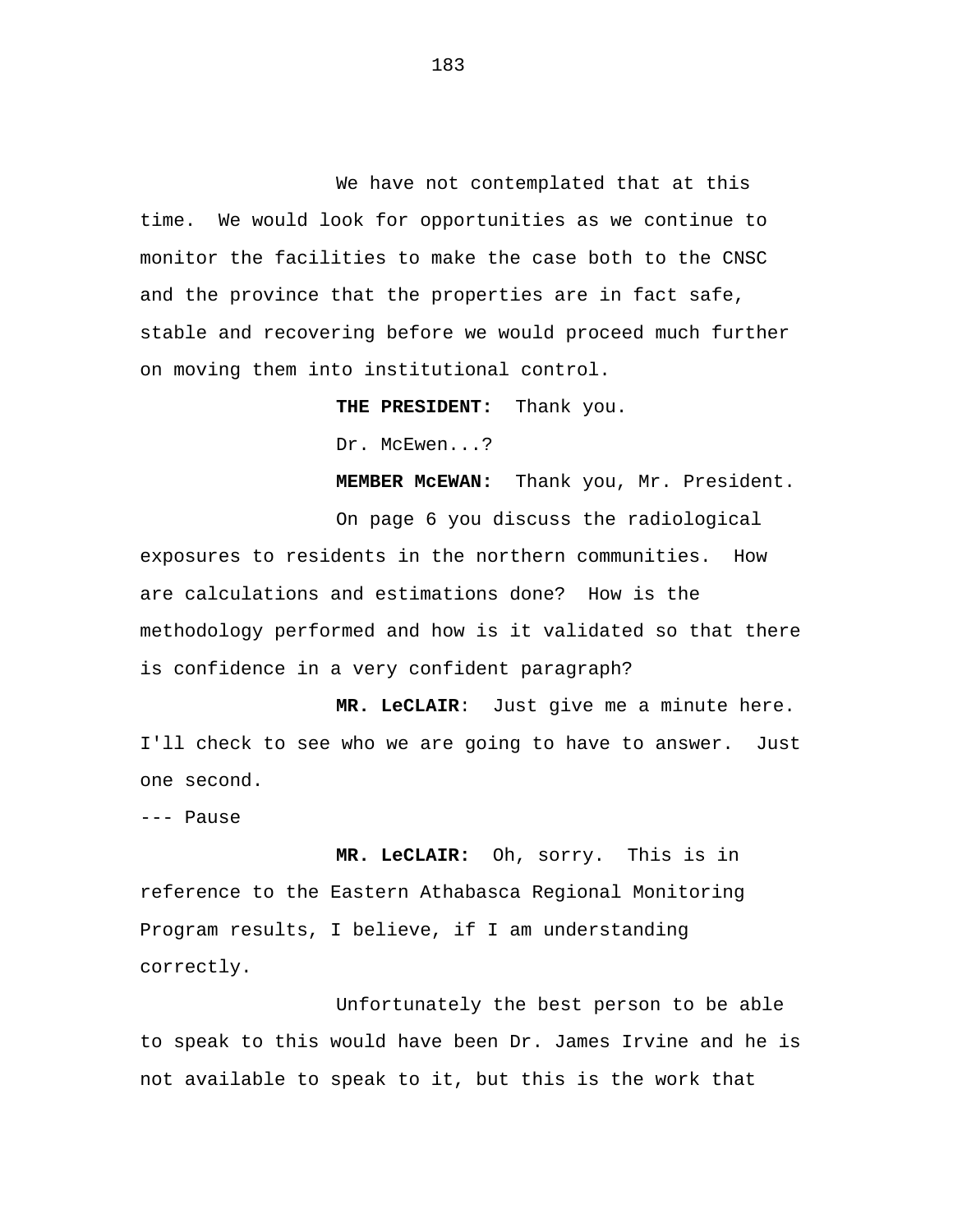they have done. It's based on the sampling programs that they do through the program -- also, Dr. Kevin McCallum who is the Ministry of Environment person.

I am going to look to Saskatoon. We have Mr. Tim Moulding with the Ministry of Environment who perhaps can speak to this and then we can pass it back. But I don't want -- see if Tim can perhaps provide some further information.

**MR. MOULDING:** It's Tim Moulding, Manager for Uranium and Northern Operations with the Ministry of Environment in Saskatchewan.

Could you restate the question again, please?

**MEMBER McEWAN:** So there is a very confident statement here that radiological exposure presents no risk. How is the methodology developed to actually come up with the calculations and how is that methodology validated so that we have confidence in that paragraph?

**MR. MOULDING:** Again, this isn't my particular field of expertise but, again, with the measured concentrations that they are finding in the samples they are taking, the levels are quite low. So I would imagine that it's based off the calculations that are done in that regard.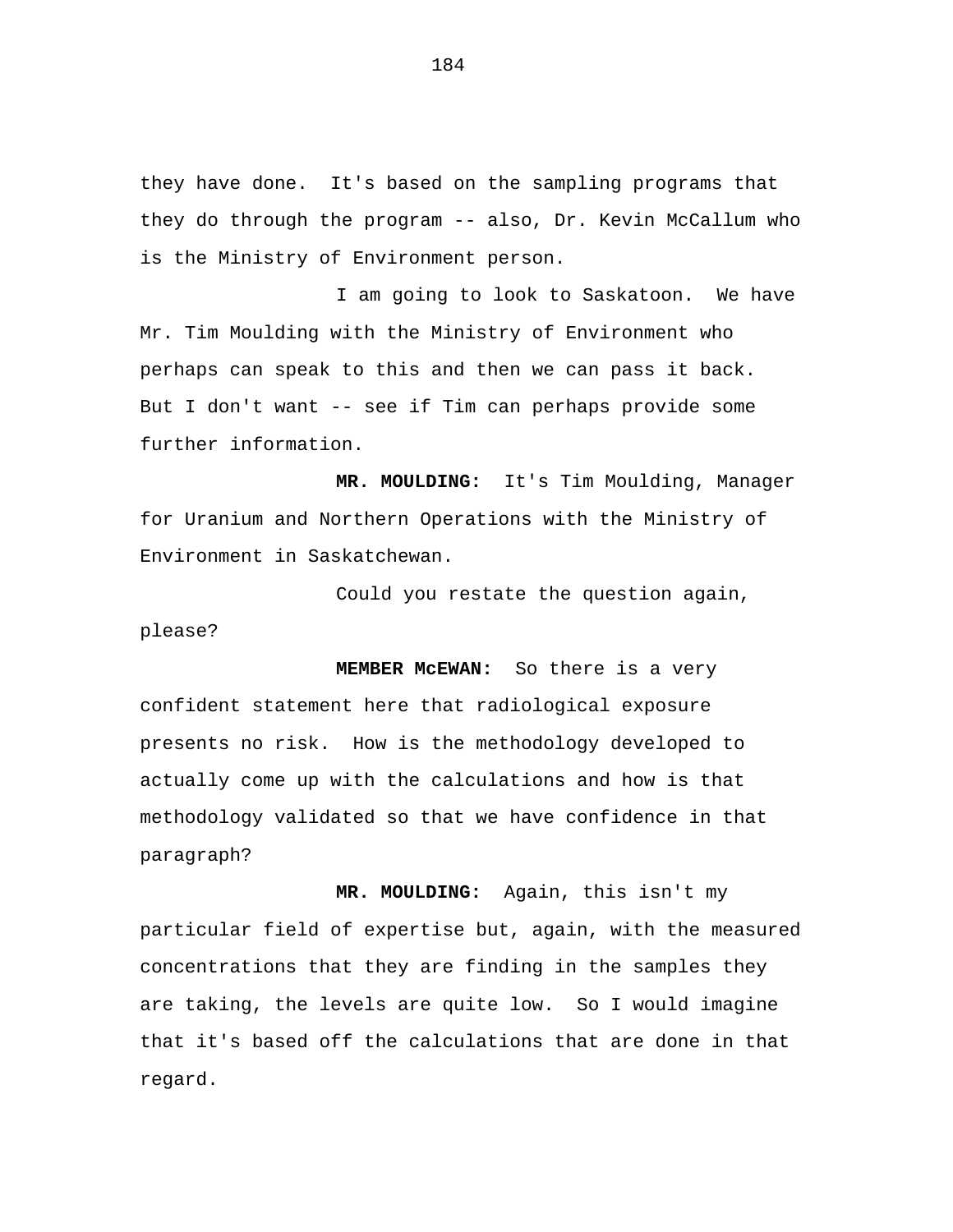As Mr. LeClair mentioned there, the best person to answer that question would be Dr. James Irvine with the Health Region in La Ronge.

**THE PRESIDENT:** Dr. Thompson, I know there is a lot of work been going on by the Minister of Environment, particularly for cumulative effect of the whole Athabasca Region. So maybe you can provide some information about that?

**DR. THOMPSON:** Patsy Thompson, for the record.

We have done a detailed review of all the reports that have been developed. We validated the methods that have been used. Essentially, the calculations are based on measurements of things people need essentially. So they have got drinking water samples, samples of fish, some berries.

We also have done through our research and support program, a dietary survey to find out essentially the amounts of various types of food, wild foods and country foods that people in Northern Saskatchewan consume. So those assessments are done based on the results of that dietary survey and represent a conservative Aboriginal diet.

 **THE PRESIDENT**: And correct me if I'm wrong. Many of those studies -- I remember in some of the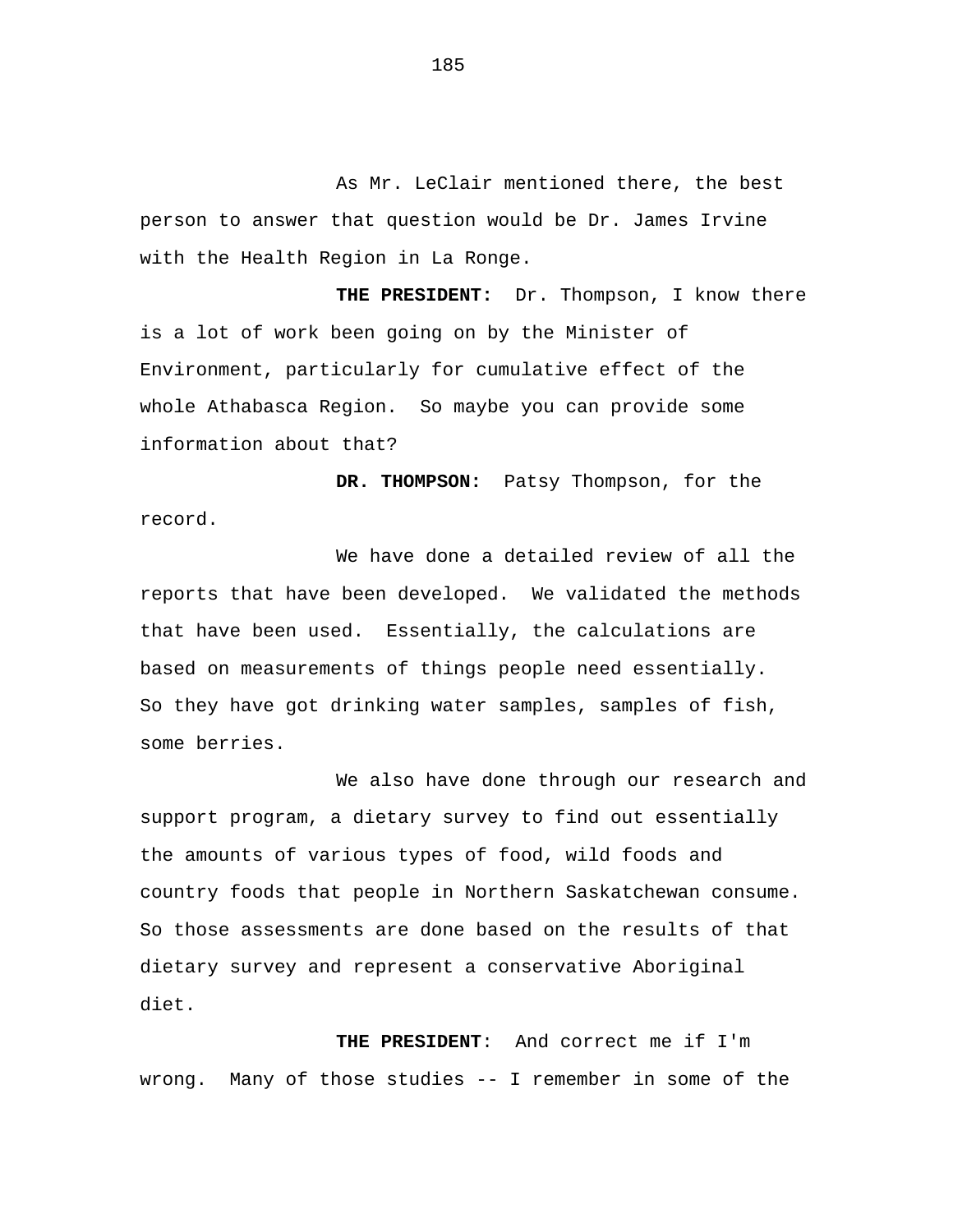previous hearings many of those studies are now available from the health, Regional Health Authority. But I am also talking about the large project about the cumulative effect that has being going supposedly by the Ministry of Environment. Where is that? Where is that study?

**DR. THOMPSON:** So Patsy Thompson for the record.

So there is work ongoing to look at cumulative effects in the Athabasca Basin that would include essentially impacts from activities in Alberta in that part of the basin and going into Northern Saskatchewan. The focus has been on the parameters that would be related to the oil sand industry and those types of contaminants. And for Northern Saskatchewan the program also includes radiological components because it's of interest to Aboriginal groups in Northern Saskatchewan.

So that program is in place, has been funded essentially for a number of years. We have met with Saskatchewan officials responsible for that program and also doing some of the coordination with Alberta officials.

But essentially the report -- the results that are reported in the CNSC report have been validated by staff. The laboratory measurements are appropriate and, certainly, the pathways and those assessments have also been validated.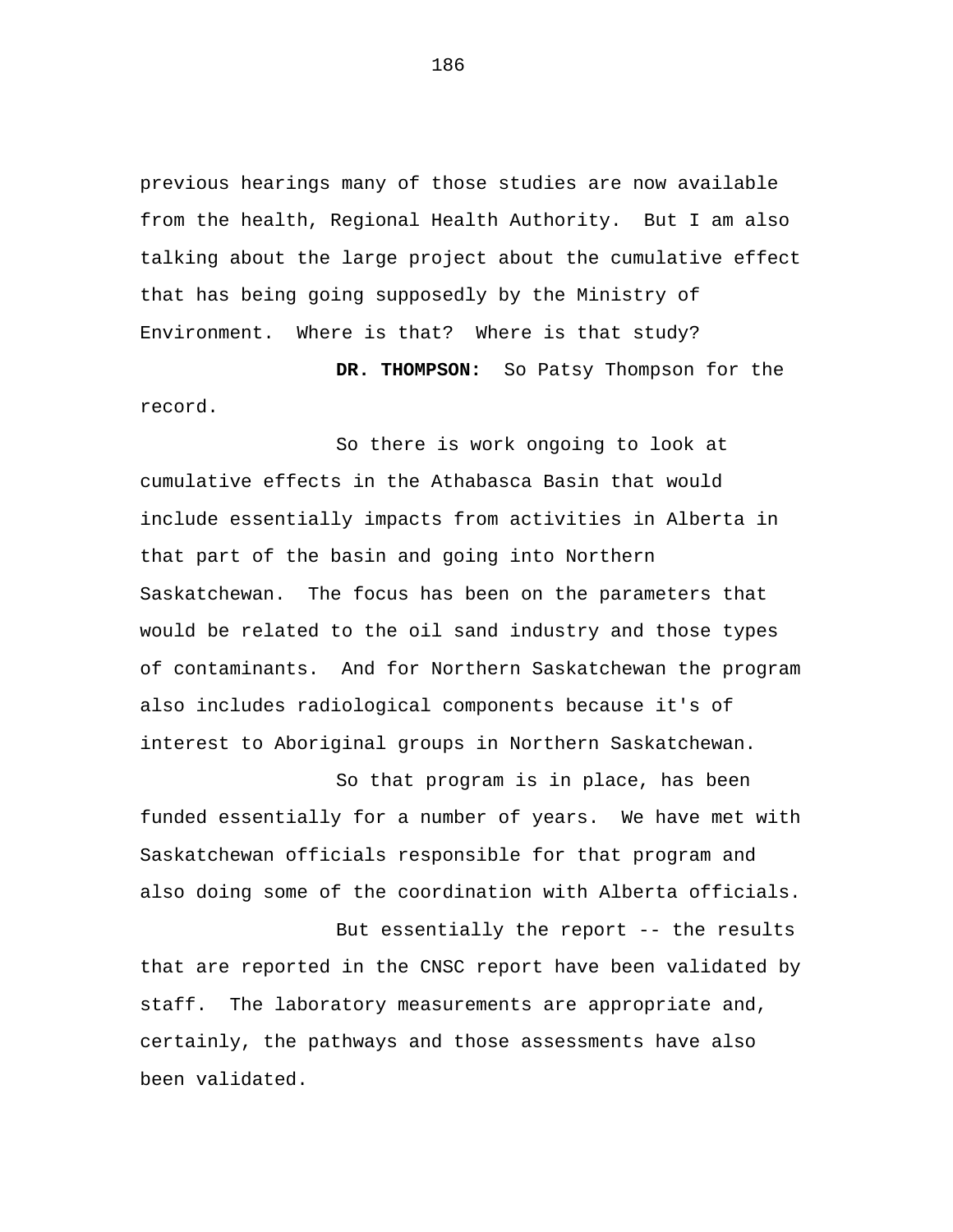## **THE PRESIDENT:** Dr. McEwan...?

**MEMBER McEWAN:** So I think, again, for a report like this to be helpful to at least perhaps have an appendix with a little summary of some of the data and references so to be able to go back and look at it, to just to have confidence if you are reading it. But that's actually a good statement.

When we were --

MR. MOONEY: Sorry. Dr. McEwen, sorry. It's Liam Mooney, for the record.

One of the pieces with respect to that Eastern Athabasca Regional Monitoring Program was the community outreach in relation to it. There is an annual budget provided for the communication of the results of that monitoring program and the data as well as the reports that I have prepared by the province are available on a dedicated website, Eastern Athabasca Regional Monitoring Program.

# **MEMBER McEWAN:** Thank you.

So when we were discussing slide -- I think it was 13 -- there was a comment made that the northern lakes are not a source of drinking water, the implication being that maybe it wasn't necessarily that important to be concerned.

Is there any impact, again as you look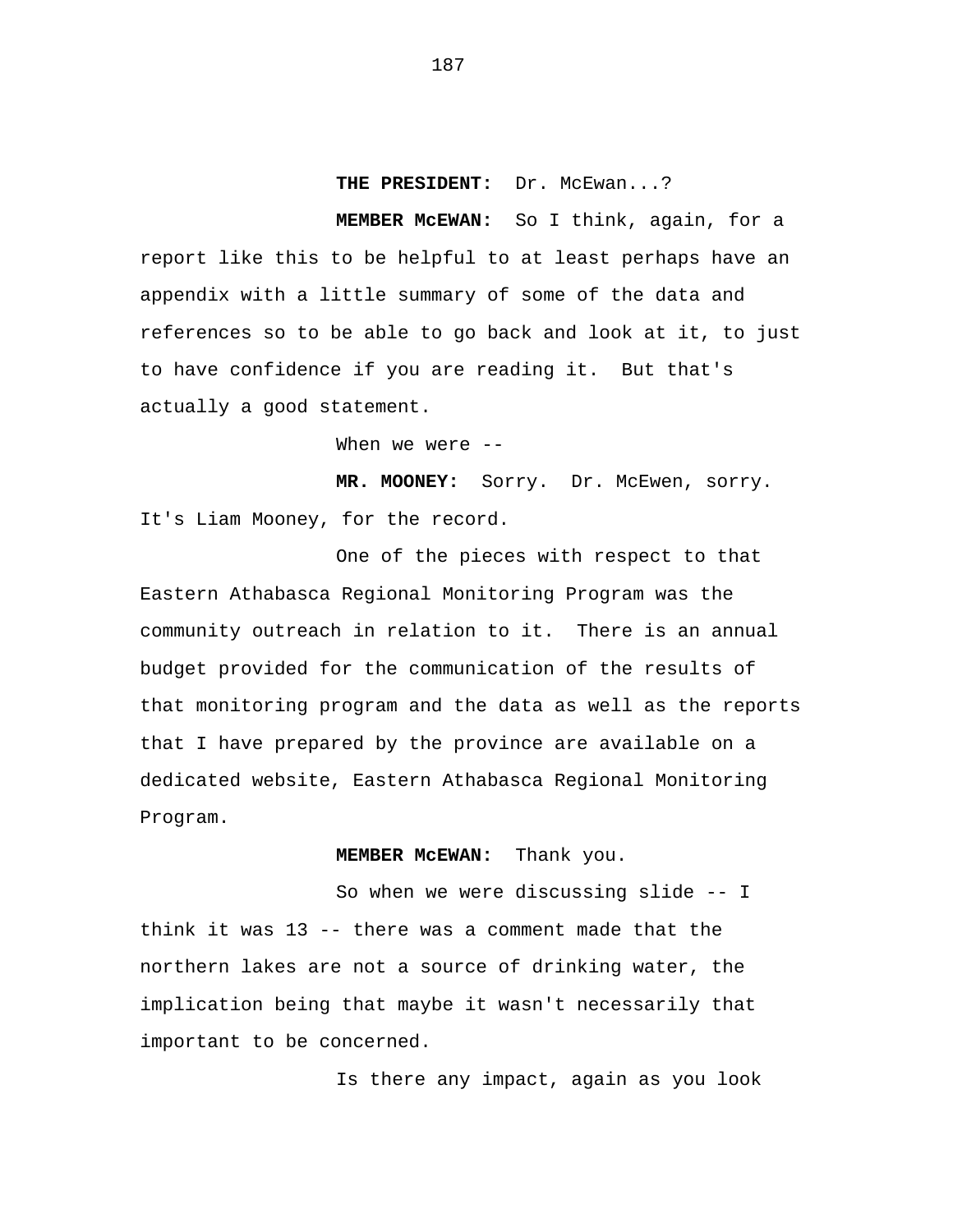down the food chain, from animals drinking the water or fish in the water that then makes its way into the food chain? Does that become a concern or is it -- were you simply looking at humans drinking that water?

**MR. LeCLAIR:** Just to clarify where I made that statement, it wasn't made to diminish or devalue the importance of the water. Certainly that was not the intent. It is more intended to just identify that the location of the sites and where the water was, was located relative to it. So it wasn't in any way meant to diminish the importance of the water. Certainly it is very important to the people. That was more for a matter of geography to provide some perspective, is all.

**DR. THOMPSON:** Perhaps just to add, the statements are made in relation to many of the sampling locations that are within the east boundary of the mines and in that sense there is no potable water sources that are using the receiving environment. But certainly as you get offsite through recreational and traditional land uses there is -- there are people drinking water and the measurements off sites demonstrate that the water meets water quality guidelines very easily.

**THE PRESIDENT:** Thank you.

Mr. Tolgyesi...?

**MEMBRE TOLGYESI** : Merci, Monsieur le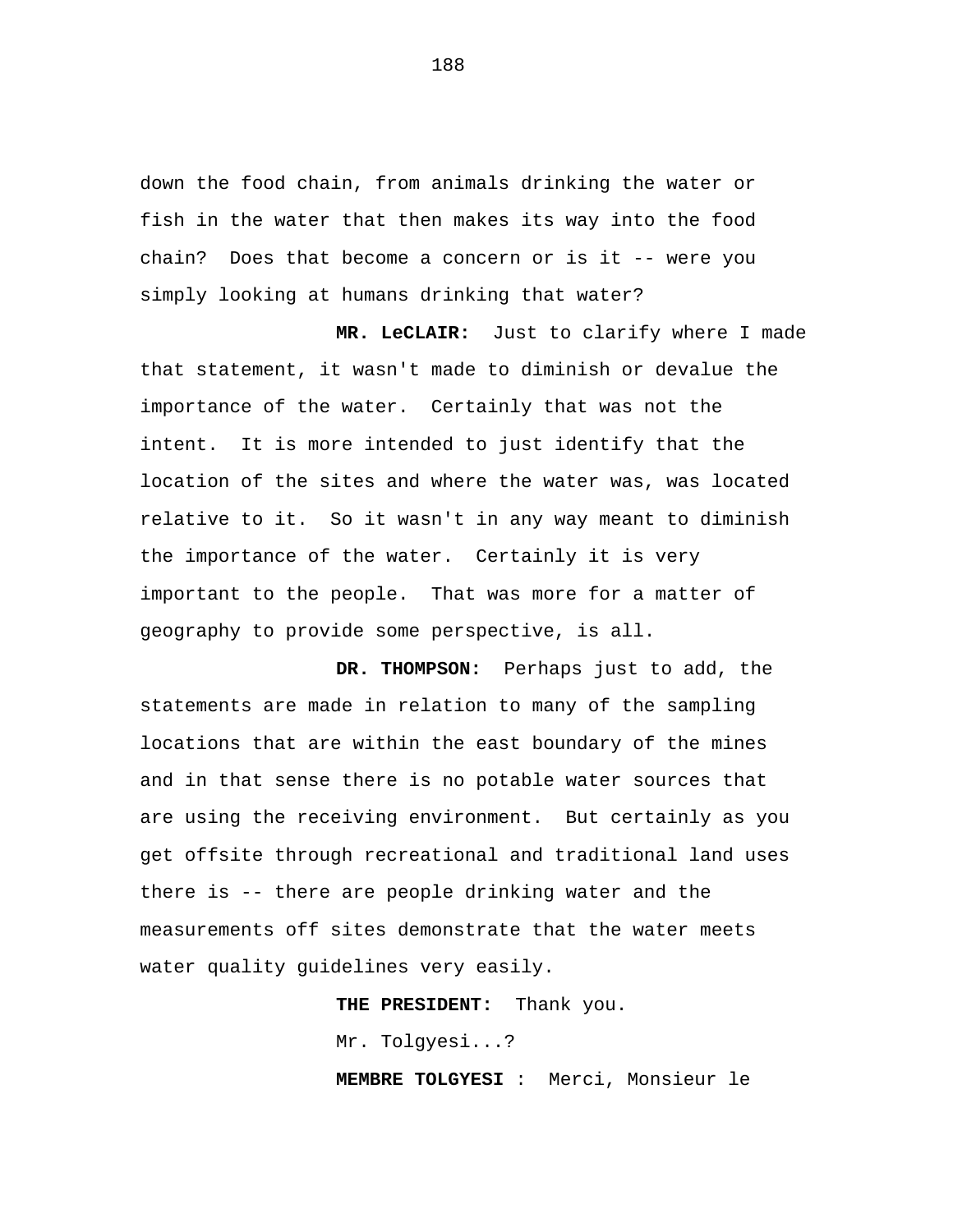Président.

I come back to the manpower a little bit. You are talking about nuclear energy workers, fulltime equivalent employees. Do these figures include also contractors or others who are working in the mine?

**MR. LeCLAIR:** Yes. In fact, all these statistics that are provided are -- cover for all the contractors and it also applies to the lost time incidents, for instance.

If we go back, at one time the two tended to be treated separately and often the numbers that were reported were for employees only. However, since for quite some time now the LTI, radiation results, everything, is all -- covers everybody; employees and contractors as well.

**MEMBER TOLGYESI:** I am asking you that because if you look on the -- there are two things. On page 134 I will take McArthur River operation, for example. There is 1,149 nuclear energy workers. There is 692 fulltime employees. So there is some clarification to be done. Probably you should add somewhere the total number of employees also so it will -- you know, to clarify to some extent how come we have about two times more nuclear energy workers than fulltime employees.

**MR. LeCLAIR:** Certainly. We will take that under advisement how we can provide further clarity on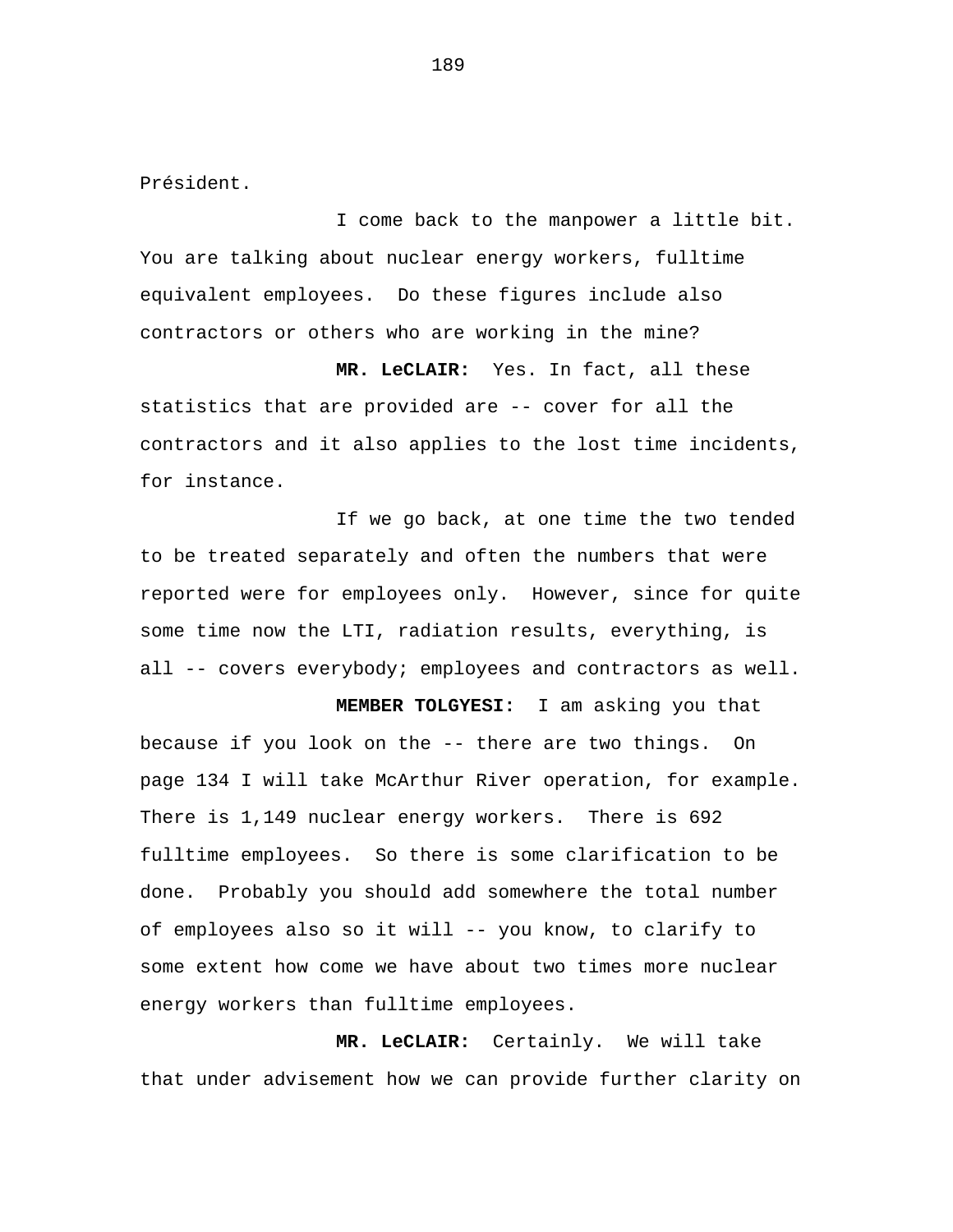this.

But I think the key -- the key thing is number of nuclear energy workers is the number of people who worked at the site who were in positions that have the potential of exceeding the public dose limit and that would include employees that may have been there for a shorter duration. At the mines there is often extensive contract work that is being done, construction activities that could be involved. So there is shorter duration activities that could be measured in weeks or months. So that would increase the number of nuclear energy workers without necessarily -- that would represent a much higher number than the number of fulltime equivalents.

But we will certainly look at how we can further supplement and add more clarity in the report to make that clearer going forward.

**MEMBER TOLGYESI:** Also, when you are looking to equivalent fulltime employees you are using 2,000 hours figure whereas in the industry when you look in general, you are working 1,800 hours, you know, working hours. So it will increase the fulltime equivalent of employees' number also.

--- Pause

**MEMBER TOLGYESI:** I am sorry. I am looking at the report. There were spills and at Rabbit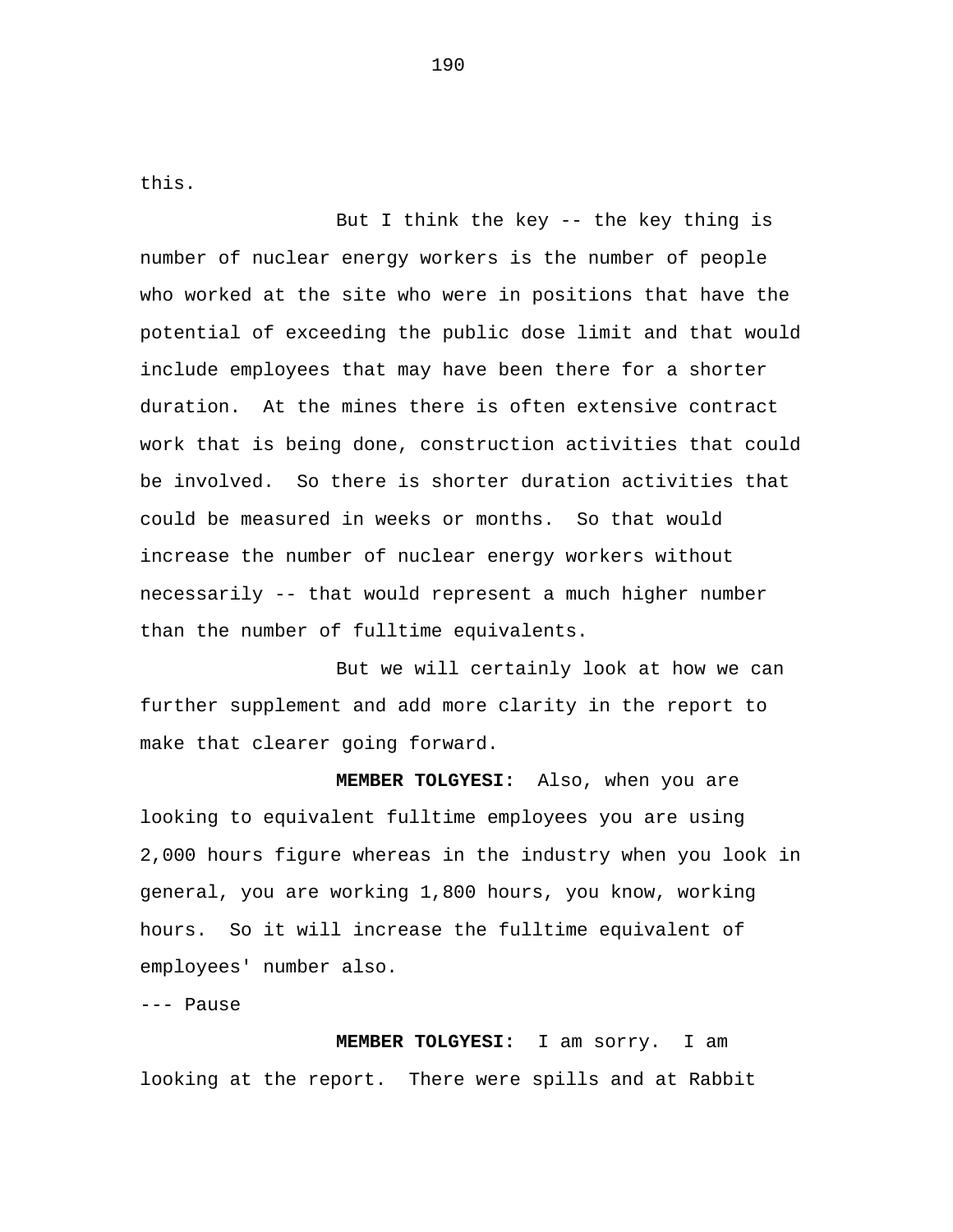Lake on May 19 there was a crack in a pipeline that resulted in 10,000 litres of contaminated rice was spilled. It was going to the tailing pond.

Was it -- was it this crack or how do you call that, in a pipeline on the ground or, you know, if you have a long pipe which is in the pit, in the tailing pit? Because you are saying that all release water was captured. Was it captured in tailings, in-pit tailings so it was not into the environment or it was on the ground where you did a collection and cleaning?

 **MR. LeCLAIR:** So it was contained within the tailings management facility. As a result it would not have been released into the environment because the facility contains the water. It holds the water in.

But perhaps we could ask again Mr. Glenn Groskopf who is the Project Officer for Rabbit Lake to elaborate a bit more on the event and we could perhaps also ask Cameco if they would like to add to that.

**MR. GROSKOPF:** Thank you, Jean. It's Glenn Groskopf, Project Officer for Rabbit Lake.

My understanding was, as described earlier, that it was -- any flowing water was captured within the catchment for the in-pit tailings facility and it did not escape to the open environment.

 **MR. MOONEY:** It's Liam Mooney, for the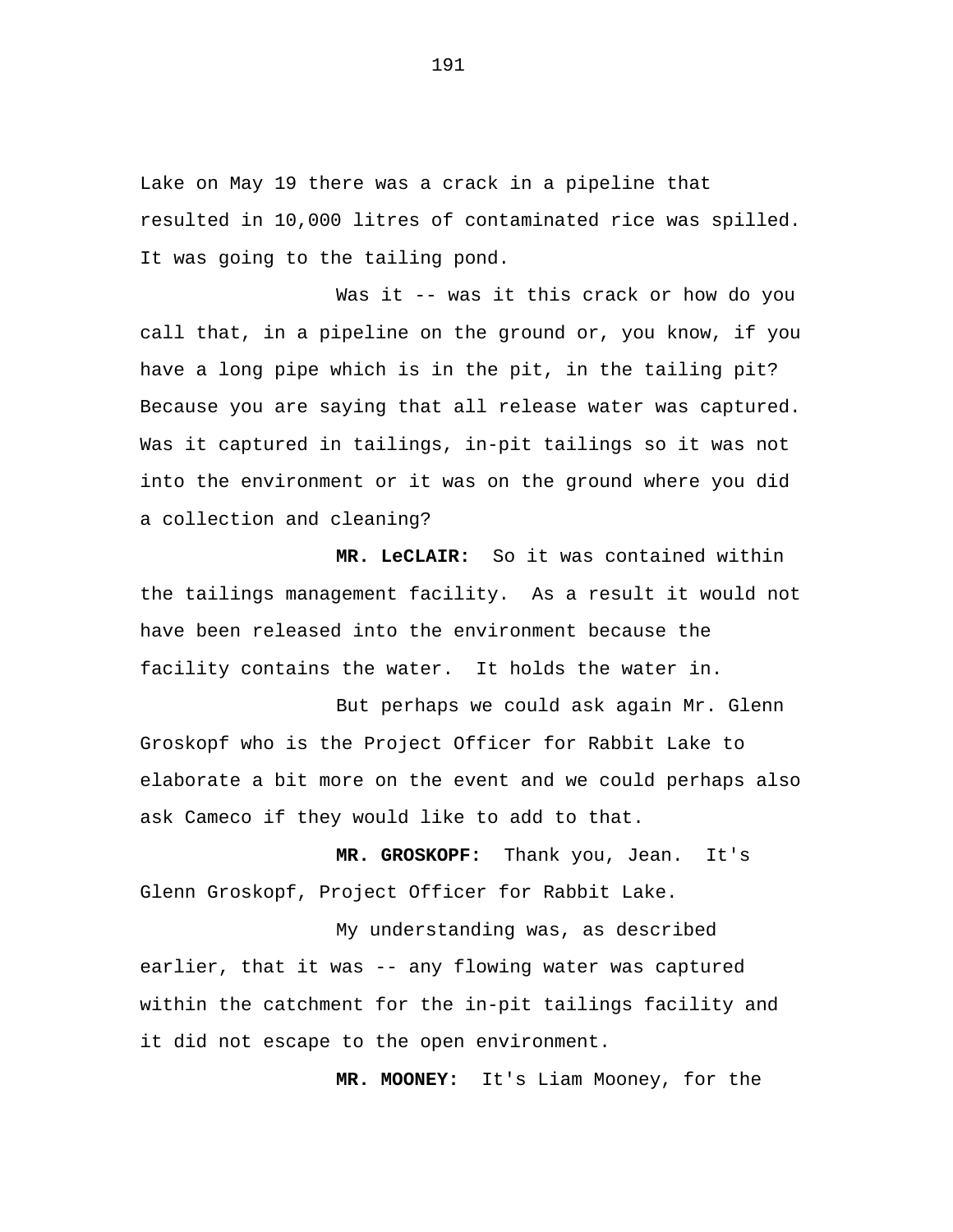record.

I wanted to add in relation to that particular event that the environmental impact was considered minor. We estimated that the maximum duration of the event was about one hour.

As indicated by Mr. Groskopf, the tailings -- the released raised water reported to the tailings management facility, it was actually caught by the daily inspection patrols by the in-pit, for the in-pit tailings management facility.

After it was identified, the flow to the line was halted and the line was drained to prevent further release and the pipe was repaired immediately by the maintenance department thereafter.

**THE PRESIDENT:** Thank you.

Ms Velshi...?

**MEMBER VELSHI:** Thank you, Mr. President.

My first question is on the Eastern Athabasca Regional Monitoring Program. So on page 6, and maybe staff can answer that or folks from the Ministry of Environment, the second paragraph that says the data shows that for most chemical concentrations it was below guidelines. So I just wondered which ones were not below guidelines and why do we have most if not all.

**MR. MOONEY:** So it's Liam Mooney, for the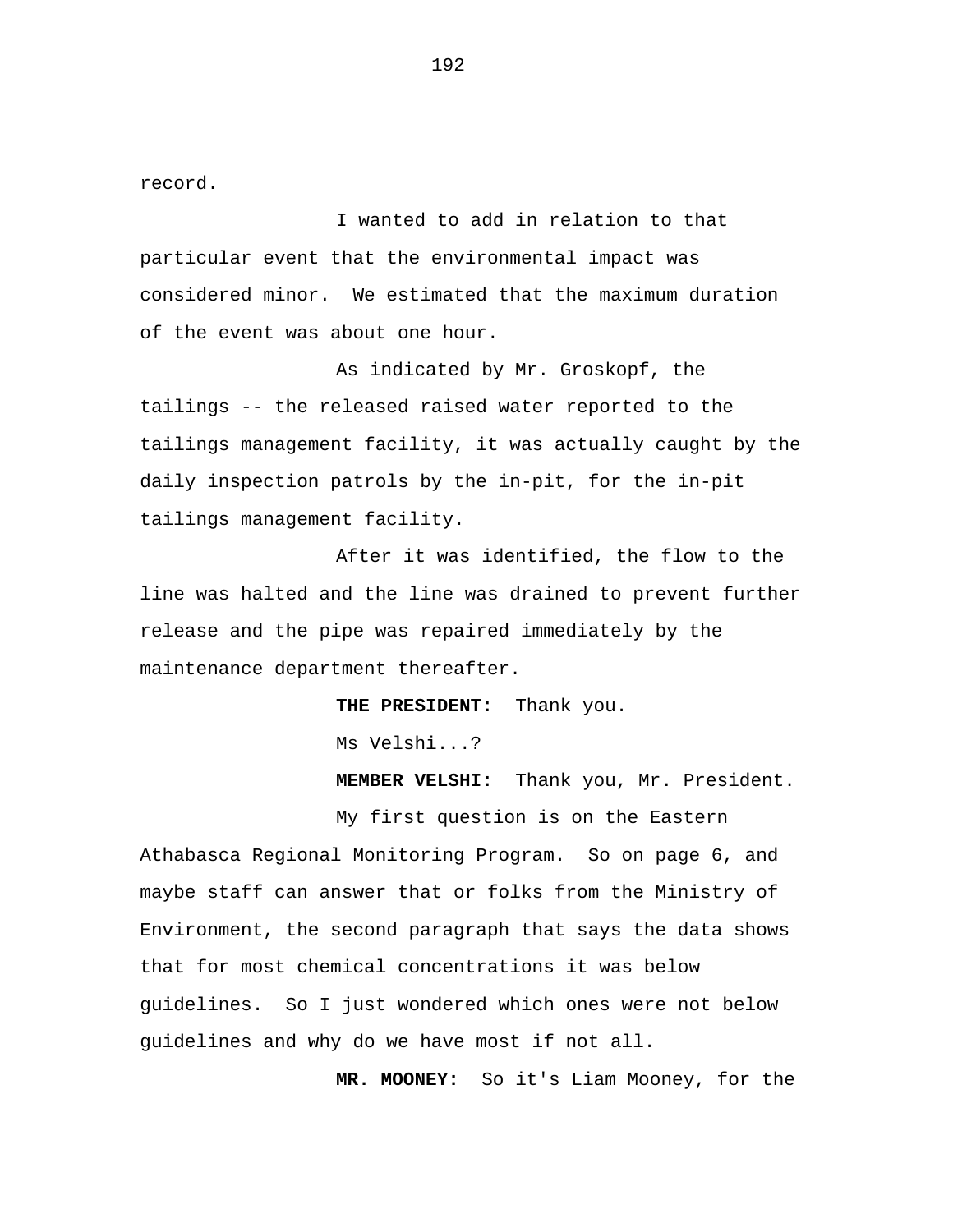record.

And we looked into that when we saw the note in the staff report. The one sample that was elevated in comparison to the Guidelines in the 20 -- 11/2012 program was specific to mercury in one lake trout sample. Our operations are not a source of mercury to the receiving environment. In fact, our monitoring near our operations show mercury consistently below laboratory detection limits. So ultimately, mercury was an identified contaminant and we are not the source of mercury in any of the receiving environment.

> **MEMBER VELSHI:** Thank you. And my -- **MR. LANGDON:** Mark Langdon, for the

record.

My understanding, part of that answer is that some of the caribou, et cetera that were handed in for samples that were analyzed, they were shot with shotguns and things that had lead things in it, so some of that contaminated some of the meat and gives higher numbers. So they took that into account when they looked at some of the analysis.

**THE PRESIDENT:** But again, as a suggestion for improvement, the moment you put the word "most" on contamination you know you are going to raise an interest from us to know what didn't make it. So you have to put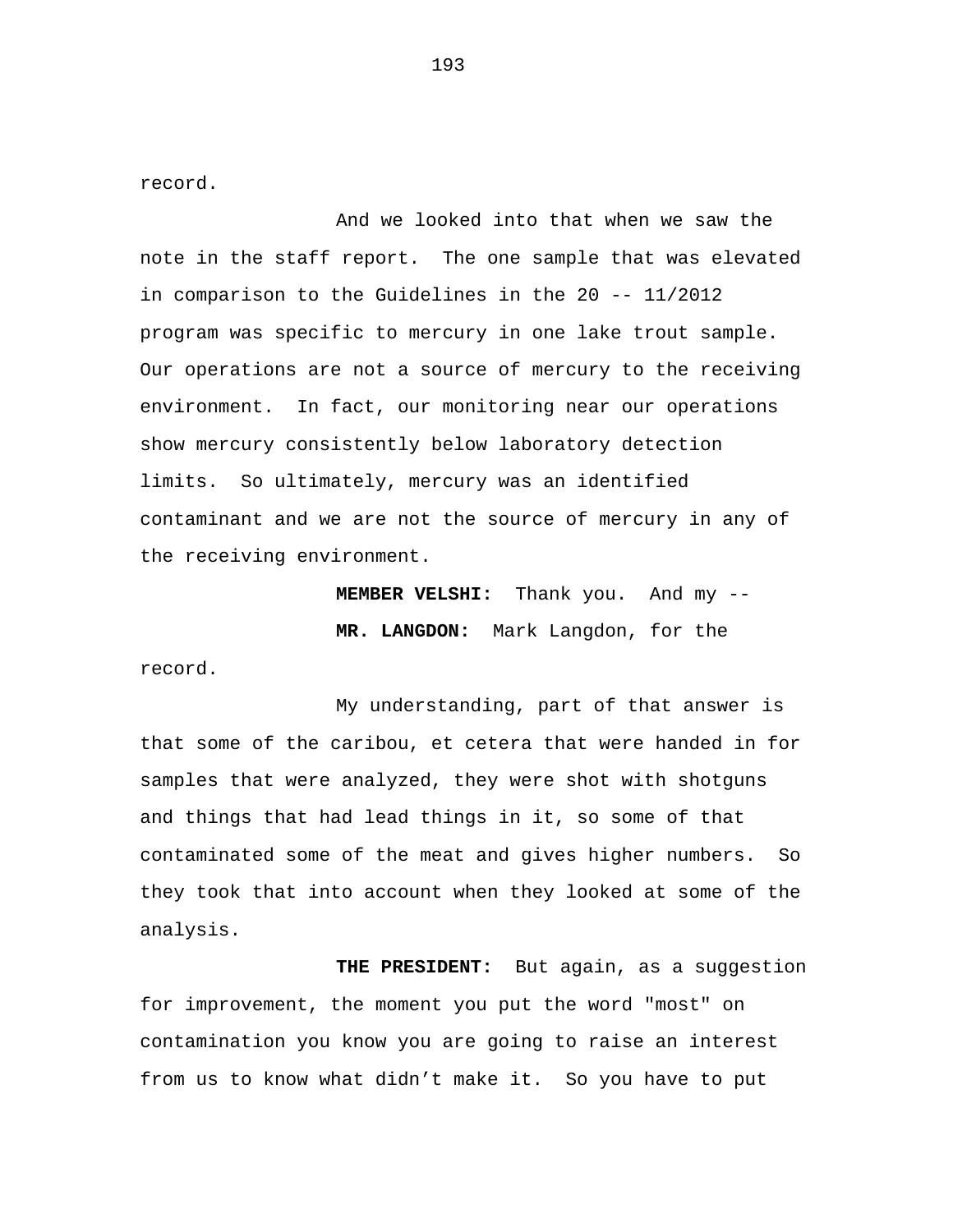some explanation rather than leaving it hanging there.

**DR. NEWLAND:** Noted.

**THE PRESIDENT:** Ms Velshi...?

**MEMBER VELSHI:** So before I get to my second part of that country food review, in my opening comments, oversight on my part, I did want to compliment AREVA, Cameco, the CNSC staff and the provincial regulators on a very good year and a good performance.

And to some quick feedback on your overhead slides, whereas the written ones, the colour looks good, it was very hard to read where you had the shading. I am surprised you didn't see that in your dry run, but I am sure people will tell you that.

So my second part to that study was, so is there confidence amongst the people that it's safe to eat the food or is there a decline in consumption?

**MR. LeCLAIR:** The -- it's a very interesting question.

People continue to harvest and consume the country foods. That being said, I believe Dr. James Irvine would be in a better position to speak to it.

However, I've heard him say it in the past, and I'll speak a bit on his behalf, is there's a lot of pressures for communities to eat non-traditional country foods because they're more easily accessible, so that puts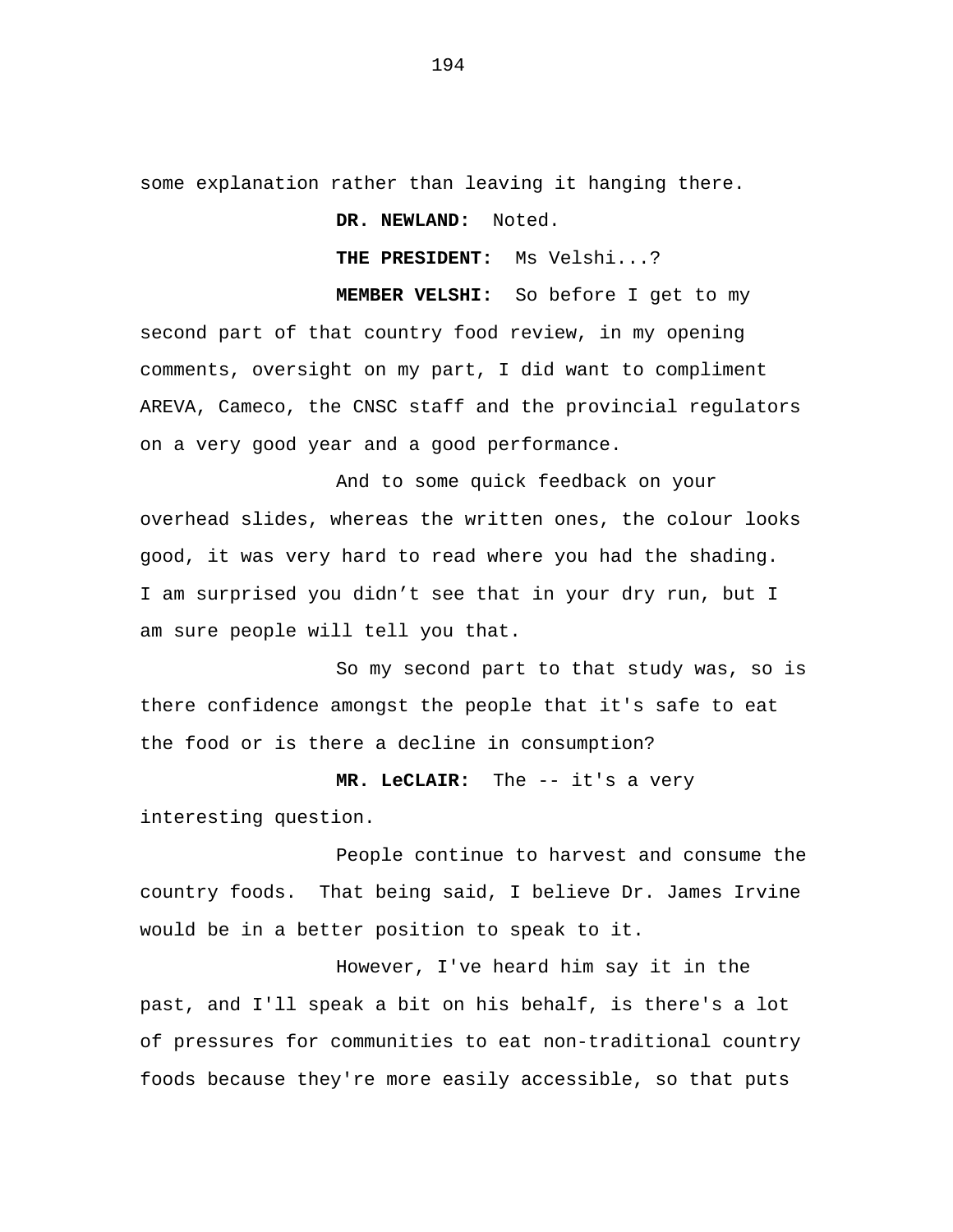a lot of pressure on people to start consuming more non-traditional diets, things that are higher in fats, things that often contribute to some of the health issues that we see in the northern communities with the residents, high sugar diets, so diets that are not traditional for aboriginal peoples.

However, Dr. Irvine, in fact, is one of the biggest proponents and certainly encourages continuing to harvest and consume traditional foods.

So there's pressures -- there's certainly -- there's always that concern that we're always working with them to make sure that they are satisfied that the food is safe to eat, but there's also that other pressure that other foods are available, and more readily available.

### **MEMBER VELSHI:** Thank you.

My second question is around your conventional safety numbers that have been presented, and I was a little surprised to see and read those years when a facility had no lost time injuries but they had an associated severity rate. And I read in the notes that it was because of people who'd been off work from a previous year and were still taking time off.

But my understanding was that the way you calculate severity rate is you tried -- at the end of the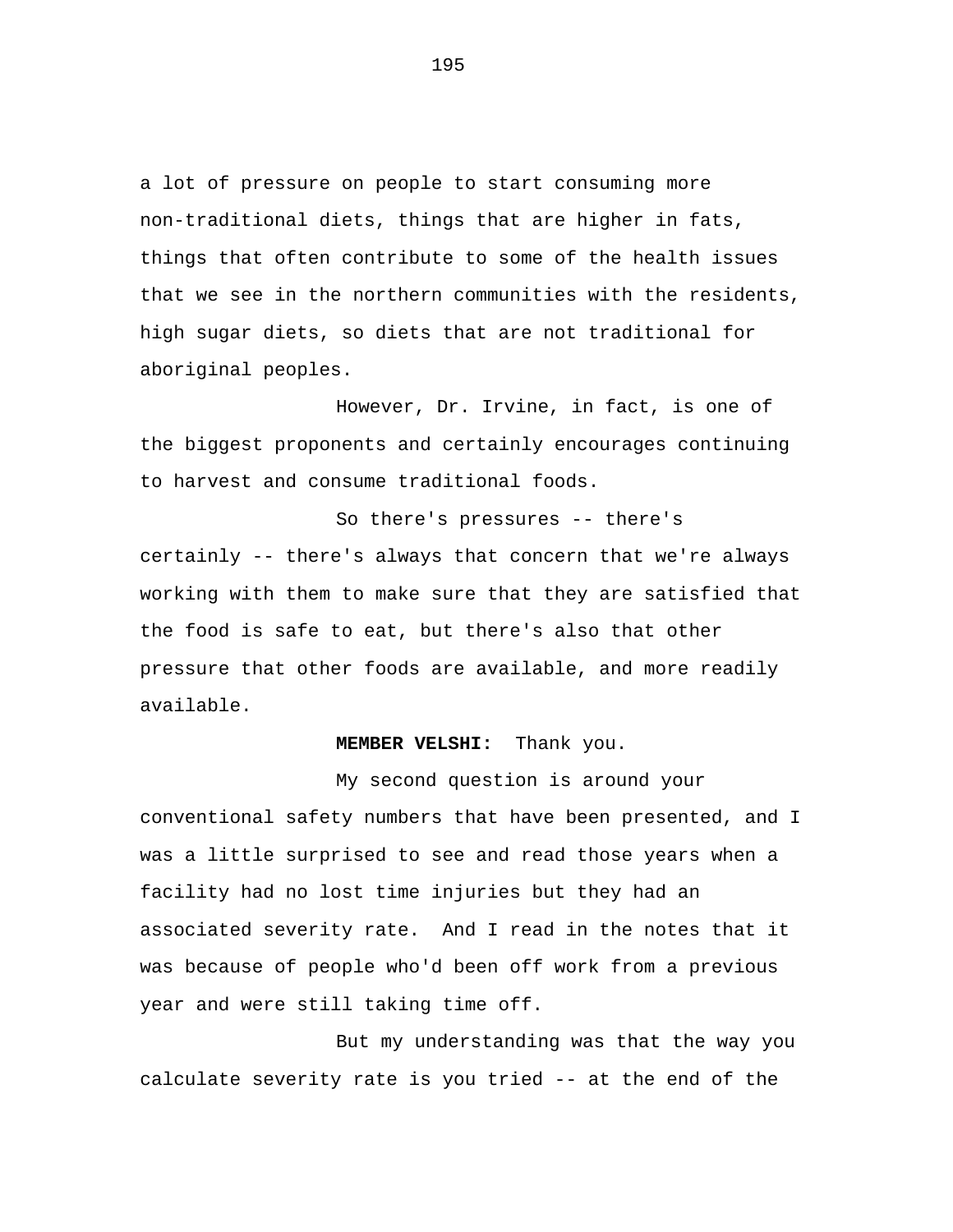year, tried to estimate how much longer they're going to be away. And it's the year that the injury occurred in that gets charged with that severity rate.

I believe that's how it, at least, used to happen for nuclear power plants, but is that not a consistent way of measuring severity rate?

**MR. LeCLAIR:** Since those statistics actually compile through the workplace health and safety out of the province, perhaps we can ask them if they can answer your question?

**MEMBER VELSHI:** Thank you. Yes.

**MR. KASKIW:** This is Len Kaskiw, Chief Mine Inspector for the Province of Saskatchewan.

I really can't respond to that because your -- my understanding is the same as your understanding, is that's how it's calculated, so without having a good look at the stats themselves, I wouldn't be able to answer that.

**MEMBER VELSHI:** Okay. Well, maybe the staff can take that away and clarify the consistency of that.

So that was one part on the safety. The other one -- and we've talked about this at previous annual report reviews -- is the reporting of near miss incidents. And I know in the report, certainly you have mentioned some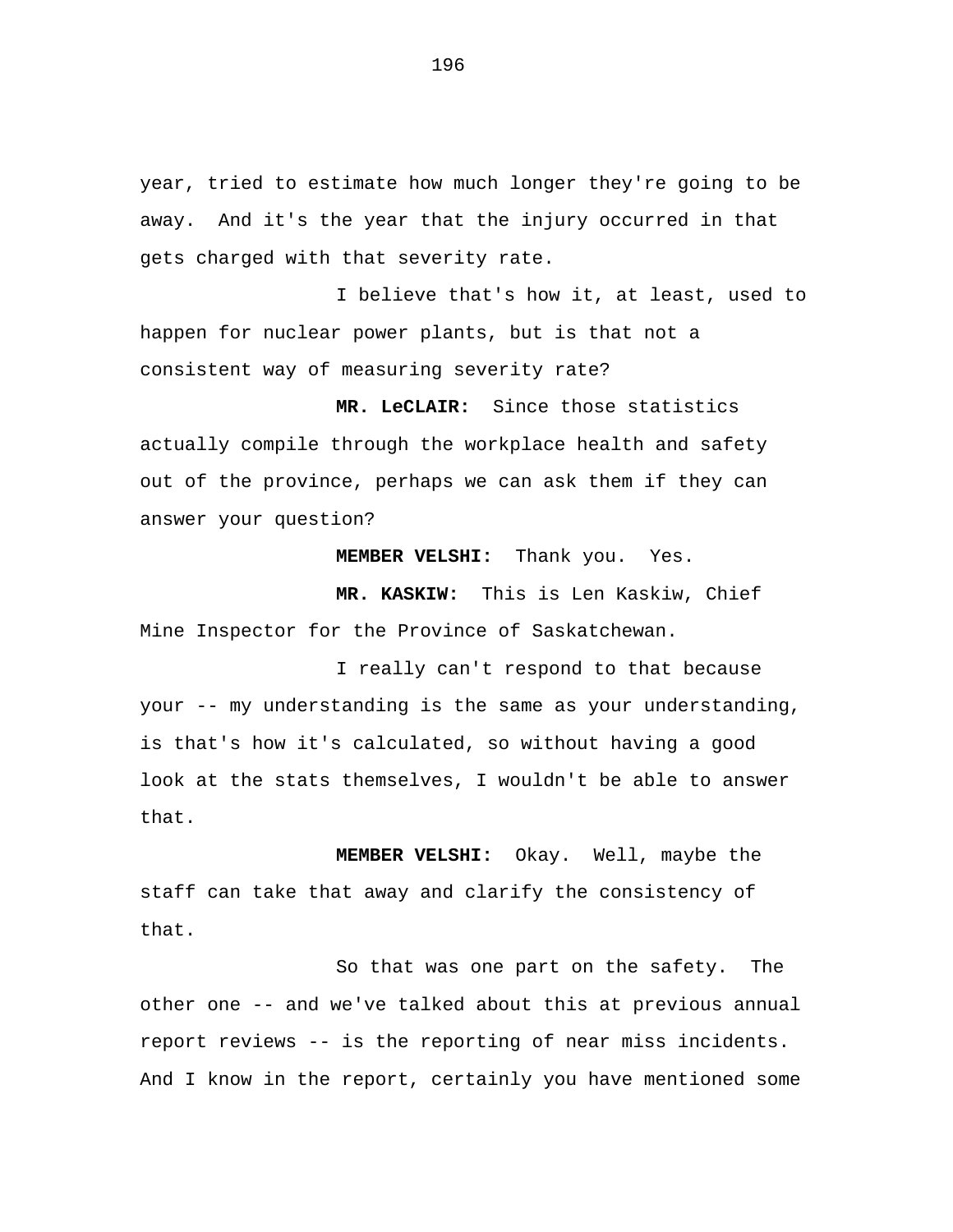significant ones that have occurred and that I -- and I believe both Cameco and AREVA have a robust incident reporting system. But is there a systematic way of you to collect potentially very serious near miss incidents and then report those back to us, or is this done more on an ad hoc basis?

So if you -- I can't remember where I'd read one, but there's certainly one -- was one maybe on page 76 or 77 of the report.

**MR. LeCLAIR:** So we have access to all their -- the statistics and all the information that they gather, so when, as part of our inspections, we review the different incidents, so there's reportable events. Of course, we're made -- we're automatically made aware of under reporting requirements, LTIs in particular, but near misses are statistics that are collected and I agree with you that licensees do gather that information. And we can -- we do review that information.

And certainly we can look, going forward, how we might be able to roll that into the report to enrich it and make it a bit better.

**MEMBER VELSHI:** Thank you. That would be helpful.

Thank you.

**THE PRESIDENT:** Thank you.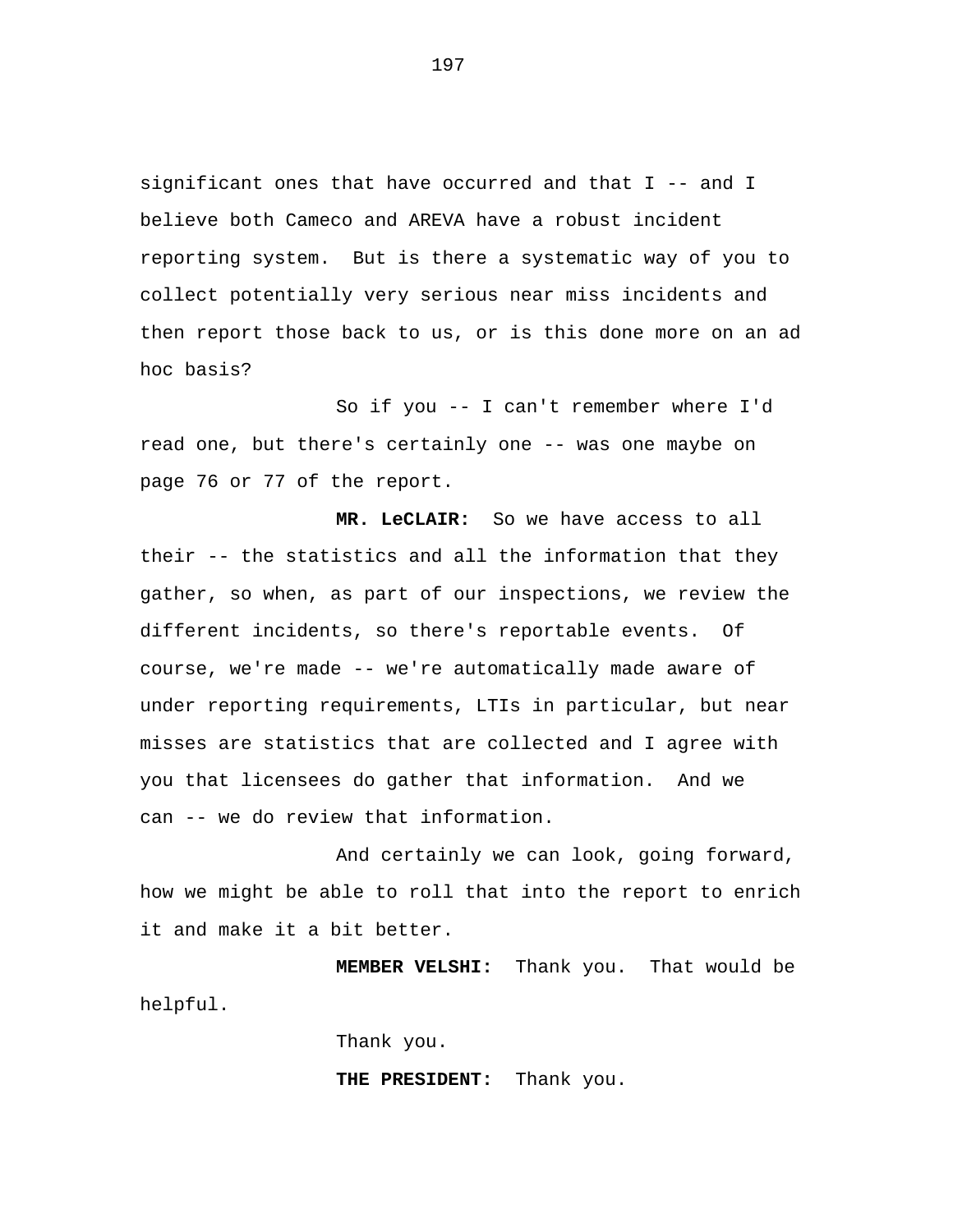**MR. HUFFMAN:** Excuse me. Can I add, Dr. Binder --

**THE PRESIDENT:** Go ahead.

**MR. HUFFMAN:** Can I add something to that? It's Dale Huffman, with AREVA.

Something that we are in the practice of reporting in our annual report each year and as notifications as dangerous occurrences, so when dangerous occurrences occur as defined by either the *Occupational Health and Safety Act* here in Saskatchewan, the *Mines Act*  or even under the *Transport of Nuclear Substances*, we are reporting those dangerous occurrences and they do appear in our annual report. So there's an opportunity to look at those, and those constitute good presentations of near miss serious events at our mine sites.

> **THE PRESIDENT:** Okay. Thank you. Monsieur Harvey?

**MEMBER HARVEY:** Merci, monsieur le

president.

On page 42 in Figure 3-8, it's the Cigar Lake operation concentration of uranium for the last five years. When we see that box 2010 to 2014 and the concentrations, each year, we've got a factor and you multiply the year before, 2011, two times, 2012, three times 2011, 2013, two times 2012 and then, in 2014, is 18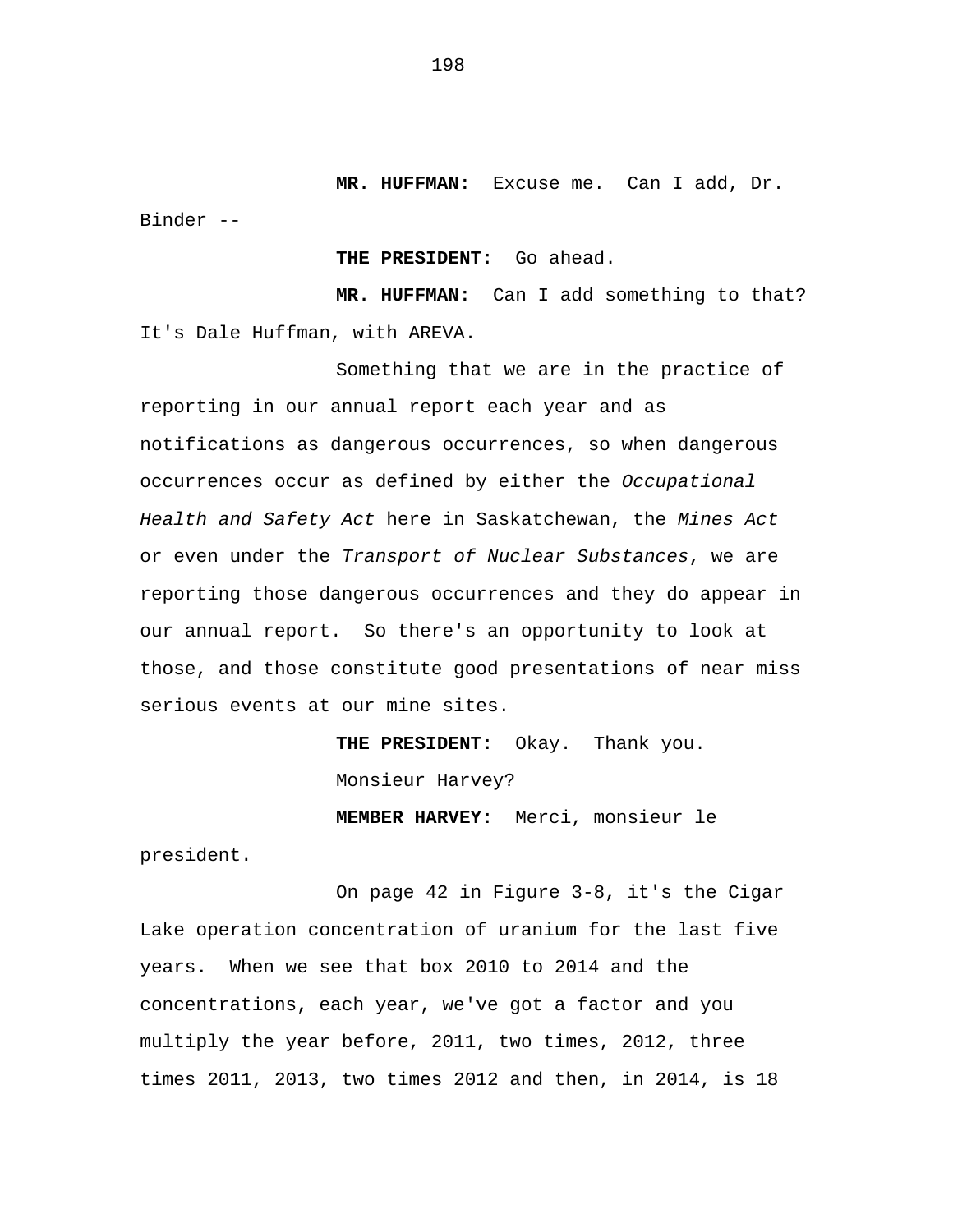times 2013.

So keeping the same order of factor, next year would be over the CNSC objective. So I would like you to comment that, and what is -- I think that that is to do with the operation with the mining. But despite that, if next year we multiply by 10 would be well over the .1 milligram per litre.

So can you comment that?

**MR. LeCLAIR:** I believe you summed up well in saying that it's a reflection of the activities that were going on. Cigar Lake entered into operations in 2014, which is why you actually see the much more substantive increase in that concentration. But it's simply tied to the fact that once they started actually mining and processing the ore, that would, as you would expect, start leading to slightly more elevated concentrations of uranium.

I want to certainly qualify it by saying that certainly it's not an indication that it should go up another 10 times by next year. These are things that we look at regularly, so the result is not surprising to us, particularly in 2014, because it did enter into operations. And I can assure you that we would not be coming back to you to say that they're now exceeding a limit because we weren't looking at it.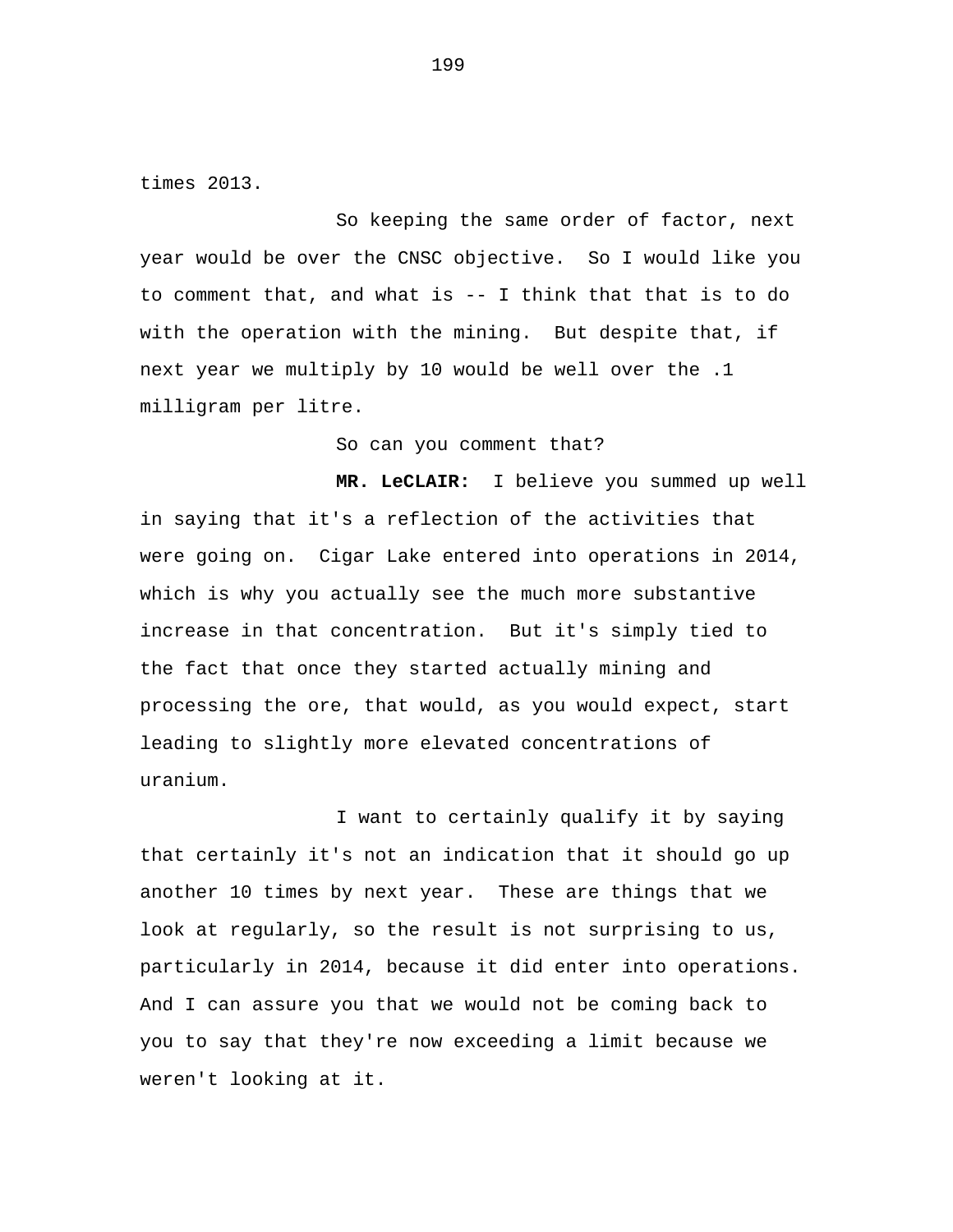So we do look at this very, very closely. We are monitoring it and, like I said, I think the -- what you're seeing here is a reflection of the actual change in the operations of the site, which is what we would expect the difference between construction of the site and the actual operation of the site.

**MEMBER HARVEY:** But will the mining, the operation next year, be about the same that it has been in 2014?

**MR. MOONEY:** Sorry. It's Liam Mooney for Cameco Corporation.

I just wanted to come in on that to provide you some assurances, Commissioner Harvey, that our 2015 data show that the concentrations have not taken that sort of step change or anything near it. We have seen some slight increases, but we continue to optimize the treatment circuits as required and continually improve performance.

So that trend that you've highlighted, that's not what we're seeing in the 2015 data.

**MEMBER HARVEY:** Okay. Well, we'll wait and see. Thank you.

Well, I have a similar question on page 88 of the Key Lake operation, 6-2 in the table there.

Once again, the increase from 2010 to 2014 is by three, by four, by two, so it's -- maybe it's also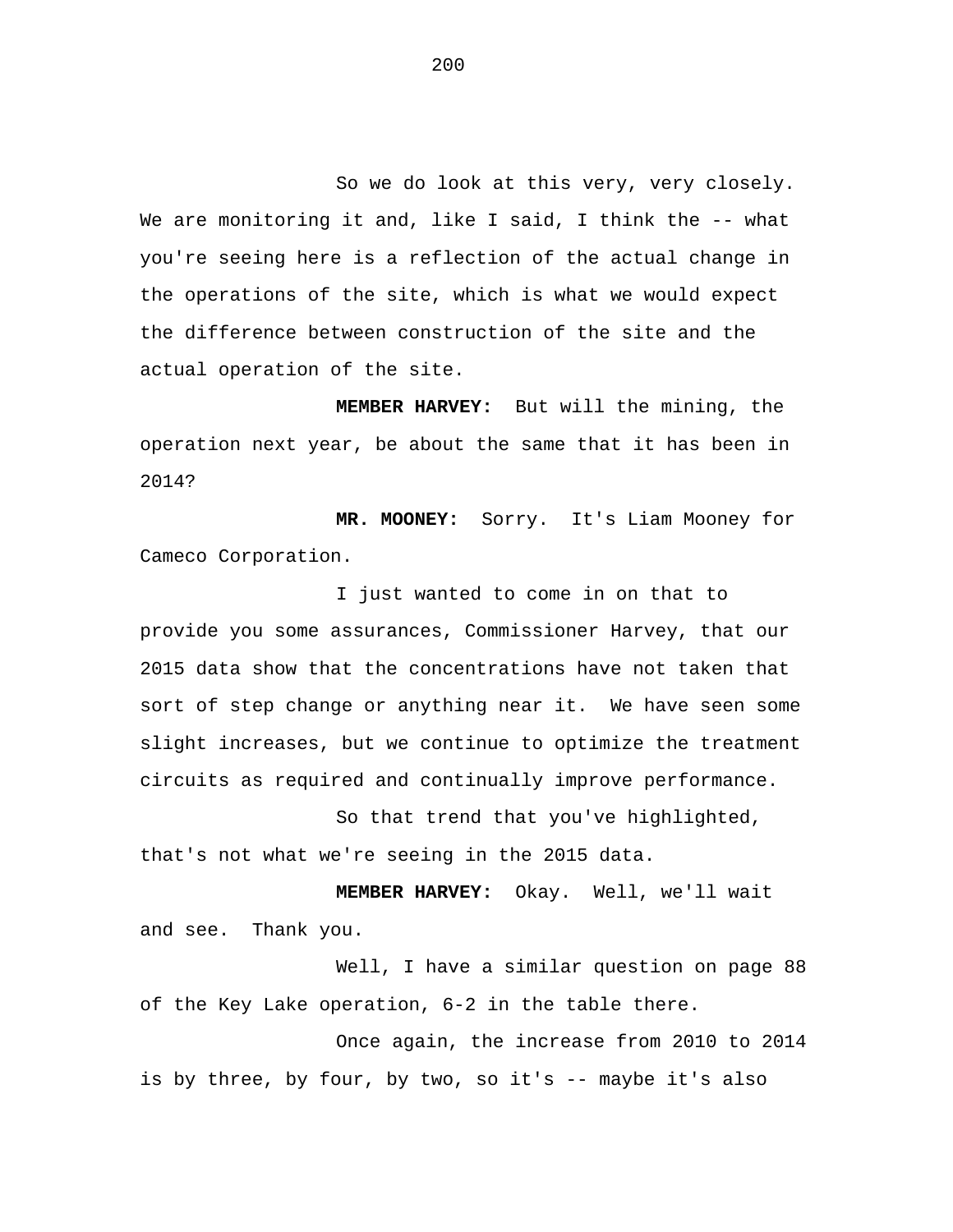late for the operation, but I would like to -- you to comment on that. Page 88.

You see the -- mainly how the factors -all the parameters. If you see arsenic, uranium and anyone -- if you'll -- you look at 2010, for example, the last one, uranium, got 0046 and you got 0079. So it's very small figures, but there is an increase which is not able. That's two times. It's about two times.

You don't agree, Mr. LeClair?

**MR. MOONEY:** It's Liam Mooney for Cameco.

I would only add in that regard that the emissions to air as well as ambient concentrations surrounding their operations are routinely monitored and the results are reported. Emissions to air from our facilities are low and the table that you point -- are pointing to on page 88, you can see that they're -- even with those small increases, they're still guideline numbers that are provided in the table.

**MEMBER HARVEY:** I agree. That's a very small figure, but despite that, if you take the first one, arsenic, you've got three times in 2014 what you had in 2010, so I agree that it remains small figures.

**MR. MOONEY:** So I guess -- it's Liam Mooney again.

I would only add in that regard that we'll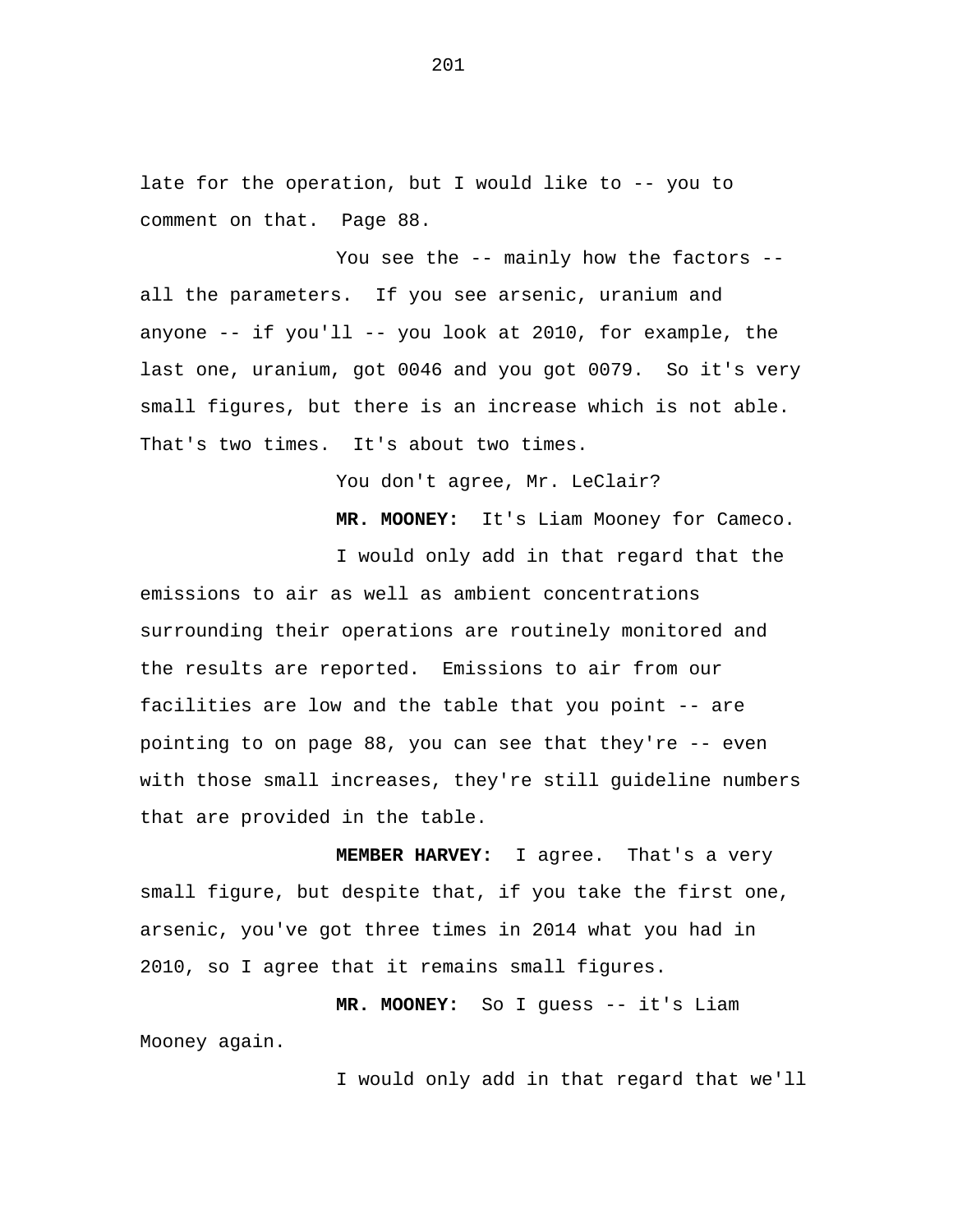continue to monitor our ambient air quality and emissions and if there's a trend identified that's of concern to us based on the information that we collect, we would look at investigating it further.

> **MEMBER HARVEY:** Okay. Thank you. **THE PRESIDENT:** Thank you.

Dr. McEwan?

 **MEMBER McEWAN:** Thank you, Mr. President.

If we move to page 89, the sulfur dioxide concentrations, again, I think part of the problem I've had in reading this section was related to just a lack of enough information to describe exactly what happened and what was done.

So for example, there is a discussion of five sites in the last paragraph chosen with near field and far field influences. It would have been very helpful to have a map of just where those samples were taken and to give some sort of visual impression of the distances.

Then on the next page, there's talking about just taking soil samples from the immediate vicinity. So if you were sampling on the one page at five sites in the near field and medium field, but only immediate vicinity in this area, there was a lot of inconsistency. And I just couldn't find it easy to wrap my head around exactly where the data were coming from and whether you had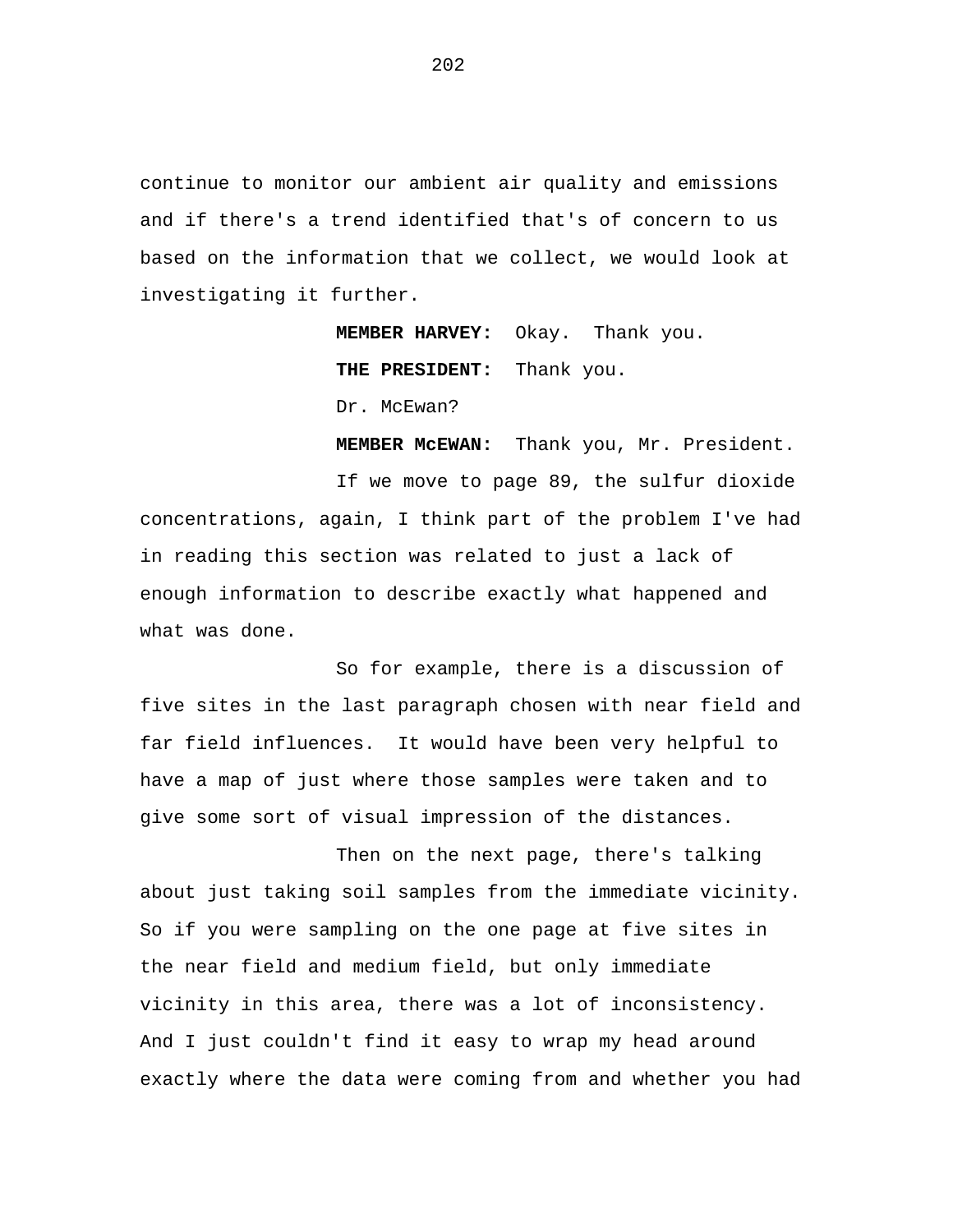the same confidence in the near field as in the far field, and vice versa.

**MR. LeCLAIR:** Again, I'll say duly noted. Make a note for next year to be able to elaborate on that, adding a map.

**THE PRESIDENT:** I really -- more than just a map.

You know, when you read -- you know, you have Zone A and Zone B and it's so meaningless to us unless you locate them in a particular geography so we can see where they are in the site. And you know, and maybe even the contour of the land so we can see some of the flow of surface water.

We need to -- we need to see some maps and maybe graphs about the location so we understand what's happening between some of those sites.

It's really difficult to follow some of the logic here that -- Dr. McEwan just gave you one example, but there are many in many of the sites that you describe a process, and without showing the map and the structure, we can't understand it.

# **DR. NEWLAND:** Noted.

**MEMBER McEWAN:** So if I can go to page 11, and again, it's the importance of a diagram, I think, because I remember the two EIRs that this diagram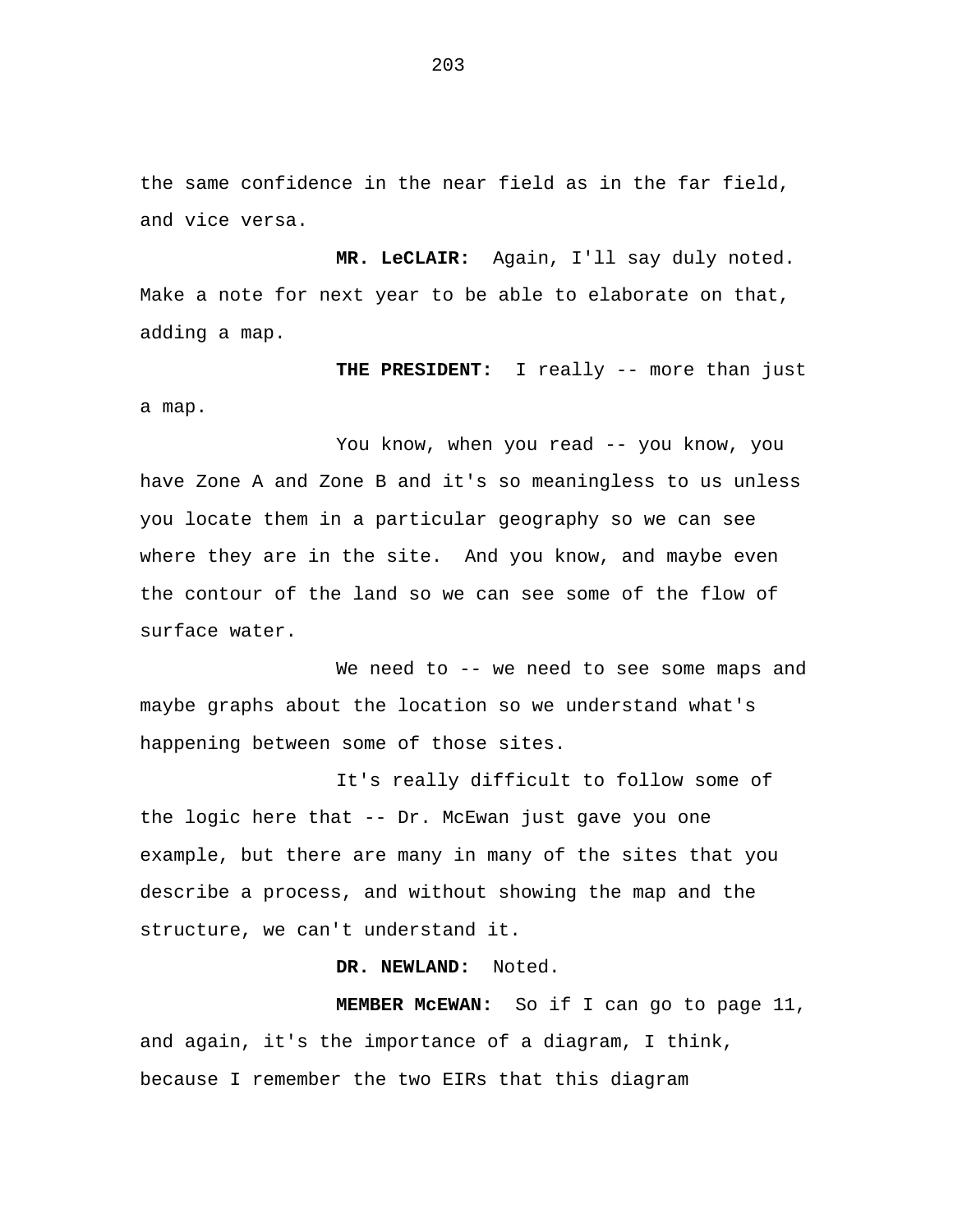references. But I think it's -- when I read this, it was the only time I actually put the two events together and sort of really worked out.

So if there is a significant event like this caused by mechanical failure, would it not be incumbent upon the licensee to actually do a full inspection of the whole system to ensure that there isn't some element of risk at other parts of it because for these two to occur a month apart suggests that there was a point of failure developing in the second event whilst the first one was being investigated.

**MR. LeCLAIR:** So just -- I think Cameco will have to be the one to elaborate further on what they've done, but just to provide some context is - because I think they're in a better position to talk about what they looked at and what they observed.

But the second event was not visually observable. You could not have seen it going on because of the cladding and the material around the duct, and that was the reason why there were some inspection ports that were added. There's some other things that were added to it to make it more easy to identify if, in fact, there was a problem, but I think Cameco should actually answer your question with regards to their verification that they did following that first event and elaborate on that further.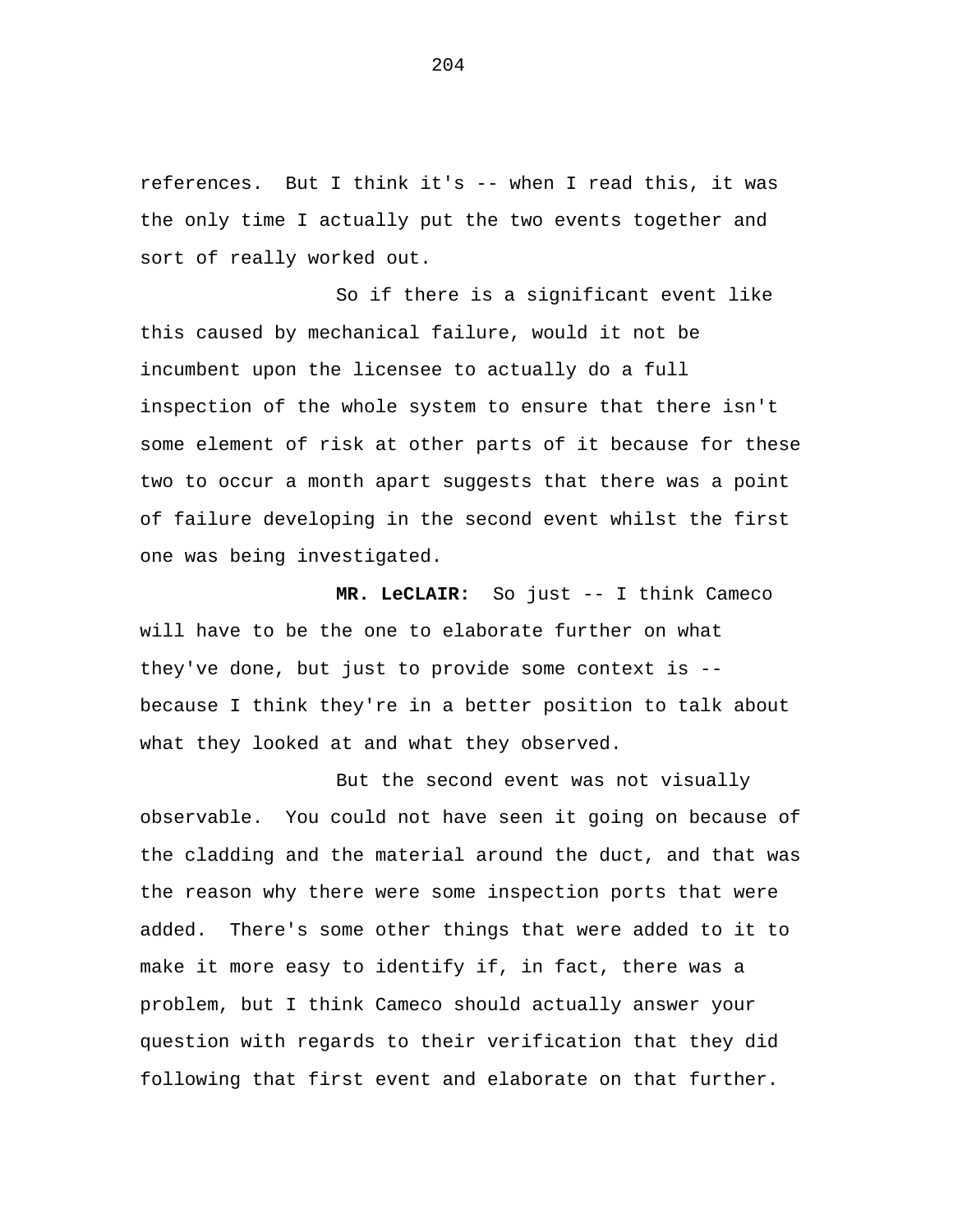**MR. MOONEY:** Sure. It's Liam Mooney, for the record.

And with respect to the first incident, the facility was voluntarily shut down for quite some time while there was a thorough investigation of the system as it was termed. As Jean LeClair pointed out, the issue was that the exhaust ducting wasn't visible and so one of the corrective actions that was put in place was to install some ability to inspect beyond the cladding that's on that duct work.

So I guess I'd say that it's unfortunate that they are related to the same system, but the root cause analysis didn't find that they were related events.

**MEMBER McEWAN:** So again, I think it would have been helpful to have a little bit of that detail in this report. I actually remember it as we talk about it from the initial events, but just to basically put a little more detail around what happened in the second event and the corrective actions.

It's -- you know, you've got one paragraph there which basically summarizes in three lines the post-event remedial actions.

I think for something like that, more detail would have been very helpful as I read it. I have an imperfect memory going back nine months.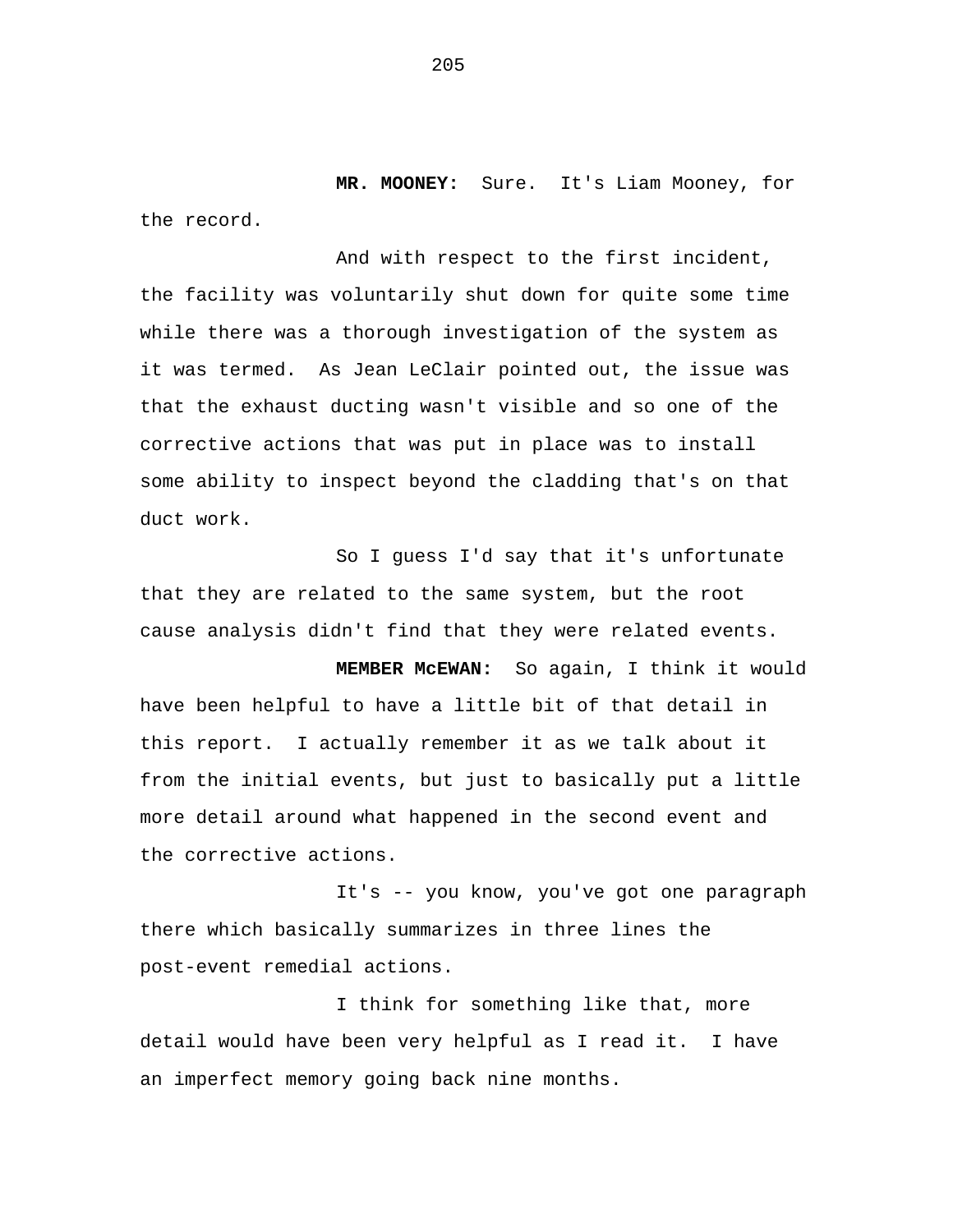**THE PRESIDENT:** Okay. Thank you. Mr. Tolgyesi.

**MEMBER TOLGYESI:** On page 29, you compare uranium to other sectors in mining for toxicity tests. In general, there are two toxicity tests. One is a rainbow trout, acute lethality. Another one is a Daphnia, which other mining sectors are using. So uranium is using only rainbow trout.

Do you think it's a fair comparison? Because there are two -- there is other tests also which, if they fail, they fail.

**MR. LeCLAIR:** So they do more than the acute lethality tests on rainbow -- rainbow trout. Glenn's a popular person here this afternoon. Glenn Groskopf is the person who wrote this section of the report and previously worked for Environment Canada. If I could ask Glenn Groskopf if perhaps he can elaborate a bit more on the testing that's done for lethality.

**MR. GROSKOPF:** Thank you, Jean. Glenn Groskopf.

As Jean discussed and alluded to was there is a mandatory requirement to pass acute lethality for rainbow trout, and that's what's reported here in the report. As well, all metal mines in Canada, including uranium mines, are required to do acute lethality testing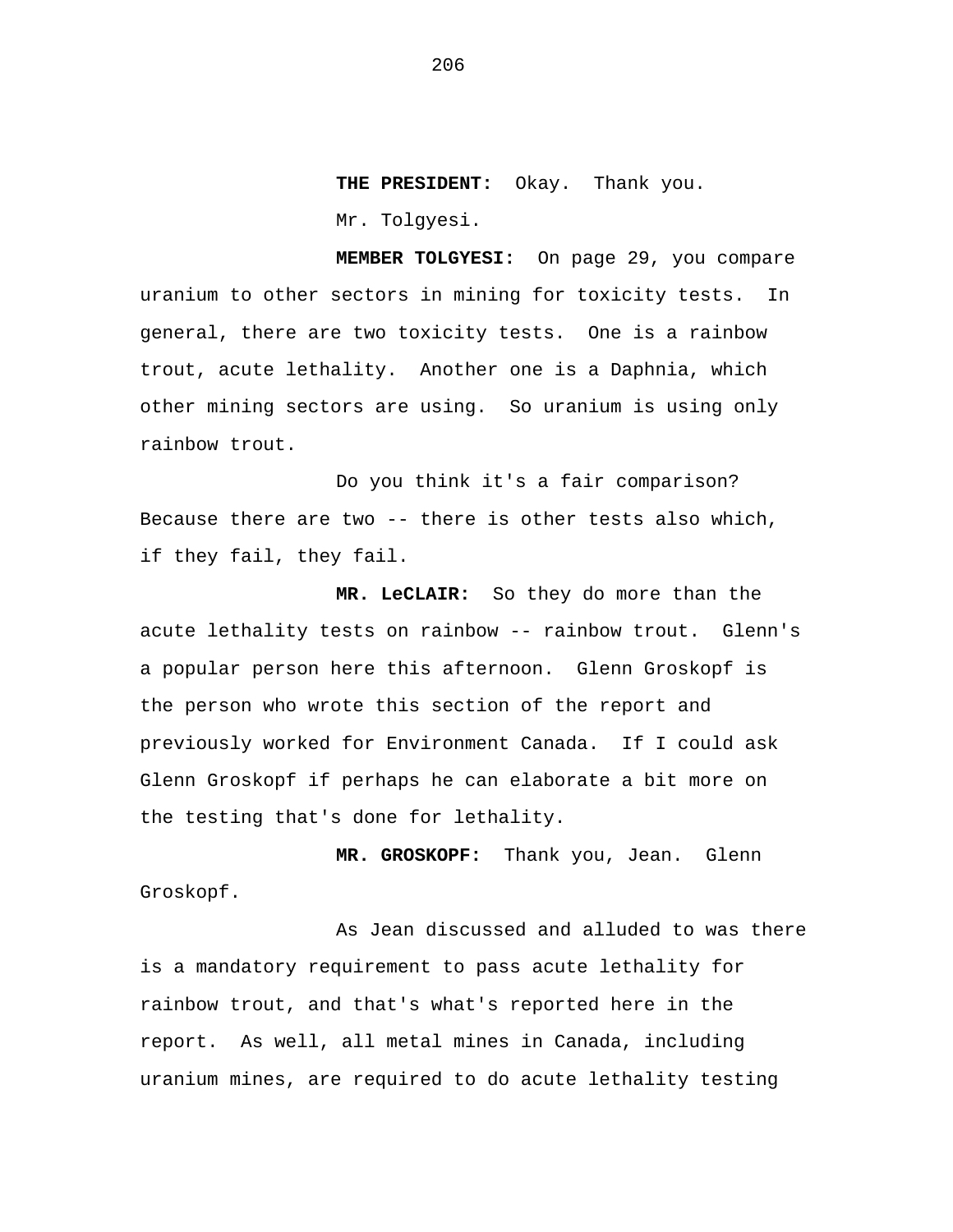for Daphnia Magna, which again, as you mentioned.

However, it's not required to pass that test. It's only being used at this point as a monitoring test to -- one of the reasons is to accumulate enough data to see if that is a reasonable test for the mining sector in terms of characterizing its effluent.

So consequently, it was decided in the drafting of the report that we would not report the Daphnia. If you look at some of the past years' reports, I believe it was reported there, and certainly that data is available.

I guess -- I hope I've answered the question.

**MEMBER TOLGYESI:** So you don't report that here because it's not mandatory.

**MR. GROSKOPF:** It was an editorial decision not to report it in this report. It is reported to us.

**MEMBER TOLGYESI:** Is there any reasons why we do not report that if we did it in the past?

**MR. GROSKOPF:** Perhaps I'll toss the question to Jean, as he probably has the bigger picture answer for that.

**MR. LeCLAIR:** That's more a matter of trying to figure out how big we go and what level of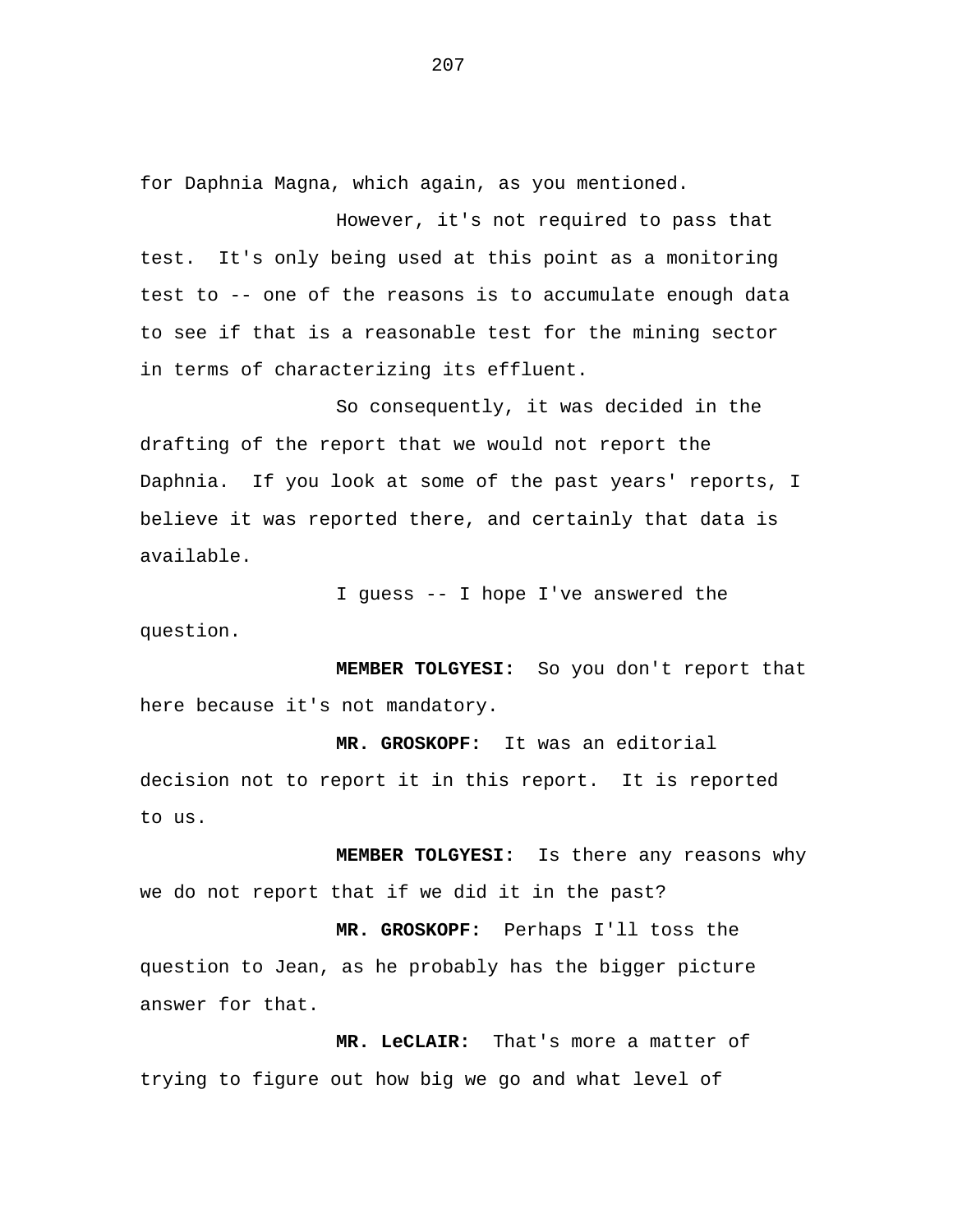detail. We set it up with these two because they are tied to actual limits.

The intent of this section was to do a cross-mine comparison to compare them to provide information.

Last year, actually, if I can permit myself, one of the big changes we made from last year to this year was actually based on your comment, Mr. Tolgyesi, with regards to we had it as percentages of compliance and the table that you'll see, Table  $2-4$ , is actually  $-$  we believe is an improvement that we made following your recommendation.

Instead of representing it as percentages, which there was a concern that it might not be an accurate reflection on the performance of the other mining -- the other mining sectors, we changed the table to actually show you the actual numbers now without getting into percentages so you can see how many samples were taken, how many of them actually did not pass.

So these are always improvements that we're trying to make going forward. So the reason why the report is that way is, in fact, it is a reflection of what we understood from feedback that we've had, so that's all I can say.

**THE PRESIDENT:** I just wonder how well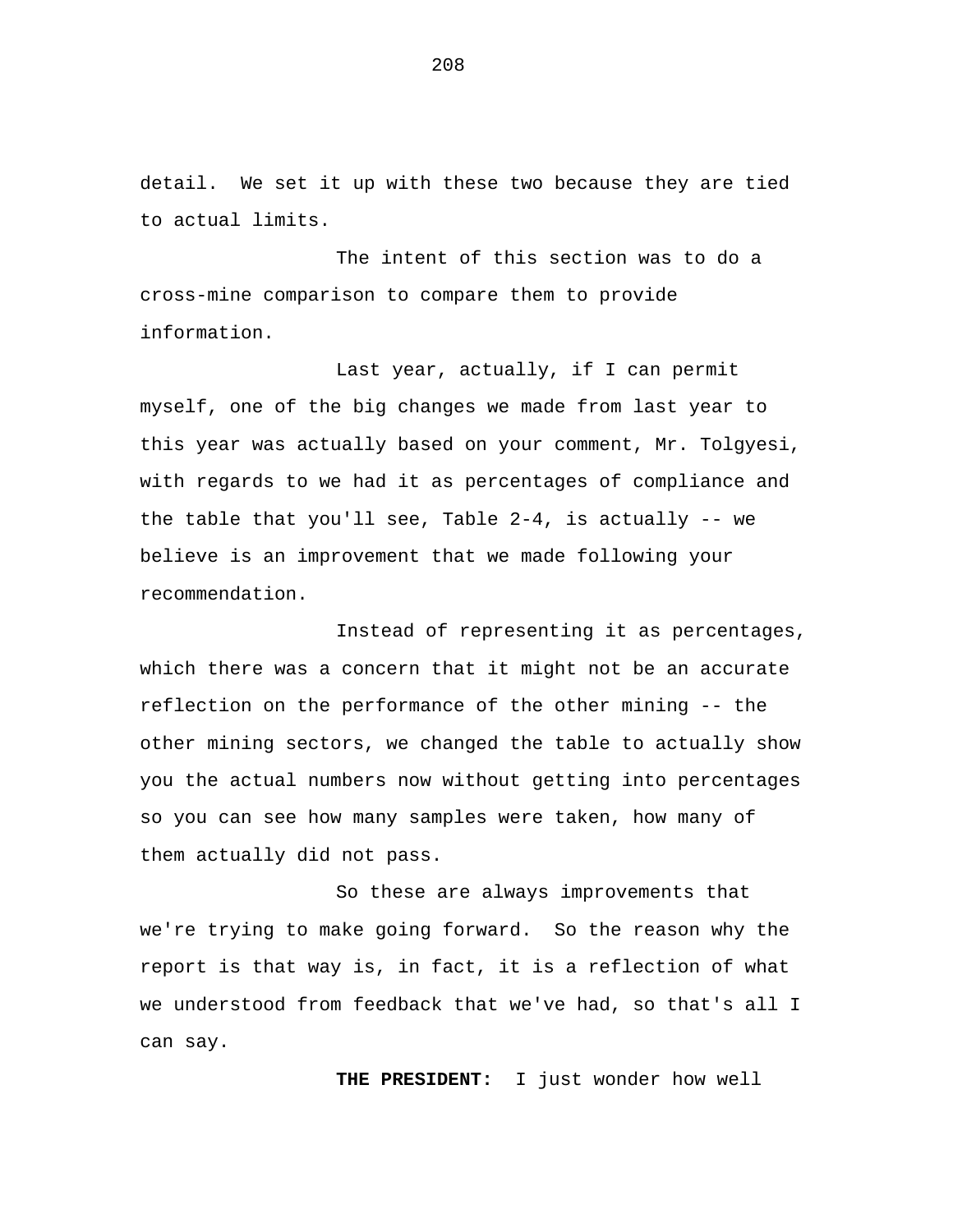known are those -- the relative comparison here because, as you know, uranium mining is getting special attention in the public. I just wonder if they know about the performance of some other mines.

I was very struck by the precious metal 29 out of 400 fail, you know, the tests here. I think I know another agency and another government that should be interested in this kind of observation.

And while I got the floor here also, in - on page 28, you're talking about on some base metal mines effluent concentration of radium-226, which is higher than uranium mines, so I have a serious question. Do they use dosimeters for their miners?

**MR. LeCLAIR:** So the conventional mines, non-uranium mines and metals, are regulated by the individual provinces and there are provisions that are in place for dealing with naturally-occurring radioactive materials. We're part of a cross-country working with provinces in setting up standards.

I'm not aware whether there would be dosimetry programs in place within conventional mines. Again, they're subject to provincial regulations.

I would, though, like to add that slightly elevated radium-226 that you would find in the discharge waters at a base metal mine would not immediately be a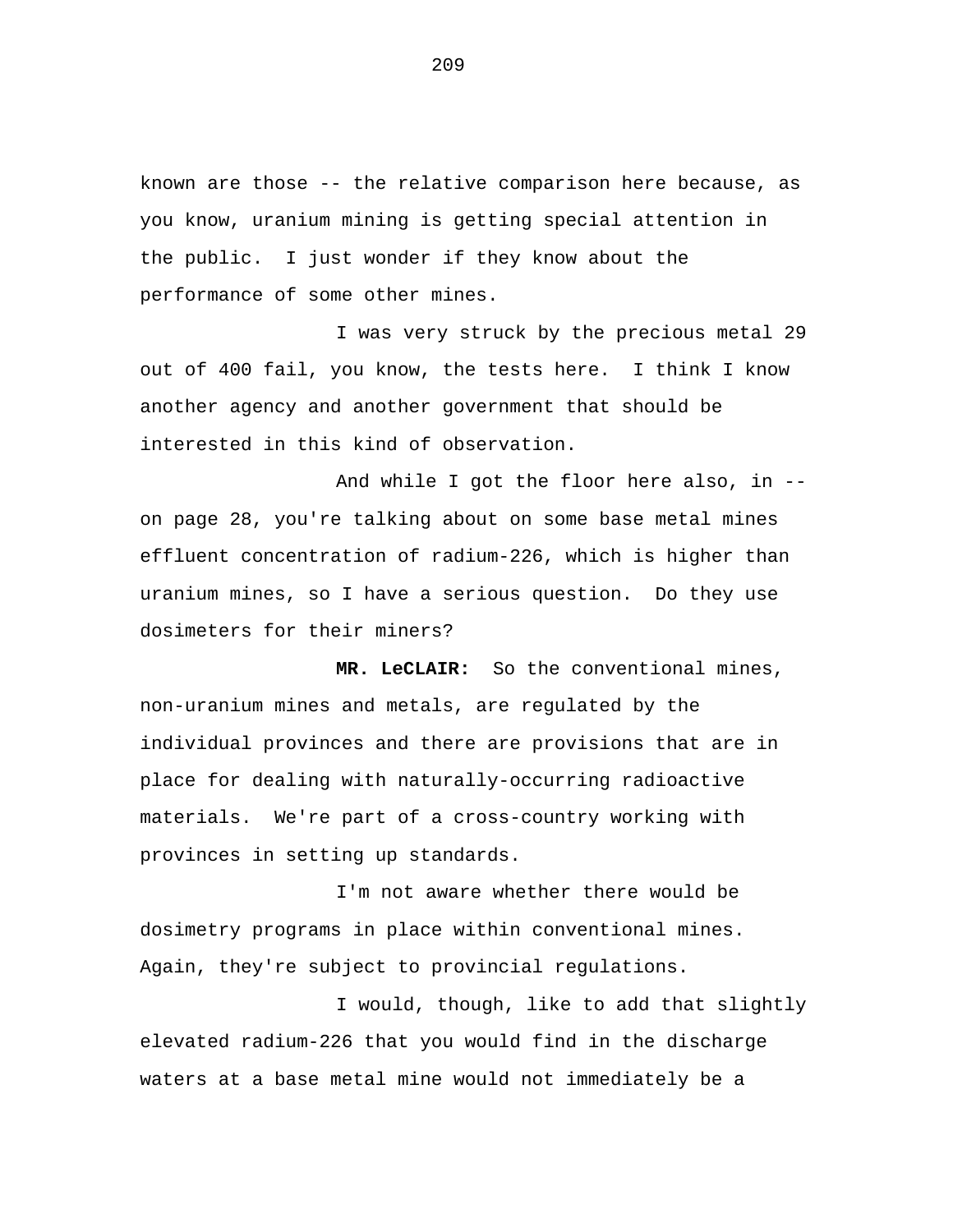reflection on potential doses to workers within the mine itself. But I can't elaborate in detail other than to say --

#### **THE PRESIDENT:** But you know,

historically, that was, again, one of the reasons we start insisting on better ventilation and more measurement because of concern of some of those things.

So I see Dr. Thompson wants to have the floor here. Go ahead, please.

**DR. THOMPSON:** Patsy Thompson, for the record.

In terms of conventional mines and potential radiological exposure, there is a national radon action plan, and radon has been identified in some mining sectors and some industrial sectors as being an issue to manage and better control.

So there is a Federal Provincial Territorial Radiation Protection Committee document that was posted on Health Canada's website last year that speaks to provincial actions to manage radon exposures among workers, and depending on -- they do workplace assessments, and depending on the potential level of exposure, then there is a requirement for operators, essentially, to take radiation protection measures for underground workers, for example.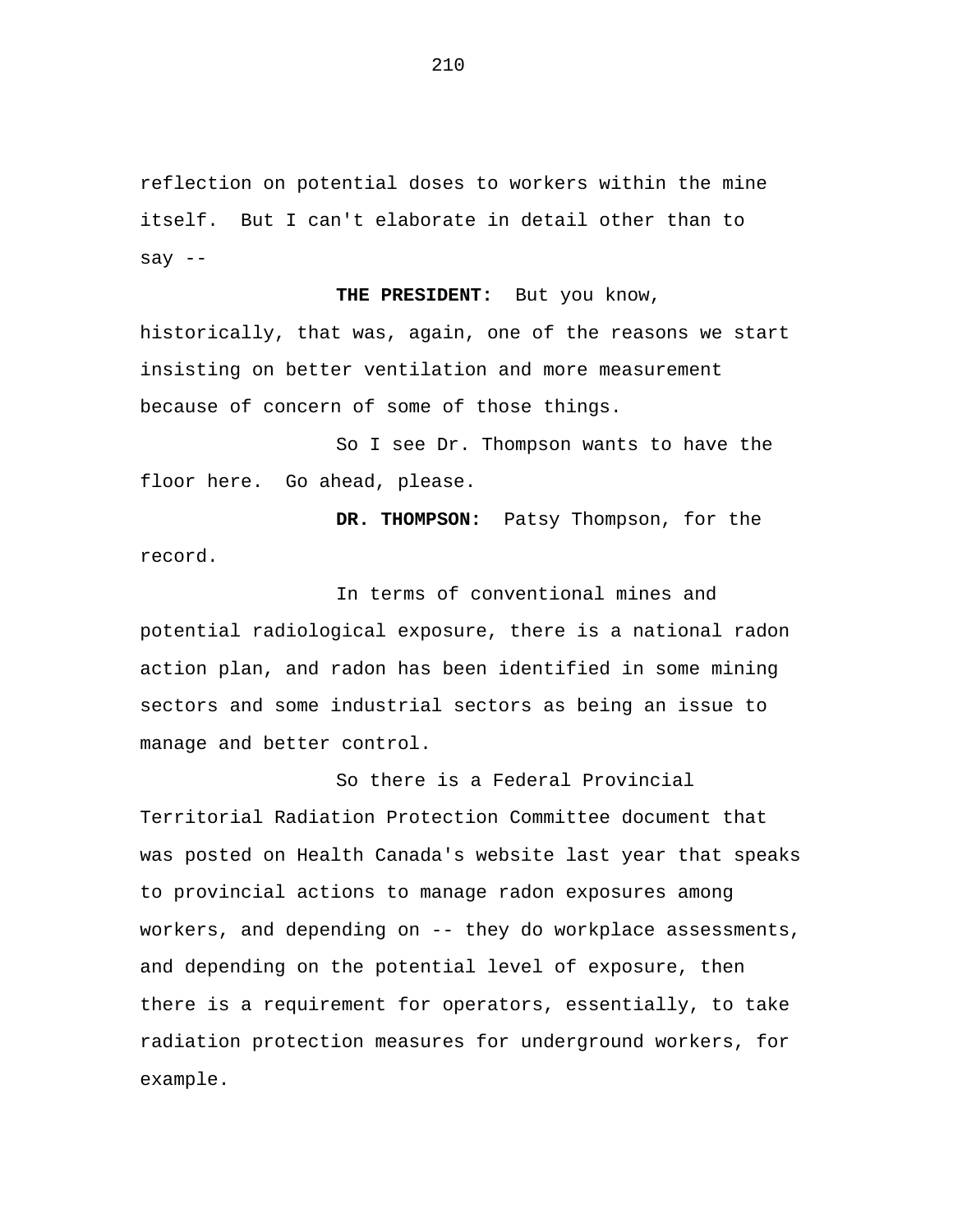**THE PRESIDENT:** But to your knowledge, you don't know if they actually use dosimetry in some of those mines?

**DR. THOMPSON:** So my understanding from the work of the FTPRPC committee working group is that, when those assessments have been done, they've been sort of in the range where workplace monitoring is sufficient for controlling exposures, so individual monitors have not been required.

**THE PRESIDENT:** Okay, thank you.

**MR. LeCLAIR:** Mr. President, if I could just add, perhaps another important consideration is the mining sector, as a whole, has had significant improvements in ventilation standards over the years. Because there's not just the radiological contaminants, ventilation systems in conventional mines have improved significantly over the last decade, specifically to deal with diesel emissions and other contaminants in the work environment.

So air quality in underground mines in general has improved across the entire mining sector, and so that would also equally improve the air quality for things like radon.

> **THE PRESIDENT:** Thank you. Who is -- Mr. Tolgyesi. **MEMBER TOLGYESI:** My second is I'm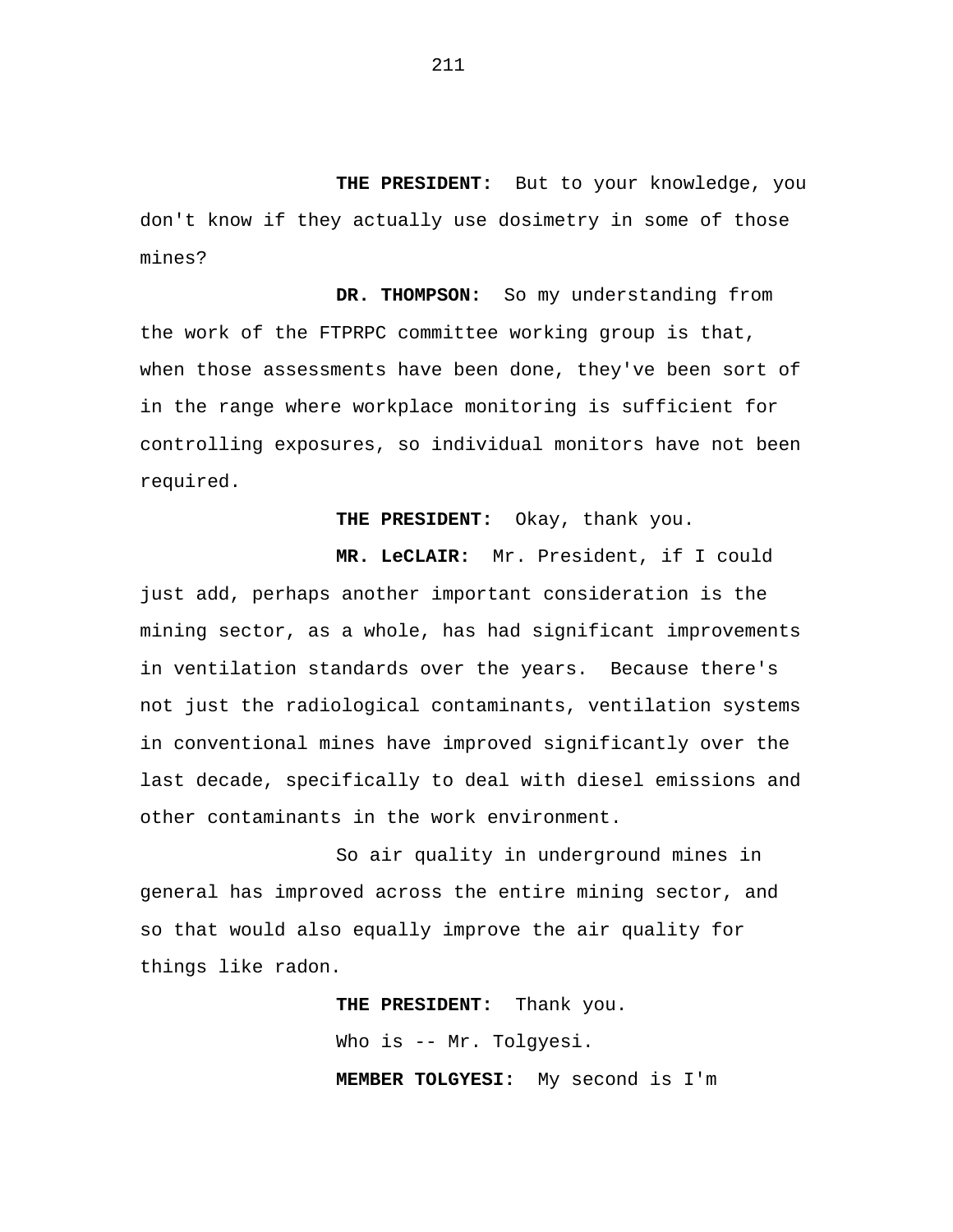questioning myself also. When you're looking at page 72, and we are talking about Rabbit Lake, for instance, total suspended particulate in air, there are three high-volume air samples. What we are saying -- we don't see how far they are, what's the distance between, but what we are saying that on average they are well below the provincial standards, which is 70 micrograms.

Now what I'm questioning: is it the right way to say that just we used the average? Because if one will be 90 and two other ones will be zero, the average will be 30, which is well below the standards, but we overpassed one. So should we report the average and the maximum which was measured or what we should do? That's my questioning.

**DR. THOMPSON:** Patsy Thompson, for the record.

I'll ask Dr. Nana Kwamena to come up to the microphone. She's our atmospheric expert and she's got a good understanding of how the standards are derived and why this data is appropriate.

--- Pause

**DR. THOMPSON:** If I could, while Dr. Kwamena is getting her thoughts together, you had a question a few minutes ago about toxicity tests for Daphnia magna. So we've been involved in the 10-year review of the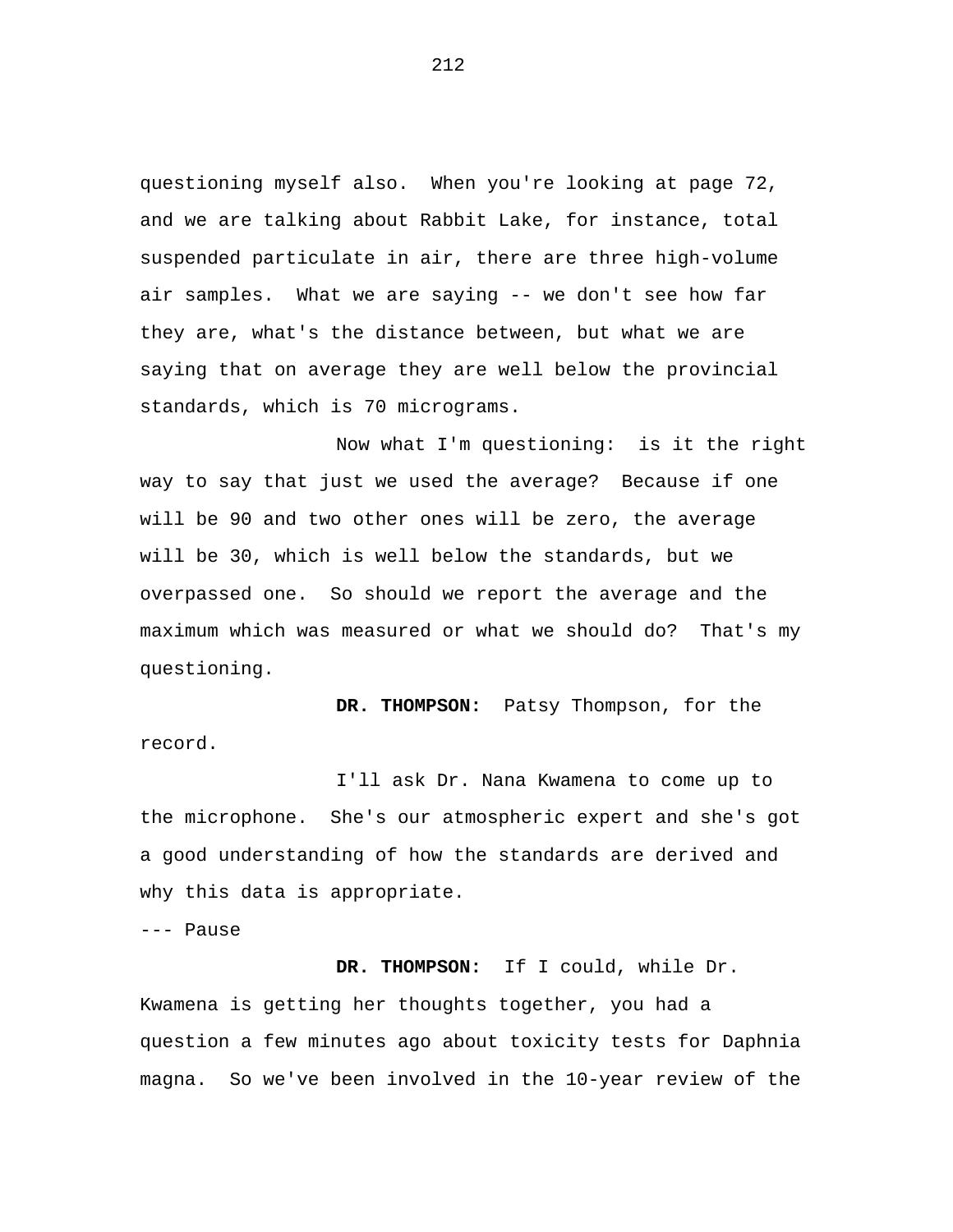Metal Mining Effluent Regulations, and one of the proposals by Environment Canada is to make the Daphnia magna test mandatory moving forward, and so we are monitoring that situation.

**THE PRESIDENT:** Just, as you know, in many communities the toxicity of the water around the communities is one of the hottest issues, and when some of those mines do fail a lethality kind of a test to me would seem that would be a real important kind of issue that should share with those communities.

**DR. THOMPSON:** Patsy Thompson, for the record.

The toxicity tests that we've been talking about are for effluent samples, they're not for receiving environment testing.

> **THE PRESIDENT:** Okay, but the other -- **DR. THOMPSON:** Okay, yeah. **THE PRESIDENT: -**- the other table, they

are.

**DR. THOMPSON:** Yeah. I agree, yeah.

**DR. KWAMENA:** Hello. Dr. Nana Kwamena,

for the record. I'm an environmental assessment officer at the CNSC.

So I would like to pass part of the question with regards to the derivation of the provincial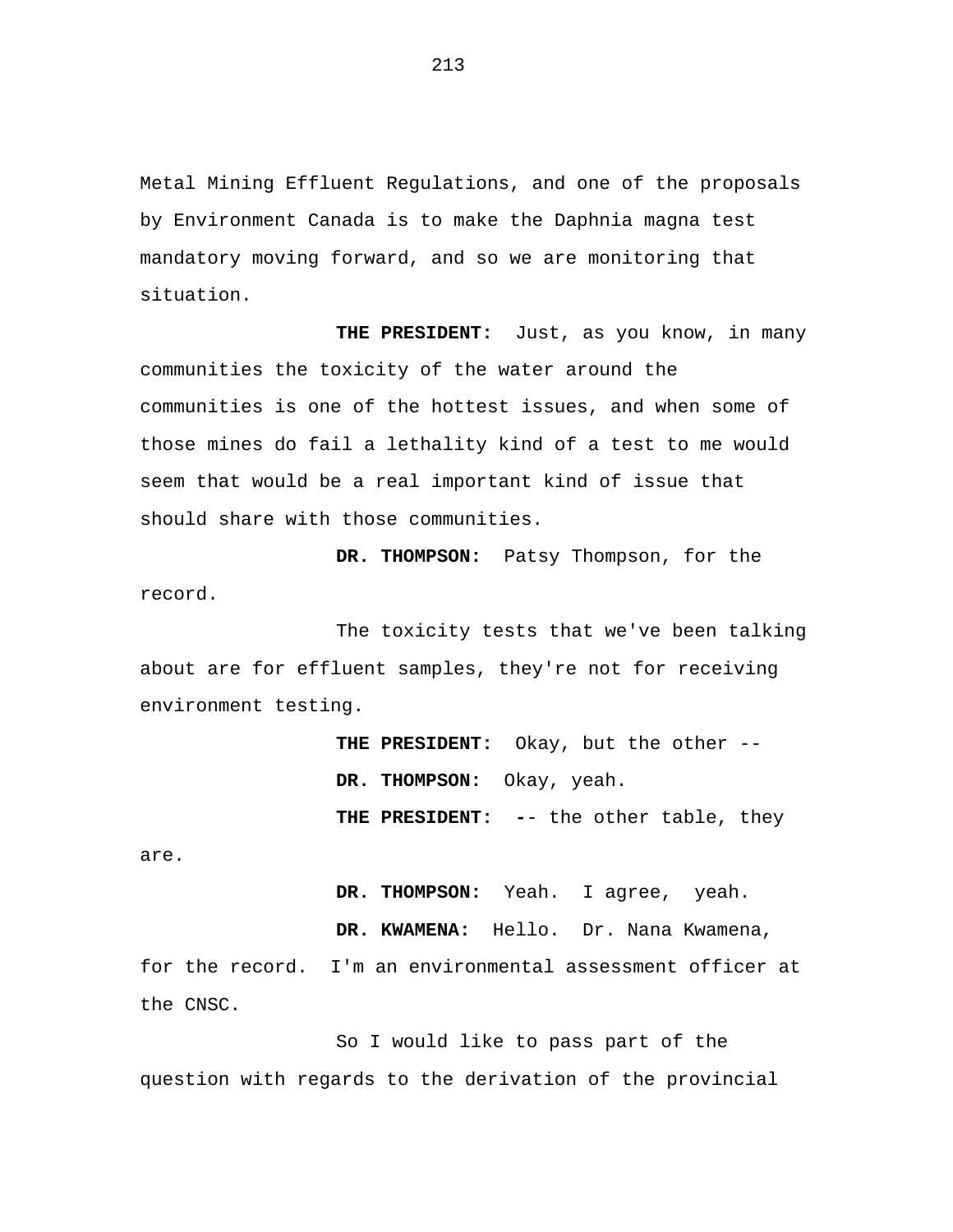standard on to the province, as I understand there was someone available in Saskatoon who is from the ministry.

In terms of the appropriateness of taking the average of three samples, I think I would agree with you in the sense that over the time period of which the high vol is there, you are going to see variation in the numbers, and therefore there'll be maximums and minimums that we're not capturing in this number. However, we do see in the Annual Compliant Report something more reflective than just one number, and so we're able to see the performance over the period of a year.

So I hope that addresses that part of the question, but in terms of the derivation of the standard, I'll pass it on to the ministry.

**MR. MOULDING:** Tim Moulding, Saskatchewan Ministry of Environment again.

When we're talking about total suspended particulate matter at these sites as well, most of the data collected in terms is comparing to the other site data, which is one of the reasons why we run background stations and exposure stations at these, and compare them to each other.

First off, you're getting -- the amount of material that you collect on the filters that's available for analysis at the lab is a small amount of material,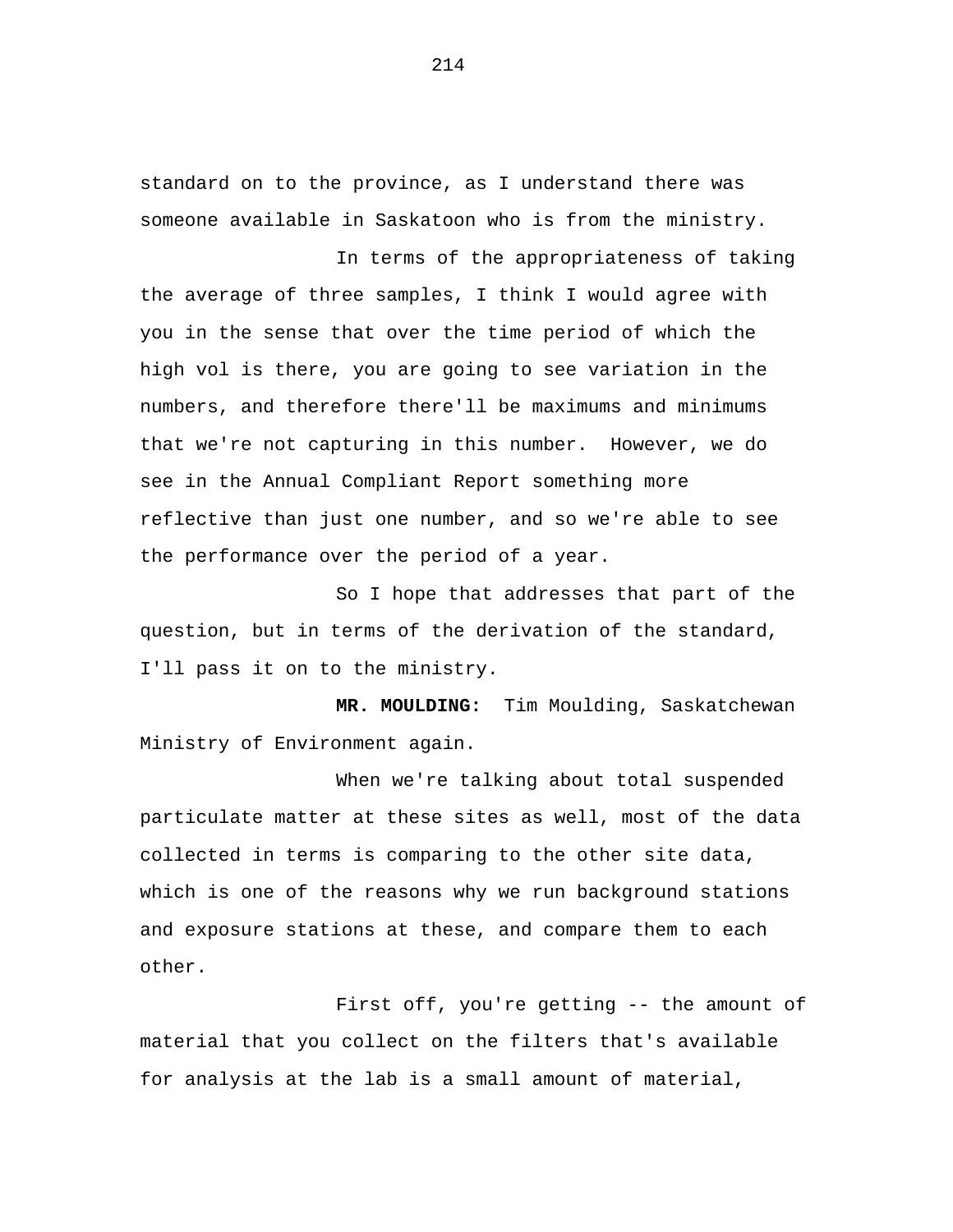collected quarterly. So you're only getting enough of a sample to send off to the laboratory for analysis once every quarter, and then aggregate that over the year as well, to give you an indication of what the concentrations of those contaminants of concern are.

When it comes to air quality, again remembering that you've got a lot of environmental factors that are involved there that aren't necessarily mine-related as well, again I would expect to see a particular matter in certain parts of Saskatchewan much higher in 2015 than it was in 2014 because of all the forest fire activity that we had in 2015 compared to 2014.

So in terms of providing information on the performance of the mine operations with respect to air quality, again because you look across the board at how much lower the actual numbers are compared to the provincial standard, it gives that overall indication that air quality -- suspended particulate matter, quality issues for the Saskatchewan uranium mines, and actually Saskatchewan mines in general in the north, aren't anything that we need to -- are well within the standards that have been set.

## **THE PRESIDENT:** Ms Velshi.

**MEMBER VELSHI:** Page 18, of CMD 15-M35, on radiation protection, there's a comment here that where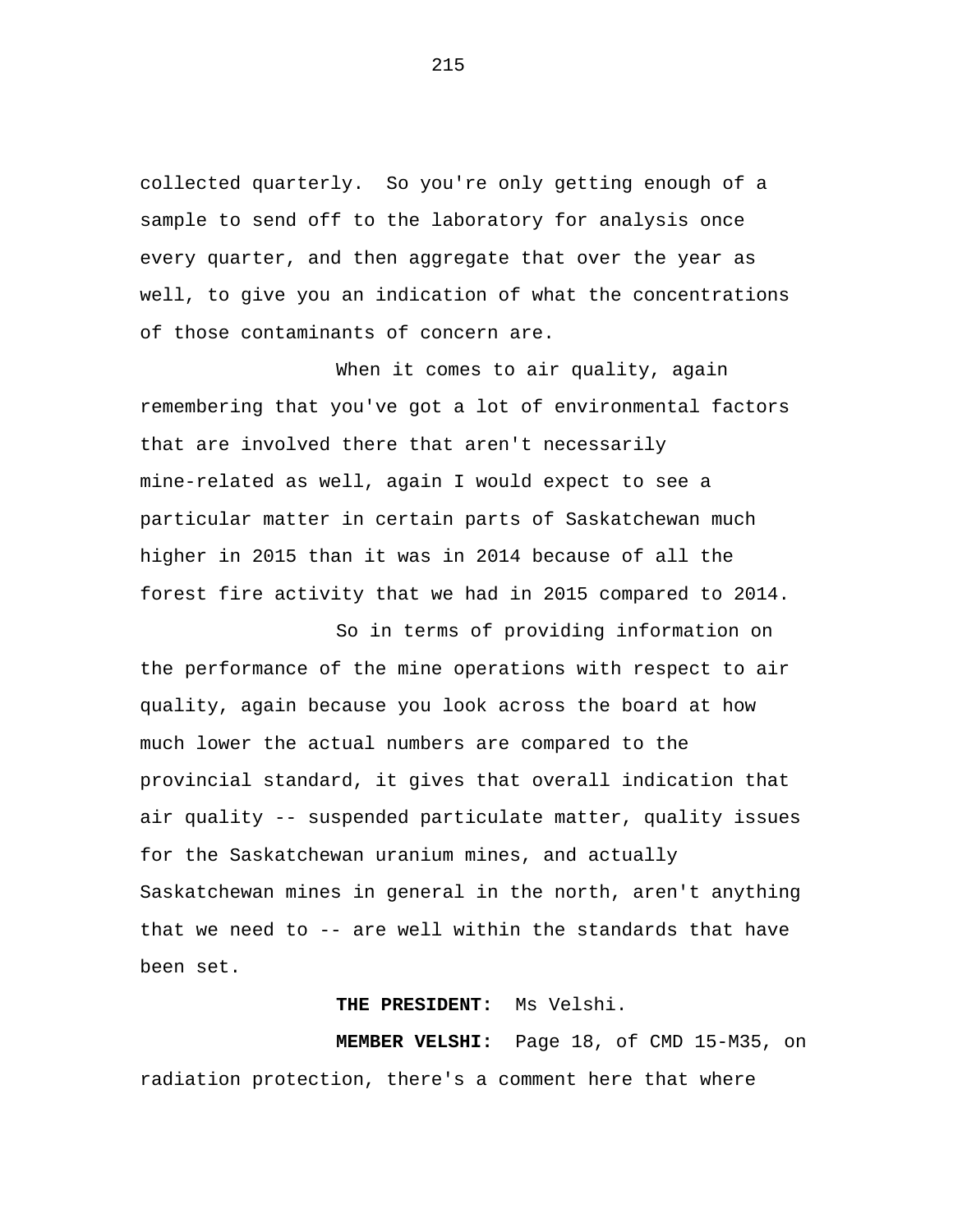direct monitoring through dosimeters is not practical or required, there's group monitoring and time cards and so on for coming up with worker dose estimates.

So any sense of what percentage of dose assignments is done by that method, as opposed to direct dosimetry?

**MR. LeCLAIR:** Perhaps we can ask Cameco and AREVA if they might be able to provide that answer.

**MR. MOONEY:** It's Liam Mooney, for the record.

We don't have that information in front of us. We can make attempts to phone a friend here and see if we can get that or report back to staff as we obtain that information.

**MR. HUFFMAN:** Dale Huffman, with AREVA Resources, perhaps just a comment.

While we don't have the exact portion, you should understand that, in giving out dosimetry monitoring devices, we have a strategy based on dose or based on risk, and it would be only the very small doses that we would measure by other means other than direct dosimetry.

So it is the workers that have the very lowest doses that we typically are measuring by means other than direct dosimeters.

**MEMBER VELSHI:** Thank you.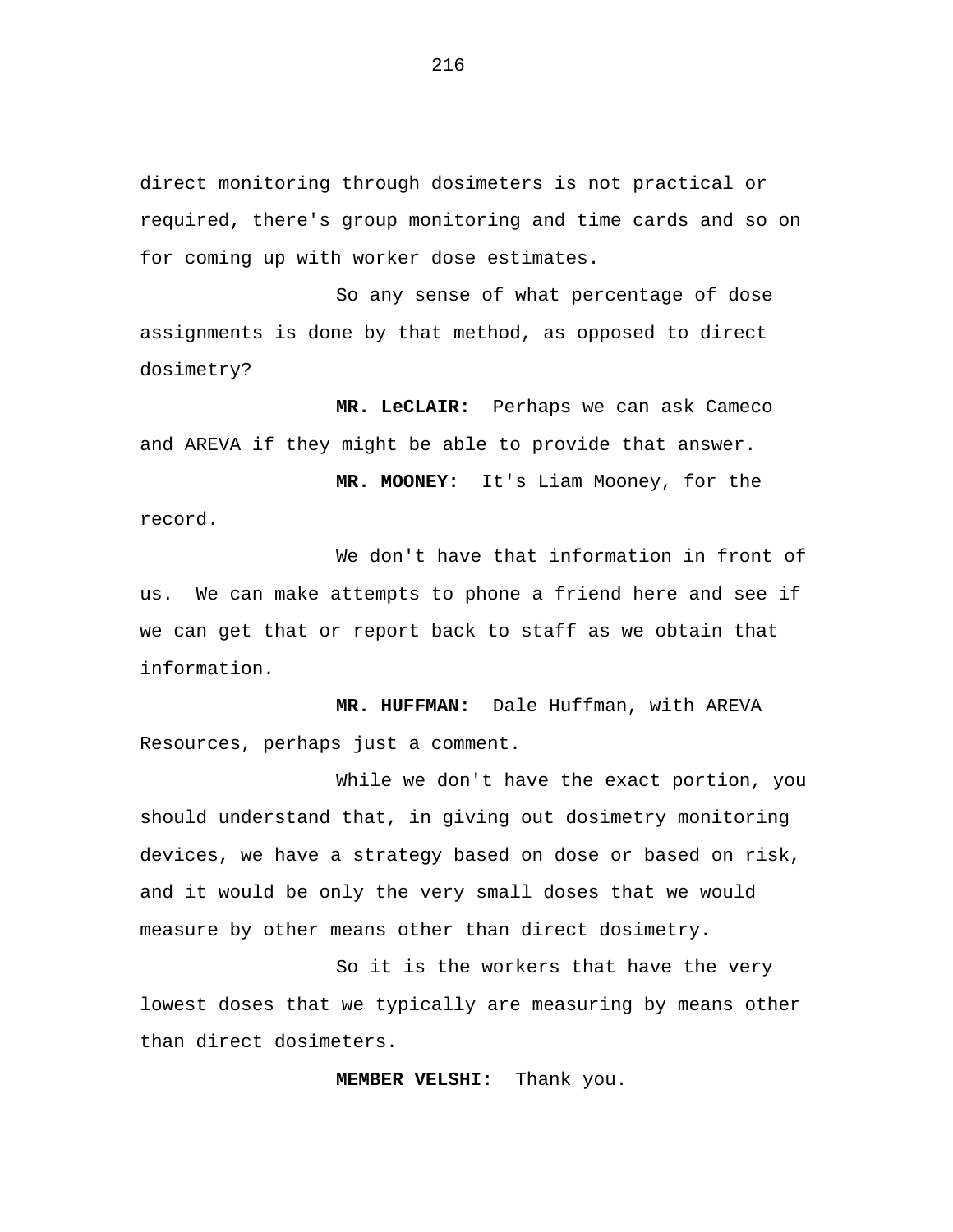Yeah, if it's really small doses, then I wasn't particularly interested. I just wondered if it was -- because it says it's impractical, and I just wondered whether there's a great margin of error here.

**MR. LeCLAIR:** I just want to assure the Commission we agree with the statement made by Mr. Huffman that, in fact, the dosimetry is assigned based on the higher risks. The worker categories that are the ones that are going to get the higher risks for elevated exposures are the ones that are assigned the direct-reading dosimeters and the dosimetry, the necessary dosimetry.

**MEMBER VELSHI:** Right. Thank you.

So Cameco, you don't need to go through that effort. Thank you.

My second question -- or it's more a comment -- is: on page 40 of the written submission, and it's on environmental spills, it's the choice of the words "reported to the ground." I think you need to change that.

Do you see the sentence? In 2014 there were three events of environmental spills, and it says "radium-226 reported to the ground." Do you mean spilled on the ground?

**MR. LeCLAIR:** That's correct.

**MEMBER VELSHI:** And then similarly for the third one, the 20-litre one.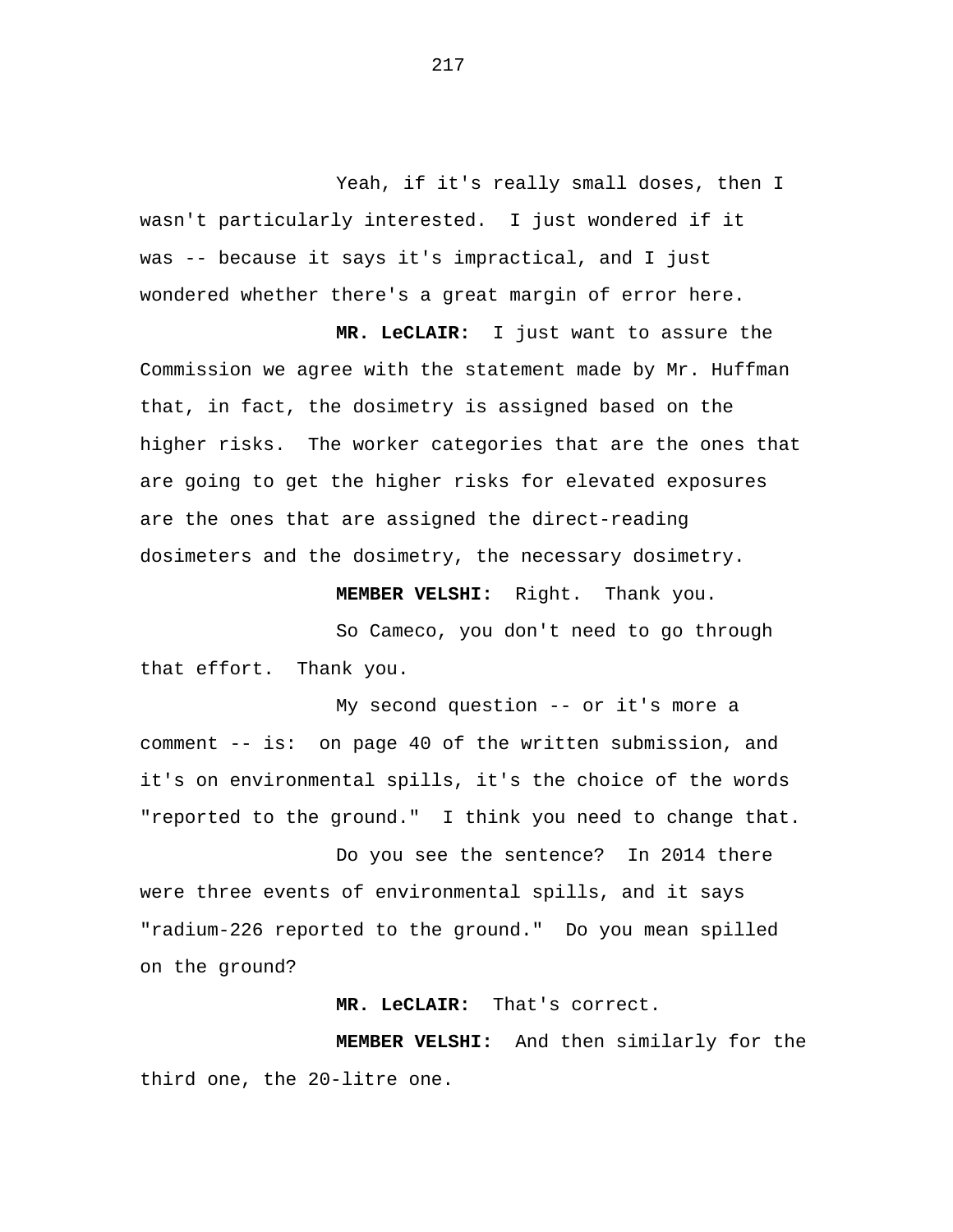Thank you.

**THE PRESIDENT:** Is that common lingo, "reported to the ground?" I mean I had the same kind of a reaction to this.

**MR. HUFFMAN:** It's Dale Huffman, with AREVA.

Yeah, it is. It is a common language we would use, "reported to the ground." We might have a upset that reported to secondary containment. And then in processing we're always talking about some fluid reporting to another location in process control. So it's just part of our vernacular.

**THE PRESIDENT:** Well, in laymen's language and to the public, it could be misinterpreted many, many ways.

**DR. NEWLAND:** Agreed. We'll clarify the language.

**THE PRESIDENT:** Okay.

Okay, we're back to Monsieur Harvey. --- Off microphone / Sans microphone

**THE PRESIDENT:** Dr. McEwan.

**MEMBER McEWAN:** Thank you, Mr. President.

So back to my comments this morning about the presentation of data, page 42-43, I think Figure 3.8 is a perfect example of how that second reference point really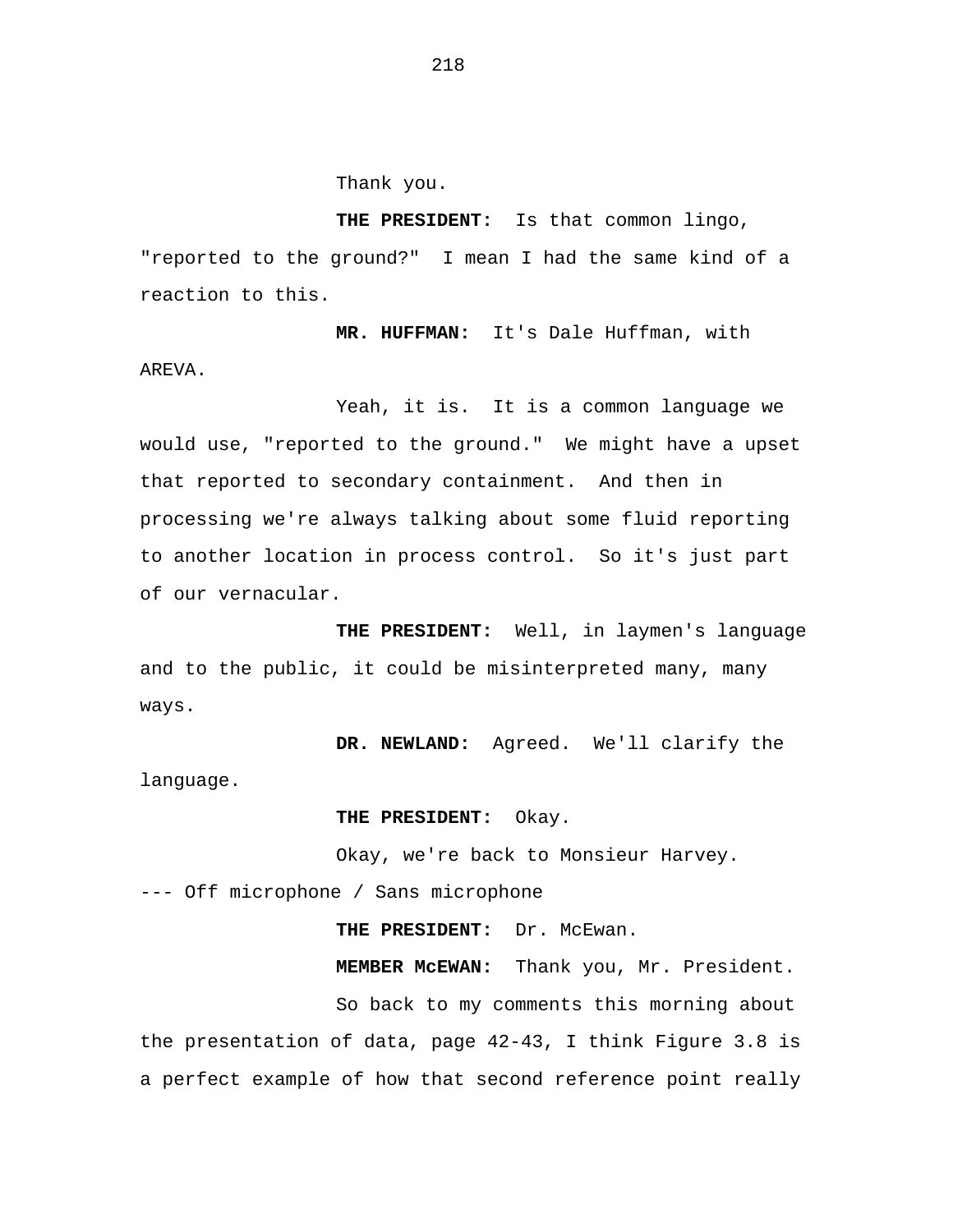makes it much easier to understand exactly where an effluence is, or whatever, in relationship to expectations, action levels, and so I really like that and I hope we can look at that for the rest.

If we move to Figure 3.9, radon and ambient air levels have doubled in 2014 compared with the previous years.

Is that purely related to the introduction of mining activities or is it related to some other factor? And would there be a CNSC objective or action level of something that would sit below the reference rate in a graph like that in the future?

**MR. MOONEY:** It's Liam Mooney, for the record.

I might try and answer this presumptively, but with respect to the Cigar Lake radon measurements there was a sample involved there that was compromised and should not have been used in the calculation of that radon mean.

The radon was elevated at one station in

the second half of 2014 due to the track-etch cup in question being knocked down by wildlife. Radon track-etch cups are supposed to measure airbourne radon activity and are supposed to be placed at an appropriate height to accurately measure it. So that radon track-etch cup being on the ground for any period of time compromised the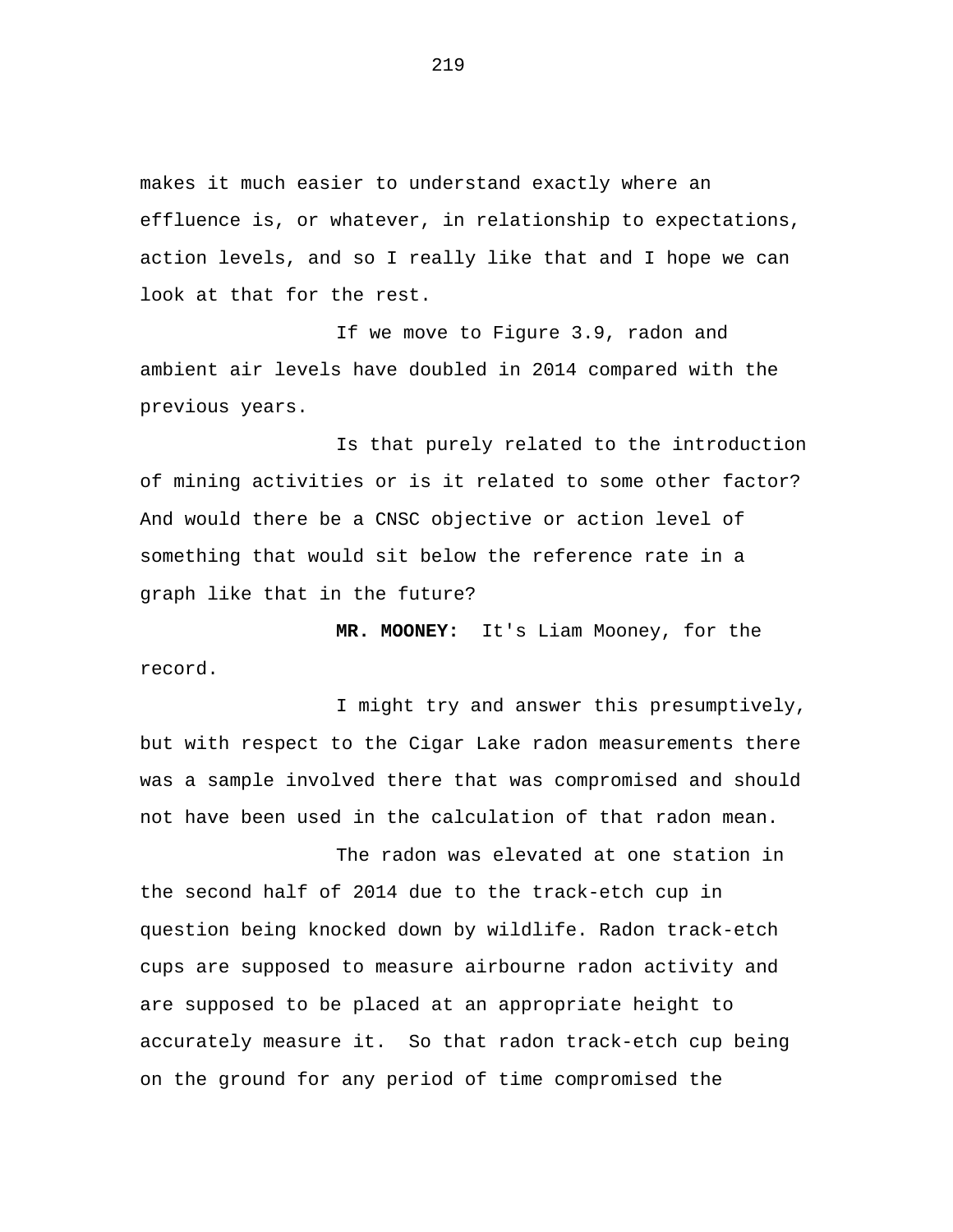sample.

That being said, even with the compromised sample being included, ambient radon at the Cigar Lake facility was still below the objective.

**MEMBER McEWAN:** Okay. So, again, that brings me back to, you know, eight monitoring stations are located in four quadrants. So, again, a map would be helpful. And were they near afield? Far afield? Medium field? Is there value in understanding what the sequential changes in ambient levels are as you move further away from the mine?

So, again, I think it would help us understand that.

**DR. NEWLAND:** Thank you for the observation. We'll certainly look at including more details on maps to help the Commission members and the public.

> **THE PRESIDENT:** Thank you. Mr. Tolgyesi.

**MEMBER TOLGYESI:** My last question is: you have two acid plants. They are producing sulphuric acid. What do you do with?

**MR. NAGY:** Kevin Nagy, for the record, with Cameco.

We utilize sulphuric acid as a reagent in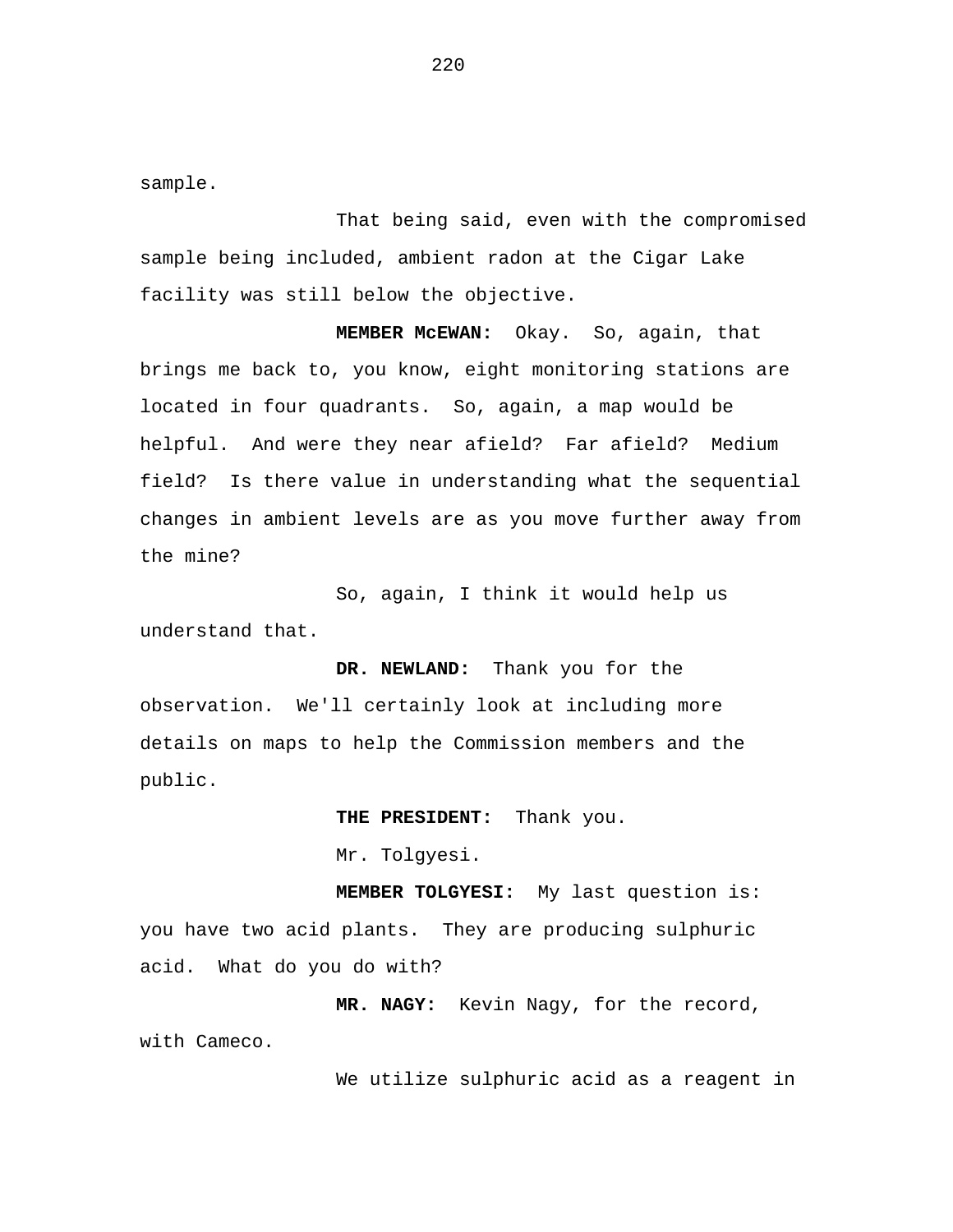our milling processes, the leaching process predominantly, and we also use it as a reagent in our water treatment processes to adjust the pH of the water that we're treating.

**MEMBER TOLGYESI:** So do you produce enough acid to cover your needs or you should buy or do you produce more than you could use and you sell?

**MR. NAGY:** Kevin Nagy, for the record.

The Cameco facilities -- I won't speak for AREVA, but the Cameco facilities do have the ability to produce enough sulphuric acid for their needs. There have been circumstances where maybe the plant's down for maintenance or other reasons where we have trucked in sulphuric acid for use. We're also in a position where we're able to share sulphuric acid between our facilities.

**MR. HUFFMAN:** Dale Huffman, with AREVA, for the record.

Similar comments from AREVA would be the acid plant is there to supply our needs. We have some flexibility in production, but predominantly it's there to supply the operation of the plant.

Again, the sites prefer to make sulphuric acid on-site and truck in molten sulphur. It's a more benign reagent to transport than sulphur acid itself.

Also at McClean Lake a reagent that we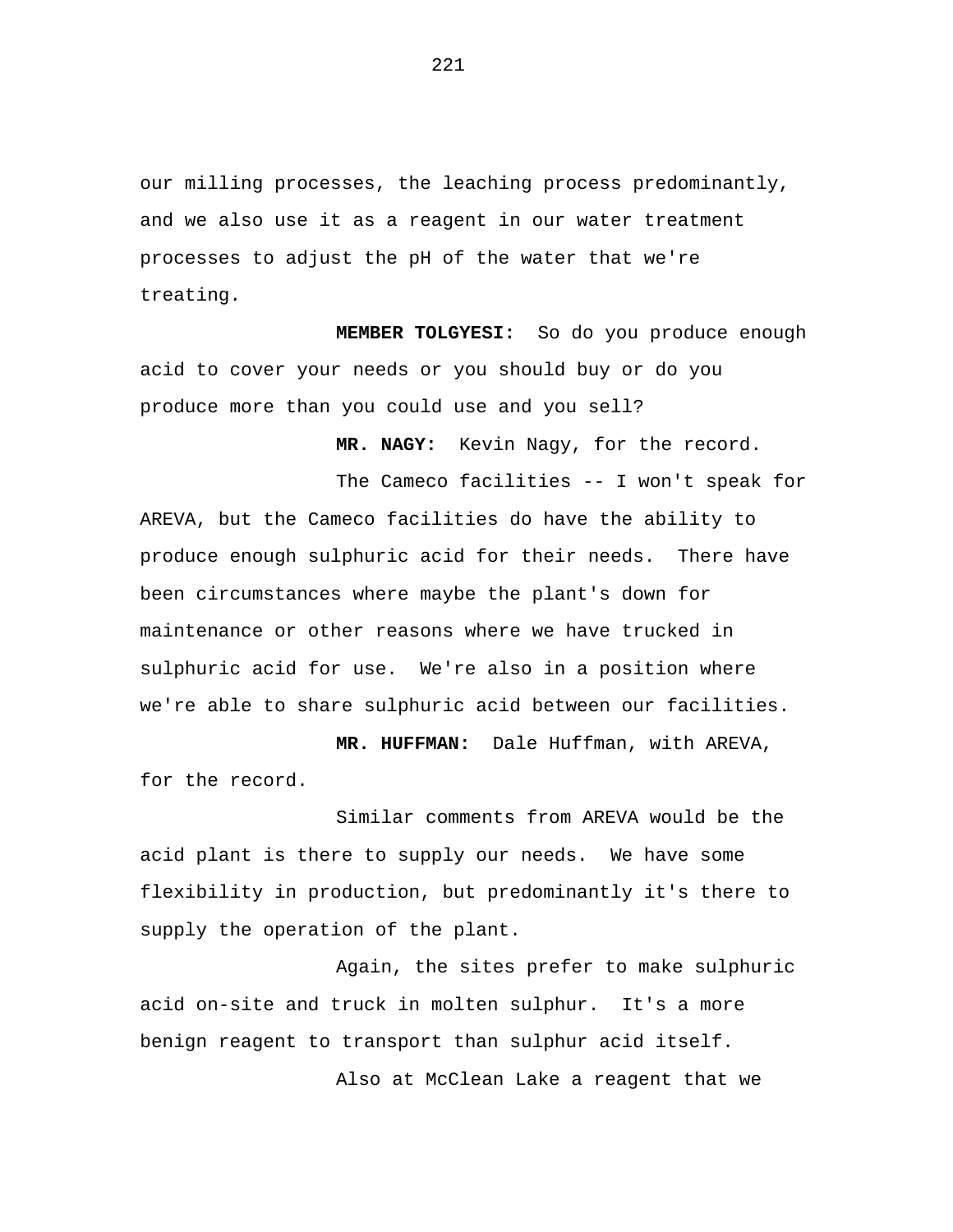make on-site is ferric sulphate, and the ferric sulphate is made from iron, iron that we bring to site, and our McClean-produced sulphuric acid.

Thank you.

**MEMBER TOLGYESI:** According to this report, Rabbit Lake operations will end by 2019. Considering that the best place to find a mine is an actual mine site, is there any on-site exploration or looking for to perpetuate the mine operations?

**MR. MOONEY:** It's Liam Mooney, for the record.

As of December 31st, 2014, the proven and probably ore reserves were estimated to provide several more years of operation at the Eagle Point Mine. We're publicly traded, so in that regard -- that's all I can say in that regard.

There is ongoing exploration work at the Eagle Point mine and in the vicinity of the Rabbit Lake mill, so we're sympathetic to that position about finding new mines, and we continue efforts in that regard.

**MEMBER TOLGYESI:** That was exactly my question, so you answer it.

**THE PRESIDENT:** Thank you.

Ms Velshi.

**MEMBER VELSHI:** Again, just a very quick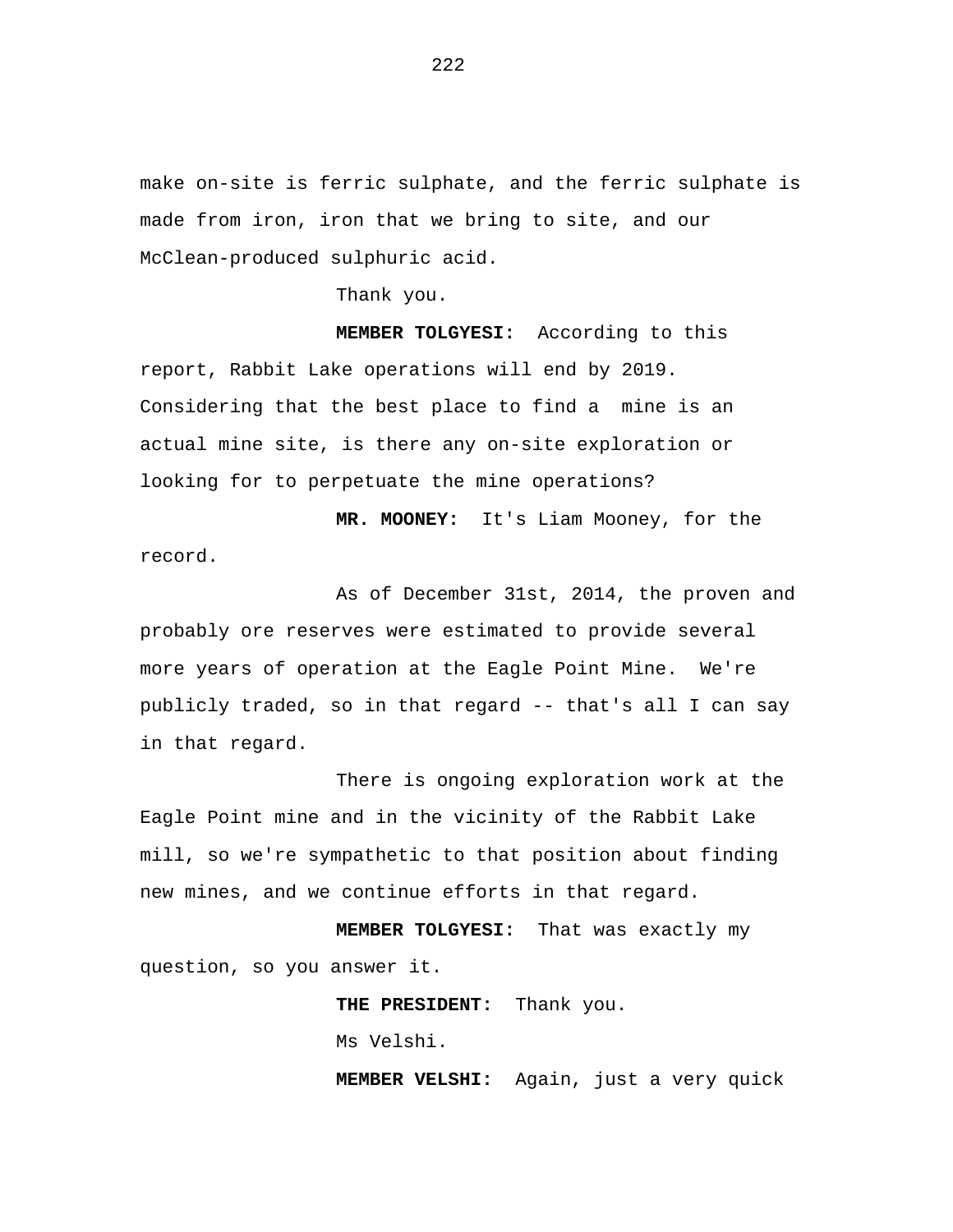editing. On page 62, Table 5.1, on mining production data for Rabbit Lake, you haven't included in there the authorized annual production for that table, which you have for all the other facilities. You may want to include that.

**THE PRESIDENT:** While we're looking at this table, can somebody explain to me? You know, we're trying to be consistent. So sometimes you will use tonnes, sometimes you use millions of kilograms, sometimes you use thousands of pounds. I don't even know if the tonnes are metric tonne or British tonne.

So can we agree on -- I don't want to change the vocabulary of the industry, but sometimes mixing all of these in one table really threw me off.

**MR. LeCLAIR:** So just to explain the differences, why the ore is presented in tonnes -- and it's metric tonnes -- and why the uranium's presented in kilograms, the tonnes of ore is substantially greater than the amount of uranium because it's the rock with the uranium in it, so we tend to report it in tonnes, and then the uranium numbers are all presented here in millions of kilograms of uranium as the final product. That's the difference.

So we can certainly present everything in millions of kilograms if it would make it easier.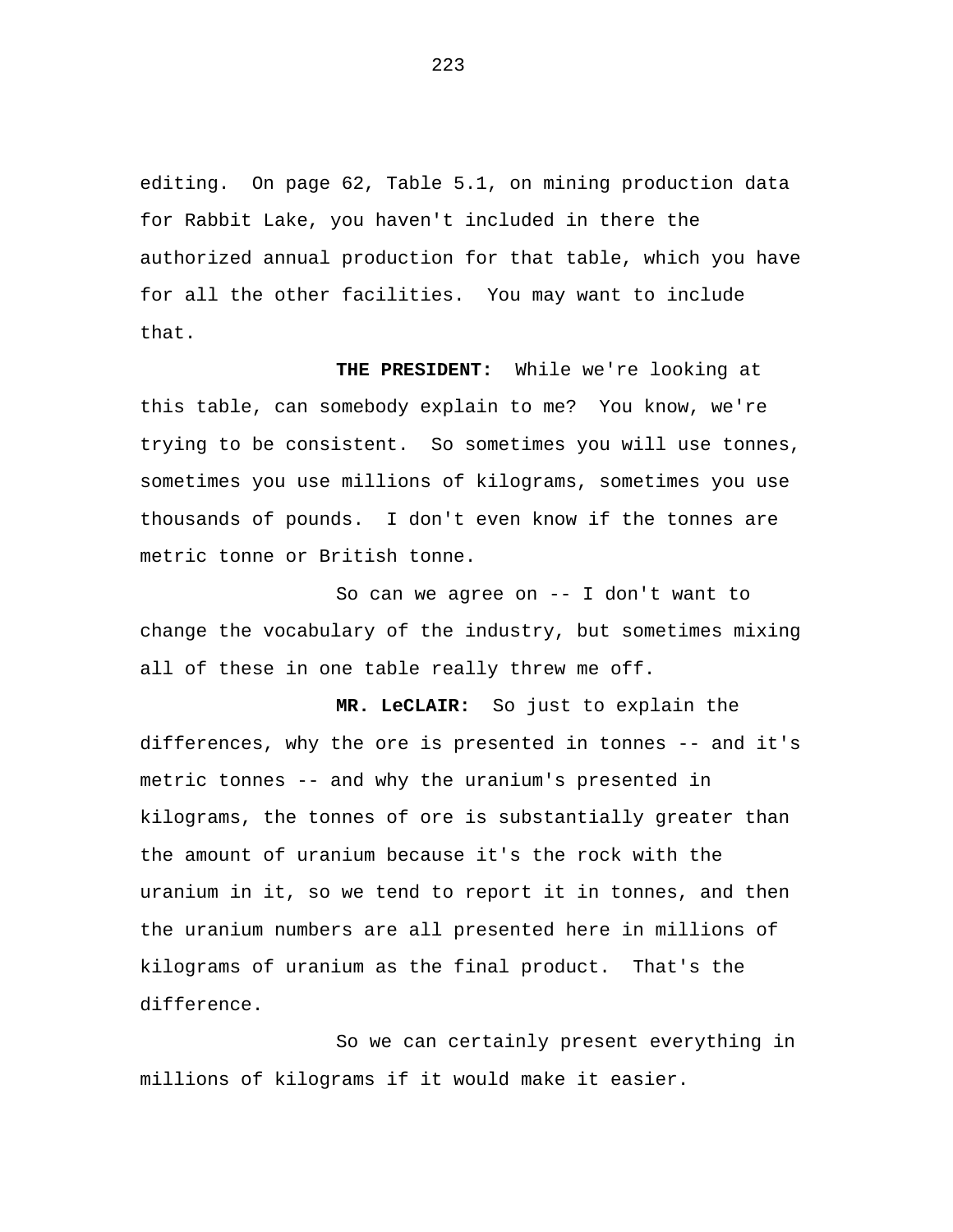**THE PRESIDENT:** You just got to make sure that you understand it's -- because I also saw pounds in there, in terms of production, in one of the reports, I can't remember where. So, again, that pounds is not easily related to the kilograms, right?

**MEMBER VELSHI:** No, I've made my comment.

My last question, and it's really for all three parties -- AREVA, Cameco and staff -- to comment on, something that we've seen in other Annual Oversight Reports is areas of regulatory focus, so what are the key challenges or opportunities. So if you sit back and said, Well, now that we've looked at last year, looking forward, I'd be interested to hear from all three of you on what do you see as the biggest challenges or areas of opportunities in the areas that we've looked at today.

So maybe we'll start with staff, then move to AREVA, and then Cameco.

**MR. LeCLAIR:** So I'll begin by saying that we look across all the safety control areas all the time. We actually adjust our Regulatory Oversight Report directly related to the activities that are going on at the actual sites. So if I use -- for example, McClean Lake is getting up, ramping up operations. It sat for five years in a stable state, but -- so this year we focused more on looking at their training programs, because they're hiring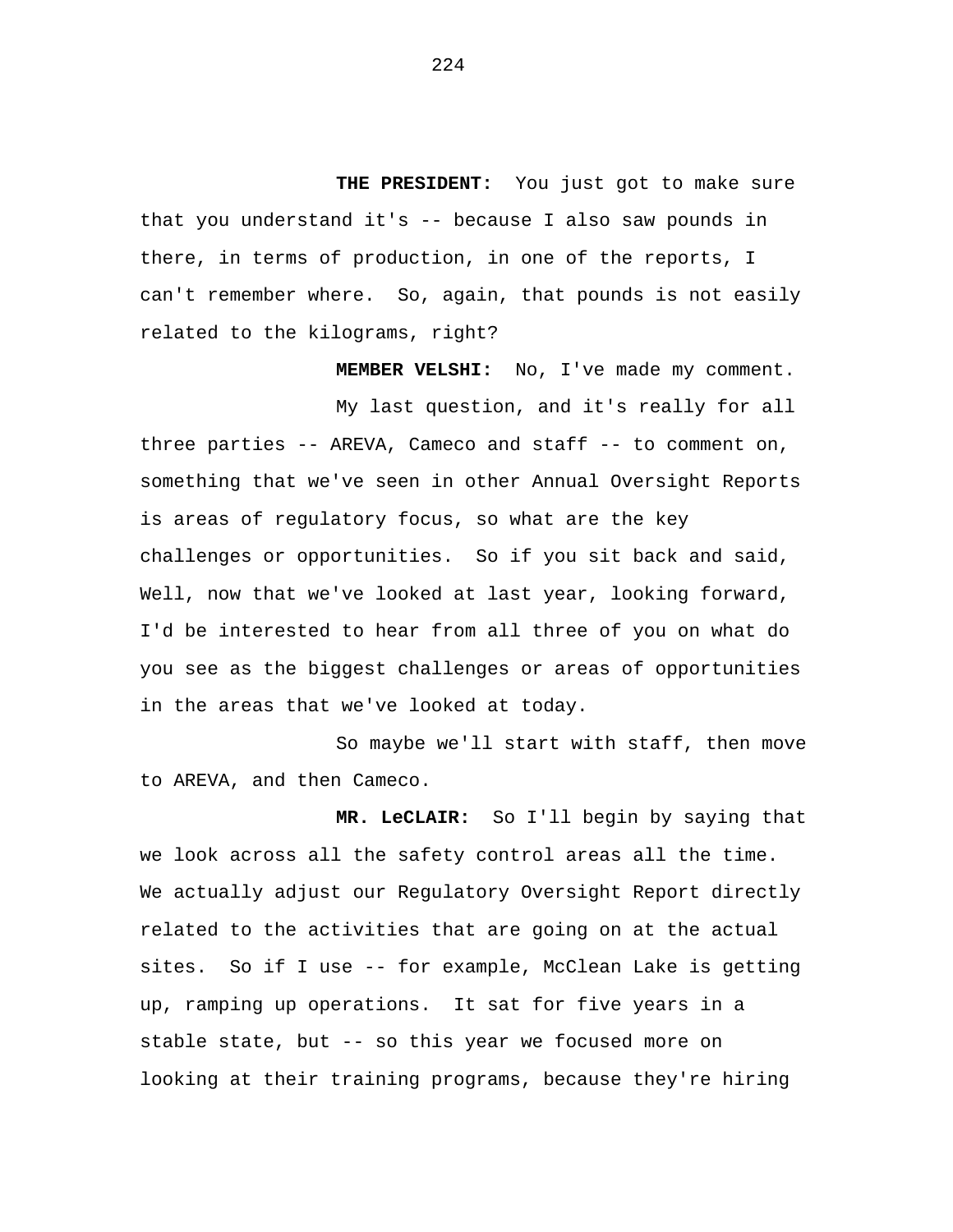a lot more people.

So we actually adjust our reviews tied to either what's happening at the site or what's being proposed and what's coming down the road. We do get -- we still get applications for things like tailings expansions, which will lead for us to have to do more technical reviews that we'll look at.

The other thing we'll look at -- so, for instance, if we look at the 2014 results, and one I can talk about right now, we look quickly at the LTIs. We have LTI statistics. We had three LTIs at McClean Lake in 2014. Again, as facilities ramp up, we tend see higher risks and the potential for LTIs. So it's an area that we've looked at quite a bit more. So in 2015, that's where we focused.

So it's tied to either what they're proposing or any changes in their current activities, or when we start looking at trending data, and we look at the results of their actual performance, it'll start focusing.

The other thing I should mention is if we -- we also do talk across the organization, so we don't just look at uranium mines and mills. So if we see things from other activities and DNCFR with other facilities that are being regulated that are indicative of potential issues, that'll also be an area that's our focus.

But just to give you -- so I gave you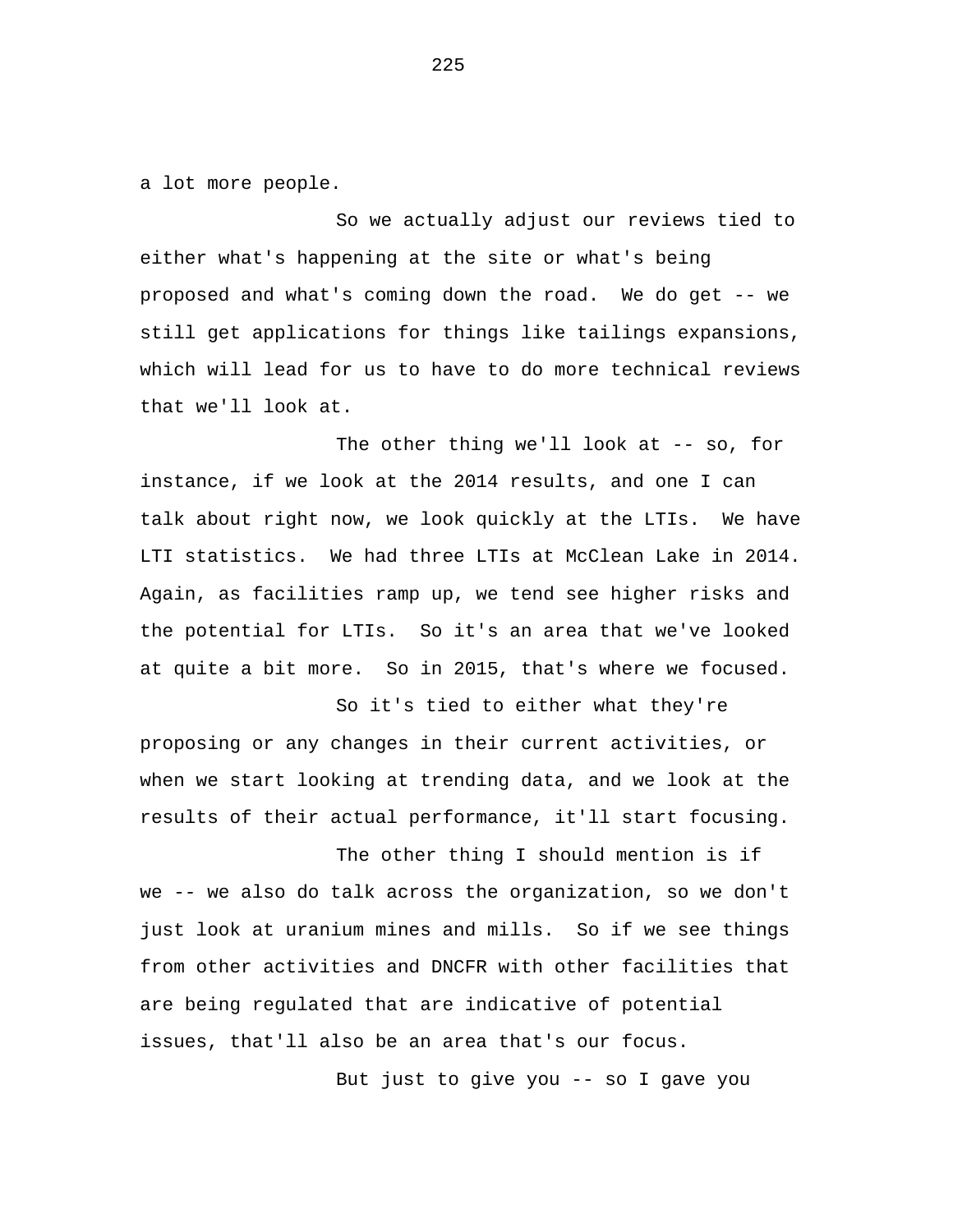those few examples of the LTIs, for instance, at McClean Lake, and some of the submissions that we've had and some of the programs we're focusing on.

**MEMBER VELSHI:** Thank you.

And I wonder whether it would make sense to include something like this in the report that's not only reporting on the past 12 months, but, just looking ahead, what are some key emerging issues or priority areas. I think that may be helpful, because I certainly -- I mean what you just shared with us was good to hear.

AREVA, from your perspective?

**MR. HUFFMAN:** Dale Huffman, with AREVA Resources, for the record.

Probably just to follow on to Jean LeClair's comments, yes, at McClean Lake, over 2015 we have been ramping up production. We have been ramping up our production rates and our ore rates and the key focus at our site is to continue to do that while achieving our environmental performance targets, continuing to improve on our safety stats to achieve a zero accident state and to keep doses as low as reasonably achievable while producing at high grade and high tonnage. So it's a new environment for us. I think we are at a fairly successful ramp-up but that's our focus for the future. Thank you.

 **MEMBER VELSHI:** Thank you.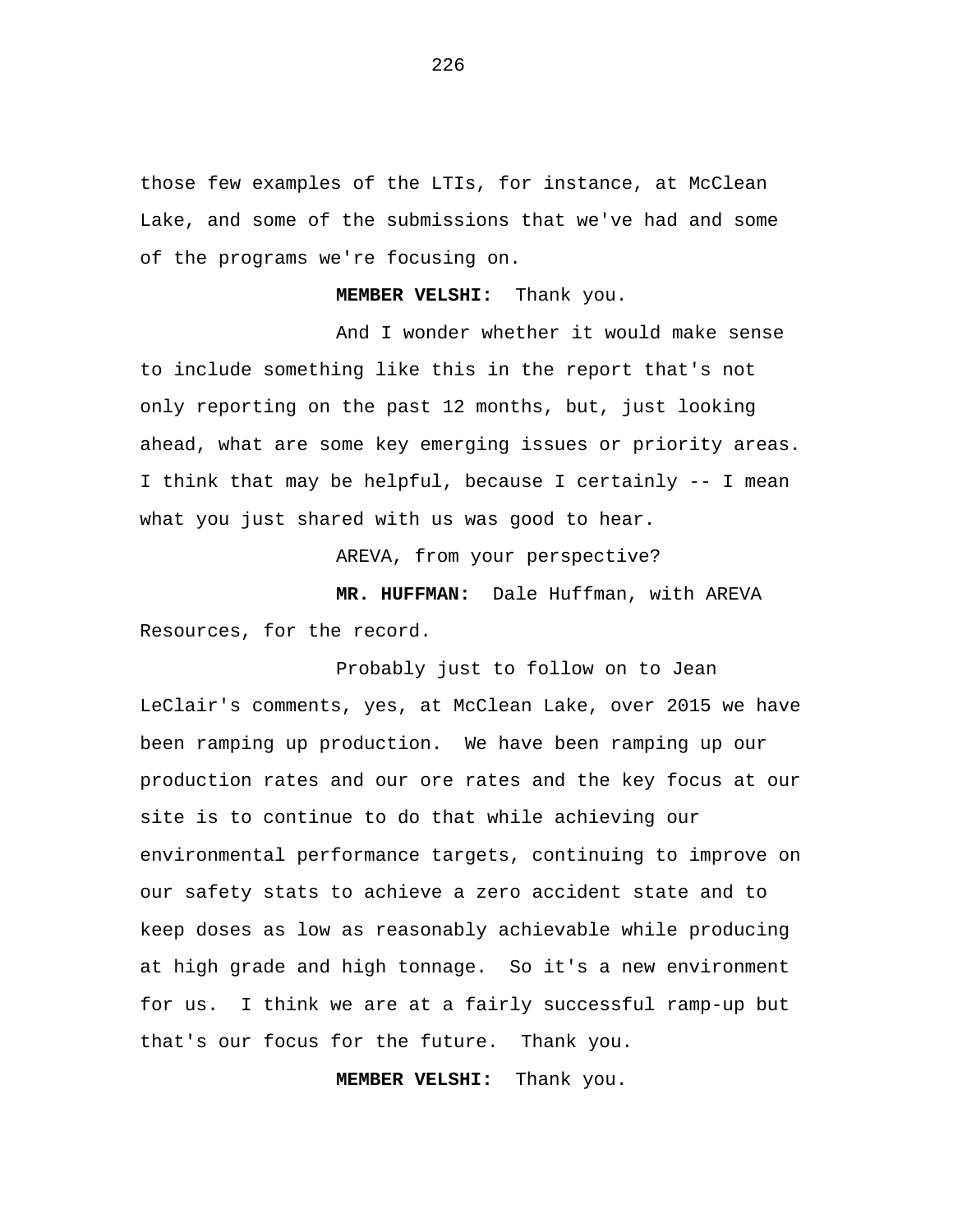**MR. MOONEY:** It's Liam Mooney for the record.

I will return the compliment from Mr. Huffman from earlier in the meeting. That was well said and equally applicable to our Cigar Lake operation. I would add a couple of broader pieces that are in play.

One is Dr. Thompson referred to the metal mine effluent review that's under way. That is a significant undertaking. It has been going on for quite some time. CNSC staff have been very active, as has provincial representation from Saskatchewan. That's a very important file for us, where they land on the parameters and the different limits that may be introduced.

I would also add that there is work under way under the Chemical Management Plan in relation to selenium. That draft report was issued earlier this year and that's one that we are paying quite close attention to as well, both of those being managed under Environment Canada but different arms of Environment Canada.

That brings me around to probably -- you know, in a room full of regulators I will say it but I won't make myself very popular, and that is in relation to the cumulative regulatory impact. So we have a lot of change, regulatory change, regulatory pressure being brought to bear and changes in the provincial environmental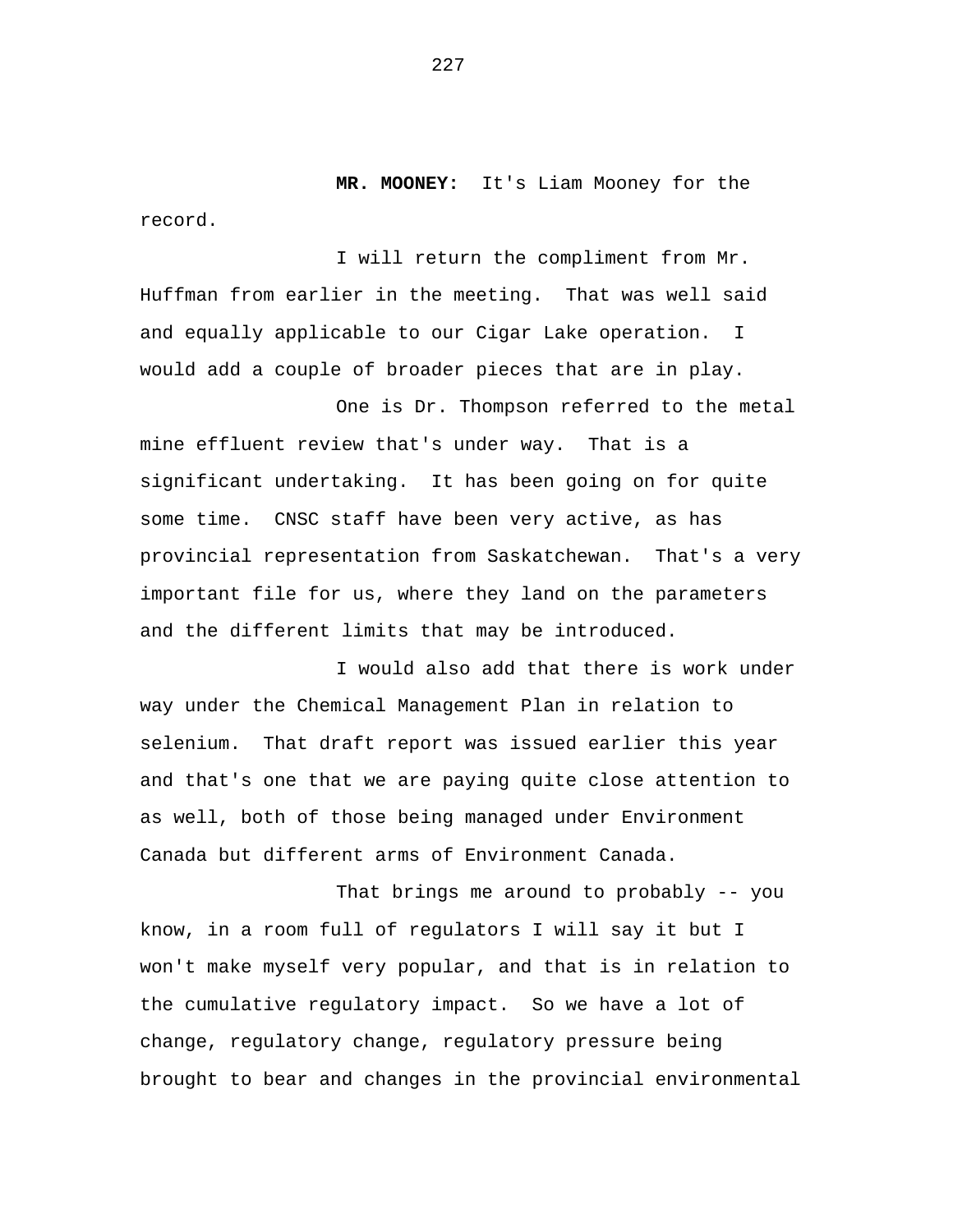regime here in Saskatchewan, adapting to that, the MMER change coming into effect when it does. Those sorts of things are increasingly on our minds collectively as we look at compliance issues across the board, not just on the environment but the safety and the radiological as well.

 **MEMBER VELSHI:** So on that one, anything that you think we as Commission Members need to hear as far as the CNSC regulatory regime and oversight?

 **MR. MOONEY:** It's Liam Mooney for the record.

I think that we have a pretty healthy dialogue with the specialists in Ottawa and our respective divisional directors around concerns that we have and we do try to be active in relation to the discussion papers and draft REGDOCs that are produced to draw attention to some of those other competing pressures and make sure there is some visibility.

 **MEMBER VELSHI:** Thank you.

 **THE PRESIDENT:** But on that note, just a question. I was a bit disappointed that there were absolutely no comments from the aboriginal communities on this particular area on your report. As you know, in many of our licensing hearings we have mentioned that the annual report is an occasion for people to share the concern at the community level.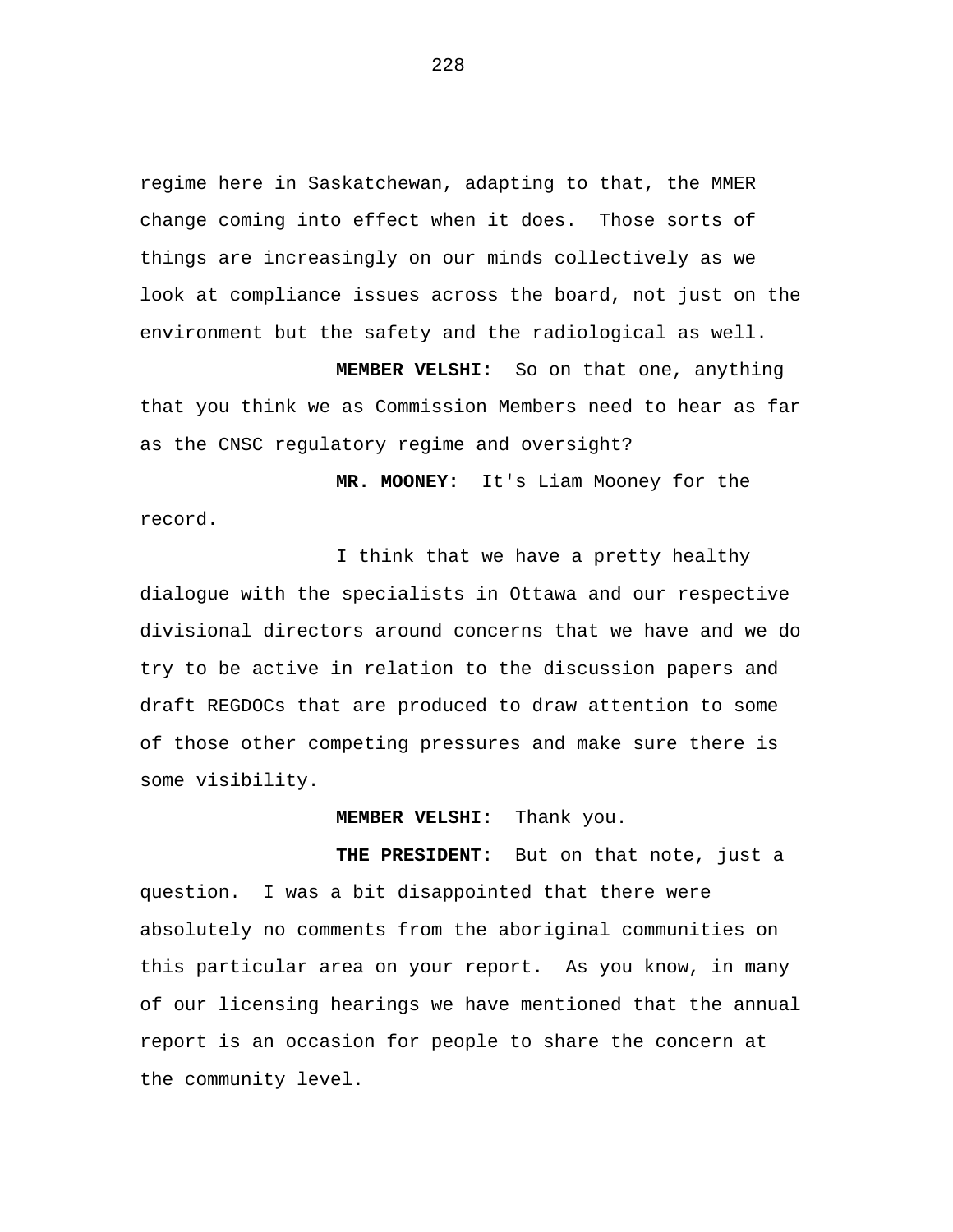So why in your opinion -- this is for Cameco and AREVA and staff -- why did we not get any kind of comments on this particular annual report?

 **MR. MOONEY:** It's Liam Mooney for the record.

I would hesitate to comment for them. I would point out that we have robust public information programs and numerous points of contact with our northern stakeholders, whether it be through the Environmental Quality Committees or the Athabasca Working Groups, Eastern Athabasca Regional Monitoring Program, the outreach there.

I think that, you know, the survey results show strong support. I think our annual polling results showed 77 percent of Saskatchewan residents supported the continuation of our operation. So with that sort of backdrop, I would see this as one window and there are plenty of other opportunities that we provide through our programs for those communities to participate and understand what our facilities -- what our plans are and how our facilities are performing.

 **MR. LeCLAIR:** Jean LeClair for the record.

For CNSC staff, just to complement what Mr. Mooney said, I think maybe it's a reflection that we do actively engage with the communities. We are very engaged. I think we laid that out in Northern Saskatchewan. There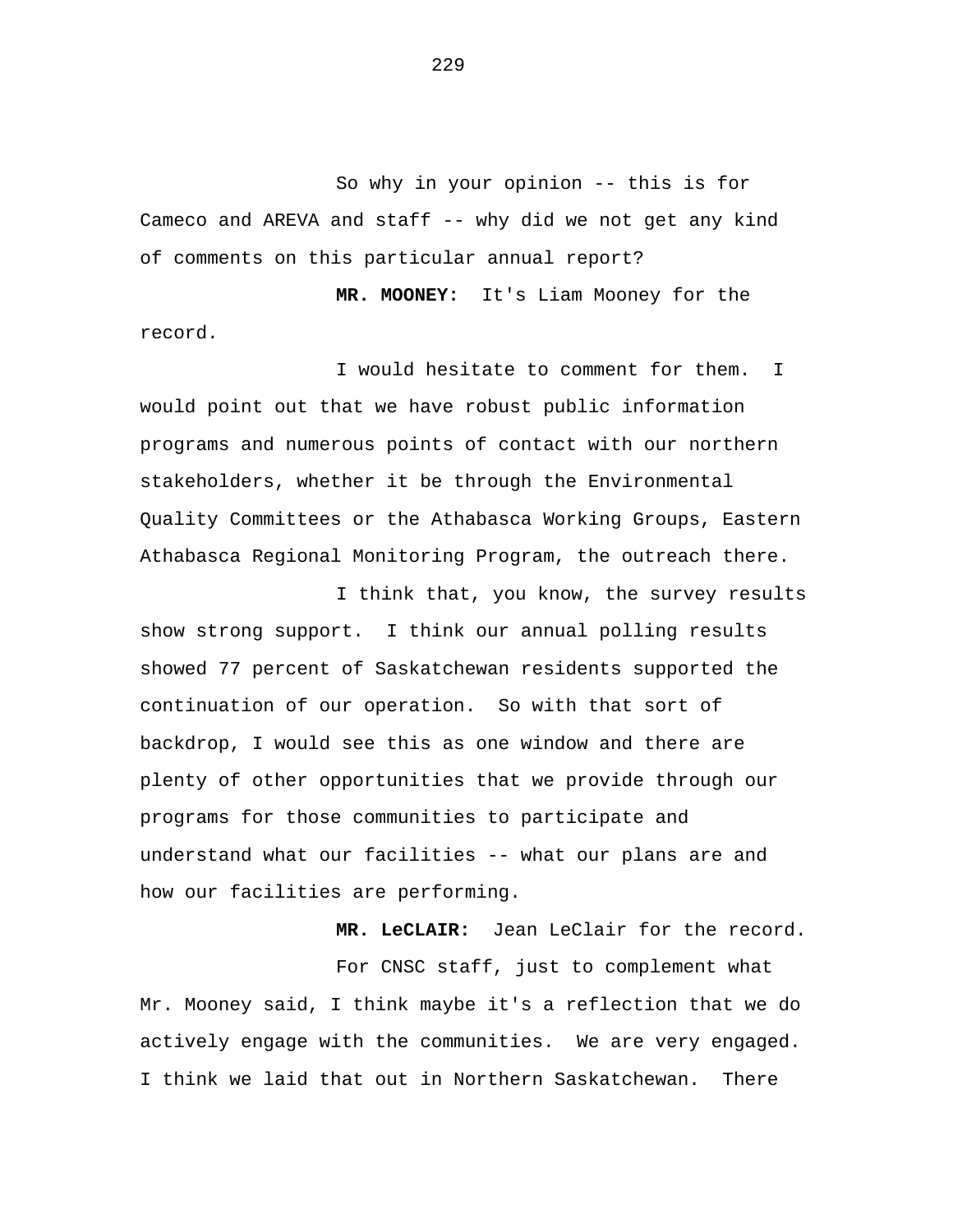are very established mechanisms.

In fact we always make ourselves available. People can call us in the office. They can talk to us quite regularly. I think a lot of the communications are done through that. We have that environment, a quality committee where we are actively involved, and perhaps it's a reflection that people are - and again we can't speak for them but I would say that we are very actively involved with them and we keep them quite informed. And generally, if you look at the approval ratings in Saskatchewan, it's certainly an indication that overall conditions are fairly healthy.

But we are always looking for opportunities. We are always engaging them and that's why through the presentation we did talk about some of the things that we are doing to continue and engage them and give them an opportunity to talk to us and share with us.

I mentioned it already, that in fact we are going to the Environment Quality Committee in mid-October and we are going to go over the Regulatory Oversight Report with community representatives. We will be spending a couple of days with them in La Ronge going over the results. And often that's where we can get a lot of dialogue going and we can certainly get into discussions with them. So I assume that is part of they are satisfied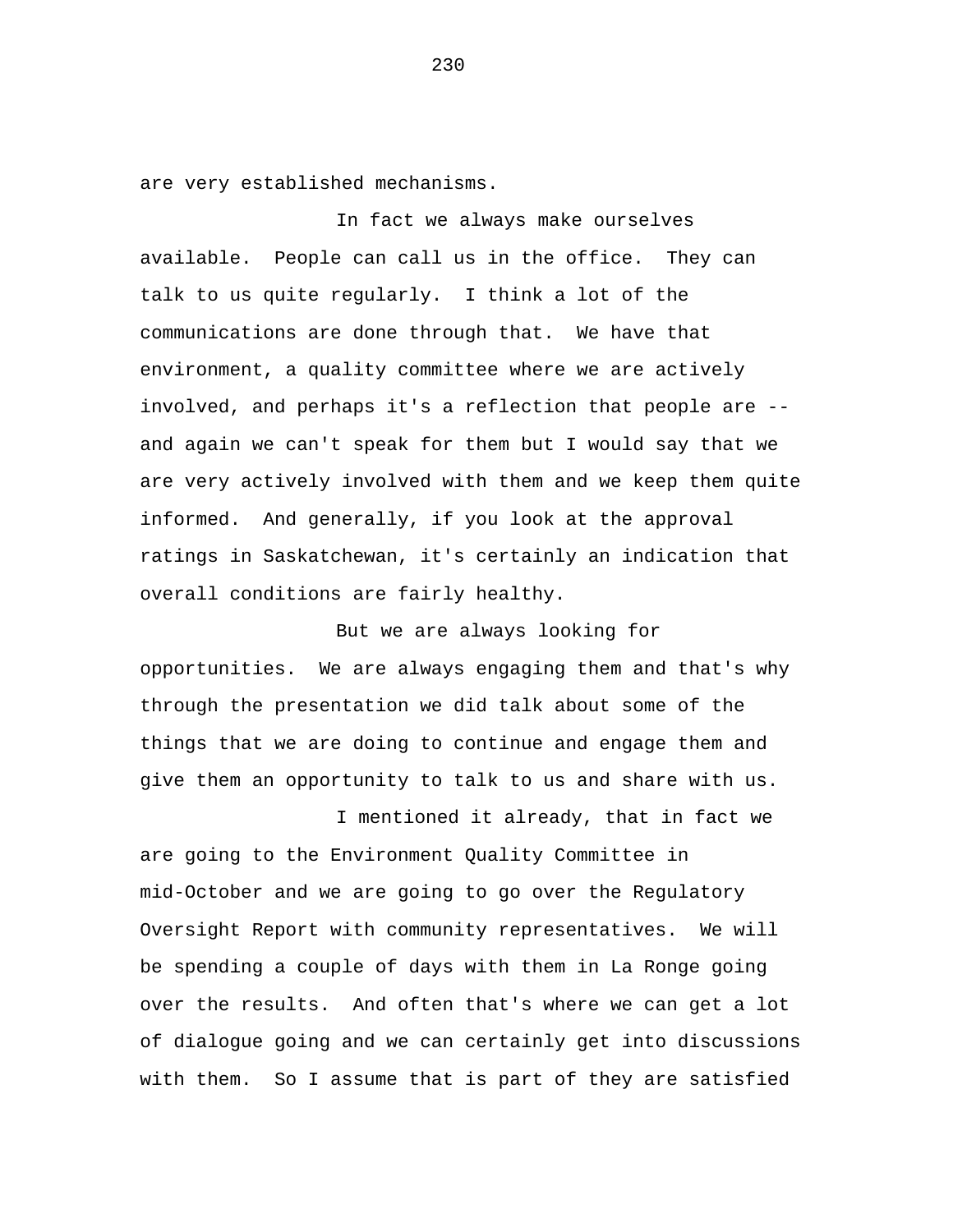that they are having an opportunity to talk to us.

## **THE PRESIDENT:** Okay.

Anybody? Any other questions, comments? I just have two. First of all, I already complimented you, I think, on your Appendix E I believe, that shows all the decommissioning. I also like in one place, in Appendix D, to see the financial guarantees and I assume that -- I always have to ask that question on an annual basis. There are sufficient funds to take us all the way to the end game, right?

 **MR. LeCLAIR:** So financial guarantees are definitely sufficient based on the preliminary decommissioning plans that are routinely looked at. I have to say for the mines probably their preliminary decommissioning plans are updated perhaps even more frequently because they are very active and often are constructing and changing things. So these are reviewed, updated regularly and at a minimum every five years the decommissioning plans are relooked at and the financial guarantees are reassessed.

So yes, I believe they are adequate and will continue to remain adequate.

 **THE PRESIDENT:** And my final is a reminder. You know that we have had two intervenors. They are the same intervenors that we had in part one of this